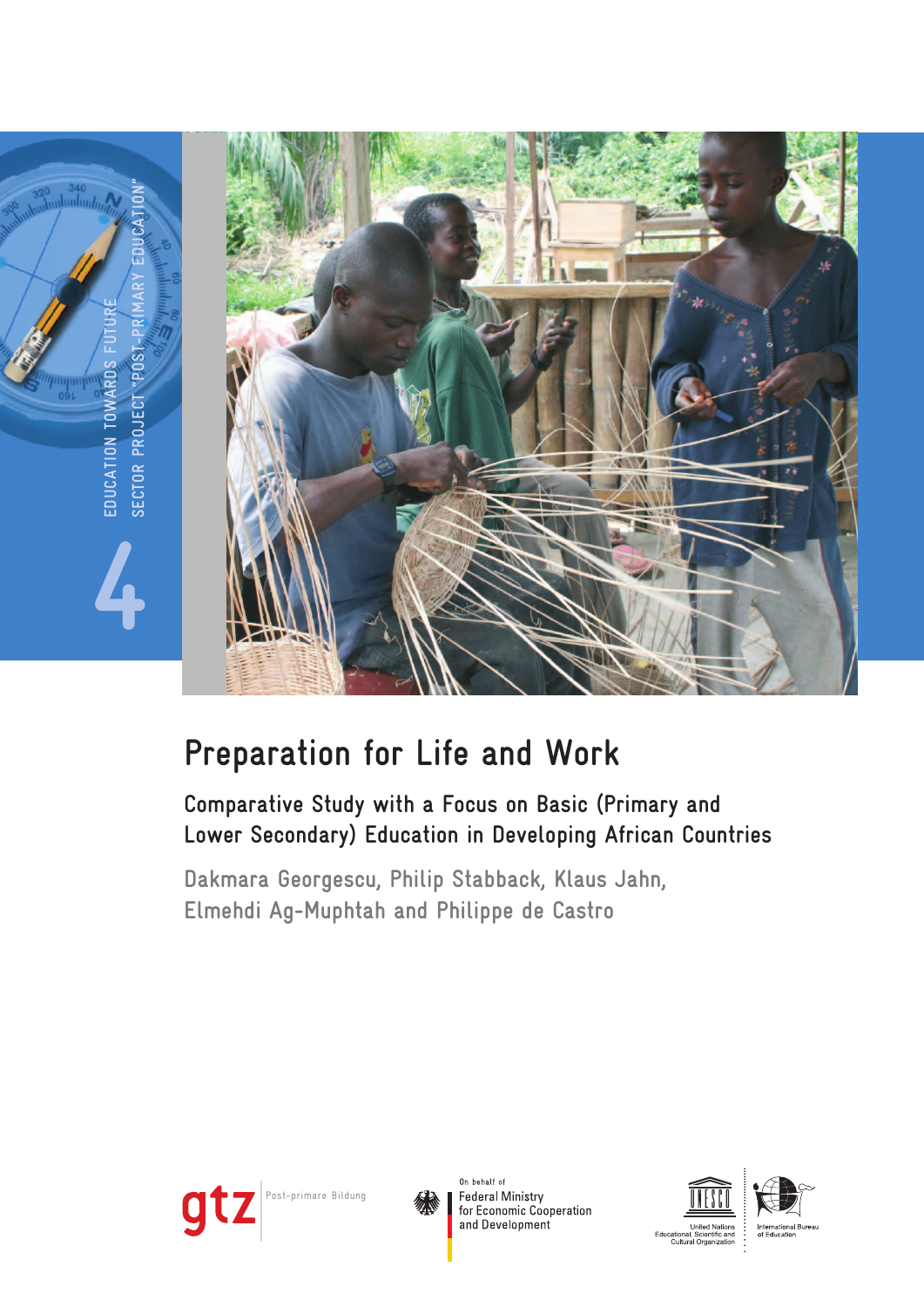**Publisher: Deutsche Gesellschaft für Technische Zusammenarbeit (GTZ) GmbH** Dag-Hammarskjöld-Weg 1-5 65760 Eschborn, Germany T +49 (0) 61 96 79-0 F +49 (0) 61 96 79-1115 I www.gtz.de

#### **Responsible:**

Dipl. Päd. Univ. Klaus Jahn T +49 (0) 6196 79-1276 F +49 (0) 6196 79-801276 E klaus.jahn@gtz.de

#### **Authors:**

Dakmara Georgescu, Philip Stabback, Klaus Jahn, Elmehdi Ag-Muphtah and Philippe de Castr

**Photographs:** Edith de Vos

**Design:** Nikolai Krasomil www.design-werk.com

Eschborn 2008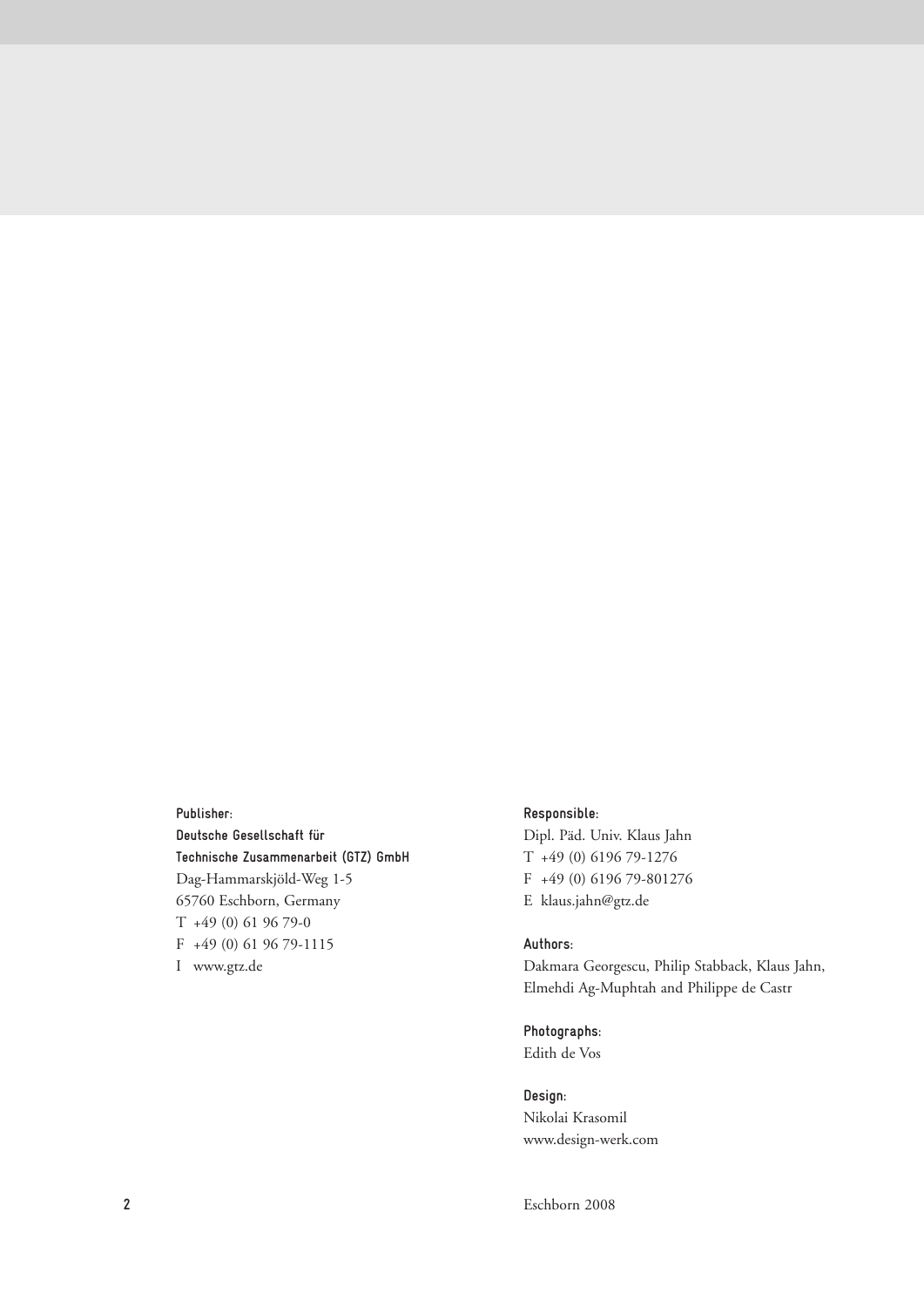|                                                                    | 5  |
|--------------------------------------------------------------------|----|
|                                                                    | 6  |
|                                                                    | 12 |
|                                                                    |    |
|                                                                    | 12 |
|                                                                    | 13 |
|                                                                    | 16 |
|                                                                    | 19 |
| 2.1 Competency-based Curriculum Development: a Universal Challenge | 19 |
| 2.2 Defining Competencies and Skills in the Context of this Study  | 26 |
|                                                                    | 30 |
|                                                                    | 30 |
|                                                                    | 38 |
|                                                                    | 40 |
|                                                                    | 41 |
|                                                                    | 41 |
|                                                                    | 42 |
|                                                                    | 43 |
|                                                                    | 43 |
|                                                                    | 54 |
|                                                                    | 66 |
|                                                                    |    |
|                                                                    | 86 |
|                                                                    |    |
|                                                                    |    |
|                                                                    |    |
|                                                                    |    |
|                                                                    |    |
|                                                                    |    |
|                                                                    |    |
|                                                                    |    |
|                                                                    |    |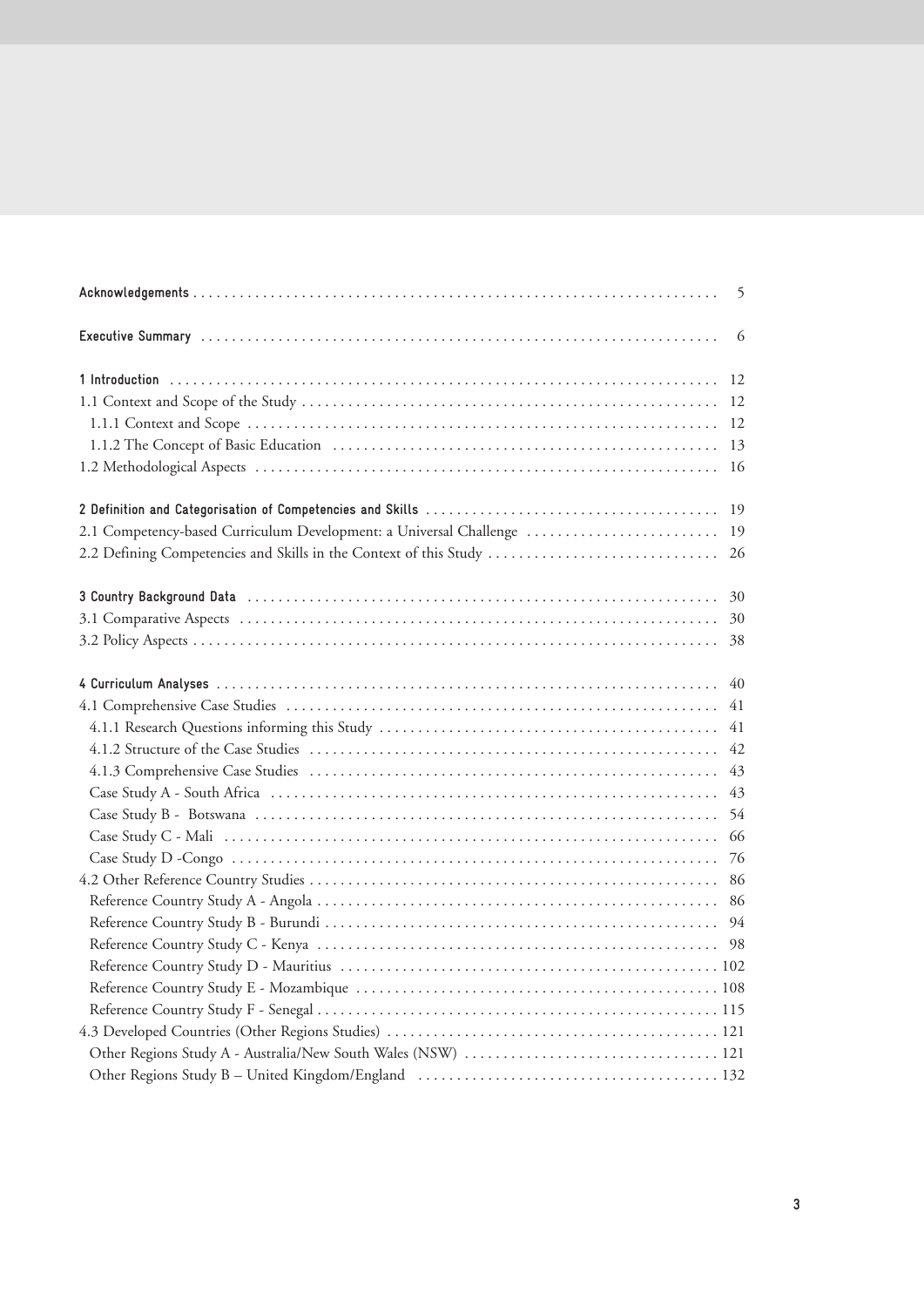| 5.1 Conclusions from a Comparative Perspective: Main Issues and Lessons Learned  138                    |  |
|---------------------------------------------------------------------------------------------------------|--|
|                                                                                                         |  |
| 5.2.1 Education Structure: Nature and Scope of Lower Secondary Education as Part of Basic Education 143 |  |
|                                                                                                         |  |
|                                                                                                         |  |
|                                                                                                         |  |
|                                                                                                         |  |
|                                                                                                         |  |
|                                                                                                         |  |
|                                                                                                         |  |
| Annexes                                                                                                 |  |
|                                                                                                         |  |
|                                                                                                         |  |
|                                                                                                         |  |
|                                                                                                         |  |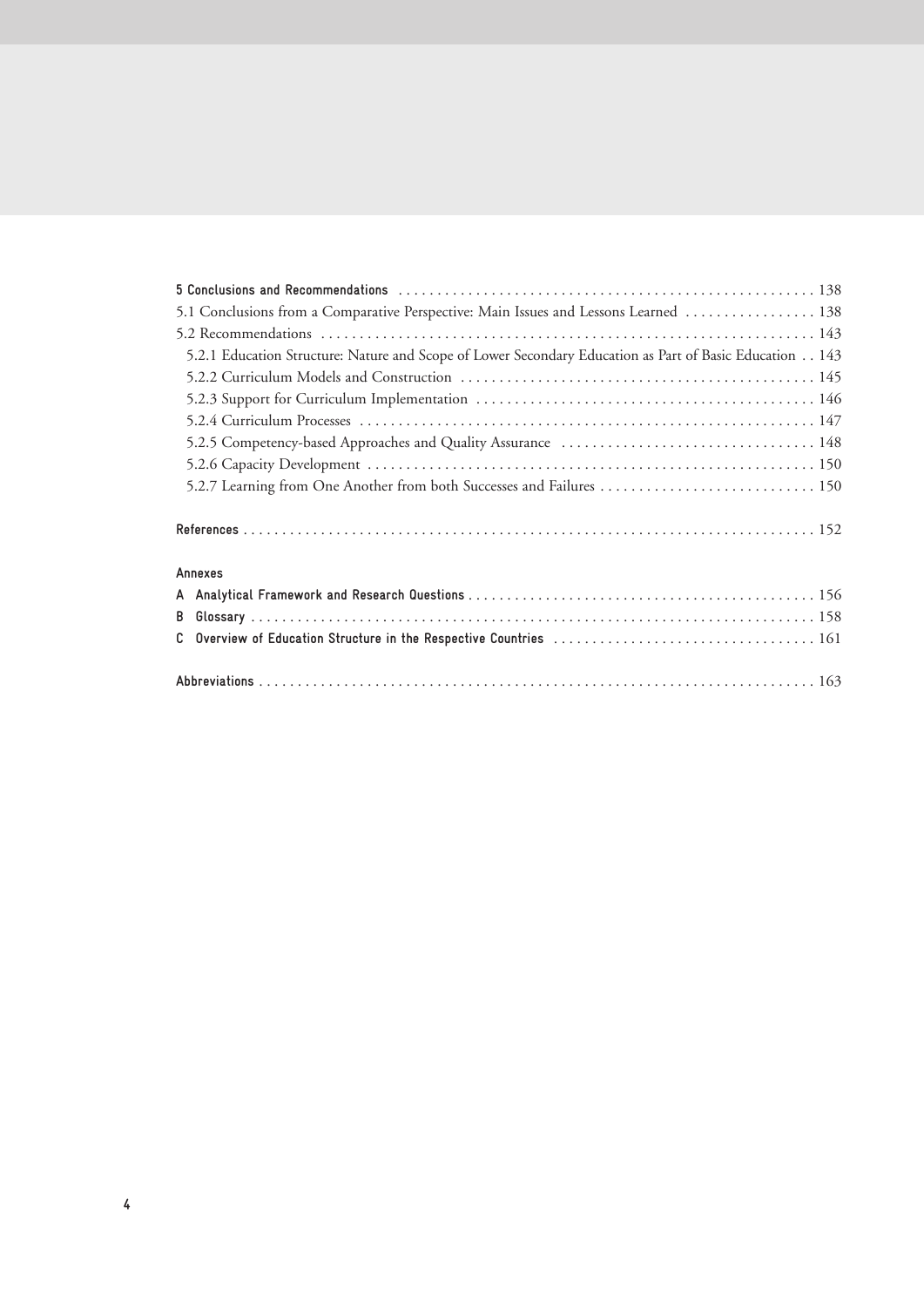## **Preface**

The team of authors would like to express their gratitude to the German Federal Ministry for Economic Cooperation and Development (BMZ) and GTZ (German Development Cooperation (GTZ)1 for the initiative to carry out curriculum-related research on the development of competencies for life and work in Sub-Saharan countries with technical support from IBE. This Study aims to provide an insight into the topic for the ADEA Biennale in May 2008 (Maputo, Mozambique). The authors are also grateful to Dr. Clementina Acedo, IBE Director, and all the IBE colleagues who assisted with materials, advice and administrative support during the research process and the writing of the present Report. Last, but not least, they are extremely grateful to all national teams and contact persons from the ten Sub-Saharan countries analysed2 who offered their time and professional skills to make sure that the IBE had at its disposal, for each case, up-to-date information reflecting the most recent developments in curriculum.

The authors

*1 GTZ: an international cooperation enterprise for sustainable development with worldwide operations.*

2 Angola (Republic of Angola), Botswana (Republic of Botswana), Burundi (Republic of Burundi),Congo (Republic of the Congo), Kenya (Republic of Kenya), Mali (Republic of<br>Mali), Mauritius, Mozambique (Republic of Mozambique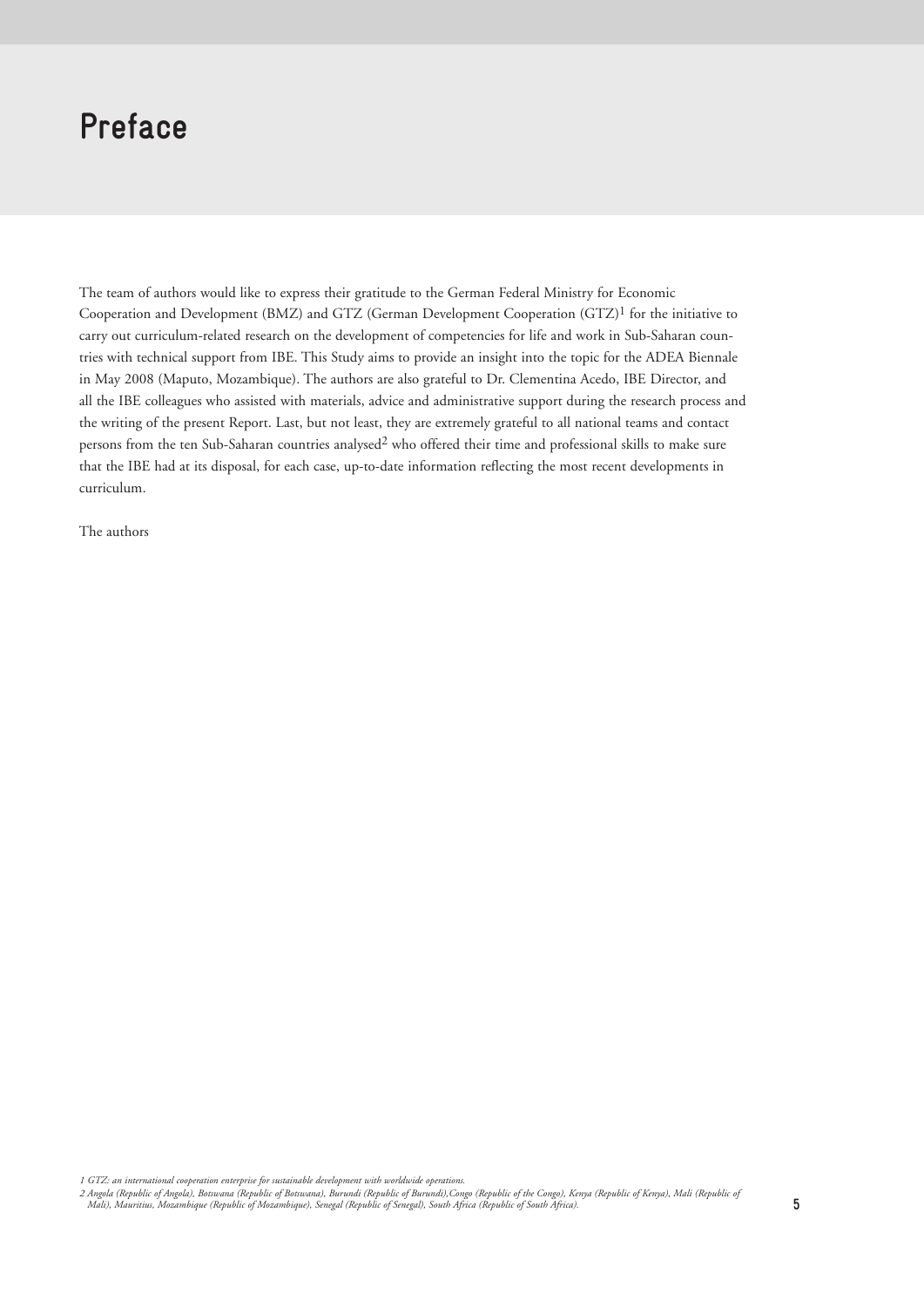## **Executive summary**

In accordance with its terms of reference, the main tasks of the Study on Preparation for Life and Work with a Focus on Basic Education (Primary and Secondary) in Developing African Countries<sup>3</sup> were to examine the basic education (written) curricula of a range of African countries to assess the extent to which they provided opportunities to young people to develop practical and useful competencies and skills. A further task was to set this information in a broader context by analysing and describing the approaches to competency and skill development adopted in contexts outside Africa.

Life and work are strongly inter-connected and preparation for both ought to take into account current developments. What does it mean to live and work in the twenty-first century? What is different in comparison to the past, and what is to be envisaged with regard to the future? The curriculum (especially in its written form, which sets broader or more specific guidelines for learning) is only one of the factors impacting on individual and societal development, and has a mediated influence. Even a good curriculum is not effective per se, but reaches students based on teachers' facilitation, in specific conditions. However, it is useful and interesting to analyse the written/intended curriculum - and its discourse - for it reflects in many respects the ways societies envisage learning and preparation for life and work through mission statements, rationales, learning objectives and outcomes, the selection and organisation of the learning content, teaching and learning methods, as well as the ways learning is assessed and valued.

The Study aims to provide a comprehensive overview of how preparation for life and work is being emphasised in the written curriculum of selected Sub-Saharan African countries (Angola, Botswana, Burundi, Congo, Kenya, Mali, Mauritius, Mozambique, Senegal, South Africa), as well as of developed countries such as Australia (New South Wales) and United Kingdom (England). Given their emphasis on expanding basic education from 4/6 to 8/9 years, Sub-Saharan countries tend to focus increasingly on lower secondary education (usually Grades 6/7 to 8/9), reckoned as an education stage in need of substantive (re)construction. Most of such processes of (re)constructing lower secondary education envisage the development of life-relevant competencies in learners. This is proven by comprehensive processes of structural changes accompanied by curriculum and other reforms, such as in the realm of assessment and teacher education and training.

The research was thus focusing on identifying meaningful solutions to integrate competency-based approaches in basic education in a sustainable way. Throughout the Study, the authors preferred to use the term 'competency' (plural 'competencies') as an 'umbrella-term' embedding knowledge, values, skills, attitudes, behaviours, patterns of thinking.4 The terms 'competency' and 'skills' are sometimes used as synonyms in the international pedagogical literature, however in this Study the term 'competency' is considered an overarching concept: as shown further on in Section 2 of the present Study, 'competencies' represent the capacity individuals have to mobilize, in an independent and effective way, their knowledge, skills<sup>5</sup>, attitudes, values, etc., in order to give appropriate responses to challenges of different kind.

5 Skills' may have different meanings, amongst which are, in a narrow sense, 'automated components of behaviour' or in a broader sense 'capacities individuals manifest in action'.<br>In this broader sense, 'skills' are someti

*<sup>3</sup> Further on referred to as the Study.*

*<sup>4</sup> See also the detailed discussions on the meaning of 'skills' and 'competencies' in Section 2 of this Paper.*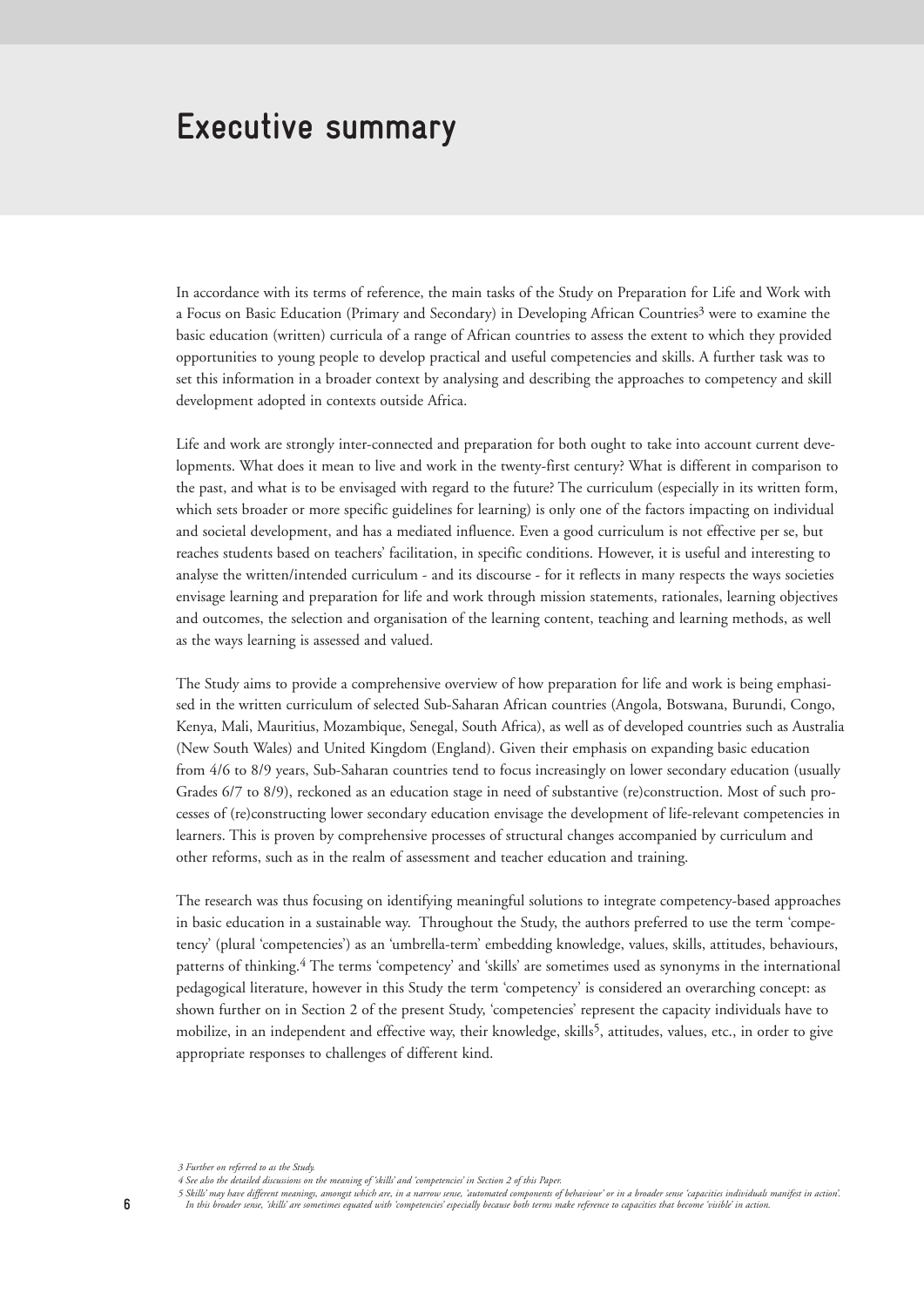All over the world, contemporary curricula are demonstrating a trend towards achieving an appropriate balance of knowledge, skills, values and attitudes in the outcomes they deliver to their students. Traditional curriculum focused heavily on knowledge transmission - especially on the memorization and recall of pre-fabricated facts and data. But this model does not serve students well in an age when our fields of knowledge are rapidly growing and lower level intellectual skills (such as memorisation) ought to be increasingly complemented by higher level intellectual skills (such as analysis and synthesis, problem solving, evaluation) as well as social, emotional, communication and other life-related skills.

New significant developments in today's (and tomorrow's) world determine that more traditional structuring of the curriculum and learning into discrete subjects be complemented or replaced by integrated and holistic learning. Learners need to understand and master the connections between different processes and phenomena, and make sense of their learning in responding successfully to different (new) challenges and opportunities in their local, national, regional and international environment. In these circumstances, there is a need for a new approach to curriculum development - one that provides young people with the knowledge, skills and values to live successfully in a rapidly changing world.

In addition to facing new challenges emerging from advances in knowledge and technology as well as societal and economic changes, like all other contemporary societies, many African countries also have particular needs as they seek ways to alleviate poverty, combat HIV/AIDS, and balance valued customs and traditions with the need for increasing productivity and sustainability. These are not insignificant challenges, but one critical strategy for meeting the challenge is to develop curricula that will produce knowledgeable, skilled and productive citizens able to benefit from new opportunities and face social and economic challenges constructively.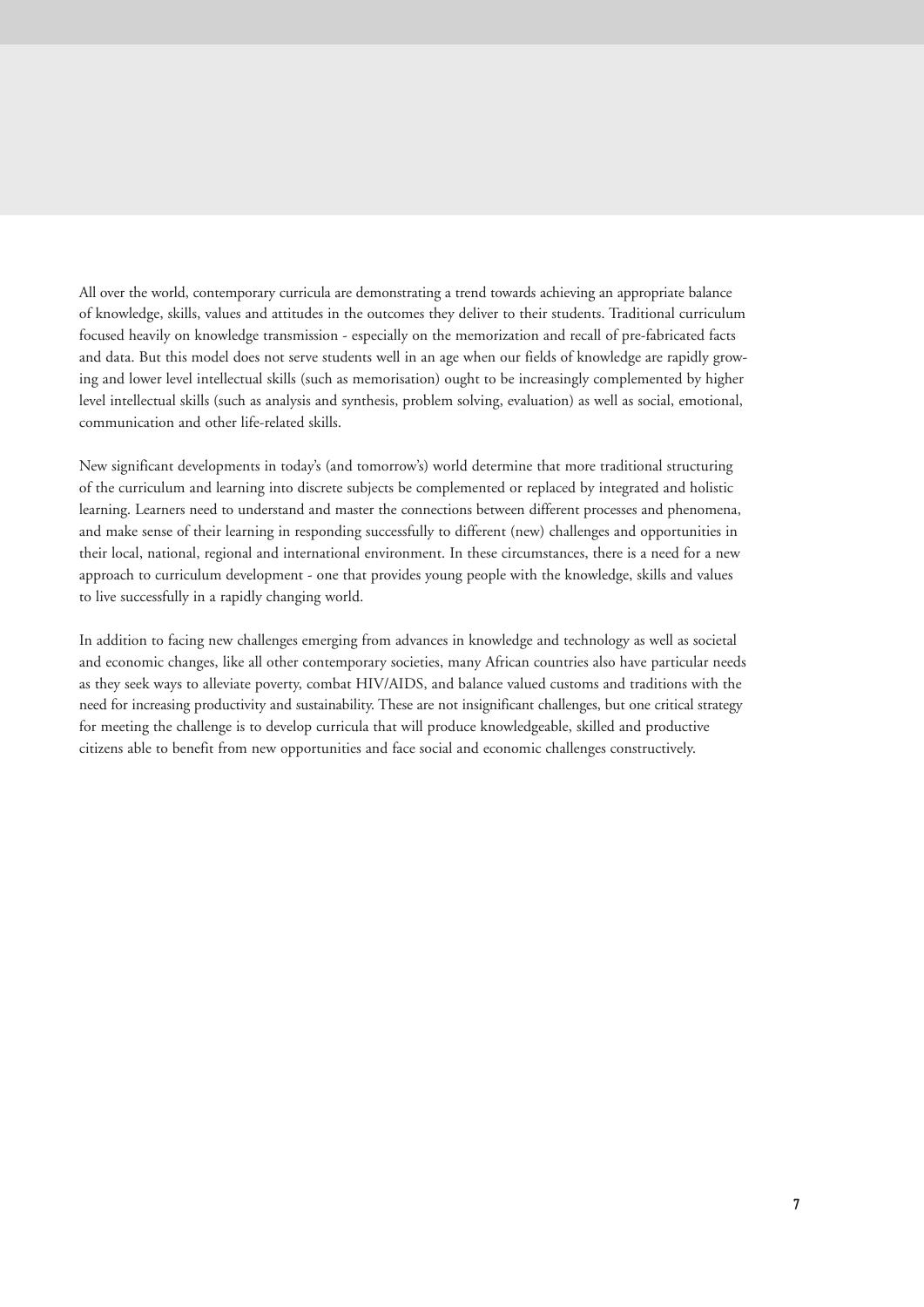The research methodology consisted of analysing (on the basis of a detailed analytical framework) written (intended) curriculum documents such as Curriculum Frameworks, syllabuses for different learning areas, textbooks, teacher guides and other materials, including education acts, policy papers, and education manifestos. Given the limitations of this Study, aspects of the implemented and effective curricula could not be considered extensively. Curriculum documents were analysed, as regards their intention, in the light of main hypothesis and research questions, such as:

- What evidence can be gathered from such documents that countries link schooling with developments in societal life and the world of work? (i.e. Rationales for curriculum change in line with new developments in today's and tomorrow's world; profiles of the learner and learning outcomes documenting an interest in developing competencies for life and work; learning content and methodologies encouraging the development of complex competencies learners need to integrate private, public and professional life successfully; assessment methodologies suggested by curriculum documents addressing not only rote learning and memorisation, but also higher-order intellectual skills and other social, communication, emotional, motor, etc. skills);
- What seem to be elements in the formal curriculum conducive to the development of competencies for life and work? (i.e. explicit and systematic "inventories" of competencies/learning outcomes emphasised in the context of "carrier-subjects" or cross-curricular approaches; problem-solving based and practically-oriented learning linking theory and practice in the context of learners' specific contexts; guidance and counselling with regard to life and work skills required in today's world, and also in the future);
- Does the formal curriculum imply links between formal and non-formal education? (i.e. project work; community service);
- What are differences and similarities amongst the analyzed country curricula, and what conclusions could be drawn with regard to most effective practices to encourage the development of life and work competencies through quality changes in formal schooling?
- What recommendations can be made to education stakeholders in order to build on existing effective local and international initiatives and enhance the potential of the formal curriculum to support quality learning, and the development of competencies needed in life and the world of work?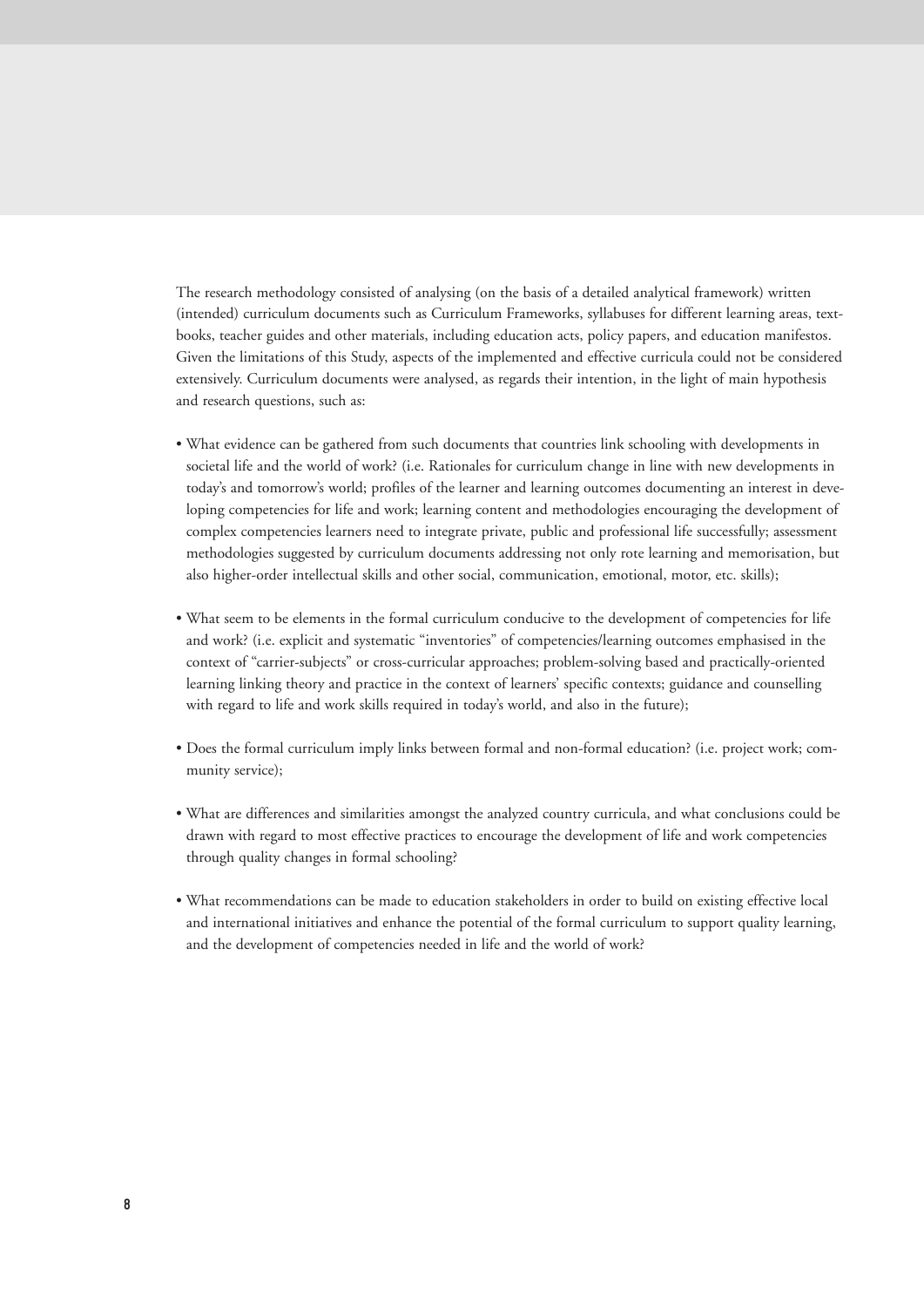This Study adopts a conceptual framework that categorises competencies and skills related to

- Learning (including life-long learning, i.e. handling information; integrating new knowledge into existing structures),
- Life (i.e. problem solving; communication; social skills),
- Work (generic aspects, i.e. capacity to work in teams; capacity to follow instructions; efficient time management; decision making; entrepreneurial skills),
- Specific professions or occupations (i.e. capacity to handle specific processes/operations; capacity to handle materials/substances in a cost-effective and safe manner; capacity to assess the quality of services/products).

The Study then examines the basic education curricula of a range of countries and applies this framework of analyses:

- The policy position adopted by authorities and expressed in curriculum frameworks, educational legislation and other curriculum-related documents;
- The various curriculum design models that enable competencies and skills to be expressed and explained;
- The extent to which the opportunities for students to develop competencies and skills occur in individual subject or learning area syllabuses; and
- Where possible, other supplementary materials (such as textbooks and non-formal or extra-curricular programmes) to assess their contribution to competency and skills development.

These analyses are organised in two ways - as Comprehensive Case Studies (South Africa, Botswana, Mali and Congo), and as Other Reference Country Studies (Angola, Burundi, Kenya, Mauritius, Mozambique and Senegal). The main difference between the two categories of analysis consists in the level of examples and details considered. In the Comprehensive Case Studies, numerous (detailed) samples of curriculum documents (such as Curriculum Frameworks and syllabuses) are presented along with more detailed explanations of the local context, education reforms and curriculum processes, as well as their implications for teacher education and training, assessment, and school and classroom organisation and management. The Study then sets these findings against the approaches to this issue adopted in other, non-African contexts by presenting two Reference Country Studies - Australia (the state of New South Wales) and the United Kingdom (England).

Finally, the Report presents a range of conclusions reached as a result of the comparative analysis described above, and makes recommendations regarding some actions that could be taken to enhance current approaches.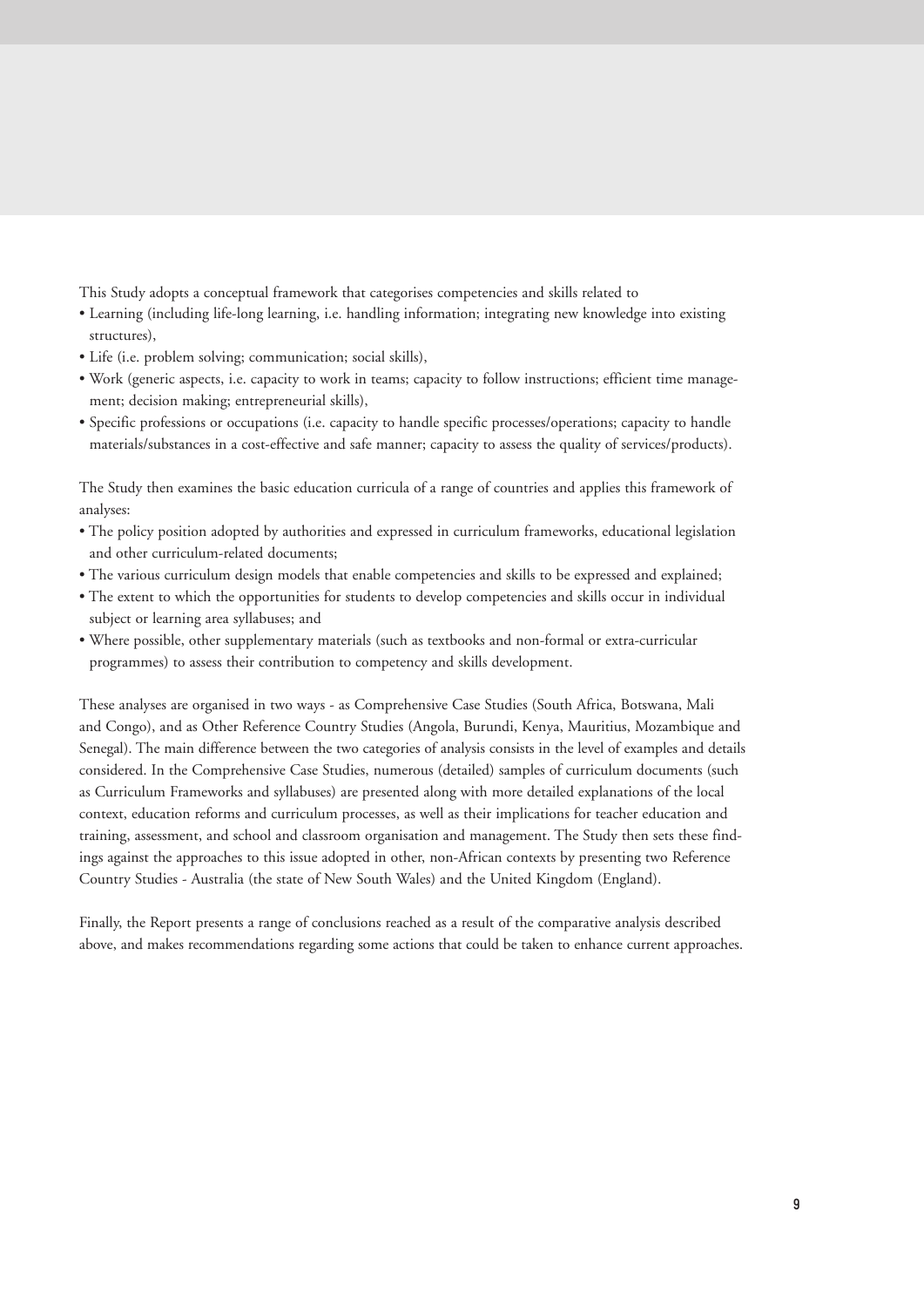The main research findings indicate that most countries analysed have integrated valuable elements able to contribute to developing competencies for life and work into their formal (written) curricula. For instance, there are clear statements about the types of competencies learners need in today's (and tomorrow's) world, and in many cases special attention has been given to developing specific competencies through "carrier-subjects" (i.e. citizenship education; life skills; home economics, entrepreneurial education; personal development; counselling and orientation; health education; work/labour education) and other cross-curricular approaches (i.e. specific topics/themes; project work; problem-solving and practically-oriented teaching and learning in the context of all subjects; interactive methodologies). It is also worth mentioning that most countries pay special attention to providing a meaningful balance between "traditional" and "contemporary" aspects, as well as between local and international developments, needs and trends. Countries also pay attention to pro-active dimensions, such as different forms of entrepreneurial and consumer education, participatory citizenship and locally-defined curricula based on the collaboration between schools and community stakeholders.

While in many cases the written curriculum addresses issues of teaching and learning methodologies, assessment, and school and classroom organisation and management, it is however less clear how teachers can benefit from innovative curricula, and whether or not existing school settings, facilities and the broader societal context encourage the development of appropriate competencies for life and work. In the curricula analysed, many contradictions were also noticed between the way rationales for change were formulated (i.e. by taking into account new opportunities and challenges of today's world and the future) and the fact that, in many cases, the detailed and specific learning experiences envisaged through objectives, content, methodology and suggestions for assessment pertained rather to more traditional (and static) views of life and work. With some few noticeable exceptions, the curricula analysed also paid little attention to ethical aspects of work and economy, and to broader aspects such as catering for social justice and inclusiveness, and linking rights and responsibilities fairly and meaningfully in the contexts of promoting competencies for living together peacefully.

While most of the countries analysed have recently carried out impressive (and comprehensive) processes of curriculum renewal from a competence-based perspective, research findings tend to back the observation that Francophone countries still incline to privilege a rather theoretical/conceptual approach, while Anglophone and Portuguese-speaking countries seem more adamant with regard to truly linking theory and practice, both in the curriculum discourse and in the way learning experiences are being selected and organised.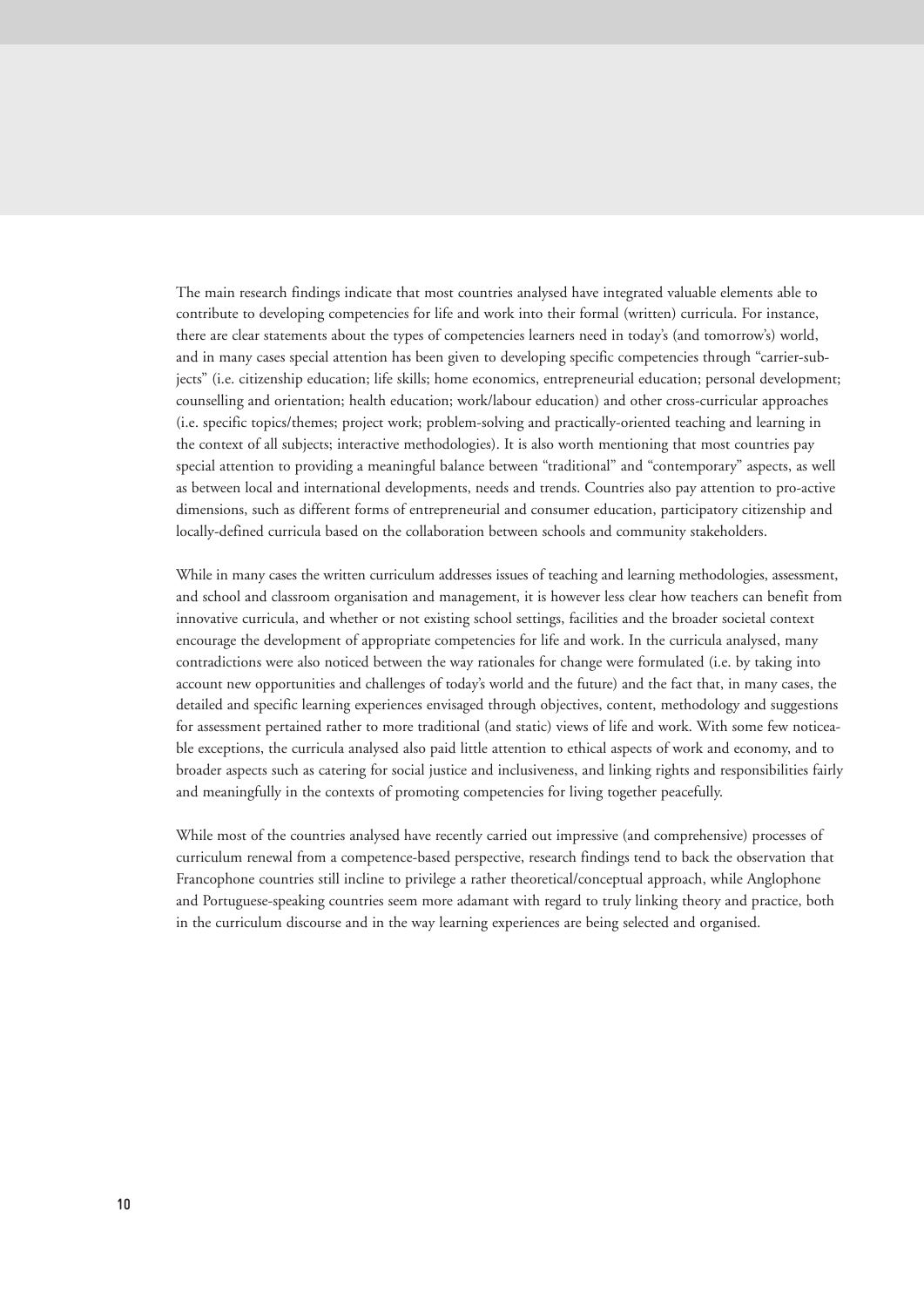The Study provides also several categories of Recommendations for future action, such as:

- Designing and carrying out curriculum development processes based on sound needs analyses and prospective thinking;
- Designing and implementing effective capacity building programmes for policy makers, and curriculum and textbook developers, as well as for teachers, head teachers and assessment specialists focusing on how to foster the development of competencies for life and work in a sound, convergent and consistent manner;
- Learning from one another through networking, sharing and effective partnerships, for instance between formal and non-formal education; between different countries, regions and local communities; between schools and communities; between schools and the world of work and businesses, etc.;
- Addressing contradictions, tensions and dilemmas openly and constructively, and learning from both good and less fortunate experiences;
- Catering for flexible and locally-adjusted solutions for structuring the curriculum, and selecting and organising learning experiences (i.e. curriculum models encouraging a sound competence-based approach; locally-defined elements of the curriculum; flexible and innovative models of time allocation; integration of ICT and e-learning; catering for a balanced, learner-friendly and relevant curriculum);
- Encouraging effective links between formal, non-formal and informal education from a life-long learning perspective and with a view to increasing access to quality education for all;
- Catering for "the whole development of a person" and for addressing the development of life and work competencies from the broader perspectives of promoting ethical values and practices, such as social justice and inclusiveness.

The Study also contains References, a Glossary aiming to further clarify some of the most important conceptual and methodological aspects pertaining to the present research, as well as an Annex depicting the education structure of the countries analysed.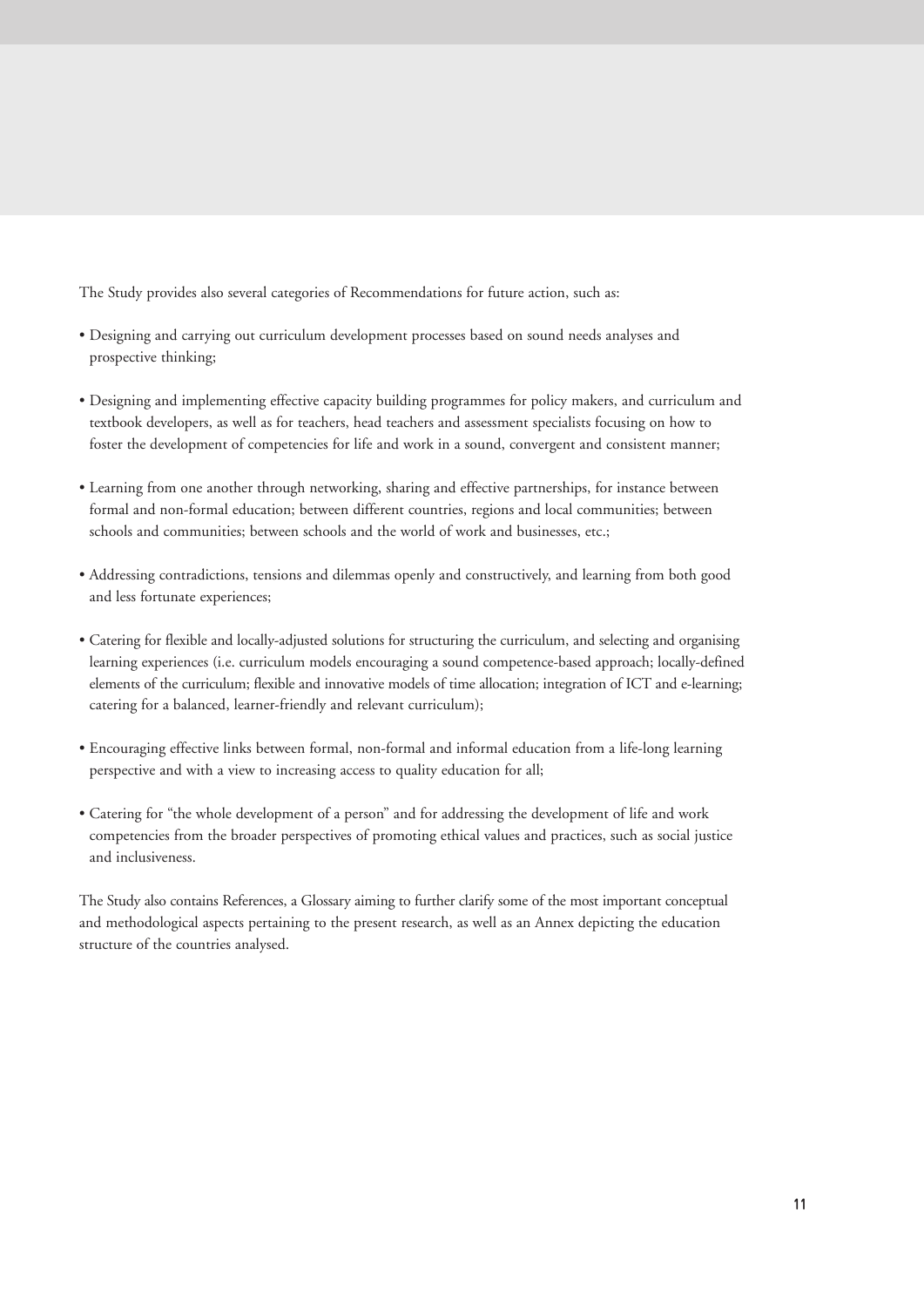## **1. Introduction**

### **1.1 Context and Scope of the Study**

#### **1.1.1 Context and scope**

A contract for research on "Preparation for Life and Work: Comparative Study with a Focus on Basic (Primary and Lower Secondary) Education in Developing African Countries<sup>6"</sup> was awarded by GTZ<sup>7</sup> on behalf of BMZ to IBE<sup>8</sup> in the context of preparing for the ADEA Biennale in Maputo/Mozambique in May 2008.

The Study aims to provide the ADEA Biennale with an insight into possible effective strategies for reinforcing the links between schooling, life and the world of work in post-primary education (lower secondary) in Sub-Saharan African countries by encouraging integration into the curricula of life-related aspects and dimensions and thus developing students' competencies for life and work.

Today all countries are confronted with significant shifts in private and public life, as well as in the world of work. New challenges and opportunities are triggered by fast-growing changes in society, culture, the economy and technology, as well as by new trends in accessing and using information in what is called the 'knowledge society and economy'. While such new challenges and opportunities are functioning on a 'global' scale, individual countries respond quite differently to them for a variety of reasons. This is especially the case in the Sub-Saharan countries, which despite evident progress in many areas over the last few years, including increased access to education, $9$  still lag behind international developments, especially with regard to improving links between education and societal and economic developments.

Contrary to some manifest international education trends that have emerged worldwide over the last few decades, documenting increased access to higher education stages in developing countries too, many students in Sub-Saharan African countries still only attend primary school, and many drop out without even obtaining a primary school certificate<sup>10</sup> representing the only prospect of integrating rapidly into the world of work and/or some forms of non-formal education in order to contribute to the well-being of their families.

However, it has been increasingly recognised that six years of primary education are not enough for learners to build basic competencies and become successfully integrated into life and the labour market. Consequently, Sub-Saharan African countries are now in a process of expanding basic education from four/six to nine years (or more) in compliance with international trends and new needs in today's societies and labour markets. As schools play a major role in transmitting knowledge, but also in developing skills and attitudes, Sub-Saharan countries are interested in strategies to improve preparation for life and work for all learners.

*<sup>6</sup> Hereinafter referred to as "The Study".*

*<sup>7</sup> German Development Cooperation (GTZ) GmbH.*

*<sup>8</sup> International Bureau of Education (UNESCO's Institute specialising in education contents, structures and methods).*

*<sup>9</sup> See more details in 2.1 (Country background data) based on information provided by the EFA Global Monitoring Report 2008 (Education for All by 2015: will we make it?) 10 See also the next chapter: Country background data*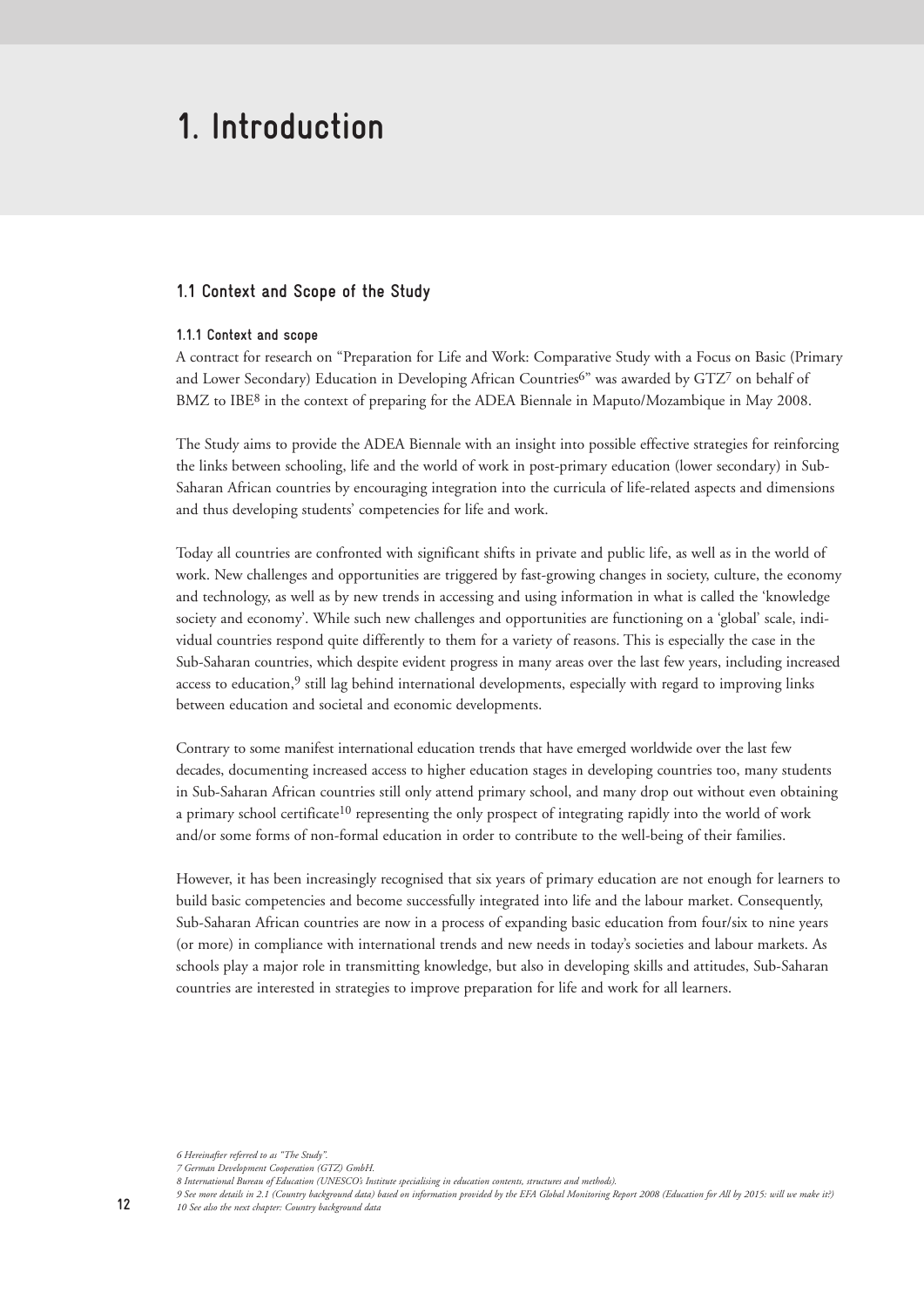As in many other parts of the world, Sub-Saharan countries struggle for increased access of students to the lower secondary education level, leading to a situation in which increased numbers of students will be able to accomplish at least nine years of basic education. They will then be able to either continue their studies in upper secondary schools, continue with technical vocational education and training, or become integrated into the world of work. This encouraging perspective represents a strong argument for strengthening preparations for life and work in all lower secondary schools based on scaling up effective local education innovations, such as locally-defined curricula, and also integrating internationally validated 'good' policies and practices.

#### **1.1.2 The concept of basic education**

According to the UNESCO ISCED<sup>11</sup> classification, Basic education comprises Primary education (first stage of basic education - ISCED Level 1) and Lower secondary education (second stage of basic education - ISCED Level 2). Despite this, Ministries of Education use the concept of 'basic education' in quite different ways. This applies to all countries and regions, not only to Sub-Saharan states.

In most cases, the education legislation and national policy/curriculum documents do not refer explicitly to 'basic education' (again, with some exception<sup>12</sup>). While primary education is usually automatically associated with 'basic education' (which sometimes also comprises a reception year), it is increasingly common for lower secondary levels to be consistently associated with 'basic education'.

As in many other parts of the world, in the case of Sub-Saharan countries the definition of basic education also somehow equates with the concept of compulsory schooling, with some variations amongst the countries considered, as shown in the table below:

| Table 1: Duration of primary, lower secondary, basic and compulsory education in ten sub-Saharan countries <sup>13</sup> |                      |                |          |                                         |                                   |          |                                             |                 |                                                 |                 |  |
|--------------------------------------------------------------------------------------------------------------------------|----------------------|----------------|----------|-----------------------------------------|-----------------------------------|----------|---------------------------------------------|-----------------|-------------------------------------------------|-----------------|--|
|                                                                                                                          | Angola <sup>14</sup> | Botswana       | Burundi  | Congo                                   | Kenya                             | Mali     | Mauritius                                   | Mozam-<br>bique | Senegal                                         | South<br>Africa |  |
| Duration of<br>primary education*                                                                                        | $\overline{4}$       | 7              | 6        | 6                                       | $8(3+5)$                          | $6***$   | 6                                           | $7^{\circ}$     | 6                                               | $7(6+1)$        |  |
| Duration of lower<br>secondary education*                                                                                | $\overline{4}$       | $\overline{3}$ | $4***$   | $\overline{4}$                          |                                   | 3        | $\overline{3}$                              | 3               | 3                                               | $\overline{3}$  |  |
| Basic education**                                                                                                        | 8                    | 10             | 10       | $9(3-pre-$<br>primary and<br>6-primary) | 8 (primary<br>and non-<br>formal) | 9        | No special<br>concept of basic<br>education | 7               | 6 - No special<br>concept of<br>basic education | $9 + 1$         |  |
| Compulsory<br>education <sup>*</sup> (age<br>range of students)                                                          | $6-9$                | $6 - 15$       | $7 - 12$ | $6 - 16$                                | $6 - 13$                          | $7 - 16$ | $6 - 11$                                    | $6 - 12$        | $7 - 12$                                        | $7 - 15$        |  |

\* Source: \*\* Source: Massimo Amadio, IBE (Overview of basic education worldwide in preparation, IBE working paper prepared for the EFA GMR 2008) \*\*\*Global Education Digest 2007. \*\*\* Source: National Curriculum Documents

*<sup>11</sup> ISCED: International Standard Classification of Education (approved in 1975) used especially for statistical reasons.*

*<sup>12</sup> For instance, Mozambique, with a Plano Curricular de Ensino Básico (Basic Education Curriculum Framework)*

*<sup>13</sup> SSee also Annex C Education Structures of Countries*

*<sup>14</sup> Since 2005, when a new education structure was introduced in Angola (6+3). At present both systems still run still in parallel.*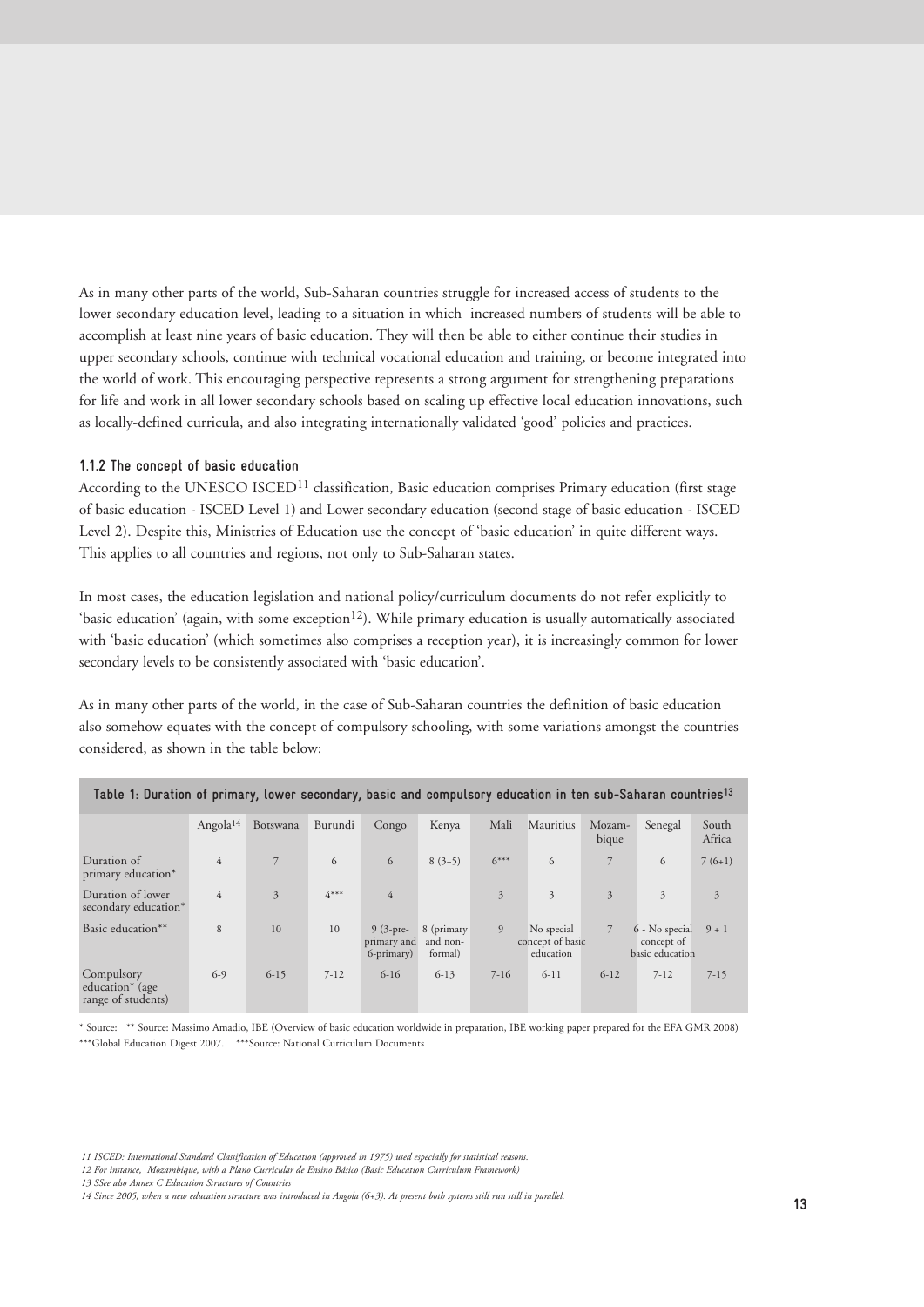At present, African Sub-Saharan countries are confronted with the need to respond adequately to new societal, cultural, scientific and technological developments while considering both the opportunities engendered by such developments, as well as their potential risks and counter-effects. For instance, increased mobility and new communication possibilities, including the Internet, constitute new opportunities for personal development, but they may also contribute to cultural clashes and the spreading of diseases. The openness towards an increasingly globalised world is often accompanied by fears of losing one's local, ethnic and national identity and the (sometimes painful) complexity of building 'multi-layered identities' in a constructive fashion. Processes of democratisation and of building just societies founded on the respect of fundamental human rights collide with forms of new (sometimes recurring) conflicts endangering sustainable development and the ideal of living together peacefully.

Many Sub-Saharan countries are also confronted with problems engendered by fluctuant economies and job markets hindering long-term projections with regard to trends and needs of the economy and the world of work. They need to adjust their education systems to new local, national, regional and international developments to make sure that learners are able to:

- participate in their families and communities as active, competent and responsible members;
- become integrated into the world of work and contribute to the development of the local economy;
- access higher levels of TVET to the benefit of individual and societal development;
- contribute to develop qualitative agriculture production in rural areas;
- contribute to creating better living conditions in rural and poor urban areas;
- create and take advantage of new living and working opportunities in an increasingly globalised world.

Taking into account the needs Sub-Saharan countries have of improving their education systems in compliance with new national, regional and international developments, the present Study aims to:

- Provide a comparative overview of the strategies different Sub-Saharan countries and some developed countries use in linking education, life and the world of work more strongly with a special focus on curricular provisions (Curriculum Frameworks and syllabuses);
- Offer a comprehensive image of the present situation in ten Sub-Saharan countries and some developed countries with regard to how the development of life and work competencies is addressed in primary and secondary curricula, covering in principle 'basic education';
- Draw conclusions, based on the case studies and reference country data analysed, with regard to what is common and what is different, as well as on what are the most important lessons learned from the present situation;
- Draw up recommendations for the future in terms of main lines of action that governments, in cooperation with other education stakeholders, may consider in order to improve links between schooling, life and the world of work, and equip learners with the competencies they need to become successfully integrated into adult life and the world of work.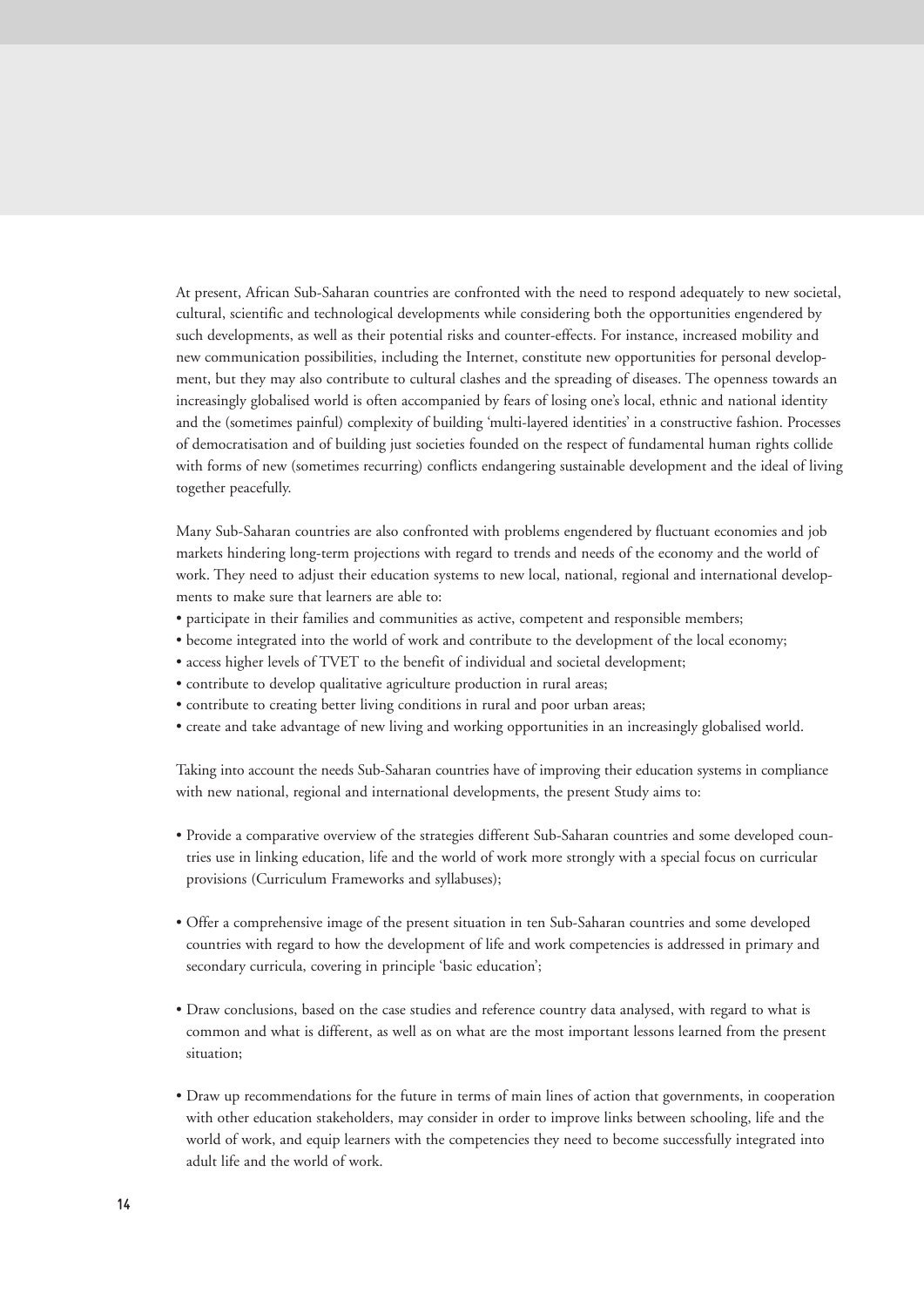Given the many limitations of this Study (including an extremely limited budget and challenging timelines), the team of authors, in agreement with GTZ, only took the written, intended and official curriculum into consideration, without having a chance to expand their research into aspects pertaining to curriculum implementation or the hidden curriculum. By analysing official curricula and education legislation documents (such as Education Acts, Curriculum Frameworks; syllabuses, and sometimes textbooks, teacher guides and student activity books), the team of authors tried to respond to research questions such as:

- What evidence can be gathered from policy documents that countries foster the development of life and work competencies? (i.e. Statements on the matter in the Constitution; Education and Work Legislation; National Plans to Fight against Poverty; National EFA Plans; others);
- What aspects and elements can be found in Curriculum Framework (CF) as evidence that countries foster the development of life and work competencies? (i.e. Rationales for curriculum change; The Structure of the curriculum - for instance, the presence of 'carrier-subjects' meaning those subjects contributing more specifically to preparation for life and work, such as Life skills, Health Education, Citizenship Education, or Work Education; time allocation; Learning objectives; Learning outcomes; Methodological instructions; Guidance for assessment and evaluation);
- What aspects and elements can be found in Syllabuses as evidence that countries foster the development of life and work competences? (i.e. Rationales for curriculum change/innovation; Cross-cutting issues and dimensions; Time allocation; Learning objectives; Learning outcomes; Learning content - values, concepts, theories, facts, procedures, behaviours; Methodological aspects underpinning teaching and learning; guidance for assessment);
- What aspects and elements can be found in textbooks and other learning materials (i.e. teacher guides; student activity books) as evidence that countries foster the development of life and work competencies) (i.e. learning objectives; learning outcomes; learning content - values, concepts, facts, procedures, behaviours; methodological aspects, such as suggestions for hands-on, problem-solving activities; guidance for assessment);
- What are main education/curriculum innovations with regard to the development of competencies for life and work? (i.e. new 'carrier subjects', such as Life Skills, cross-cutting approaches, competency-based approaches, links between formal and non-formal education; project work; community service-based learning);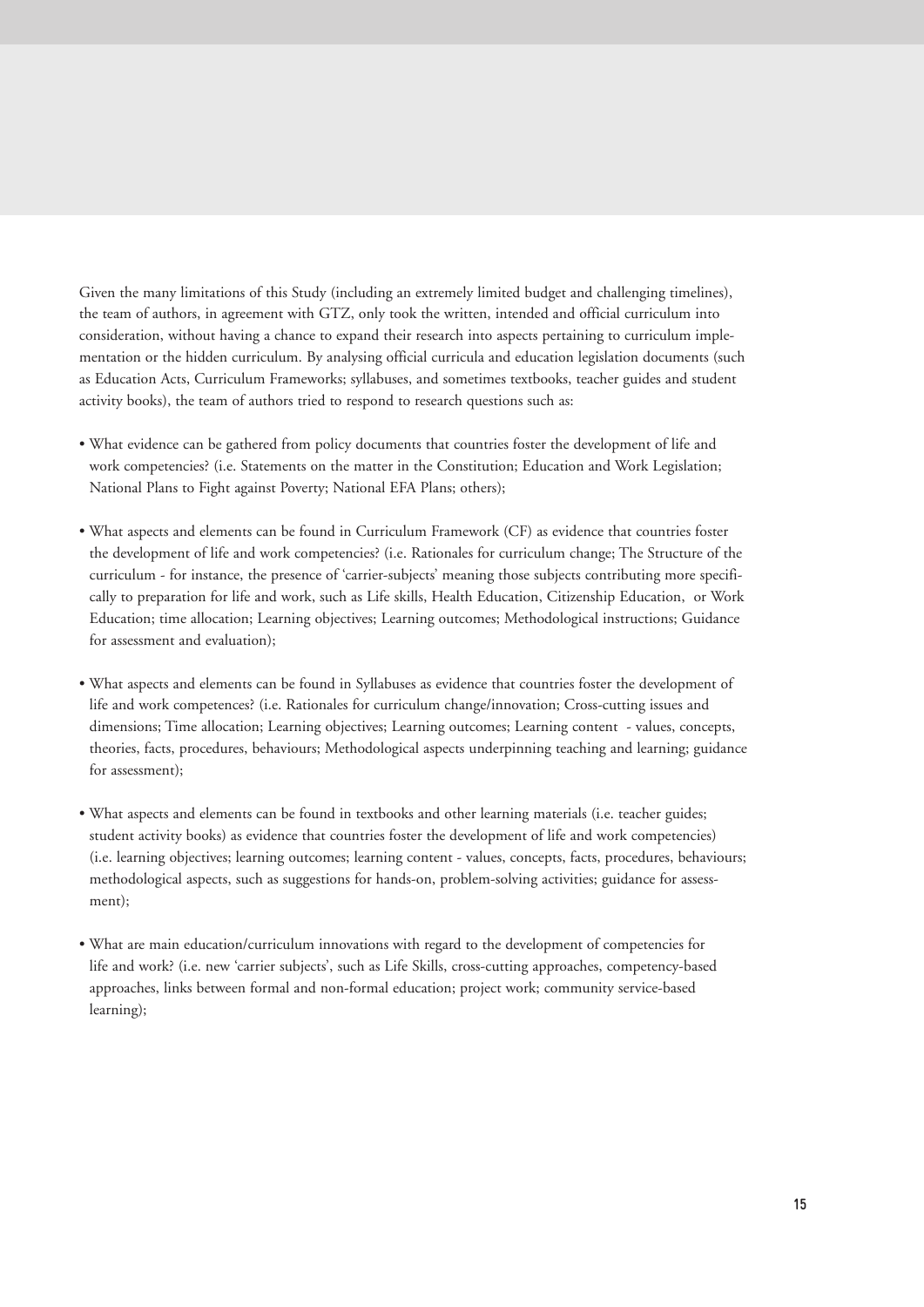### **1.2 Methodological Aspects**

As stated above in the introduction (first part: Context and Scope of the Study) the present research focuses on curriculum aspects related to the preparation of students for life and work. Work cannot be separated from life contexts, for workers are at the same time family members, and members of their communities. Instead of treating work competencies (or skills) separately, the authors have opted to treat them from the point of view of various interdependencies between life and work, and the need to ensure consistency between the roles individuals play in private, public and professional life.

Owing to the limited resources supporting the research, only desk work, based on the first-hand analysis of curriculum documents, was possible. The authors are fully aware of the fact that if additional resources would were provided, such a Study ought to look also into the opinions of stakeholders, the way curricula are being implemented in daily school life and the impact curricula and schooling more generally have on learning achievements.

Consequently, the Study is based almost entirely on qualitative methods: analysis of curriculum documents based on an Analytical Framework (see in Annex 1). The authors have analysed whether the current curriculum (or new initiatives) tackle explicitly the need to develop life and work competencies in students, in compliance with following research directions:

- *General education policy and curriculum policy statements.* The authors have explored whether specific statements are to be found in national policy documents with regard to linking education and learning with changes in contemporary societies, and the need to equip learners with competencies for life and work.
- *Learning objectives and outcomes focusing on skills development for life and work.* Curriculum documents (especially Curriculum Frameworks and Syllabuses) were analysed with a view to identifying competencies for life and work stated in the context of formulating learning objectives and outcomes either in a more general way or as subject-bound and grade-bound elements.
- *'Carrier-subjects'.* The authors have explored national curricula with a view to identifying those learning areas and subjects that are prone contribute more specifically to the development of life and work competencies, such as Personal Development; Human Society and Its Environment; Work Education; Life Skills; Technology; Counselling and Orientation (what is said in syllabuses with regard to learning contents; objectives and outcomes; teaching and learning; assessment methods).
- *Cross-cutting elements.* National curricula were examined with regard to the question of whether different cross-cutting issues and dimensions can be explicitly related to the development of life and work skills (i.e. are there specific thematic approaches; what are cross-cutting objectives; are there cross-cutting methodological approaches; is assessment in general stimulating the formation and development of competencies for life and work?)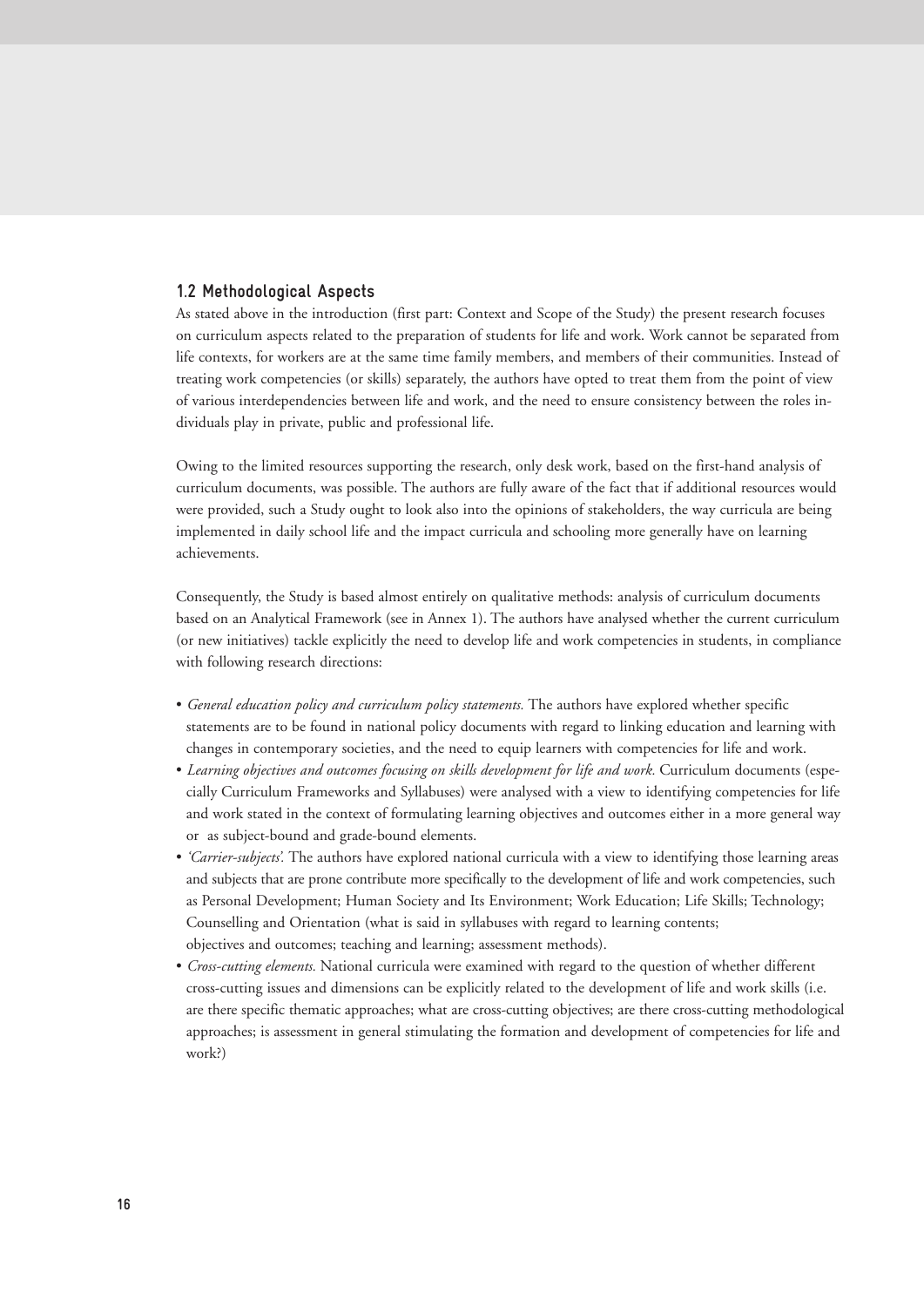- *Time allocation.* The authors have looked also into the way schooling time is devoted to the development of competencies for life and work, and whether there are innovative approaches to the use of time in the service of linking schools, communities and work more closely (i.e. project work; modular learning).
- *Links between formal and non-formal education.* Wherever possible, the authors have also taken into account specific non-formal initiatives, such as the Life Skill Programme in Kenya. Given that references to non-formal education are quite rare in the formal curricula of the countries studied, information on this aspect is quite scarce and need needs to be complemented by additional information resulting from field-based work.
- *Specific curriculum initiatives.* The authors have also looked into specific curriculum initiatives in different countries with a view to identifying links between such initiatives and societal needs (such as the issues of the locally-defined curricula in Angola, new competency-based curriculum models in Mali and Senegal).

Quantitative comparisons were also possible by taking into account secondary research outcomes (i.e. international indicators for education, social aspects, demographics, the economy). In terms of the curricula, most quantitative elements refer to time allocation and to some available data of international research investigating links between the quality of the curricula and the quality of learning outcomes.

The Study addressed ten Sub-Saharan countries, four of which were treated as case studies, while the other six were called 'reference countries':

#### **Case-study countries**

Case studies contain a detailed analysis of national curricula under the aspect of development of competencies for life and work with numerous illustrations of competency-related statements in different subjects (such as in 'carrier-subjects', meaning those subjects that contribute more explicitly to preparation for life and work). In the situation of the case studies there are also detailed descriptions of the national context and education/ curriculum reform processes. Links between curriculum and other components of the education system (for instance teacher education and training; assessment) are also extensively discussed.

Botswana Congo Mali South Africa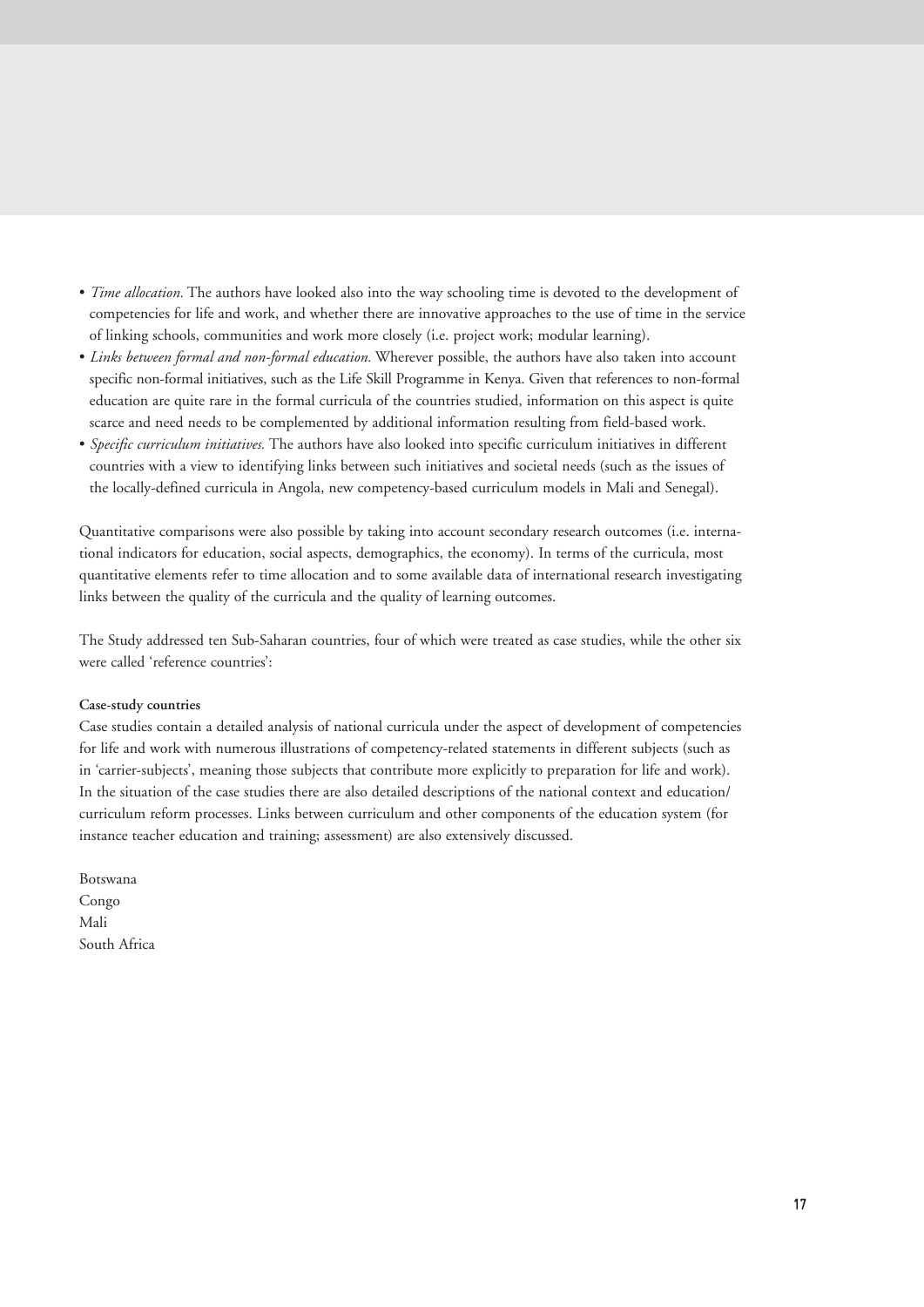#### **Reference countries**

The analysis of reference countries is performed in a similar manner, however in a more synthetic and concise way, and without detailed illustrations of curriculum statements addressing the development of competencies.

Angola Burundi Kenya Mauritius Mozambique Senegal

The selection criteria for these ten Sub-Saharan countries took into account the following needs and country characteristics:

- The countries were selected to represent fairly all major Sub-Saharan linguistic groups from the point of view of national/official languages spoken (Anglophone countries; Francophone countries; bilingual countries; Lusophone countries);
- While all are developing countries, they are quite different with regard to economic and education indicators, including UNDP human development indicators, such as poverty or education levels;
- Some of them are post-conflict or conflict-affected societies;
- All of them are facing multicultural issues in specific ways; IBE had complete sets of curriculum documents from the respective countries, or was able to collect them based on exchanges with the Ministries of Education and national curriculum agencies. This allowed first-hand/primary research with original and upto-date curricula documents available in different (original) languages;
- IBE had complete sets of curriculum documents…

#### **Developed countries**

Two developed countries and regions were also considered from a comparative perspective: Australia (New South Wales) and the United Kingdom (England) in order to analyse how they are coping with the need to address preparation for life and work more effectively, and what can be learned from both their successes and their failures.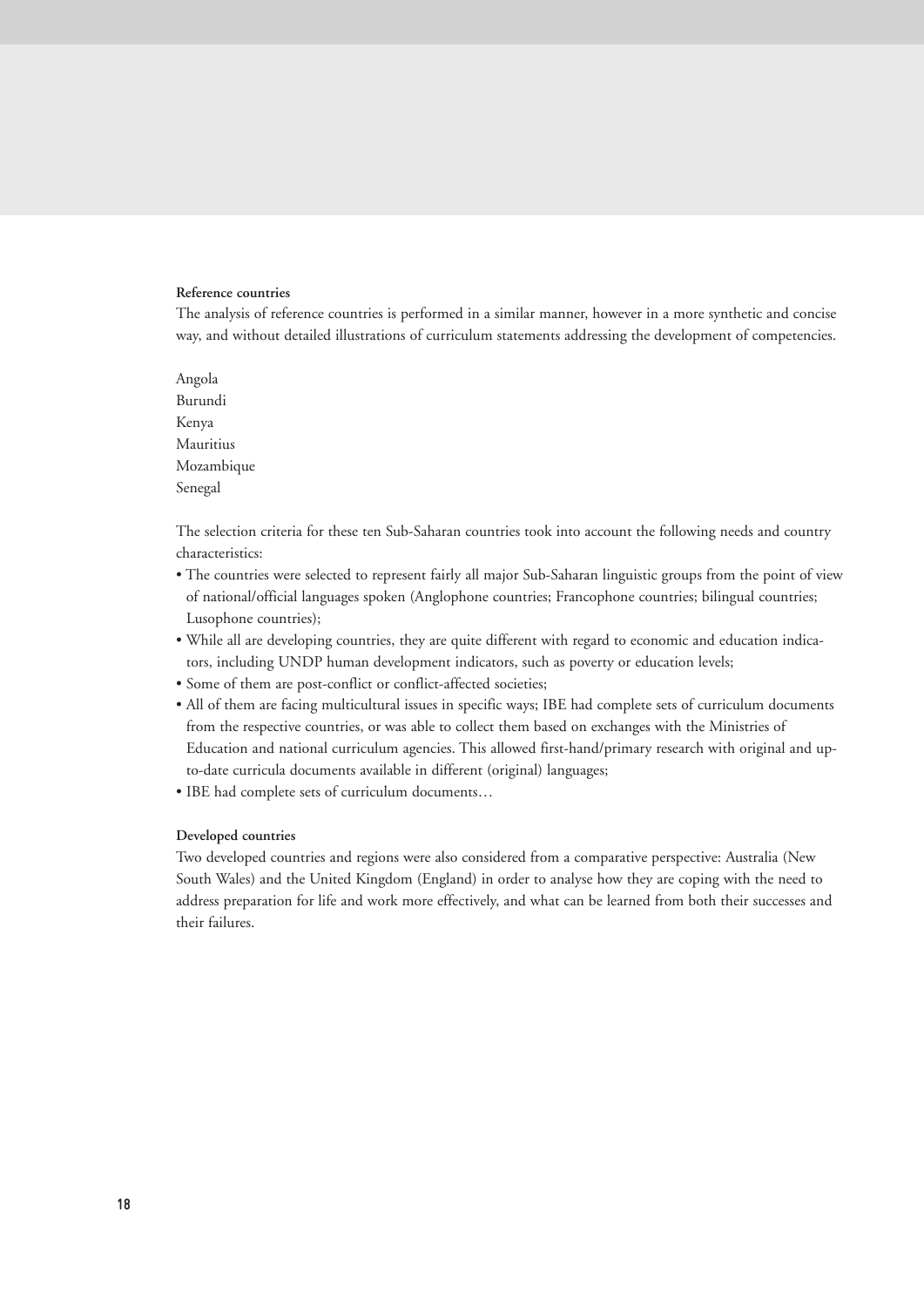## **2 Definition and categorisation of competencies and skills**

## **2.1. Competency-based Curriculum Development: a Universal Challenge**

Over the last 10-15 years, in the education literature and the community of educators and curriculum developers, a growing interest for, and emphasis on 'competencies' and competency-based curriculum development can be documented.

This happened because 'competency-based approaches are increasingly regarded as adequate solutions for reshaping education systems in their ability to empower educators and curriculum developers to adapt and respond to constantly rising new situations in a rapidly changing-world' (Georgescu, 2006, p. 89).

Competencies are sometimes equated with skills, however there is a more general understanding today that they embrace more than skills:

*'…competencies generally imply complex actions systems encompassing not only knowledge and skills, but also strategies and routines needed to apply knowledge and skills, as well as appropriate emotions and attitudes and the effective self-regulation of these competencies. Learning processes are a necessary condition for the development of competencies …Even if Webster's dictionary considers them synonymous, a more detailed analysis could support a distinction between the two. Weinert proposes to refer to skills as those prerequisites that can in principle be fully automatized, whereas the term competencies has a broader context that includes skills (2001, p. 62). From a slightly different point of view, but paying attention to the mental work involved in the creation of knowledge, Kegan distinguishes between the observable surface of skills and the mental capacity that creates the behaviour, i.e. competence (2001, p. 192). A third related term is capacity, which is widely used in Spanish-language constructivist curricula, and that can be considered a synonym for competence. Weinert also makes some distinctions between general and specialized cognitive competencies, introduces the concept of action competencies and even tries to illustrate the concept of metacompetence, considered as the ability to judge the availability, use and learnability of personal competencies (2001, p. 46-54)". (Tiana, 2004, p. 40)*

The same conceptual difficulty applies for defining 'key competencies' seen as either 'transversal', 'generic' or 'overarching' competencies across different areas of human knowledge and action. A special part of these 'key competencies' refers to the so-called 'basic competencies' usually associated with basic or primary education (i.e. literacy, numeracy, communication, social competencies). Key competencies are, however, always based on more specific competencies (or sub-competencies) through which they become indeed 'concrete' and 'operational'.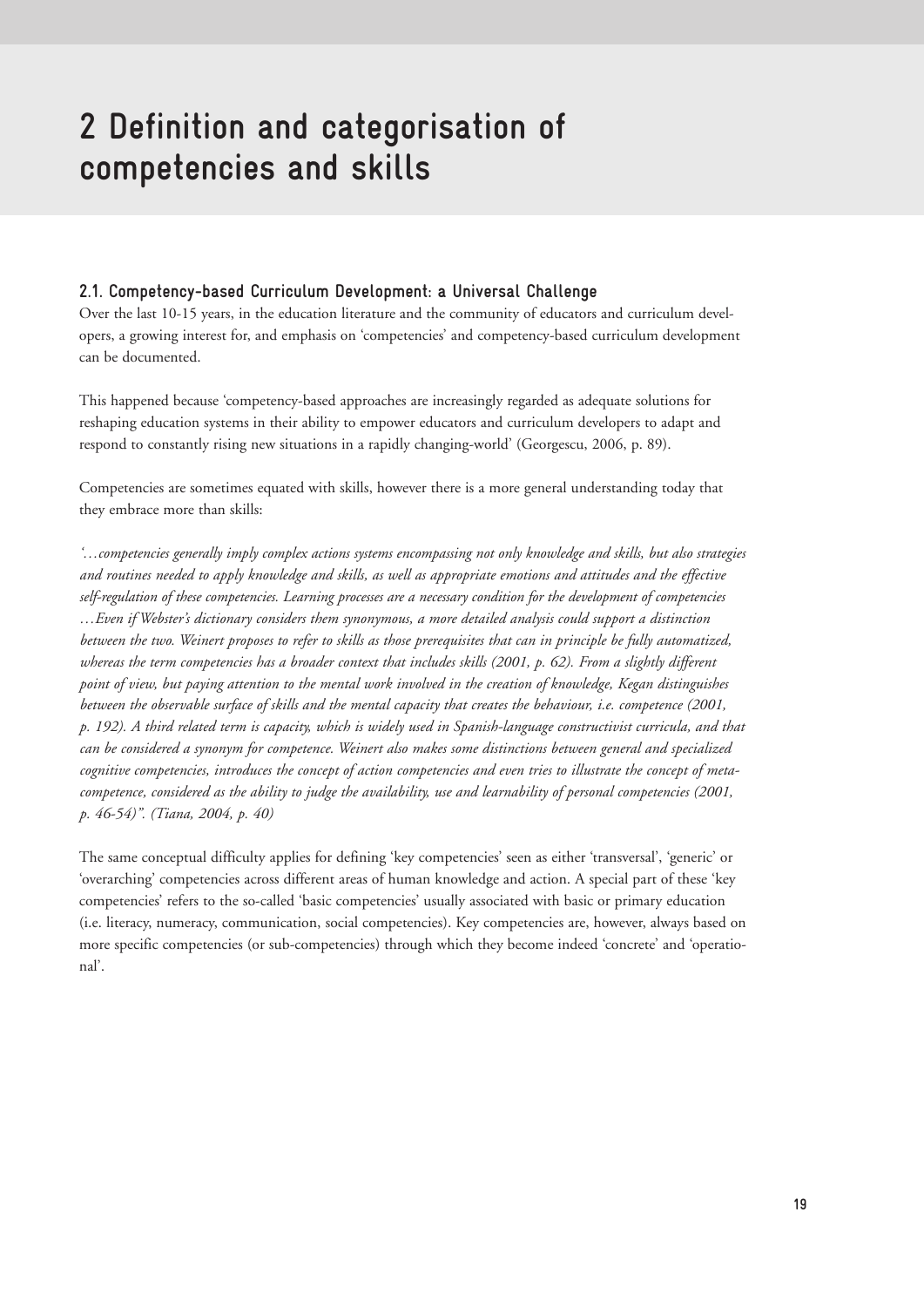Competencies can be understood, in a broad sense as a sui-generis articulation of knowledge, skills, values, attitudes, behaviours, routines, patterns of thinking which individuals or groups can mobilise efficiently and autonomously in order to solve problems and face challenges and opportunities successfully. Competencies are actually demonstrated in action by the way individuals or groups engage in all kinds of interactions - this is also a reason for equating them with skills, for competencies are supposed to be 'operational' and 'visible' proofs of knowledge, skills, attitudes, etc. in the context of different (real)-life situations (and not only examinations and tests).

The concept of competencies poses several important problems with regard to whether it is possible to draw a 'universal' picture of human competencies and what the relationships between the understandings of competencies and cultural, social and political contexts are. As stated by Tiana, 'key competencies do not exist in the abstract, but are constructed on the basis of a theoretical, but also ideological, viewpoint (Perrenoud, 2001, p. 123). In fact, the selection of competencies is also a political exercise and not only a technical or scientific one. Selecting key competencies implies adopting a certain vision of humanity and society. It is value-driven exercise'. (Tiana, 2004, p. 42).

In order to analyse the presence of references to life-related and work-related competencies in the curricula of the ten African Sub-Saharan countries targeted by the present Study, the authors have explored different models of defining, selecting and organising 'key competencies' that are used by different international organisations or national education systems, as discussed below:

**(1) The OECD DeSeCo study proposes the following selection and classification of very broad, general yet comprehensive key competencies:**

#### *Acting autonomously*

- The ability to defend and assert one's rights, interests, limits and needs, and to take responsibility,
- The ability to form and conduct life plans and personal projects,
- The ability to act within the big picture/the larger context.

#### *Using tools interactively*

- The ability to use language, symbols and text interactively,
- The ability to use knowledge and information interactively,
- The ability to use (new) technology interactively.

#### *Functioning in socially heterogeneous groups*

- The ability to relate well to others,
- The ability to co-operate,
- The ability to manage and resolve problems.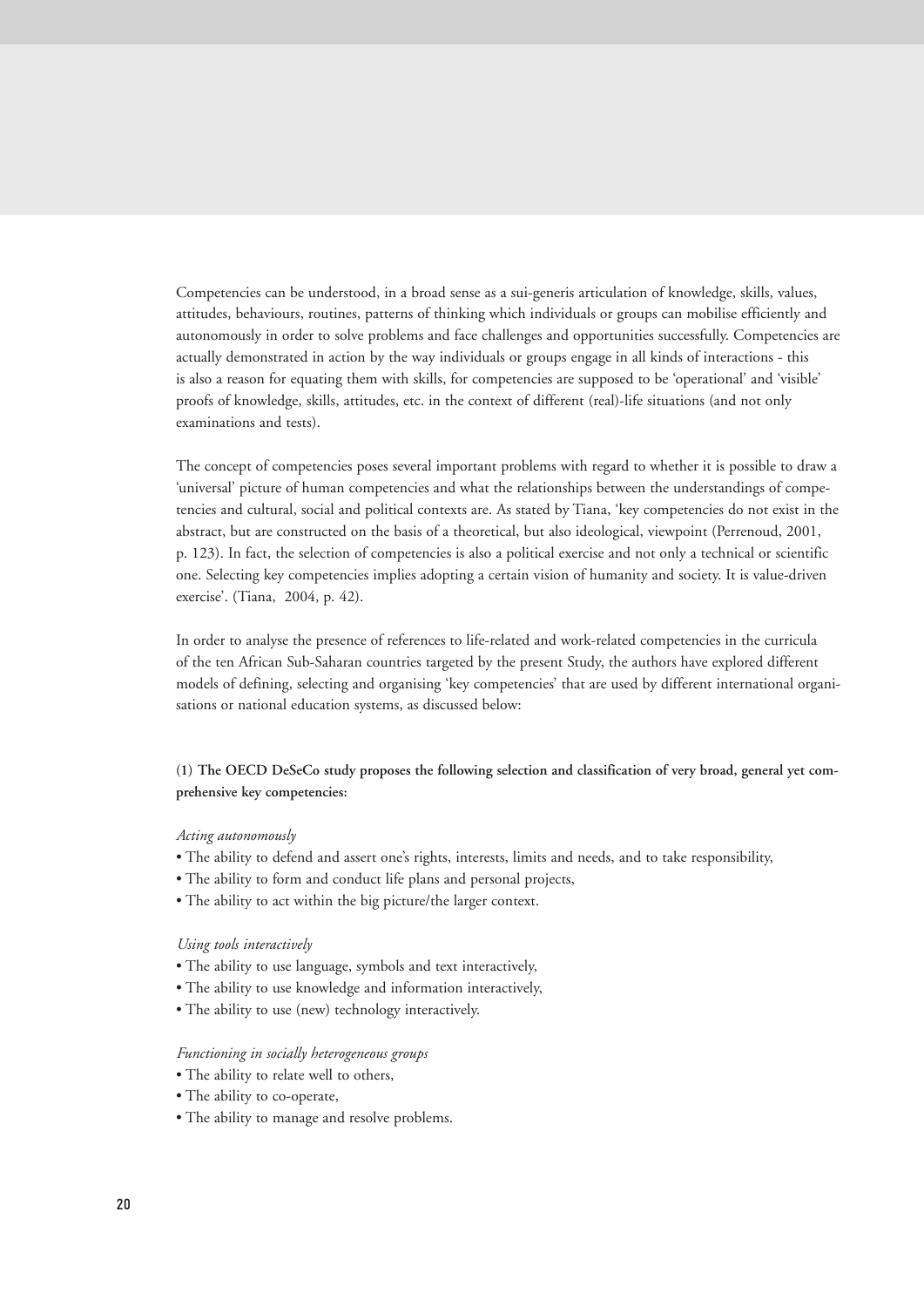Today the DeSeCo categorisation of key competencies is increasingly used as a reference model with a real potential for becoming 'universalised' in compliance with developments and needs of societies in the twentyfirst century worldwide.

## **(2) The New Zealand Curriculum Framework (1994 and successively revised) makes reference to 'essential skills', classified into seven main categories:**

- Communication Skills
- Numeracy Skills
- Information Skills
- Problem-solving Skills
- Self Management and Competitive Skills
- Social and Co-operative Skills
- Physical Skills.

## **(3) In Australia, the Mayer key competencies of 1999 proposed the following categorisation:**

- Collecting, analysing and organising information
- Communicating ideas and information
- Planning and organising activities
- Working and organising activities
- Using mathematical ideas and techniques
- Solving problems
- Using technology

## **(4) A slightly different model followed in Australia in 2001 (Employability Skills Framework).**

- Communication
- Team work
- Problem-solving
- Initiative and enterprise
- Planning and organising
- Self-management
- Learning
- Technology

**(5) The EU Commission model of 2003 (Basic skills, Foreign Language teaching and Entrepreneurship) is also widely referred to, though it addresses explicitly the European context:**

- Communication in the mother tongue
- Communication in a foreign language
- Mathematical literacy and basic competencies in science and technology
- ICT skills
- Learning-to-learn
- Interpersonal and civic competencies
- Entrepreneurship
- Cultural awareness **21**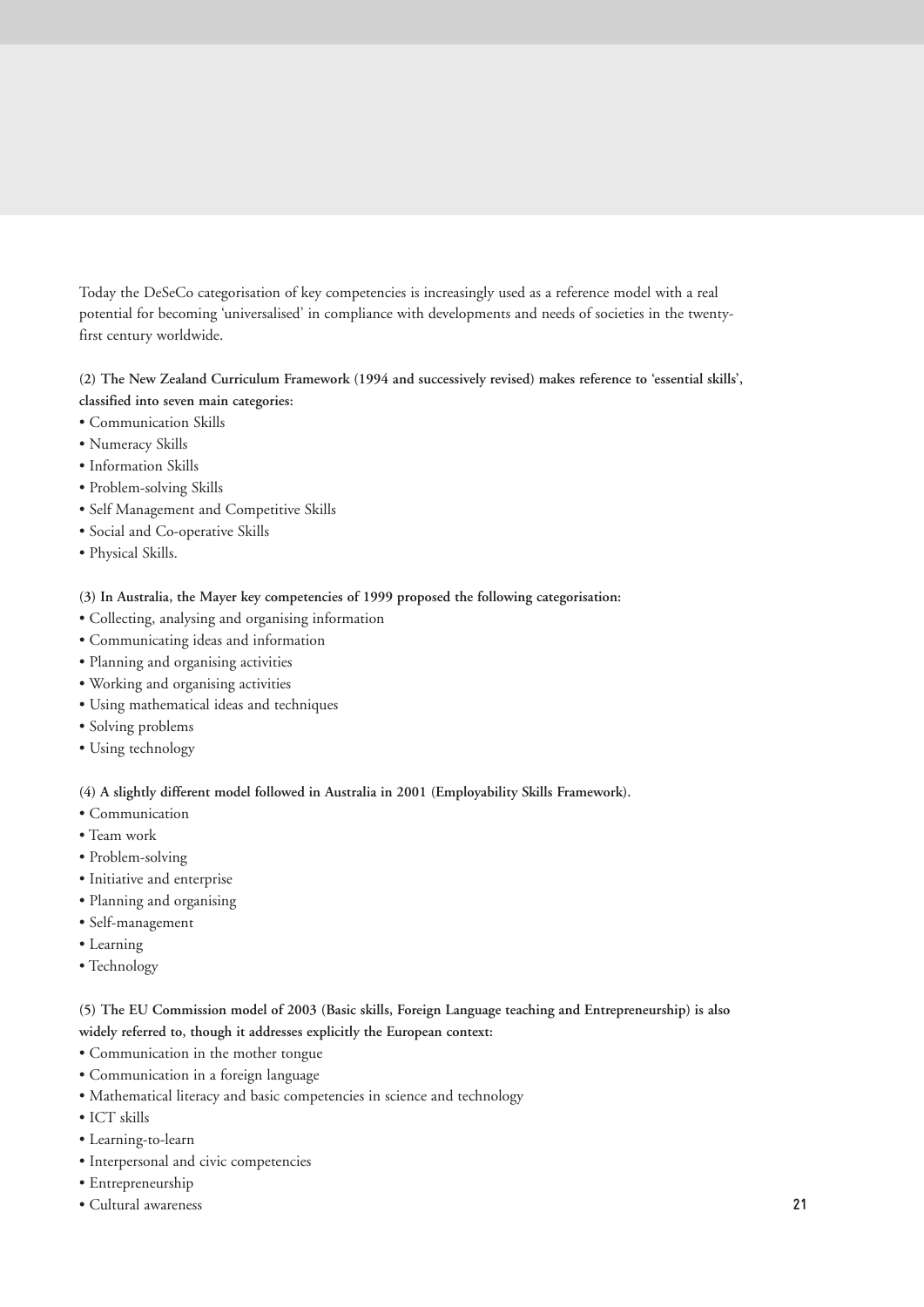While such key competencies fit the image of EU countries with regard to the profile of an educated person in the twenty-first century, it is nevertheless true that they can be considered relevant for other contexts too.

**(6) A background paper prepared for the Workshop 3: Quality education and competencies for life (ICE47, 2004) by Halfdan Farstad, Norway, synthesises key competencies (under the name 'generic competencies') as follows:**

- Personal (cognitive, psychosocial)
- Interpersonal
- Physical/Practical

Farstadt observes in his paper that differences between countries are more in terminology than in substance, based on which he proposes a 'cross-country' model of key competencies as stated below:

- Mastery of the mother tongue and preferably other languages
- Working with others
- Problem solving
- Numeracy
- Basic understanding of natural sciences
- The use of information and communication technology (ICT)
- Learning competency

**(7) Based on research commissioned by the Scottish Qualifications Authority (2003), clusters of key generic skills in developed countries could be identified:**

- Autonomy/Personal mastery/Self direction
- Learning/Thinking/Analytical capability and problem solving/Systems thinking/Adaptability (plus willingness to learn, positive attitude to change and complexity, mastery of mental models)
- Interpersonal skills (Communication/Team skills/Customer service/Cultural understanding, Emotional intelligence, Self understanding)
- Work readiness and work habits (Basic skills/Using Technology/Practicability/Business orientation/Planning and organising activities/Self-management)
- Enterprise, innovation, creativity skills (Enterprise, Entrepreneurship, Creativity, Innovation)

Again, while applying to 'developed countries', they nevertheless express needs that are important today in all societies, regardless of their geographic positioning or development profile.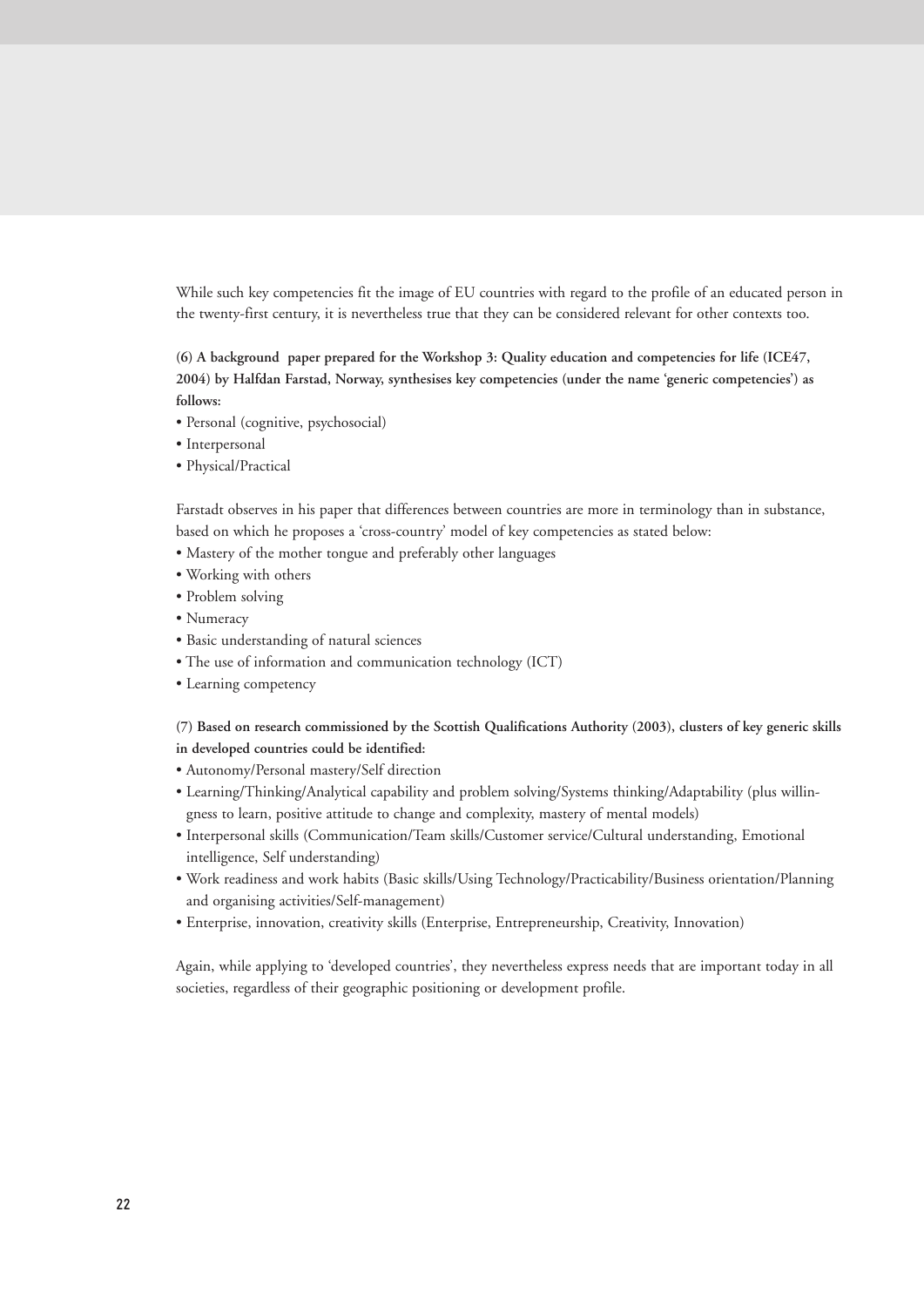## **(8) The USA SCANS Workplace KnowHow proposes the following workplace competencies divided into Workplace competencies and Foundations skills:**

### *Workplace competencies*

Effective workers can productively use:

- Resources they know how to allocate time, money, materials, space and staff;
- Interpersonal skills they can work in teams, teach others, serve customers, lead, negotiate and work well with people from culturally diverse backgrounds;
- Information they can acquire and evaluate data, organise and maintain files, interpret and communicate, and use computers to process information,
- Systems they understand social, organisational, and technological systems, they can monitor and correct performance, and they can design or improve systems;
- Technology they can select equipment and tools, apply technology to specific tasks, and maintain and troubleshoot equipment

## *Foundation skills*

Competent workers in the high-performance work places need:

- Basic skills reading, writing, arithmetic and mathematics, speaking and listening;
- Thinking skills the ability to learn, to reason, to think creatively, to make decisions and to solve problems,
- Personal queries individual responsibility, self-esteem and self-management, sociability, and integrity (SCANS 1992).

## **(9) The National Qualification Framework of England and Wales refers to functional, personal, thinking and learning skills:**

## *"What are functional skills?*

Functional skills are those core elements of English, mathematics and ICT that provide an individual with the essential knowledge, skills and understanding that will enable them to operate confidently, effectively and independently in life and at work. Individuals at any age who possess these skills will be able to participate and progress in education, training and employment as well as develop and secure the broader range of aptitudes, attitudes and behaviours that will enable them to make a positive contribution to the communities in which they live and work.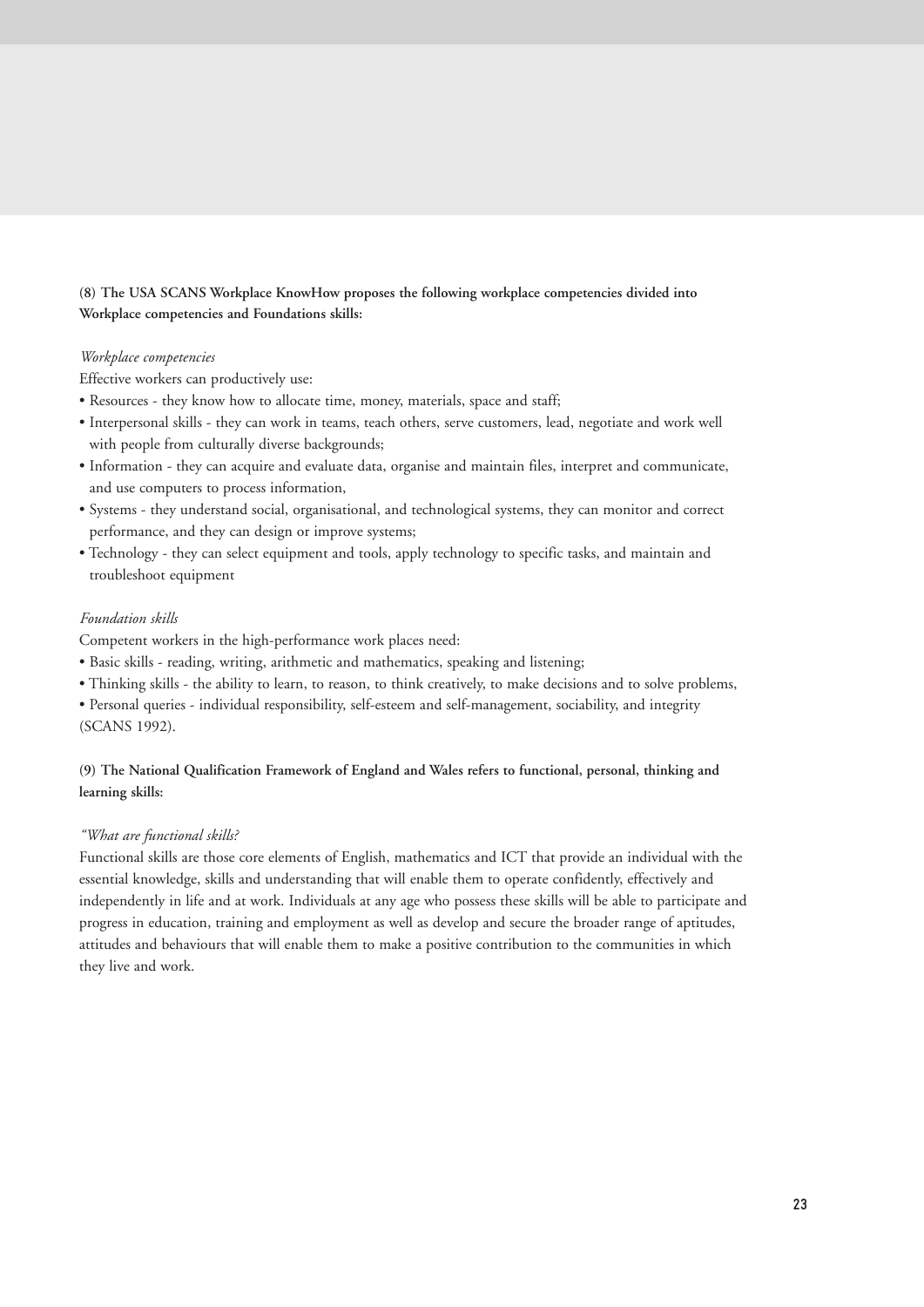In the case of English this means that:

- each individual is confident and capable when using the skills of speaking, listening, reading and writing and is able to communicate effectively, adapting to a range of audiences and contexts. This will include being able to explain information clearly and succinctly in speech and writing, expressing a point of view reasonably and persuasively and using ICT to communicate effectively
- each individual will be able to read and understand information and instructions, then use this understanding to act appropriately and to analyse how ideas and information are presented, evaluating their usefulness, for example in solving a problem. They will be able to make an oral presentation or report, contribute to discussions and use speech to work collaboratively to agree actions and conclusions.

In the case of mathematics this means that:

- each individual has sufficient understanding of a range of mathematical concepts and knows how and when to use them. For example, they will have the confidence and capability to use mathematics to solve problems embedded in increasingly complex settings and to use a range of tools, including ICT as appropriate
- each individual will develop the analytical and reasoning skills to draw conclusions, justify how they are reached and identify errors or inconsistencies. They will also validate and interpret results, judge the limits of their validity and use them effectively and efficiently.

#### In the case of ICT this means that:

- each individual is confident and capable when using ICT systems and tools to meet a variety of needs in a range of contexts. For example, they will use ICT to find, select and bring together relevant information and to develop, interpret and exchange information, for a purpose
- each individual will be able to apply ICT safely to enhance their learning and the quality of their work.

#### *Personal, thinking and learning skills*

#### *Overview*

The personal, learning and thinking skills (PLTS) provide a framework for describing the qualities and skills needed for success in learning and life.

The PLTS framework embraces: social and emotional aspects of learning, employability, responsible citizenship, enquiry skills and creativity, self-direction and independent study, reflection on learning (learning to learn and assessment for learning).

The framework comprises six groups of skills:

- independent enquiring
- creative thinking
- reflective learning
- team working
- self-management
- effective participation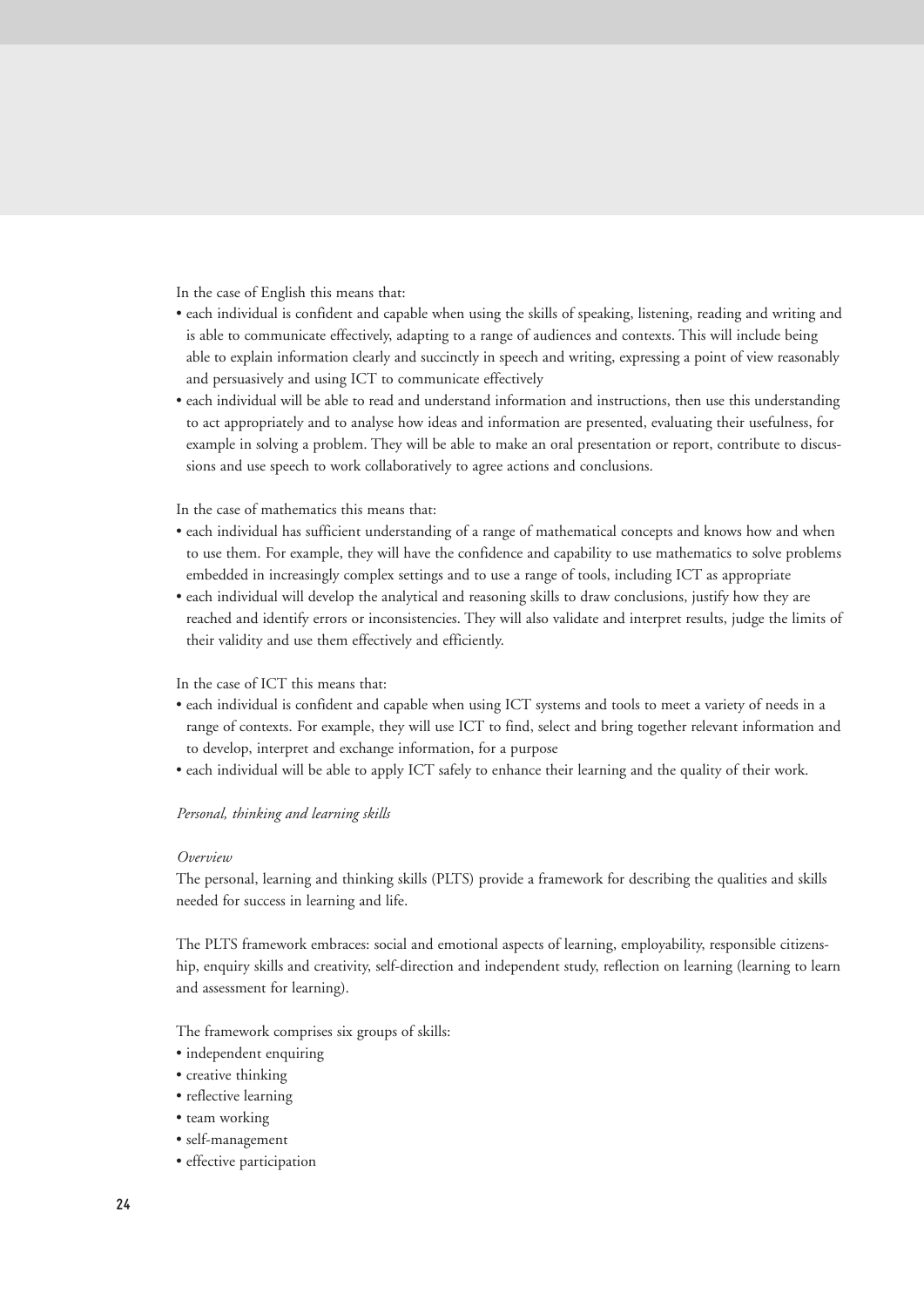These generic skills, together with the functional skills of English, mathematics and ICT, are essential to success in life, learning and work.

For each group of skills, a focus statement sums up the range of skills and qualities. This is accompanied by a set of outcome statements that are indicative of the skills, behaviours and personal qualities associated with each group.

Each group [of skills] is distinctive and coherent. The groups are also interconnected and learners are likely to encounter skills from several groups in any one learning experience. For example, an independent enquirer sets goals for their research with clear success criteria (reflective learner) and organise their time and resources effectively to achieve these goals (self-manager). To develop independence, learners need to apply skills from all six groups in a wide range of contexts."

Competencies can be fostered in different ways: through specific types of new, innovative curricula, but also through new pedagogical approaches (teaching and learning strategies in line with appropriate assessment methods) focusing on linking knowledge and skills with concrete life-related situations that require independent, autonomous thinking and action, which is possible even in the context of a traditional, subject-based curricula. Only in very few countries worldwide (for example Mali, in the context of Sub-Saharan African countries) was an intentionally radical 'competency-based' curriculum introduced, where 'subjects' tend to be replaced with a different (quite complicated) sequencing of learning in compliance with specific competencies and sub-competencies to be developed.

The recent focus on competencies demonstrates a shift in pedagogical thinking from the excessive attention given to education inputs in the past towards a more balanced consideration of inputs, processes and education outputs understood not only in terms of memorised (prefabricated) knowledge, but as learning acquisitions articulating knowledge elements, skills, attitudes and values. As shown by many studies<sup>15</sup>, the quality of education processes and their outcomes depends equally on learning inputs and preconditions, processes, and outcomes.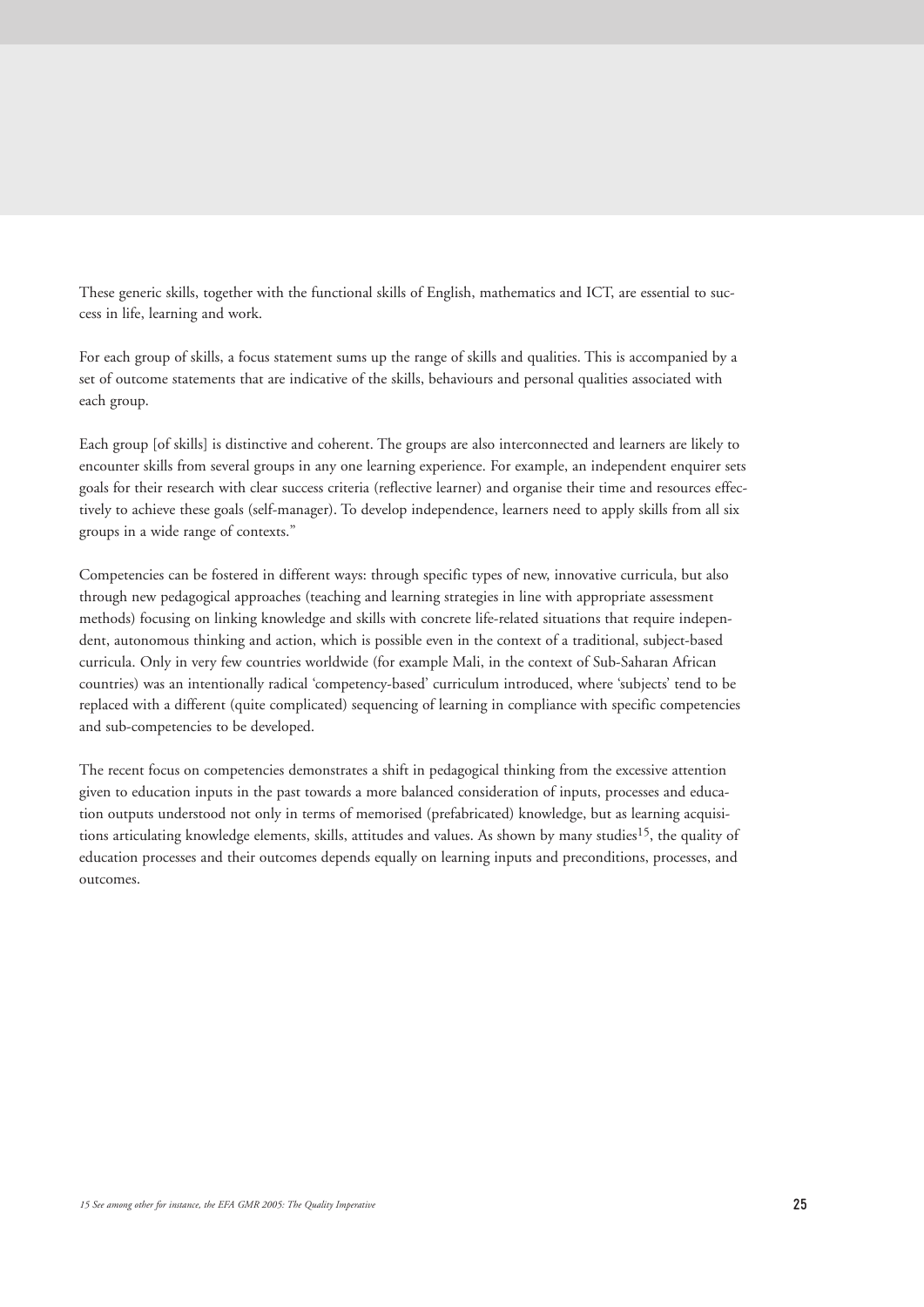## **2.2 Defining Competencies and Skills in the Context of this Study**

There is no accepted consensus as to what constitutes a competency, nor what distinguishes a competency from a skill. In some contexts the terms are used synonymously. In others there is a significant conceptual distinction, which essentially defines a competency as a broad capacity to gain and apply knowledge independently in practical and meaningful ways (and in association with skills, attitudes and values), while a skill is seen as a very discrete capacity to perform a task (in a more automatic manner). From this latter perspective, "skills" are actually components of competencies, or sub-competencies.

This latter distinction is supported by Rychen (2004 pp. 22-3) who described a competency as 'a complex action system encompassing cognitive skills, attitudes and other non-cognitive components', while a skill is defined as 'an ability to perform complex motor and/or cognitive acts with ease and precision and an adaptability to changing conditions'. A competency is therefore seen as a more 'holistic' concept.

For the purposes of this analysis, the Study sought to identify and acknowledge the occurrence in curricula or related documents of any *statement, prescription, objective, learning outcome or learning experience that had the intention of providing students with specific capacities to lead successful private, public and professional lives.*

One of the challenges for all educators and for curriculum developers in particular is how to define the dimensions of life for which young people should be prepared. One approach to this issue is to identify the various roles that individuals play in the course of their lives, and to then elaborate the competencies and skills required to perform these roles successfully.

These 'life roles' might be defined as:

- Child
- Pupil / Student
- Apprentice
- University student
- Adult
- Family member
- Community member
- Citizen
- Workforce member (as either employer or employee or both; and also employment seeker/unemployed).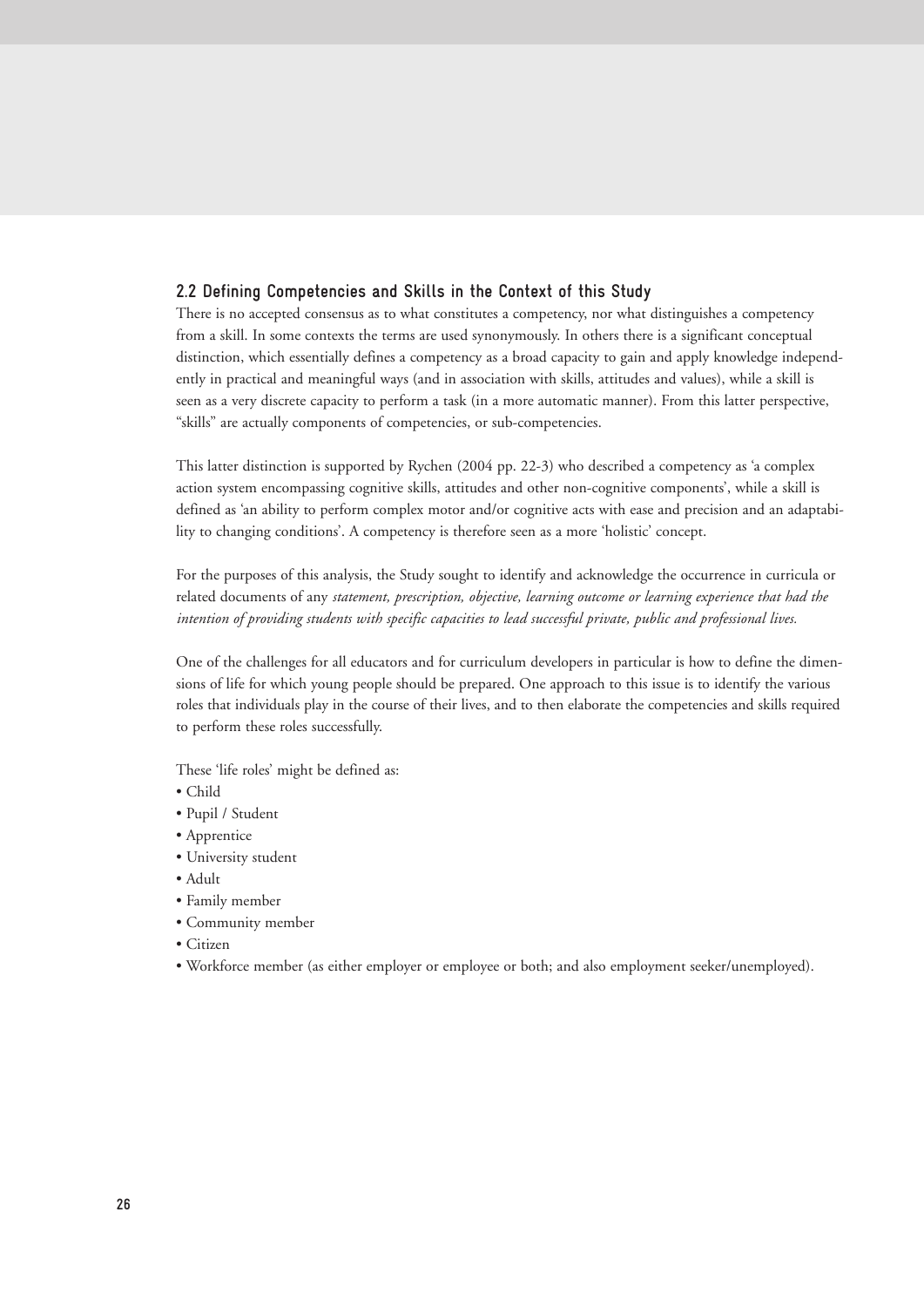In undertaking the task of identifying how well curricula prepare young people for their future lives, this Study attempts to acknowledge the occurrence of both competencies and skills and their relevance to the various 'life roles' that people are likely to play.

The Study also acknowledges the uniqueness of life in the 21st century, characterised as it has been and will continue to be by rapid change and global interconnectedness. Life in this century will require competencies and skills quite different to those of previous times. For example, adaptability and capacity to learn are critical to success in times of rapid change, and extensive reference to these '21st century skills' will be made in the recommendations section of the report.

Today's increasingly interdependent world requires that decision makers and education specialists take into account the need to balance tradition and innovation meaningfully, as well as what is 'local' and what is 'regional' and international'. New trends in business, technology, communication and the labour market cannot be ignored without serious consequences for the preparation of new generations for the future. While cherishing and preserving traditions and traditional ways of life, governments and education stakeholders more generally also have a responsibility to educate new generations with regard to (possible) future developments so as to enable them to integrate life and work at local, national, regional and international levels pro-actively, dynamically and successfully. Governments and other education stakeholders also need to apply effective solutions empowering people to face hardships of all kind, such as unemployment and poverty, in a dignified and proactive fashion, and to make appropriate modalities available for them to feel valued as citizens regardless of their employment, social and economic status.

The scope of this Study does not include conducting a detailed qualitative analysis of each competency or skill occurring in the curriculum documents reviewed. Such a task would require detailed understanding of the national or regional context in order to assess the relevance and appropriateness of each competency or skill. Rather, it is the aim of this Study to note occurrences of competencies and skills in subject syllabuses and other related curriculum documents, such as curriculum frameworks, policy documents, textbooks and locally developed education programmes, and to provide a summarised analysis of their frequency and consistency.

As a working analytical framework for the Study, four broad categories of competencies and skills have been developed, as described in detail in Table 2 on the next page: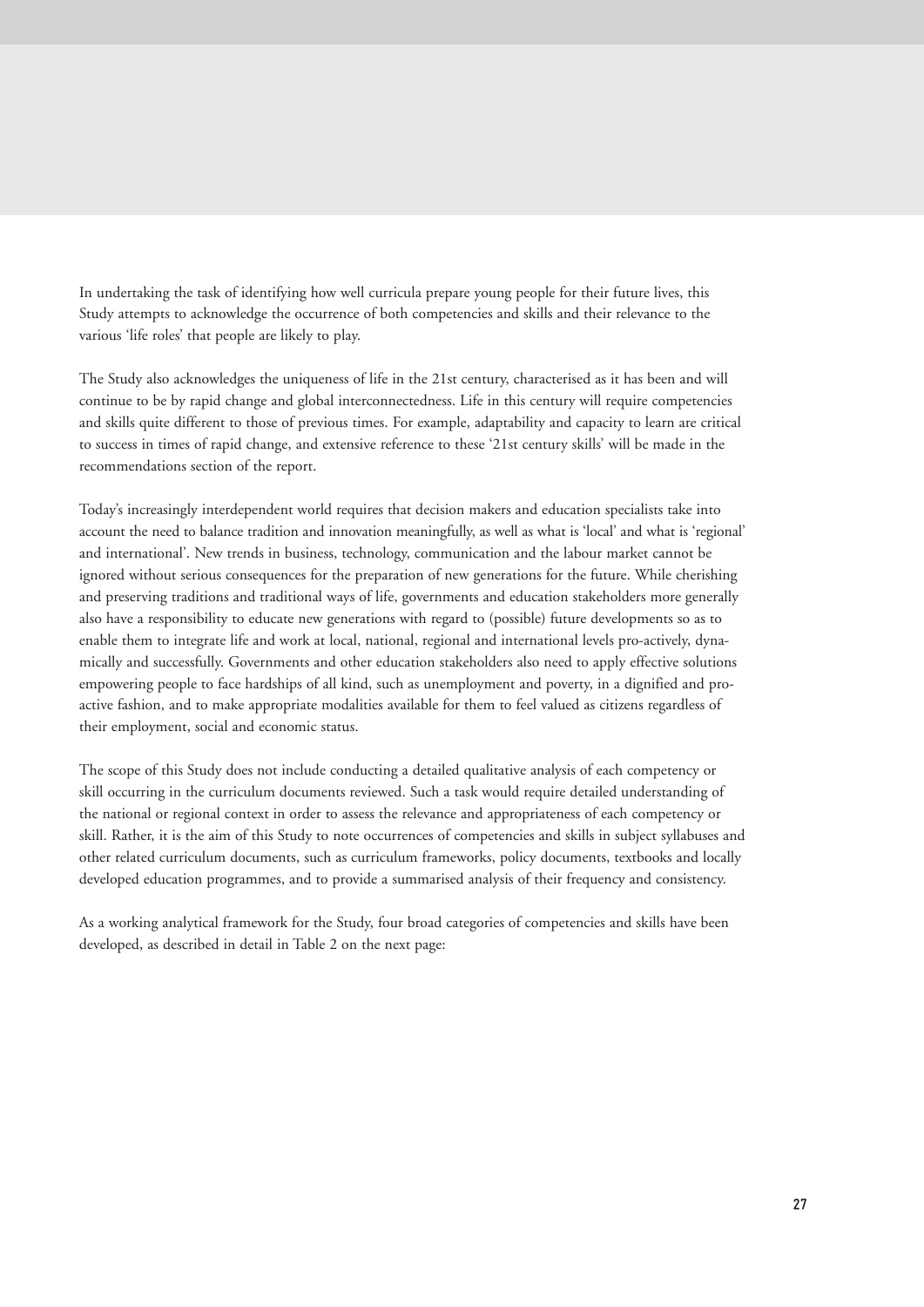| Competency/Skill Category Description / Definition |                 |                                                                                                                                                                                                                                                                                                                                                                                                                                                                                                                                                                                  | Sample Competency/Skill<br>(from African curriculum documents)                                                                                                                                                                                                                                                                                                                                                                                                                                                                                                                                                                                                                                                                                                                                                                                                                                                                                                                                        |  |  |  |
|----------------------------------------------------|-----------------|----------------------------------------------------------------------------------------------------------------------------------------------------------------------------------------------------------------------------------------------------------------------------------------------------------------------------------------------------------------------------------------------------------------------------------------------------------------------------------------------------------------------------------------------------------------------------------|-------------------------------------------------------------------------------------------------------------------------------------------------------------------------------------------------------------------------------------------------------------------------------------------------------------------------------------------------------------------------------------------------------------------------------------------------------------------------------------------------------------------------------------------------------------------------------------------------------------------------------------------------------------------------------------------------------------------------------------------------------------------------------------------------------------------------------------------------------------------------------------------------------------------------------------------------------------------------------------------------------|--|--|--|
| A                                                  | Learning skills | Competencies / skills which provide the<br>learner with the capacity to learn effective-<br>ly, to progress to higher levels of education<br>and to learn throughout life (for instance:<br>capacity to identify and face epistemic/<br>knowledge obstacles and/or opportunities<br>to learn and solve problems; capacity to<br>integrate new knowledge in existing pat-<br>terns; capacity to identify, and learn from<br>errors; capacity to make transfers).                                                                                                                  | Geography, South Africa - Grade 6<br>The learner<br>Identifies sources of information, including<br>simple statistics, to help answer the<br>question<br>Economic and Management Sciences,<br>South Africa - Grade 6<br>Analyses personal strengths and weaknesses<br>in becoming an entrepreneur                                                                                                                                                                                                                                                                                                                                                                                                                                                                                                                                                                                                                                                                                                     |  |  |  |
| B                                                  | Life skills     | Competencies / skills which provide the<br>learner with the capacity to undertake<br>tasks or processes related to their day to<br>day lives, regardless of their socio-econo-<br>mic, geographic or other circumstances<br>(i.e. capacity to identify situations that<br>require action; capacity to assess risks;<br>capacity to take decisions; capacity to link<br>decisions with consequences; capacity to<br>ask for help and help others; capacity<br>to prove self-respect and respect of the<br>others; capacity to engage constructively<br>in differences of opinion) | Curriculum Framework: Learning Area<br>Statements/LAS (South Africa)<br>1 Health Promotion - The learner will be<br>able to make informed decisions regard-<br>ing personal, community and environ-<br>mental health.<br>2 Social Development - The learner will<br>be able to demonstrate an understanding<br>of and commitment to constitutional<br>rights and responsibilities, and to show<br>an understanding of diverse cultures and<br>religions.<br>3 Personal Development - The learner<br>will be able to use acquired life skills to<br>achieve and extend personal potential<br>to respond effectively to challenges in<br>his or her world.<br>4 Physical Development and Movement -<br>The learner will be able to demonstrate<br>an understanding of, and participate in<br>activities that promote movement and<br>physical development.<br>5 Orientation to the World of Work - The<br>learner will be able to make informed<br>decisions about further study and career<br>choices. |  |  |  |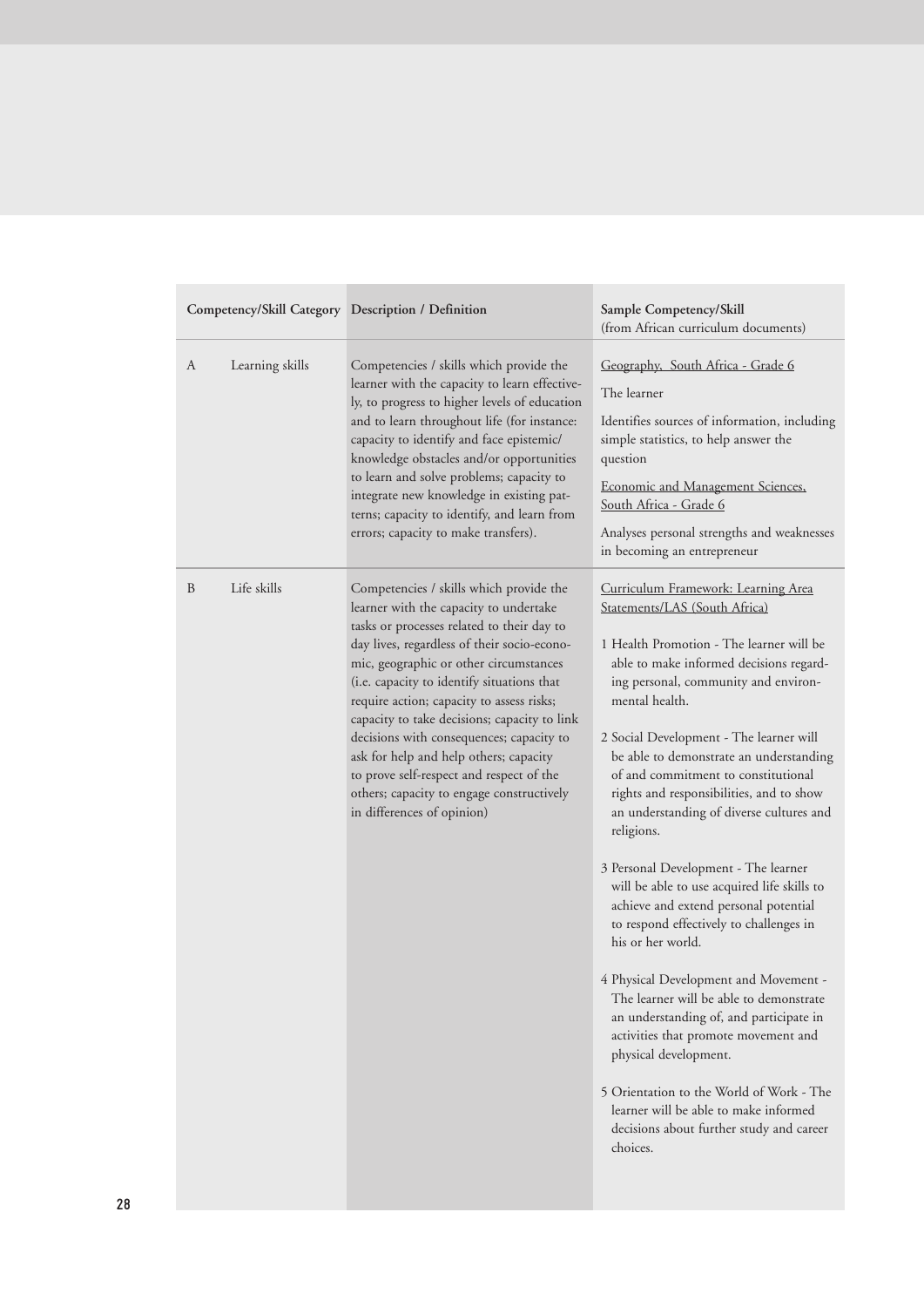| C | Work-related<br>(generic) skills                                            | Competencies / skills which prepare lear-<br>ners for the world of work, but which are<br>not specific to any industry or profession<br>(i.e. capacity to work in teams; to under-<br>stand and follow working instructions; to<br>cope with time effectively; to manifest<br>initiative; to lead co-workers; to asses the<br>quality of products/services; demonstrate<br>ethical working behaviour)                                      | Botswana Curriculum Framework<br>Foundation skills 'applicable to work<br>situations, such as decision-making and<br>problem-solving, self-presentation, team-<br>work and computing', developed through<br>'cross-curricular approaches' and attention<br>to processes as well as content |
|---|-----------------------------------------------------------------------------|--------------------------------------------------------------------------------------------------------------------------------------------------------------------------------------------------------------------------------------------------------------------------------------------------------------------------------------------------------------------------------------------------------------------------------------------|--------------------------------------------------------------------------------------------------------------------------------------------------------------------------------------------------------------------------------------------------------------------------------------------|
| D | Professional skills<br>(Related to specific<br>occupations/<br>professions) | Competencies / skills which prepare lear-<br>ners for work in a particular industry or<br>profession (i.e. capacity to understand and<br>follow specific production processes, such<br>as how to assemble a table; how to use<br>tools; how to use materials cost-effectively<br>and safely; to engage in specific tasks/<br>execute specific operations; manage task<br>distribution and the progressing from<br>simple to complex tasks) | Business Studies, Botswana - Form 2<br>Prepare a profit forecast for a mini-enter-<br>prise<br>Agriculture, Botswana - Form 2<br>Prepare planting holes of appropriate<br>dimensions for seedlings                                                                                         |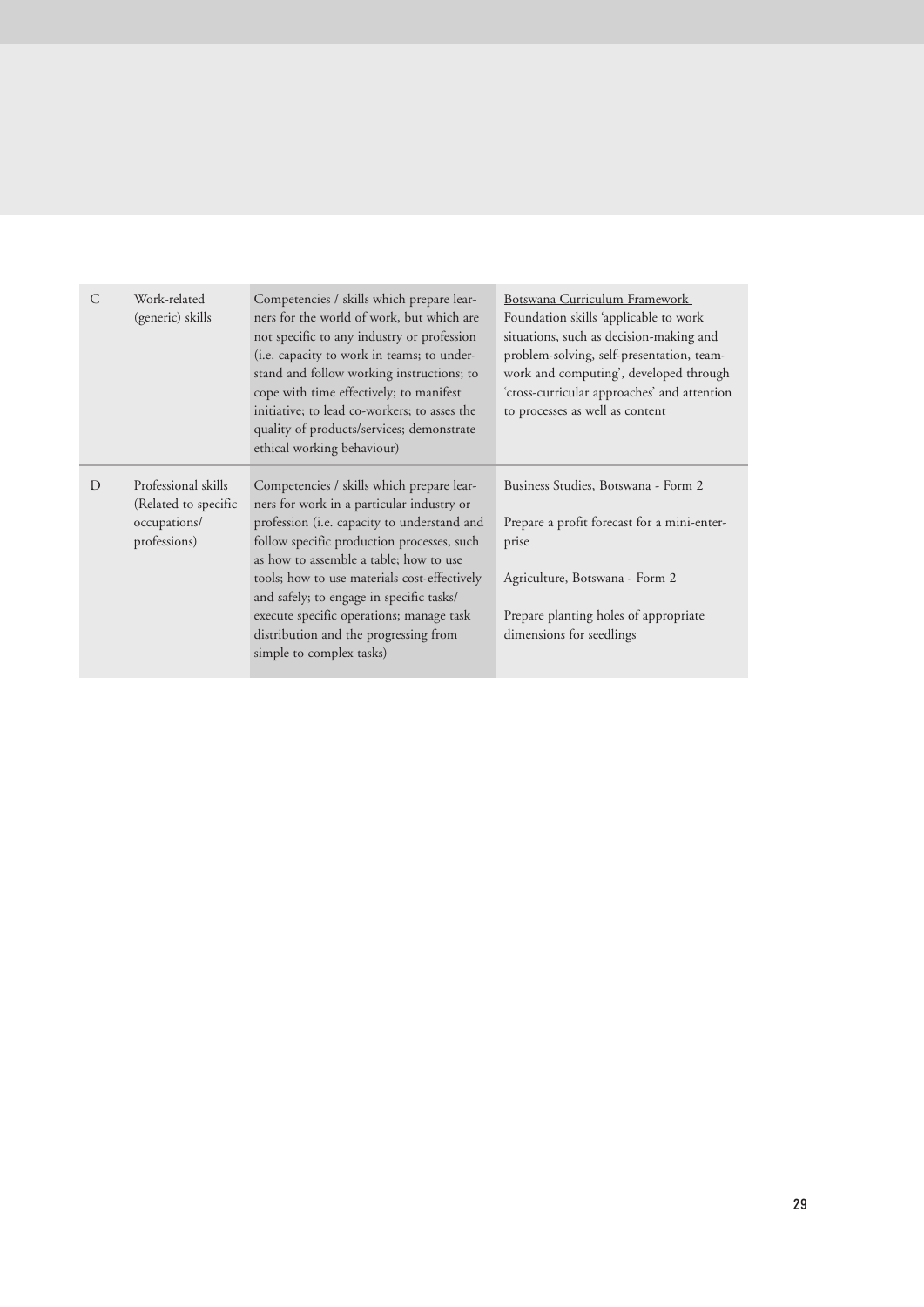## **3 Country background data**

#### **3.1 Comparative Aspects**

Many international studies, such as those conducted by the World Bank and OECD as well as independent researchers, document an observable though complicated relationship between investments in education as a means of improving the quality of life of their citizens and economic growth of countries.

Guisan (1994, p.1), for instance, states that 'Education has a positive influence on economic growth…, creating a social environment that improves productive investment, making workers more productive and voters more prepared to choose a good government and promote reasonable socio-economic policies'. Ok and Tergeist consider that '…the theoretical links between schooling and growth have been extensively discussed in the literature. On the empirical level, although the link is not clearly established, recent works seem to suggest the existence of a robust relationship.' (2002, p. 4)

However, as also shown by different recent international studies, including PISA, the effects of education investments depends not only by the proportion of the GDP allocated for education: '…it is not the Member State [of OECD] that spends most on its school education system that has the best results - investment has to be efficient, too' (Figel, 2004, p. 2).

The positive association between education investments and economic growth does not automatically mean that there is a causal relationship. The complex relationship between education investment and economic growth can probably be best defined in the way Podrecca and Carmeci (2001, p. 1) synthesise the contributions of different factors to economic and societal progress: 'The analysis [on a sample of 86 countries - n.n.] shows that both education investment and the educational stock Granger-cause growth rates, (increase) both individually and jointly with physical capital investment.'

It is also worth mentioning that the effects of education investments have to be associated with education quality, not just equity: 'The results support the findings of earlier studies of a robust positive relationship between the two aggregates [education and economic growth, n.n.]. Moreover, they suggest that the quality of education (as measured by different education sectors) is itself a significant determinant of economic growth.' (Agiomirgianakis et al., 2001, p. 182)

Sub-Saharan developing countries seem particularly challenged by the apparent circular relationship between education investment and economic growth. While, on the one hand, economic growth depends (amongst other things) on the quality of human capital (which depends greatly on education quality), human capital (and the quality of education moreover) depends in turn on investments in education, which also depend greatly on the quality of the economy and finances of countries.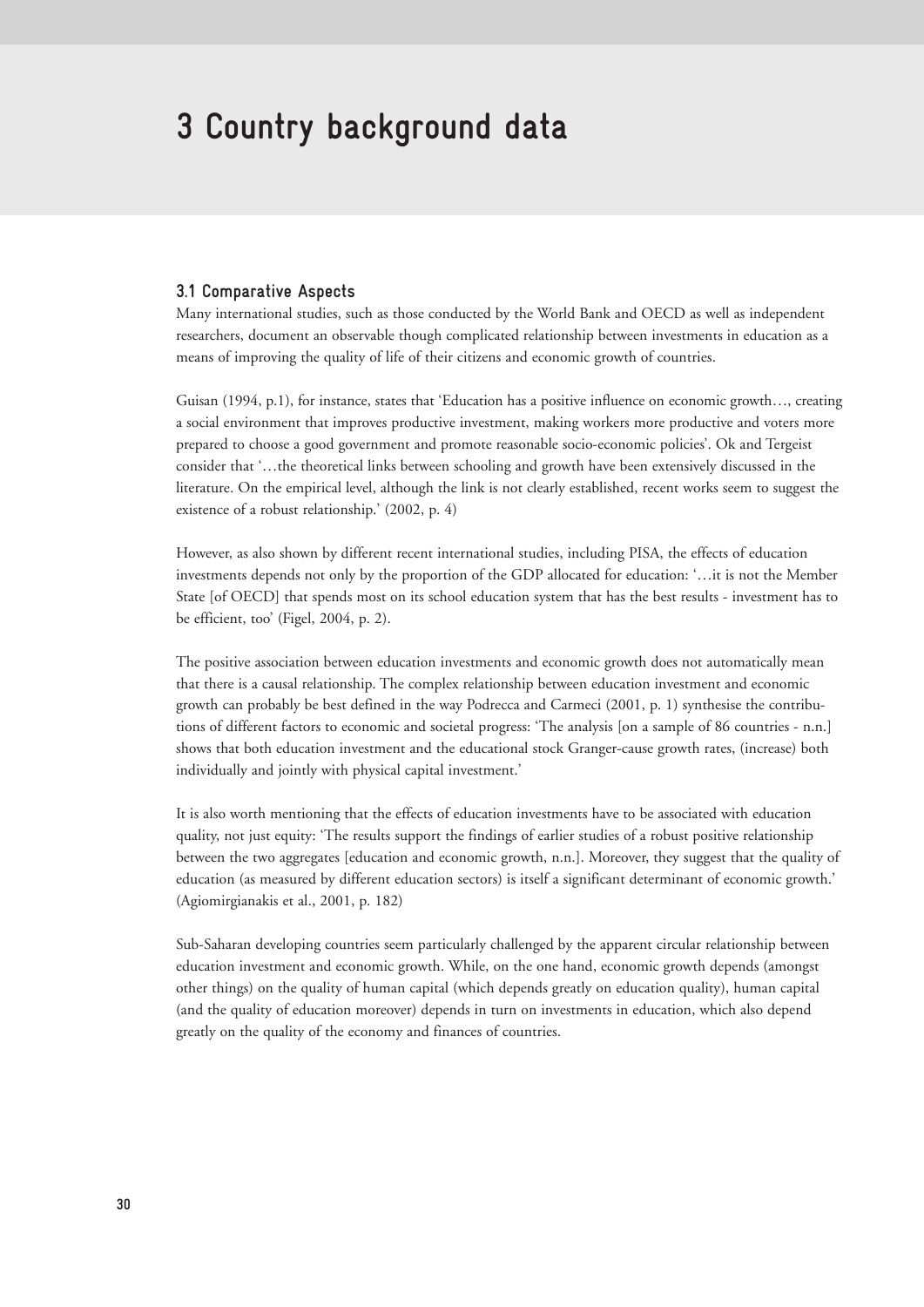Despite much progress over recent decades in different areas of social, educational and economic development, Sub-Saharan countries lag still behind other regions of the world with regard to various indicators, as shown below:

#### **(i) Investments in education**

As stated in the Global Education Digest (2007, p. 12): 'The greatest imbalance [between education spending and the regional share of the world's children and young people] is found in Sub-Saharan Africa where only 2.4% of the world's education resources are devoted to 15% of the school-age population. According to estimates, the education budget of a single country like France, Germany of Italy outweighs the education expenditure of all Sub-Saharan African governments combined.'

Education spending is influenced by a multitude of factors, including national GDPs and international aid. The table below clearly shows that, even amongst developing countries, education systems tend to perform better in the higher-income countries:

| Table 3: Multiple contexts influence public spending needs for education in Sub-Saharan Africa (Some examples) |                                                 |                                                     |                                                   |                                                                              |                                        |                                        |                                       |                                                        |  |  |
|----------------------------------------------------------------------------------------------------------------|-------------------------------------------------|-----------------------------------------------------|---------------------------------------------------|------------------------------------------------------------------------------|----------------------------------------|----------------------------------------|---------------------------------------|--------------------------------------------------------|--|--|
| Country                                                                                                        | GDP per<br>capita<br>US\$,<br>2004<br><b>WB</b> | Aid<br>$(\% \text{ of GNI}),$<br>2004.<br><b>WB</b> | Adult<br>literacy<br>rates<br>2000s<br><b>UIS</b> | Expected<br>School-age<br>population<br>growth<br>$1005 - 2015$ ,<br>%, UNDP | Primary<br>GER,<br>1999,<br><b>UIS</b> | Primary<br>GER,<br>2005,<br><b>UIS</b> | % Repeaters Gross intake<br>2005, UIS | ratio to the<br>last grade of<br>primary,<br>2005, UIS |  |  |
| Botswana                                                                                                       | 3,668                                           | 0.5                                                 | 81                                                | $-3$                                                                         | 102                                    | 106                                    | 5                                     | 92                                                     |  |  |
| Burundi                                                                                                        | 105                                             | 54.6                                                | 59                                                | 9                                                                            | 61                                     | 85                                     | 30                                    | 33                                                     |  |  |
| Mauritius                                                                                                      | 4,289                                           | 0.6                                                 | 84                                                |                                                                              | 105                                    | 102                                    | 5                                     | 100                                                    |  |  |
| South Africa                                                                                                   | 3,312                                           | 0.3                                                 | 82                                                |                                                                              | 114                                    | 104                                    | 8                                     | 96                                                     |  |  |

Source: Global Education Digest, 2007, p. 39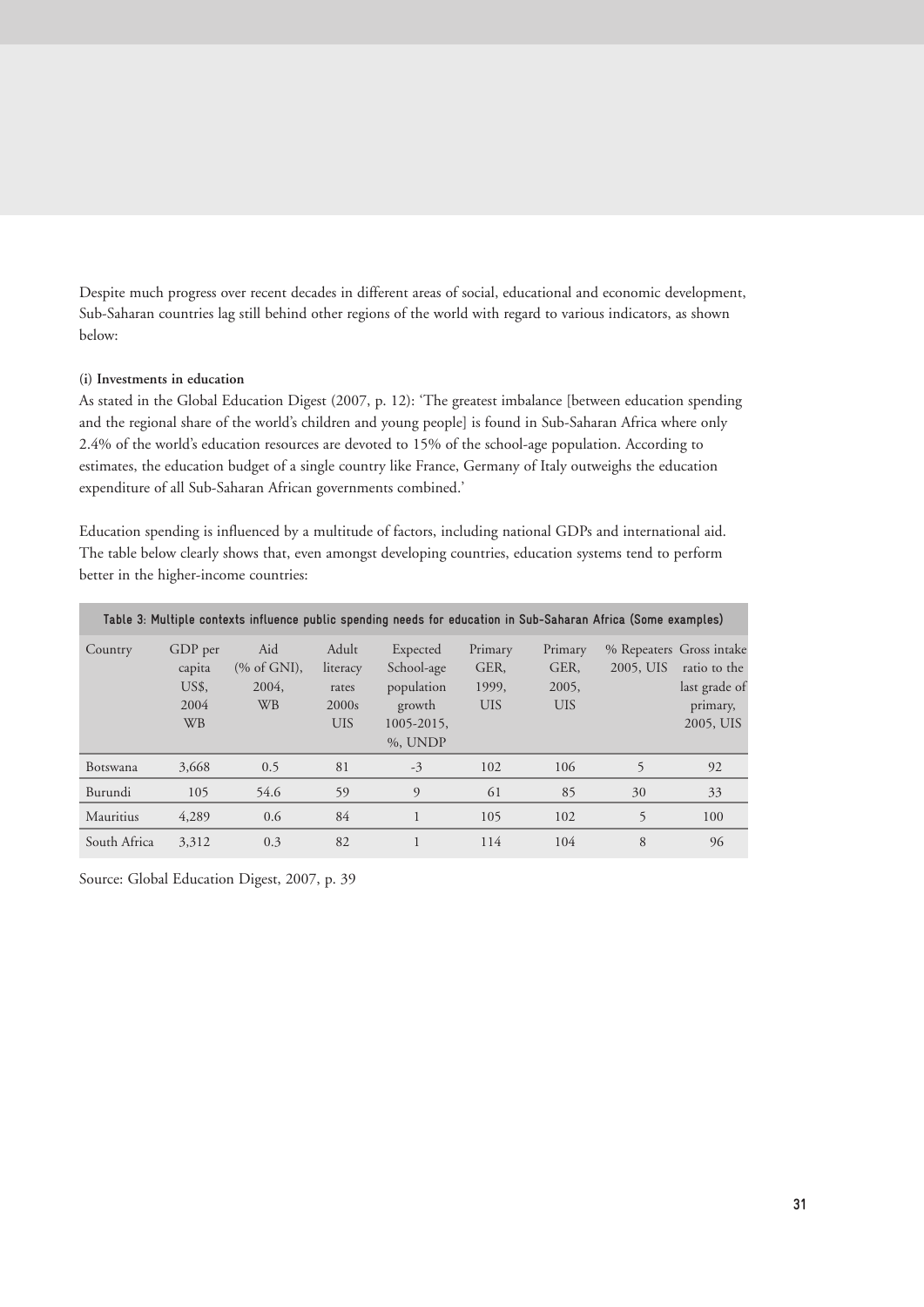## **(ii) School life expectancy**

School life expectancy tends to be lower in countries with a lower GPI, with female students being expected to spend less time in primary and secondary education than male students.

| Table 4: School life expectancy                                                                     |                                              |                          |      |                          |  |  |  |  |  |
|-----------------------------------------------------------------------------------------------------|----------------------------------------------|--------------------------|------|--------------------------|--|--|--|--|--|
| School life expectancy (approximation method) in years<br>Primary and secondary education ISCED 1-3 |                                              |                          |      |                          |  |  |  |  |  |
| Country                                                                                             | $\mathbf{F}$<br><b>GPI</b><br><b>MF</b><br>M |                          |      |                          |  |  |  |  |  |
| Angola                                                                                              |                                              | $\overline{\phantom{a}}$ |      | $\overline{\phantom{m}}$ |  |  |  |  |  |
| Botswana                                                                                            | 11.1                                         | 11.1                     | 11.1 | 1.01                     |  |  |  |  |  |
| Burundi                                                                                             | 6.2                                          | 6.7                      | 5.6  | 0.83                     |  |  |  |  |  |
| Congo                                                                                               | 8.7                                          | 9.3                      | 8.2  | 0.88                     |  |  |  |  |  |
| Kenya                                                                                               | 9.9                                          | 10.2                     | 9.7  | 0.96                     |  |  |  |  |  |
| Mauritius                                                                                           | 12.3                                         | 12.4                     | 12.3 | 0.99                     |  |  |  |  |  |
| Mozambique                                                                                          | 8.4                                          | 9.2                      | 7.6  | 0.82                     |  |  |  |  |  |
| Senegal                                                                                             | 6.2                                          | 6.5                      | 5.9  | 0.91                     |  |  |  |  |  |
| South Africa                                                                                        | 12.0                                         | 11.9                     | 12.0 | 1.00                     |  |  |  |  |  |
| Developed countries                                                                                 |                                              |                          |      |                          |  |  |  |  |  |
| Australia                                                                                           | 16.2                                         | 16.4                     | 15.9 | 0.97                     |  |  |  |  |  |
| EU countries (Finland)                                                                              | 12.6                                         | 12.5                     | 12.7 | 1.02                     |  |  |  |  |  |
| EU countries (UK)                                                                                   | 13.8                                         | 13.7                     | 13.9 | 1.01                     |  |  |  |  |  |
| <b>USA</b>                                                                                          | 11.6                                         | 11.6                     | 11.6 | 1.00                     |  |  |  |  |  |

Source: Global Education Digest, 2007, p. 154-163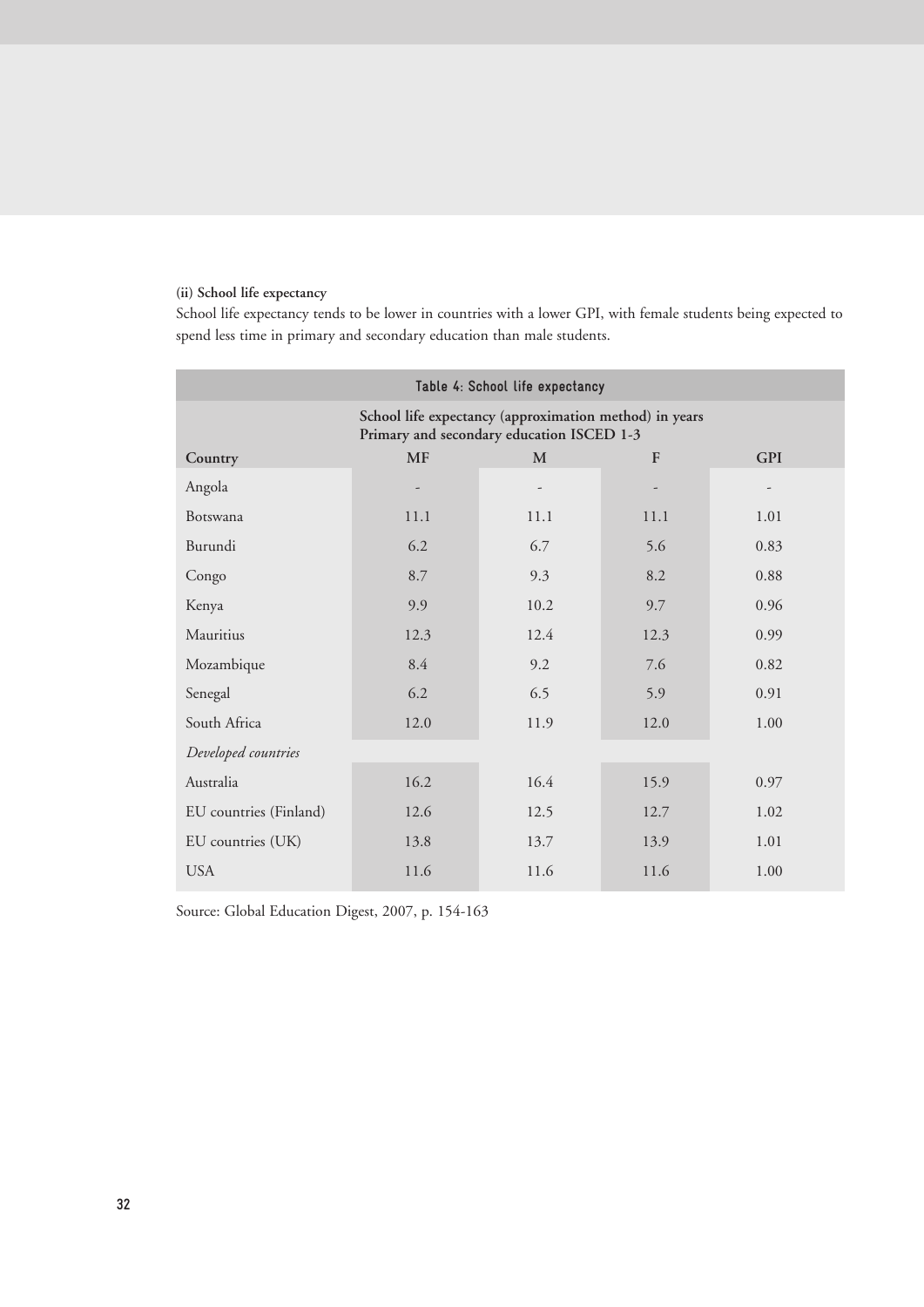#### **(iii) The rise of the knowledge based society and economy**

The newly globalised 'knowledge-based society and economy' require more skilled labour forces with services becoming the largest employment sector. They allow also for and trigger increased mobility internationally, embedding both new opportunities and risks. However, while the situation of the economy and labour markets in African Sub-Saharan countries (as well as in South West Asia) is quite different, such new developments as those mentioned above tend to become visible in various forms: 'Services have become [worldwide] the largest employment sector, before agriculture [through agriculture remains the largest in Sub-Saharan Africa, and South and West Asia] and services now account for about two-thirds of global outputs [69% in high-income countries, 55% in middle-income countries and 44% in low-income countries]…At the same time, industries in developed countries, faced with surging labour costs or with labour shortages, are relocating in developing countries with less expensive and more plentiful labour, supporting mobility of workers across borders and increasing demand for female labour.' (EFA Global Monitoring Report/EFA GMR 2008, p. 19-209)

The features of a more knowledge-intense society and economy ought to be taken into consideration by policy makers and curriculum developers, for they require a re-orientation of the curriculum and learning. Education stakeholders ought to take into account that:

- There are close links between science, technological innovation, productivity and countries' competitive advantages;
- Quality primary education and the development of more complex secondary education systems are crucial, as they can promote higher-order skills such as problem-solving skills, critical thinking, even creativity which are the foundation for the development of higher education and research. (see EFA GMR 2008, p. 20)

In societies the world over, including Sub-Saharan countries, the situation of women ought to be considered carefully. While benefiting from some developments engendered by the knowledge-based society and economy, such new Information and Communication Technologies, women - more than men - still tend to be excluded from taking advantage of new opportunities. As stated in the EFA GMR 2008, 'Women in particular, stand to benefit from the development of information and communication technology infrastructure, as it appears to reinforce gender equality improvements in both education and employment…Although demographic trends noted above have been accompanied by an increase in female labour force participation rates worldwide since the 1980s, improvements in the quality of women's employment has not necessarily followed. Women are more likely than men to work in low-productivity jobs in agriculture and services because they lack education or access to the formal labour market.' (EFA GMR 2008, p. 20)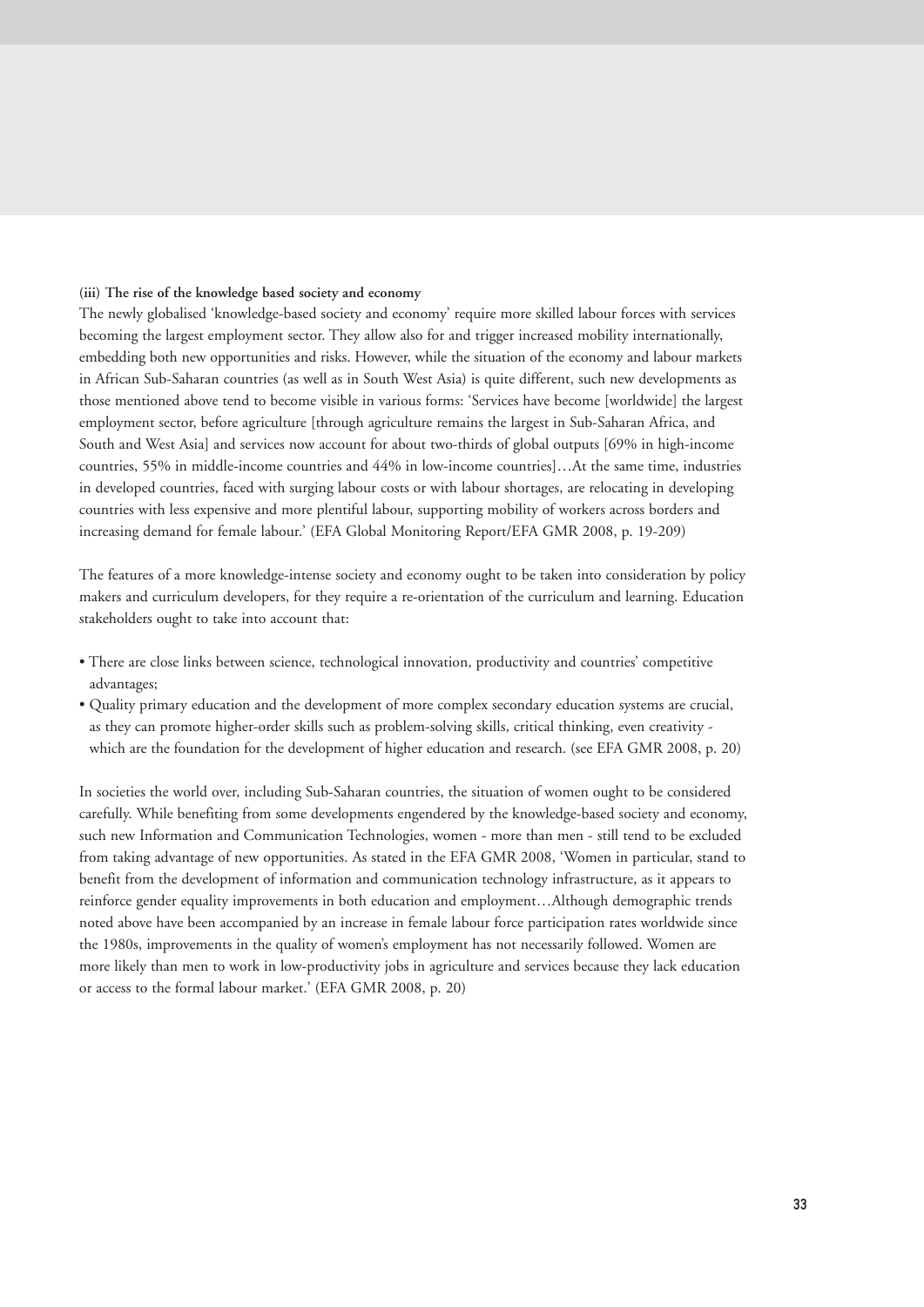#### **(iv) Changes in basic education**

The EFA GMR 2008 cites several African Sub-Saharan countries as positive examples of passing compulsory education laws after 2000/Dakar (Burundi and Mozambique) and extending primary education since 2000 (Mauritius).

Some other positive trends are encouraging with regard to the Sub-Saharan region, such as the fact that there has been a clear (and spectacular) rise in participation in primary education since 2000, and that gross intake rates also tend to have grown:

| Table 5: New entrants into Grade 1 and gross intake rates (GIR) by region, 1999 and 2005 |                               |                               |                                    |                               |                               |                                    |  |  |  |  |
|------------------------------------------------------------------------------------------|-------------------------------|-------------------------------|------------------------------------|-------------------------------|-------------------------------|------------------------------------|--|--|--|--|
|                                                                                          |                               | New entrants                  |                                    | Gross intake rates            |                               |                                    |  |  |  |  |
|                                                                                          | School year<br>ending<br>1999 | School year<br>ending<br>2005 | Change<br>between 1999<br>and 2005 | School year<br>ending<br>1999 | School year<br>ending<br>2005 | Change<br>between 1999<br>and 2005 |  |  |  |  |
|                                                                                          | Mill.                         | Mill.                         | $\frac{0}{0}$                      | $\%$                          | $\frac{0}{0}$                 | Percentage<br>points               |  |  |  |  |
| World                                                                                    | 129.9.                        | 134.9                         | 3.9                                | 106                           | 112                           | 6.7                                |  |  |  |  |
| Sub-Saharan 16.4<br>Africa                                                               | 22.9                          | 39.9                          | 90.0                               | 113.0                         | 22.4                          |                                    |  |  |  |  |
| Arab States                                                                              | 6.3                           | 7.0                           | 11.5                               | 90                            | 97                            | 6.7                                |  |  |  |  |
| Central Asia                                                                             | 1.8                           | 1.5                           | $-15.9$                            | 101                           | 104                           | 3.7                                |  |  |  |  |
| East Asia and<br>the Pacific                                                             | 37.0                          | 32.6                          | $-11.8$                            | 102                           | 100                           | $-2.6$                             |  |  |  |  |
| South and<br>West Asia                                                                   | 40.5                          | 44.3                          | 9.4                                | 119                           | 130                           | 11.2                               |  |  |  |  |
| Latin America<br>and the Caribbean                                                       | 13.2                          | 13.2                          | 0.3                                | 119                           | 119                           | $-0.1$                             |  |  |  |  |
| North America<br>and Western Europe                                                      | 9.2                           | 8.8                           | $-4.3$                             | 102                           | 102                           | $-0.7$                             |  |  |  |  |
| Central and<br>Eastern Europe                                                            | 5.4                           | 4.5                           | $-18.2$                            | 94                            | 96                            | 2.6                                |  |  |  |  |

Source: EFA GMR2008, p. 41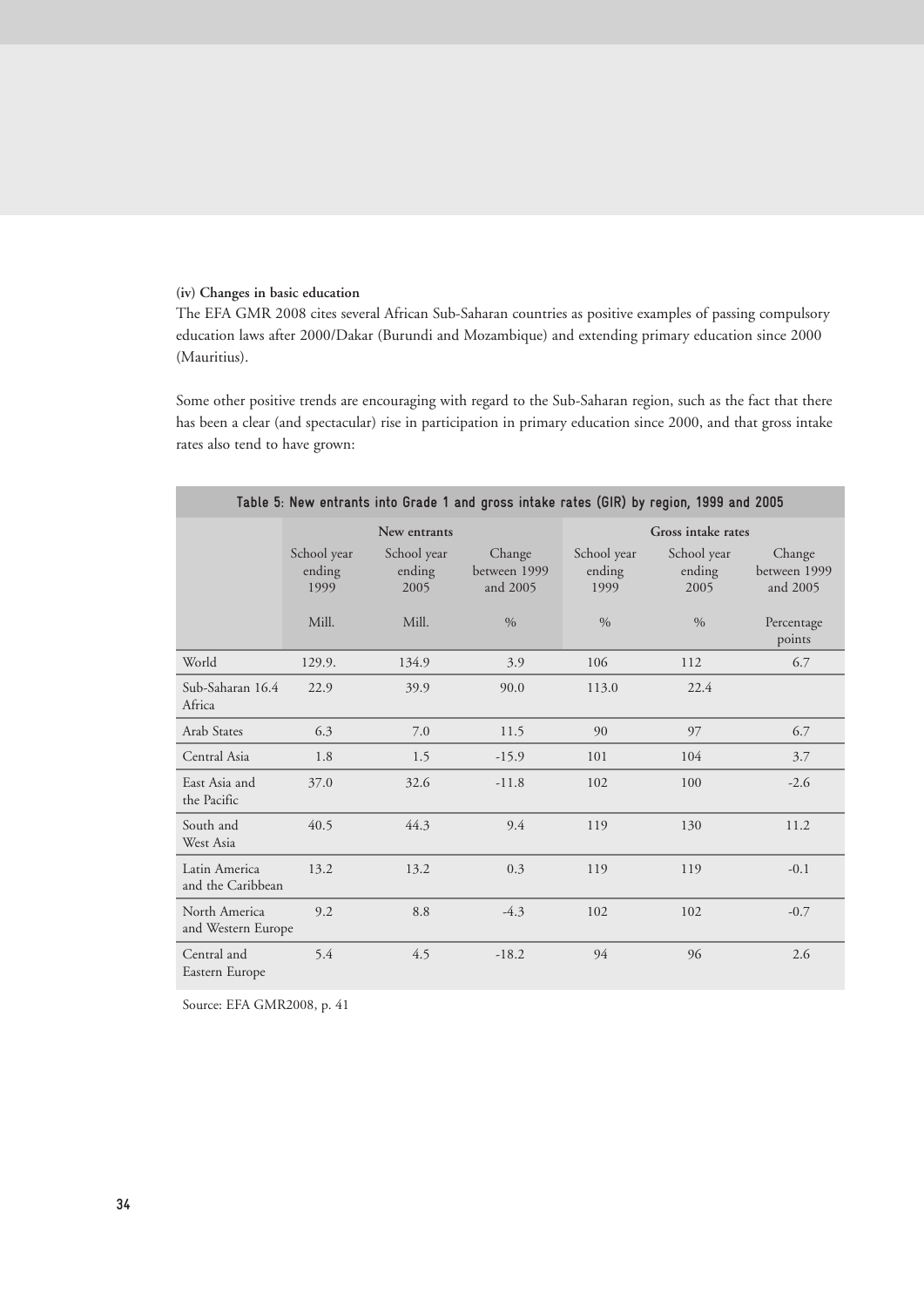| Table 6: Enrolment ratios in secondary education by regions, 1991, 1999 and 2005 |      |                                |      |                              |      |  |  |  |  |
|----------------------------------------------------------------------------------|------|--------------------------------|------|------------------------------|------|--|--|--|--|
|                                                                                  |      | Gross enrolment ratios $(\% )$ |      | Net enrolment ratios $(\% )$ |      |  |  |  |  |
|                                                                                  | 1991 | 1999                           | 2005 | 1999                         | 2005 |  |  |  |  |
| World                                                                            | 52   | 60                             | 66   | 53                           | 59   |  |  |  |  |
| Sub-Saharan countries                                                            | 22   | 24                             | 32   | 19                           | 26   |  |  |  |  |
| Arab States                                                                      | 51   | 60                             | 68   | 52                           | 58   |  |  |  |  |
| Central Asia                                                                     | 98   | 86                             | 68   | 52                           | 58   |  |  |  |  |
| East Asia and the Pacific                                                        | 50   | 64                             | 74   | 61                           | 70   |  |  |  |  |
| South and West Asia                                                              | 41   | 46                             | 53   | 40                           | 46   |  |  |  |  |
| Latin America and the Caribbean                                                  | 51   | 80                             | 88   | 59                           | 68   |  |  |  |  |
| North America and Western Europe                                                 | 94   | 101                            | 102  | 89                           | 92   |  |  |  |  |
| Central and Eastern Europe                                                       | 81   | 87                             | 89   | 80                           | 81   |  |  |  |  |

While enrolment in lower secondary education (ISCED level 2) has grown steadily in Sub-Saharan African countries since 1991, gross and net enrolment rates are still much lower than in other regions of the world:

Source: EFA GMR2008, p. 58

While progress rates in terms of access to education, enrolment and retention rates are extremely important, they ought to be accompanied by evident progress rates in terms of quality, amongst which the quality of learning outcomes constitutes a crucial aspect. Given the relative scarcity of studies targeting the quality of education in Sub-Saharan countries, more national and international surveys should thus be carried out to provide reliable data with regard to quality aspects and highlight factors supporting or hindering quality learning.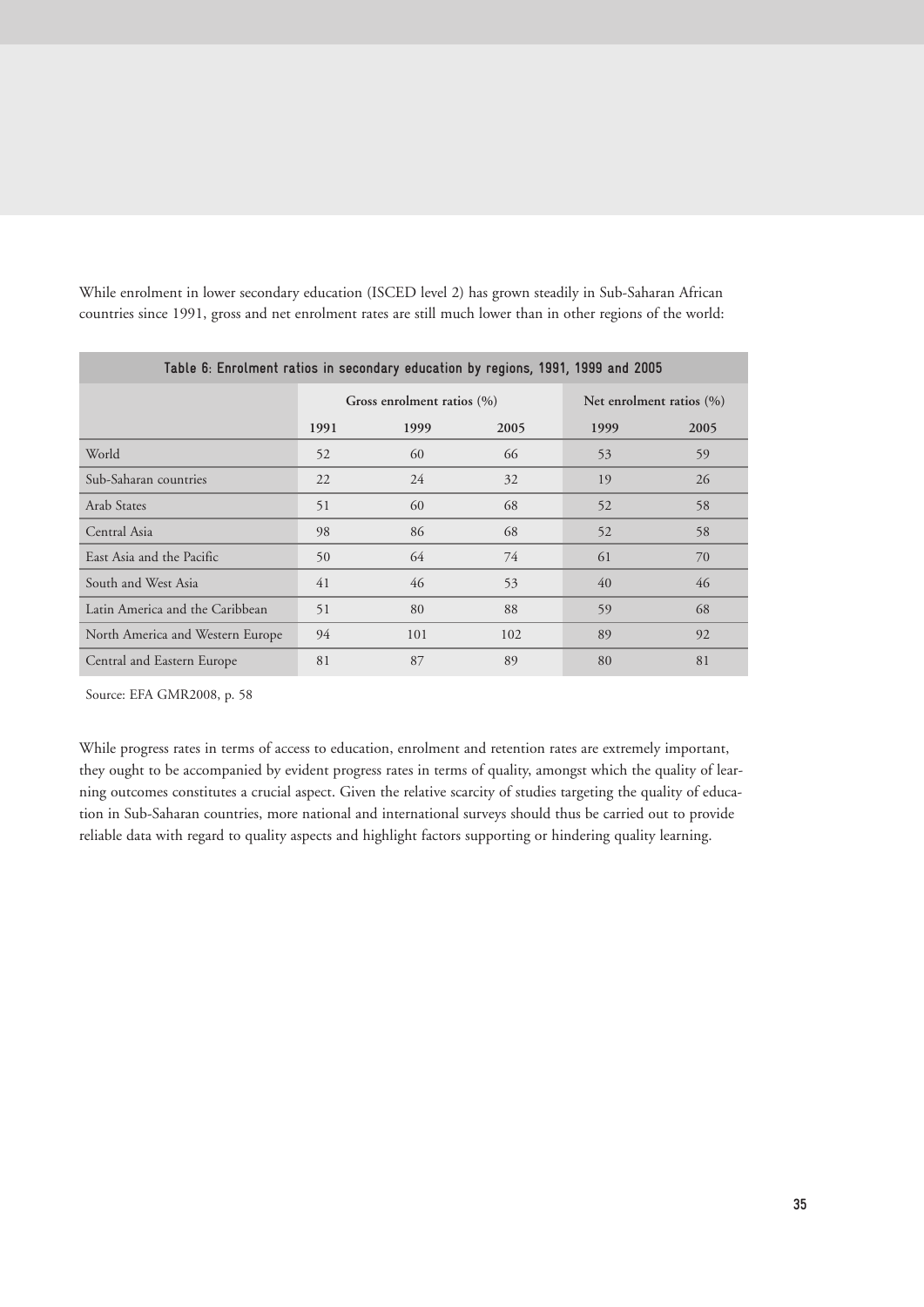## **(v) Other background statistics**

Sub-Saharan countries are also lagging behind other regions of the world (and especially developed countries) with regard to further indicators, such as HIV/AIDS, poverty and inequalities in income or expenditure:

| Table 7: Human Development indicators |                                      |                                  |       |         |                            |                                                               |                                                                  |                                           |  |
|---------------------------------------|--------------------------------------|----------------------------------|-------|---------|----------------------------|---------------------------------------------------------------|------------------------------------------------------------------|-------------------------------------------|--|
|                                       | Demography                           |                                  |       |         |                            | <b>HIV/AIDS</b>                                               |                                                                  |                                           |  |
|                                       | Total<br>population<br>2005<br>(000) | Life expectancy at birth (years) |       |         | Total<br>fertility<br>rate | <b>HIV</b><br>prevalence<br>rate in<br>adults<br>$(155-49)$ % | % Women<br>among peo-<br>ple living<br>with AIDS<br>$(+\%$ + $)$ | Orphans<br>due to<br><b>AIDS</b><br>(000) |  |
| Country                               |                                      | Total                            | Males | Females |                            |                                                               |                                                                  |                                           |  |
| Angola                                | 15941                                | 42                               | 40    | 43      | 6.4                        | 3.7                                                           | 61                                                               | 160                                       |  |
| Botswana                              | 1765                                 | 34                               | 35    | 33      | 2.9                        | 24.1                                                          | 54                                                               | 120                                       |  |
| Burundi                               | 7548                                 | 46                               | 44    | 47      | 6.9                        | 3.3                                                           | 61                                                               | 120                                       |  |
| Congo                                 | 3999                                 | 54                               | 52    | 56      | 6.3                        | 5.3                                                           | 61                                                               | 110                                       |  |
| Kenya                                 | 34256                                | 50                               | 51    | 49      | 5.0                        | 6.1                                                           | 62                                                               | 1100                                      |  |
| Mauritius                             | 1245                                 | 73                               | 70    | 76      | 1.9                        | 0.6                                                           |                                                                  |                                           |  |
| Mozambique                            | 19792                                | 42                               | 42    | 42      | 5.1                        | 16.1                                                          | 60                                                               | 510                                       |  |
| Senegal                               | 11658                                | 57                               | 56    | 58      | 4.5                        | 0.9                                                           | 59                                                               | 25                                        |  |
| South Africa                          | 47432                                | 44                               | 44    | 44      | 2.6                        | 18.8                                                          | 58                                                               | 1200                                      |  |
| Developed countries                   |                                      |                                  |       |         |                            |                                                               |                                                                  |                                           |  |
| Australia                             | 20155                                | 81                               | 78    | 83      | 1.8                        | 0.1                                                           |                                                                  |                                           |  |
| EU countries<br>(Finland)             | 5249                                 | 79                               | 76    | 82      | 1.7                        | 0.1                                                           |                                                                  |                                           |  |
| EU countries (UK)                     | 59668                                | 79                               | 77    | 81      | 1.7                        | 0.2                                                           | 31                                                               |                                           |  |
| <b>USA</b>                            | 298213                               | 78                               | 75    | 81      | 2.0                        | 0.6                                                           | 25                                                               |                                           |  |

Source: EFA GMR2008, p. 244-249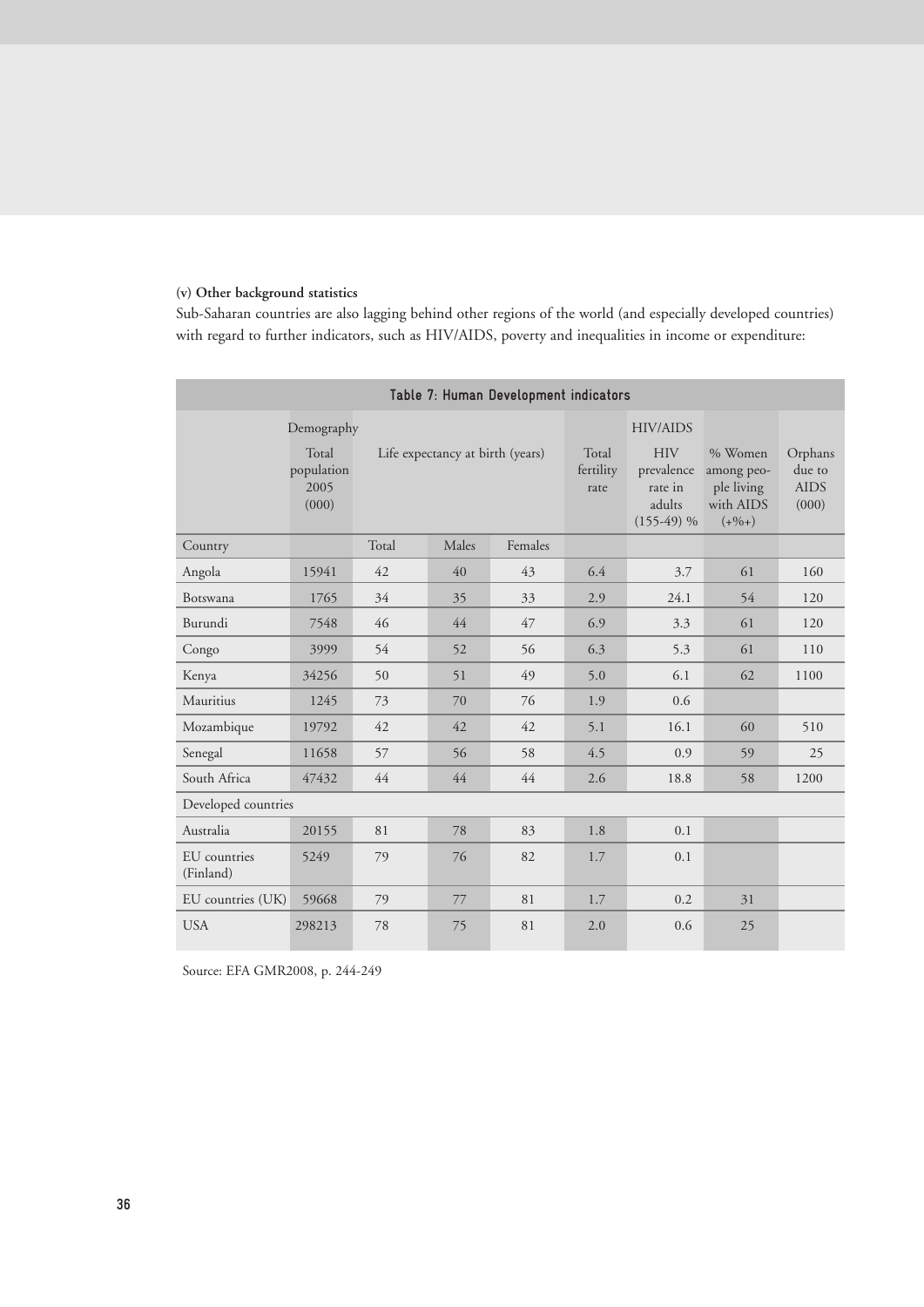| GNP, AID and Poverty   |       |                          |                                 |                                                             |                              | Inequality in income and expenditure |                                                      |
|------------------------|-------|--------------------------|---------------------------------|-------------------------------------------------------------|------------------------------|--------------------------------------|------------------------------------------------------|
|                        |       |                          |                                 |                                                             |                              | Share of income and<br>expenditure   | Inequality<br>measures                               |
|                        |       | GNP per capita<br>(US\$) | Net aid per<br>capita<br>(US\$) | Population<br>living on<br>less than<br>USà1 per<br>day (%) | Poorest<br>20% 1996-<br>2004 | Richest<br>20% 1996-<br>2004         | Richest<br>$20\%$ to<br>poorest<br>20% 1996-<br>2004 |
| Country                | 1998  | 2005                     |                                 |                                                             |                              |                                      |                                                      |
| Angola                 | 520   | 1410                     | 73.9                            |                                                             |                              |                                      |                                                      |
| Botswana               | 3290  | 5590                     | 22.1                            | 23.5                                                        | 2.2                          | 70.3                                 | 31.5                                                 |
| Burundi                | 140   | 100                      | 48.2                            | 54.6                                                        | 5.1                          | 48.0                                 | 9.5                                                  |
| Congo                  | 530   | 950                      | 29.9                            |                                                             |                              |                                      |                                                      |
| Kenya                  | 360   | 540                      | 19.0                            | 22.8                                                        | 6.0                          | 49.1                                 | 8.2                                                  |
| Mauritius              | 3760  | 5250                     | 30.8                            |                                                             |                              |                                      |                                                      |
| Mozambique             | 200   | 310                      | 63.2                            | 37.8                                                        | 6.5                          | 46.5                                 | 7.2                                                  |
| Senegal                | 510   | 700                      | 92.4                            | 22.3                                                        | 6.4                          | 48.2                                 | 7.5                                                  |
| South Africa           | 3290  | 4770                     | 13.1                            | 10.7                                                        | 3.5                          | 62.2                                 | 17.9                                                 |
| Developed countries    |       |                          |                                 |                                                             |                              |                                      |                                                      |
| Australia              | 21240 | 33120                    |                                 |                                                             | 5.9                          | 41.3                                 | 7.0                                                  |
| EU countries (Finland) | 24750 | 37530                    |                                 |                                                             | 9.6                          | 36.7                                 | 3.8                                                  |
| EU countries (UK)      | 22830 | 37740                    |                                 |                                                             | 6.1                          | 44.00                                | 7.2                                                  |
| <b>USA</b>             | 30620 | 43560                    |                                 |                                                             | 5.4                          | 45.8                                 | 8.4                                                  |

Source: EFA GMR2008, p. 244-249

As shown in the tables above, African Sub-Saharan countries face much lower life expectancy at birth compared with developed countries, while fertility rates are significantly higher. Reduced life expectancy is associated with high prevalence rates of HIV in adults, including women, and huge inequalities in income and expenditure especially affecting the most deprived.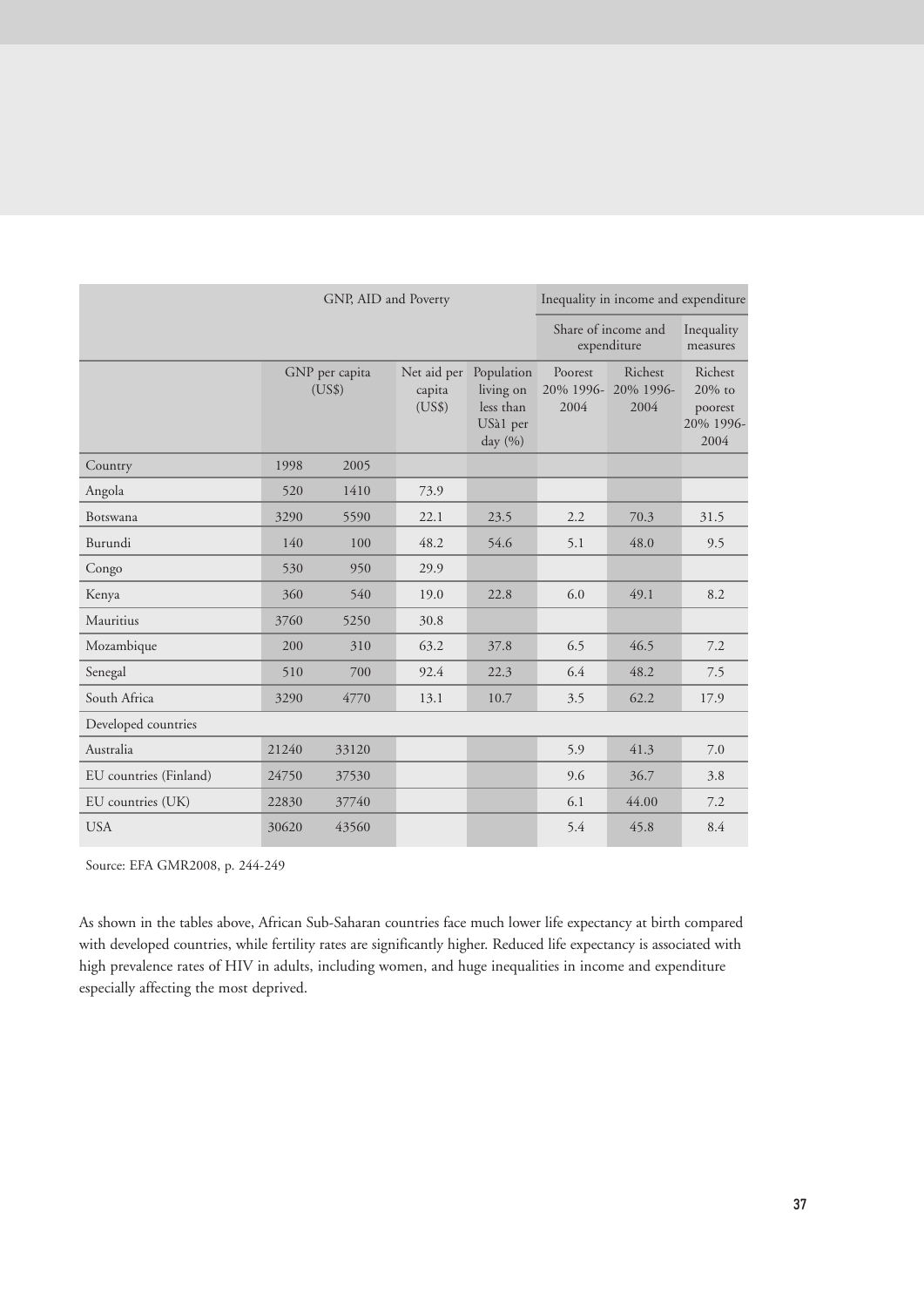# **3.2 Policy Aspects**

In the discourse on education policy and pedagogical issues, curriculum change and innovation are emphasised as an urgent need in most Sub-Saharan countries, given the new challenges and opportunities of today's world and the shortcomings of national curricula assessed as overloaded, out-dated and irrelevant to learners' and societies' needs (see Aglo, 2001).

Based on an analysis of education policy aspects in the ten Sub-Saharan countries targeted by this Study, the following main aspects have been identified:

- All countries (with the exception of Kenya) are currently carrying out processes of comprehensive curriculum reforms or have implemented such reforms quite recently. This demonstrates the strong political will in Sub-Saharan countries to improve equity and quality aspects of national education systems as a basis for improving the quality of learning outcomes and learners' chances to integrate adult life and the world of work successfully. In several Sub-Saharan countries policy papers have been elaborated and largely discussed in order to provide a consensual foundation of reform efforts (e.g. Mauritius: Empowering the Nations' Children: Towards a Quality Curriculum, 2006).
- Curriculum reforms are usually linked with and based upon National (education and development) Strategies, such as National EFA Strategies; National Strategies to Combat Poverty; National Strategies for Literacy and Numeracy (for example Mauritius), or National Literacy Strategies fostering adult education. There is though little evidence that education and curriculum reforms are explicitly and comprehensively taking into account new developments in society and the world of work, such as changes in family and community life, new ethical and political challenges (for instance democratisation processes; citizen participation; sustainable development; ecological concerns), the nature and structure of different economic areas and occupations, as well as new possibilities provided by modern technologies and regional and international mobility.
- There is also little evidence that education and curriculum reforms are explicitly linked with other sectoral reforms, such as reforms in social, economic and political life. It is also difficult to state whether education and curriculum reforms have been thought out in collaboration with education stakeholders (for instance, with the participation of representatives of local communities, businesses, students, teachers, parents, headmasters, etc.).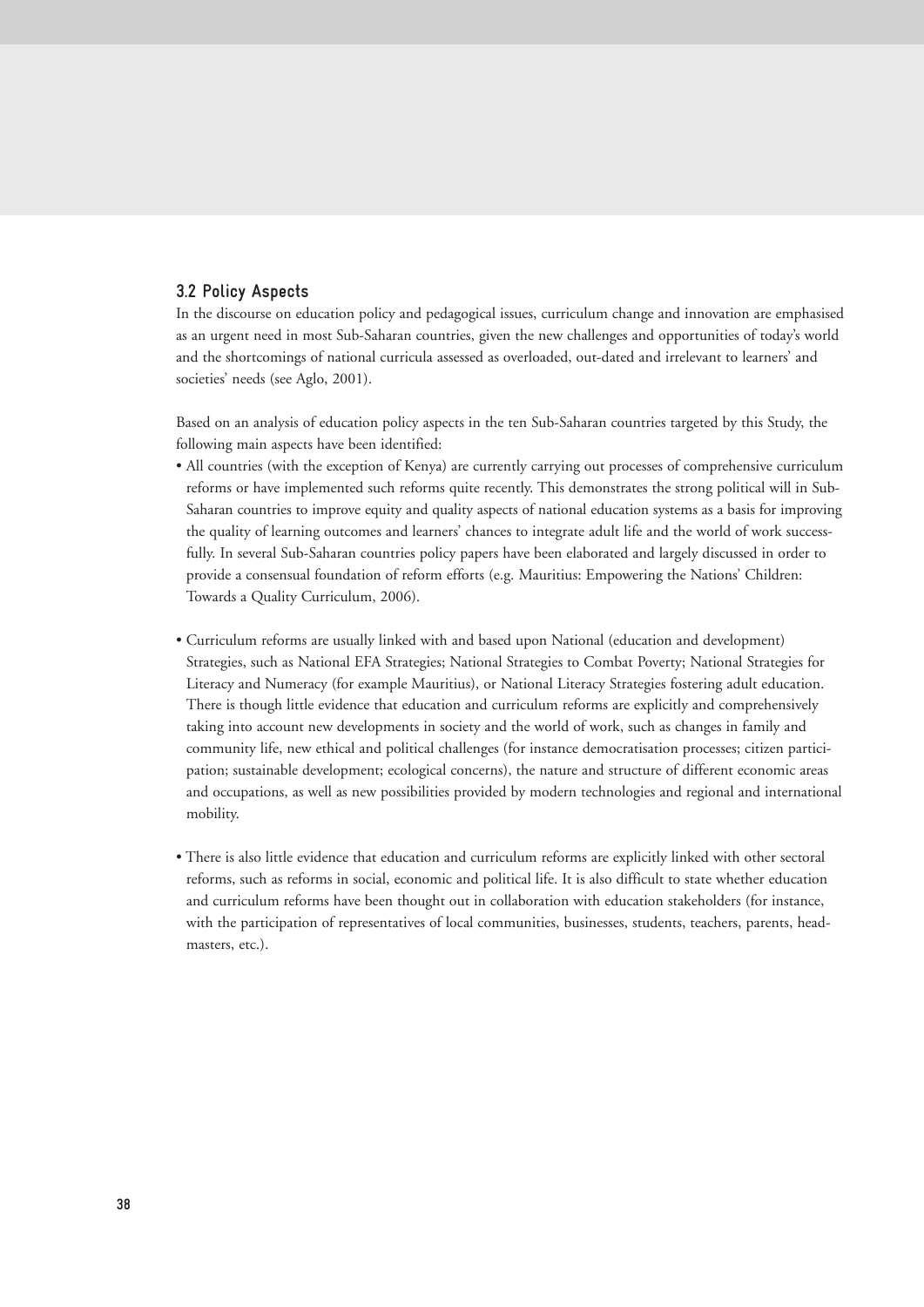- Statements of a more political nature in curriculum documents (rationales in Curriculum Frameworks and Syllabuses) about the new directions that curriculum and teaching and learning should embrace usually refer only generally to concrete changes in life and the economy that would require specific life and work competencies. Some noticeable exceptions are Botswana and South Africa, where curriculum documents embrace a more analytical approach to such changes impacting education and learning. In some cases national priorities are mentioned, such as alphabetisation in Mozambique, or inclusive education in Mauritius. It is however rare to find concrete references to 'burning' issues, such as HIV and AIDS, poverty, violence or gender inequality.
- There is also little reference in general in policy documents to international comparative research and relevant data that may allow informed decisions from the broader perspective of aligning national efforts to regional and international processes of curriculum change and innovation.
- While in some countries reference is made to the need to provide monitoring and evaluation of curriculum design, making and implementation processes, there is usually no mention of concrete mechanisms of quality assurance, and also no detailed explanation of mechanisms to assure sustainability.
- In some cases (Angola; South Africa; Mauritius; Botswana; Mozambique) references are made in curriculum documents to effective implementation strategies (including the provision of financial and human resources) supported by relevant policy and legislation. However, it is worth mentioning that, as a general case, the curriculum of the countries analysed does not seem to be strongly backed by effective implementation models and solutions providing a meaningful balance between top-down and bottom-up approaches. It appears from the research undertaken that special attention was given to processes of curriculum design and writing, while curriculum implementation was expected to follow somehow automatically as translation of the new curriculum prescriptions into daily school life. Schools, teachers, head teachers, community representatives, students and parents need, however, to be experiencing ownership of education/curriculum changes for curriculum reforms to truly reach the classrooms. It would thus be recommendable for curriculum documents, while projecting new paradigms of teaching and learning, to also envisage effective strategies for classroom implementation in order to bridge the gaps between policy intentions and discourses, and what happens in real life education at grass-roots level.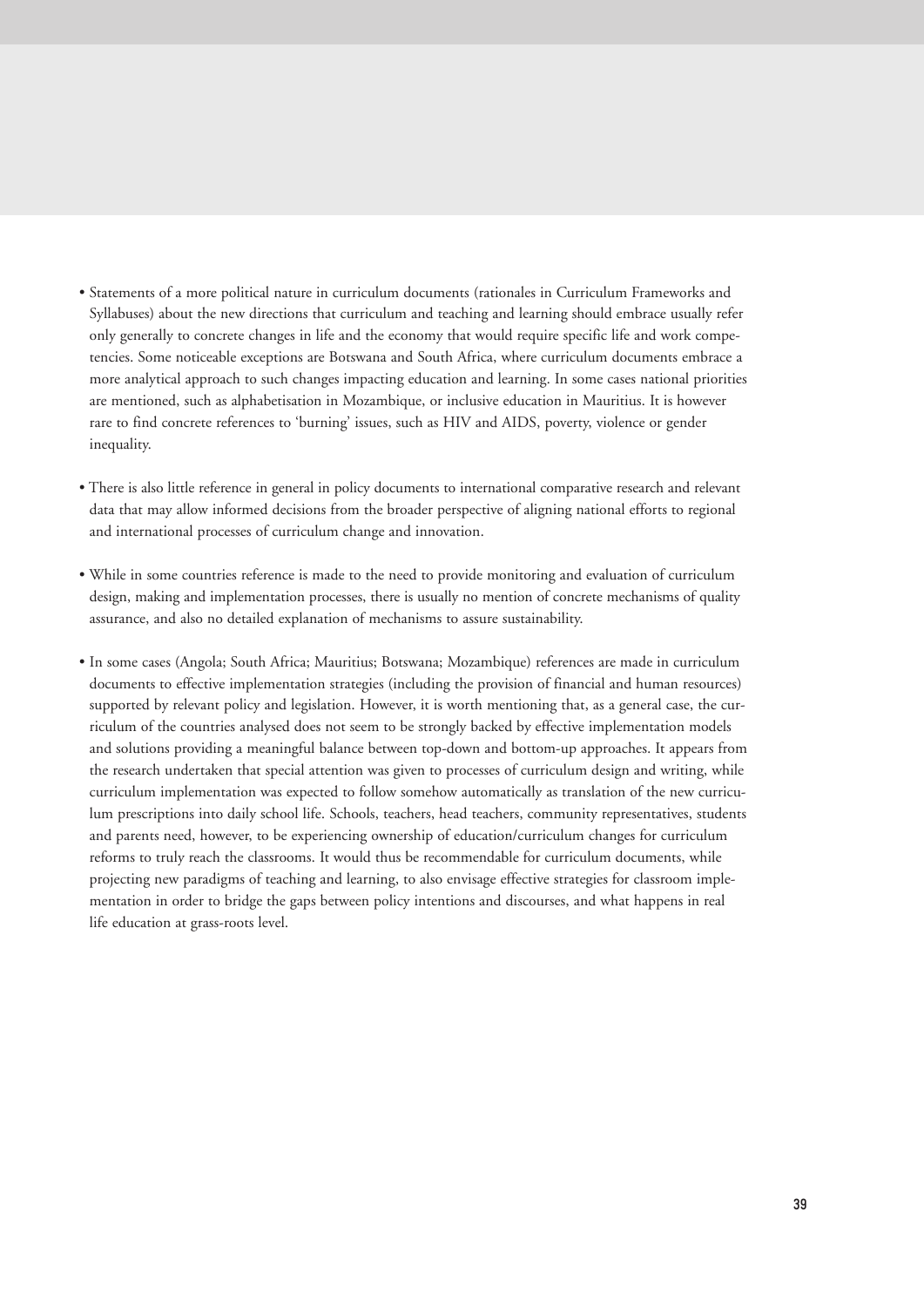# **4 Curriculum analysis**

The Country Studies undertaken as part of this analysis are of two types;

**Comprehensive Case Studies:** These studies provide an in-depth analysis of documents relating to basic education curricula in selected countries, including, where relevant and available, policy statements, curriculum standards, curriculum frameworks, subject curricula (syllabuses, learning area statements and the like), assessment guidelines, textbooks and non-formal programmes.

**Other Reference Country Studies (Africa):** In order to provide an expanded frame of reference for this Study, limited analysis of a range of 'reference countries' is supplied. For each of these countries, a summary is provided of

- educational policy context as it relates to curriculum,
- curriculum approach and philosophy,
- general curriculum structure through the phases of basic education (subjects / learning areas and their place and time allocation in the curriculum), and
- findings and conclusions regarding the prominence of competencies and skills for life and work in the basic education curriculum.

In addition to the country studies there will be:

**Reference Country Studies (Other Regions):** As well as analysing the approach of countries in Sub-Saharan Africa, the terms of reference of this Study require a comparative analysis of approaches to the development of skills and competencies in other regions of the world. This is done through a comparative analysis using documents from two systems / regions: Australia/New South Wales and UK (England).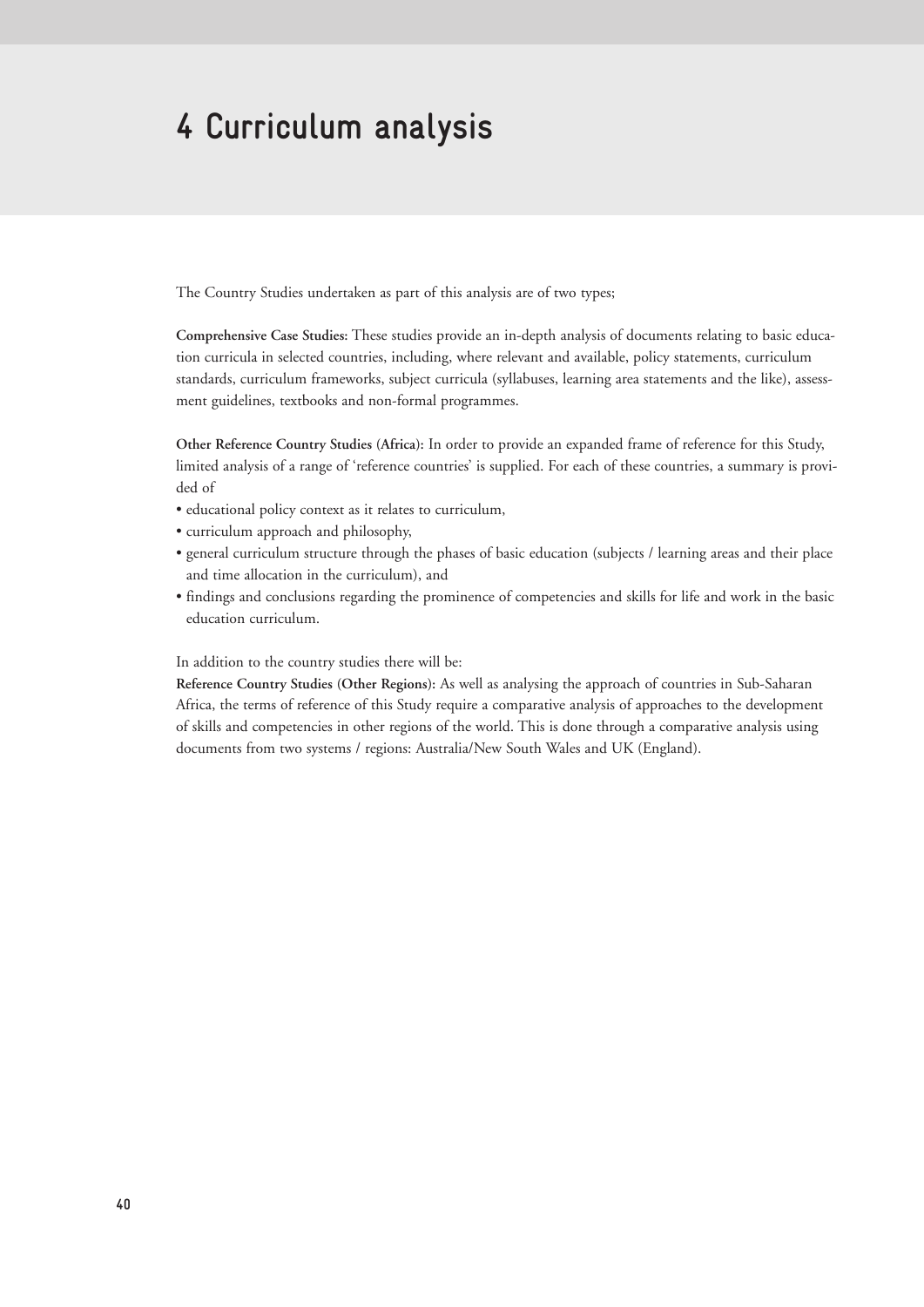# **4.1 Comprehensive Case Studies**

# **4.1.1 Research Questions Informing this Study**

The Study reports on four case studies - South Africa, Botswana, Mali and Congo - selected to represent a broad cross section of Sub-Saharan Africa. They contain countries of both the Anglophone and Francophone groups (acknowledging also the range of national languages of each) and a diversity of socio-economic, geographical and historical contexts.

The approach to the case studies was structured around inquiry into the following core questions, which are further elaborated in Appendix A:

- **1. Can relationships between education and life and the world of work be identified in basic education curricula (primary and lower secondary education) in developing countries in Africa (and what kind of relationships…)?**
	- Do basic education curricula address opportunities and challenges of today's world?
	- Do basic education curricula take into account the needs of and developments in the societal environment and the labour market in African developing countries?
	- What ways and options are there to address the issue of skills formation for life and work through the curriculum?
- **2. Are there relevant links between formal and non-formal education?**
- **3. Are there important partnerships of schools with local communities and other stakeholders?**
- **4. What innovative practices can be capitalised on?**
- **5. What recommendations are there for improving preparation for life**
- **5. and work in developing countries in Africa?**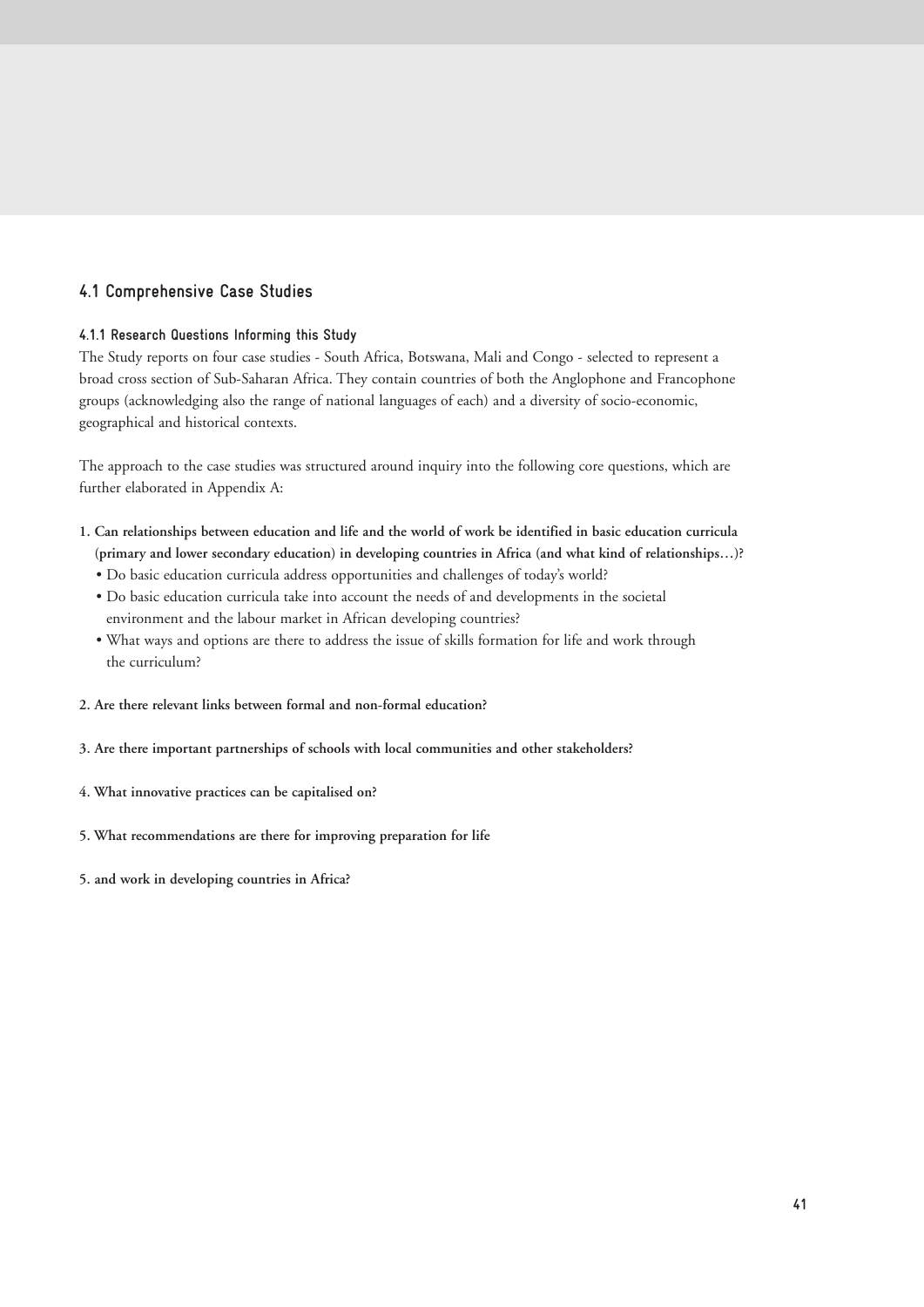# **4.1.2 Structure of the Case Studies**

The case studies will be structured as follows:

# **1. Source Documents**

This section describes the source documents available to the Study for each country. Every effort has been made to confirm that these documents are current.

## **2. Curriculum Policy and Structure**

This section describes the structure of the curriculum, including its policy framework, its educational and curriculum philosophy and the subjects to be studies in each grade or cycle. The purpose of this section is to identify the extent to which competencies and skills form part of the broad rationale of the curriculum and whether any subjects or learning areas with specific relevance to competencies and skills are included within the structure.

## **3. Subject Curricula / Learning Area Statements**

This section contains a description of each subject or learning area and the framing of its content, and notes the extent to which competencies and skills are elaborated in the syllabuses.

# **4. Analysis of non-formal or extra-curricular programmes**

This Study acknowledges that analysis of formal documents which express the intended curriculum does not always accurately reflect the learning that occurs in any given context. Where information is available, these section analyses non-formal or extra-curricular programmes to evaluate the extent to which competencies and skills are added to the expectations of the formal curriculum.

## **5. Summary and conclusions**

Each country analysis concludes with a summary of findings. These are in narrative form and attempt to reflect the major findings or points of interest found in all the curriculum-related documents.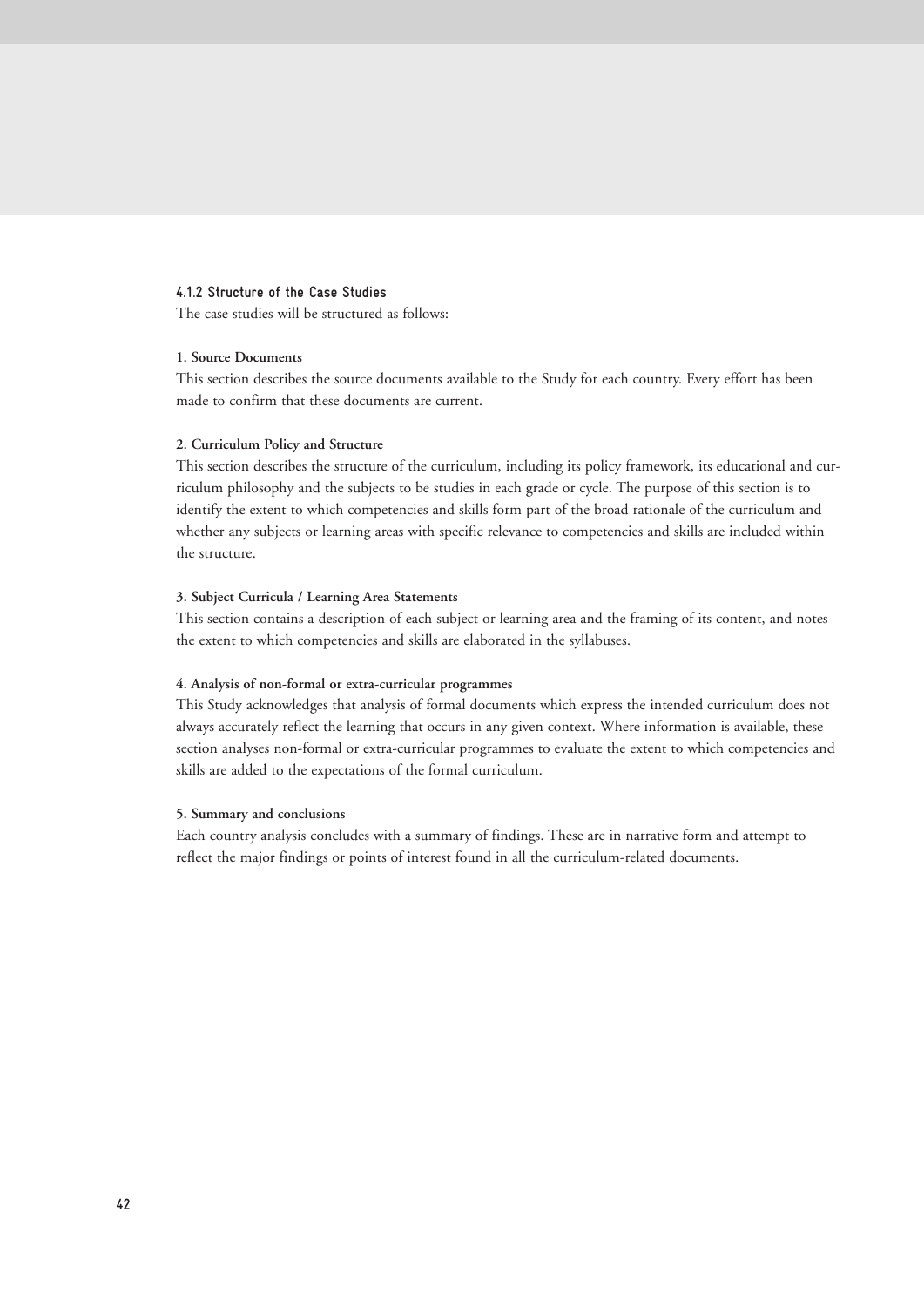# **4.1.3 Comprehensive Case Studies**

## **Case Study A - South Africa**

**Features of the Basic Education Curriculum of South Africa:**

- Ten years of basic education (R/Reception year + 9 [6 primary +3 lower secondary])
- Consistent with and cascades logically from the Constitution and national policy documents
- Outcomes-based approach to curriculum development emphasising the fostering of competencies and skills for life and work in compliance with clear expectations and assessment standards
- Consistent philosophy and approach to sequencing of competency and skills development across all Learning Areas and grades
- Makes specific reference to current societal issues (e.g. post-apartheid reconciliation; democratisation of the country; social justice and equity; health issues; sustainable development), the world of work as well as to the national vision and nation-building priorities
- Addresses different roles people have in economic processes (e.g. producers, consumers, entrepreneurs) and the links between economy, societal aspects and personal development

#### **1 Source Documents**

- C2005 Revised National Curriculum Statement Grades R-9 (Schools) Policy Overview Document
- C2005 Revised National Curriculum Statement Grades R-9 (Schools) Policy Overview and Learning Area Statements

## **2 Curriculum Policy and Structure**

#### *2.1 Duration of Basic Education*

Basic education in South Africa consists of ten years (referred to as 'compulsory education'). It comprises three cycles or 'phases': Foundation (Grades R-3), Intermediate (Grades 4-6) and Senior (Grades 7-9). Foundation and Intermediate grades form primary education while Senior grades pertain to lower secondary education.

#### *2.2 Curriculum philosophy and overall approach*

The core documents of the South African curriculum (known as the Revised National Curriculum Statement) are • an overall policy statement (published in all eleven national languages) and

• an Overview and Learning Statement for each of the eight learning areas which comprise the curriculum.

These documents are supplemented by a range of materials, all of which are available on the internet at http://www.education.gov.za/Curriculum/GET/GETstatements.asp.

The documents have clearly articulated connections to the national Constitution (1996) and to the Department of Education's Manifesto on Values, Education and Democracy.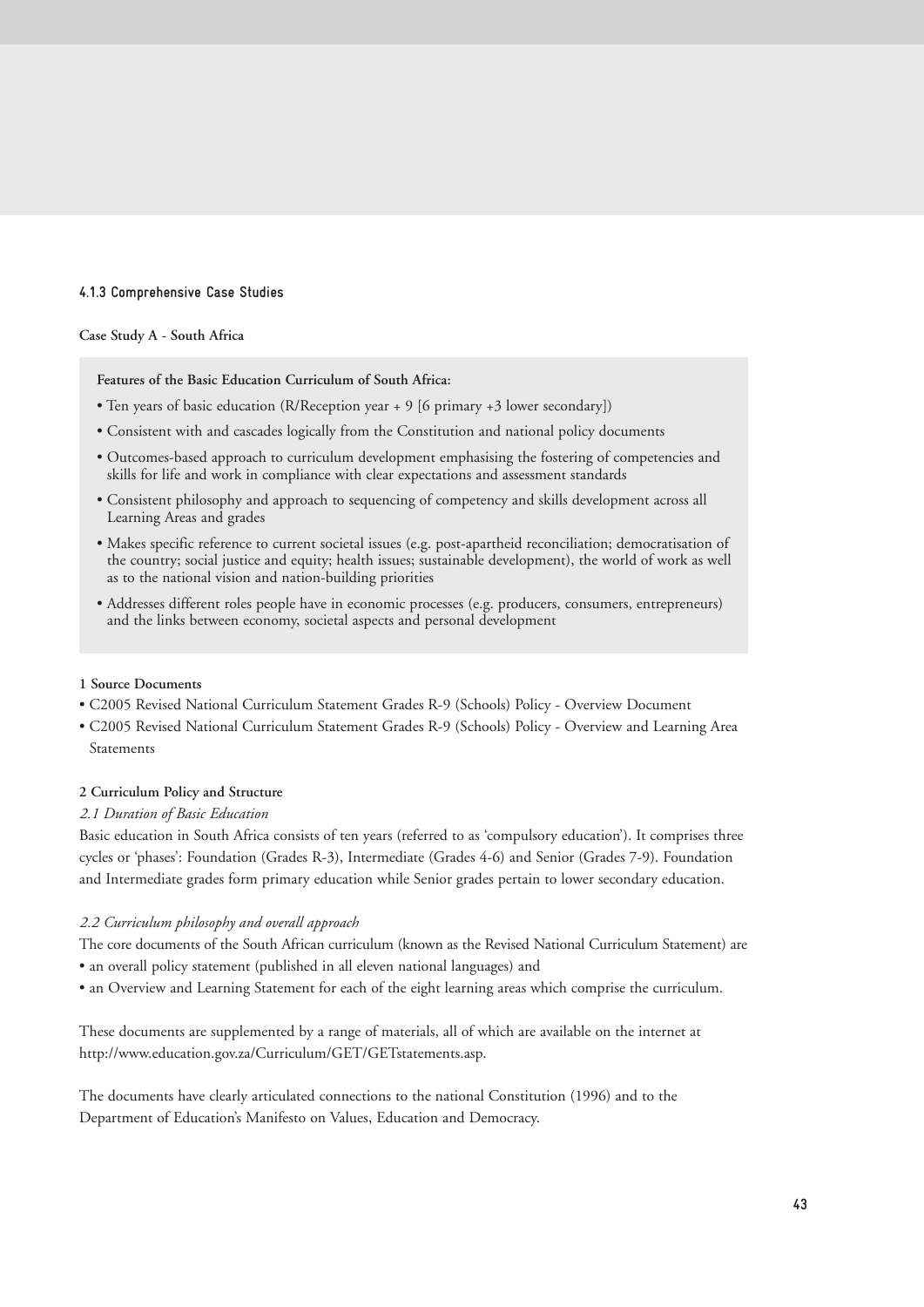The school curriculum of South Africa is outcomes-based. This is explained as emphasising equally both the process and content of learning, which is done by 'spelling out the outcomes to be achieved by the end of the process' (Department of Education, South Africa Overview - English, 2005, pp.10-11). The Overview document defines seven broad 'critical' outcomes and five broad 'developmental outcomes'. These are:

# *Critical Outcomes for Learners*

- Identify and solve problems and make decisions using critical and creative thinking
- Work effectively with others as members of a team, group, organisation and community
- Organise and manage themselves and their activities responsibly and effectively
- Collect, analyse, organise and critically evaluate information
- Communicate effectively using visual, symbolic and/or language skills in various modes
- Use Science and Technology effectively and critically showing responsibility towards the environment and the health of others
- Demonstrate an understanding of the world as a set of related systems by recognising that problem-solving contexts do not exist in isolation.

#### *Developmental Outcomes for Learners*

- Reflect on and explore a variety of strategies to learn more effectively
- Participate as responsible citizens in the life of local, national and global communities
- Be culturally and aesthetically sensitive across a range of contexts
- Explore education and career opportunities
- Develop entrepreneurial opportunities

These outcomes are intended to 'describe the kind of citizen the education and training system should aim to create' and it is from these broad outcomes that the more specific Learning Area learning outcomes and assessment standards were developed.

South Africa has therefore developed a cohesive and integrated conceptualisation of curriculum in which national policy statements cascade down to clear statements of broad learning outcomes, which in turn cascade down to individual Learning Area statements of outcomes. The documents also integrate outcomes with assessment standards, which describe levels of achievement using indicators.

It is important to acknowledge that this structural model in itself encourages the development in learners of competencies and skills.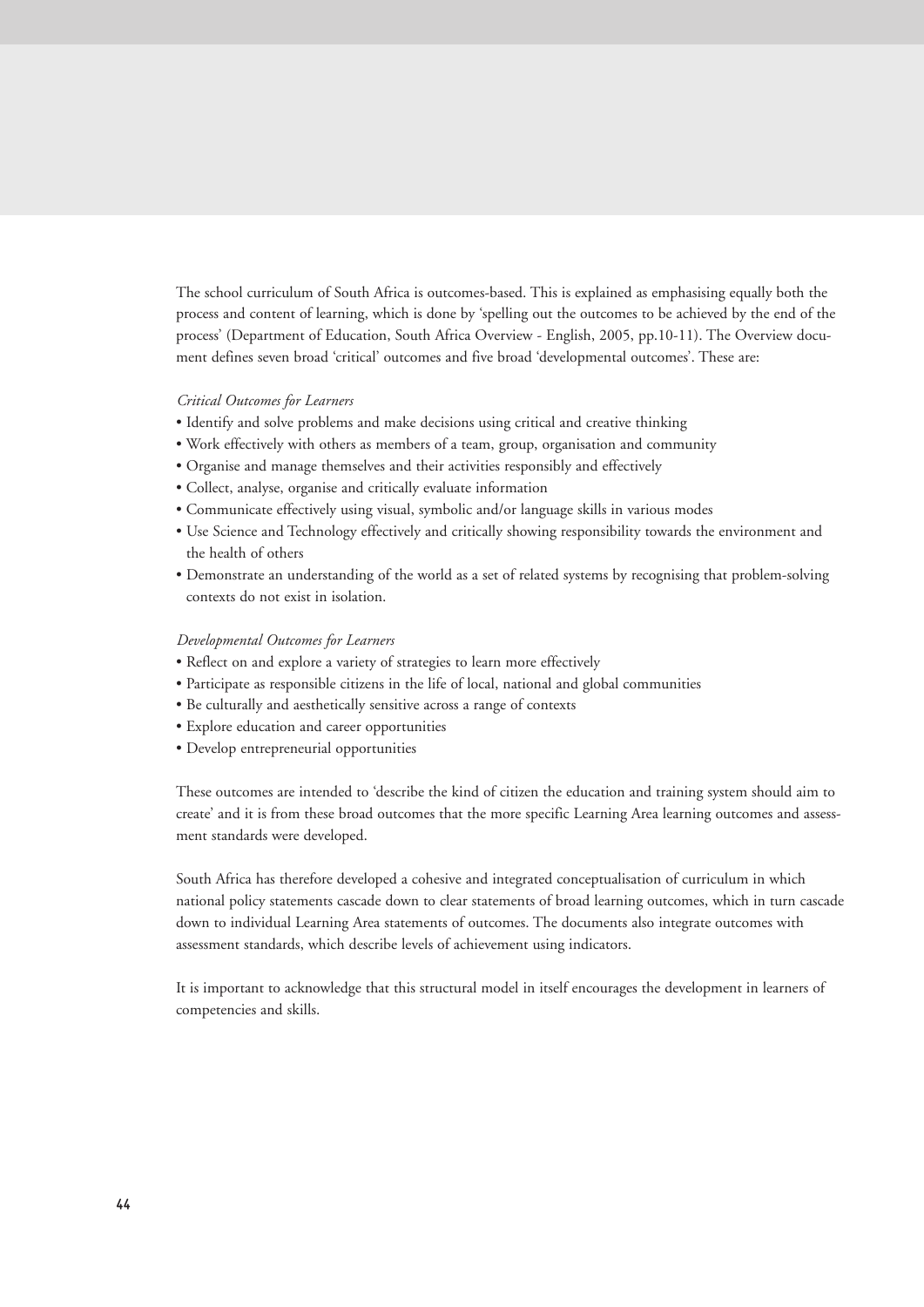# *2.3 Subjects / Learning Areas*

The Revised National Curriculum Statement identifies eight Learning Areas. These are:

- Languages
- Mathematics
- Natural Sciences
- Social Sciences
- Technology
- Economic and Management Sciences
- Life Orientation
- Arts and Culture

With regard to emphasis on life and work skills, the inclusion of Economic and Management Sciences and Life Orientation in the curriculum structure is of particular interest, demonstrating the commitment of curriculum designers and developers to the aim of 'stimulating the minds of young people so that they are able to participate fully in economic and social life' (p. 12)<sup>16</sup>.

The Revised National Curriculum Statement also allocates time to the various learning areas. These allocations are relatively flexible in the Foundation Phase and more prescriptive in the latter two phases.

Table 8 below provides a summary of time allocations across Learning Areas and Phases.

| Table 8: Time Allocations (as % <sup>17</sup> ) to learning areas across all phases - South Africa |            |              |        |  |  |
|----------------------------------------------------------------------------------------------------|------------|--------------|--------|--|--|
| Learning Area                                                                                      |            |              |        |  |  |
|                                                                                                    | Foundation | Intermediate | Senior |  |  |
| Literacy                                                                                           | 40         |              |        |  |  |
| Numeracy                                                                                           | 35         |              |        |  |  |
| Life Skills                                                                                        | 25         |              |        |  |  |
| Languages                                                                                          |            | 25           | 25     |  |  |
| Mathematics                                                                                        |            | 18           | 18     |  |  |
| <b>Natural Sciences</b>                                                                            |            | 13           | 13     |  |  |
| Social Sciences                                                                                    |            | 12           | 12     |  |  |
| Technology                                                                                         |            | 8            | 8      |  |  |
| Economic and Management Sciences                                                                   |            | 8            | 8      |  |  |
| Life Orientation                                                                                   |            | 8            | 8      |  |  |
| Arts and Culture                                                                                   |            | 8            | 8      |  |  |

*16 Illustrations of the approach to, and content of learning in the respective learning areas/subject are given under 3.3.*

*17 The formal teaching time per week is 35 hours (National Education Policy Act 1996)*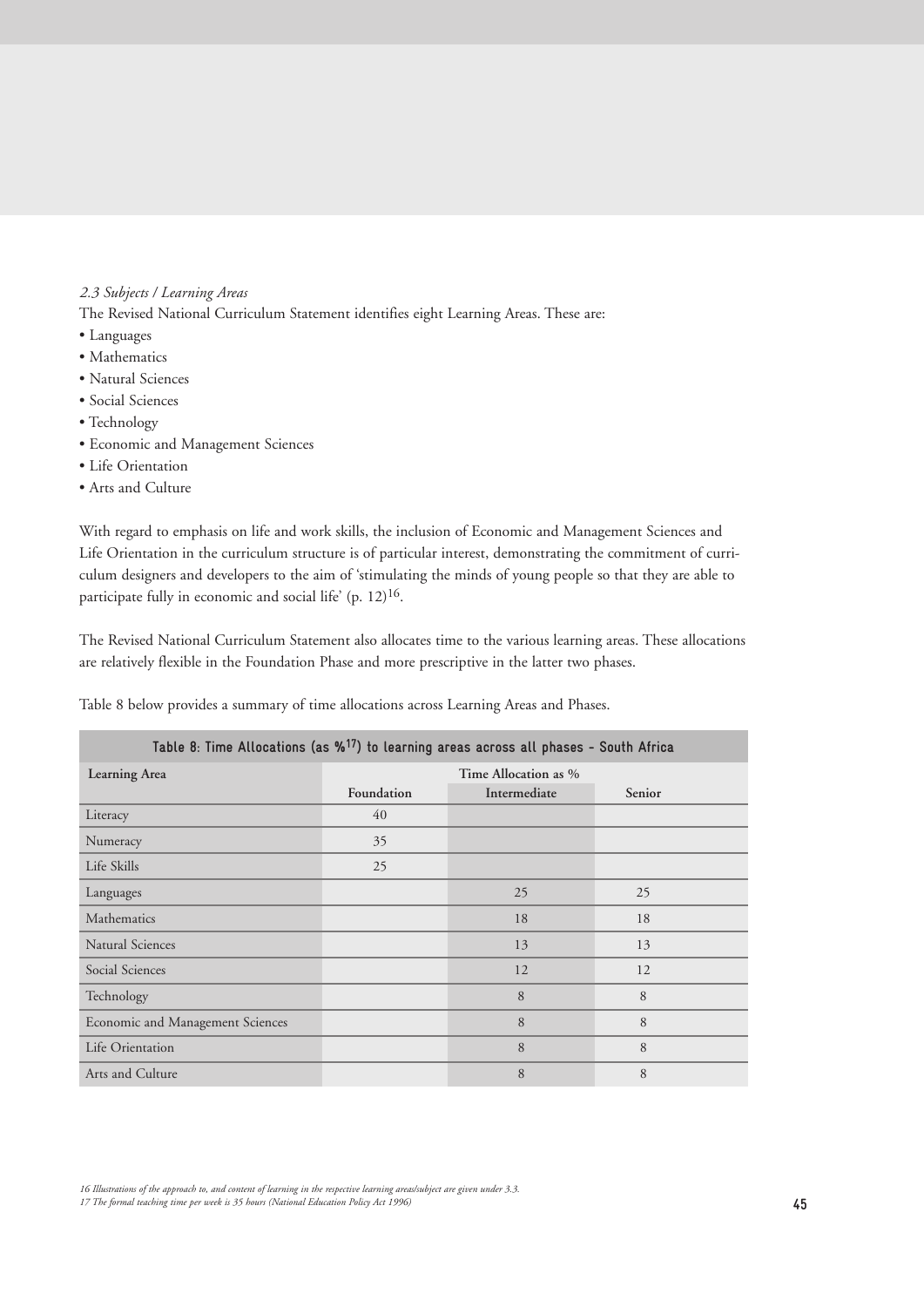# *2.4 Learning Programmes*

The Learning Area Statements are put into practice through the development of Learning Programmes, a responsibility of teachers. These are defined as 'structured and systematic arrangements' of activities that promote the attainment of learning outcomes and assessment standards for the phase.

A range of systemic support is provided to teachers in the form of Learning Programme Guidelines, which cover such matters as integration within and across learning areas, relationships between learning outcomes of different learning areas/subjects, designing a learning programme based on the Guidelines, and by taking into account local conditions and needs, and time allocation.

# **3 Subject Curricula / Learning Area Statements (LAS)**

#### *3.1 Structure of the LAS*

All the Learning Area Statements within the Revised National Curriculum Statement (Grades R-9) are structured in a similar way and their contents are described with 'clarity and accessibility in both its design and language' (as a principle contained in the policy Overview).

Each Learning Area Statement consists of four sections;

- Introduction introduces the National Curriculum Statement and the particular Learning Area
- Learning Outcomes and Assessment Standards expresses the minimum requirements and expectations of learners in each grade across the three phases. Where appropriate, this section also contains information about topics or a 'knowledge framework' for the Learning Area
- Assessment principles, guidelines and suggested processes for recording and reporting assessment
- Reference lists contains glossaries, acronyms and abbreviations used.

#### *3.2 Content of the LAS*

In its introduction, each LAS articulates a manageable number (usually three or four) broad learning outcomes specific to that Learning Area. These outcomes are then elaborated through the LAS in increasing complexity across all grades by the detailed descriptors and indicators in the assessment standards.

With regard to the assessment standards, it is significant to note that they are all expressed in terms of skills and competencies, each beginning with an active verb (identifies, analyses, suggests ways, makes informed decisions, selects, locates, uses, reports, etc.). In other words, students can only achieve the required standard by demonstrating that they have acquired and can apply the relevant competency or skill.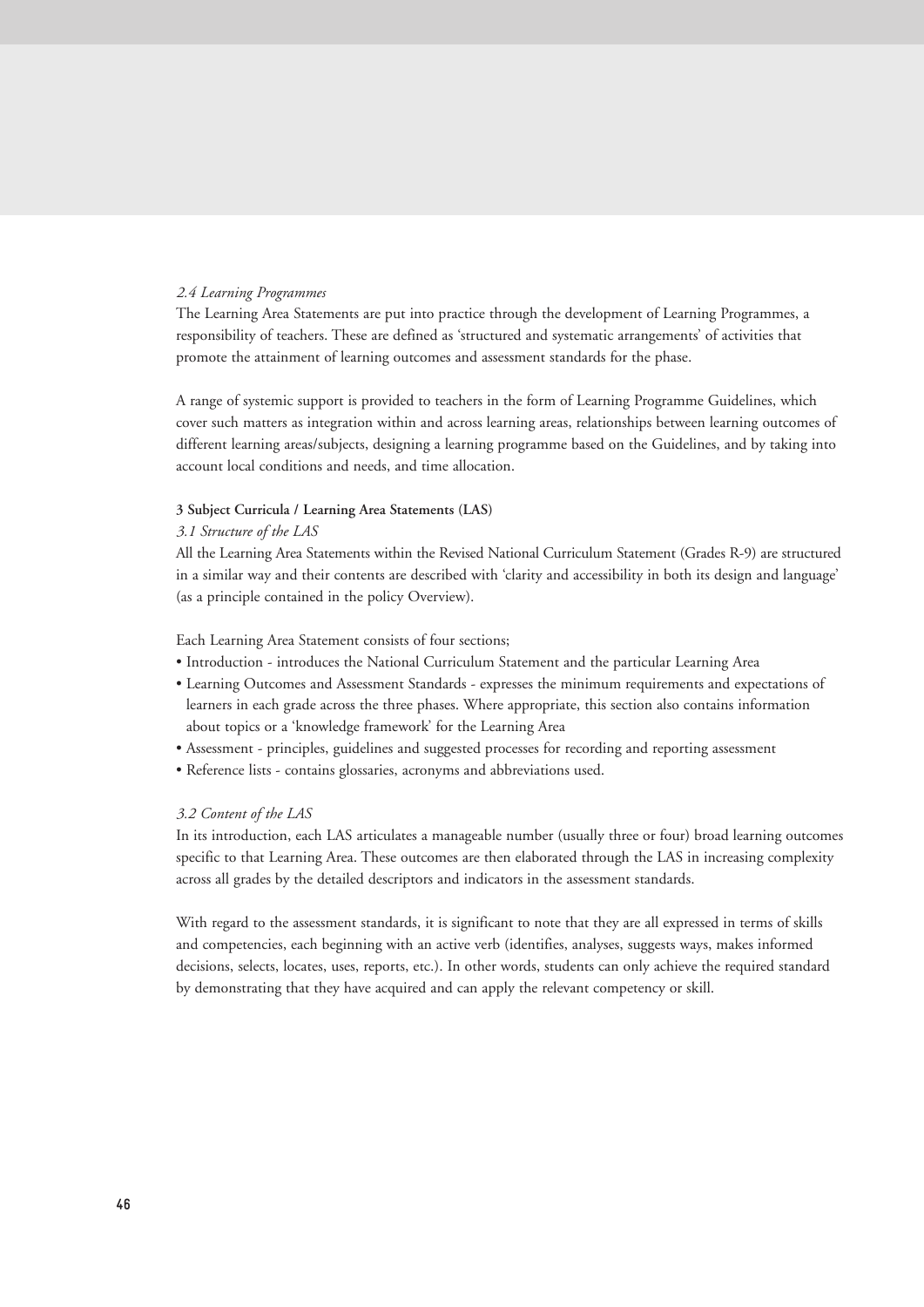# **3.3 Sample Subjects**

|                                   | 3.3.1 Economic and Management Sciences (EMS) as part of the broader 'Life skills' area |
|-----------------------------------|----------------------------------------------------------------------------------------|
| Time allocation: Foundation Phase | 25% (as part of 'Life Skills')                                                         |
| Intermediate Phase                | $8\%$                                                                                  |
| Senior Phase                      | $8\%$                                                                                  |

EMS deals with 'the efficient and effective use of different types of private, public or collective resources in satisfying people's needs and wants, while reflecting critically on the impact of resource exploitation on the environment and on people' (LAS p. 4).

With regard to skills development, the LAS specifically refers in its definition to 'financial management and planning skills for private, public or collective ownership', and as one of its purposes to 'develop entrepreneurial skills needed to play a vital role in transforming the country's socio-economic environment, and reducing the gap between rich and poor' (LAS p. 4).

For the purposes of this Study, the LAS also lists within its 'Features and Scope' two significant aspects:

- Leadership and management, which covers such areas as
	- basic aspects of leadership, such as planning and directing
	- negotiation, motivation, delegation and conflict management
	- basic aspects of management, such as administration, finance and production
	- marketing, purchasing, public relations and human resource development
	- rights and responsibilities of management and workers.
- Entrepreneurship, which aims to develop 'the skills related to taking initiative, as well as the calculated risks in conceptualising, financing, starting and running a business' (LAS p. 5).

The Learning Outcomes specified for EMS are

- 1 The Economic Cycle The learner will be able to demonstrate knowledge and understanding of the economic cycle within the context of 'the economic problem'
- 2 Sustainable Growth and Development The learner will be able to demonstrate an understanding of sustainable growth, reconstruction and development, and to reflect critically on its related processes.
- 3 Managerial, Consumer and Financial Knowledge and Skills The learner will be able to demonstrate knowledge and the ability to apply responsibly a range of managerial, consumer and financial skills
- 4 Entrepreneurial Knowledge and Skills The learner will be able to develop entrepreneurial knowledge, skills and attitudes.

As with other learning areas, each of these learning outcomes is developed as students move from R to Grade 9 through increasingly complex and sophisticated assessment standards and knowledge framework. Examples of assessment standards for sample EMS Learning Outcomes are described in Table 9.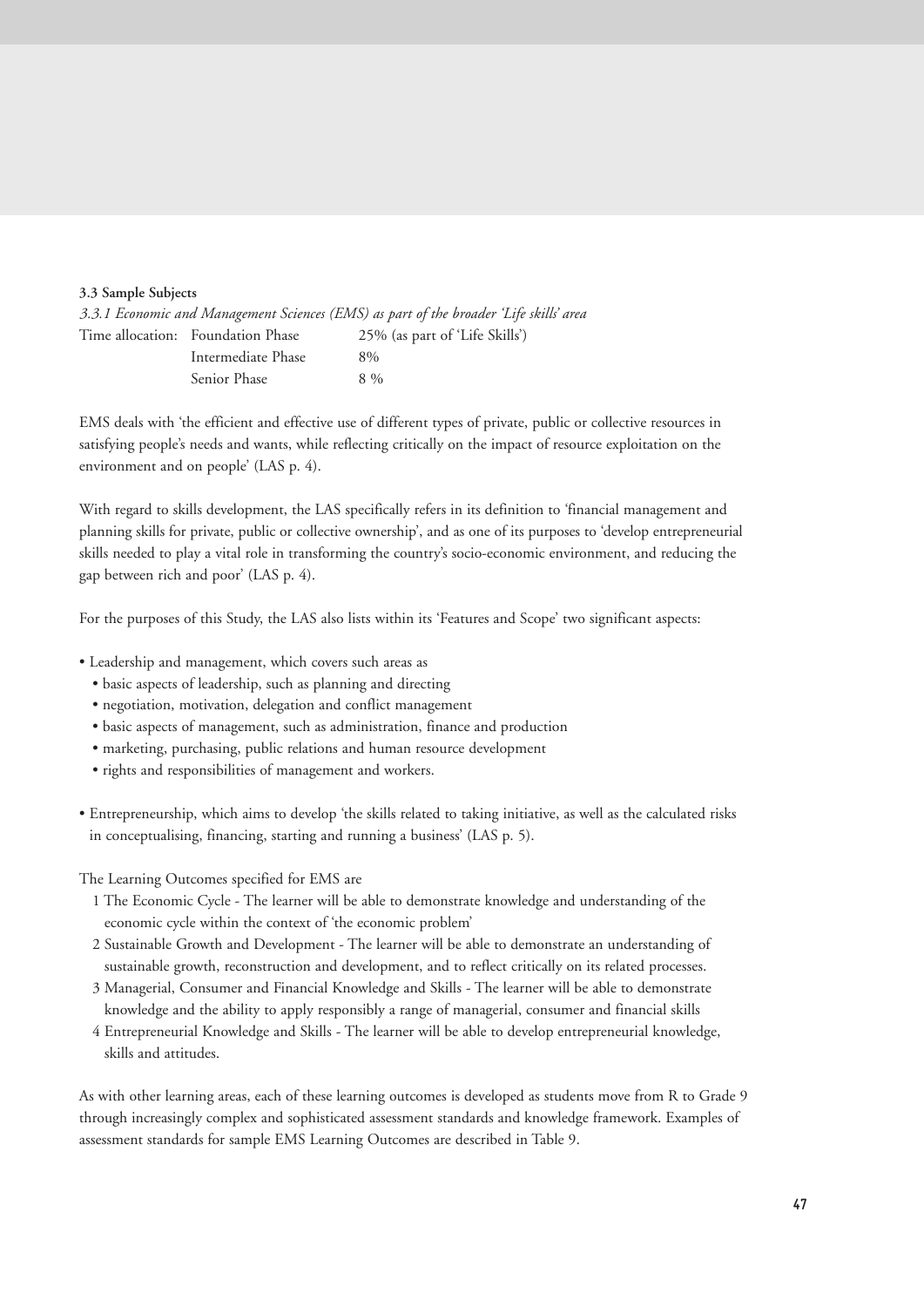| Table 9: Assessment Standards for Sample Economic and Management Sciences Learning Outcomes - South Africa                                    |                                                                                                                                                                               |                                                                                                                                                                                                                                                                                                                                                                          |                                                                                                                                                                                                                                                                                                                                                                                                                                                                                                                                                                                |  |  |
|-----------------------------------------------------------------------------------------------------------------------------------------------|-------------------------------------------------------------------------------------------------------------------------------------------------------------------------------|--------------------------------------------------------------------------------------------------------------------------------------------------------------------------------------------------------------------------------------------------------------------------------------------------------------------------------------------------------------------------|--------------------------------------------------------------------------------------------------------------------------------------------------------------------------------------------------------------------------------------------------------------------------------------------------------------------------------------------------------------------------------------------------------------------------------------------------------------------------------------------------------------------------------------------------------------------------------|--|--|
| <b>Learning Outcome</b>                                                                                                                       |                                                                                                                                                                               | Sample Assessment Standards                                                                                                                                                                                                                                                                                                                                              |                                                                                                                                                                                                                                                                                                                                                                                                                                                                                                                                                                                |  |  |
|                                                                                                                                               | Grade R                                                                                                                                                                       | Grade 6                                                                                                                                                                                                                                                                                                                                                                  | Grade 9                                                                                                                                                                                                                                                                                                                                                                                                                                                                                                                                                                        |  |  |
| $LO1$ -<br>' demonstrate knowledge<br>and understanding of the<br>economic cycle within the<br>context of an economic<br>problem'             | The learner<br>· Identifies own personal<br>role in the home as a<br>consumer<br>• Explores and begins to<br>understand the notions<br>of bartering and money<br>and its uses | The learner<br>• Describes the roles of<br>households, businesses<br>and government in the<br>economic cycle<br>• Presents different flows<br>of resources and services<br>in the economic cycle<br>(e.g. the flow of wages to<br>households in exchange<br>for labour; )                                                                                                | The learner<br>· Explains the different<br>flows of money, factors of<br>production, goods and<br>services in the economic<br>cycle within the South<br>African economy<br>• Discusses the effect of<br>the national budget on the<br>economy (e.g. taxation<br>and expenditure on edu-<br>cation, social welfare,<br>health and security)                                                                                                                                                                                                                                     |  |  |
| $LO3 - \dots$<br>demonstrate knowledge<br>and the ability to apply<br>responsibly a range of<br>managerial, consumer<br>and financial skills' | None                                                                                                                                                                          | The learner<br>· Understands and partici-<br>pates in the production<br>process, from raw mate-<br>rials to final products,<br>including waste products'<br>• Explains the relationship<br>between leadership and<br>management in a business<br>• Explains the concept of<br>debt and compares the<br>banking and savings<br>facilities offered by diffe-<br>rent banks | The learner<br>• Completes a basic income<br>statement and balance<br>sheet for a service and<br>retail business<br>• Investigates the public<br>relations, social responsi-<br>bility and environmental<br>responsibility strategies of<br>different businesses and<br>organisations<br>• Analyses financial state-<br>ments for decision-making<br>at a basic level<br>• Differentiates between<br>the forms of credit pur-<br>chases  and explains<br>and assesses<br>• The use of different<br>means of payment in<br>the economy<br>• The advantages of cash<br>purchases |  |  |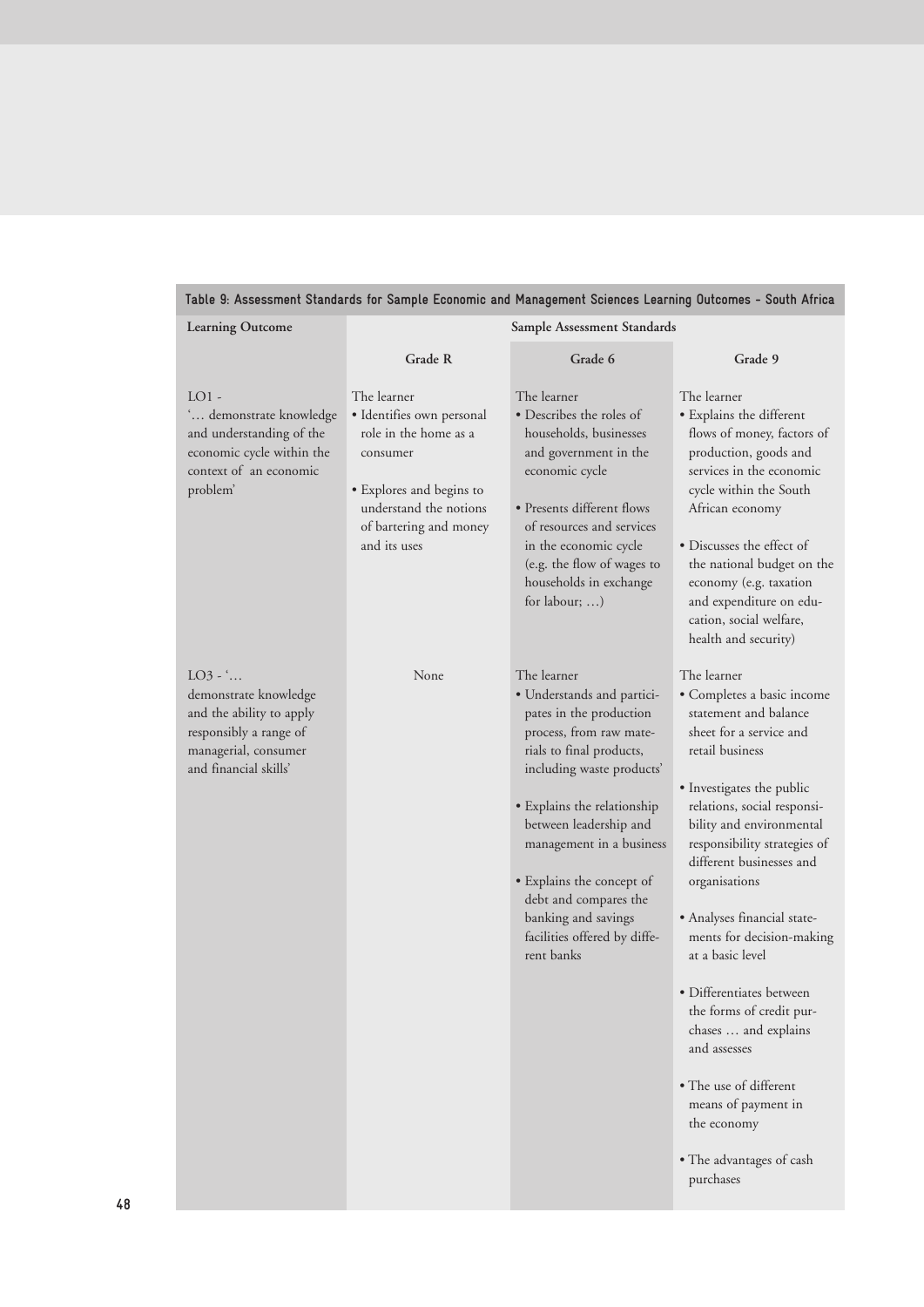| $LO4 - \dots$ develop<br>entrepreneurial knowledge,<br>skills and attitudes' | <b>None</b> | The learner<br>• Analyses personal<br>strengths and weaknesses<br>in becoming an entre-<br>preneur<br>• Identifies a variety of<br>business opportunities<br>within the community<br>• Develops and implements<br>a simple business plan<br>for a trading or service<br>business that could be<br>operated from school or<br>home | The learner<br>• Generates, through<br>SWOT analysis, possible<br>business ideas to meet the<br>need for manufactured<br>goods and services<br>• Develops a business plan<br>(including a budget) for a<br>manufacturing, service or<br>tourism enterprise<br>• Conducts a marketing<br>campaign to promote a<br>product and discusses the<br>self-selected advertising<br>media |
|------------------------------------------------------------------------------|-------------|-----------------------------------------------------------------------------------------------------------------------------------------------------------------------------------------------------------------------------------------------------------------------------------------------------------------------------------|----------------------------------------------------------------------------------------------------------------------------------------------------------------------------------------------------------------------------------------------------------------------------------------------------------------------------------------------------------------------------------|
|------------------------------------------------------------------------------|-------------|-----------------------------------------------------------------------------------------------------------------------------------------------------------------------------------------------------------------------------------------------------------------------------------------------------------------------------------|----------------------------------------------------------------------------------------------------------------------------------------------------------------------------------------------------------------------------------------------------------------------------------------------------------------------------------------------------------------------------------|

Of special note in these standards are:

- their (intentional or unintentional) consistency with theory and principles of child development as expressed, for example, in The Evolving Capacities on the Child (UNICEF and Save the Children Sweden, 2005);
- the extent to which the standards illustrate the concept of competency as 'a complex action system encompassing cognitive skills, attitudes and other non-cognitive components' as noted earlier in this Study. For example, the achievement of the standard 'Conducts a marketing campaign to promote a product and discusses the self-selected advertising media' noted above requires learners to engage in a range of metacognitive, intrapersonal, interpersonal and positional competencies as noted by Tiana, 2004 (e.g. capacity to develop creative strategies fitting best one's personality; communication skills; empathy skills; .self-evaluation skills).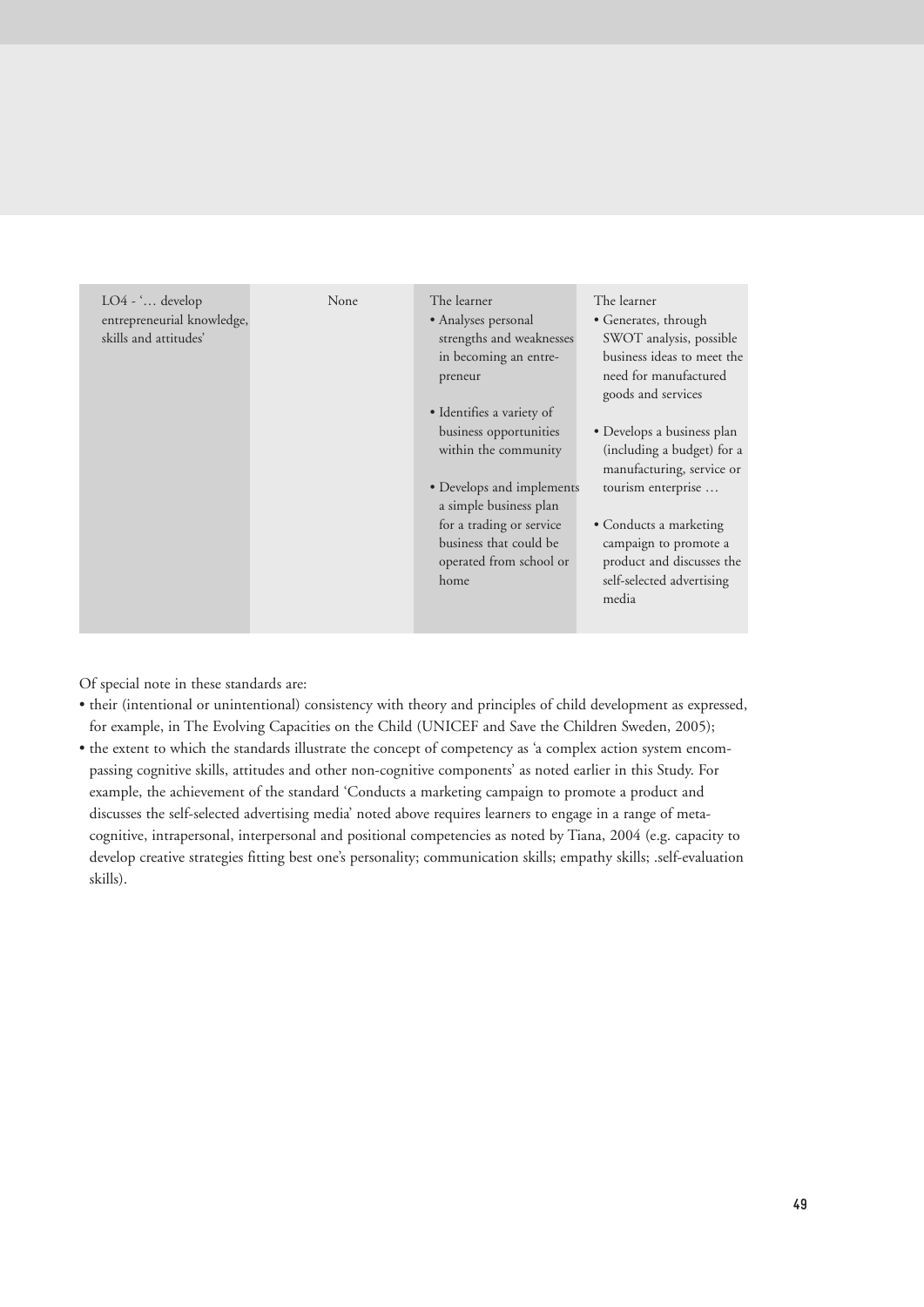| 3.3.2 Life Orientation (LOr) as part of the broader area 'Life skills' |                                |
|------------------------------------------------------------------------|--------------------------------|
| Time allocation: Foundation Phase                                      | 25% (as part of 'Life Skills') |
| Intermediate Phase                                                     | $8\%$                          |
| Senior Phase                                                           | $8\%$                          |

The explicit purpose of the LOr Learning Area is to equip learners for 'meaningful and successful living in a rapidly changing and transforming society'. (LAS, p. 4). Its aim is to integrate social, personal, intellectual, emotional and physical growth as 'part of an effort to create a democratic society, a productive economy and an improved quality of life'. Its central theme is the concept of 'self-in-society' with the following five Learning Outcomes:

- 1 Health Promotion The learner will be able to make informed decisions regarding personal, community and environmental health
- 2 Social Development The learner will be able to demonstrate an understanding of and commitment to constitutional rights and responsibilities, and to show an understanding of diverse cultures and religions.
- 3 Personal Development The learner will be able to use acquired life skills to achieve and extend personal potential to respond effectively to challenges in his or her world.
- 4 Physical Development and Movement The learner will be able to demonstrate an understanding of, and participate in activities that promote movement and physical development.
- 5 Orientation to the World of Work The learner will be able to make informed decisions about further study and career choices.

Learning Outcomes 1 to 4 apply across all grades (R-9) while Learning Outcome 5 is introduced in the Senior Phase (Grades 7-9).

Through its focus on health, social and personal development, LOr is able to provide a wide range of life competencies and skills to students appropriate to their age and stage of development. These competencies range from those dealing with self image and personal strengths and weaknesses, to identifying and explaining stereotype, discrimination and bias, and to describing and selecting a range of problem-solving skills for different contexts.

The LAS also specifies a range of learning competencies and skills, such as

- applies appropriate study skills (grade 4)
- develops and implements a personalised study method (grade 5)
- critically evaluates own study skill strategies (grade 7).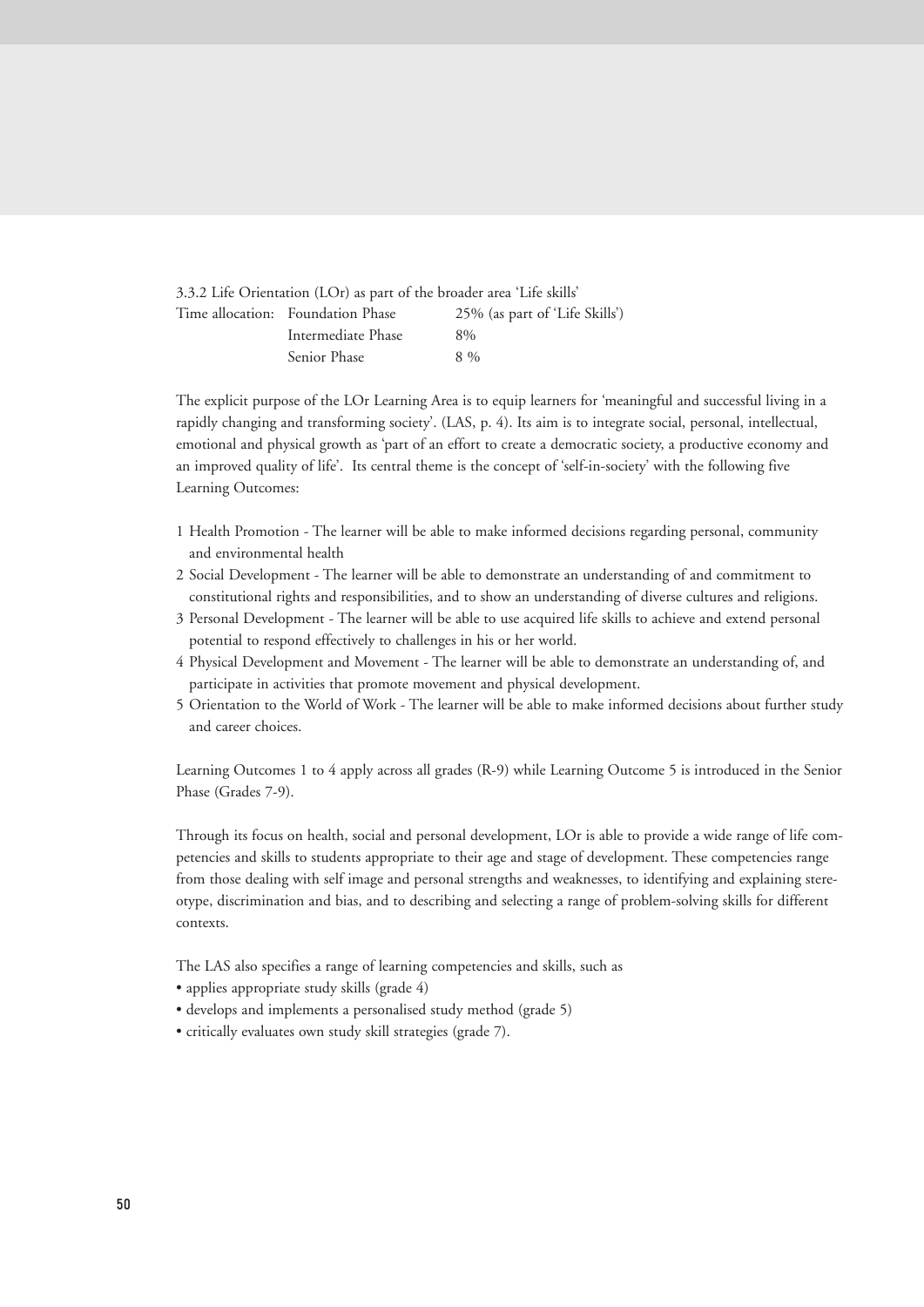The Learning Outcome 'Orientation to the world of work' is introduced in Grade 7, and is expressed in assessment standards sampled in Table 4.

| Table 10: Assessment Standards for sample Life Orientation learning outcome 5 (South Africa) |                                                                                                                                                                       |                                                                                                                                                                                             |                                                                                                                                                                                       |  |  |
|----------------------------------------------------------------------------------------------|-----------------------------------------------------------------------------------------------------------------------------------------------------------------------|---------------------------------------------------------------------------------------------------------------------------------------------------------------------------------------------|---------------------------------------------------------------------------------------------------------------------------------------------------------------------------------------|--|--|
| <b>Learning Outcome</b>                                                                      |                                                                                                                                                                       | Sample Assessment Standards                                                                                                                                                                 |                                                                                                                                                                                       |  |  |
|                                                                                              | Grade 7                                                                                                                                                               | Grade 8                                                                                                                                                                                     | Grade 9                                                                                                                                                                               |  |  |
| LO <sub>5</sub><br>' make informed deci-<br>sions about further study<br>and career choices' | The learner<br>• Discusses interests and<br>abilities related to career<br>and study options<br>· Reports on an initiated or<br>simulated career-<br>related activity | The learner<br>• Identifies and discusses<br>career and study choices<br>and their corresponding<br>requirements<br>• Discusses the role of work<br>in relation to needs in<br>South Africa | The learner<br>• Researches study and<br>career funding providers<br>• Discusses rights and<br>responsibilities in the<br>workplace<br>• Outlines a plan for own<br>lifelong learning |  |  |

This Learning Area is clearly focused on the development of competencies and skills related to life, learning and work in a consistent fashion.

# 3.3.3 Social Sciences18

(examples of statements illustrating their contribution to preparation for life and work through the development of generic and thinking skills)

| Time allocation: Foundation Phase | 25% (as part of 'Life Skills') |
|-----------------------------------|--------------------------------|
| Intermediate Phase                | $12\%$                         |
| Senior Phase                      | 12.96                          |

The learning area Social Sciences in the South African curriculum consists of History and Geography, which are presented as 'separate but linked disciplines' (Social Sciences p. 5). History and Geography each have three specified learning outcomes which apply across all grades:

History

- 1 Historical Enquiry The learner will be able to use enquiry skills to investigate the past and present.
- 2 Historical Knowledge and Understanding The learner will be able to demonstrate historical knowledge and understanding
- 3 Historical Interpretation The learner will be able to interpret aspects of history.

<sup>18</sup> Note: Social Sciences is included as an example of a competencies- and skills-based approach to subjects traditionally categorised as general or academic. Such subjects can con-<br>tribute in specific ways to the developme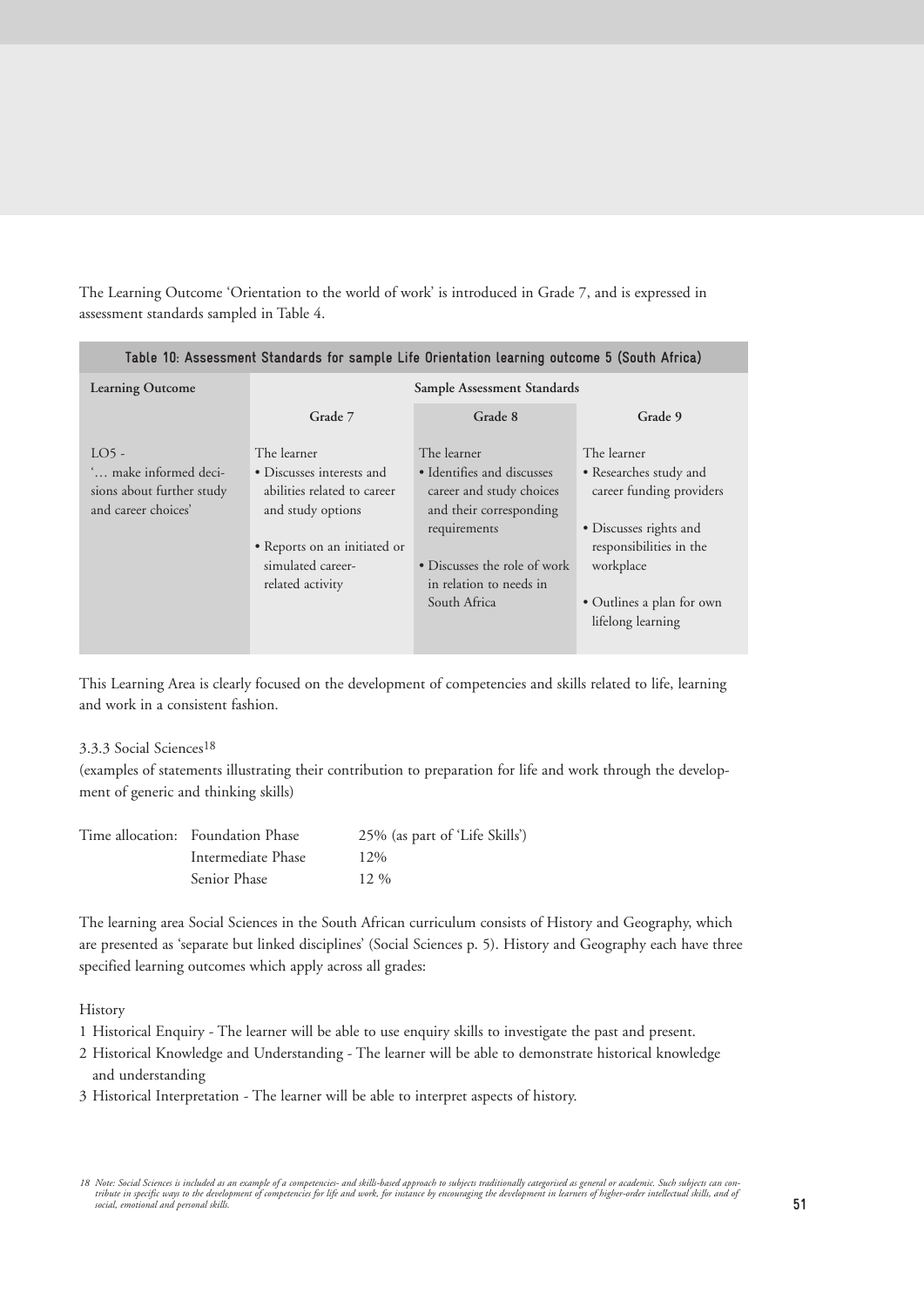# Geography

- 1 Geographical Enquiry The learner will be able to use enquiry skills to investigate geographical and environmental concepts and processes
- 2 Geographical Knowledge and Understanding The learner will be able to demonstrate geographical and environmental knowledge and understanding
- 3 Exploring Issues The learner will be able to make informed decisions about social and environmental issues and problems.

Each of these learning outcomes is developed as students move from R to Grade 9 through increasingly complex and sophisticated assessment standards and knowledge framework. Examples of assessment standards for sample Social Science Learning Outcomes are described in Table 5.

| <b>Learning Outcome</b>                                                      | Sample Assessment Standards                                                                                                                                                                                                                                                  |                                                                                                                                                                                                                                                                                                                                                                                                                                 |                                                                                                                                                                                                                                                                                                                                                                                                                                                                                                                                                                                                                                                                          |  |  |
|------------------------------------------------------------------------------|------------------------------------------------------------------------------------------------------------------------------------------------------------------------------------------------------------------------------------------------------------------------------|---------------------------------------------------------------------------------------------------------------------------------------------------------------------------------------------------------------------------------------------------------------------------------------------------------------------------------------------------------------------------------------------------------------------------------|--------------------------------------------------------------------------------------------------------------------------------------------------------------------------------------------------------------------------------------------------------------------------------------------------------------------------------------------------------------------------------------------------------------------------------------------------------------------------------------------------------------------------------------------------------------------------------------------------------------------------------------------------------------------------|--|--|
|                                                                              | Grade R                                                                                                                                                                                                                                                                      | Grade 6                                                                                                                                                                                                                                                                                                                                                                                                                         | Grade 9                                                                                                                                                                                                                                                                                                                                                                                                                                                                                                                                                                                                                                                                  |  |  |
| History LO1 - 'use<br>enquiry skills to investigate<br>the past and present' | The learner<br>• Answers simple questions<br>about stories of the past<br>(answers the question)<br>• Retells stories about the<br>past, with guidance writes<br>short sentences about the<br>past, draws pictures,<br>makes models and acts<br>(communicates the<br>answer) | The learner<br>· Identifies sources to help<br>answer the question about<br>the topic<br>· Selects and records rele-<br>vant information for spe-<br>cific purposes from a<br>variety of sources<br>• Arranges information<br>logically and chronolo-<br>gically<br>• Communicates historical<br>knowledge and understan-<br>ding by discussion and<br>guided debate, through<br>structured writing, by<br>using graphs, tables | The learner<br>· Investigates a topic by<br>asking key questions and<br>identifies a variety of rele-<br>vant sources to explore<br>this topic (finds sources)<br>• Analyses the information<br>in the sources (works with<br>sources)<br>• Presents an independent<br>line of argument in ans-<br>wering questions posed,<br>and justifies (using evi-<br>dence) the conclusions<br>reached (answers the<br>question)<br>· Communicates knowledge<br>and understanding by<br>constructing own inter-<br>pretation and argument<br>based on the historical<br>sources ; uses informa-<br>tion technology where<br>available and appropriate<br>(communicates the answer) |  |  |

**Table 11: Assessment Standards for sample Social Science learning Outcomes (South Africa)**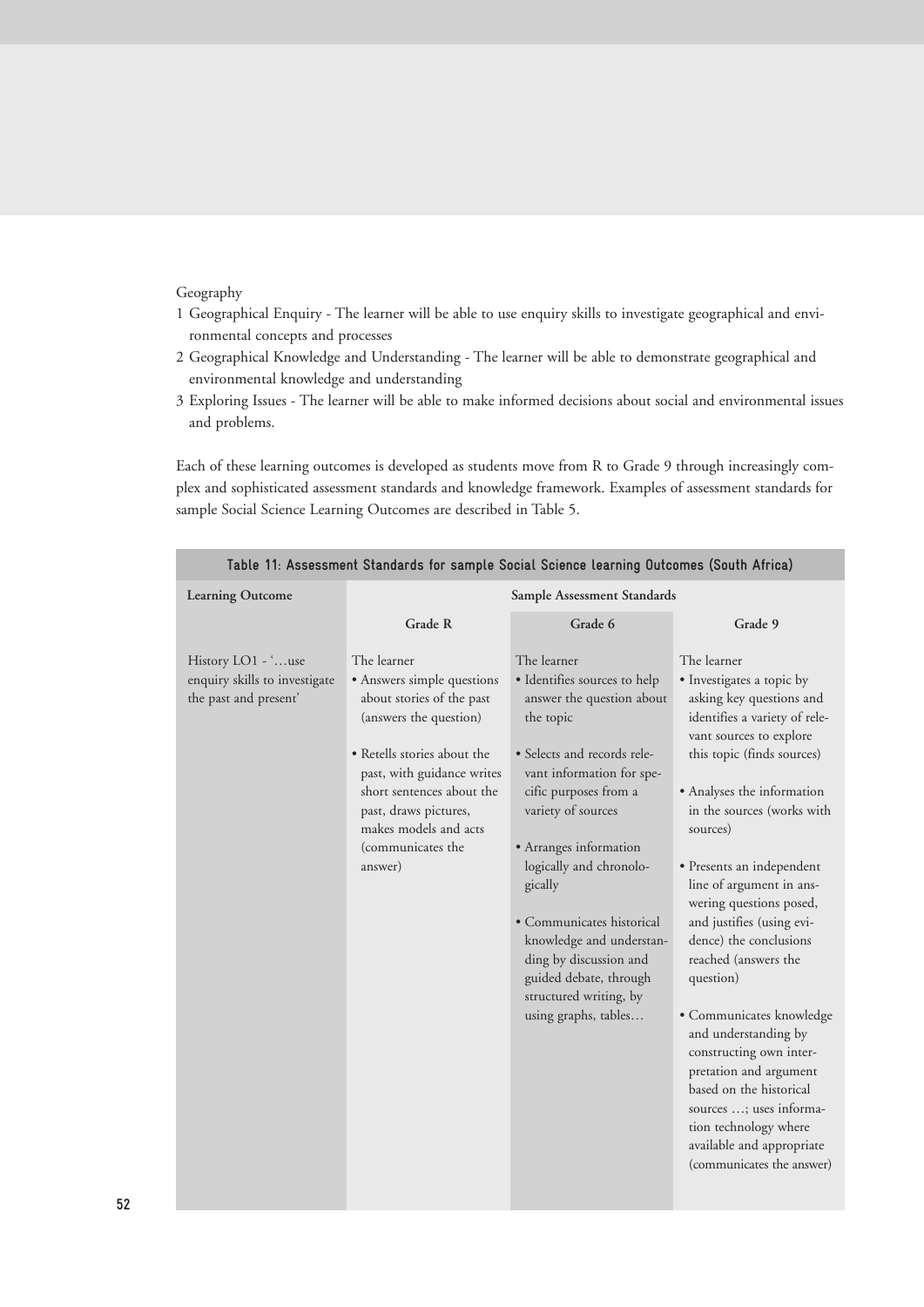| Geography LO3 - 'make<br>None<br>informed decisions about<br>social and environmental<br>issues and problems' | The learner<br>• Identifies inequalities<br>within and between<br>societies (identifies the<br>issue)<br>• Analyses some of the<br>factors that leas toward<br>social and environmental<br>inequality at different<br>geographical scales and in<br>different places (factors<br>affecting the issue)<br>• Evaluates actions that lead<br>to the sharing of resources<br>and reducing poverty in a<br>particular context (makes<br>decisions) | The learner<br>• Identifies social and en-<br>vironmental conflicts in<br>South Africa and compa-<br>res with other contexts<br>(identifies the issue)<br>• Identifies factors affecting<br>selected social and en-<br>vironmental disputes<br>(factors affecting the issue)<br>• Analyses the causes of<br>disputes or conflicts<br>(makes choices)<br>• Makes informed decisions<br>about various solutions to<br>social and environmental<br>conflicts (makes choices) |
|---------------------------------------------------------------------------------------------------------------|-----------------------------------------------------------------------------------------------------------------------------------------------------------------------------------------------------------------------------------------------------------------------------------------------------------------------------------------------------------------------------------------------------------------------------------------------|---------------------------------------------------------------------------------------------------------------------------------------------------------------------------------------------------------------------------------------------------------------------------------------------------------------------------------------------------------------------------------------------------------------------------------------------------------------------------|
|---------------------------------------------------------------------------------------------------------------|-----------------------------------------------------------------------------------------------------------------------------------------------------------------------------------------------------------------------------------------------------------------------------------------------------------------------------------------------------------------------------------------------------------------------------------------------|---------------------------------------------------------------------------------------------------------------------------------------------------------------------------------------------------------------------------------------------------------------------------------------------------------------------------------------------------------------------------------------------------------------------------------------------------------------------------|

# **4 Analysis of non-formal or extra-curricular programmes**

– None available to the study –

# **5 Summary and conclusions**

The adoption of a new Constitution in South Africa and the National Education Policy Act in 1996 provided the country with an opportunity for 'curriculum transformation and development' based on a new set of national values and for dealing with a new set of national issues. A series of integrated and consistent laws and documents cascading from the Constitution (Lifelong Learning through National Curriculum Framework, 1996; National Education Policy Act, 1996; Statement of the National Curriculum for Grades R-9, 1997 and subsequent review; Manifesto on Values, Education and Democracy, 2001) have resulted in a basic education curriculum that is

- consistent with South Africa's vision and national goals,
- outcomes-focused, with prominent and consistent attention given to real life skills and competencies in a range of domains,
- accessible and clear.

The overall approach of clearly articulating the type of person, community member, citizen and worker that the education system should produce has successfully guided the production of a set of learning outcomes and assessment standards, as well as the development of highly relevant curriculum structure and individual learning areas to meet the needs of the country. The curriculum clearly concentrates on providing a broad set of learning experiences to students that will equip them for life in 21st century South Africa and a 21st century world. The decision to defer profession-specific education and training to the upper secondary years reflects the country's economic and social circumstances.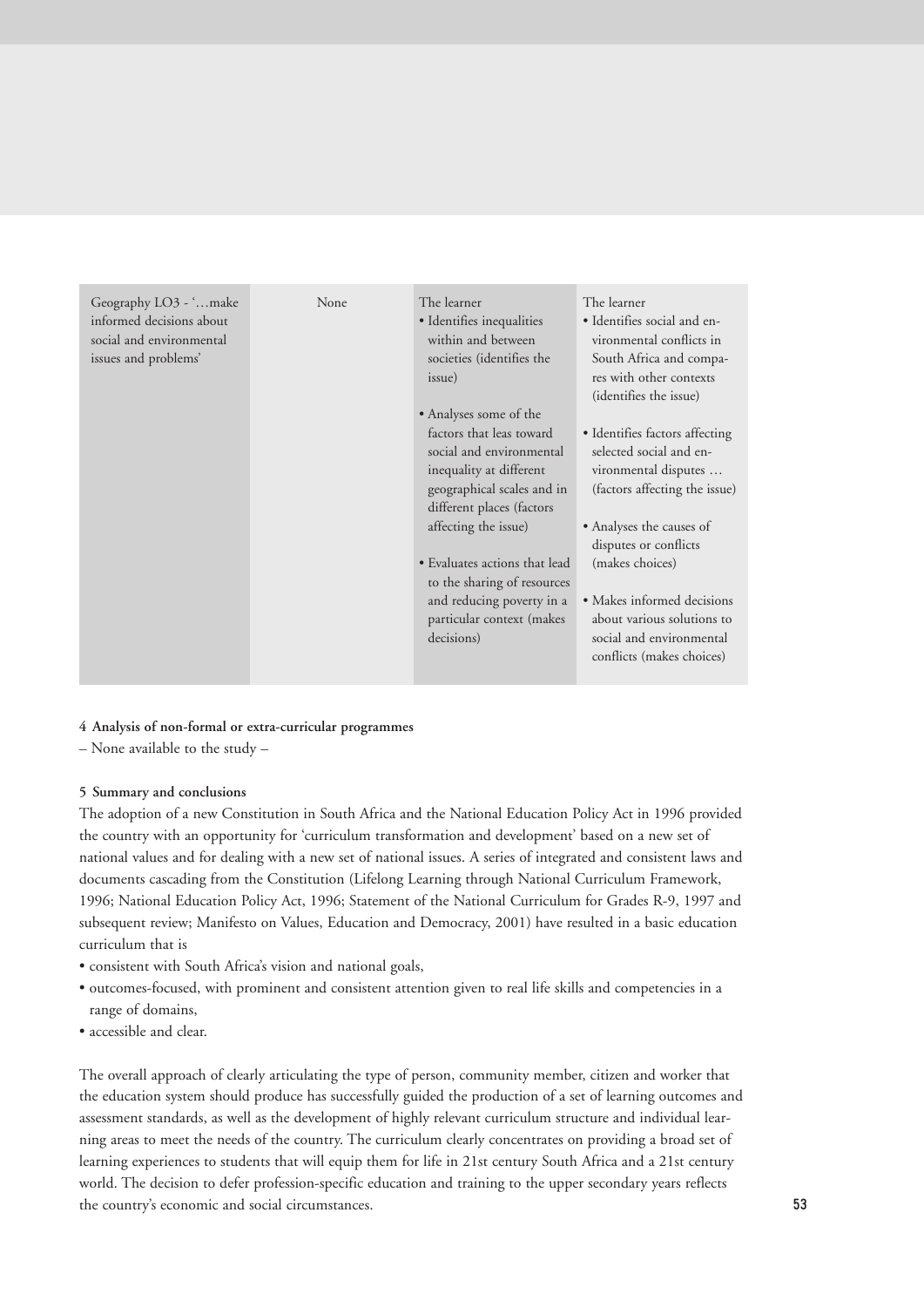## **Case study B - Botswana**

#### **Features of the Basic Education Curriculum of Botswana:**

- Ten years of basic education (7 lower and upper primary + 3 lower/junior secondary)
- All five clearly defined components of Basic Education focus explicitly on the development of competencies and skills related to life and work
- Curriculum Framework contains aims that relate directly to students' futures as individuals, community members and citizens, and address cross-cutting themes such as environmental sustainability
- Syllabuses consistently support the competencies and skills-oriented approaches of the Curriculum Framework
- Industry-specific subject (Agriculture) introduced in upper primary (standard 5) to reflect local economic circumstances
- Some professional subjects available as practical options in junior secondary (9-10)
- Curricula make references to ICT in support of learning

#### **1 Source Documents**

- Curriculum Framework: Blueprint Primary (undated)
- Curriculum Programmes (undated)
- Curriculum Development and Evaluation / Curriculum Programmes Syllabuses (undated)
- Lower Primary, Upper Primary and Junior Secondary syllabuses (undated)

## **2 Curriculum Policy and Structure**

#### *2.1 Structure of Basic Education*

Basic education in Botswana lasts ten years and is divided into Primary (seven years) and Junior (Lower) Secondary (three years). The Primary Programme is further divided into two levels of learning - lower primary (Standards 1-4) and upper primary (Standards 5-7).

## *2.2 Curriculum Philosophy and Overall Approach*

In its document, Curriculum Programmes, the MoE describes its primary programme as emphasising the acquisition and application of 'foundation skills', particularly 'communication, literacy and numeracy skills, the development of an awareness of the interrelationship between Science, Technology and Society and the acquisition of desirable skills and attributes'.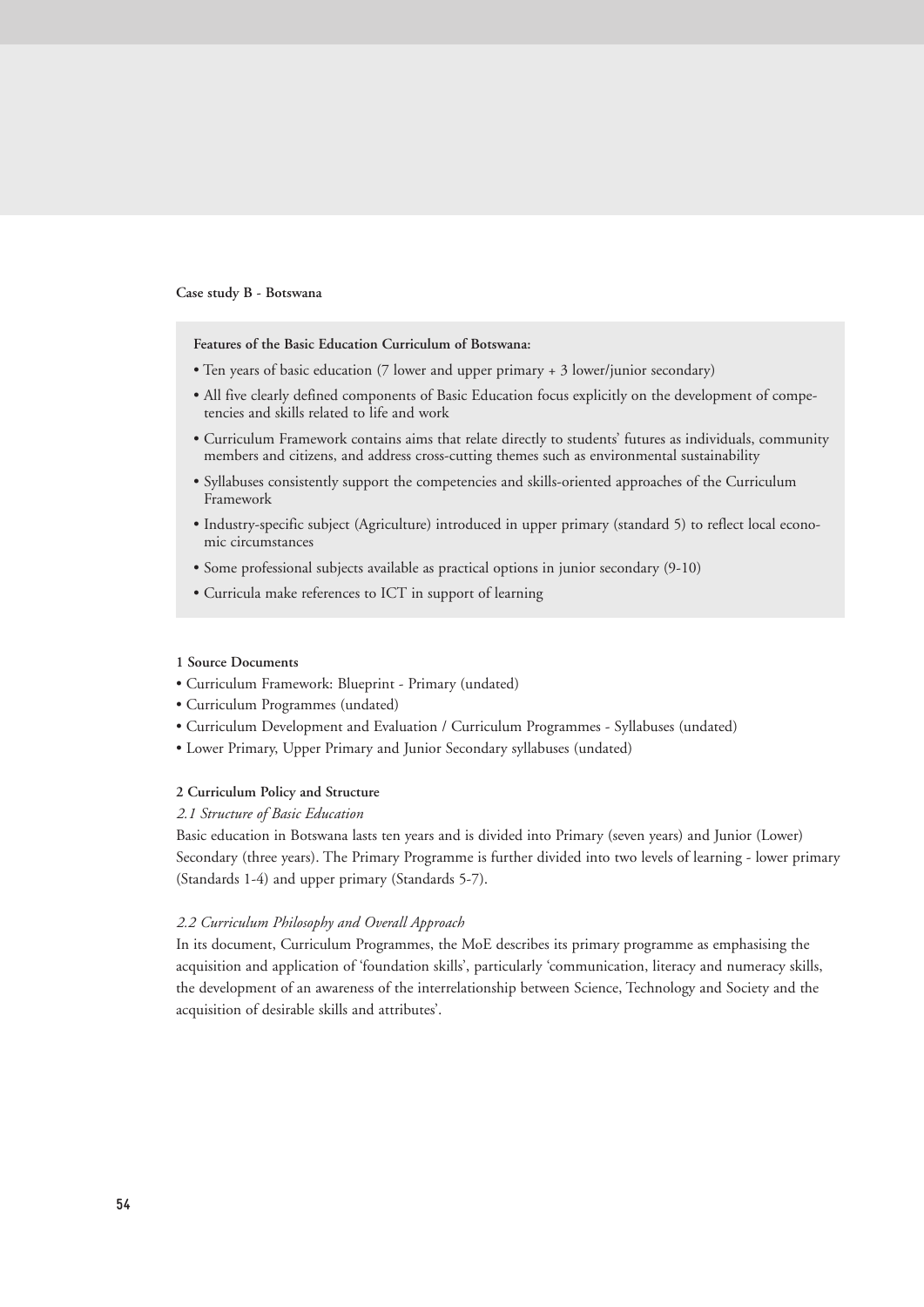The components of Botswana's Basic Education are listed in its Curriculum Framework as

- a. Foundation skills 'applicable to work situations, such as decision-making and problem-solving, self-presentation, team-work and computing', developed through 'cross-curricular approaches' and attention to processes as well as content
- b. The vocational orientation of academic subjects which are to be 'taught in such a way that they are related to the world of work' and, where appropriate, applied to 'various jobs' that will be available to students on completion of basic education
- c. Practical subjects to enhance students' understanding and appreciation of technology, as well as developing manipulative skills and familiarity with tools, equipment and materials
- d. Readiness for the world of work through both curricular (through, for example, the study of the subject Commerce) and co-curricular (such as structured visits to companies and simulated work or business activities.
- e. Careers Guidance to assist them in identifying their own capacities and interests as well as understanding the labour market.

The general approach of Botswana's Basic Education curriculum is therefore very strongly focused on the development of generic life and work competencies and skills through a range of curriculum design strategies. Botswana's aims and objectives for Basic Education are founded firmly on a base of competency and skills development within a framework of personal growth and personal and social responsibility.

## *2.3 Subjects / Learning Areas*

The subjects taught in the Basic Education of Botswana are summarised in Table 12. The subjects in the Lower Primary level (standards 1-4) are broad and integrated (for example, Creative and Performing Arts contains the elements of Music, Physical Education, Design, Art and Craft) but they become increasingly more specific in the Upper Primary and Junior Secondary levels.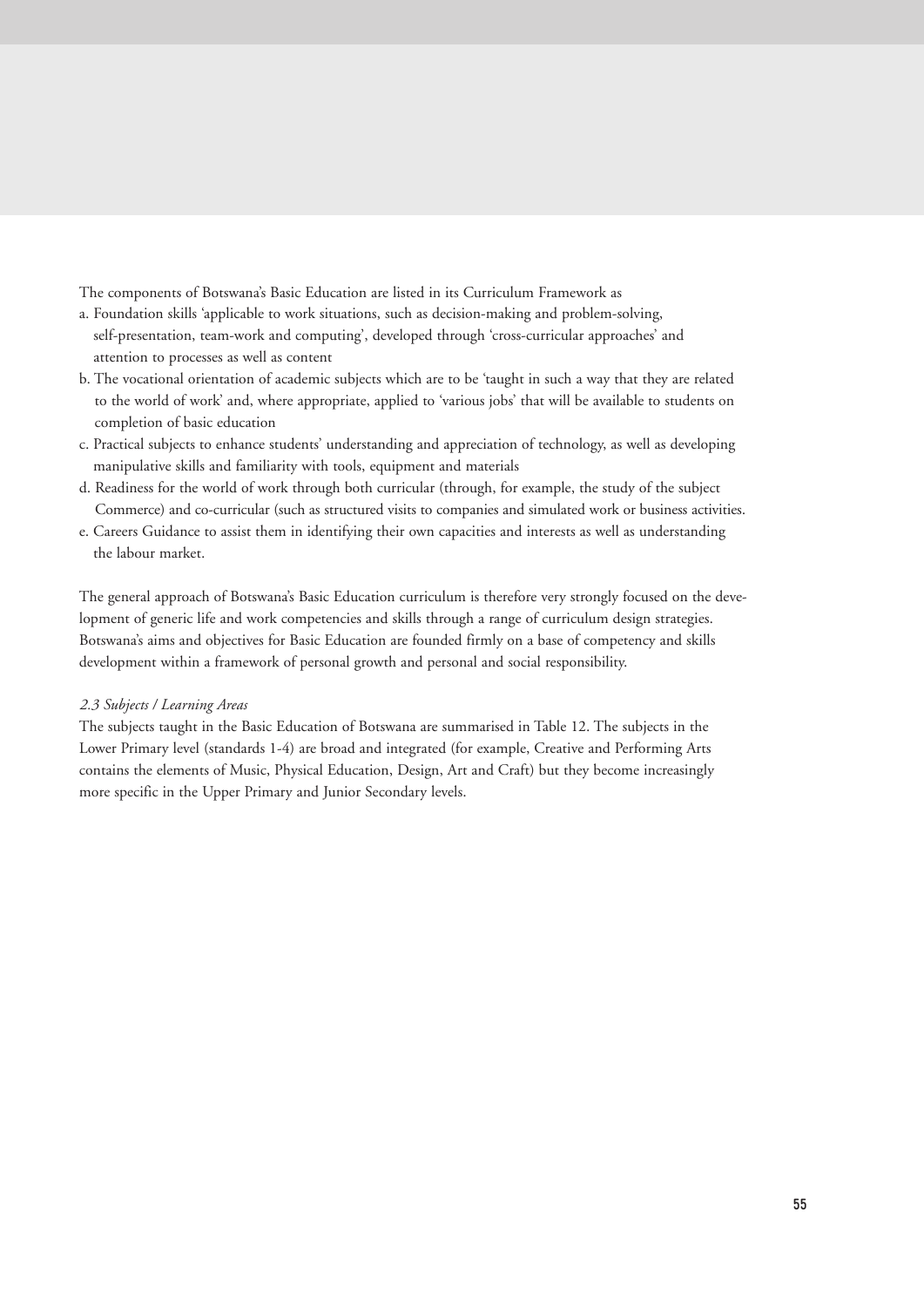| Table 12: Subjects comprising Basic Education by level - Botswana |                        |                          |                            |                   |                                       |                        |
|-------------------------------------------------------------------|------------------------|--------------------------|----------------------------|-------------------|---------------------------------------|------------------------|
| Primary                                                           |                        | <b>Junior Secondary</b>  |                            |                   |                                       |                        |
| Lower $(1-4)$                                                     | Upper $(5-7)$          | Core                     |                            | Practical         | General                               |                        |
|                                                                   |                        |                          | $\mathsf{A}$               | <sub>B</sub>      | $\mathsf{A}$                          | <sub>B</sub>           |
| Setswana                                                          | Setswana               | Setswana                 |                            |                   |                                       | Third<br>Language      |
| English                                                           | English                | English                  |                            |                   |                                       |                        |
| Mathematics                                                       | Mathematics            | Mathematics              |                            |                   |                                       |                        |
| Cultural Studies                                                  | Religious<br>and Moral | Moral<br>Education       |                            |                   |                                       | Religious<br>Education |
|                                                                   | Social<br>Studies      | Social<br><b>Studies</b> | <b>Business</b><br>Studies | Home<br>Economics |                                       |                        |
| Environmental<br>Sciences                                         | Science                | Integrated<br>Science    |                            |                   |                                       |                        |
|                                                                   | Agriculture            | Agriculture              |                            |                   |                                       |                        |
| Creative and<br>Performing Arts                                   |                        | Design and<br>Technology |                            |                   | Music<br>Art<br>Physical<br>Education |                        |

With regard to time allocations, considerable flexibility is afforded to schools in the primary levels - 'To allow for provision of full experiences, schools will have to work out suitable timetables based on the current length of the school day. The number of periods per week in Junior Secondary is prescribed in Table 7, which reflects a general requirement for 'the weighting among core subjects, optional subjects and Guidance and Counselling will approximately be 78%, 20% and 2% respectively' (Curriculum Framework, p. 10).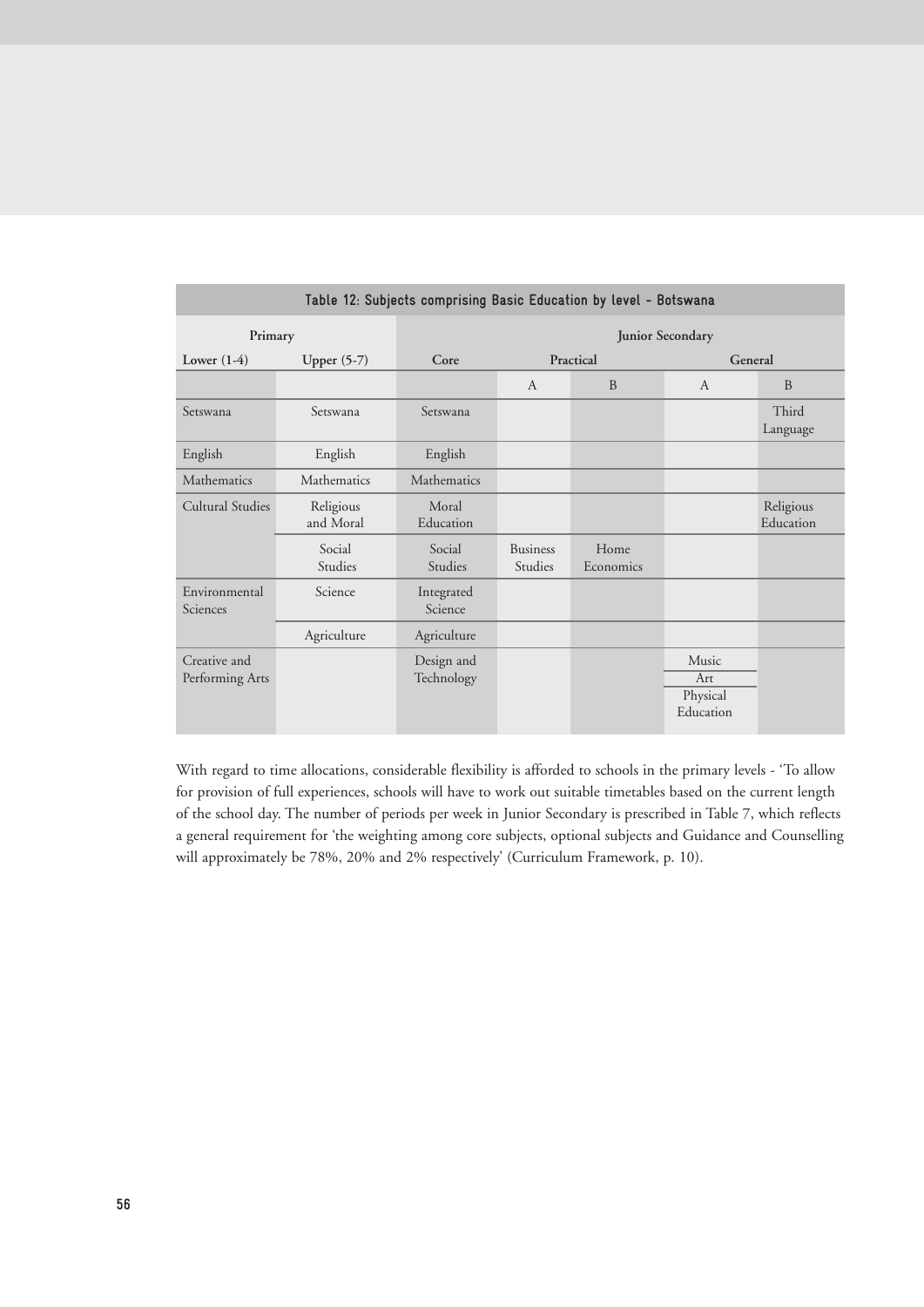| Table 13: Number of Periods per subject per week, Junior Secondary - Botswana |                                   |                |  |  |  |
|-------------------------------------------------------------------------------|-----------------------------------|----------------|--|--|--|
|                                                                               | <b>NUMBER OF PERIODS PER WEEK</b> |                |  |  |  |
| <b>SUBJECT</b>                                                                | 40 X 40                           | 45 X 35        |  |  |  |
| Core Subjects                                                                 |                                   |                |  |  |  |
| Moral Education                                                               | $\overline{2}$                    | $\overline{2}$ |  |  |  |
| English                                                                       | 5                                 | 5              |  |  |  |
| Social Studies                                                                | $\overline{4}$                    | 4              |  |  |  |
| Mathematics                                                                   | 5                                 | 5              |  |  |  |
| <b>Integrated Science</b>                                                     | 5                                 | 5              |  |  |  |
| Design and Technology                                                         | $\overline{4}$                    | 5              |  |  |  |
| Agriculture                                                                   | $\overline{4}$                    | 5              |  |  |  |
| Setswana                                                                      | $\overline{4}$                    | 4              |  |  |  |
| Electives                                                                     |                                   |                |  |  |  |
| <b>Practical Subjects</b>                                                     | $\overline{2}$                    | 3              |  |  |  |
| <b>General Subjects</b>                                                       | $\overline{2}$                    | 3              |  |  |  |
| <b>Third Option</b>                                                           | $\overline{2}$                    | 3              |  |  |  |
| <b>Guidance &amp; Counselling</b>                                             | $\mathbf{1}$                      | $\mathbf{1}$   |  |  |  |
| <b>TOTAL</b>                                                                  | 40                                | 45             |  |  |  |

One section of the Botswana Basic Education Curriculum Framework is devoted to 'Attainment Targets' (which might equate to 'outcomes' in other contexts) in each subject at each level.

In the lower primary, there is a focus on the development of foundation knowledge and competencies (such as those related to literacy and numeracy). In upper secondary there is a more identifiable expectation of outcomes-related work and life by the inclusion of such subjects as Agriculture as a discrete subject, as well as the clearer elaboration of these outcomes in many subjects through individual Attainment Target descriptors.

In Junior Secondary this trend is even more clearly apparent with the inclusion of Design and Technology as a core subject, Home Economics, Business Studies and a Third Language as optional subjects and a programmed co-curricular activity. The purpose of this latter activity is 'to provide an opportunity for practical skills (sic) development and relating education to the world of work' (Curriculum Framework, p. 11). In addition, at least seven of the fifteen aims of education for Junior Secondary can be construed as directly relating to competencies for work, while all promote practical competencies and skills for everyday life, and Guidance and Counselling, aimed at promoting a range of life skills, is included in the formal learning programme.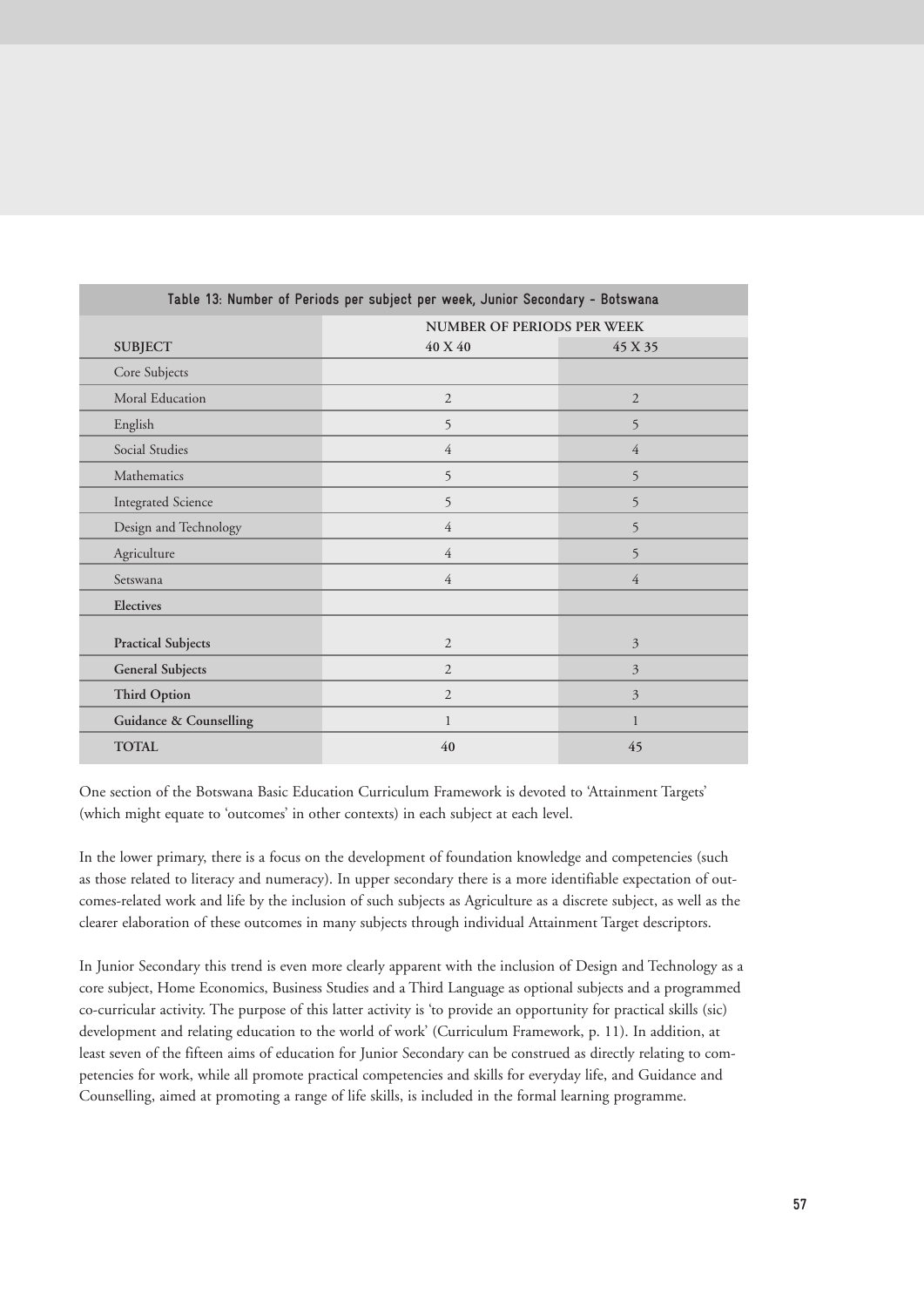## **3 Subject Syllabuses**

*3.1 Structure of Syllabuses*

Each subject syllabus in Botswana contains the following sections:

- Introduction
- Rationale
- Aims
- Organisation of the Syllabus
- Assessment Procedures
- Attainment Targets
- Organisation of the Syllabus and
- Assessment Procedures
- Modules (Thematic units).

The majority of syllabuses also contain a section which provides advice on teaching methodology relevant to the subject, and some provide guidance regarding time allocation at particular levels.

# *3.2 Content of the Syllabuses*

The syllabus contents demonstrate a very high level of consistency in tone and message with the competencies and skills focus and the practical and work orientations of the Curriculum Framework. Some examples to illustrate this point are contained in Table 14.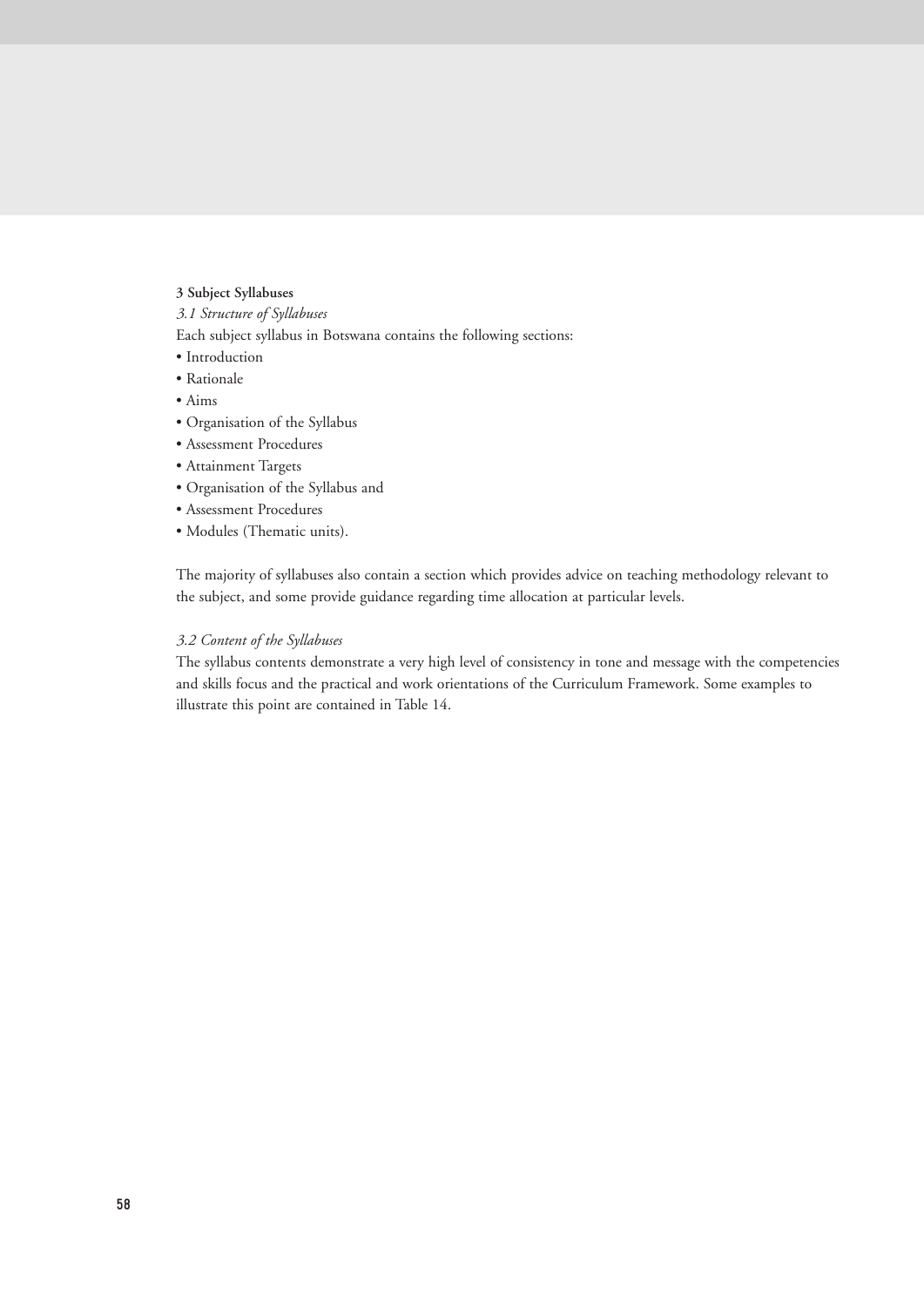| Table 14: Sample statements illustrating consistency of syllabuses with policy statements - Botswana |                 |               |                                                                                                                                                                                                                                                 |  |  |
|------------------------------------------------------------------------------------------------------|-----------------|---------------|-------------------------------------------------------------------------------------------------------------------------------------------------------------------------------------------------------------------------------------------------|--|--|
| Level                                                                                                | Syllabus        | Section       | Reference                                                                                                                                                                                                                                       |  |  |
| <b>Upper Primary</b>                                                                                 | Science         | Rationale     | The acquisition of scientific knowledge enhances the<br>learner's ability to make associations and generalisations<br>about life, thus enabling the learner to adapt to various<br>life situations                                              |  |  |
| <b>Upper Primary</b>                                                                                 | Social Science  | Aims          | · Develop critical thinking, problem solving, interper-<br>sonal and inquiry skills<br>· Develop skills for accessing and processing of<br>information for using information technology                                                         |  |  |
| Junior Secondary                                                                                     | Art             | Aims          | • Acquired knowledge, skills and attitudes about<br>art-related industry<br>· Developed their skills and abilities in critical thinking<br>and problem solving, as well as showing initiative and<br>resourcefulness                            |  |  |
| Junior Secondary                                                                                     | Moral Education | Aims          | · Develop analytical (research) skills on contemporary<br>moral issues<br>• Accept their identity, recognise personal talents, by<br>developing them for use in the work place and in the<br>community                                          |  |  |
| Lower Primary                                                                                        | Mathematic      | Rationale     | (Mathematics) empowers learners to make associations<br>and generalisations, which are important  in the<br>operation of industry and business                                                                                                  |  |  |
| Lower Primary                                                                                        | English         | Methodologies | Some examples of contexts (sic) (for realising syllabus<br>objectives) are<br>• The world of work - occupations, helping others,<br>providing services, commerce<br>· Inquiry - curiosity, comparing, discovery, inventing,<br>problem-solving. |  |  |

In addition to these general statements of approach and intent, each module in each syllabus contains General and Specific Objectives expressed as statements commencing with 'Students should be able to:…'. Each statement therefore commences with an active verb (such as explain, identify, use, describe, etc.) which itself indicates an expectation that students will develop competencies and skills and be able to apply them to a range of situations.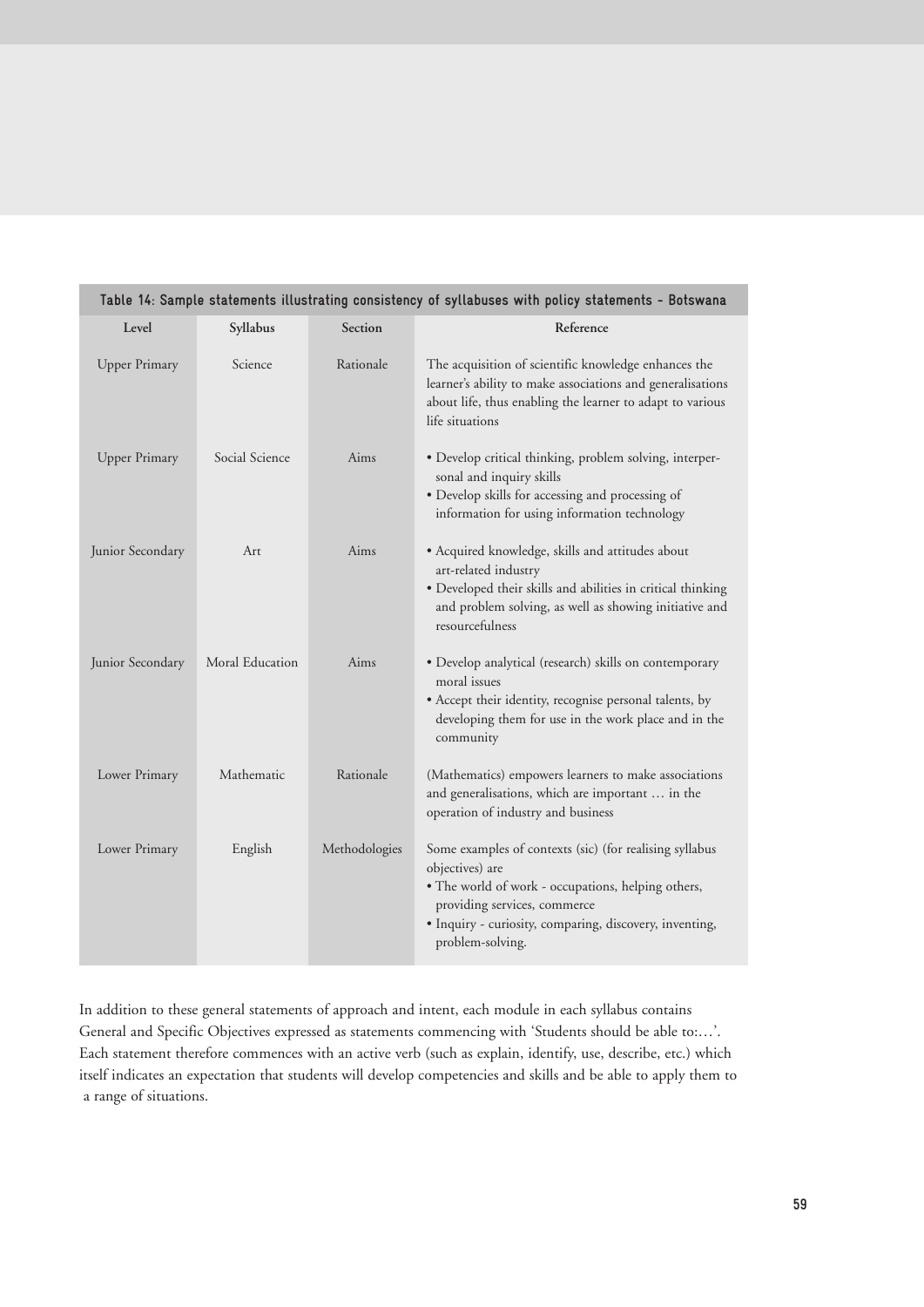#### **3.3 Sample Subjects**

*3.3.1Business Studies (Junior Secondary)* Time allocation: 105 minutes per week

Business Studies was recommended as part of the Junior Secondary curriculum in Botswana as early as 1977 and in 1994 the Revised National Policy on Education recommended that Commerce, Bookkeeping / Accounting and Office Skills be incorporated. The stated purposes for the inclusion of these competency and skill based are 'to lay a foundation for the study of the subjects at a higher level and to prepare students for the world of work' (Business Studies Syllabus Introduction, p. i).

In essence, Business Studies is a learning Area comprising three subjects

- Commerce
- Bookkeeping / Accountancy
- Office Skills.

The first part of the course (for Form 1 or Standard 8) is a core component studied by all students and prepares them for the specialisation in Forms 2 and 3 (or Standards 9 and 10) when they select either

- Commerce and Office Procedures or
- Commerce and Bookkeeping /Accountancy.

The rationale for the syllabus reiterates the practical nature of the subject and that 'the subjects aim at providing students with usable skills such as critical evaluation, logical thinking and working habits, positive attitudes to work and a sense of leadership', and 'contribute to their development as informed consumers and producers'. As a result of studying the learning area, students will better understand 'the point of views of labour, enterprise and government and so fit them into the world of work'. The statement of aims for the syllabus strongly reinforces this intention.

It is clear, therefore, that this is a subject focusing directly on competencies and skills relevant to the workplace, however, within the specific context of learners (i.e. their societal environment, community, natural environment). The specific inclusion of continuous assessment reiterates the focus on competency and skill development over the duration of the courses.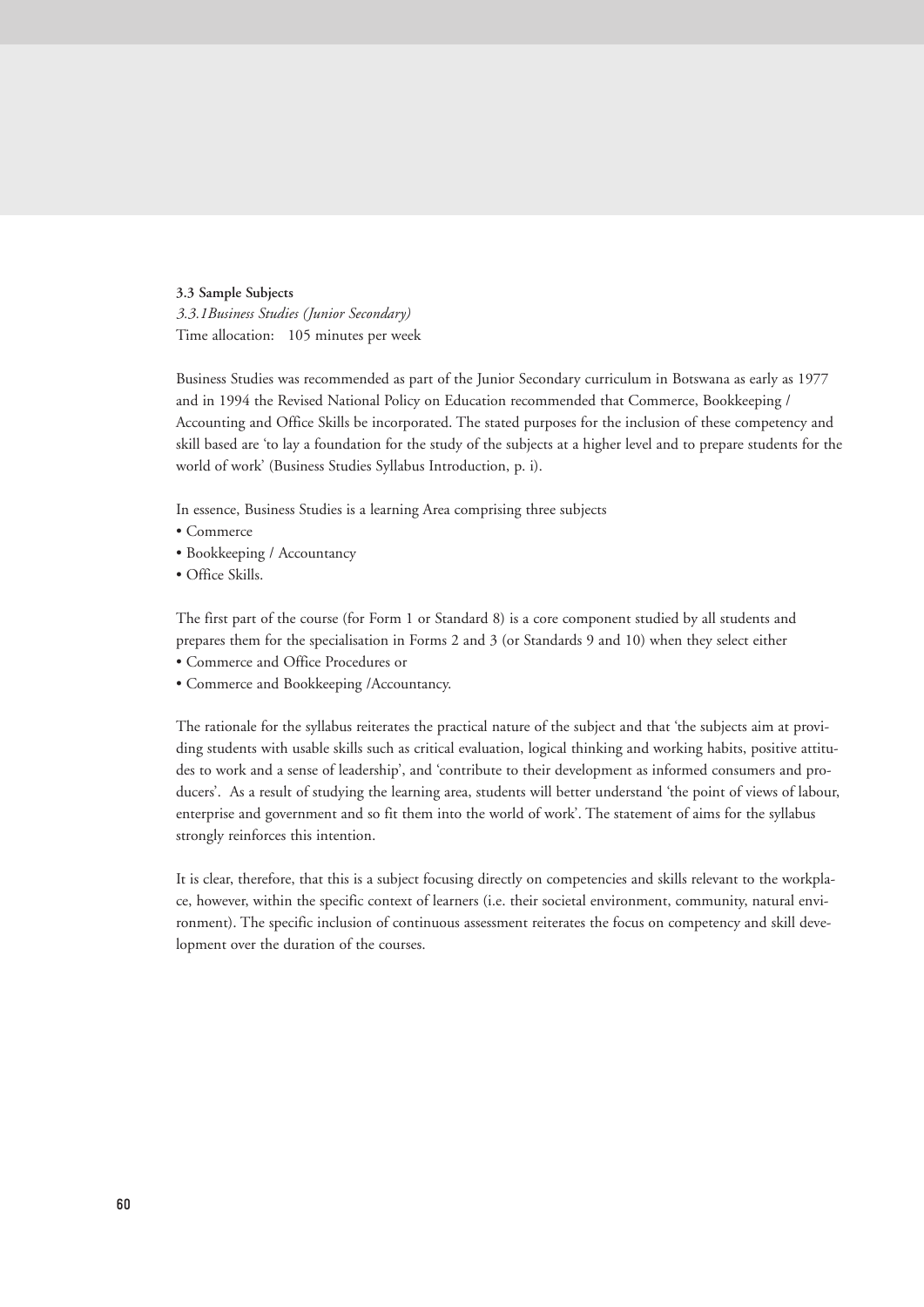The introduction to the syllabus claims that it contains twelve themes or modules although only ten were contained in the document available to this Study:

- 1. General to Commerce
- 2. Introduction to Bookkeeping / Accountancy
- 3. Introduction to Office Procedures
- 4. Office Machines, Equipment and Keyboarding
- 5. Mini-Enterprise
- 6. Systems and Procedures
- 7. Recording of Business Transactions
- 8. Finance
- 9. Final Accounts and Bank Reconciliation Statements
- 10. Computer Application in Accounting

These modules are arranged in a number of prescribed patterns to reflect the options within the course structure over standards 8-10 as described above.

As with all syllabuses, a range of General and Specific objectives elaborate the learning expected from the study of each module. A sample of objectives is provided in Table 15 to illustrate

- the focus on competencies and skills and
- the increasing complexity and sophistication of the objectives over standards 8 to 10.

Of particular interest in the context of this Study is Module 5 - Mini-Enterprise. This module takes up a substantial proportion of class time and requires students to apply the knowledge and skills learned in other modules in practice in an extended, simulated business activity. The module takes a practical, work-related approach and has a practical content that requires the demonstration of a broad range of work-related competencies and skills.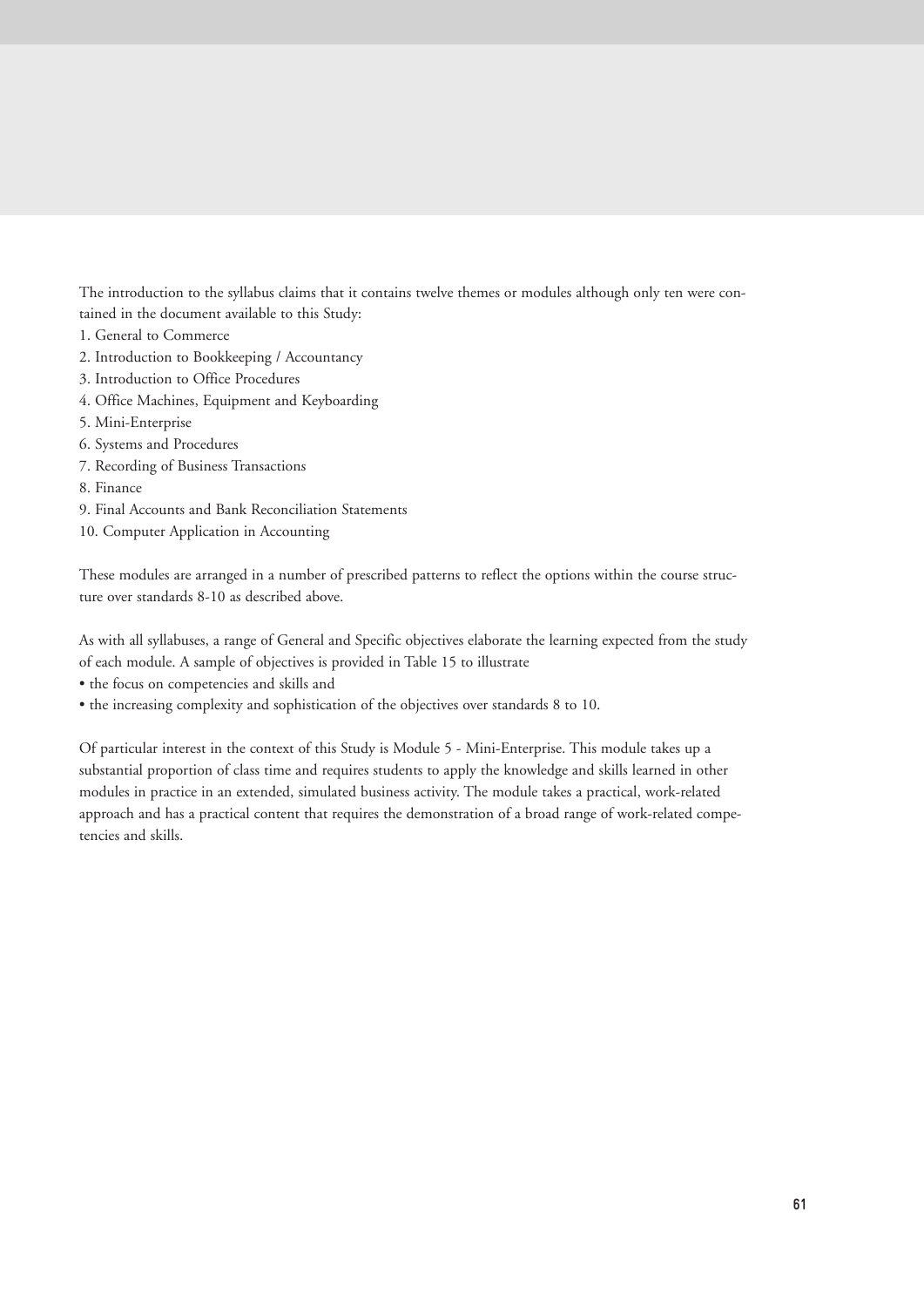# 3.3.2 Agriculture (Upper Primary)

50% of Botswana's population lives in rural areas where agriculture plays a major economic role. The Agriculture syllabus aims to ensure that attitudes to agriculture change and that in future agriculture will be viewed more as a business. Consistent with the Curriculum Framework, and as with other subjects in the curriculum, students learn a range of practical competencies and skills - 'manipulative, problem-solving, experimenting, investigating and record-keeping' - and a sense of responsibility in using agricultural equipment. This approach to competencies and skills is consistently reflected in the subject's statement of aims and achievement targets through such references as

- '... knowledge, skills and understanding of basic concepts such as measuring, observation and record keeping' (Aim 5)
- '... skills in the correct use, storage, handling and servicing of commonly used farm tools and equipment' (Aim 7)
- '... basic skills in cultivation and animal rearing' (Attainment Target 8)
- '... inquiry, problem solving and critical thinking skills' (Attainment Target 9)

The syllabus content is organised around four topics:

- 1. General Agriculture
- 2. Soils
- 3. Crop Husbandry
- 4. Animal Husbandry.

Students are expected to achieve increasingly complex outcomes as they move through standards 5 to 7. This progression is illustrated in the sample syllabus statements in Table 16.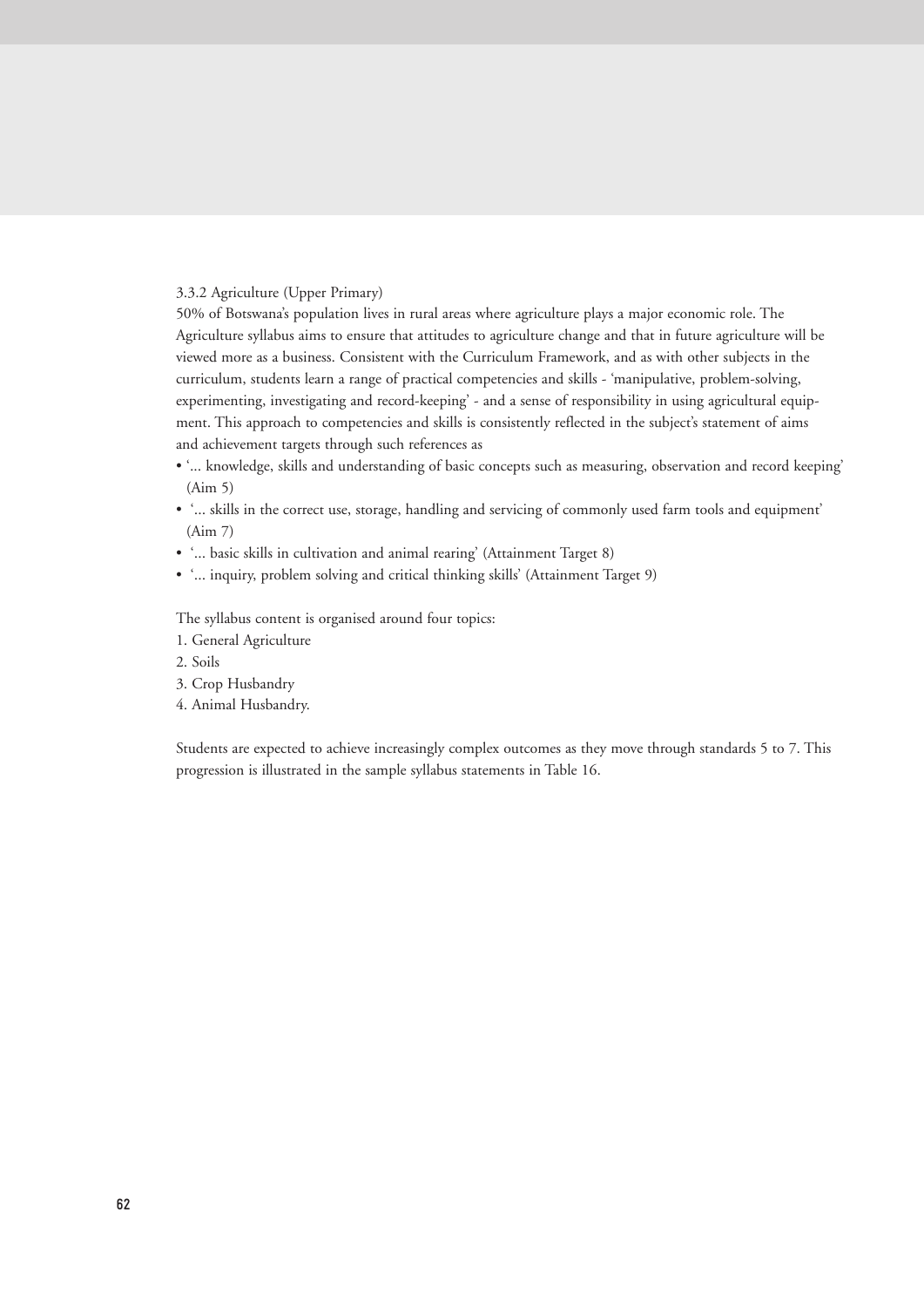| Table 16: General and specific objectives, Upper Primary Agriculture - Botswana                                                                                                                                                                          |                                                                                                                                                                                                                   |                                                                                                                                                                                                                                                                                                 |  |  |
|----------------------------------------------------------------------------------------------------------------------------------------------------------------------------------------------------------------------------------------------------------|-------------------------------------------------------------------------------------------------------------------------------------------------------------------------------------------------------------------|-------------------------------------------------------------------------------------------------------------------------------------------------------------------------------------------------------------------------------------------------------------------------------------------------|--|--|
| Standard 5<br>Students should be able to                                                                                                                                                                                                                 | Standard 6                                                                                                                                                                                                        | Standard 7<br><b>NA</b>                                                                                                                                                                                                                                                                         |  |  |
| Module: 2 Soil                                                                                                                                                                                                                                           |                                                                                                                                                                                                                   |                                                                                                                                                                                                                                                                                                 |  |  |
| Understand the concepts of soil<br>fertility and fertilisers<br>• Explain soil fertility<br>· Differentiate between organic and<br>inorganic fertilisers<br>· Demonstrate the proper application<br>of processes of organic and inorganic<br>fertilisers | Know different types of soils and<br>their textures<br>• Explain soil texture<br>• Determine the types of soil texture<br>· Identify clay, loam and sandy soils                                                   | Acquire knowledge and understanding<br>on soil erosion and measures underta-<br>ken to conserve the soil<br>• Identify at least three signs of soil<br>erosion<br>· Explain causes of soil erosion<br>· Demonstrate the process of soil<br>erosion                                              |  |  |
| 3 Crop Husbandry                                                                                                                                                                                                                                         | Module:<br>3 Crop Husbandry                                                                                                                                                                                       | 4 Animal Husbandry                                                                                                                                                                                                                                                                              |  |  |
| Develop skills in vegetable production<br>· Explain at least three factors to<br>consider when selecting a site<br>• Prepare a plot<br>• Demonstrate methods of planting                                                                                 | Develop practical skills in field crop<br>production<br>· Investigate problems faced by field<br>crop growers<br>• Carry out field crop management<br>practices<br>· Keep proper field crop production<br>records | Apply the management practices involved<br>in an animal production enterprise<br>• Demonstrate proper animal production<br>management practices<br>· Suggest at least three general disease<br>prevention and control measures<br>• Demonstrate the marketing of the<br>animal and its products |  |  |

# 3.3.3 Environmental Science (Lower Primary)

As has been stated previously, the lower primary curriculum focuses largely on the development of 'foundation skills'. As a result, it would be expected that syllabuses would aim more to develop learning and life competencies and skills (categories A and B as defined for this Study) rather than those related to work and professions (categories C and D). This expectation is illustrated in the syllabus for lower primary Environmental Science.

The following modules comprise this syllabus and are studied in each of standards 1-4:

- 1. Our Surroundings
- 2. The Non Living Environment
- 3. The Living Environment
- 4. Health and Safety

Each of the modules also has a generally consistent set of topics within each module studied across each standard. Elaborating each topic are General and Specific Objectives which are expressed in terms of competencies and skills and which increase in complexity and sophistication as students move from standard 1 to standard 4. Examples of this progression are illustrated in Table 17.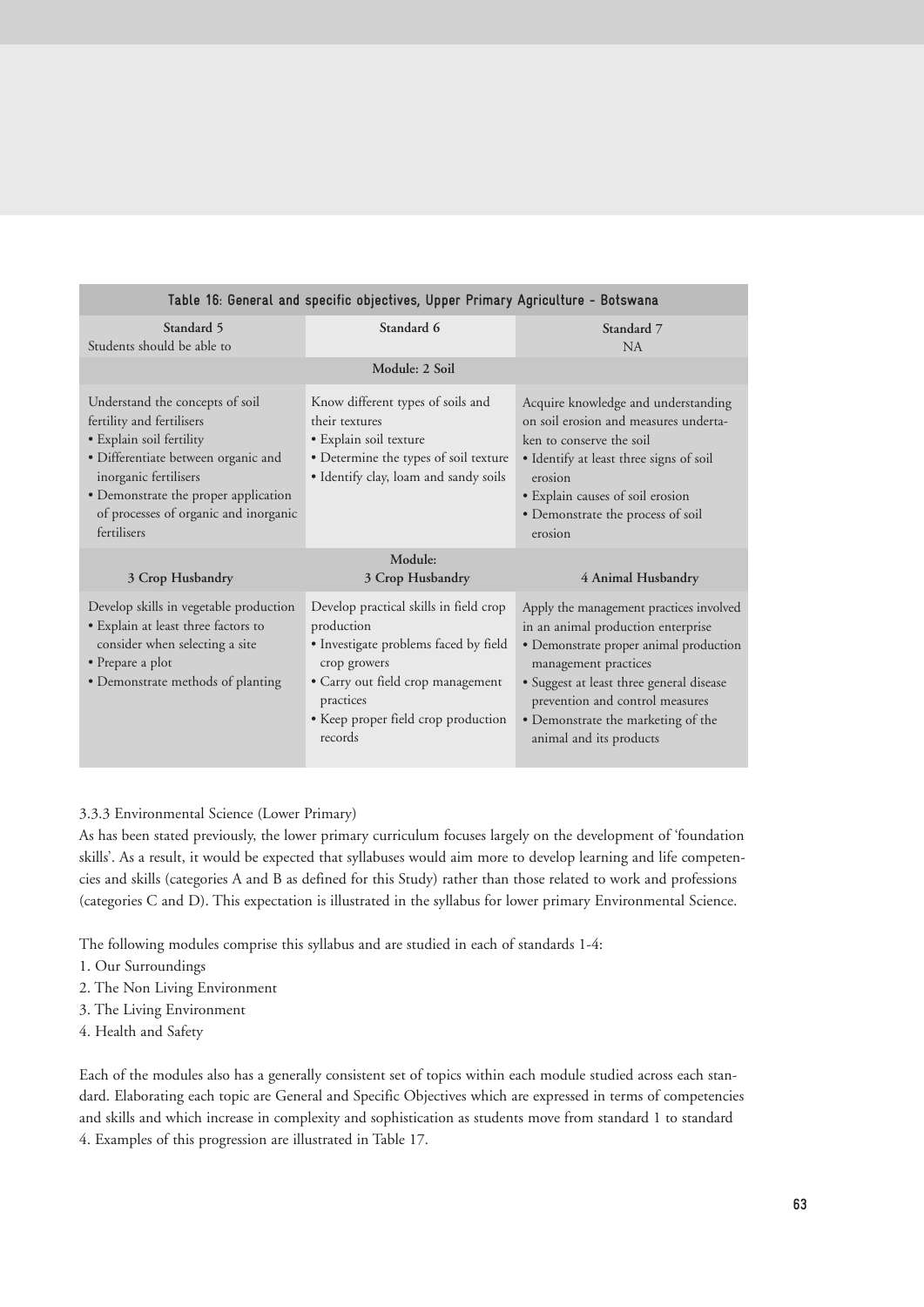| Table 17: Samples of general and specific objectives, Lower Primary Science - Botswana                                                                                                                                                                                                                                                                                                                                                                                                                                                |                                                                                                                                                                                                                                                                                                              |                                                                                                                                                                                                                                                                                                                                          |                                                                                                                                                                                                                                                                                                                                                                                                                     |  |
|---------------------------------------------------------------------------------------------------------------------------------------------------------------------------------------------------------------------------------------------------------------------------------------------------------------------------------------------------------------------------------------------------------------------------------------------------------------------------------------------------------------------------------------|--------------------------------------------------------------------------------------------------------------------------------------------------------------------------------------------------------------------------------------------------------------------------------------------------------------|------------------------------------------------------------------------------------------------------------------------------------------------------------------------------------------------------------------------------------------------------------------------------------------------------------------------------------------|---------------------------------------------------------------------------------------------------------------------------------------------------------------------------------------------------------------------------------------------------------------------------------------------------------------------------------------------------------------------------------------------------------------------|--|
| Module                                                                                                                                                                                                                                                                                                                                                                                                                                                                                                                                | 2<br>The Non Living Environment                                                                                                                                                                                                                                                                              |                                                                                                                                                                                                                                                                                                                                          |                                                                                                                                                                                                                                                                                                                                                                                                                     |  |
| Topic                                                                                                                                                                                                                                                                                                                                                                                                                                                                                                                                 | 2.2<br><b>Natural Resources</b>                                                                                                                                                                                                                                                                              |                                                                                                                                                                                                                                                                                                                                          |                                                                                                                                                                                                                                                                                                                                                                                                                     |  |
| Standard 1                                                                                                                                                                                                                                                                                                                                                                                                                                                                                                                            | Standard 2                                                                                                                                                                                                                                                                                                   | Standard 3                                                                                                                                                                                                                                                                                                                               | Standard 4                                                                                                                                                                                                                                                                                                                                                                                                          |  |
|                                                                                                                                                                                                                                                                                                                                                                                                                                                                                                                                       |                                                                                                                                                                                                                                                                                                              | Students should be able to <sup>19</sup>                                                                                                                                                                                                                                                                                                 |                                                                                                                                                                                                                                                                                                                                                                                                                     |  |
| Identify sources and uses of<br>Keep water safe<br>· Distinguish water from<br>water<br>· Identify sources of water<br>other clear liquids<br>• Observe water from<br>· Describe ways of saving<br>different sources<br>water<br>• State the uses of water<br>• State ways of storing water<br>at home<br>· Describe ways that can<br>• Demonstrate the uses of<br>make water dirty<br>water at home<br>· State ways in which water<br>can be dangerous<br>• Appreciate that water is<br>a limited resource and<br>should not be wast |                                                                                                                                                                                                                                                                                                              | Demonstrate proper care of<br>water<br>· Describe ways in which<br>water can be polluted<br>· Describe ways of dispos-<br>ing of dirty water<br>· Make a soak pit<br>• List ways of preventing<br>water pollution<br>• Investigate common<br>water-borne diseases in<br>the community<br>· Describe symptoms of<br>malaria and bilharzia | Demonstrate ways of<br>making water safe to drink<br>· Explain why water may<br>be unsafe to drink<br>· Demonstrate simple<br>purification of water<br>· Demonstrate individual<br>responsibility in using<br>water                                                                                                                                                                                                 |  |
| Module                                                                                                                                                                                                                                                                                                                                                                                                                                                                                                                                | 4<br>Health and Safety                                                                                                                                                                                                                                                                                       |                                                                                                                                                                                                                                                                                                                                          |                                                                                                                                                                                                                                                                                                                                                                                                                     |  |
| Topic                                                                                                                                                                                                                                                                                                                                                                                                                                                                                                                                 | Safety                                                                                                                                                                                                                                                                                                       |                                                                                                                                                                                                                                                                                                                                          |                                                                                                                                                                                                                                                                                                                                                                                                                     |  |
| Standard 1<br>Demonstrate personal safety<br>· Practise proper handling<br>of tools with sharp edges<br>• Model how to safely cross<br>a road<br>· Identify service providers<br>in the community                                                                                                                                                                                                                                                                                                                                     | Standard 2<br>Describe potential hazards<br>and safety procedures<br>· Explain the need for safety<br>rules at home, school and<br>playground<br>• Interpret meaning of<br>common road signs<br>· Classify road signs and<br>markings using own<br>criteria<br>• Predict consequences of<br>unsafe behaviour | Standard 3<br>Demonstrate safety proce-<br>dures on the road and at<br>home<br>· Observe road signs and<br>markings<br>• Name departments and<br>personnel that ensure<br>safety<br>· Identify and demonstrate<br>proper handling and sto-<br>rage of hazardous house-<br>hold equipment, materials<br>and substances                    | Standard 4<br>Match safety procedures to<br>potential hazards<br>• Discuss how accidents in<br>the home and school can<br>be prevented<br>• Demonstrate how to<br>handle accident victims<br>with care to avoid HIV<br>infection<br>• Describe at least three<br>examples of each of war-<br>ning, regulatory and<br>information signs<br>• Discuss the causes, effects<br>and ways of preventing<br>road accidents |  |

п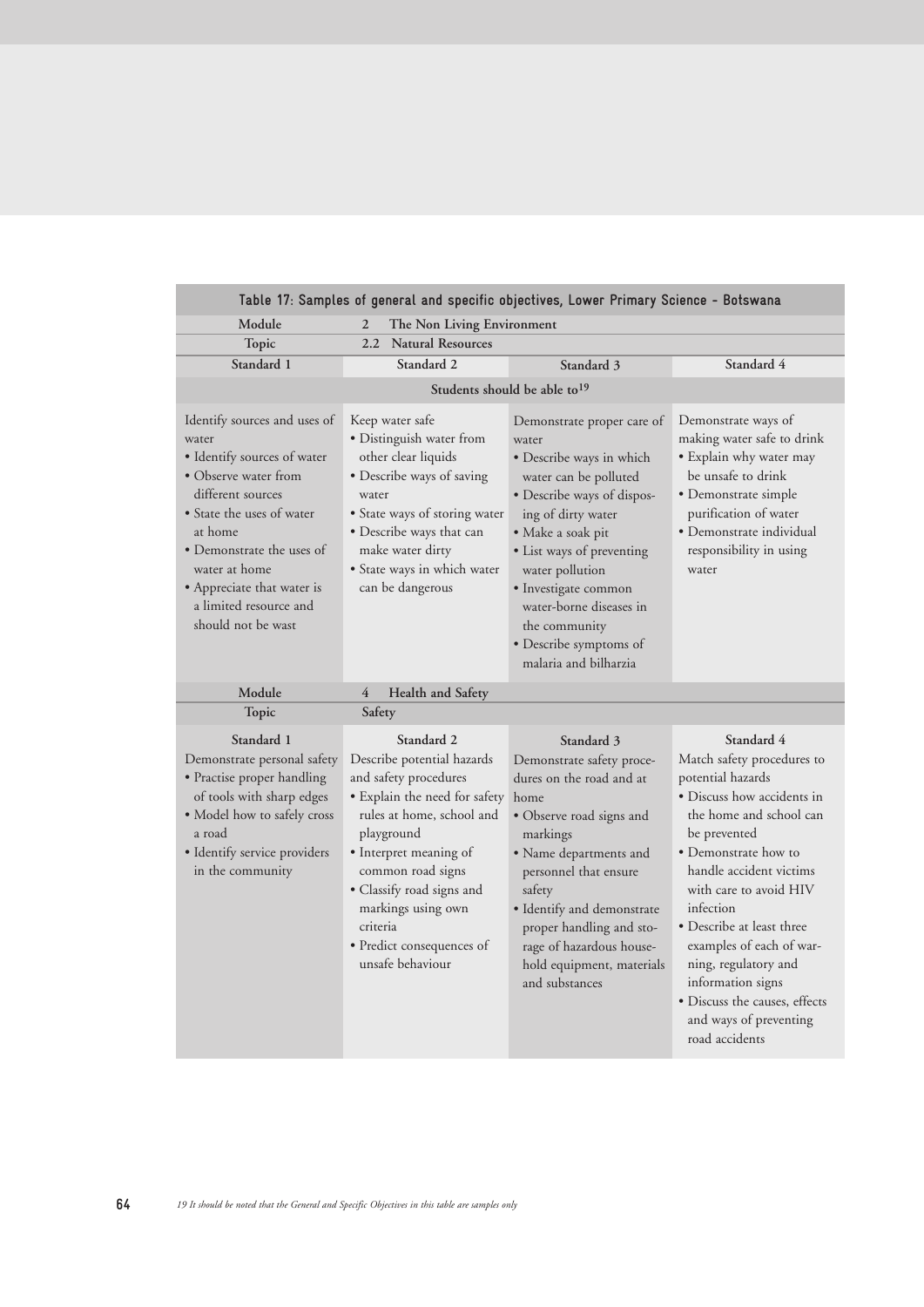# **4 Analysis of non-formal or extra-curricular programmes**

– None available to the Study –

# **5 Summary and conclusions**

The Curriculum Blueprint documents in Botswana take an approach to curriculum and learning that is focused very clearly on students achieving practical life and work-related competencies and skills. Its 'basic education philosophy' is summarised in the following statement:

*'(Quality basic education) promotes the all-round development of the individual; fosters intellectual growth and creativity; enables every citizen to achieve his/her full potential; develops moral, ethical and social values, cultural identity, self-esteem and good citizenship; prepares citizens to participate actively to further develop our democracy and prepares citizens for life in the 21st century.*

*... It incorporates a sound pre-vocational preparation through comprehensive knowledge and selected practical experience of the world of work; provides a foundation that enables individuals to cultivate manipulative ability, positive work attitudes, and make optimum choices for future careers.' (Curriculum Framework Blueprint, pp. 2-3).*

This approach is sustained throughout all the syllabuses and other documents analysed as part of this Study. Botswana has developed a curriculum structure that balances the acquisition of knowledge with practical skills and takes a consistent approach to competencies as complex constructs involving a range of elements and processes.

The inclusion of Agriculture from Standard 5 as a compulsory subject for all students is a clear indication of the relevance of the agriculture industry to the current and future economic circumstances of Botswana and its relevance to the lives of large numbers of people, as well as the government's intention that it be presented to students as an area of business opportunity.

The five components of basic education as described in its curriculum framework provide further clear evidence of the life and work orientation of the curriculum for standards one to ten.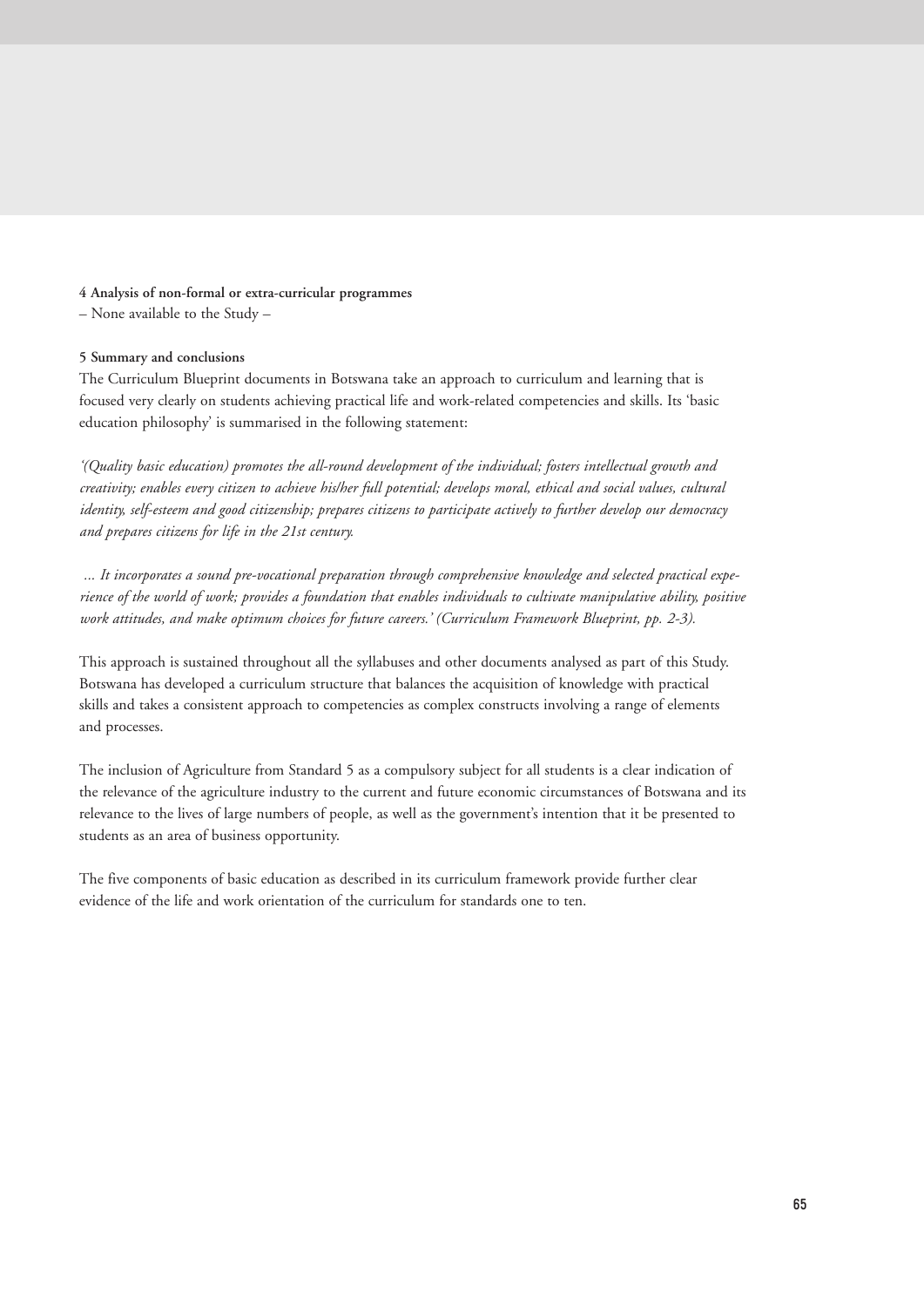#### **Case Study C - Mali**

**Features of the Basic Education Curriculum of Mali:**

- Features of the Basic Education Curriculum of Mali:
- Nine years of basic education consisting of four levels (6 primary divided into 3 cycles/levels of two years each + 3 lower secondary)
- Basic education curriculum is developed in an integrated, competency- based approach. Competencies are the principal entry point for the curriculum. Subjects, although mentioned,, do not appear clearly as structural elements of the curriculum
- Syllabuses reflect the key competencies defined in the Curriculum Framework well
- Syllabuses of all the four levels of basic education integrate life and work competencies predominantly in five learning areas, but cross-cutting aspects are also being considered
- Practical activities can be found in the basic education curriculum, but the emphasis is placed almost entirely on traditional activities/occupations
- Emphasis is placed on remedial education
- The lower secondary curriculum (level 4) is still being developed but will have the same structure and learning areas as primary education (levels 1, 2 and 3).

## **1 Source Documents**

- Cadre général d'orientation du curriculum de l'enseignement fondamental du Mali (Juin 2002) [Curriculum Framework for Basic Education, June 2002]
- Curriculum de l'Enseignement Fondamental. Programme de formation Niveau 1 (Juin 2004) [Curriculum Framework for Basic Education - Education Programme Level 1, June 2004]
- Curriculum de l'Enseignement Fondamental. Programme de formation Niveau 2 (Janvier 2005) [Curriculum Framework for Basic Education - Education Programme Level 2, January 2005]
- Curriculum de l'Enseignement Fondamental. Programme de formation Niveau 3 (Décembre 2006) [Curriculum Framework for Basic Education - Education Programme Level 2, December 2006]
- Programme officiel du second cycle de l'enseignement fondamental (1990)- Ancien curriculum [Official Education Programme of the Second Cycle of Basic Education - 1990, previous curriculum]

# **2 Curriculum Policy and Structure**

# *2.1. Structure of Basic Education*

Basic Education in Mali, named "Enseignement Fondamental", comprises nine years articulated in four levels. Level 1 (initiation): two years - 1st and 2nd degree

Level 2 (aptitude development): two years - 3rd and 4th degree

Level 3 (consolidation): two years- 5th and 6th degree

Level 4 (orientation): three years- 7th, 8th and 9th degree

Level 4 is considered as lower secondary education and an integral part of basic education.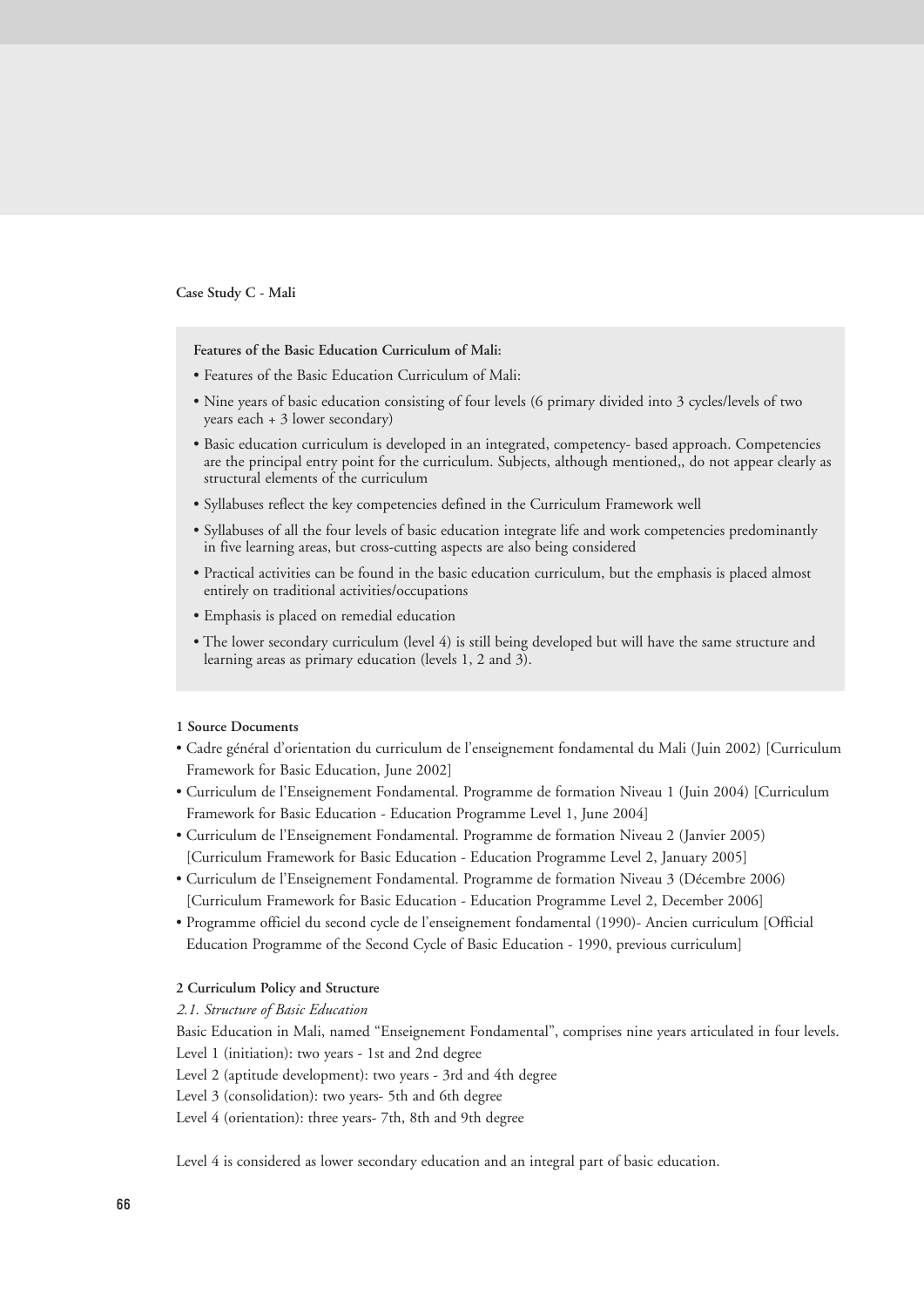The curricula for the first 3 levels are available and actually used in 2550 schools out of 9000 schools in Mali. The level 4 curriculum is being developed. The 1990 curriculum is currently used for grades 7, 8 and 9.

# **2.2. Curriculum Philosophy and Overall Approach**

The Malian Curriculum Framework presents seven reasons justifying the orientation given to the new curriculum - historical, legislative, sociologic, socio-politic, socio-economic, socio-cultural, and psycho-pedagogical.

Regarding socio-economic justifications for developing a new curriculum, some clear reasons linked to life and work competencies are given in the document:

*'Conditions in the labour market, the importance of education for the development of our nation and the challenges of sub-regional integration ask for young people to develop competencies, creativity and an entrepreneurial spirit. Schools should consequently cultivate a sense of autonomy, responsibility and the capacity to make effort, and, moreover the capacity of future agents of development and constructors of a democratic society to master working methods properly.' 20*

Four principles are proposed by the Curriculum Framework document for the development of the new curriculum:

- 1. Every child can succeed if means and time are given to him/her
- 2. The curriculum must support the autonomy of learners.
- 3. Interdisciplinarity
- 4. Competencies- based approach

The Curriculum Framework defines and describes three key competencies for the basic education curriculum:

- 1. Intellectual competencies
- 2. Personal and social competencies
- 3. Communication competencies

Finally, the learner profile for Basic Education defined in the Curriculum Framework envisages the acquisition of competencies for life and the preparation of young people for work:

- to prepare the learner for his/her insertion into working life by the acquisition of competencies of life
- to train the learner to know and practice the rights and responsibilities of an active member in a respectful democratic society based values and principles such as peace and human rights
- to prepare the learner to continue more advanced studies (general secondary or technical or professional education):

<sup>20 &#</sup>x27;La restriction du marché de l'emploi, les exigences en matière d'éducation pour le développement national, le défi de l'intégration sous-régionale nécessitent une formation de la<br>responsabilité, le goût de l'éffort et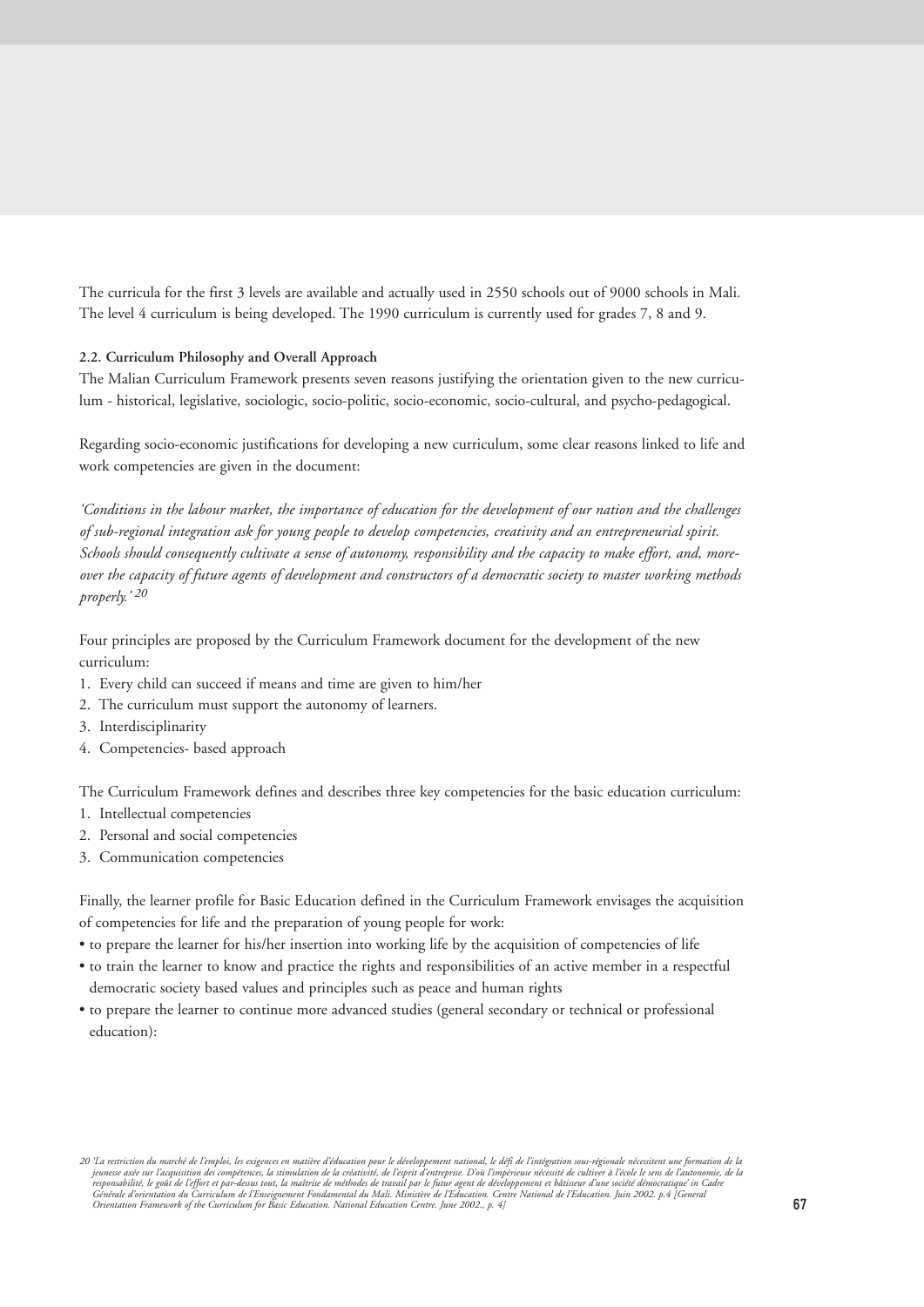'The education programme is defined in compliance with the Profile of basic education graduates to be found in the General Orientation Framework of the Curriculum. The Education Programme should:

- prepare students to integrate active life based on acquiring life-related competencies;
- encourage students to know and practice the rights and obligations of an active member of a democratic society respectful of peace, human rights and citizenship;
- prepare students to pursue higher education stages (general secondary or technical or professional)'.

## **2.3. Subjects / Learning Areas**

While competencies are widely considered as entry points for structuring the curriculum, they are further on grouped around specific learning areas and subjects, as shown below.

| Table 18: Learning areas and subjects in Basic Education - Mali |                                                                   |  |  |
|-----------------------------------------------------------------|-------------------------------------------------------------------|--|--|
| <b>Learning Areas</b>                                           | <b>Disciplines</b>                                                |  |  |
| Languages and Communication                                     | Mother tongues, French                                            |  |  |
| Mathematics, sciences and technology                            | Mathematics, sciences and technology                              |  |  |
| Personal development                                            | Civic, moral, physical and sports education                       |  |  |
| Arts                                                            | Music, dance, theatre, plastic arts, drawing, modelling, painting |  |  |
| Human sciences                                                  | History and geography                                             |  |  |
|                                                                 |                                                                   |  |  |

The curricular competency- based approach defined five learning areas:

The learning areas and disciplines remain the same for the lower secondary education (level 4 of the new Basic Education structure). However, in level 4 (currently being developed), there will be two major changes in two learning areas:

- 1 Language and Communication: English or Arabic (according to the schools) will be added to mother tongues and French
- 2 Mathematics, science and technology: Technology will be divided into two "learning sub-areas": i) Computer science (basic concepts) and ii) Arts trades (leather working, etc.) - learning will be both theoretical and practical.

*<sup>21 &#</sup>x27;Le programme de formation est bâti à partir du profil de sortie de l'Enseignement Fondamental défini dans le Cadre d'Orientation Générale du Curriculum. Il doit permettre de :* - préparer l'élève à son insertion dans la vie active par l'acquisition de compétences de vie<br>- d'entrainer l'apprenant à connaître et à pratiquer les prérogatives, les obligations d'un membre actif d'une

*et du citoyen*

<sup>-</sup> de préparer l'élève à poursuivre des études plus avancées (secondaires générales ou professionnelles) \* in Curriculum de l'Enseignement Fondamental. Programm<br>de formation. Niveau 1. Ministère de l'Education. Centre Natio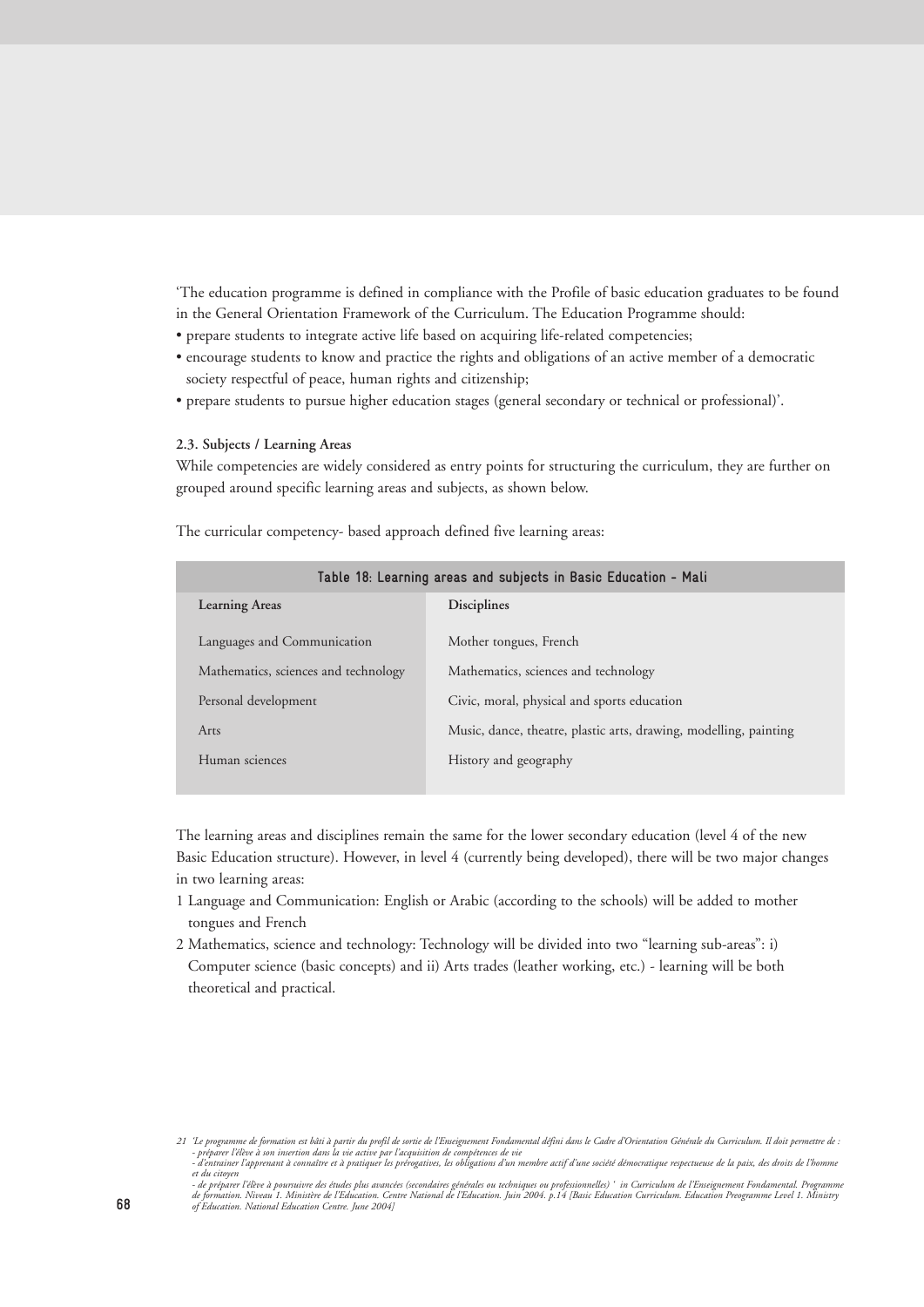For each learning area, the final competencies to be developed at the end of the basic education are clearly defined:

| Table 19: Competencies to be developed by the end of the Basic Education - Mali |                                                                                                   |  |  |
|---------------------------------------------------------------------------------|---------------------------------------------------------------------------------------------------|--|--|
| <b>Learning Areas</b>                                                           | <b>Disciplines</b>                                                                                |  |  |
| Languages and Communication                                                     | To communicate orally and in writing by taking into account the<br>situation of the communication |  |  |
| Mathematics, science and technology                                             | To solve problems of everyday life                                                                |  |  |
| Human sciences                                                                  | To understand the world and to take part fully in the development of<br>the country               |  |  |
| Arts                                                                            | Self-expression through artistic productions                                                      |  |  |
| Personal Development                                                            | To integrate harmoniously family and community life                                               |  |  |

Competencies are the main entry points for structuring the Basic Education curriculum which is in implementation process for levels 1, 2 and 3. Level 4 is actually still in making. As illustrated in some of the examples below, the learning objectives, contents, activities as well as assessment activities are defined in association with selected competencies. However, teachers may still find it difficult to select and organise learning activities at the classroom levels based on quite complicated statements in the syllabuses that resemble rather to a meta-curriculum discourse than to the practical guidance they need, and that can be usually found in syllabuses the world over.

| Table 12: Subjects comprising Basic Education by level - Botswana |                                   |                                       |                                     |                                     |                         |                     |                     |
|-------------------------------------------------------------------|-----------------------------------|---------------------------------------|-------------------------------------|-------------------------------------|-------------------------|---------------------|---------------------|
| Level                                                             | Working<br><b>Minutes</b><br>Week | Support<br>And remedial<br>activities | Languages<br>and Com-<br>munication | Maths,<br>Science and<br>Technology | Personal<br>Development | Arts                | Human<br>Sciences   |
|                                                                   |                                   | Time in<br>min/week                   | Time in<br>min/week                 | Time in<br>min/week                 | Time in<br>min/week     | Time in<br>min/week | Time in<br>min/week |
|                                                                   | 1260                              | 315                                   | 441                                 | 252                                 | 126                     | 63                  | 63                  |
| $\overline{2}$                                                    | 1380                              | 345                                   | 414                                 | 345                                 | 138                     | 69                  | 69                  |
| 3                                                                 | 1500                              | 375                                   | 405                                 | 375                                 | 165                     | 75                  | 105                 |
| $\overline{4}$                                                    | 1620                              | 405                                   | 486                                 | 405                                 | 162                     | 81                  | 81                  |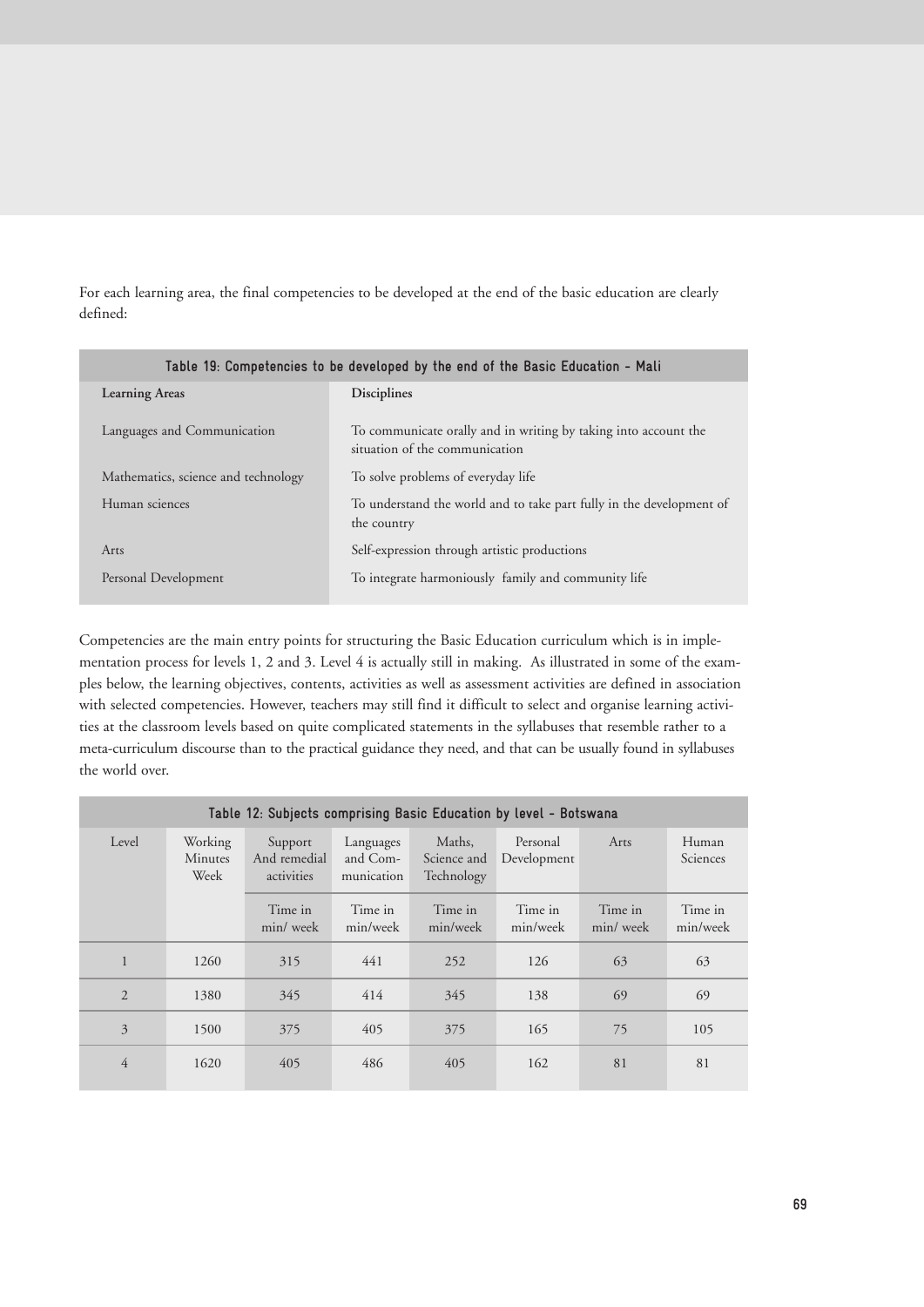Regarding the time allocation in Basic Education, around 25% of the weekly time is allocated to support and remedial activities. The time allocation is also flexible to permit the organisation of school and out- of- school projects and activities.

## **3 Subject Syllabuses**

# *3.1. Structure of syllabuses*

Each subject syllabus in Mali is organised to be pertinent, coherent and realistic. It contains the following sections:

- Introduction
- General principles
- Curriculum foundations
- General objectives of the level
- Progression of learning units
- Time tables
- Learning areas
- Competencies
- Learning Objectives
- Learning contents

Some of the syllabuses also present a box with transversal competencies to be developed within each learning unit.

# **3.2. Content of the Syllabuses**

The syllabus contents are strongly linked to life and work competencies which are disseminated in the different disciplines. They contain three types of learning linked with different type of competencies:

'- subject-bound content linked with subject-bound competencies leading to the mastering of the content of one or more subjects;

- essential content linked with transversal competencies addressing several subject areas; and which are developed in relation to problem-solving approaches;
- content linked with life competencies addressing attitudes and behaviours essential for integrating life situations.'22

<sup>-</sup>des apprentisages disciplinaires liés aux compétences disciplinaires portant sur l'appropriation du contenu d'une ou de plusieurs disciplines ;<br>- des apprentisages essentiels liés aux compétences transversales portant sur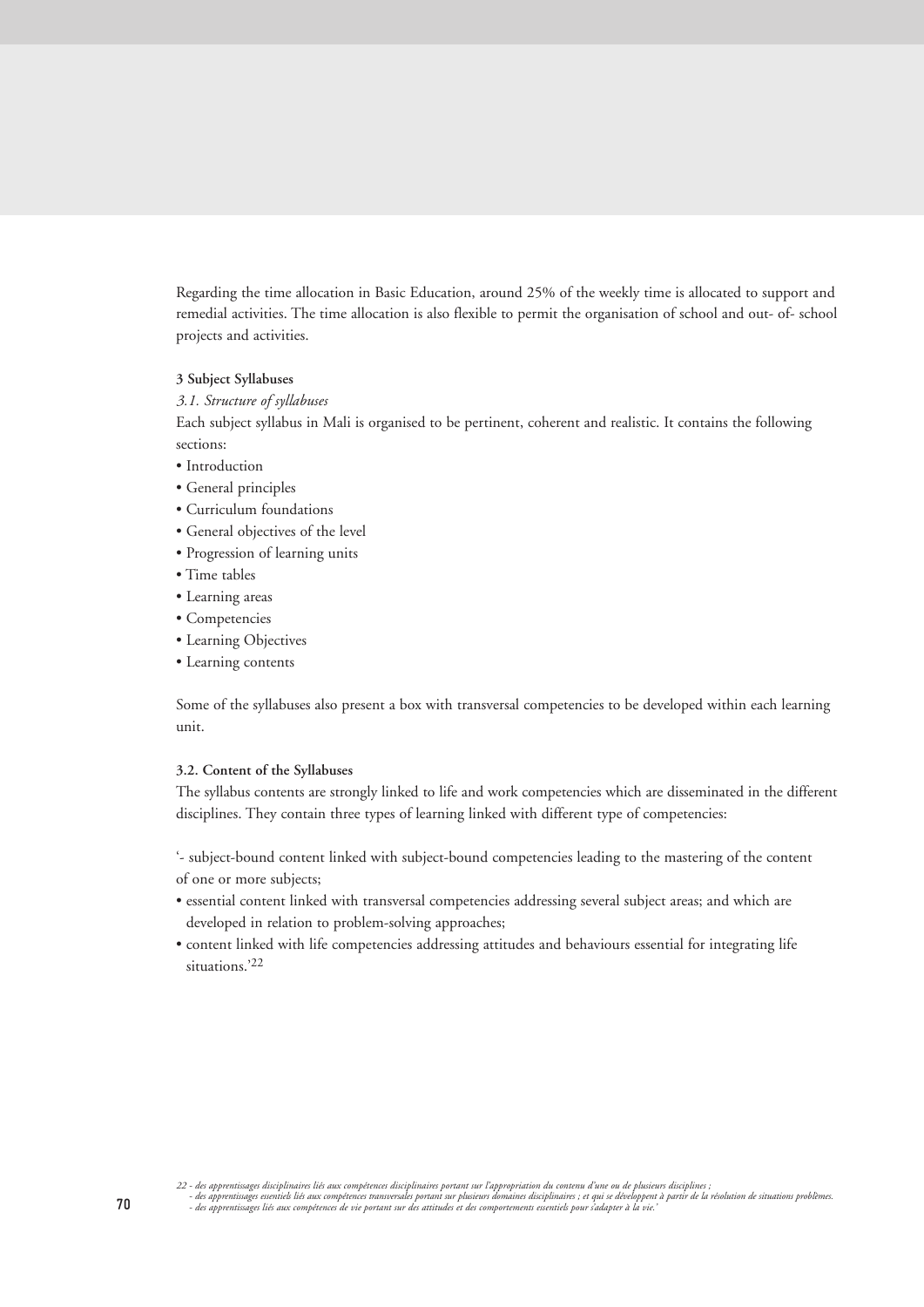Many practical activities can be found in the basic education curriculum: design and conception of simple objects, using instruments and manipulation, simple machines, maintenance of henhouses, etc. At the end of each learning unit, concrete projects are proposed as a means of reinforcing learning.

The domains of life experience ("domaines d'expérience de vie") in the curriculum are referred to as:

- Communication
- Health-nutrition
- Socio-economic activities
- Leadership
- Peace Culture, Human Rights and Democracy
- Gender
- Child protection
- Environment.

In addition, it is interesting to note some curriculum innovations:

- The curriculum adopts a functional bilingual model used in the so-called 'pedagogy of convergence' (pédagogie de la convergence) and utilises elements of learning units as supports and procedures
- Introduction of differentiated pedagogy (remedial action, accompaniment, etc)
- Integration of HIV/AIDS prevention into the programmes of all four levels.

In the new curriculum, students are promoted to the next level through an assessment conducted at the end of the preceding level.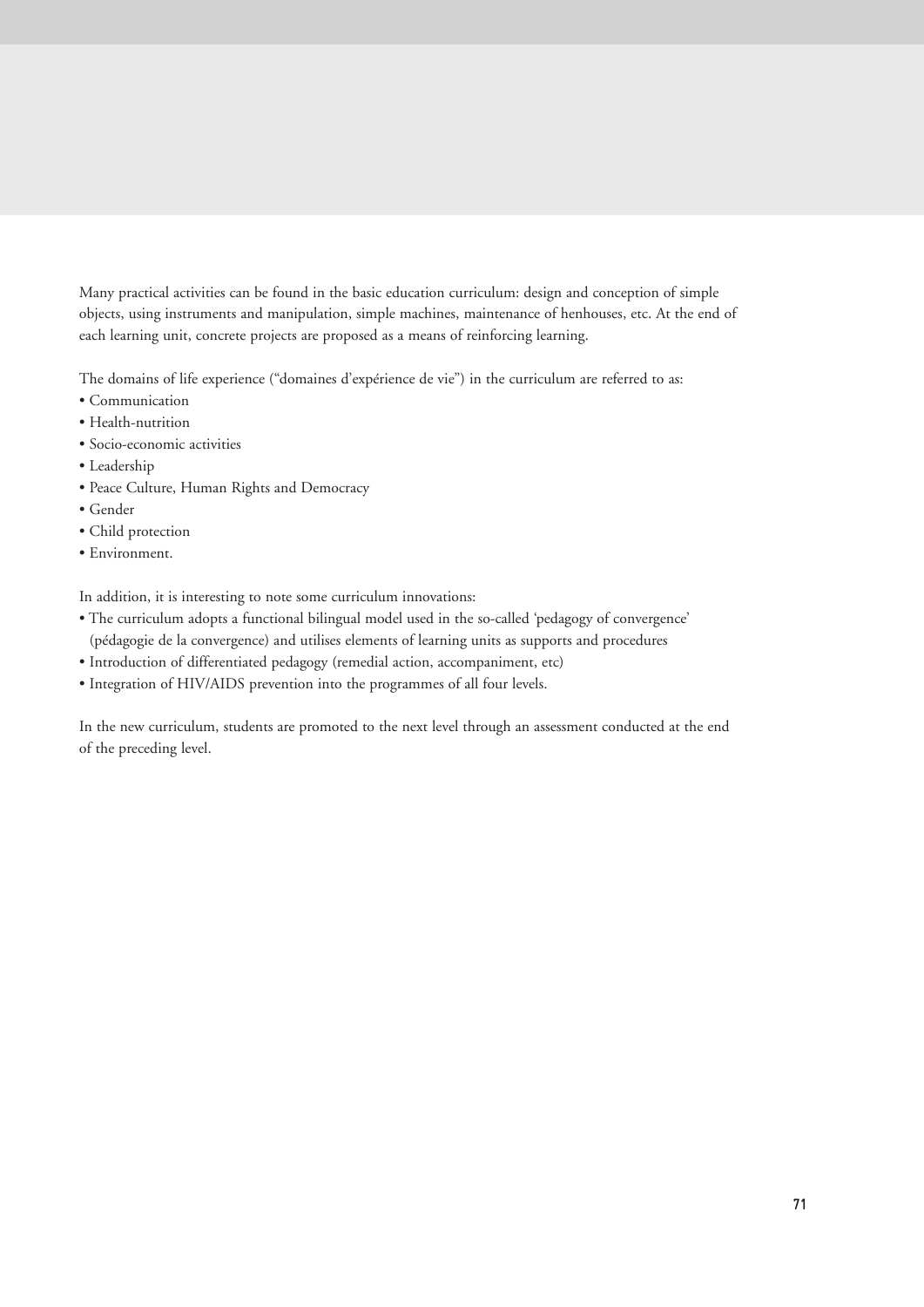# **3.3. The current curriculum of lower secondary education**

The present curriculum of lower secondary education, called "second cycle de l'enseignement fondamental" in Mali, will be replaced by the new level 4 curriculum in which the principal curriculum organisers will also be learning areas and competencies rather than subjects and objectives.

The current curriculum is organised into twelve subjects:

| $\bullet$ French:                             | 6h/week                  |
|-----------------------------------------------|--------------------------|
| • History and Geography :                     | 3h/ week                 |
| $\bullet$ English:                            | 2h/ week                 |
| • Mathematics:                                | 6h/ week                 |
| • Natural sciences:                           | 2h/ week                 |
| • Physical sciences (Physics and Chemistry) : | 1h/ week for Physics and |
|                                               | 1h/ week for Chemistry   |
| • Drawing:                                    | 1h/ week                 |
| $\bullet$ Music:                              | 1h/ week                 |
| • Sports:                                     | 2h/ week                 |
| • Civic and Moral Education:                  | 1h/ week                 |
| • Family Economics:                           | 1h/ week                 |
| • Technology:                                 | 1h/ week                 |

Each syllabus contains

- an official statements with regard to the subject nature, mission and scope
- specific objectives
- general objectives

#### **3.4. Sample Subjects**

*3.4.1. Mathematics, science and technology (level 2) Time allocation:* 345 minutes per week

Mathematics, science and technology is a learning area which includes eight competencies:

- to read, write and communicate messages by using mathematic language and symbolism
- to solve life-related problems while using knowledge, capacities and skills acquired in mathematics
- to protect the environment
- to protect health
- to use instruments of everyday usage and some simple machines
- to use rationally various sources and forms of energy to improve the quality of life
- to make and repair objects

Learning objectives and learning contents are defined for each of these competencies.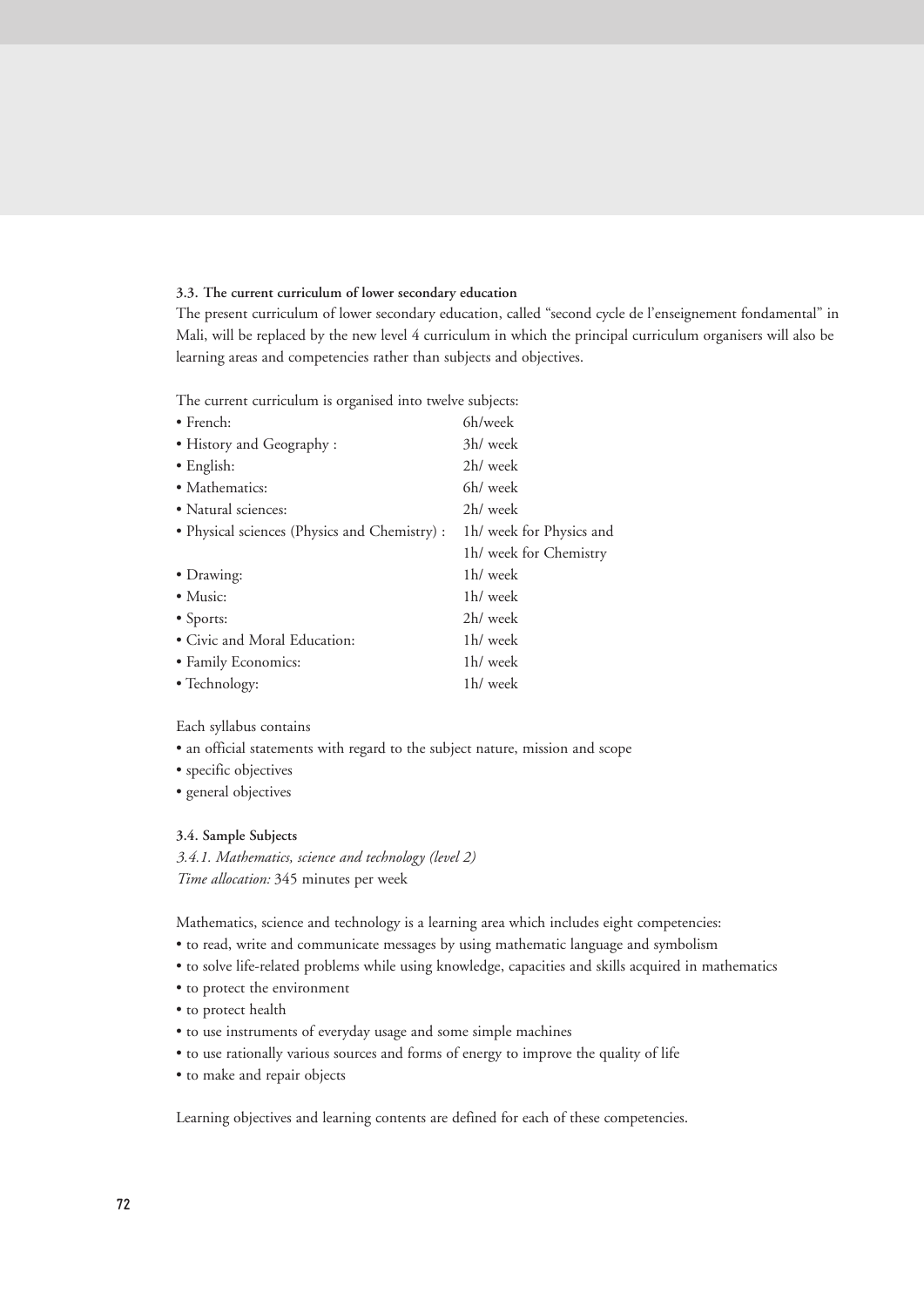| Table 21: Example of Mathematics, Science and Technology at level 2 - Mali                 |                                                                                 |                                                                                                                                                      |  |  |  |
|--------------------------------------------------------------------------------------------|---------------------------------------------------------------------------------|------------------------------------------------------------------------------------------------------------------------------------------------------|--|--|--|
| Competencies                                                                               | <b>Learning Objectives</b>                                                      | Learning contents                                                                                                                                    |  |  |  |
| to use rationally various sources<br>and forms of energy to improve<br>the quality of life | to use various types of "foyers"<br>améliorés" [improved ovens]                 | • different types of "foyers"<br>améliorés"<br>• mode of use                                                                                         |  |  |  |
| to protect health                                                                          | To develop a good alimentation<br>hygiene                                       | alimentation intoxications and<br>poisoning prevention measures                                                                                      |  |  |  |
|                                                                                            | To prevent diseases of the<br>"Programme Elargi de vaccination<br>$(PEV)^{324}$ | identification of the eight PEV disea-<br>ses (diphtheria, measles, polio, teta-<br>nus, tuberculosis, whooping-cough,<br>yellow fever, hepatitis B) |  |  |  |

3.4.2. Arts (level 3)

*Time allocation:* 75 minutes per week

Arts is a learning area which includes four competencies:

- to interpret and create artistic productions
- to use bodily expression
- to share one's artistic experience
- to appreciate artistic productions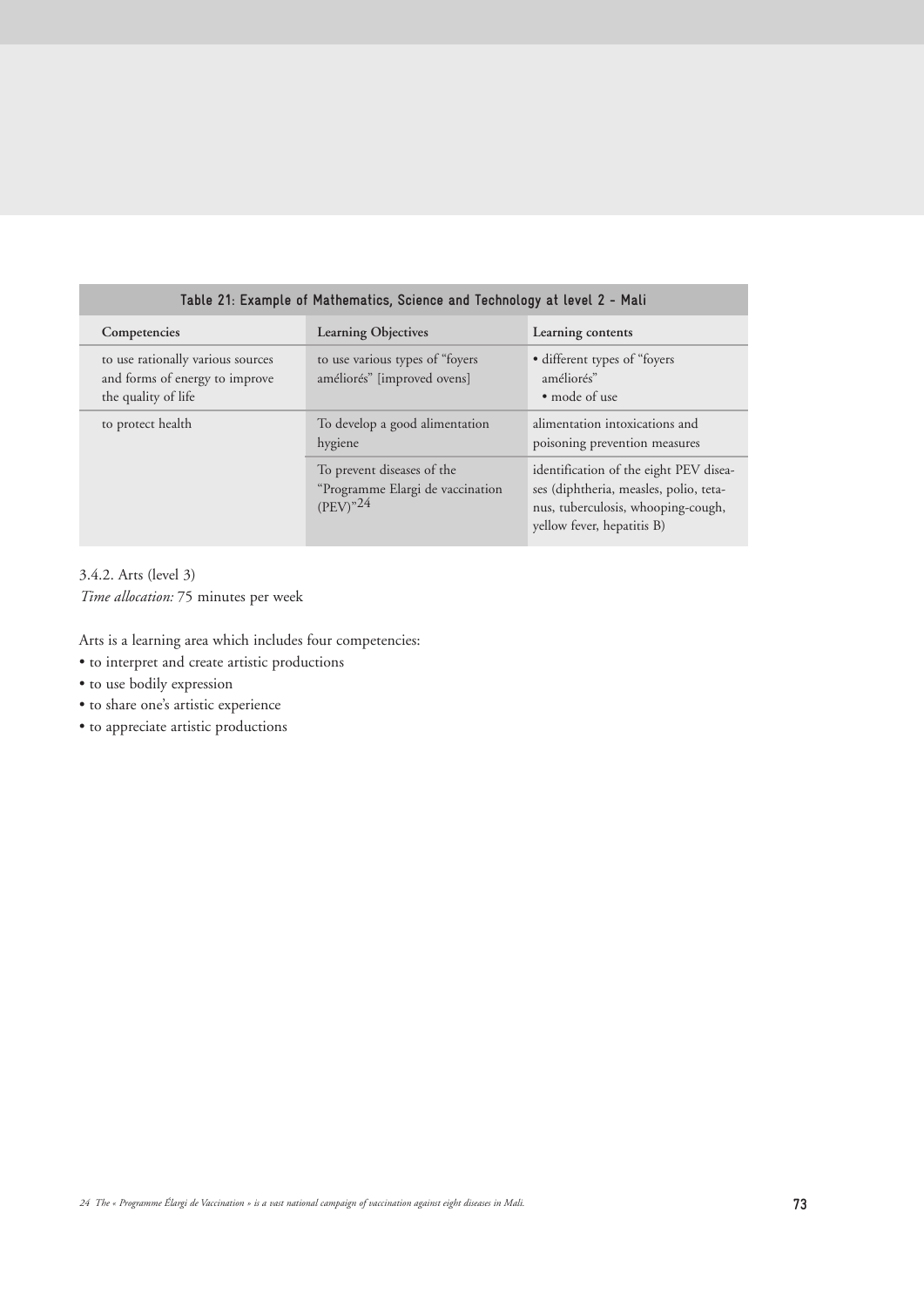| Table 22: Example of Arts at level 3 - Mali |                                                        |                                                                                                                                                                                       |  |  |  |
|---------------------------------------------|--------------------------------------------------------|---------------------------------------------------------------------------------------------------------------------------------------------------------------------------------------|--|--|--|
| Competencies                                | Learning Objectives                                    | Learning contents                                                                                                                                                                     |  |  |  |
| to interpret and realize artistic           | To create objects                                      | · Working with different materials                                                                                                                                                    |  |  |  |
| productions                                 | To classify music instruments                          | · identification of music instruments<br>• classification of music instruments<br>inside different families                                                                           |  |  |  |
| to express ourselves with our body          | To dramatize a text                                    | · imitation<br>• incarnation<br>· roles interpretation                                                                                                                                |  |  |  |
|                                             | To experience ownership of the<br>cultural heritage    | · execution of a local dance                                                                                                                                                          |  |  |  |
| to share our own artistic experience        | To provide a dramatised account<br>from own experience | · presentation of own artistic<br>production<br>· explication of different steps of<br>realisation using appropriate<br>vocabulary<br>· exchanges around the artistic pro-<br>duction |  |  |  |
| to appreciate artistic productions          | To analyse an artistic production                      | · observation/ listening of an artistic<br>production<br>• identification and verification of<br>the constitutive elements of the<br>production                                       |  |  |  |
|                                             | To give a judgement on an artistic<br>production       | · utilisation of judgement register to<br>appreciate (very good, good, bad,<br>$etc.$ )                                                                                               |  |  |  |

# 3.4.3. Technology (Grade 7 in lower secondary education/current curriculum corresponding to level 4 of the new basic education structure for which a new curriculum is now in making):

*Time allocation:* 1 hour per week

*Learning subjects:* wood work, masonry, forging (metal), electricity, graphic ART / expression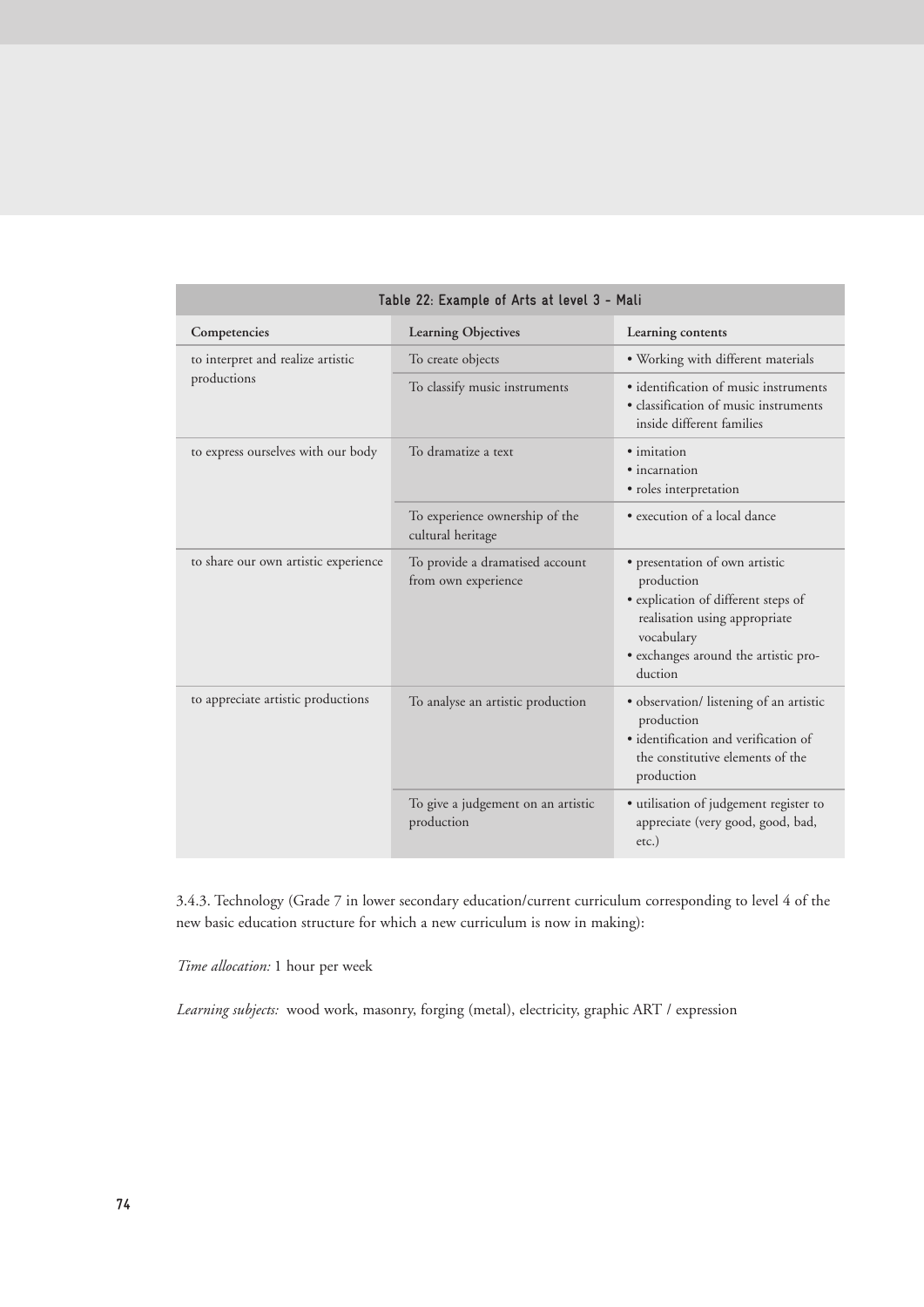General objectives:

- to train teenagers to improve their environment in an effective way and their living conditions by using an adapted technology
- to train teenagers to demonstrate aptitudes to master traditional and modern techniques of production in their environment (tools, machines, etc.)
- to train young people to integrate scientific knowledge in their daily lives harmoniously
- to develop the scientific curiosity and skills needed in scientific work
- to value manual work and to develop motor aptitudes

Examples of 'wood working' objectives and contents are:

- description of specific tools used in carpentry;
- construction of items for daily use with specific tools (simple benches, children's carts with two wheels).

3.4.4. Family Economy (Grade 7 in the lower secondary education/ current curriculum corresponding to level 4 of the new basic education structure for which a new curriculum is now in making):

*Time allocation:* 1 hour per week

*Learning subjects:* Food/Nutrition, child welfare, sewing/dressmaking and domestic economy.

*General objective:* to allow the learner to act for him/herself and improve his/her environment by the acquisition of practical and positive attitudes with the aim of developing a good individual and collective being

Example of sewing/dressmaking objectives and contents:

- Definition of sewing/dressmaking in one course (materials, tools and basic operations)
- Sewing points: in 3 courses
- Practical Application: in 3 courses: e.g. making a handkerchief or tablecloth

These examples illustrate that the current curriculum in lower secondary education provides life and work skills to the learners, although its structure is based on a different approach (objectives-based curriculum development: 'curriculum par objectifs') than the one of the new curriculum in making that is being developed from a competency-based perspective.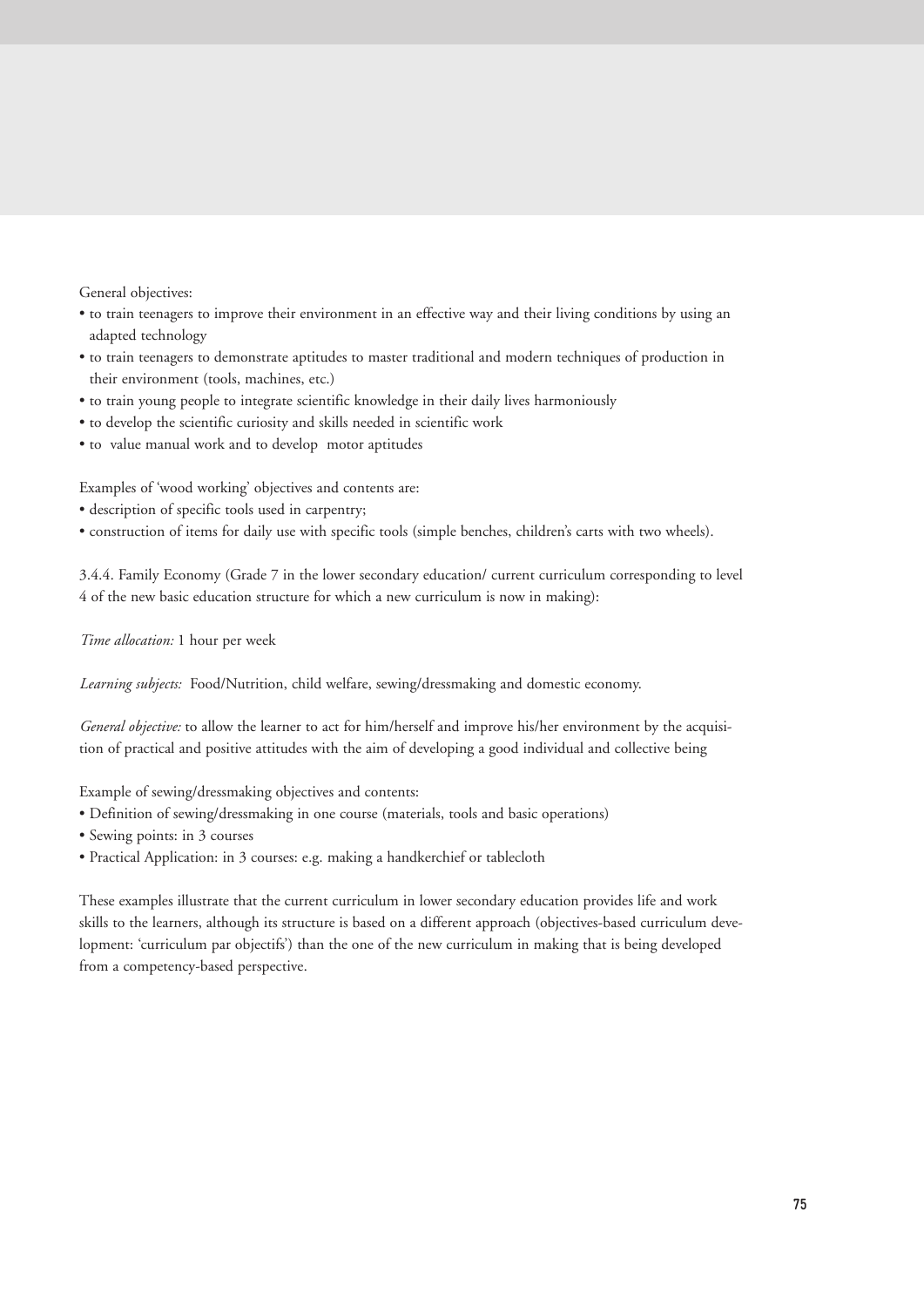#### **4 Analysis of non-formal or extra-curricular programs**

- None available to the Study -

# **5 Summary and conclusions**

The new curriculum in Mali for Levels 1 to 3 constitutes a radical change compared with the former curriculum. The latter, which is still being used in Level 4, successfully integrates competencies and skills into existing, traditional subjects. The new curriculum is intentionally and entirely competency-based in that the traditional curriculum 'organisers' (subjects) are not taken into account explicitly in the curriculum discourse, and teachers are required to focus entirely on organising learning around learning outcomes defined in terms of different types of competencies (though in daily school life 'subjects' may still be found as 'pragmatic organisers').

It is not within the scope of this Study to evaluate the success or appropriateness of this model. However, the introduction of an approach that is so different to the former curriculum and which requires enhanced professional skills and knowledge on the part of teachers must logically be accompanied by extensive teacher training and development as well as significantly revised support materials. It would be expected that teaching guidelines will be provided to help teachers organise learning in effective ways, or that significant training opportunities would be given to teachers to enable the development of such resources at the school level.

It would be also recommendable that comprehensive evaluations of such new approaches be conducted as soon as possible.

# **Case study D - Congo**

**Feature of the Basic Education Curriculum of Congo:**

- Ten years of basic education (6 primary + 4 lower secondary)
- Basic education syllabuses are clearly structured around objectives
- Several subjects have new names indicating a broader scope with regard to preparation for life and work
- Primary Education and Lower Secondary Education syllabuses contain life and work skills. Primary syllabuses put more emphasis on life and work skills than the lower secondary ones
- Emphasis is put also on personal development
- Lower Secondary Education prepares essentially for the continuation of studies in upper grades
- There are no Industry-specific subjects in Primary education and lower secondary education. Vocational schools and industry-specific training centres at lower secondary education level exist and provide work skills only for workers and qualified employees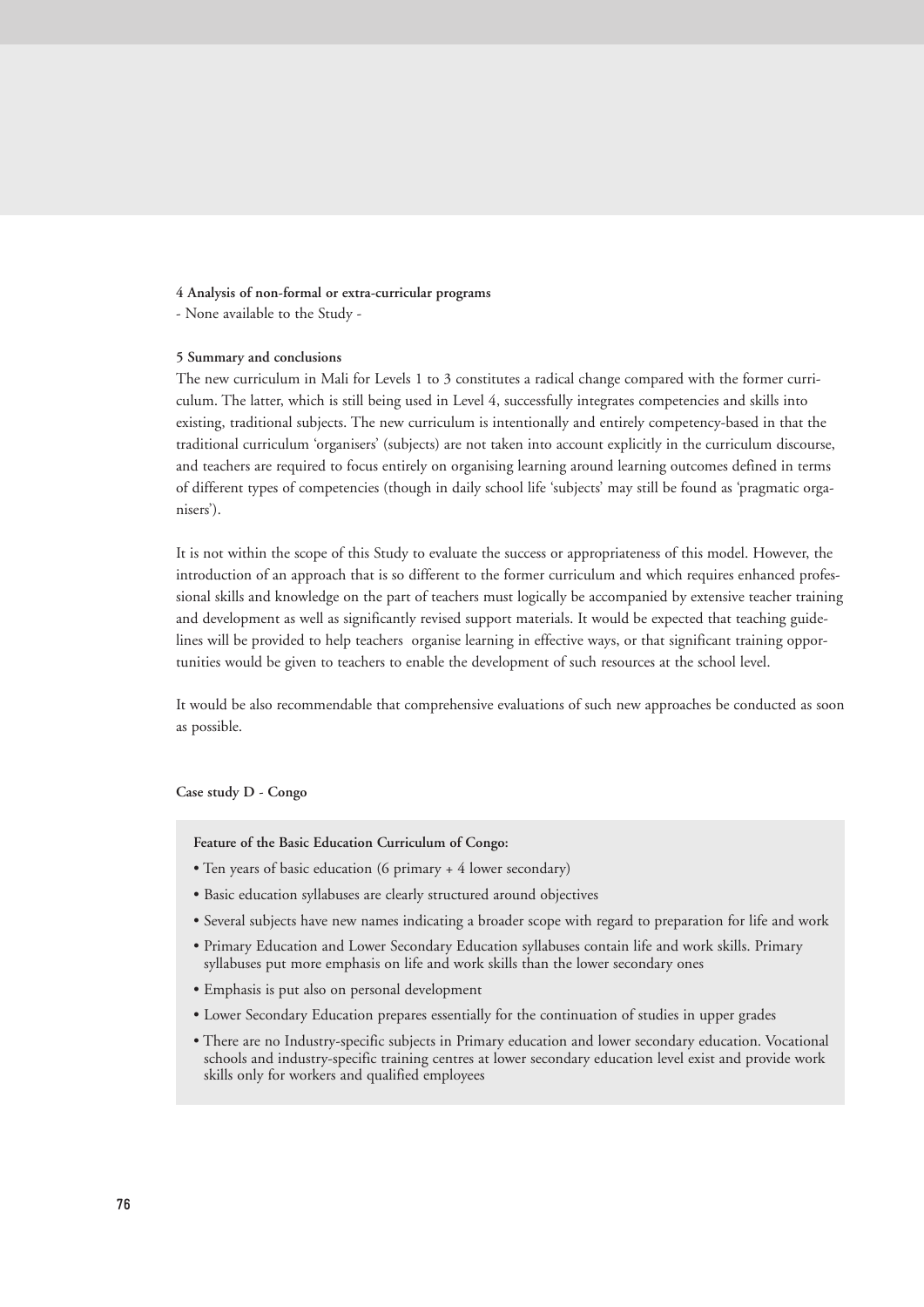# **1 Source Documents**

- Programmes de l'Enseignement Primaire (2006) [Syllabuses for Primary Education]
- Programmes des Collèges d'Enseignement Général (2002) [Syllabuses for Lower Secondary Education]
- Manuel de l'élève du Cours Elémentaire (2006) [Textbook for the elementary level]
- Manuel de l'élève du Cours Moyen (2006) [Textbook for the middle level]

# **2 Curriculum Policy and Structure**

# *2.1. Structure of Basic Education*

Basic Education in Congo comprises of ten years divided into:

- Primary Education (6 years)
- Lower Secondary Education, called "premier cycle de l'enseignement secondaire general", (4 years) [First cycle of Lower Secondary]

The six years of Primary Education and the four years of the Lower Secondary Education Cycle are both certificated through a final examination.

According to the Constitution of the Republic of Congo<sup>25</sup> in article 23, the compulsory school attendance takes until 16 years of age.

# **2.2. Curriculum Philosophy and Overall Approach**

In the General Presentation of Primary Education Syllabuses, three main principles are presented as main orientations for the teaching and learning of primary subjects:

- The development of learners as persons, embedding the development of their intellectual, logical and critical, artistic, moral and physical capacities
- The training of learners to become responsible, constructive and peaceful citizens
- The development of general aptitudes to prepare for socio-economic life which ought not to be confused with forms of prevocational training:

'The primary Congolese school aims to allow students to pursue their studies in lower secondary education, but to also integrate directly active life (…) Primary education is guided by three main aims:

- 'whole-person' development (intellectual skills, logical and critical thinking, artistic, morale and physical capacities)
- Development of a responsible and peaceful citizenry
- General skills allowing for socioeconomic integration which are not to be confounded with an early professional training.
- Schools should not anymore just transmit knowledge without catering for life preparation.<sup>26</sup>

*<sup>25</sup> Constitution de la République du Congo. 2002 [Constitution of Congo]*

<sup>26</sup> L'école primaire congolaise doit permettre aux élèves de poursuivre leur scolarité au collège, mais aussi de s'insérer directement dans la vie active (…) Trois grandes finalité:<br>orientent les programmes de l'aP :<br>le ple

<sup>•</sup> la formation à une citoyenneté responsable et pacifique<br>• les aptitudes générales à l'insertion socioéconomique qui ne seront pas confondues avec une formaton professionnelle prématurée. L'école ne doit plus dispenser de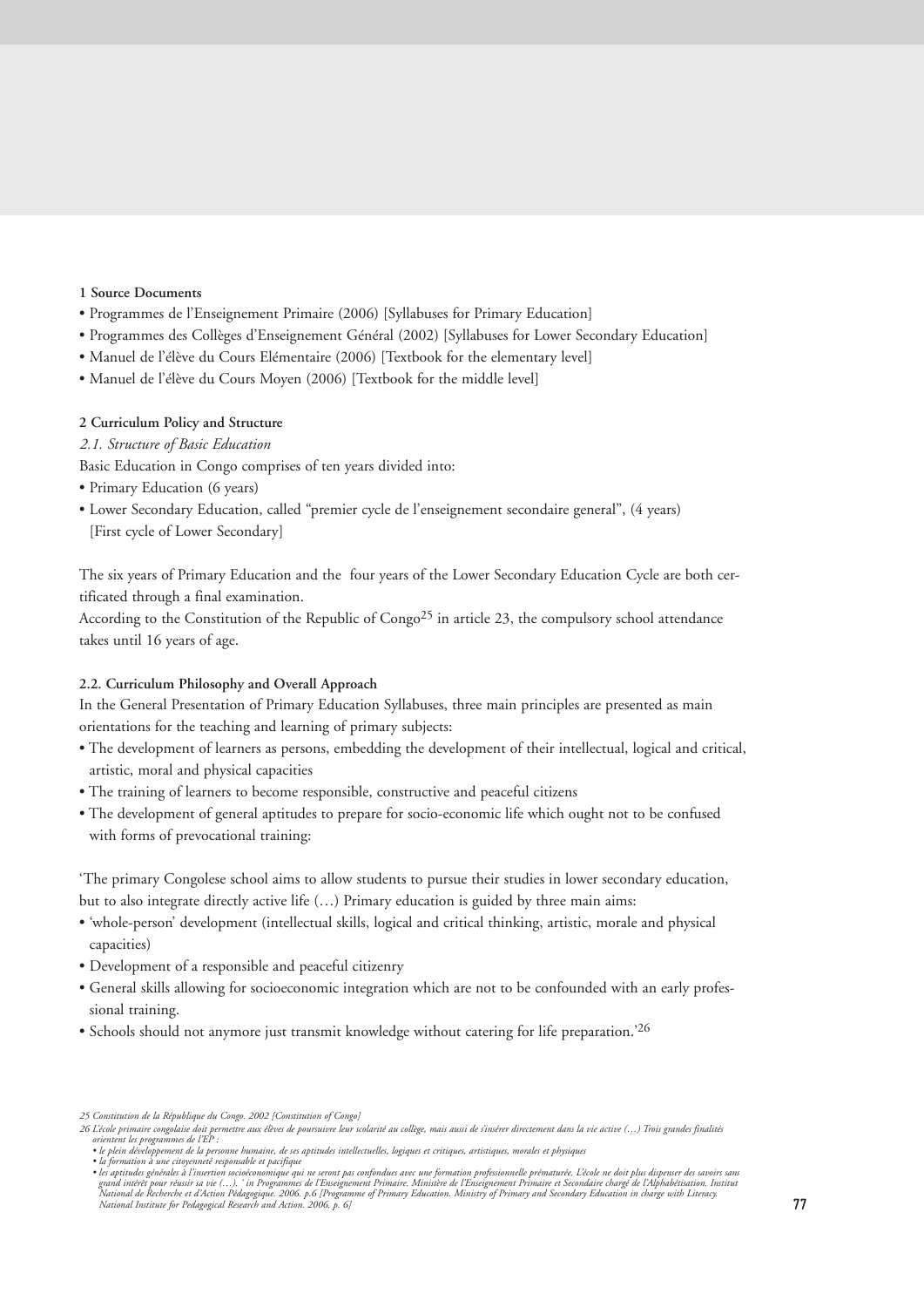The primary education general objectives are clearly expressed in the Primary school syllabuses: CP (Preparatory Class 1 and 2) and CE1 (Elementary Class): the cycle of basic acquisitions consists of the acquisition of reading, the basis of oral and written expression, calculation/numeracy and the development of the psychomotor and aesthetic capacities.

CE2 (Elementary Class) to CM2 (Middle Class): the cycle of consolidation aims to the reinforcement and the development of basic knowledge in mathematics, French, natural sciences and civic and moral education. It also includes artistic education, in particular drawing, music, bodily expression and technical agricultural education.

New subjects have also been introduced in the curriculum: observation and activities, family education, civic and moral education, peace education, initiation to production.

The lower secondary education, called 'premier cycle de l'enseignement secondaire général' aims to widen and deepen the general training given to students in primary education in order to enhance the acquisition of theoretical and practical knowledge and skills necessary for the continuation of studies.

In the first cycle of general secondary education some colleges of technical education function aiming to train workers and qualified employees. Practical trainings related to professional skills are linked to the resolution of practical problems.

#### **2.3. Disciplines and Time Allocations**

Disciplines in the 3 first years of primary education are mainly concentrated on the development of basic competencies.

'Personal development' has been recently introduced as a subject in primary schools with a view to encourage learners' curiosity and prepare them for the consolidation cycle (3 last years of primary education). The subjects of upper primary education (last 3 years of primary schools) are more focused on the development of competencies and capacities directly linked with life and work needs, such as 'Initiation to production and cooperative projects' and 'Family Education'.

In Lower Secondary Education, the subjects are refocused on general competencies to improve the theoretical and practical knowledge necessary for the continuation of studies in, for example, university (higher education/ tertiary level).

After the first six years of primary education, many subjects disappear at the lower secondary level: for example, Initiation to production and cooperative projects, Family Education, Health Education, Artistic Education, Peace Education.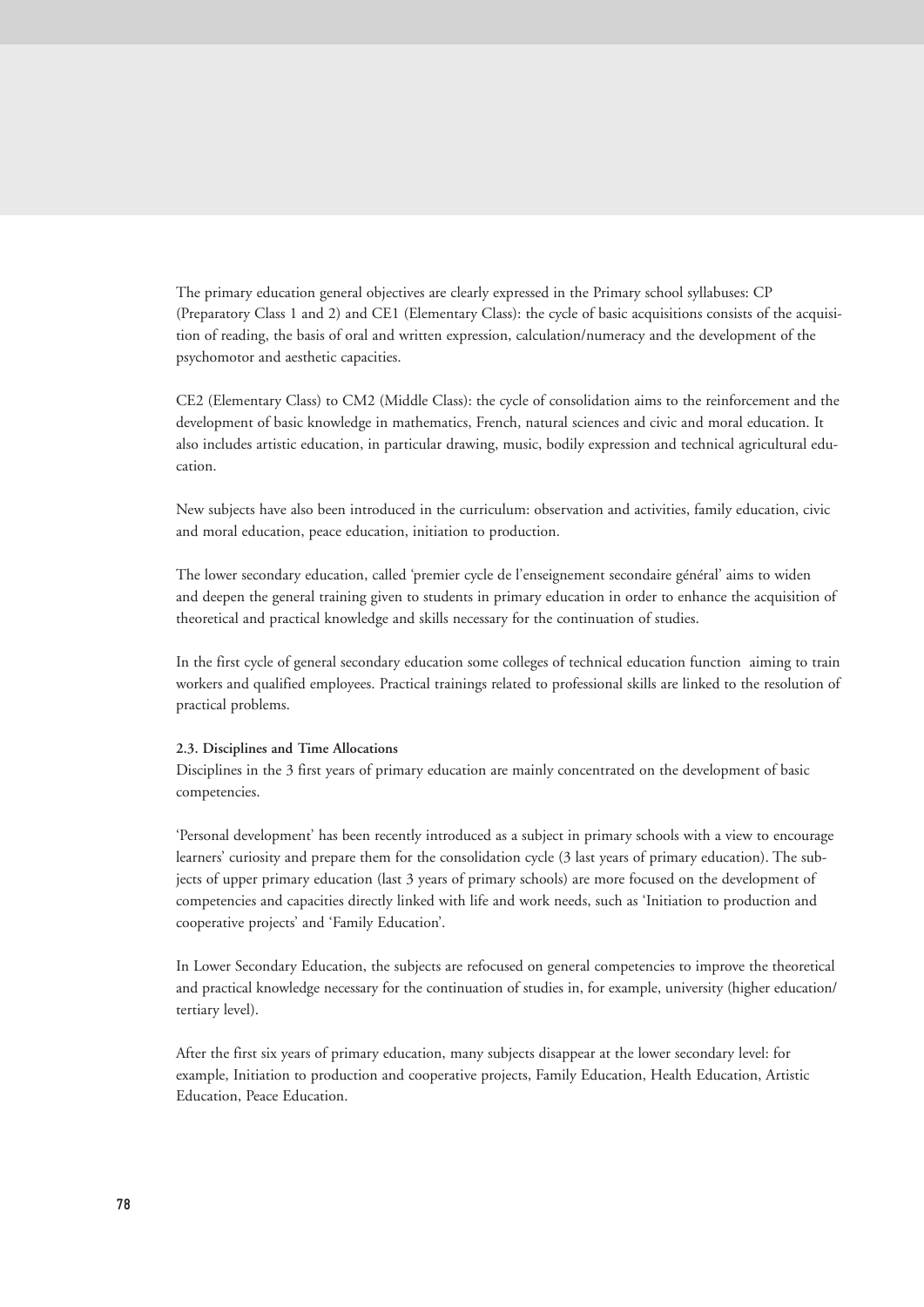| Table 23: Subjects in Primary and Lower Secondary Education27 |                                         |                                     |                                                  |  |  |
|---------------------------------------------------------------|-----------------------------------------|-------------------------------------|--------------------------------------------------|--|--|
| Subjects                                                      | Primary Education (6 years)             |                                     | Lower Secondary Education<br>$(4 \text{ years})$ |  |  |
|                                                               | CP to CE1<br>(basic acquisitions cycle) | CE2 to CM2<br>(consolidation cycle) |                                                  |  |  |
| Personal development                                          |                                         |                                     |                                                  |  |  |
| French                                                        |                                         |                                     |                                                  |  |  |
| Mathematics                                                   |                                         |                                     |                                                  |  |  |
| Health Education                                              |                                         |                                     |                                                  |  |  |
| Sports                                                        |                                         |                                     |                                                  |  |  |
| Civic and Moral Education.<br>Peace Education                 |                                         |                                     |                                                  |  |  |
| Artistic Education                                            |                                         |                                     |                                                  |  |  |
| History                                                       |                                         |                                     |                                                  |  |  |
| Geography                                                     |                                         |                                     |                                                  |  |  |
| Sciences and Technology                                       |                                         |                                     |                                                  |  |  |
| Initiation to Production<br>and Cooperative Projects          |                                         |                                     |                                                  |  |  |
| Family Education                                              |                                         |                                     |                                                  |  |  |
| English                                                       |                                         |                                     |                                                  |  |  |
| Natural Sciences (Physics,<br>Chemistry)                      |                                         |                                     |                                                  |  |  |
| Natural Sciences                                              |                                         |                                     |                                                  |  |  |
| (Biology, Geography,<br>Ecology)                              |                                         |                                     |                                                  |  |  |
| Drawing                                                       |                                         |                                     |                                                  |  |  |
| Music                                                         |                                         |                                     |                                                  |  |  |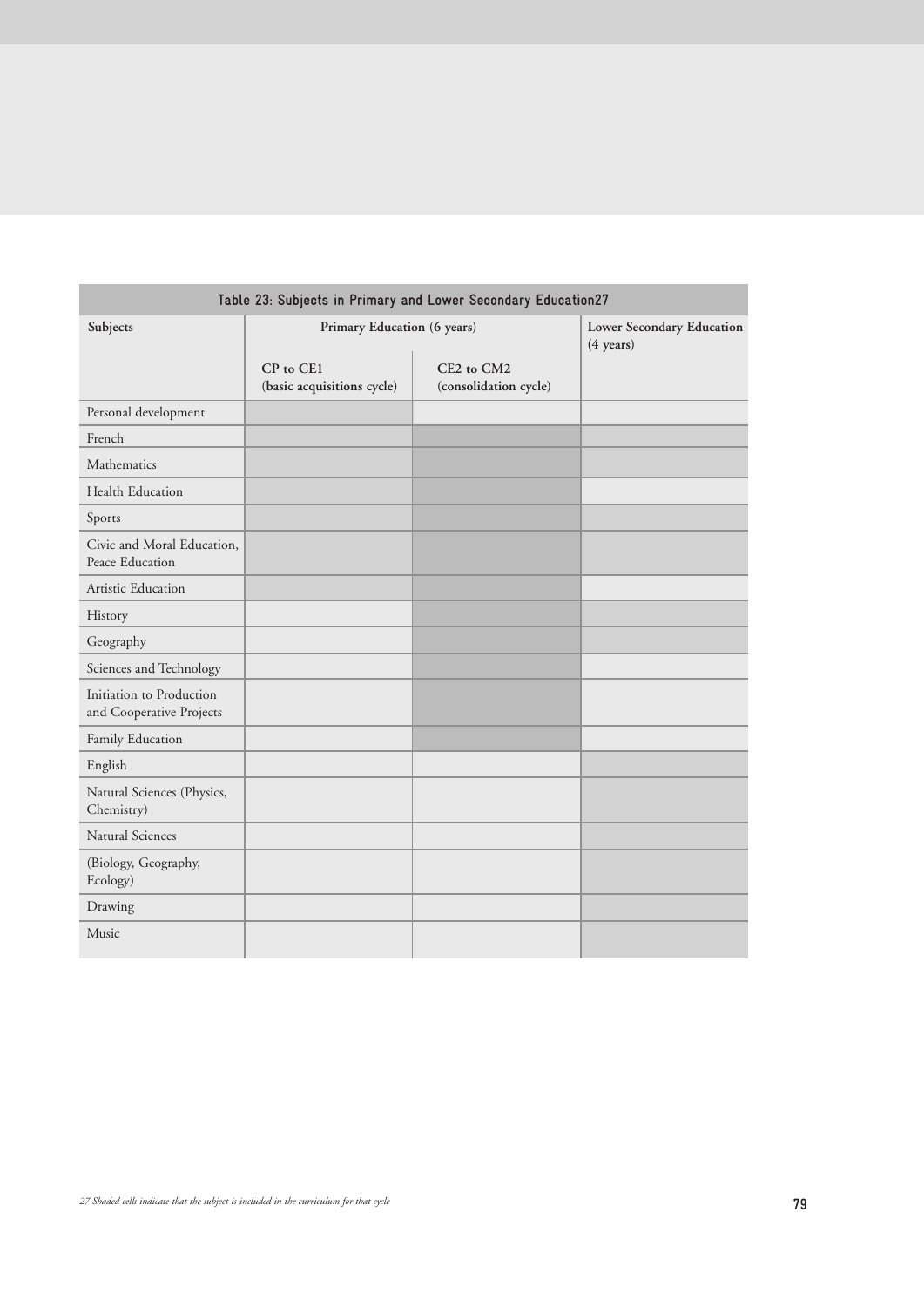| Table 24: Time allocations in Primary Education - Congo |                                             |                  |                                      |                  |                |
|---------------------------------------------------------|---------------------------------------------|------------------|--------------------------------------|------------------|----------------|
| Learning areas/Subjects                                 | Sub-subjects<br>Primary Education (6 years) |                  |                                      |                  |                |
|                                                         |                                             | CP1 and CP2      | CE1                                  | CE <sub>2</sub>  | CM1 and CM2    |
| Observation and                                         |                                             | 1h20             | 1h20                                 |                  |                |
| awakening activities                                    |                                             |                  |                                      |                  |                |
|                                                         | Poesy                                       | $40$ mn          | 1 <sub>h</sub>                       |                  |                |
|                                                         | Reading                                     | 10 <sub>h</sub>  |                                      |                  |                |
|                                                         | Reading-Comprehension                       |                  | 3h                                   | 3h               | 3h             |
|                                                         | Reading-Communication                       |                  | 2h30                                 | 2h               | 30mn           |
|                                                         | Language                                    | 6h40             |                                      |                  |                |
|                                                         | Writing/Spelling                            | 1h40             | 30mn                                 | $40$ mn          | $20$ mn        |
|                                                         | Oral expression                             |                  | 30mn                                 | 30mn             | 30mn           |
|                                                         | Writing expression                          |                  | 1 <sub>h</sub>                       | 30mn             | 1 <sub>h</sub> |
|                                                         | Grammar                                     |                  | 1 <sub>h</sub>                       | 1 <sub>h</sub>   | 1h20           |
|                                                         | Reading games                               |                  | $20$ mn                              | $20$ mn          | $40$ mn        |
| French                                                  | Orthography/Grammar                         |                  | 1 <sub>h</sub>                       | 30mn             | 30mn           |
|                                                         | Usage of Orthography                        |                  | 1 <sub>h</sub>                       | 30mn             | 30mn           |
|                                                         | Vocabulary                                  |                  | 1 <sub>h</sub>                       | 1 <sub>h</sub>   | 1 <sub>h</sub> |
|                                                         | Conjugation                                 |                  |                                      | $50$ mn          | 30mn           |
|                                                         | Student portfolio                           |                  | 30mn                                 | 30mn             | 30mn           |
| <b>Mathematics</b>                                      |                                             | 4h10             | 5h                                   | 5h               | 5h             |
| Health Education                                        |                                             | 30 <sub>mn</sub> | $35$ mn                              | 30 <sub>mn</sub> | 30mn           |
| Sports                                                  |                                             | 30mn             | 1 <sub>h</sub>                       |                  | 1 <sub>h</sub> |
| Civic and Moral                                         |                                             |                  |                                      |                  |                |
| Education, Peace                                        |                                             | 30mn             | 1 <sub>h</sub>                       |                  | 1 <sub>h</sub> |
| Education                                               |                                             |                  |                                      |                  |                |
| Artistic Education                                      | Plastic Arts                                | 30mn             | 1 <sub>h</sub>                       | 1 <sub>h</sub>   | $45$ mn        |
|                                                         | Music                                       | 30 <sub>mn</sub> | 1 <sub>h</sub>                       | 1 <sub>h</sub>   | $45$ mn        |
| History                                                 |                                             |                  |                                      | 1 <sub>h</sub>   | 1h20           |
| Geography                                               |                                             |                  |                                      | 1 <sub>h</sub>   | 1h20           |
| Sciences and                                            |                                             |                  |                                      |                  |                |
| Technology                                              |                                             |                  |                                      | 1h40             | 2h             |
| Initiation to                                           |                                             |                  |                                      |                  |                |
| Production and                                          |                                             |                  |                                      | 1h30             | 1h30           |
| Cooperative Projects                                    |                                             |                  |                                      |                  |                |
| Family Education                                        |                                             |                  |                                      | 1 <sub>h</sub>   | 1 <sub>h</sub> |
| English                                                 |                                             |                  |                                      |                  |                |
| Natural Sciences                                        |                                             |                  |                                      |                  |                |
| (Physics and                                            |                                             |                  |                                      |                  |                |
| Chemistry)                                              |                                             |                  |                                      |                  |                |
| Natural Sciences                                        |                                             |                  |                                      |                  |                |
| (Biology, Geography,                                    |                                             |                  |                                      |                  |                |
| Ecology)                                                |                                             |                  |                                      |                  |                |
| Drawing                                                 |                                             |                  |                                      |                  |                |
| Music                                                   |                                             |                  |                                      |                  |                |
| <b>Break</b>                                            |                                             | 2h30 or 3h       | 3h                                   | 3h               | 3h             |
| <b>TOTAL</b>                                            |                                             | 30h              | 28h. 1h45 for                        | 30h              | 30h            |
|                                                         |                                             |                  | support and re-<br>medial activities |                  |                |

П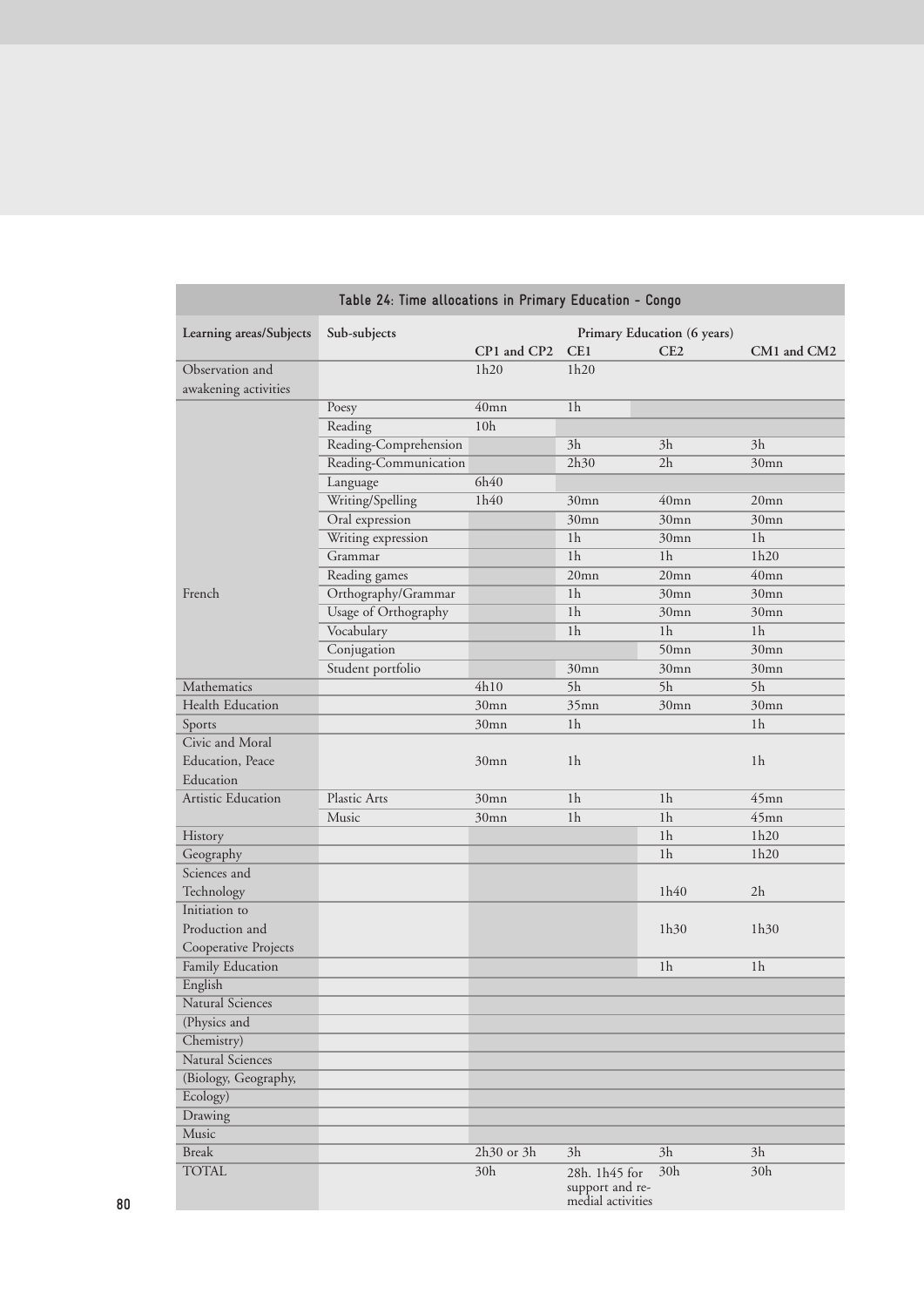30 hours per week in primary schools 28 hours per week in lower secondary education

# **3. Subject Syllabuses**

*3.1. Structure of syllabuses*

In primary and lower secondary education syllabuses for each subject and grade provide the following information:

- learner profile
- general objectives
- specific objectives
- learning contents

| Table Z5: Example of Initiation to Production , primary education syllabus - Congo                     |                                                                                                                |                         |                                                                                                                            |                                                                                                                                                                                                                                                                                                                                           |  |  |
|--------------------------------------------------------------------------------------------------------|----------------------------------------------------------------------------------------------------------------|-------------------------|----------------------------------------------------------------------------------------------------------------------------|-------------------------------------------------------------------------------------------------------------------------------------------------------------------------------------------------------------------------------------------------------------------------------------------------------------------------------------------|--|--|
| Subject                                                                                                | Learner profile                                                                                                | General<br>Objective    | Specific<br>Objective                                                                                                      | Learning<br>Contents                                                                                                                                                                                                                                                                                                                      |  |  |
| Initiation to<br>Production and<br>Cooperative<br>Projects ("Cours<br>Moyen"/Middle<br>course)<br>ject | The learner must<br>be able to cooperate<br>with others effec-<br>tively in the context<br>of an economic pro- | To conduct a<br>project | • to elaborate and<br>design a project<br>• to implement<br>a project in the<br>context of specific<br>economic activities | Elaboration of a project<br>• Definition of objective,<br>list of tools and mate-<br>rials, tasks repartition,<br>activities planning,<br>budget previsions<br>Implementation of a<br>project<br>• Execution of tasks<br>according to plans,<br>follow-up of activities,<br>evaluation of activities<br>Respect of specific<br>procedures |  |  |

## **Table 25: Example of 'Initiation to Production', primary education syllabus - Congo**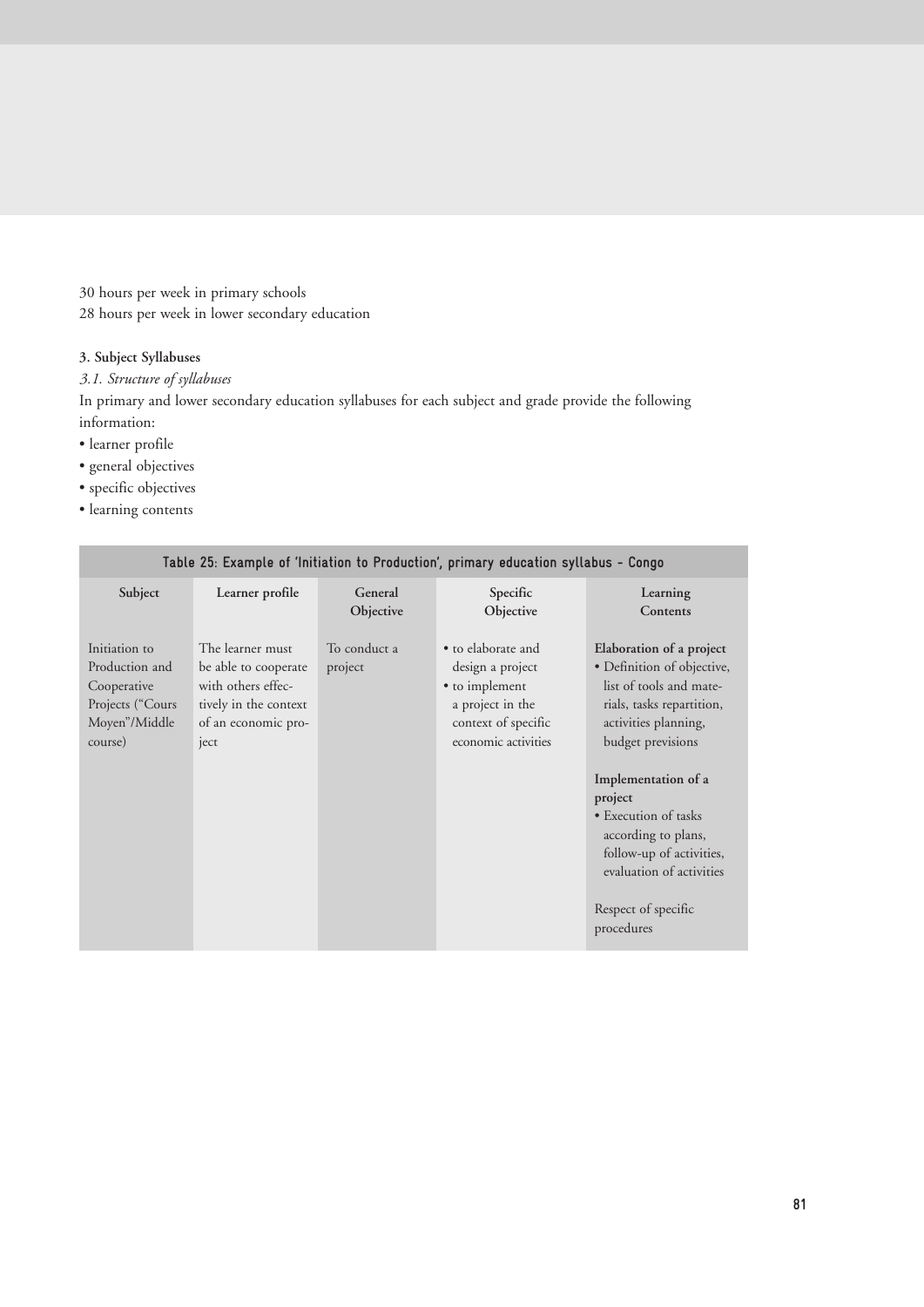# **3.2. Content of the Syllabuses**

The syllabus contents are linked with life and work competencies, especially in primary education, and some innovations in the new syllabuses should be noted:

# *Widening / re-definition of some subjects:*

- Health Education instead of Hygiene and health.
- Civic, Moral education and Peace Education, instead of 'Military instruction'.
- Artistic Education includes visual arts and music, instead of only Drawing and Song.

#### *Introduction of new subjects:*

- Initiation to Production and Cooperative Projects
- Family Education
- Integration of HIV/AIDS education in all basic education grades in the 'Health Education' subject.

# **3.3. Sample Subjects**

*3.3.1 Health Education (Primary Education)*

*Time allocation:* 30 to 35 minutes per week

Health Education is a subject which addresses different objectives for each grade. As illustrated in the table below, these objectives (and the learning contents linked with each of them) provide life skills useful in every day life.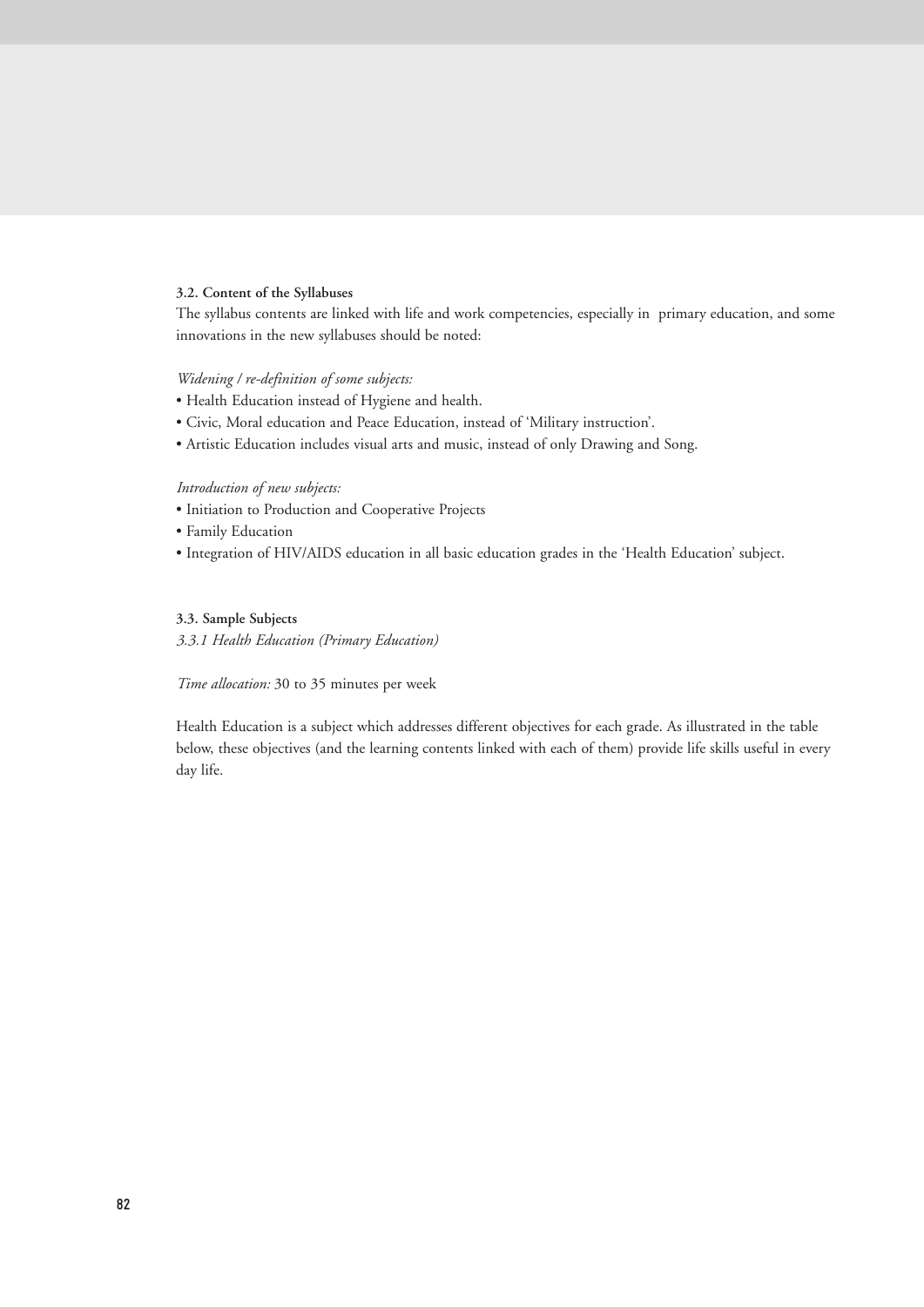|       | Table 26: Samples of general objectives in Health Education (Primary stage) - Congo |
|-------|-------------------------------------------------------------------------------------|
| Grade | General objectives                                                                  |
| CP1   | 1. to practice corporal hygiene                                                     |
|       | 2. to care for clean clothes, shoes and avoid bad hygiene                           |
|       | 3. to promote nutritional hygiene rules                                             |
|       | 4. to prevent diseases                                                              |
|       | 5. to promote cleaning actions in local environments                                |
| CP2   | 1.to care for clean clothes, shoes and overall hygiene practices                    |
|       | 2. to promote nutritional hygiene rules                                             |
|       | 3. to promote cleaning actions in local environments                                |
|       | 4. to prevent diseases                                                              |
| CE1   | 1. to understand the importance of hygiene                                          |
|       | 2. to be aware of the consequences of pollution for human life                      |
|       | 3. to prevent diseases                                                              |
|       | 4. to prevent accidents                                                             |
|       | 5. to help an injured person                                                        |
| CE2   | 1. to understand the importance of nutritional hygiene                              |
|       | 2. to undertake actions against pollution in local environments                     |
|       | 3. to prevent child diseases                                                        |
|       | 4. to help an injured person                                                        |
| CM1   | 1. to be aware of auto-medication dangers                                           |
|       | 2. to be aware of sexual problems                                                   |
|       | 3. to practice first aid                                                            |
| CM2   | 1. to understand the functioning of machines and the importance of maintenance      |
|       | 2. to acquire information on reproductive health                                    |
|       | 3. to prevent tobacco, alcohol and drug consummation                                |

Learning contents and specific objectives are also clearly defined and give a global idea of the type of skills developed in primary education.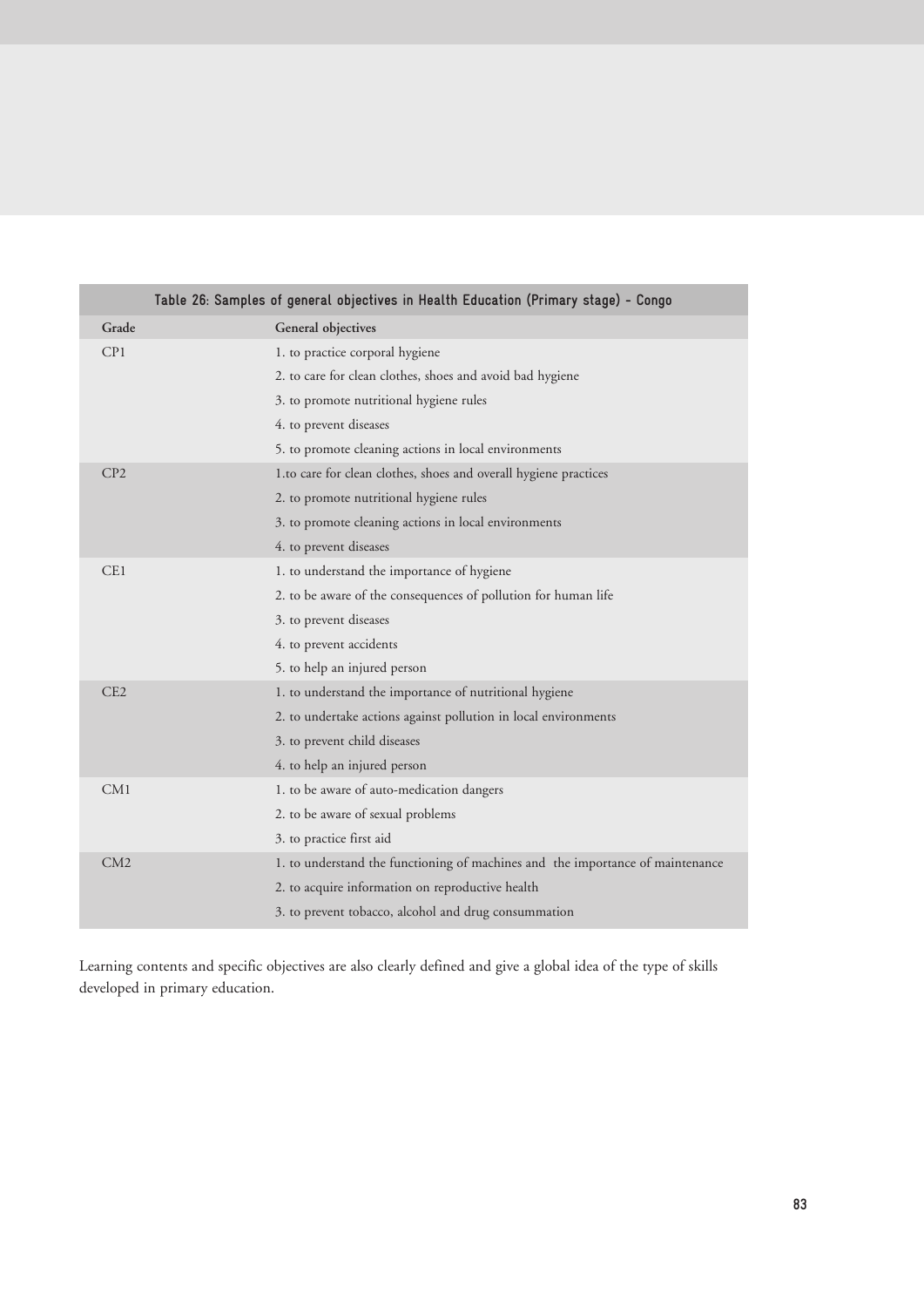| Table 27: Example of Health Education objectives and learning contents in Primary Education - Congo |                                                                                                                                                                                                                                         |                          |                                                                                                                                |                                                                                                                                                                                                                                                                                                                                                                                                                                                                                                        |  |  |
|-----------------------------------------------------------------------------------------------------|-----------------------------------------------------------------------------------------------------------------------------------------------------------------------------------------------------------------------------------------|--------------------------|--------------------------------------------------------------------------------------------------------------------------------|--------------------------------------------------------------------------------------------------------------------------------------------------------------------------------------------------------------------------------------------------------------------------------------------------------------------------------------------------------------------------------------------------------------------------------------------------------------------------------------------------------|--|--|
| Grade                                                                                               | Learner profile                                                                                                                                                                                                                         | General<br>Objective     | Specific<br>Objective                                                                                                          | Learning<br>Contents                                                                                                                                                                                                                                                                                                                                                                                                                                                                                   |  |  |
| Primary: CM1                                                                                        | The learner must be<br>able to:<br>• become aware of<br>health problems<br>• understand the role<br>of individuals in<br>protecting their<br>own health<br>• be familiarized with<br>real life problems<br>• take rational<br>decisions | To practice first<br>aid | possible sources, types<br>and consequences of<br>accidents<br>• to manifest precaution<br>• to master first aid<br>techniques | Accidents:<br>Drowning, electrocution,<br>asphyxiation, intoxication,<br>loss of consciousness, bite<br>Execution of first aid<br>techniques and/or<br>precaution measures:<br>• mouth to mouth venti-<br>lation and/or mouth to<br>nose ventilation: in the<br>case of asphyxiation<br>· compressive bandage:<br>in the case of haemor-<br>rhage,<br>• wound treatment: in<br>the case of wounds<br>· transportation of<br>victims: in the case of<br>bone fracture or serious-<br>ly injured persons |  |  |

*3.3.2 Natural Sciences (Lower Secondary Education)*

*Time allocation:* 2 hours per week

The new lower secondary education syllabuses in Natural Sciences are also structured by objectives. They mention general objectives for each grade, traduced afterwards into specific objectives.

These general and specific objectives cater for three main types of learning : i) to know; ii) to know how to do; iii) to know how to be..

The Natural Sciences subject presents different modules in biological and geological sciences and demonstrate a progression from one grade to another. For example in Grade 6 of lower secondary education, the modules (thematic units) are: botanic, zoology, ecology and geology.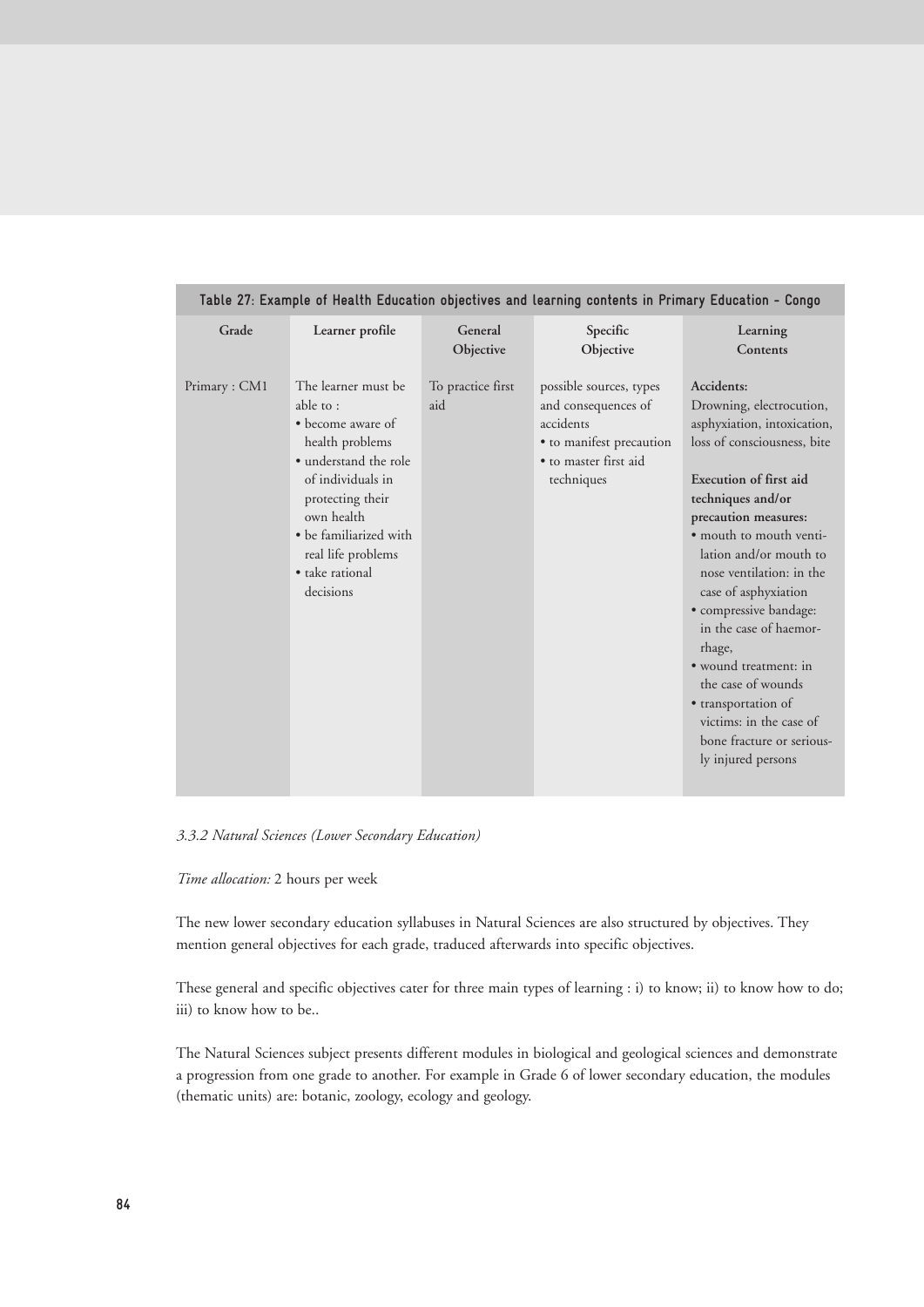| Table 28: Objectives and contents (Natural Sciences) - Congo |                                                                                       |                                                                                                                               |                                                                                                                                                                                                                                                                                                      |  |  |  |  |  |
|--------------------------------------------------------------|---------------------------------------------------------------------------------------|-------------------------------------------------------------------------------------------------------------------------------|------------------------------------------------------------------------------------------------------------------------------------------------------------------------------------------------------------------------------------------------------------------------------------------------------|--|--|--|--|--|
| Learning units                                               | General objective                                                                     | Specific objective                                                                                                            | Learning contents                                                                                                                                                                                                                                                                                    |  |  |  |  |  |
| <b>Botanic</b>                                               | To understand the<br>general organisation<br>and the reproduction<br>of flower plants | • to describe the vegetative<br>system<br>• to define pollination,<br>fecundation, germination<br>• to classify flower plants | • vegetative system : root, stem,<br>sheet<br>• reproductive system : sterile<br>organs, male reproductive organs,<br>female reproductive organs<br>· definition of pollination,<br>· different pollination<br>· definition of fecundation, results<br>of fecundation<br>· definition of germination |  |  |  |  |  |

In lower secondary education, there is more emphasis on knowledge outcomes in various subjects than practical skills, especially those for life and work.

# **4 Analysis of non-formal or extra-curricular programmes**

During the political transition (1997 to 2002), a government department was especially created to redeploy and reintegrate youth. For this reason, private sector workplaces were identified where opportunities for training were created in different occupations: plumbing and sanitary installations, masonry, hotel trade, electricity, mechanics, metals, etc. The intention was to provide vocational training opportunities to those excluded from schools, through literacy and other non formal education programmes. This response to the specific needs of youth and adults provided knowledge and competencies for life and work.

Given the limited scope of the present Study, no in-depth analysis of such specific non formal training programmes was possible.

# **5 Summary and conclusions**

Basic education syllabuses in Congo are clearly structured around objectives focusing merely on knowledge aspects. Somewhat unusually for such a curriculum model privileging academic/theoretic learning, Primary Education and Lower Secondary Education syllabuses contain life and work skills (e.g. personal development, health; nutrition, family life), and primary level syllabuses put more importance on life and work skills than lower secondary. Lower Secondary Education contains little reference to competencies and skills and aims to prepare students essentially for the continuation of studies in upper grades.

There are no Industry-specific subjects in either primary or lower secondary education. Vocational schools and industry-specific training centres at lower secondary education level exist and provide work skills only for workers and qualified employees.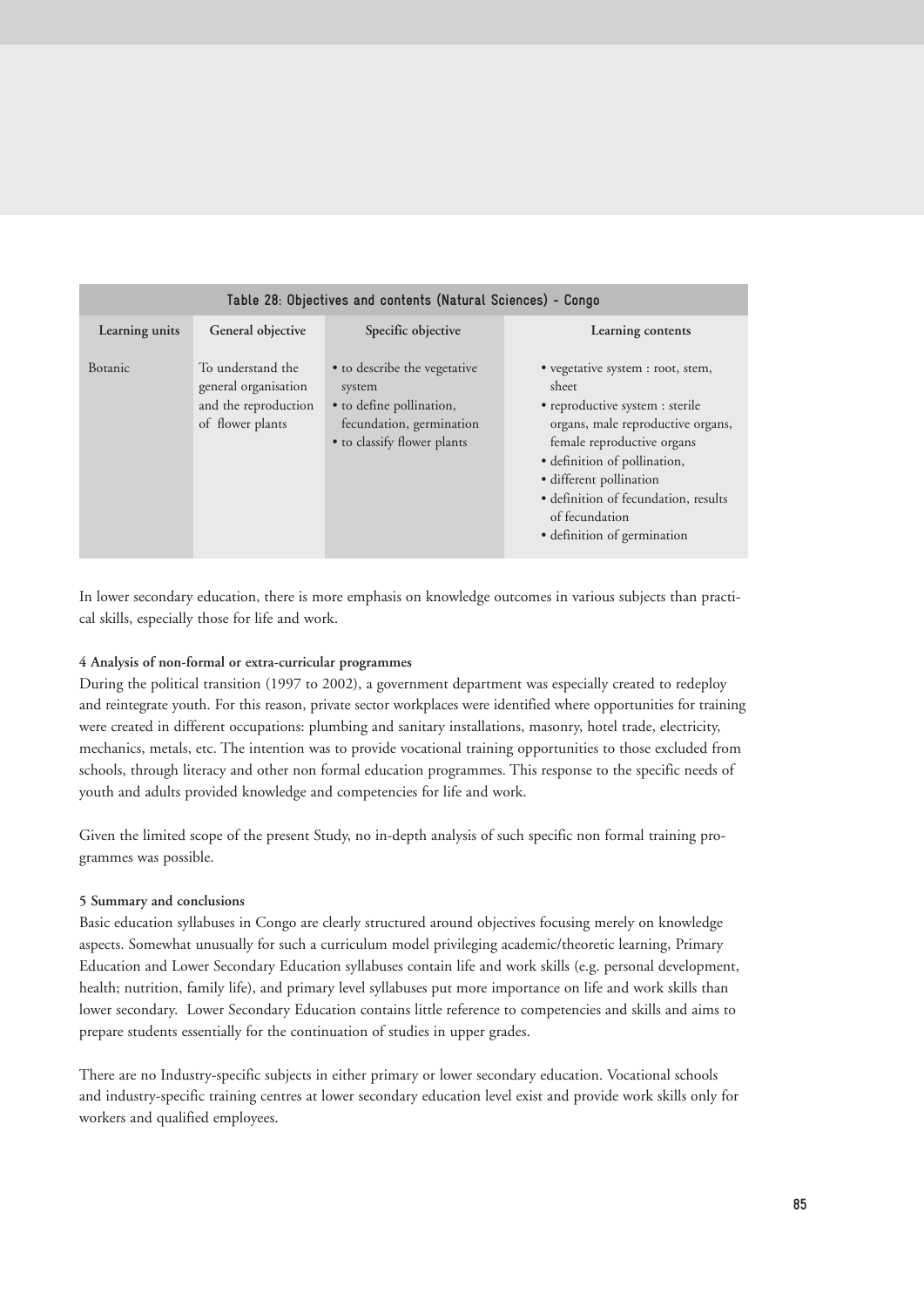# **4.2 Other Reference Country Studies**

The commonly-envisaged structure for analysing the curriculum of other reference countries slightly differs from the one used for the comprehensive case studies. It consists (with some slight differences from country to country) of following sections:

**General Country Overview (Textbox)**

- **1. Reference Documents**
- **2. Basic Education Model and Structure**
- **3. Curriculum Model and Subjects in Basic Education**
- **4. Approaches to Development of Competencies and Skills**
- **(4.1 Rationales; 4.2 'Carrier-subjects'; 4.3 Cross-cutting approaches)**
- **5. Summary**

**Reference country study A - Angola**

**Features of the Basic Education Curriculum of Angola:**

- Basic education in Angola currently comprises eight years (four years of primary school and four years of lower secondary school). However, the Education Act of 2001 (Lei 13/01 de 31 Dezembro) introduced a new 6+3+3/4 education structure meaning that primary education expands from 4 to 6 years, and lower secondary is reduced from 4 to 3 years (with basic education comprising a total of 9 years). The new education structure was implemented at the system level starting with 2006, after two years of experimentation. Only the first two grades of primary education are therefore affected to date by the new reform.
- Given the high level of illiteracy in the country, adult education (Educação de adultos Alfabetização) is part of the education system along with the so-called 'regular' classes (Educação regular).
- The new Curriculum Frameworks for Primary (2005) and Lower Secondary Education (2005) emphasise an outcomes-based approach around three main categories of competencies: Saber (to know); Saberfazer (to do) and Saber-ser (to be).
- Several 'carrier-subjects' cater more specifically for life and work preparation, such as Moral and Civic Education and Practical and Plastic Education (primary schools); and Moral and Civic Education and the new subject Educaçao Laboral (Education for work) in lower secondary schools.
- Key competencies and sub-competencies for life and work are mentioned in both the new Curriculum Frameworks and syllabuses. However, their wording envisages conceptual dimensions instead of operational, problem-solving and action-related aspects pertaining to the way learners make proof of their knowledge, skills, attitudes, etc.
- Some basic professional training starts in lower secondary.
- While new challenges and opportunities of today's (globalised) world are mentioned in curriculum documents, many references to the world of work and illustrations of different occupations envisage only traditional agriculture and handicrafts without presenting learners with new images of current world economies and job markets in developing and developed countries.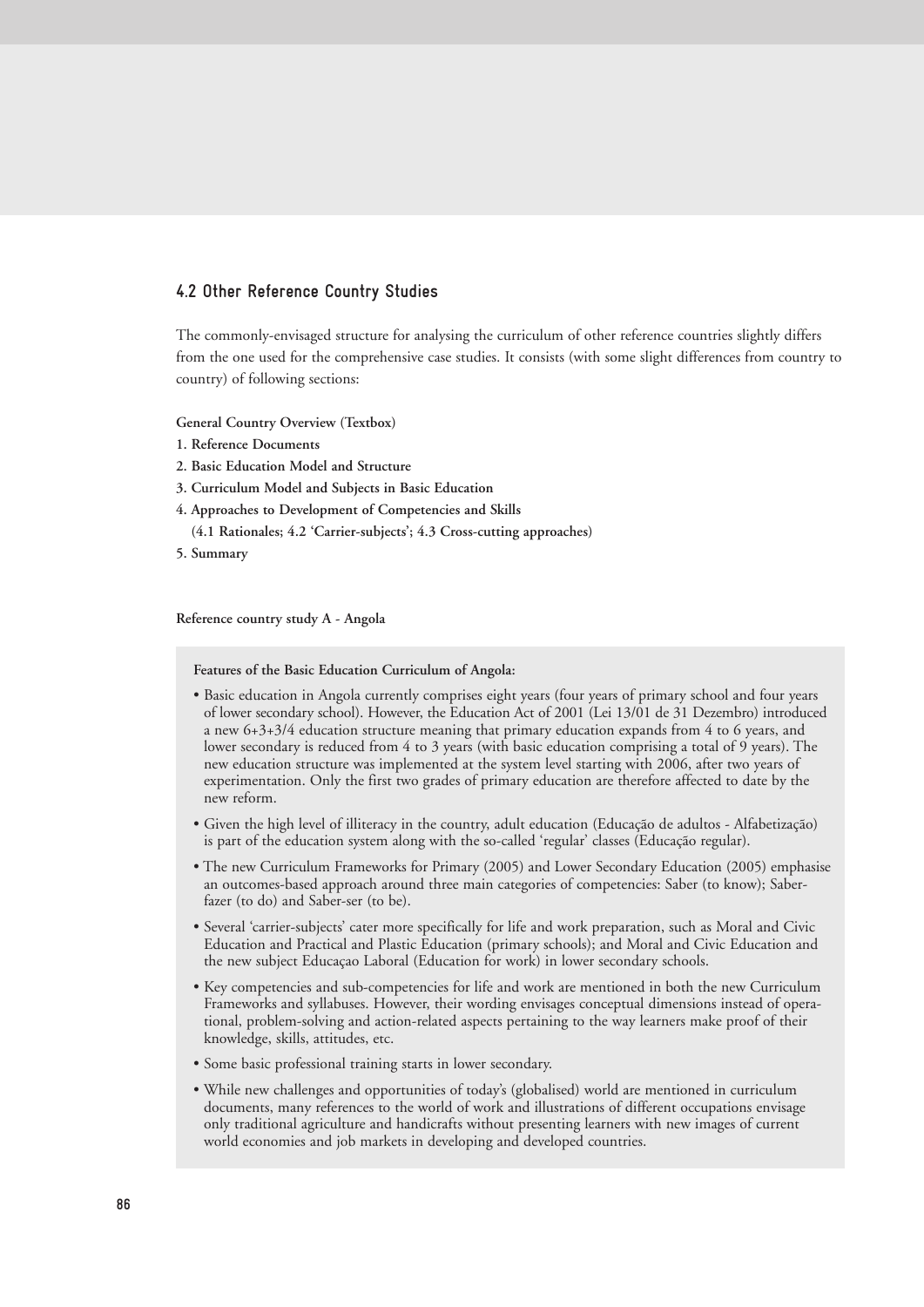# **1 Reference documents**

- Lei de Bases do Sistema de Educação (Lei N.˚ 13/01 de 31 de Dezembro de 2001) [Fundamental Law of the Education System/Law no. 13 of 31 December 2001]
- Comparação entre o Sistema de Educação em vigor e o Sistema de Educação a implementer. INIDE/Ministério da Educação [Comparison between the present education System and the Education System to be implemented. INIDE/Ministry of Education]
- Currículo do Ensino Primário. Reforma curricular. 2005. INIDE/Ministério da Educação [Primary Education Curriculum Framework]
- Currículo do 1.˚ Ciclo do Ensino Secundário. Reforma curricular. 2005. INIDE/Ministério da Educação [Lower Secondary Curriculum Framework.]
- Syllabuses for primary and secondary education
- Estratégia de Combate à Pobreza. Reinserção Social, Reabilitação e Reconstrução e Estabilização Económica. Versão Sumária. Ministério do Planeamento. 2003 [Strategy to fight Poverty, Social Reinsertion, Rehabilitation and Reconstruction, and Economic Stabilisation. Abbreviated version]
- Plan d'Action Nationale d'Education pour Tous. Angola. 2001-2015

# **2 Basic Education Model and Structure**

Currently basic education covers the first eight years of schooling: 4 grades of primary education and 4 grades of lower secondary. A new education structure was introduced based on the Education Act of 2001 that became effective at the system level in 2006: 6+3+3/4, meaning that basic education will cover 9 years (6 years of primary education and 3 years of lower secondary). The comprehensive implementation cycle of the new education structure will be finalized by 2011 for primary education and 2008 for lower secondary.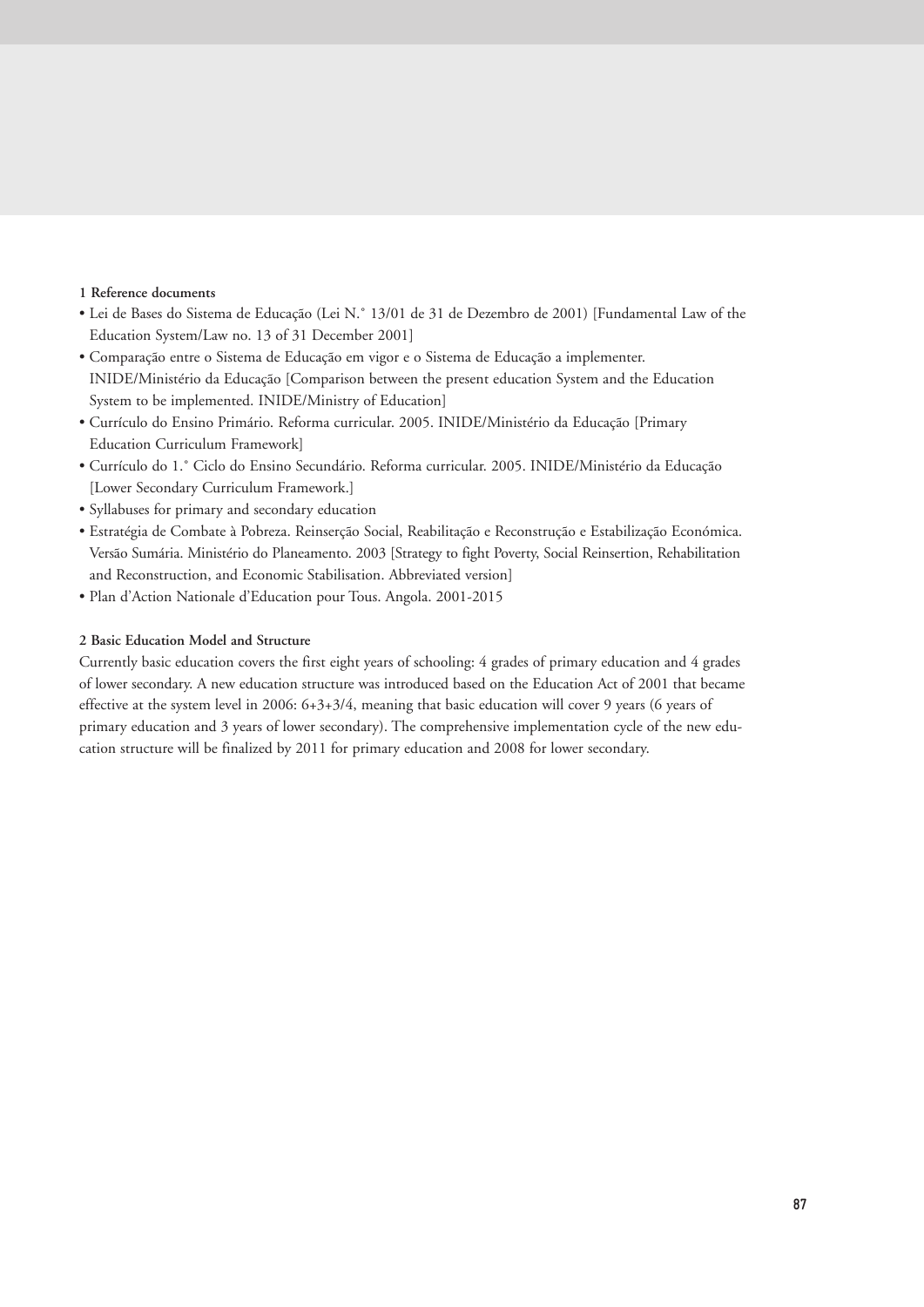| Table 29: Comparison between the 'old' and 'new' education structure - Angola |                                                                                                       |                                                    |  |  |  |
|-------------------------------------------------------------------------------|-------------------------------------------------------------------------------------------------------|----------------------------------------------------|--|--|--|
|                                                                               | Old system                                                                                            | New system<br>(based on the Education Act of 2001) |  |  |  |
| Primary education                                                             | 4 Grades (First level of Basic education)                                                             | 6 Grades of Regular Education                      |  |  |  |
|                                                                               | First level of Adult education/Literacy<br>and Post-literacy                                          | Adult education                                    |  |  |  |
| Lower secondary                                                               | 4 Grades                                                                                              | 3 Grades (7, 8, 9) Regular Education               |  |  |  |
|                                                                               | Grade $5 & 6$                                                                                         | Adult education                                    |  |  |  |
|                                                                               | (Second level of Basic<br>education)                                                                  | Basic Professional Formation/Training              |  |  |  |
|                                                                               | Adult education<br>First cycle of professional training (Cycle 1<br>to train skilled workers)         |                                                    |  |  |  |
|                                                                               | Grades 7 & 8<br>(Third level of Basic Education)                                                      |                                                    |  |  |  |
|                                                                               | Adult education<br>First cycle of professional training (Second<br>cycle of training skilled workers) |                                                    |  |  |  |
| Upper secondary                                                               | 3 or 4 Years                                                                                          | $\frac{3 \text{ or } 4 \text{ years}}{2}$          |  |  |  |
|                                                                               | 3 - General pre-university                                                                            | 3 - Regular Education                              |  |  |  |
|                                                                               | 4 - Pedagogical Schools                                                                               | <b>Adult Education</b>                             |  |  |  |
|                                                                               | 4 - Technical Schools                                                                                 | 4 - Pedagogical Schools                            |  |  |  |
|                                                                               |                                                                                                       | 4 - Medium Level Technical Schools                 |  |  |  |

#### **1 Reference documents**

- Lei de Bases do Sistema de Educação (Lei N.˚ 13/01 de 31 de Dezembro de 2001) [Fundamental Law of the Education System/Law no. 13 of 31 December 2001]
- Comparação entre o Sistema de Educação em vigor e o Sistema de Educação a implementer. INIDE/Ministério da Educação [Comparison between the present education System and the Education System to be implemented. INIDE/Ministry of Education]
- Currículo do Ensino Primário. Reforma curricular. 2005. INIDE/Ministério da Educação [Primary Education Curriculum Framework]
- Currículo do 1.˚ Ciclo do Ensino Secindário. Reforma curricular. 2005. INIDE/Ministério da Educação [Lower Secondary Curriculum Framework.]
- Syllabuses for primary and secondary education
- Estratégia de Combate à Pobreza. Reinserção Social, Reabilitação e Reconstrução e Estabilização Económica. Versao Sumária. Ministério do Planeamento. 2003 [Strategy to fight Poverty. Social reinsertion, Rehabilitation and Reconstruction, and Economic Stabilisation. Abbreviated version]
- Plan d'Action Nationale d'Education pour Tous. Angola. 2001-2015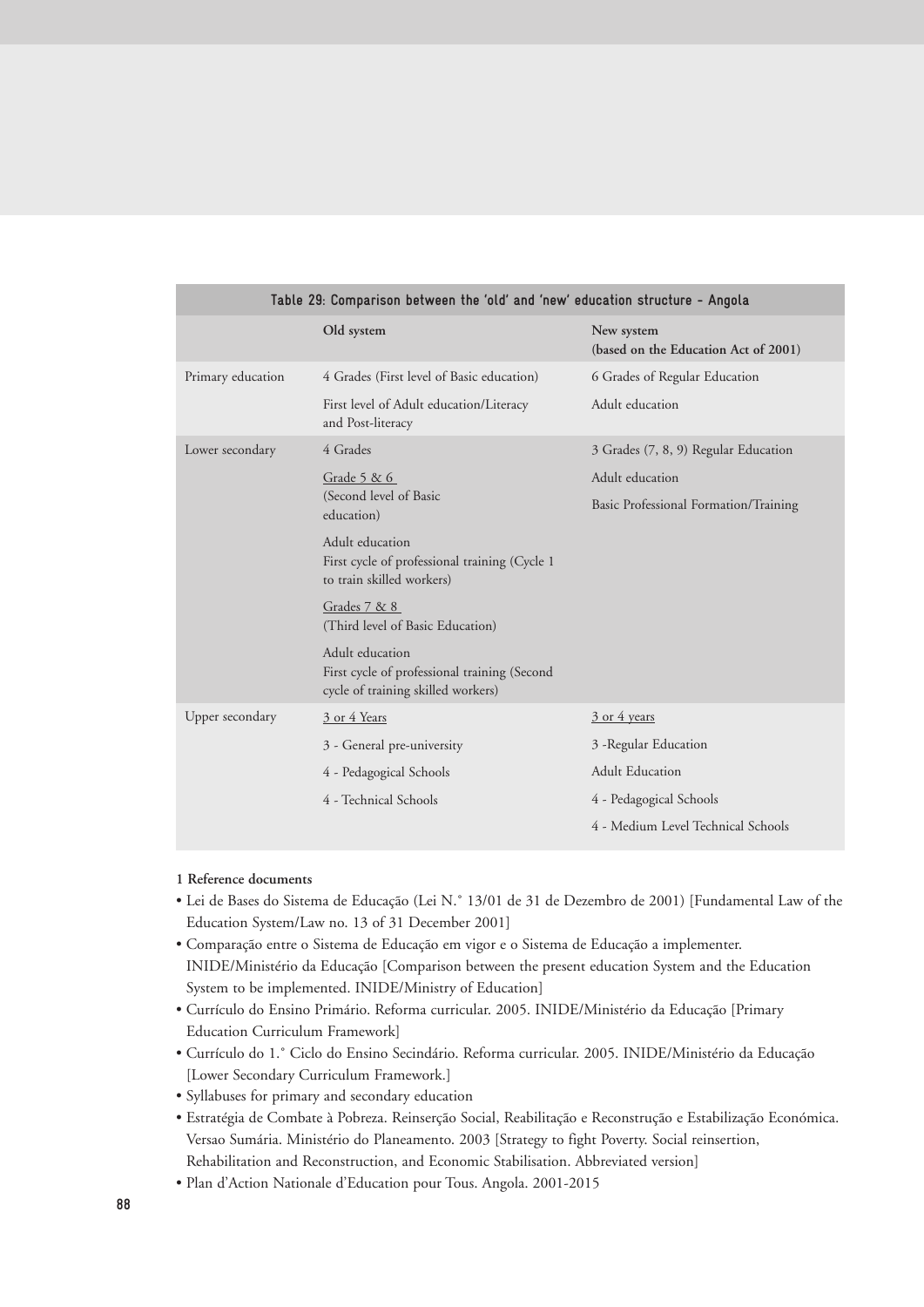# **2 Basic Education Model and Structure**

Currently basic education covers the first eight years of schooling: 4 grades of primary education and 4 grades of lower secondary. A new education structure was introduced based on the Education Act of 2001 that became effective at the system level in 2006: 6+3+3/4, meaning that basic education will cover 9 years (6 years of primary education and 3 years of lower secondary). The comprehensive implementation cycle of the new education structure will be finalized by 2011 for primary education and 2008 for lower secondary.

| Table 29: Comparison between the 'old' and 'new' education structure - Angola |                                                                                                       |                                                    |  |  |  |
|-------------------------------------------------------------------------------|-------------------------------------------------------------------------------------------------------|----------------------------------------------------|--|--|--|
|                                                                               | Old system                                                                                            | New system<br>(based on the Education Act of 2001) |  |  |  |
| Primary education                                                             | 4 Grades (First level of Basic education)                                                             | 6 Grades of Regular Education                      |  |  |  |
|                                                                               | First level of Adult education/Literacy and<br>Post-literacy                                          | Adult education                                    |  |  |  |
| Lower secondary                                                               | 4 Grades                                                                                              | 3 Grades (7, 8, 9) Regular Education               |  |  |  |
|                                                                               | Grade $5 & 6$                                                                                         | Adult education                                    |  |  |  |
|                                                                               | (Second level of Basic education)                                                                     | Basic Professional Formation/Training              |  |  |  |
|                                                                               | Adult education<br>First cycle of professional training (Cycle 1<br>to train skilled workers)         |                                                    |  |  |  |
|                                                                               | Grades 7 & 8<br>(Third level of Basic Education)                                                      |                                                    |  |  |  |
|                                                                               | Adult education<br>First cycle of professional training (Second<br>cycle of training skilled workers) |                                                    |  |  |  |
| Upper secondary                                                               | 3 or 4 Years                                                                                          | 3 or 4 years                                       |  |  |  |
|                                                                               | 3 - General pre-university                                                                            | 3 - Regular Education                              |  |  |  |
|                                                                               | 4 - Pedagogical Schools                                                                               | <b>Adult Education</b>                             |  |  |  |
|                                                                               | 4 - Technical Schools                                                                                 | 4 - Pedagogical Schools                            |  |  |  |
|                                                                               |                                                                                                       | 4 - Medium Level Technical Schools                 |  |  |  |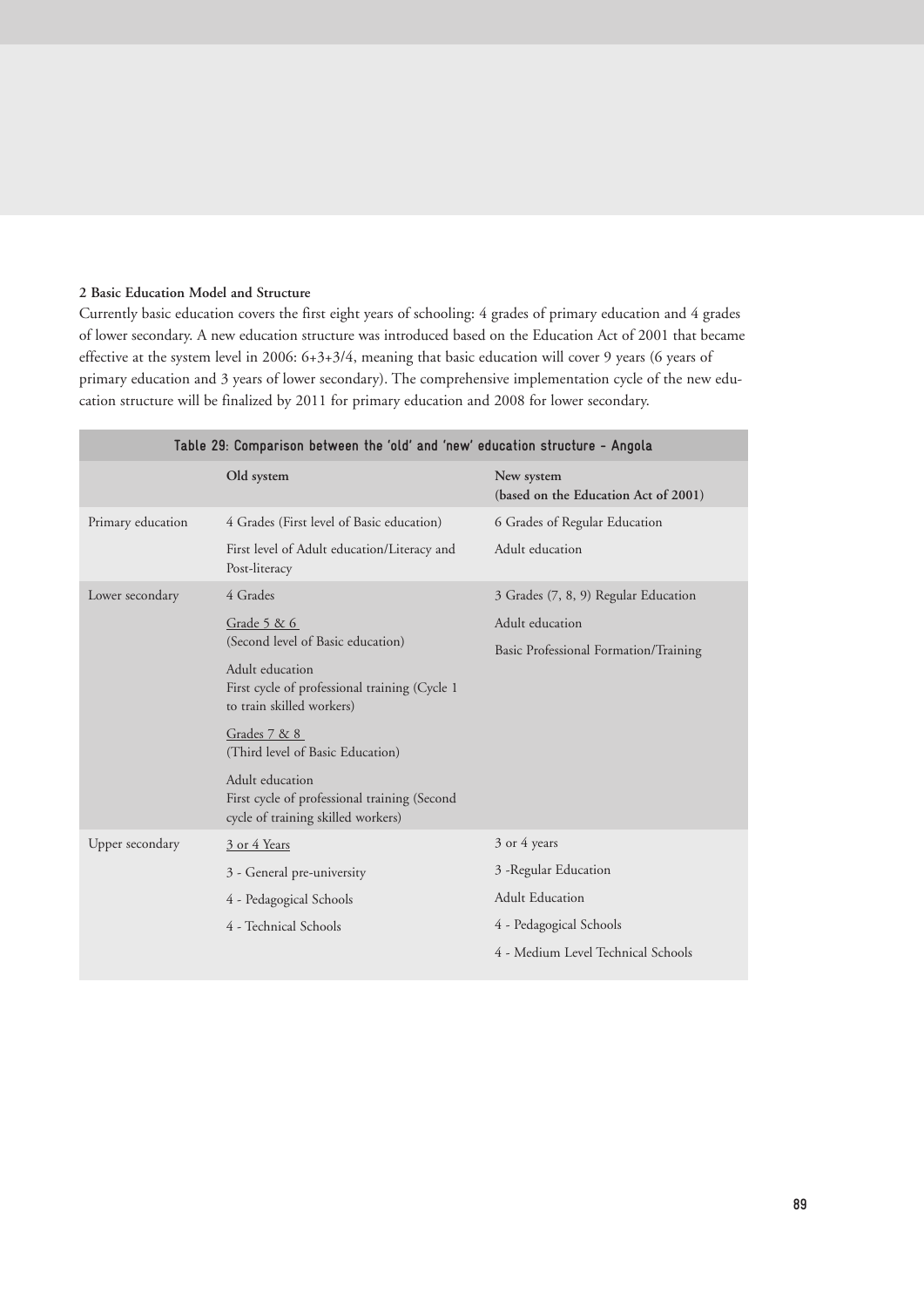# **3 Curriculum model and subjects in Basic Education (Primary and Lower Secondary)**

The new curriculum (2005) for primary and secondary education emphasises learning outcomes and a balanced curriculum structure, as follows:

| Table 30: Primary Education curriculum structure - Angola |                |                          |                |                  |                |                |                      |
|-----------------------------------------------------------|----------------|--------------------------|----------------|------------------|----------------|----------------|----------------------|
|                                                           |                |                          |                | Weekly timetable |                |                |                      |
| Subjects                                                  | Grade 1        | Grade 2                  | Grade 3        | Grade 4          | Grade 5        | Grade 6        | Total per<br>subject |
| Portuguese language                                       | 9              | 9                        | $\overline{9}$ | 9                | 8              | 8              | 1560                 |
| Mathematics                                               | 7              | 7                        | 7              | 7                | 6              | 6              | 1200                 |
| Environmental studies                                     | 3              | 3                        | 3              | 3                |                |                | 360                  |
| Natural Sciences                                          |                |                          |                |                  | 4              | $\overline{4}$ | 240                  |
| History                                                   |                |                          |                |                  | $\overline{2}$ | $\overline{2}$ | 120                  |
| Geography                                                 |                |                          |                |                  | $\overline{2}$ | $\overline{2}$ | 120                  |
| Moral and civic education                                 |                |                          |                |                  | $\overline{2}$ | $\overline{2}$ | 120                  |
| Plastic (visual Arts)<br>and Manual education             | $\overline{2}$ | $\overline{2}$           | 2              | $\overline{2}$   | $\overline{2}$ | $\overline{2}$ | 360                  |
| Music                                                     | $\mathbf{1}$   | $\mathbf{1}$             | $\mathbf{1}$   | $\mathbf{1}$     | $\mathbf{1}$   | $\mathbf{1}$   | 180                  |
| Physical education                                        | $\overline{2}$ | $\overline{\mathcal{L}}$ | $\overline{2}$ | $\overline{2}$   | $\overline{2}$ | $\overline{2}$ | 360                  |
| Total of weekly hours                                     | 24             | 24                       | 24             | 24               | 29             | 29             |                      |
| Total of annual hours                                     | 720            | 720                      | 720            | 720              | 870            | 870            | 4620                 |
| Total number of subjects                                  | 6              | 6                        | 6              | 6                | 9              | 9              |                      |

Source: New Curriculum Framework for Primary education (2005)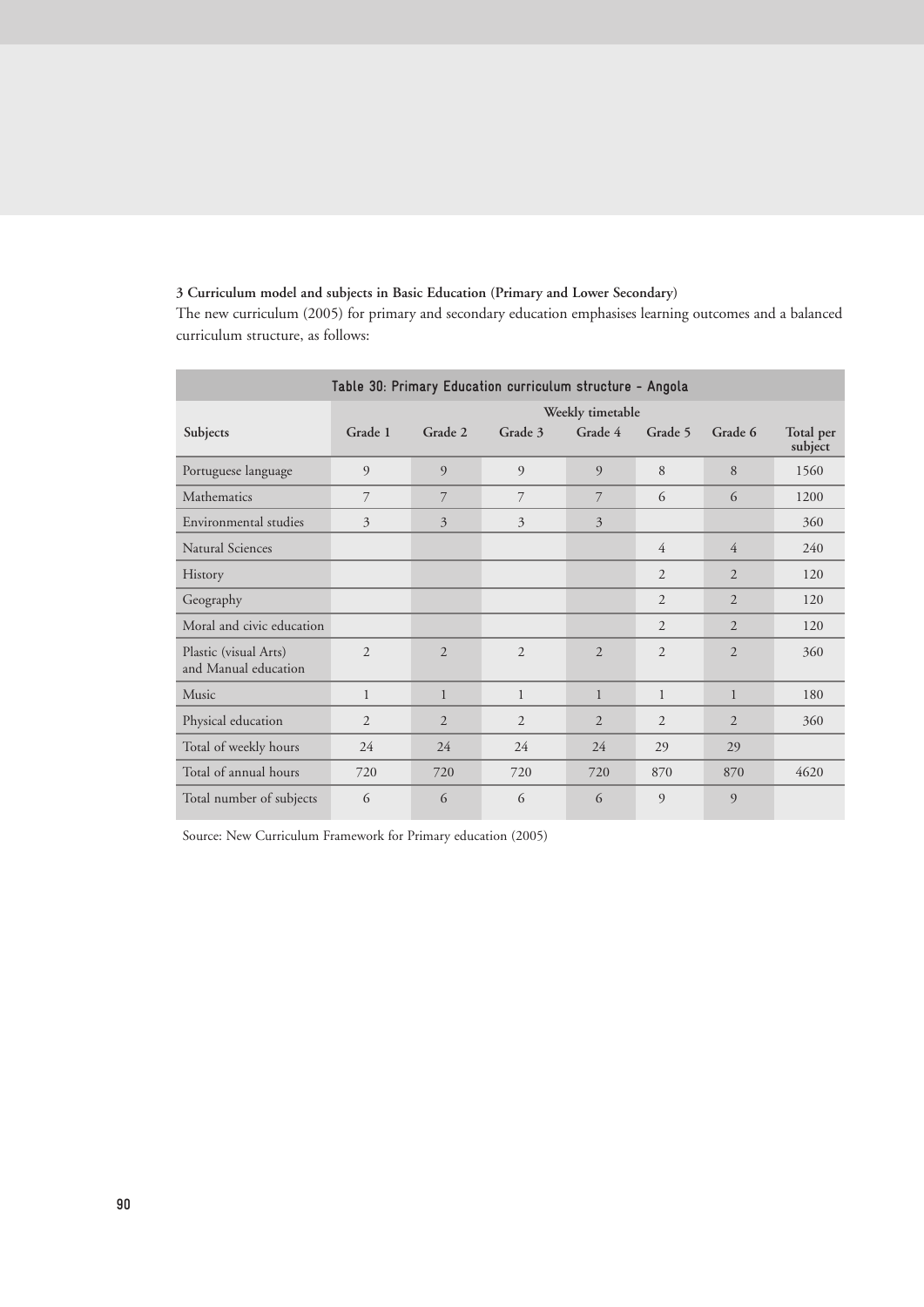| Table 31: Lower Secondary curriculum structure - Angola |                |                  |                |                   |  |
|---------------------------------------------------------|----------------|------------------|----------------|-------------------|--|
|                                                         |                | Weekly timetable |                |                   |  |
| Subjects                                                | Grade 7        | Grade 8          | Grade 9        | Total per subject |  |
| Portuguese language                                     | $\overline{4}$ | 4                | $\overline{4}$ | 360               |  |
| Foreign language (English or French)                    | 3              | 3                | $\overline{3}$ | 270               |  |
| Mathematics                                             | $\overline{4}$ | $\overline{4}$   | $\overline{4}$ | 360               |  |
| Biology                                                 | $\overline{2}$ | $\overline{2}$   | 3              | 210               |  |
| Physics                                                 | 3              | $\overline{2}$   | $\overline{2}$ | 210               |  |
| Chemistry                                               | $\overline{2}$ | 3                | $\overline{2}$ | 210               |  |
| Geography                                               | $\overline{2}$ | $\overline{2}$   | 3              | 210               |  |
| History                                                 | 3              | 3                | $\overline{2}$ | 240               |  |
| Physical Education                                      | $\overline{2}$ | $\overline{2}$   | 2              | 180               |  |
| Moral and civic Education                               | $\mathbf{1}$   | $\mathbf{1}$     | $\mathbf{1}$   | 90                |  |
| Plastic education and Visual Arts                       | $\overline{2}$ | 2                | 2              | 180               |  |
| Education for work (Educação Laboral)                   | $\overline{2}$ | 2                | 2              | 180               |  |
| Total weekly                                            | 30             | 30               | 30             |                   |  |
| Total annually                                          | 900            | 900              | 900            | 2700              |  |
| Total number of subjects                                | 12             | 12               | 12             |                   |  |

Source: New Curriculum Framework for Lower Secondary Education (2005)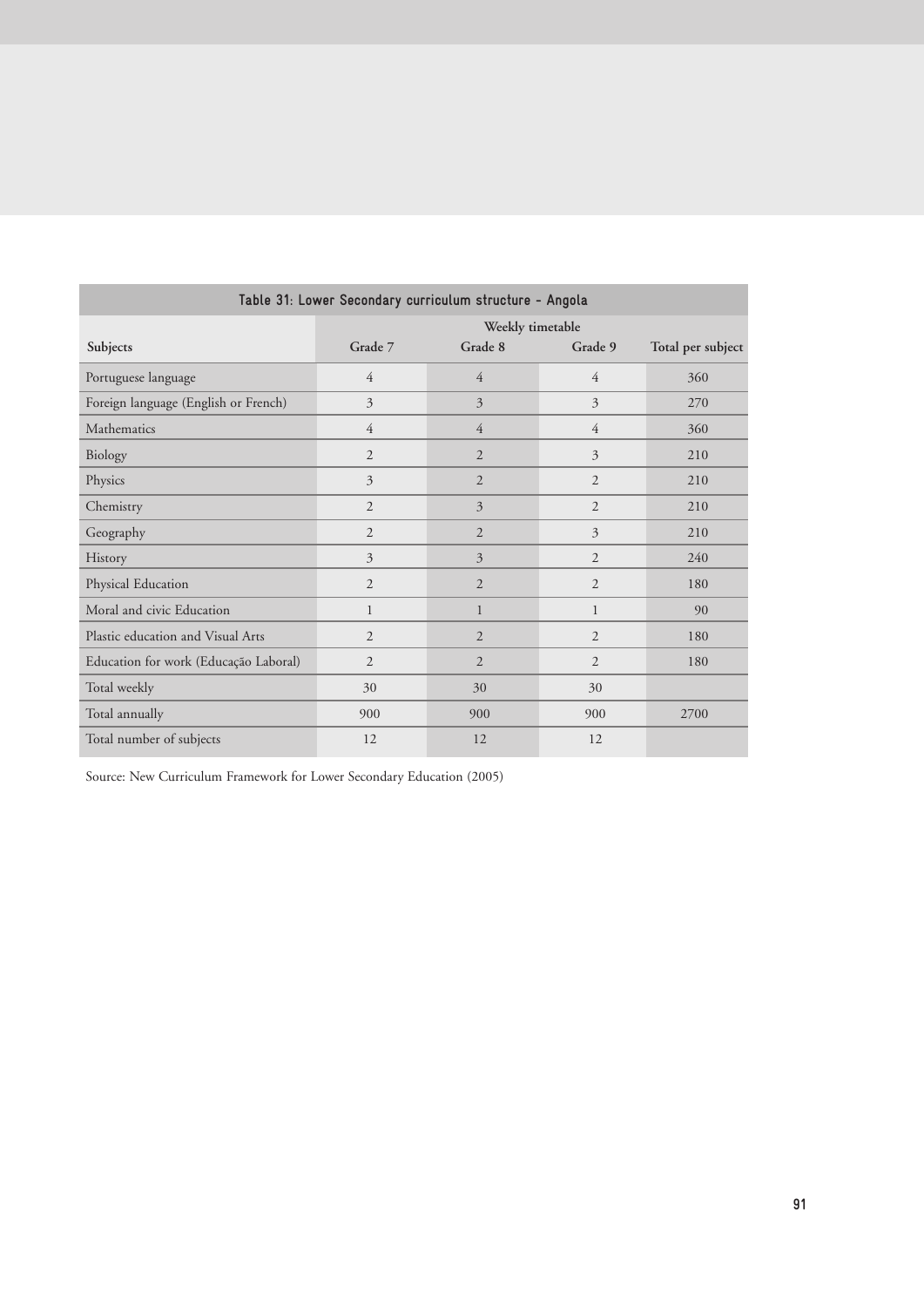# **4 Approaches to Development of Competencies and Skills**

*4.1 Rationales*

Rationales for linking schooling with new developments in society and the world of work are presented in curriculum documents as follows:

- The Angolan curriculum has an emphasis on fighting illiteracy given 70% of the population of the age range from 6 to 14 runs the risk of remaining illiterate (which affects negatively employment chances and social integration). Adult education is therefore integrated into the formal education system at both primary and secondary levels.
- Angola has a new Curriculum Framework for Primary education (2005), as well as a new Framework for Secondary Education highlighting the social function of education and learning, and advancing a comprehensive profile of learners at the end of primary (e.g. literacy skills; moral and social development; cooperation and fair competition skills).
- Both learning objectives and learning outcomes are mentioned in the Primary Curriculum Framework. In terms of learning objectives, the Curriculum Framework sets an emphasis on values education, identity formation, the development of a sense of responsibility and social justice, as well as on the capacity of learners to handle different materials and procedures (associated with handicrafts). In terms of learning outcomes, the Primary Curriculum Framework presents a profile of learners at the end of the first six grades in compliance with three main axes: To know (Saber); To do (Saber-fazer); and To be (Saber-ser). In the realm of Saber-Fazer it is mentioned that learners ought to be able to apply different working techniques (most of them being associated with handicrafts).
- The new Curriculum Framework for Lower Secondary Education (1.˚ Ciclo) preserves the three main axes based on which learning outcomes (competences) are being defined: Saber, Saber-Fazer, Saber-Ser. In the area of Saber-Fazer more emphasis is now put on a combination of intellectual and practical skills needed in the world of work, such as to observe, analyse and generalise; to interpret schemes, diagrams and graphic representations; to apply capacities, habits, and competencies in daily-life problem solving; to utilize and maintain correctly instruments/tools. In the case of the Saber-Ser domain (to be) skills and attitudes such as critical judgement, the sense of responsibility, awareness and respect of differences, as well as cooperation with others are mentioned. However, no special mention of more specific work competencies is made and general objectives assert quite broadly that learners need to acquire competencies to intervene actively in social life.
- Both primary and secondary syllabuses talk in their Rationales about links between education and active life, such as:
- Primary level: students should acquire basic competencies to be able to integrate active life;
- Secondary level: the curriculum offers a good balance between general subjects and subjects contributing more specifically to practical training and the preparation of young for work (such as the newly-introduced subject: Educação Laboral/Education for work).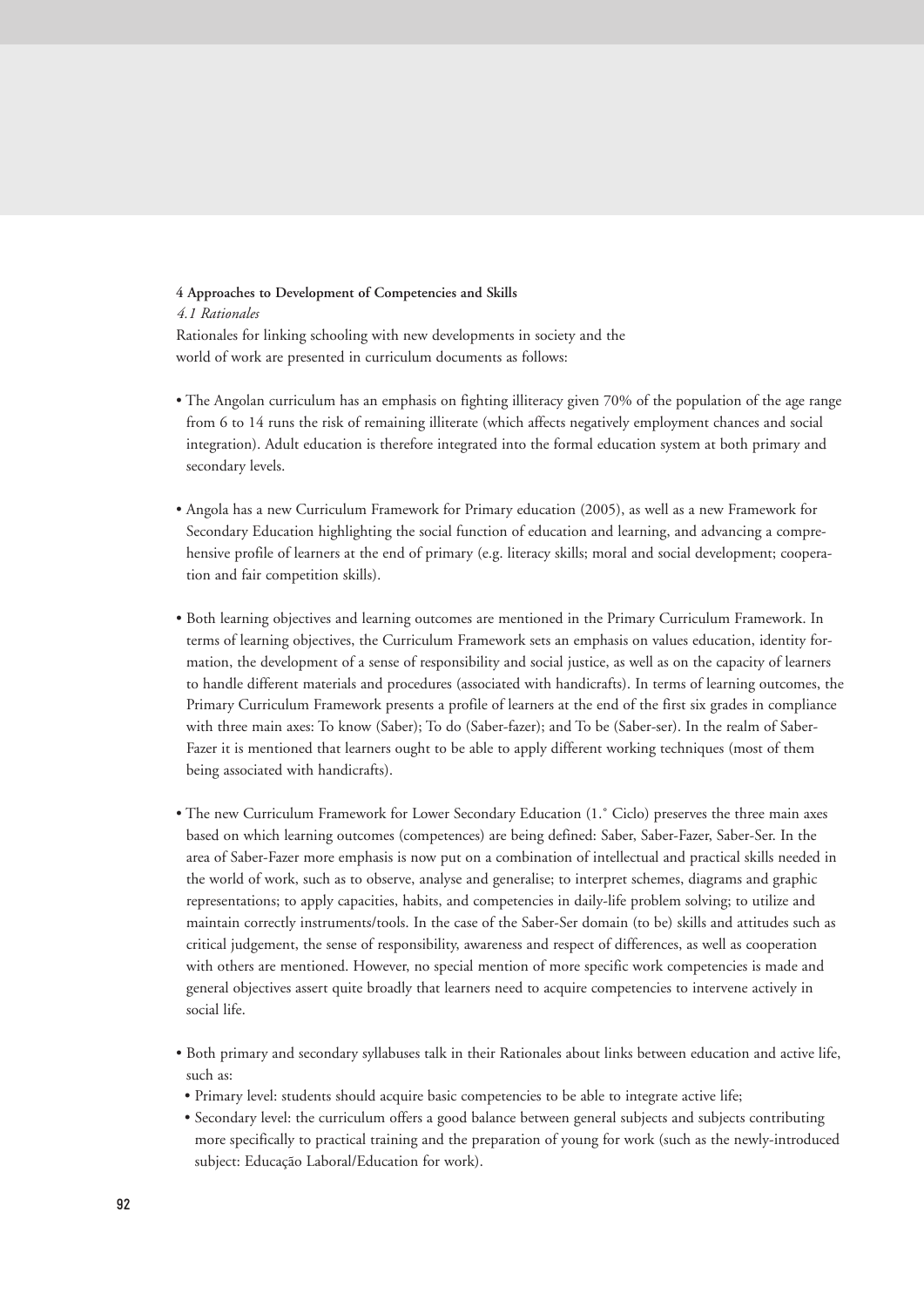# *4.2 'Carrier-subjects'*

- Carrier-subjects for the development of life and work competencies in primary schools are Moral and Civic Education (Educação Moral e Cívica, 2 hours/week x two years=120 hours) and Practical and Plastic Education (Educação Manual e Plástica, 2 hours/week x 6 years=360 hours).
- The carrier- subjects for the development of life and work competencies in lower secondary education seem to be Moral and Civic Education (Educação Moral e Cívica, 1 hour/week x 3 years= 90 hours) and a newlyintroduced subject called Education for work (Educação Laboral, 2 hours/week x 3 years= 180 hours). Educação Laboral is subdivided into two areas: (A) Technical Design (Desenho Técnico) and (B) Work and life skills (Oficina). The new subject Educação Laboral has been introduced with a view to teaching students how to cope with daily life situations (in their domestic environment, at school and in the community) and applications of technologies (e.g. electricity, carpentry, agriculture). The main objective of Educação Laboral is to have students acquire important elements of a working and technological culture so that they can become active and valuable members of their families, even before completing a medium form of vocational education and training. It is also mentioned that, in order to be successful, teaching and learning of this subject have to be supported by appropriate facilities.

## *4.3 Cross-cutting approaches*

- The Primary Curriculum Framework also contains references to methodology (e.g. attitudes and characteristics of an innovative teacher who is able to combine oral, visual and practical methods) as well as orientations with regard to assessment (such as the assessment to be based on pedagogical principles, to be coherent, to target children's personality integrally, to be positive, diversified and transparent).
- Different curriculum innovations are brought into the education system, such as the INIDE Project on Sexual Education with a view to prevent HIV infection and AIDS. An experimental curriculum is being currently implemented in three provinces (Huíla, Benguela and Luanda) covering the first eight grades of schooling.

# **5 Summary**

The Angola education system is currently undergoing a deep structural reform which is accompanied by important curriculum changes, as well as changes in teaching and learning methodologies and assessment strategies. Emphasis is put on balancing general/theoretical training of students with practical formation.

However, the curriculum seems to be fragmented into many subjects which would impose specific actions (such as teacher team work) to reinforce inter-disciplinary and cross-cutting approaches supporting holistic and comprehensive learning. New carrier-subjects for life and work skills development have been introduced, such as Educação Laboral. While encouraging learning about traditional occupations, preparation for work should focus more on new areas of competencies and new occupations, in line with today's developments in Angola, the region and the world. While moral and civic education are present in the curriculum, they do not benefit of the same time allocation like other subjects and it appears that the curriculum content focuses more on conceptual issues than on participatory, hands-on activities involving the application of knowledge, skills, attitudes, in concrete (problem-solving) situations.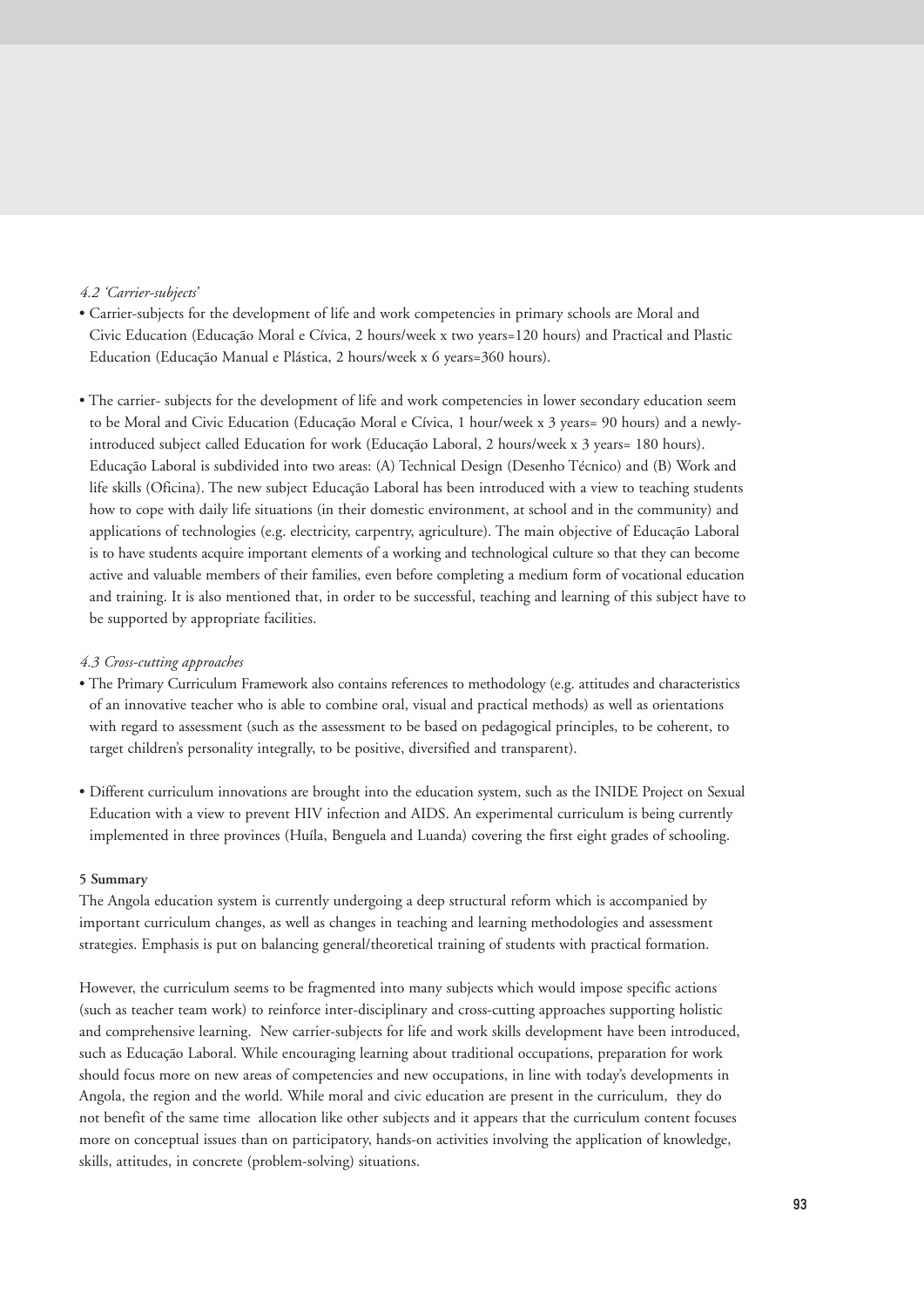#### **Reference country study B - Burundi**

- Six years of basic education (compulsory education comprises of 10 years: 6 primary and 4 lower secondary)
- Value-based teaching and learning focusing especially on peaceful management of conflicts and LTLT
- Competencies for life and work are envisaged in the curriculum but the curriculum tackles merely theoretical aspect pertaining to such competencies

#### **1 Reference Documents**

Programme de l'Enseignement Primaire du Burundi (2004) [Burundi Basic Education Programme, 2004]

## **2 Basic Education Model and Structure**

In Burundi, Basic education is defined as primary education which comprised six years of primary school.

# **3 Curriculum Model and Subjects in Basic Education**

The previous Burundi curriculum was based on a 'objectives-driven pedagogy' approach ('pédagogie par objectifs'). The new curriculum has been developed to better respond to the aspirations of the people, taking into consideration a human rights approach and the prospect of community development. Primary and all secondary stages were equally affected by the curriculum reform taking place after 1995.

The aims of the Burundi education system are expressed in the sector's policy document as training of qualified, competitive, creative and imaginative citizens who are open to the world, tolerant and appreciate their culture.

The primary education curriculum is aiming at developing the whole person as it is stated with regard to the learners' profile at the end of primary school:

- Learners must have such competencies as listening, reading, oral expression, writing and artistic skills.
- In mathematics, they must have developed competencies enabling them to solve problems which require at the same time the four fundamental operations with whole numbers, decimal numbers and fractions, as well as the knowledge and know-how required for geometry and measurement.
- In environmental studies, their competencies must enable students to act autonomously, to interact with their environment, to use knowledge about simple phenomena of everyday life and their interactions in the context of problem solving, to cater for their physical and mental health, to demonstrate attitudes and behaviours which correspond to a rational use of their environment resources, to fight effectively against malnutrition and to improve themselves, their habitat and community.
- In sports, learners will develop competencies allowing them to be familiar with different games, to move freely and to embrace a sport discipline (athletics, collective sports, gymnastics).
- In plastic and musical expression, the competencies of the learners will help them to act in ways useful to themselves and the community.
- Lastly, in competencies of everyday life (life skills), they will develop and make proof of competencies enabling them to positively influence their environment by taking significant, practical actions in situations/ problems, requiring the application of notions related to health, hygiene, nutrition and human rights.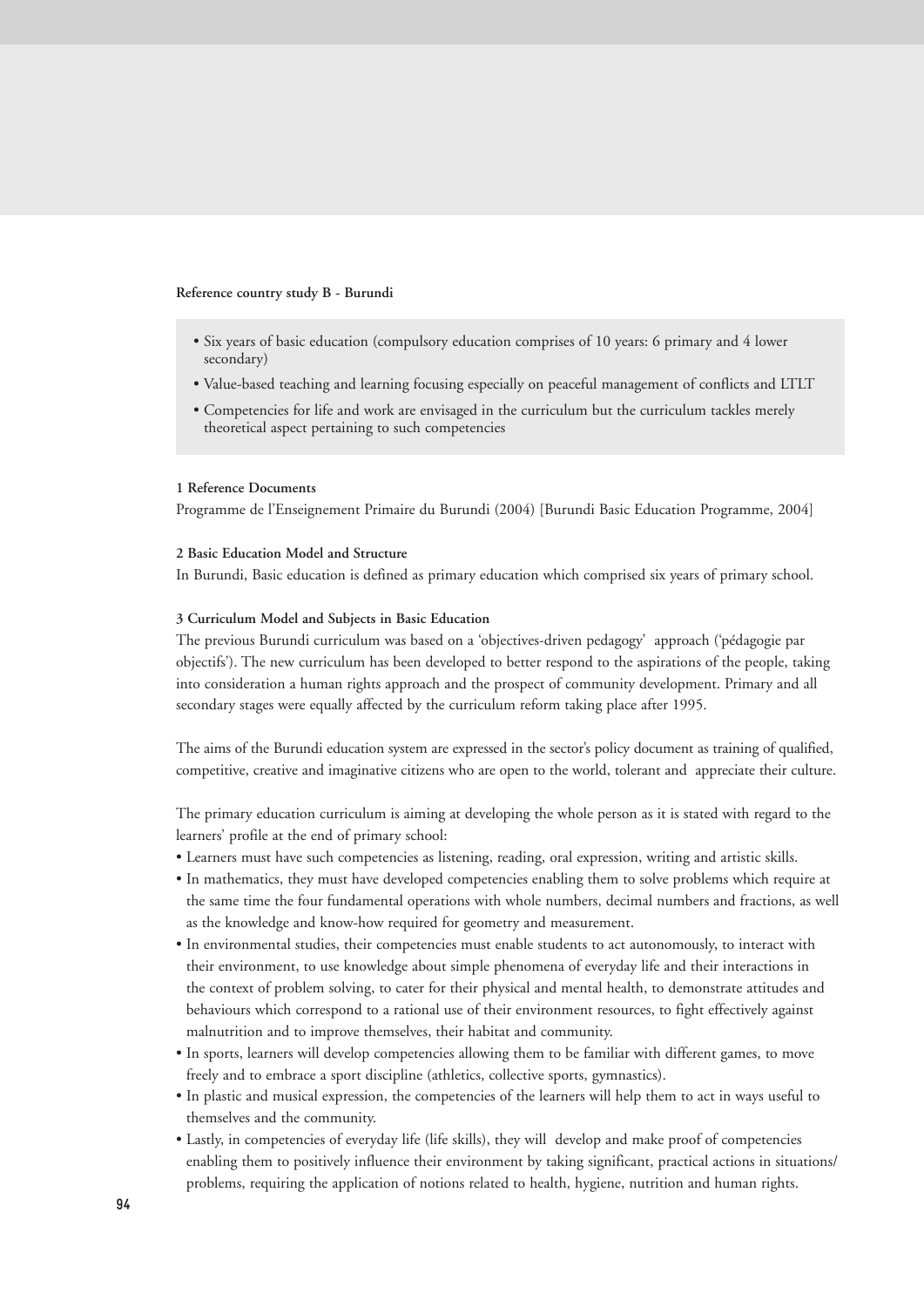In their daily lives, learners will adopt behaviours to avoid risks of HIV/AIDS contamination and to reproductive health, will develop positive attitudes to people living with HIV/AIDS and will communicate with peers and adults on HIV/AIDS prevention.

| Table 32: Overview of subjects and time allocation in Basic Education - Burundi |                          |                          |                          |                |                |                |
|---------------------------------------------------------------------------------|--------------------------|--------------------------|--------------------------|----------------|----------------|----------------|
|                                                                                 | Time allocation          |                          |                          |                |                |                |
| Subject                                                                         | 1st year                 | 2nd year                 | 3rd year                 | 4th year       | 5th year       | 6th year       |
| Languages                                                                       |                          |                          |                          |                |                |                |
| Kirundi                                                                         | 9                        | 9                        | 7                        | 5              | $\overline{4}$ | $\overline{4}$ |
| French                                                                          | 8                        | 8                        | 8                        | 9              | 8              | 8              |
| English                                                                         | $\overline{\phantom{a}}$ | ۰                        | $\overline{\phantom{a}}$ |                | 3              | 3              |
| Mathematics                                                                     | 8                        | 8                        | 8                        | 8              | 7              | 7              |
| Environment studies                                                             | 5                        | 5                        | 7                        | 8              | 7              | 7              |
| Sports                                                                          | $\overline{2}$           | $\overline{2}$           | $\overline{2}$           | $\overline{2}$ | $\overline{2}$ | $\overline{2}$ |
| Plastic expression                                                              | $\mathbf{1}$             | $\mathbf{1}$             | 1                        | 1              |                | $\mathbf{1}$   |
| Musical expression                                                              | $\mathbf{1}$             | $\mathbf{1}$             | 1                        | $\mathbf{1}$   | $\mathbf{1}$   | $\mathbf{1}$   |
| Life Skills                                                                     | -                        | $\overline{\phantom{0}}$ | $\overline{\phantom{m}}$ |                | 1              | 1              |
| Religion                                                                        | $\mathbf{1}$             | $\mathbf{1}$             | $\mathbf{1}$             | $\mathbf{1}$   | $\mathbf{1}$   | 1              |
| Total                                                                           | 35                       | 35                       | 35                       | 35             | 35             | 35             |

The subjects and time allocation for Basic education in Burundi is summarised in Table 24.

There is one subject (Life Skills) with a clear focus on life skills in the primary education curriculum. The subject is taught only in the last two years of primary schools (5th and 6th years).

# **4 Competencies and Skills in the curriculum**

*4.1. Type of competencies and skills which can be found in the syllabuses*

Basic essential competencies related to life and work can be found in the basic education curriculum, such as:

- To conceive small projects
- To practice small animal breeding, (breeding of hens, goats, rabbits…)
- To protect from diseases
- To distinguish drinking water from polluted water
- To maintain and wash clothes
- To create a clean school and house
- To rationally manage natural resources
- To prepare a balanced meal
- To defend human rights
- To use computer and Internet.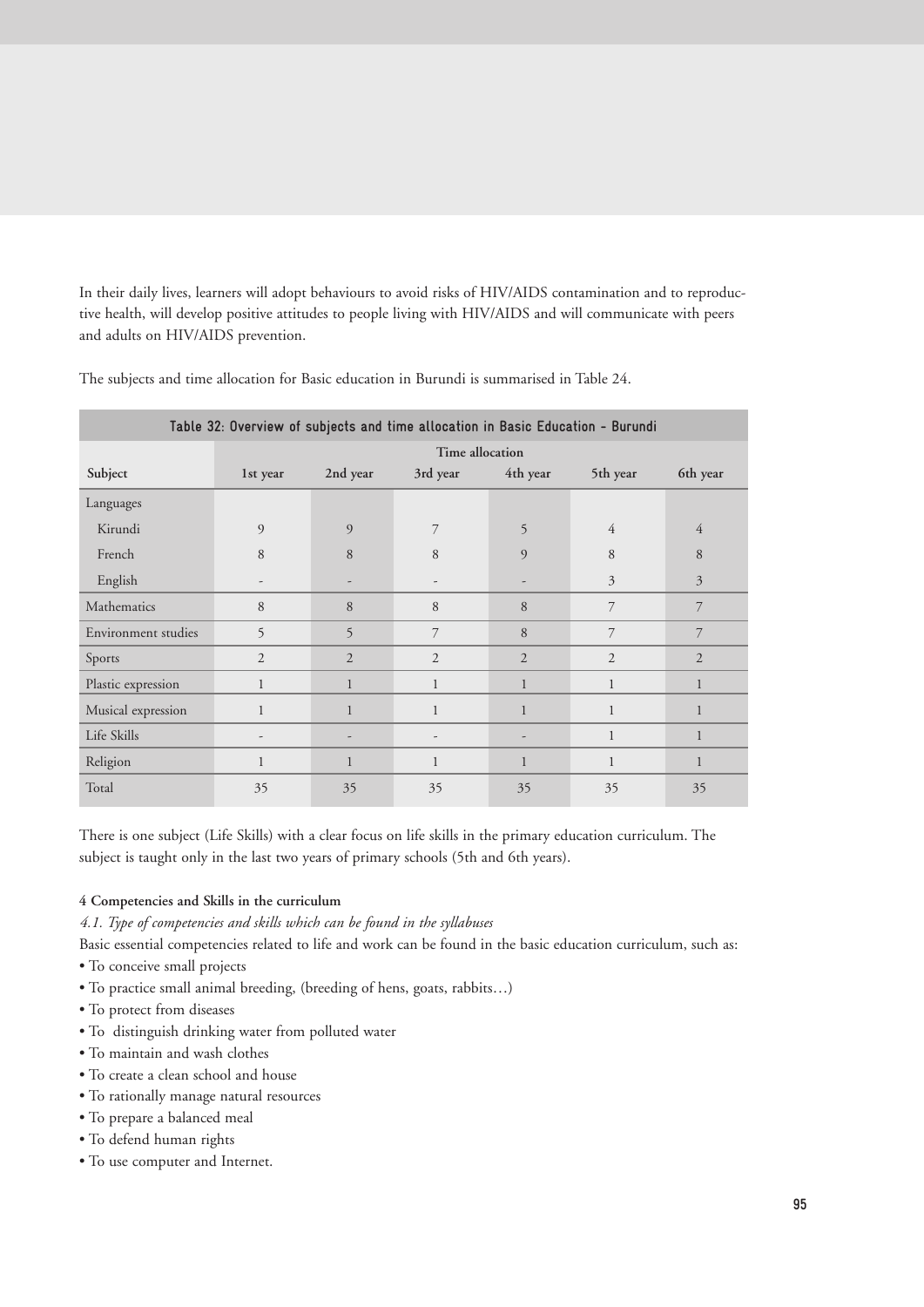# *4.2 Sample Subject - Life Skills*

The Life Skill syllabus comprises six topics in the 5th year of primary education:

- i) Characteristics and fundamentals of democracy
- ii) Human rights
- iii) Knowledge of ourselves and others
- iv) Sexuality and reproductive health
- v) Peace education
- vi) Ubushingantahe28 values (Moral education)

The syllabus is structured through objectives, competencies, teaching and learning methodology and assessment.

#### *1 Terminal Integration Objective*

At the end of the 5th year, learners must be able to communicate with peers and adults in order to protect themselves from HIV/AIDS and STI (Sexually Transmissible Infections), to claim their rights and to fulfil their duties, to peacefully solve small conflicts in their environments, to live in harmony with themselves and others and to develop the spirit of Ubushingantahe.

#### *2 Basic competencies*

- BC1: in their daily lives, to avoid situations with HIV/AIDS and STI (Sexually Transmissible Infections) contamination risk and to exchange with the others on these diseases.
- BC2: to denounce violations of child rights, to claim respect and to take part in peaceful resolution of small conflicts.
- BC3: in their daily lives, to show good manners in relations with peers and adults, to develop the spirit of Ubushingantahe and to live in harmony with themselves and others.

The Burundi Life Skills Syllabus contains a range of life skills competencies. The wording of such competencies however is taking into account mainly cognitive aspects, as to be able to 'identify', 'describe', 'list', and so on, without tackling explicitly how knowledge and thinking skills translate into daily action, e.g. attitudinal and behavioural aspects and manifestations.

# **5 Summary**

There is evidence in the basic education curriculum of Burundi of competencies and skills development related to life and work although, as they are expressed in syllabuses, they tend to remain mostly at a theoretical level. Emphasis is put also on country-specific issues, and priorities, such as Learning to Live Together/LTLT, especially the constructive approach of 'otherness'.

28 "In the understanding of a Burundian, whether Hutu or Tutsi, Ubushingantahe describes a set of personal virtues, including a sense of equity and justice, a concern for truth, a<br>righteous self-esteem, a hard-working char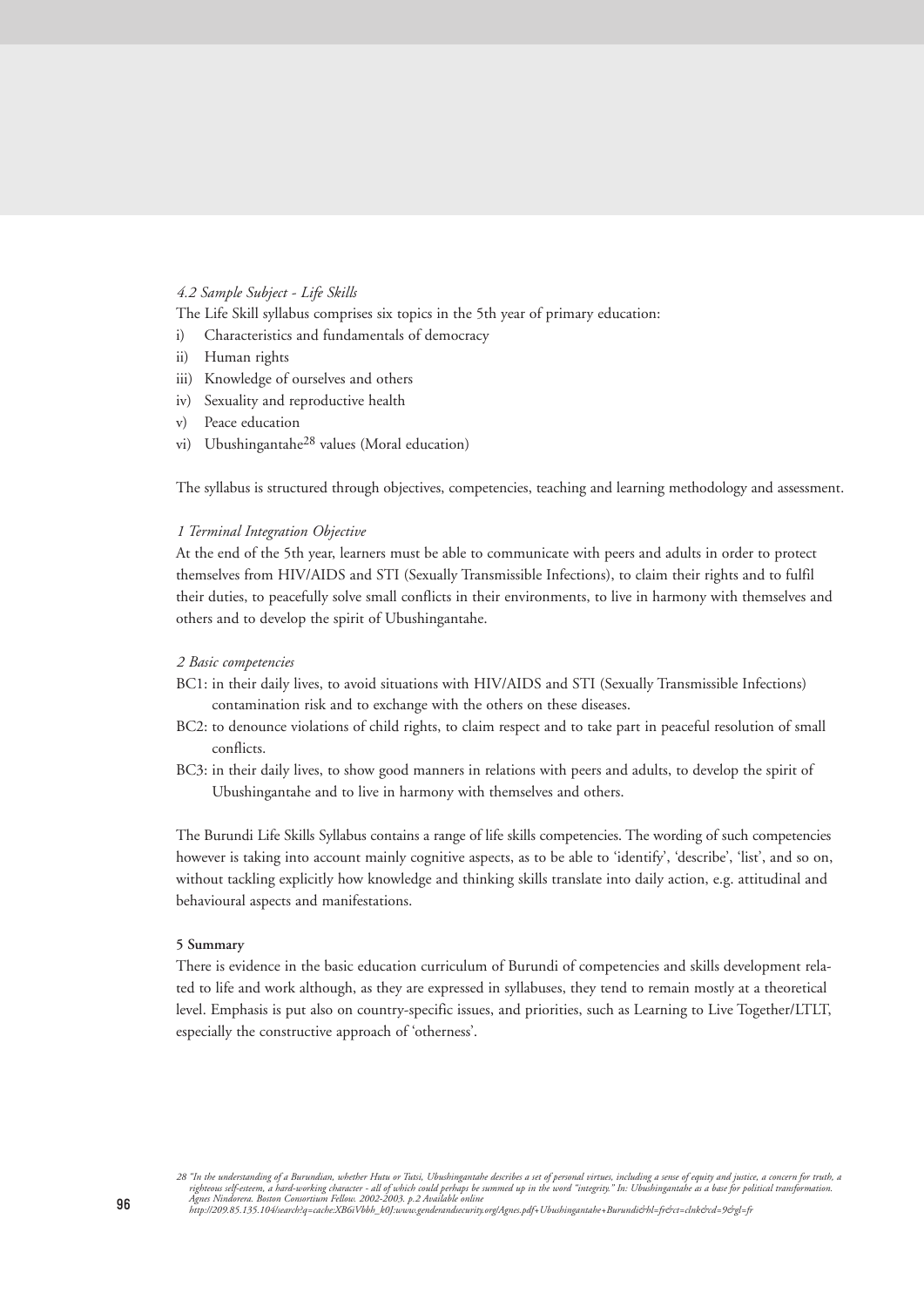|                                       |                                                                                                                                                                                                                                                                                                                                   | Table 33: Sample competencies - Burundi                                                                                                                                                                                                                                                                                |                                                                                                                                                                                                     |                                                                                                  |                                      |
|---------------------------------------|-----------------------------------------------------------------------------------------------------------------------------------------------------------------------------------------------------------------------------------------------------------------------------------------------------------------------------------|------------------------------------------------------------------------------------------------------------------------------------------------------------------------------------------------------------------------------------------------------------------------------------------------------------------------|-----------------------------------------------------------------------------------------------------------------------------------------------------------------------------------------------------|--------------------------------------------------------------------------------------------------|--------------------------------------|
|                                       | Knowledge<br>To know                                                                                                                                                                                                                                                                                                              | Know How to Do<br>To do (however the 'To do'<br>competencies are expressed<br>merely in cognitive terms)                                                                                                                                                                                                               | Know How to Be<br>To be                                                                                                                                                                             | Methodology                                                                                      | Assessment                           |
| Human<br>rights<br>Peace<br>Education | 1. Basic principles of<br>Human Rights<br>• Equality<br>• Liberty<br>• Dignity<br>2. Children Rights<br>• right to live<br>· right to development<br>· right to participation<br>· right to protection                                                                                                                            | • To explain the basic prin-<br>ciples of Human Rights<br>· To list, to recognize and<br>to explain Children<br>Rights<br>· To recognize Children's<br>Duties                                                                                                                                                          | • To live based on<br>values and principles<br>such as equality,<br>liberty and dignity<br>• To respect Children<br>Rights                                                                          | • Case studies<br>• Discussion<br>• Group work<br>• Case studies<br>• Discussion<br>• Group work | Formative<br>and criterion-<br>based |
|                                       | 3. Children's Duties<br>• regards to family<br>· regards to school and<br>community<br>1. Peace<br>· definition<br>• types of peace<br>2. Me and the Other<br>3. Prejudices and<br>stereotypes<br>4. Peacefully resolution<br>of conflicts<br>• types of conflicts<br>· causes of conflicts<br>• resolution of small<br>conflicts | • To explain the concept<br>of peace<br>• To distinguish different<br>types of peace<br>• To recognized differences<br>of others<br>• To distinguish prejudices<br>and stereotypes<br>• To distinguish types of<br>conflicts<br>· To identify causes of<br>conflict<br>• To apply techniques of<br>conflict resolution | • To apply Children<br>Duties<br>• To be peaceful<br>• To respect others<br>• To fight against<br>prejudices and<br>stereotypes<br>• To prevent conflicts<br>• To resolve peace-<br>fully conflicts | $\bullet$ Group work<br>· Discussion<br>• Role plays                                             | Formative<br>and criterion-<br>based |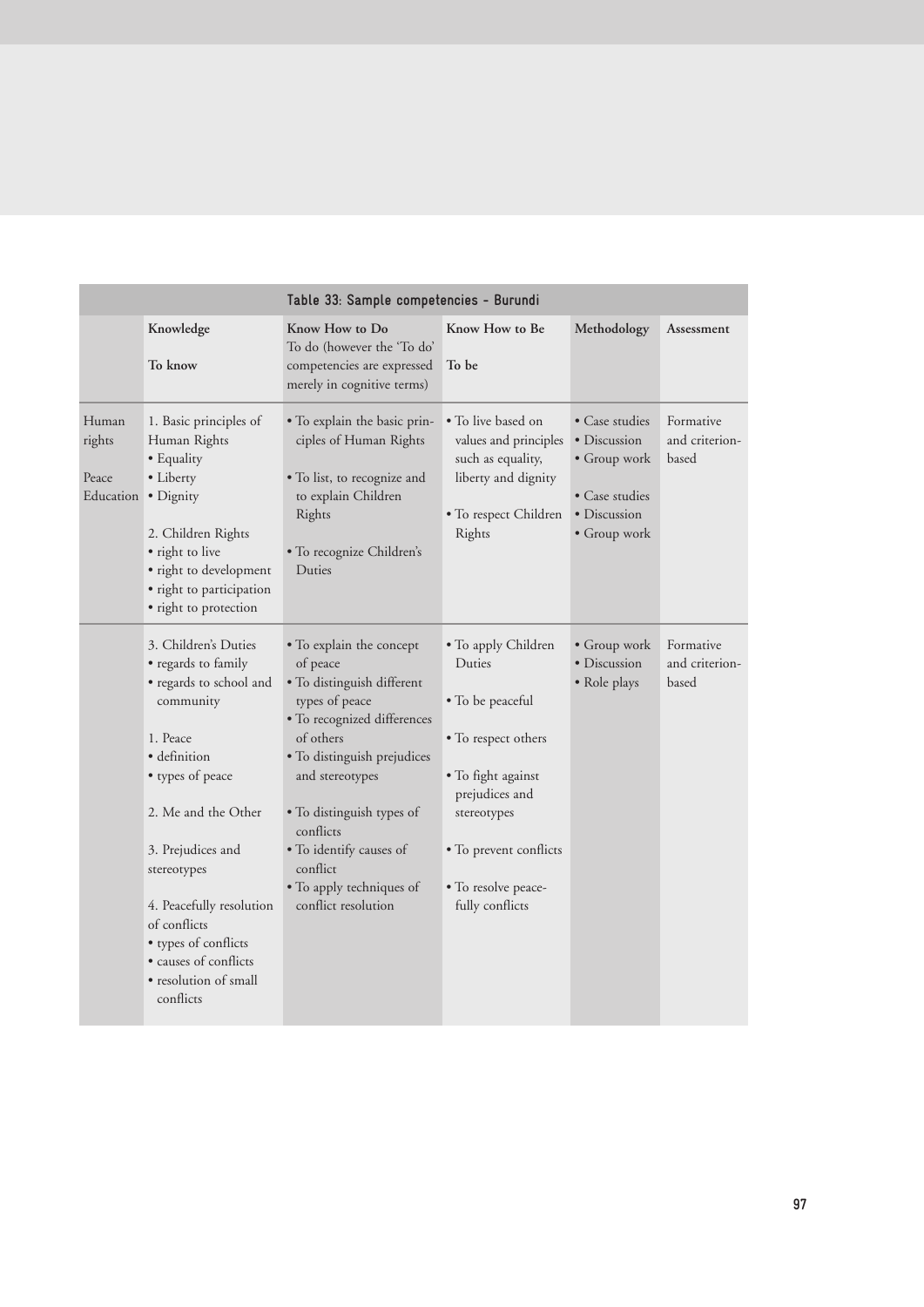**Reference country study C - Kenya**

**Features of the Basic Education Curriculum of Kenya:**

- Eight years of basic education consisting of two primary cycles (Lower Primary Standards 1-3, Upper Primary - Standards 4-8).
- The curriculum structure reflects traditional subjects
- Statements of National Goals for Education and the General Objectives of Primary Education refer to the need for the development of skills to satisfy social, economic, technological and industrial needs
- Subject syllabuses consist largely of knowledge statements
- Life skills programmes developed by the Kenya Institute of Education (as links between formal and non formal education: health education; Human Rights Education; Risk assessment and decision making, etc.)

#### **1 Reference Documents**

Primary Education Syllabus, Volume 1 (2002) Primary Education Syllabus, Volume 2 (2002) Primary Teacher Education Syllabus, Volume 1 (2004) Primary Teacher Education Syllabus, Volume 2 (2004)

# **2 Basic Education Model and Structure**

The Kenyan education structure is described as an 8-4-4 model comprising eight years of primary school (Standards 1-8), four years of secondary education (Forms 1-4) and four years of first degree studies at university.

Basic education is defined as primary education - i.e. eight years of primary education. Standards 1-3 are referred to as Lower Primary and Standards 4-8 are referred to as Upper Primary.

## **3 Curriculum Model and Subjects in Basic Education**

The subjects and time allocations<sup>29</sup> for Basic education in Kenya are summarised in Table 34.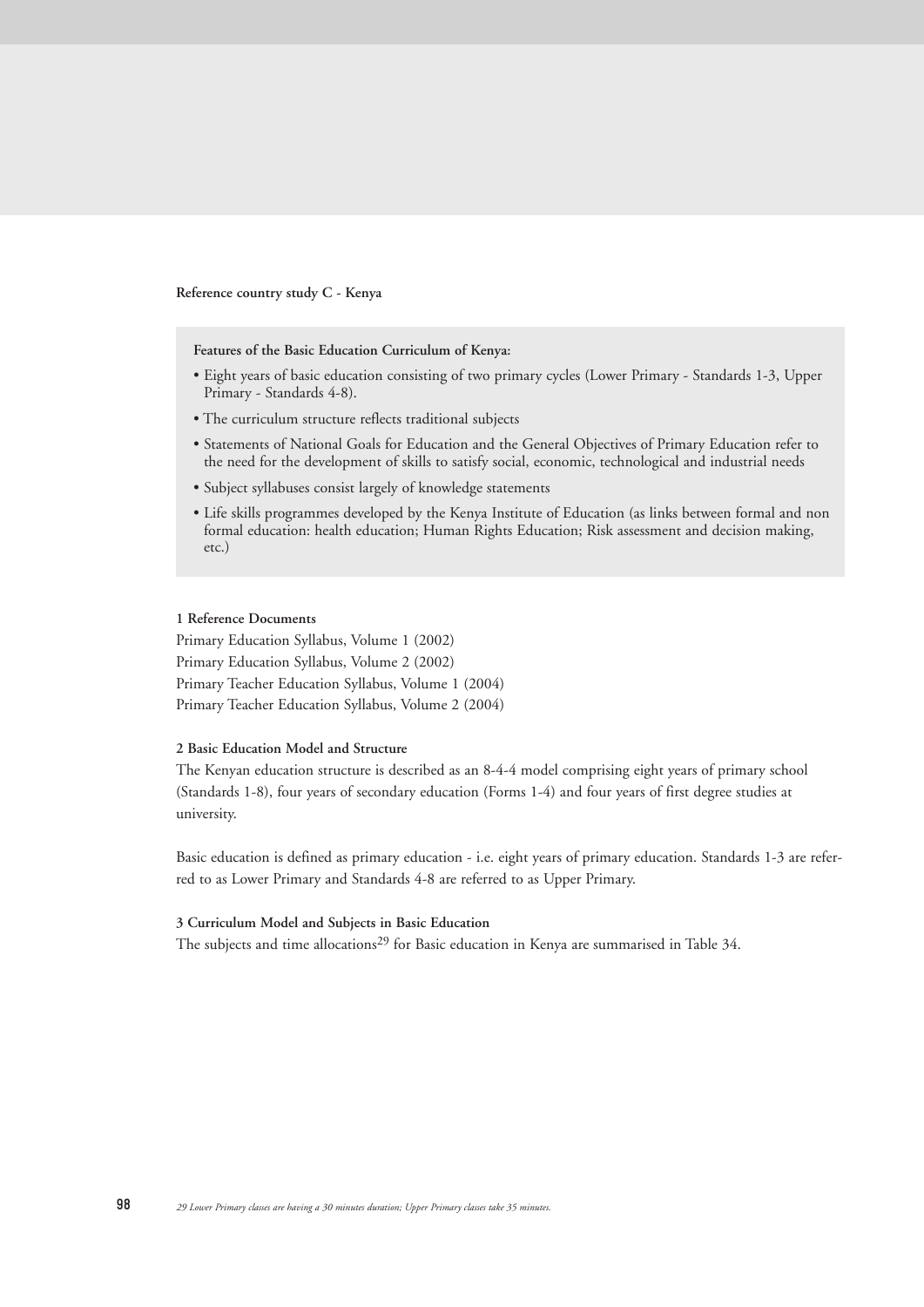| Table 34: Overview of subjects and time allocations in Basic Education - Kenya |                        |                      |  |
|--------------------------------------------------------------------------------|------------------------|----------------------|--|
| Subjects                                                                       | Number of Lessons/week |                      |  |
|                                                                                | Lower Primary          | <b>Upper Primary</b> |  |
| English                                                                        | 5                      | 7                    |  |
| Kiswahili                                                                      | 5                      | 5                    |  |
| Mathematics                                                                    | 5                      | 7                    |  |
| Science                                                                        | $\overline{2}$         | 5                    |  |
| Social Studies                                                                 | $\overline{2}$         | 5                    |  |
| Religious Education                                                            | $\overline{2}$         | 3                    |  |
| Mother Tongue                                                                  | 5                      | $\overline{0}$       |  |
| <b>Creative Arts</b>                                                           | $\overline{3}$         | 3                    |  |
| Physical Education                                                             | 5                      | $\overline{4}$       |  |
| Pastoral Programmes                                                            | 1                      | 1                    |  |
| Total                                                                          | 35                     | 40                   |  |

There are no subjects within this structure which, of themselves, suggest a focus on the development of competencies and skills for learning, life and work. There is little reference to how cross-cutting issues are dealt with, although there are environment-related units located in Social Studies. HIV/AIDS education may be presented through a separate Life Education Programme, but no mention is made of this in syllabus documents or time allocation tables.

# **4 Approaches to Development of Competencies and Skills**

# *4.1 Statement of National Goals for Education*

As stated in the national curriculum documents consulted, there are eight National Goals of Education defined for Kenya. With regard to the promotion of competencies and skills, Goal Number 2 is 'to promote the social, economic, technological and industrial needs for national development'.

# *a) Social needs*

'Education in Kenya must prepare children for the changes in attitudes and relationships, which are necessary for the smooth process of a rapidly developing modern economy. … Education should assist our youth to adapt to this change.'

#### *b) Economic Needs*

'Education in Kenya should produce citizens with skills, knowledge, expertise and personal qualities that are required to support a growing economy …'

# *c) Technological and Industrial Needs*

'Education in Kenya should provide learners with the necessary skills and attitudes for Industrial development …' **99**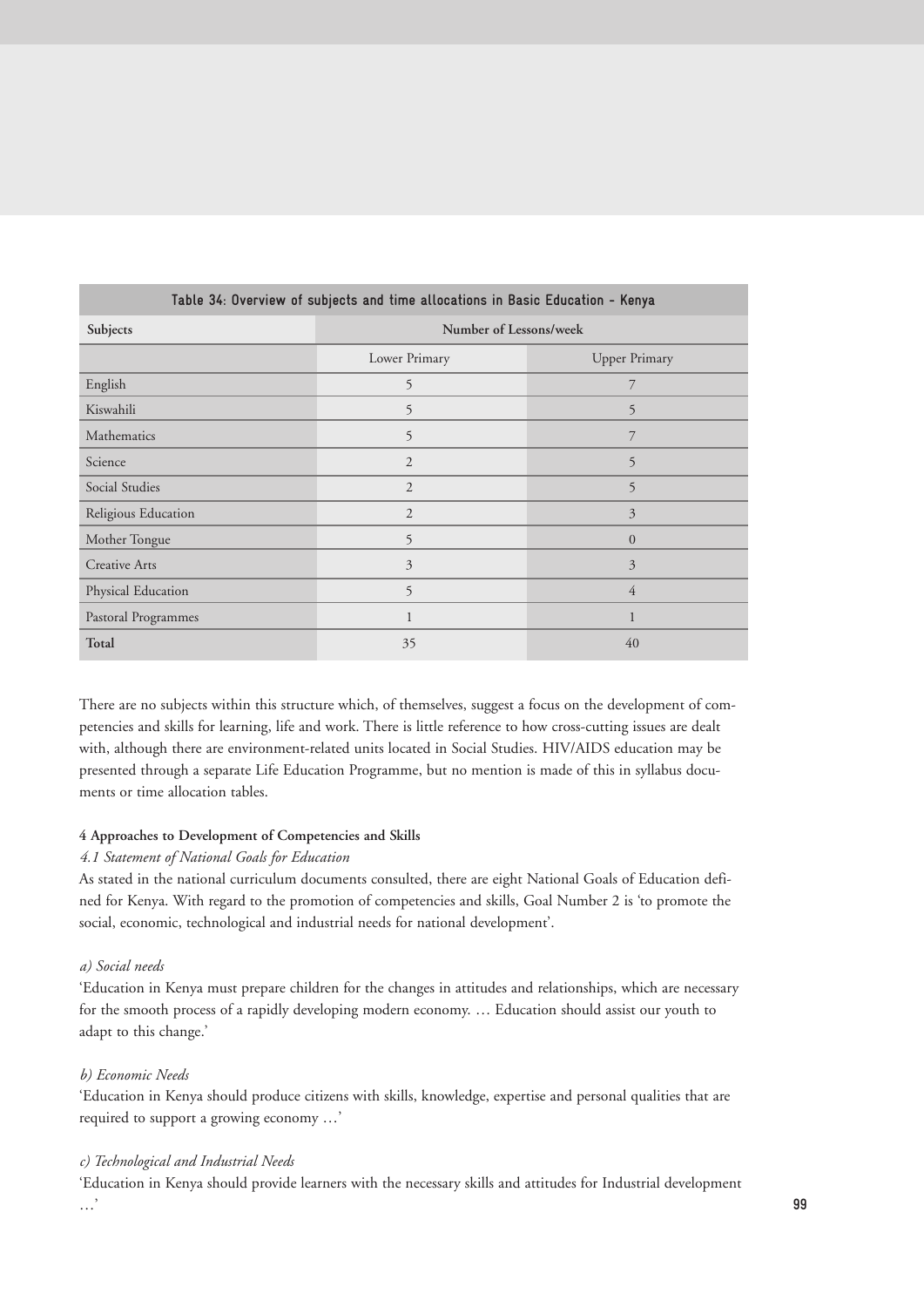The other national goals promote the achievement of a range of personal and social competencies.

The Objectives of Primary Education in Kenya are to provide the learner with opportunities to

- acquire literacy, numeracy, creativity and communication skills (Obj. 1)
- develop ability for critical thinking and logical judgement (Obj. 3)
- appreciate and respect the dignity of work (Obj. 4)
- develop individual talents (Obj. 11)
- develop awareness and appreciation of the role of technology in national development (Obj. 13)

#### **4.2 Sample Subject - Social Studies**

The Introduction to the Social Studies Syllabus contains the statement 'The course also provides the learners with skills for productive problem-solving, decision making, assessing issues and making of balanced value judgement, (Primary Syllabus Volume 2 p. 74).

Among its General objectives relevant to this Study are those enabling students to:

- understand, use and manage the immediate environment for individual and national development
- acquire knowledge of available natural resources and demonstrate ability and willingness to utilise them properly
- acquire knowledge and skills necessary to understand and analyse population issues …
- identify and promote economic activities in the society
- understand and use map reading skills to interpret information.

The syllabus is divided into sections, each of which is devoted to a single Standard (or grade). These sections are in turn divided into units which are the same across all grades within Lower or Upper Primary. Table 35 gives examples of Specific Objectives for each Standard in Upper Primary for Topic 4 - Resources and Economic Activities.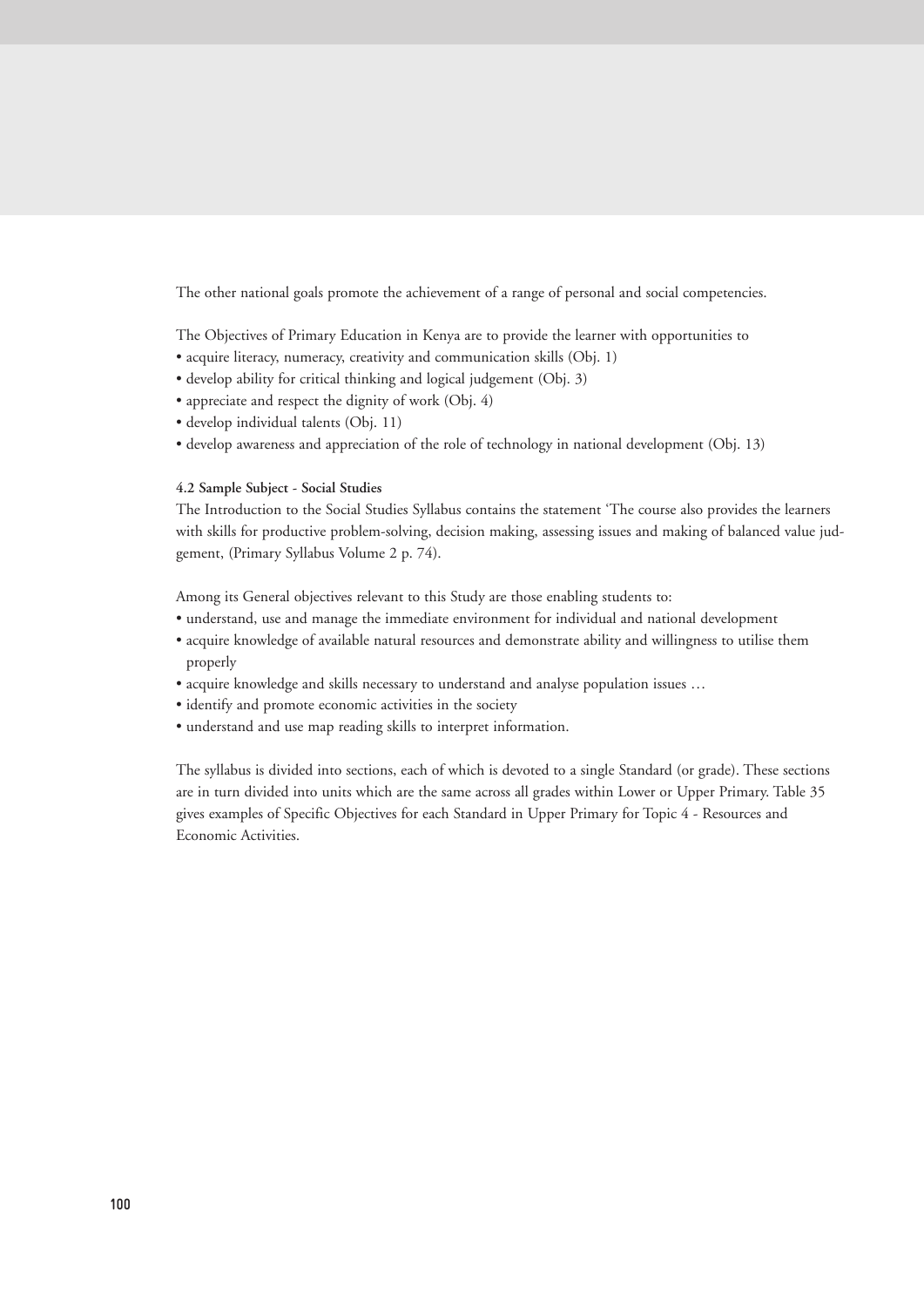| Standard 6                                                                                                                                                   | Standard 7                                                                                                                                                 | Standard 8                                                                                                                                                                                                    |
|--------------------------------------------------------------------------------------------------------------------------------------------------------------|------------------------------------------------------------------------------------------------------------------------------------------------------------|---------------------------------------------------------------------------------------------------------------------------------------------------------------------------------------------------------------|
|                                                                                                                                                              |                                                                                                                                                            |                                                                                                                                                                                                               |
| • State the conditions of<br>growth of major cash<br>crops<br>• Identify where crops are<br>grown<br>· Identify contribution of<br>cask crops to the economy | • State the factors influen-<br>cing the growth of some<br>crops<br>• Locate areas where these<br>crops are grown<br>• Identify uses of the crops          | • Describe the traditional<br>forms of agriculture<br>• Name the subsistence<br>crops grown in national<br>agriculture<br>• State the farming methods<br>used in traditional agricul-<br>ture                 |
|                                                                                                                                                              |                                                                                                                                                            |                                                                                                                                                                                                               |
| · Identify the location of<br>the minerals<br>• Describe how the<br>minerals are mined<br>• Explain the uses of the<br>minerals                              | • Describe how the<br>minerals are extracted<br>• List various uses of the<br>minerals<br>· Identify the contribution<br>of the minerals to the<br>economy | • Locate the distribution<br>of the minerals<br>• Describe ways of extract-<br>ing minerals<br>• Describe uses of the<br>minerals<br>• State problems associated<br>with mining                               |
|                                                                                                                                                              |                                                                                                                                                            | Table 35: Sample of specific objectives, Social Science (Upper Primary) - Kenya<br>Topic: 4.1 Agricultural Development -  the learner should be able to<br>Topic: 4.2 Mining -  the learner should be able to |

The Kenyan Social Studies Syllabus contains only knowledge outcomes. Students are encouraged to learn and be able to repeat (by 'identifying', 'describing', 'listing' and so on) a wide range of information. There is little evidence in the Social Studies Syllabus that they are expected to develop competencies and skills related to life and work, or that they are encouraged to reflect on information, critically analyse it or engage in any high level cognitive activities associated with the information.

## **5 Summary**

The curriculum documents for Basic education in Kenya are very traditional in their structure and scope. Although the various overarching statements make some reference to skills development and the challenges of today's worl, there were very few examples of competency and skill development identified in the syllabus documents themselves.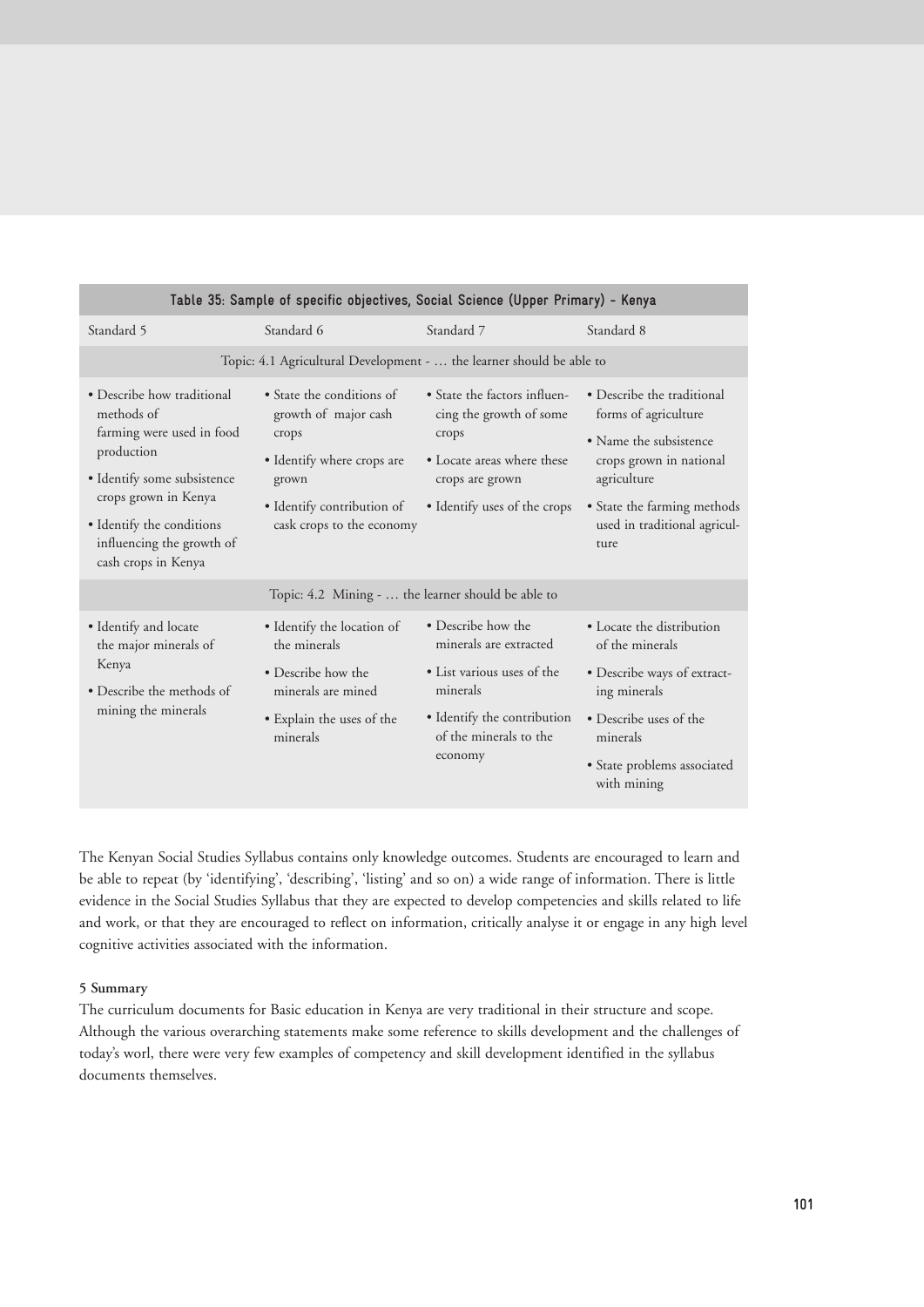**Reference country study D - Mauritius** 

**Features of the Basic Education Curriculum of Mauritius:**

- There is no special reference to 'basic education' in Mauritius documents. The education system has a 6 + 5 + 2 structure (6/primary education, Standards I to V + 5/Secondary Education, Cambridge School Certificate/CSC + 2/Cambridge Higher School Certificate); thus 'basic education' covers theoretically primary education (compulsory education ending with the Certificate of Primary Education/CPE examination).
- Mauritius established a pre-vocational system (lower secondary education) for learners without a CPE (Certificate of Primary Education obtained based on passing a challenging examination at the end of Standard VI). Mauritius has also put in place a National Strategy to fight against poverty through education in the so-called ZEP schools (Zone d'\_ducation Prioritaire) with a view to raising the level of achievement and reducing inequalities. This is based on mobilizing all the community resources within the Zone and a more flexible curriculum allowing for differentiated solutions to foster learning in students. Mauritius disposes also of a National Strategy for Literacy and Numeracy.
- The new Primary Curriculum Framework (2006/2007) and the draft Secondary Curriculum Framework address extensively teaching and learning strategies emphasising the need to support student learning and link conceptual learning to concrete life situations.
- There is a cross-curricular concern to promote life and work competencies.
- The new proposed secondary curriculum introduces carrier-subjects for the development of work skills and economic and entrepreneurship competencies.
- The new draft secondary curriculum envisages an outcome-based approach (Overarching Learning Outcomes/OLOs).
- Curriculum documents make reference to priorities and new orientations of the Mauritius economy in the context of a globalised economy.
- The Mauritius curriculum is targeting inclusiveness, and integrated and differentiating learning.
- While, theoretically, time is allocated in both primary and secondary education for values education and life skills (e.g. civic and moral education), contact periods are currently used for other subjects (and no specific materials have been developed to support teaching and learning of those subjects).
- At present, the General Paper (GP) course in secondary schools is a carrier-subject for life skills development and integration of life and work competencies (e.g. HRE; Health education, Economic education).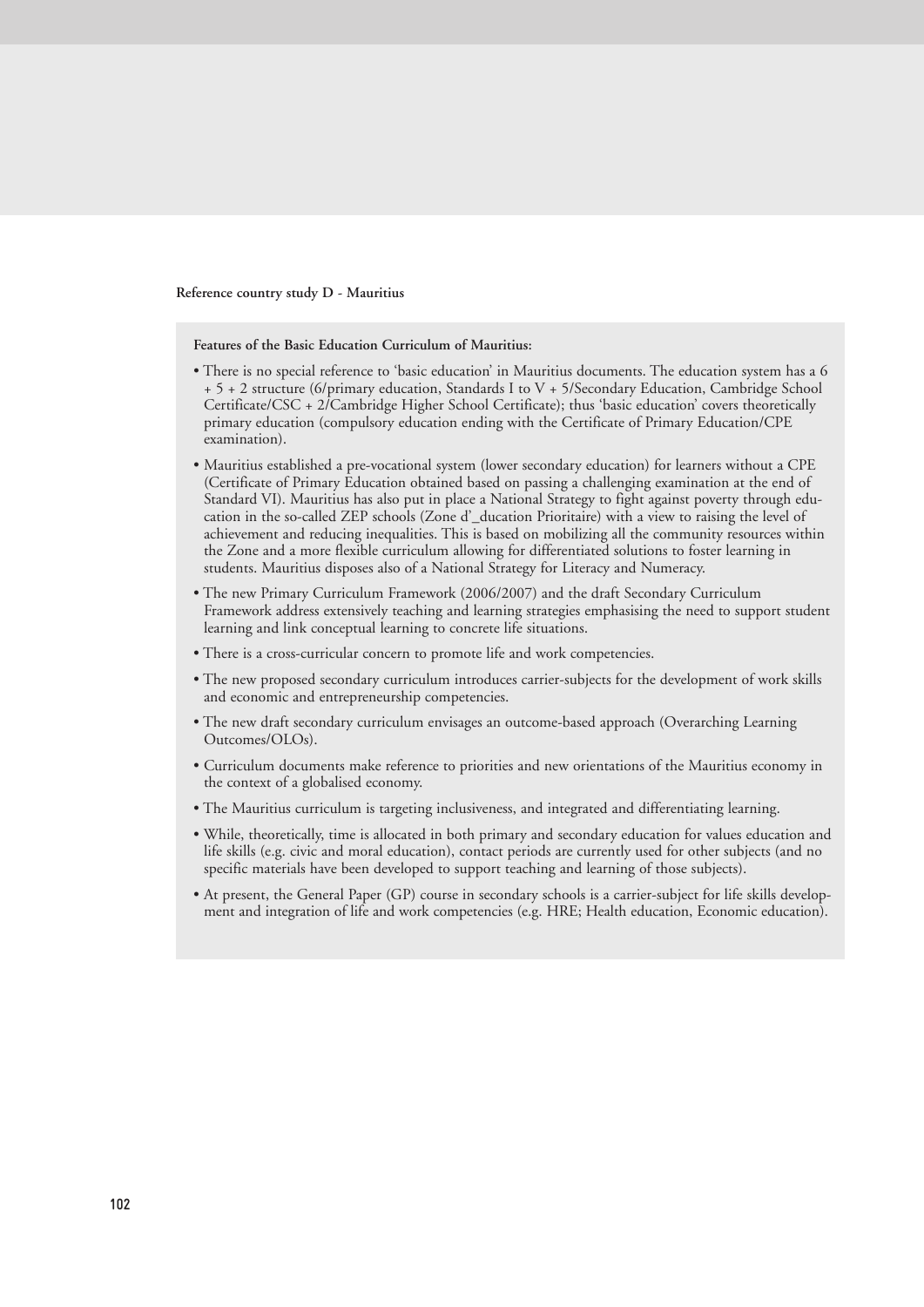# **1 Reference documents**

- \*\*\*2004. The Development of Education. National Report of Mauritius. Ministry of Education and Scientific Research (prepared for the ICE47).
- \*\*\*2006. Empowering the Nation's Children. Towards a Quality Curriculum. Strategy for Reform. Ministry of Education and Human Resources.
- 2006/2007.Curriculum Framework for Primary Education. MIE and Ministry of Education and Human Resources.
- 2007. (Draft) Curriculum Framework for Secondary Education. MIE and Ministry of Education and Human Resources.
- 2007. The Plan of Action for Human Rights Education. MoE &HR
- Syllabuses for primary and secondary education
- Textbooks for Social and Environmental Studies (primary education)

# **2 Basic Education Model and Structure**

Although no explicit reference to 'basic education' is made in official education documents of Mauritius, it can be inferred that basic education covers mainly primary education (Standards I to VI, divided into 3 stages: Stage I: Standards I ⅈ Stage II: Standards III & IV; Stage III: Standards V & VI), which is compulsory.

Specific to Mauritius is the presence of a Pre-vocational Stream in Secondary Education accommodating mainly students who failed twice the Certificate of Primary Education Examination (CPE).

With the launching of the Curriculum Manifesto "Empowering the Nations' Children. Towards a Quality Curriculum. Strategies for Reform" (November 2006) an era of profound curriculum reforms started at both primary and secondary levels. The Manifesto sets important directions for content selection, as well as teaching and learning strategies, as follows:

# *For primary education:*

"Stage I: In this stage, emphasis will be placed on Literacy, Numeracy and Health and Physical Education. Other areas of learning, emanating from subjects such as Basic Science, the Environment, the Arts, History and Geography, will be integrated in the core subjects. This will de-load the curriculum to a large extent. Children will learn through activities such as music, singing, drawing and other forms of creative activities and ICT.

Stage II: In addition to Languages, Mathematics, Health and Physical Education in stage II, students will be introduced to Basic Science, History & Geography and The Arts. Other elements like Values, Citizenship Education, ICT and Body Awareness will continue to be integrated in the core subjects. This approach will also be guided by the necessity to de-load the content part of the curriculum.

Stage III: The same core areas will be reinforced during phase III with a view to preparing the pupils for the end of primary cycle evaluation. A component of sex education will be introduced in Phase III with a view to creating an early awareness of life skills."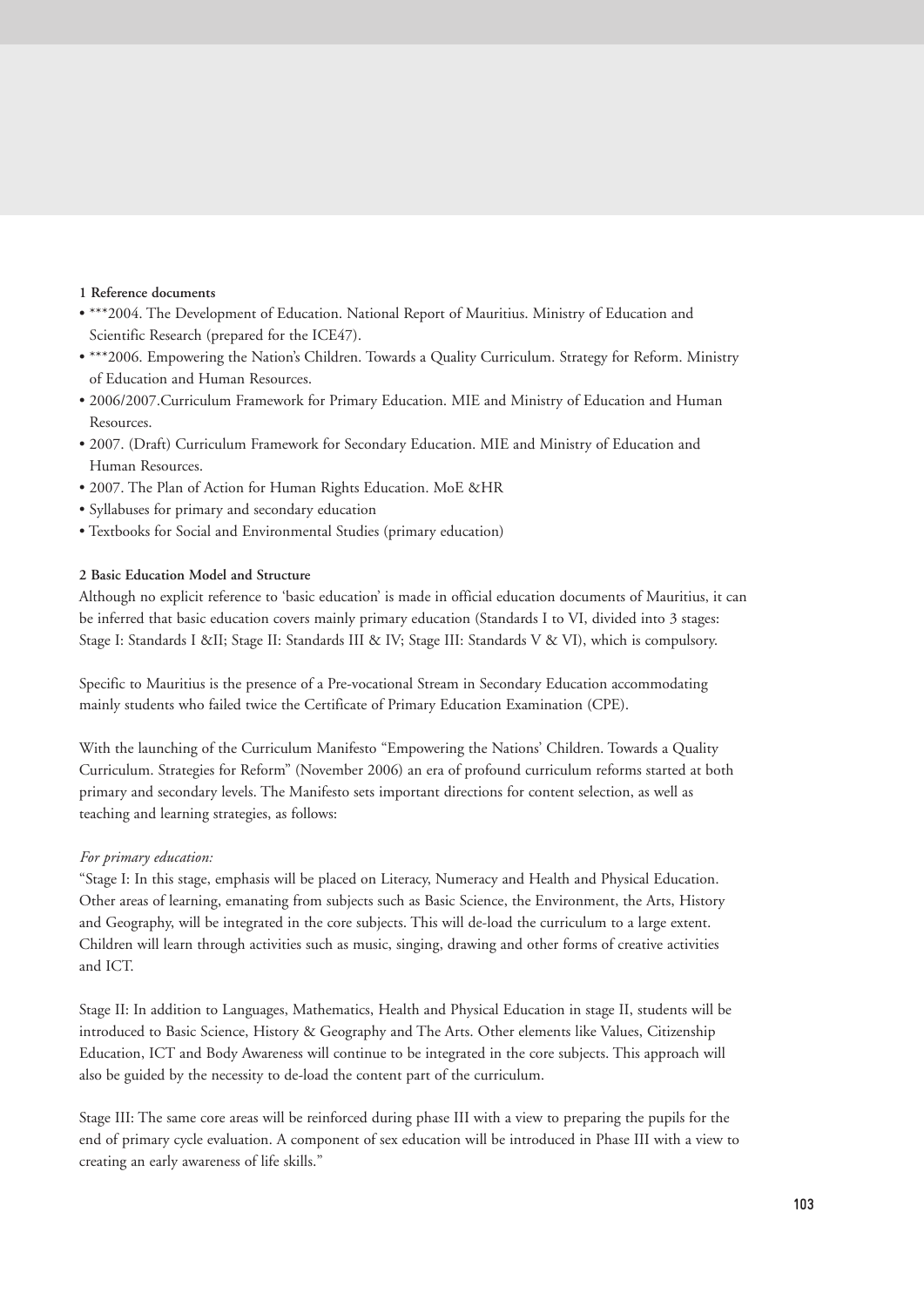#### *For secondary education:*

[In the]"The pre-vocational stream:

The focus will be on:

- i) Developing functional literacy and numeracy
- ii) Using ICT as a support for learning
- iii) Developing basic scientific skills, and environmental awareness
- iv) Learning to manage emotions and developing positive self-esteem
- v) Promoting creativity, artistic dispositions, physical health and fitness
- vi) Mastering relevant technical skills.

Other important domains of learning such as Anti-Corruption, Values, Human Rights, Sex Education, anti-Drug Education, will be integrated across the curriculum. On-the-job training will be an important component of the curriculum."

#### *"New subjects: Secondary education*

3. To enhance the creative and critical thinking of students and their employability, the Ministry of Education and Human Resources (ME&HR) will explore the possibility for introducing new subjects such as Travel and Tourism; Environmental Management; Physical Education; Philosophy and Psychology at both principal and subsidiary levels. General Paper will remain compulsory at HSC level."

#### **3 Curriculum model and subjects in Basic Education (Primary and Lower Secondary)**

Timetables are not available making it thus difficult to gauge time allocation for different proposed learning areas and subjects.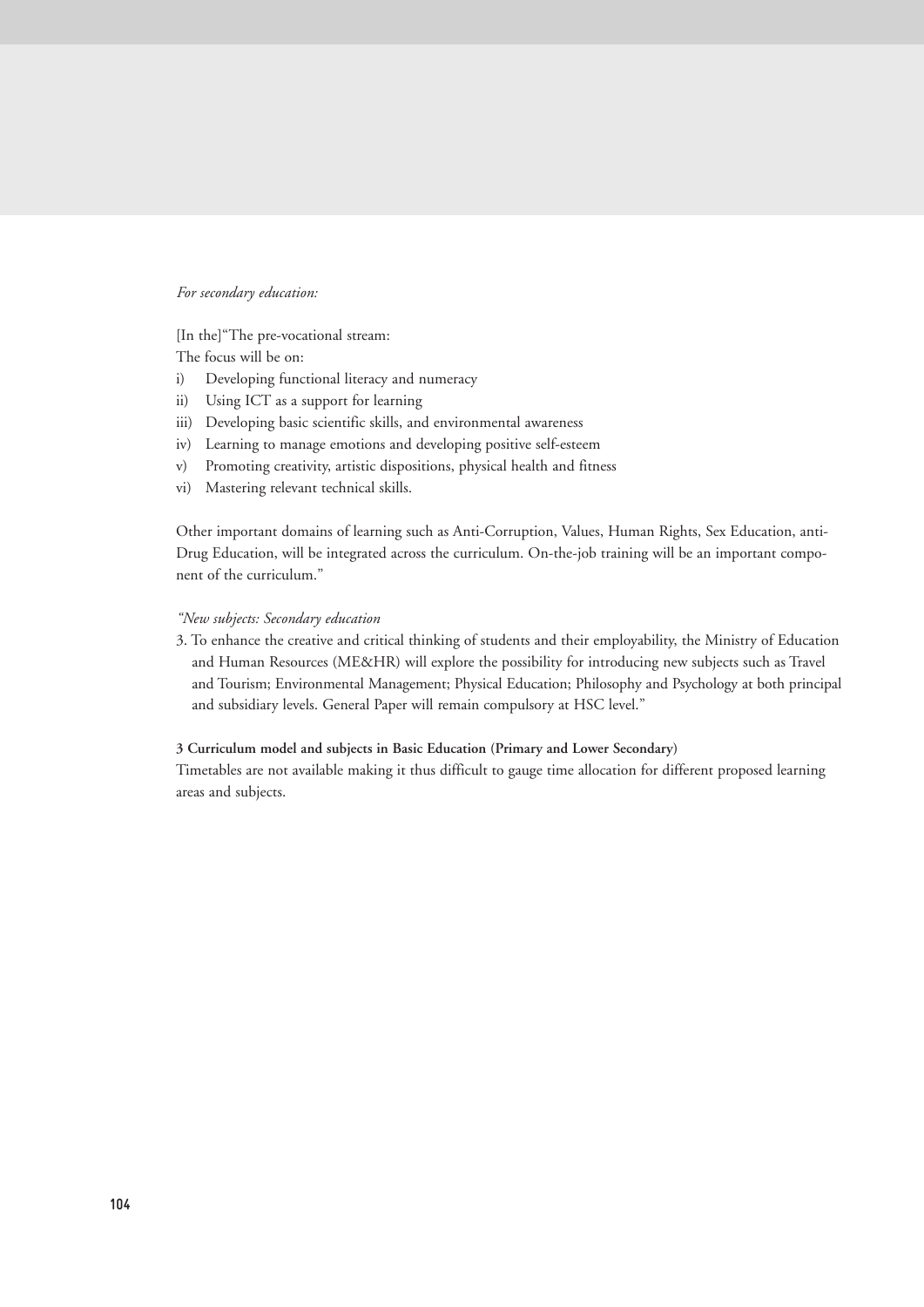|           | Table 36a: Proposed subjects for Primary Education - Mauritius                                                                                                             |                                                                                                                |
|-----------|----------------------------------------------------------------------------------------------------------------------------------------------------------------------------|----------------------------------------------------------------------------------------------------------------|
| Stage I   | • Languages (integrating Values; Basic sciences; History and geography;<br>The Arts; Environment), with ICT as support<br>• Mathematics<br>• Health and Physical Education |                                                                                                                |
| Stage II  | Core<br>• Languages<br>• Mathematics<br>• Basic Science<br>• History and Geography<br>• Health and Physical Ed.<br>$\bullet$ The Arts<br>• (all with ICT support)          | Integrated component<br>$\bullet$ Other life skills<br>• Citizenship Education<br>• Values<br>• Body awareness |
| Stage III | Core<br>• Languages<br>• Mathematics<br>· Basic Science<br>• History and Geography<br>• Health and Physical Ed.<br>• The Arts                                              | Integrated component<br>• Other life skills<br>• Citizenship Education<br>• Values<br>• Body awareness         |

# **Table 36b: Proposed subjects for Lower Secondary Education (Forms I-III, Main Stream) - Mauritius**

| Core              | Electives                                             | Essential General Knowledge and Skills to be<br>integrated intorelevant subjects |
|-------------------|-------------------------------------------------------|----------------------------------------------------------------------------------|
| $\bullet$ English | All other subjects as presently<br>offered in schools | • Environmental education                                                        |
| $\bullet$ French  |                                                       | • Anti-corruption values & Humanitarian Law                                      |
| • Science         |                                                       | • Law and intercultural understanding                                            |
| • Mathematics     |                                                       | • Human Rights                                                                   |
| $\bullet$ ICT     |                                                       | • Anti Drug Education                                                            |
|                   |                                                       | • Sex Education                                                                  |
|                   |                                                       | • And other important emerging issues                                            |
|                   |                                                       |                                                                                  |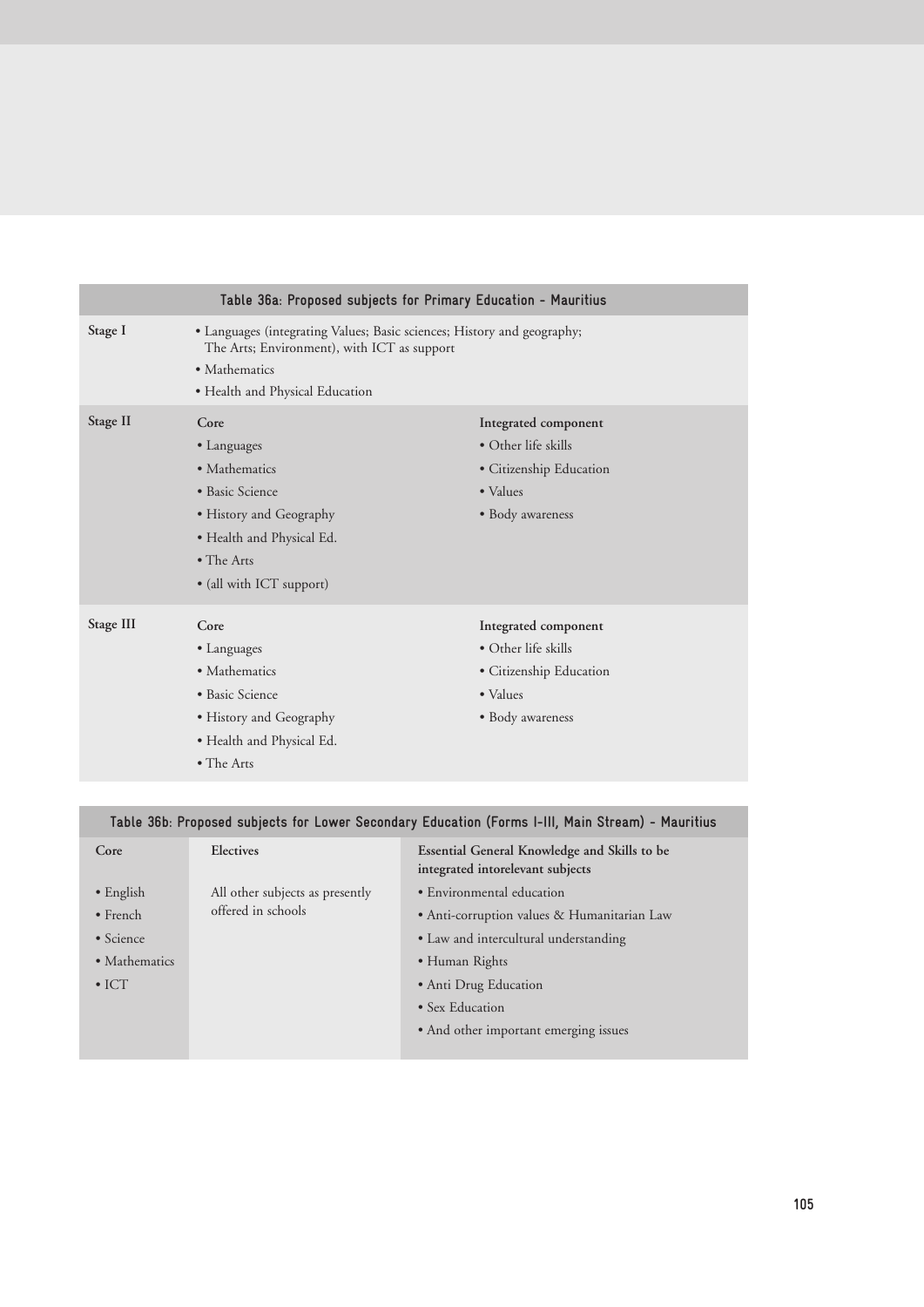#### **Table 37: Proposed subjects for Lower Secondary Education (Levels I-III, Pre-vocational Stream) - Mauritius**

| Core                                  | Electives                                             | <b>Essential General Knowledge and Skills to</b><br>be integrated intorelevant subjects |
|---------------------------------------|-------------------------------------------------------|-----------------------------------------------------------------------------------------|
| • Functional Literacy and<br>Numeracy | All other skills-based and<br>trade-oriented subjects | (the same as for the mainstream)                                                        |
| • Environment                         | On-the-job training                                   |                                                                                         |
| $\bullet$ Arts & Crafts               |                                                       |                                                                                         |
| • Science and Technology              |                                                       |                                                                                         |

Assessment principles and methods are also mentioned:

| Main stream           | Pre-vocational                                                                |
|-----------------------|-------------------------------------------------------------------------------|
|                       | Assessment based on:                                                          |
| Continuous Assessment | Student activities                                                            |
| Project work          | Project work                                                                  |
| Portfolio             |                                                                               |
| Group work            | Group work                                                                    |
| Summative assessment  | Field visits                                                                  |
|                       | Source: Empowering the Nation's Children: Towards a Quality Curriculum (2006) |

#### **4 Approaches to Development of competencies and skills**

- *4.1 Rationale for linking schooling with new developments in society and the world of work*
- The new Primary Curriculum Framework contains generic learning outcomes that refer to the competencies to be achieved by the learner after primary schooling (e.g. self-expression; reasoning skills, independent learner skills; inter-personal, inter-cultural and social skills; creativity) although practical skills are not explicitly envisaged.
- The new (draft) Secondary Curriculum Framework aims to support the development of learners able to cope with the new challenges and opportunities of life-long learning in a knowledge-driven economy and the interdependent global context. The Framework mentions explicitly the rationale for curriculum innovation in compliance with new economic and social developments.
- The Overarching learning outcomes (OLO) of the new (draft) Secondary Curriculum Framework put emphasis on competencies such as communication, independent handling of information, effective and responsible usage of technology, capacity to work in multicultural settings, creativity and personal skills. The OLO are then further on described in more details though most of such description concern conceptual aspects, and not practical contexts of students demonstrating their competencies in an operational way. Level descriptors are usually associated to specific competencies.

# *4.2 Carrier-subjects*

• Currently, in primary education, except Values Education (as a new proposed learning area and subject), there are no other explicit 'carrier- subjects' for the development of life and work competencies. Some important themes addressed are Civic values; Living values (e.g. peace, right conduct, non-violence, love and truth); Child's Rights and responsibilities; Environmental care and awareness.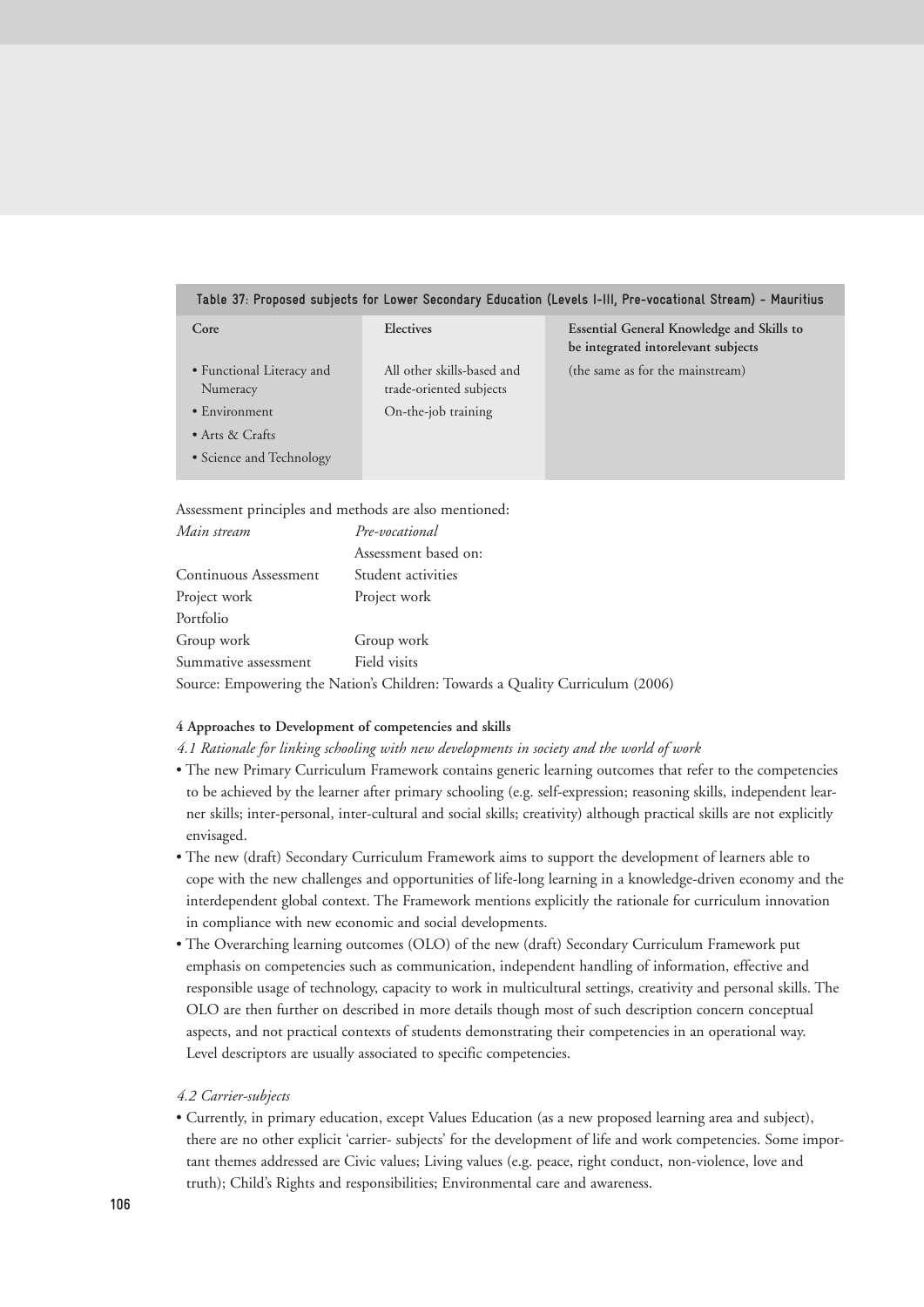• In secondary education, current carrier-subjects for the development of life and work competencies are Social Sciences (e.g. Sociology, Economics, Business Studies) and Technology (Design and Technology; Design and Communication; Home economics/i.e. Food and nutrition).

# *4.3 Cross-cutting approaches*

- There is a cross-curricular concern to promote life and work competencies
- Languages as a tool for communication, further learning, employment, business, leisure, travel and tourism;
- Mathematic and its role in problem-solving;
- Sciences and their application in life, such as health issues, benefits, limitations and threats with regard to energy, environment, poverty, technology;
- Technology as a man-made environment and means for problem solving, implying specific knowledge, decision making, practical skills, and responsible action;
- Social sciences especially Economics and Business Studies putting an emphasis on cultural awareness and living and working in a multicultural environment, preserving the environment, and engaging in activities in the service of the public good and community welfare;
- The Arts with significant emphasis on working skills, collaborative work and creativity;
- Health and Physical education emphasising practical skills, such as the capacity to work in teams, to integrate socially-structured activities, healthy life styles and personal training to cope with effort, challenges and risks.
- Mauritius established a pre-vocational system (lower secondary education) for learners without a CPE (Certificate of Primary Education obtained based on passing a challenging examination at the end of Standard VI). Mauritius has also put in place a national strategy to fight against poverty through education in the so-called ZEP schools (Zone d'Education Prioritaire) with a view to raise the level of achievements and reduce inequalities based on mobilizing all the community resources within the Zone and a more flexible curriculum allowing for differentiated solutions to foster learning in students.

#### **5 Summary**

The Mauritius primary and secondary curriculum is in a process of profound change motivated by new developments in society and economy. Education authorities and stakeholders are profoundly aware of globalisation processes impacting their country, and of new opportunities and challenges learners ought to be prepared for. There is a strong emphasis on cross-cutting approaches to the development of life and work competencies. 'Carrier-subjects' are also part of the newly proposed curriculum structure. However, there is a need for the time allocated to such 'carrier subjects' to be properly used, based on developing adequate materials and implementing appropriate teacher education and training strategies. At present, given the lack of adequate teaching and learning materials and appropriate teacher education and training, the time theoretically allocated for Moral and Civic Education in primary education is used for other subjects.

While the curriculum discourse promises a learner-centred approach, the preservation of some challenging examinations, such as the CPE, raises fears amongst stakeholders that teaching and learning will remain elitist and highly theoretical.<sup>30</sup>

<sup>30</sup> At present, the ME&HR, in cooperation with other stakeholders, is considering some significant changes with regard to the CPE, including ways of taking into consideration, **107** in a more significant proportion, results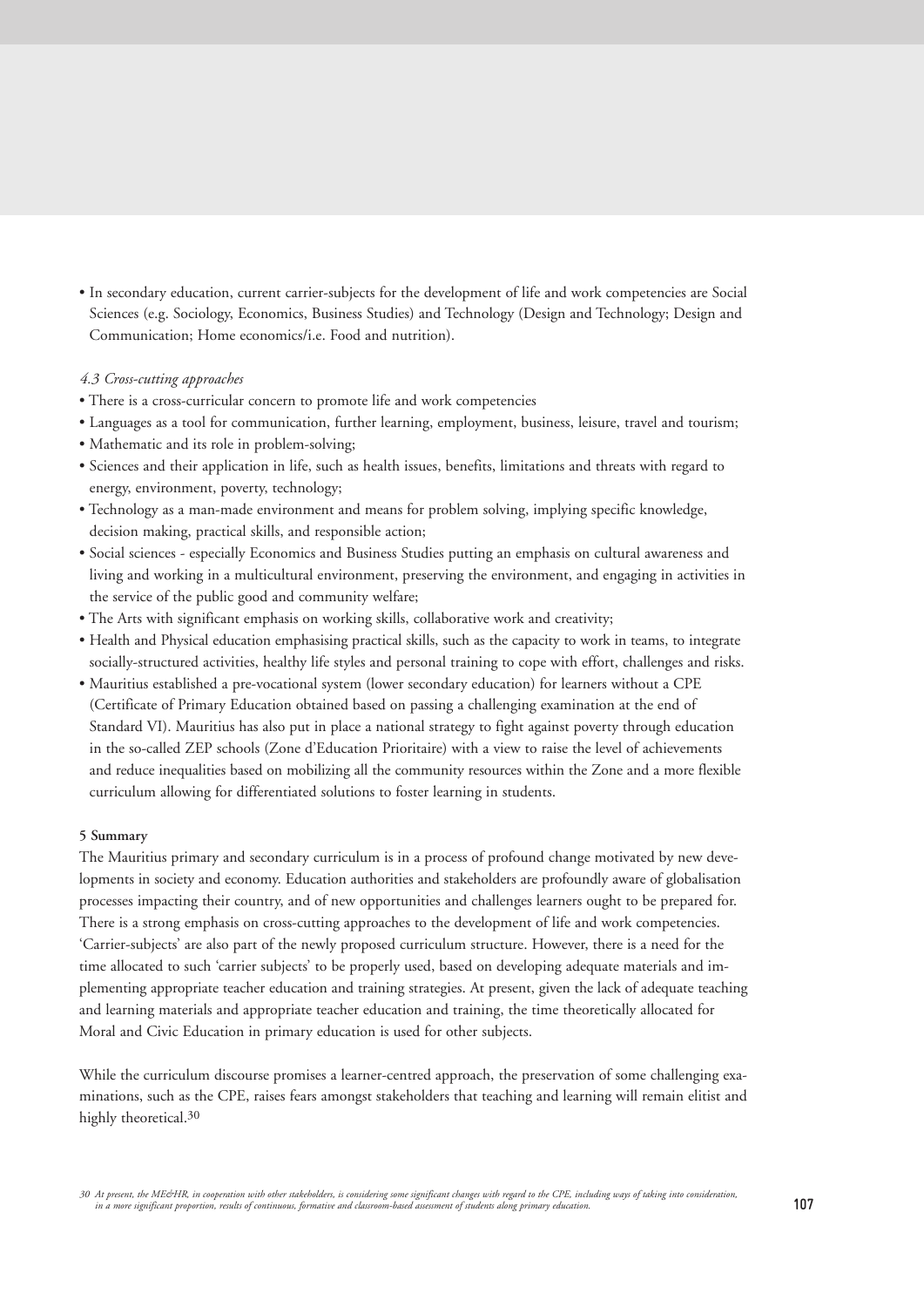**Reference country study E - Mozambique** 

**Features of the Basic Education Curriculum of Mozambique:**

- 'Basic education' embraces the seven years of primary education.
- Lower secondary education represents the first secondary cycle (Grades VIII, IX and X).
- The Basic Education Curriculum Framework (2003) mentions learning outcomes as part of the profile of graduates of primary education, and allows for 20% of each subject to be defined locally (local curriculum) which may be used to reinforce the development of competences for life and work (though no specific instructions are given with regard to how to use the 20% of each subject in order to privilege 'local' aspects).
- Carrier subjects are Ofícios (Life and work skills); Social Sciences; Moral and Civic Education; Science Education. While targeting 'practical' aspects they remain however quite theoretical/conceptual in the way they tackle the formation of 'practical' skills.
- While Rationales for curriculum change in the Curriculum Framework and syllabuses make reference to new developments in today's world learnings in carrier subjects (i.e. Ofícios) are oriented towards rather traditional (manual) working operations and procedures.
- The Curriculum Framework addresses special needs education issues (including the development of practical skills) and assessment aspects. Syllabuses usually include methodological advice for teachers although presented in a more general way.
- Although 'autonomy' of a person is mentioned as an education objective there is no mentioning in the curriculum of entrepreneurial aspects (this has to be checked again especially for lower secondary.)
- Some aspects pertaining to work ethics are tackled in the curriculum however in the absence of a more systematic approach to ethical issues in the context of work situations.

#### **1 Reference documents**

- Plano Curricular do Ensino Básico (2003) [Curriculum Framework for Basic Education]
- Syllabuses (Grades 1-7; Grades VIII-X)
- Mozambique: National Report (2005, IBE Project on Curriculum and Poverty Alleviation)
- Mozambique: World Data on Education, 6th Edition, 2006/7, IBE

#### **2 Basic Education Model and Structure**

(Integrated) Basic Education covers in Mozambique the seven grades of primary education. Currently, basic (primary) education is divided into three learning cycles, namely:

- Cycle 1 (Grades 1 and 2);
- Cycle 2 (Grades 3, 4 and 5);
- Cycle 3 (Grades 6 and 7).

In addition to Basic Education, secondary education comprises five grades divided into two cycles:

- Cycle 1 (Grades 8,9, and 10) Lower secondary education;
- Cycle 2 (Grades 11 and 12).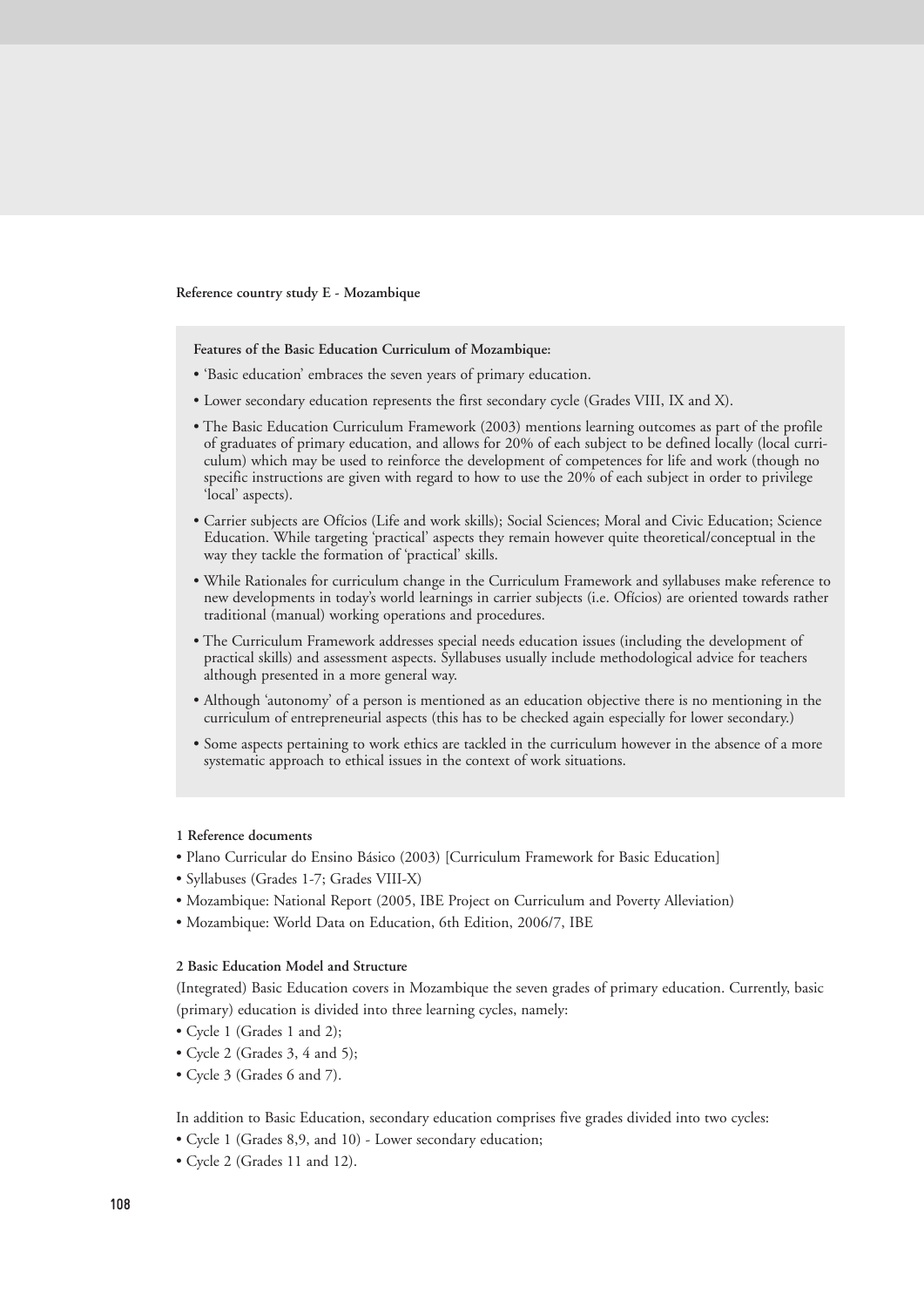# **3 Curriculum Model and Subjects in Basic Education (and Lower Secondary/First secondary cycle)**

The basic education curriculum is structured into three main learning areas, as follows:

- Communication and Social Sciences (Comunicação e Ciências Sociais) including subjects such as Portuguese (Língua Portuguesa); Local languages (Línguas Moçambicanas); English (Língua Inglesa); Music (Educação Musical); Social Sciences (Ciência Sociais: História, Geografia e Educação Moral e Cívica; Educação Moral e Civica);
- Mathematics and Natural Sciences (Matemática e Ciências Naturais/Biologia, Fisica e Química);
- Practical and technological activities (Actividades Práticas e Tecnológicas): Life and work skills (Oficios); Visual arts (Educação Visual) and Physical Education (Educação Física).

Timetables for primary (basic education) vary in compliance with the number of shifts (2 or 3) and the monolingual or bilingual school programme. The Basic Education Curriculum Framework allows for 20% of each learning area/subjects to be defined locally (local curriculum).

|                              | Table 38: Timetables for schools working in three shifts - Mozambique (weekly contact periods) |                |                |                |                |                |                |
|------------------------------|------------------------------------------------------------------------------------------------|----------------|----------------|----------------|----------------|----------------|----------------|
|                              |                                                                                                |                |                | Grades         |                |                |                |
| Subject                      | $\mathbf{1}$                                                                                   | $\overline{2}$ | 3              | $\overline{4}$ | 5              | 6              | 7              |
| Portuguese language          | 10                                                                                             | 10             | 8              | 7              | 7              | 6              | 6              |
| Mozambican language          |                                                                                                |                | $\overline{2}$ | $\overline{2}$ | 2              | $\overline{2}$ | $\overline{2}$ |
| English                      |                                                                                                |                |                |                |                | 3              | 3              |
| Visual arts                  | 2                                                                                              | $\overline{2}$ | 2              | $\overline{2}$ | 2              | 2              | $\overline{2}$ |
| Music                        | $\mathbf{1}$                                                                                   | $\mathbf{1}$   | $\mathbf{1}$   | $\mathbf{1}$   | $\mathbf{1}$   | $\overline{2}$ | $\overline{c}$ |
| Mathematics                  | 8                                                                                              | 8              | 6              | 6              | 6              | 5              | 5              |
| Social sciences              |                                                                                                |                |                | $\overline{2}$ | $\overline{2}$ | $\overline{2}$ | $\overline{2}$ |
| <b>Natural Sciences</b>      |                                                                                                |                | 2              | $\overline{2}$ | $\overline{2}$ | $\overline{2}$ | $\overline{2}$ |
| Life and work skills/Oficios | $\overline{2}$                                                                                 | $\overline{2}$ | $\overline{2}$ | $\overline{2}$ | $\overline{2}$ | $\overline{2}$ | $\overline{2}$ |
| Physical education           | $\overline{2}$                                                                                 | $\overline{2}$ | $\overline{2}$ | $\overline{2}$ | $\overline{2}$ | $\overline{2}$ | $\overline{2}$ |
| Moral and Civic Education    |                                                                                                |                |                |                |                | $\overline{2}$ | $\overline{2}$ |
| Total                        | 25                                                                                             | 25             | 25             | 25             | 25             | 30             | 30             |

Source: Plano Curricular do Ensino Básico (2003), p. 41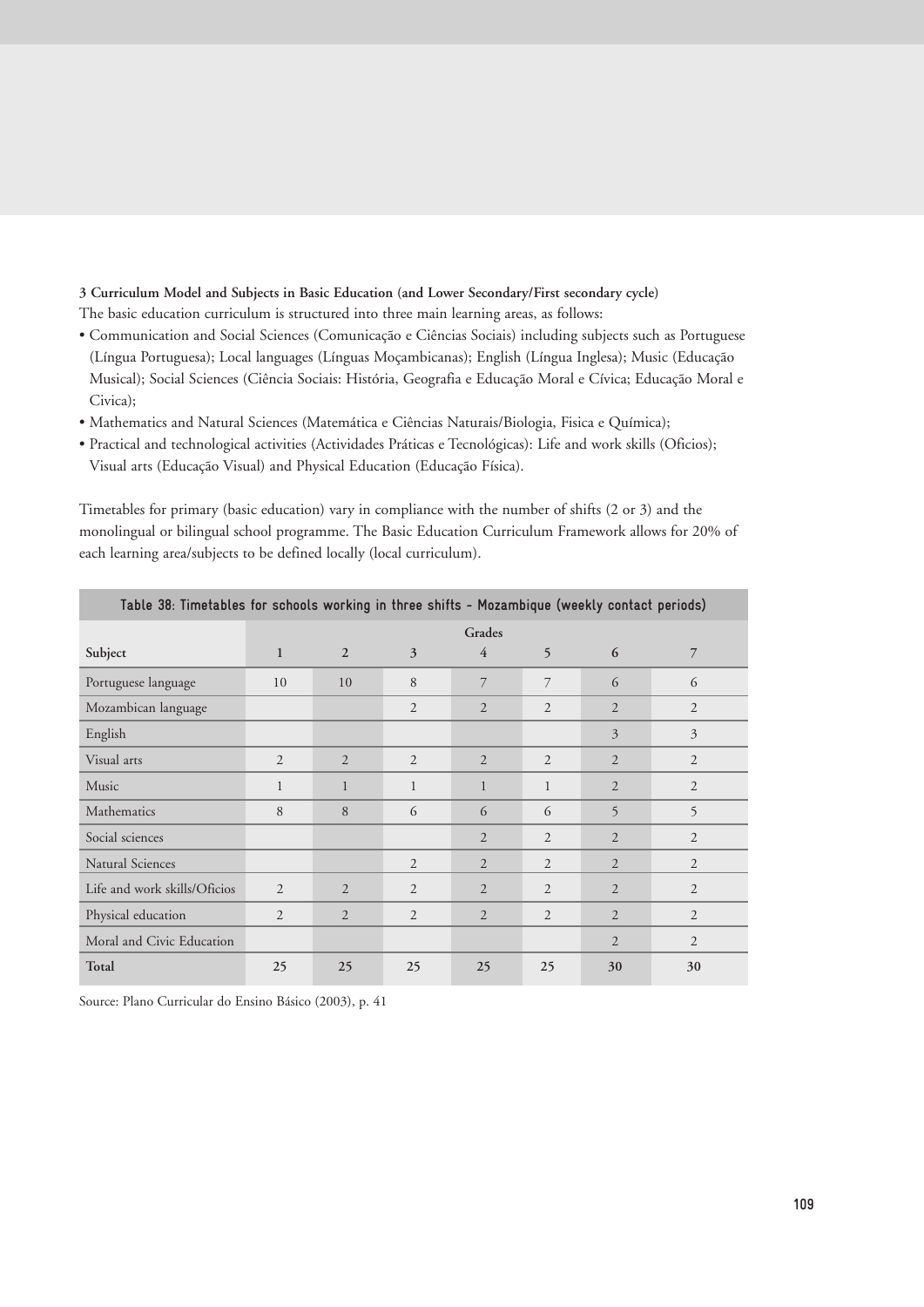| Table 39: Timetable for schools working in two shifts (monolingual instruction) - Mozambique |                |                |                |                |                |                |                |
|----------------------------------------------------------------------------------------------|----------------|----------------|----------------|----------------|----------------|----------------|----------------|
|                                                                                              | Grades/Classes |                |                |                |                |                |                |
| Subject                                                                                      | $\mathbf{1}$   | $\overline{2}$ | 3              | $\overline{4}$ | 5              | 6              | 7              |
| Portuguese language                                                                          | 12             | 12             | 10             | 8              | 8              | 6              | 6              |
| Mozambican language                                                                          |                |                | $\overline{2}$ | $\overline{2}$ | $\overline{2}$ | $\overline{2}$ | 2              |
| English                                                                                      |                |                |                |                |                | 3              | $\overline{3}$ |
| Visual arts                                                                                  | $\overline{2}$ | 2              | $\overline{2}$ | $\overline{2}$ | $\overline{2}$ | $\overline{2}$ | $\overline{2}$ |
| Music                                                                                        | $\overline{2}$ | $\overline{2}$ | $\overline{2}$ | $\overline{2}$ | $\overline{2}$ | $\overline{2}$ | $\overline{c}$ |
| Mathematics                                                                                  | 8              | 8              | 6              | 6              | 6              | 5              | 5              |
| Social sciences                                                                              |                |                |                | $\overline{2}$ | $\overline{2}$ | $\overline{2}$ | $\overline{2}$ |
| <b>Natural Sciences</b>                                                                      |                |                | $\overline{2}$ | $\overline{2}$ | $\overline{2}$ | $\overline{2}$ | $\overline{2}$ |
| Life and work skills/Oficios                                                                 | $\overline{2}$ | $\mathfrak{D}$ | $\overline{2}$ | $\overline{2}$ | $\overline{2}$ | $\overline{2}$ | $\overline{2}$ |
| Physical education                                                                           | $\overline{2}$ | 2              | 2              | $\overline{2}$ | $\overline{2}$ | $\overline{2}$ | 2              |
| Moral and Civic Education                                                                    |                |                |                |                |                | $\overline{2}$ | $\overline{2}$ |
| Total                                                                                        | 28             | 28             | 28             | 28             | 28             | 30             | 30             |

Source: Plano Curricular do Ensino Básico (2003), p. 42

| Table 40: Timetables for schools working in two shifts (bilingual instruction) - Mozambique |                |                |                |                |                |                |                |
|---------------------------------------------------------------------------------------------|----------------|----------------|----------------|----------------|----------------|----------------|----------------|
|                                                                                             |                | Grades/Classes |                |                |                |                |                |
| Subject                                                                                     | $\mathbf{1}$   | $\overline{2}$ | $\overline{3}$ | $\overline{4}$ | 5              | 6              | 7              |
| Portuguese language                                                                         | $\overline{4}$ | 5              | 7              | 7              | 8              | 7              | 7              |
| Mozambican language                                                                         | 8              | 7              | 5              | 3              | $\overline{2}$ | $\overline{2}$ | $\overline{2}$ |
| English                                                                                     |                |                |                |                |                | 3              | 3              |
| Visual arts                                                                                 | $\overline{2}$ | $\overline{2}$ | $\overline{2}$ | $\overline{2}$ | $\overline{2}$ | $\overline{2}$ | 2              |
| Music                                                                                       | $\overline{2}$ | $\overline{2}$ | $\overline{c}$ | $\overline{2}$ | 2              | $\mathbf{1}$   | $\mathbf{1}$   |
| Mathematics                                                                                 | 8              | 8              | 6              | 6              | 6              | 6              | 6              |
| Social sciences                                                                             |                |                |                | $\overline{2}$ | $\overline{2}$ | $\overline{2}$ | $\overline{2}$ |
| Natural Sciences                                                                            |                |                | $\overline{2}$ | $\overline{2}$ | 2              | $\overline{2}$ | 2              |
| Life and work skills/Oficios                                                                | $\overline{2}$ | 2              | $\overline{2}$ | $\overline{2}$ | 2              | $\overline{2}$ | $\overline{c}$ |
| Physical education                                                                          | $\overline{2}$ | $\overline{2}$ | $\overline{2}$ | $\overline{2}$ | $\overline{2}$ | $\overline{2}$ | $\overline{2}$ |
| Moral and Civic Education                                                                   |                |                |                |                |                | $\overline{2}$ | $\overline{2}$ |
| Total                                                                                       | 28             | 28             | 28             | 28             | 28             | 30             | 30             |

Source: Plano Curricular do Ensino Básico (2003), p. 43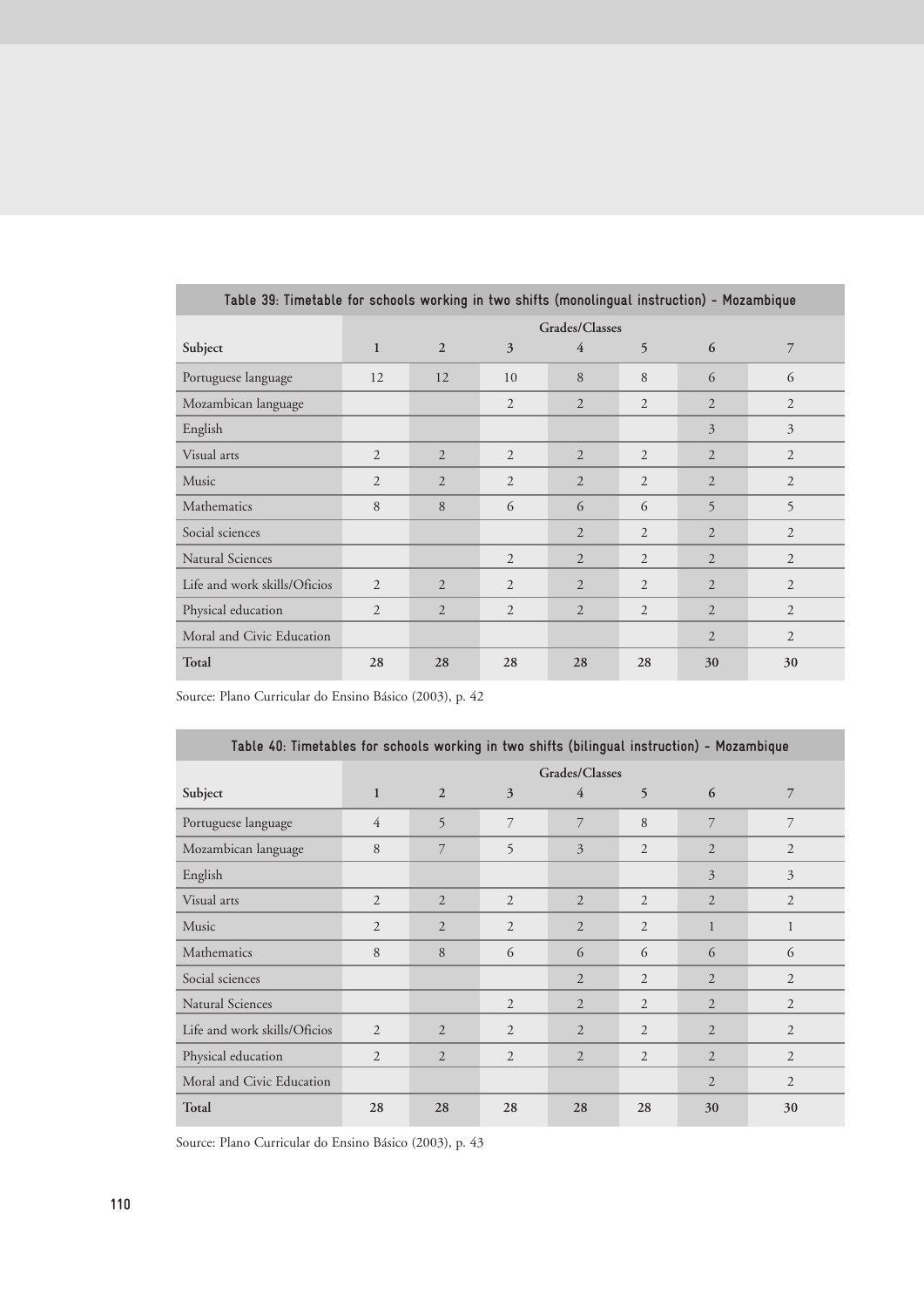| Table 41: First cycle of general secondary education: weekly lesson timetable - Mozambique |                |                |                |  |  |  |  |
|--------------------------------------------------------------------------------------------|----------------|----------------|----------------|--|--|--|--|
|                                                                                            | Grades         |                |                |  |  |  |  |
| Subject                                                                                    | <b>VIII</b>    | IX             | X              |  |  |  |  |
| Portuguese language                                                                        | 5              | 5              | 5              |  |  |  |  |
| English language                                                                           | $\overline{3}$ | 3              | 3              |  |  |  |  |
| Mathematics                                                                                | 5              | 5              | 5              |  |  |  |  |
| Biology                                                                                    | $\overline{3}$ | 3              | 3              |  |  |  |  |
| Physics                                                                                    | $\overline{3}$ | 3              | 3              |  |  |  |  |
| History                                                                                    | $\overline{2}$ | $\overline{2}$ | $\mathfrak{2}$ |  |  |  |  |
| Geography                                                                                  | $\mathfrak{2}$ | $\overline{2}$ | $\mathfrak{2}$ |  |  |  |  |
| Chemistry                                                                                  | 3              | 3              | $\overline{3}$ |  |  |  |  |
| Desenho (Design)                                                                           | $\overline{2}$ | $\overline{2}$ | $\overline{2}$ |  |  |  |  |
| Physical Education                                                                         | $\overline{2}$ | $\overline{2}$ | $\mathfrak{2}$ |  |  |  |  |
| Total                                                                                      | 30             | 30             | 30             |  |  |  |  |

Source: IBE's 2002 curriculum data set

# **4 Approaches to Development of Competencies and Skills**

## *4.1 Rationale for linking schooling with new developments in society and the world of work*

The Basic Education Curriculum Framework (Plano Curricular do Ensino Básico, 2003) lists a series of contextual factors underpinning the development and implementation of a new primary curriculum, such as:

- Economic and political factors (post-conflict country, with a recovering, but vulnerable economy and dependent on foreign aid);
- Socio-cultural factors (multicultural and multi-linguistic society with diversity issues challenging the 'traditional monolithic' education system; gender inequalities);
- Education factors (new national education policy adopted in 1995 as part of the National Development Strategy; basic education and adult literacy as major government priorities; basic education is seen as central for the development of human resources able to contribute to societal and economic progress, as well as for the development of citizenship skills).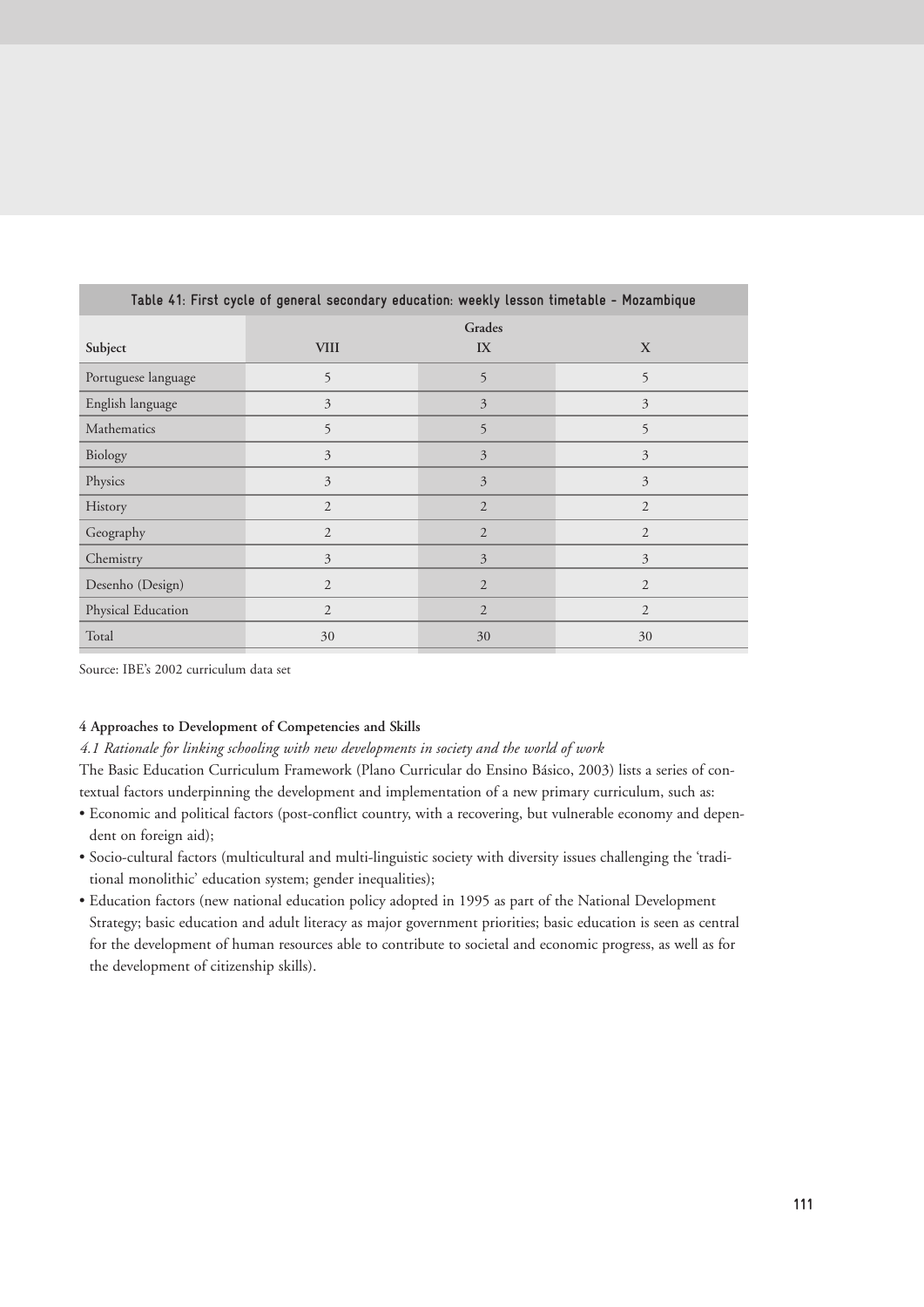The General objectives of the National System of Education emphasise the following dimensions:

- Citizenship education (personal development; respect; loyalty; discipline and responsibility; aesthetic development; patriotism; respect of Mozambican cultures and traditions; environmental awareness; tolerance; national unity; solidarity; respect of the Constitution and laws; openness to international issues and cooperation);
- Education for economic and social development (illiteracy eradication; universal access to quality basic education; education for sustainable development; basic scientific literacy; communication and inter-cultural skills; development of vocational skills to support integration in the community);
- Education for practical activities (interest for physical activities, sport and recreation; hygiene; nutrition; healthy lifestyles);

The Basic Education Curriculum Framework also addresses learning achievements/student competences without identifying them explicitly as 'competences' but as 'most relevant learnings' (ensino mais relevante). Such outcomes are presented in the description of the profile of students graduating basic education (Perfil do Graduado do Ensino Básico), namely:

- Personal development (i.e. self-awareness and awareness of all aspects pertaining to personal development; protect life, health and environment; be able to organise his/her activities and balance personal interest and social obligations; make proof of moral behaviour; develop autonomy skills; be responsible; respect and cooperate with the others; respect people with disabilities);
- Social and economic behaviour (respect public and private property; provide community service, have a problem-solving approach; engage in productive activities; handle information efficiently; use resources meaningfully);
- Technical and scientific literacy (communication skills; numeracy skills; make use of scientific work methods; use technology in a responsible way to improve the quality of life);
- Cultural aspects (cultural awareness and intercultural skills; competent usage of oral and written forms of communication; be gender-sensitive).

#### *4.2 'Carrier-subjects'*

In Mozambique, the main carrier-subjects for the development of competencies for life and work are:

- Oficios (Life and Work Skills);
- Moral and Civic Education;
- Social studies;
- Science Education;
- Physical Education.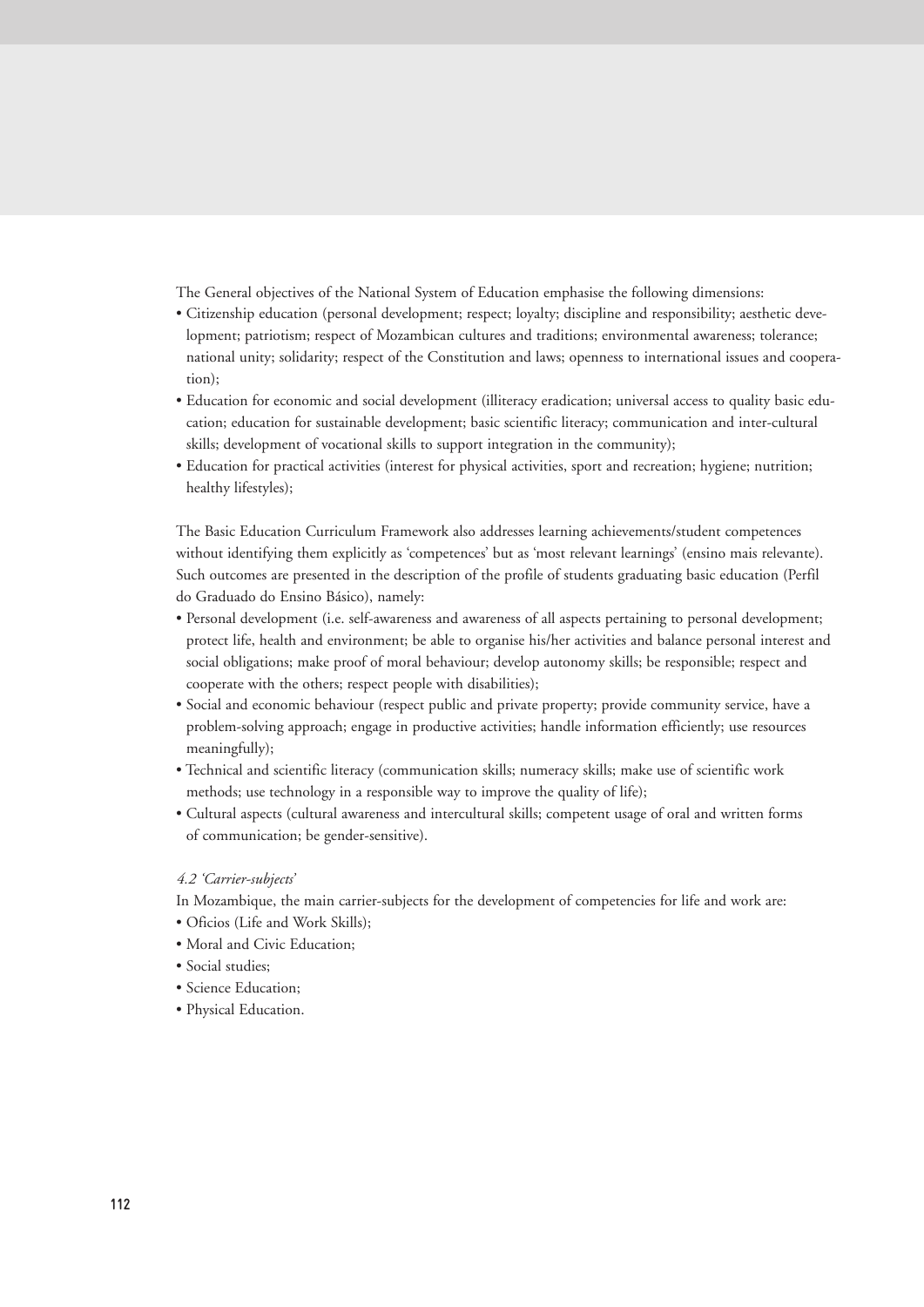# 4.2.1 Oficios (Life and work skills)

In primary/basic education, the main topics addressed are: family; nutrition; health; environment; agriculture and fishing; work; technical facilities; cultural heritage. The syllabus uses the term 'competencies', emphasising the development of basic competencies (Competências básicas) - for example, in the case of agriculture, to be able to master specific (traditional) operations pertaining to different types of crops and cultivation cycles.

Methodological aspects are addressed in syllabuses in a more general way. Teachers are invited to create an atmosphere of confidence, explain the importance of agriculture to the economy of Mozambique and organise field visits so that students can have first-hand experiences. In the presentation of different occupations, most examples pertain to traditional areas of production and trade. In upper primary grades students are also exposed to safety rules in the context of different occupations, as well as to issues of balancing economic productivity and the protection and preservation of the environment.

# 4.2.2 Moral and Civic Education

In this area issues such as poverty and social inequalities are addressed along with the development of basic competencies of a responsible citizen. Most aspects pertaining to social life and citizenship are, however, approached merely from a conceptual point of view with little emphasis (or no emphasis at all) on practical skills (e.g. students are encouraged to write compositions on traffic rules, but get no opportunities to practice such rules in a concrete way).

Many life skills are context-related, such as mine awareness. Ethical issues pertaining to decision making, risk taking and work more generally are also tackled (such as how to develop a positive attitude towards work) but without engaging students in a more detailed discussion of work-related ethical aspects.

#### Science education

Science education addresses technological applications of science in daily life situations (such as the usage of electricity) and the efficient and safe handling of different technology tools in daily-life problem solving. Students are encouraged to deal responsibly with natural and man-made resources such as water, food, energy (e.g. solar energy) and to be aware of recycling processes and their benefits. Learners also explore consequences of risk-taking behaviour, such us drinking contaminating water or engaging in unprotected sex.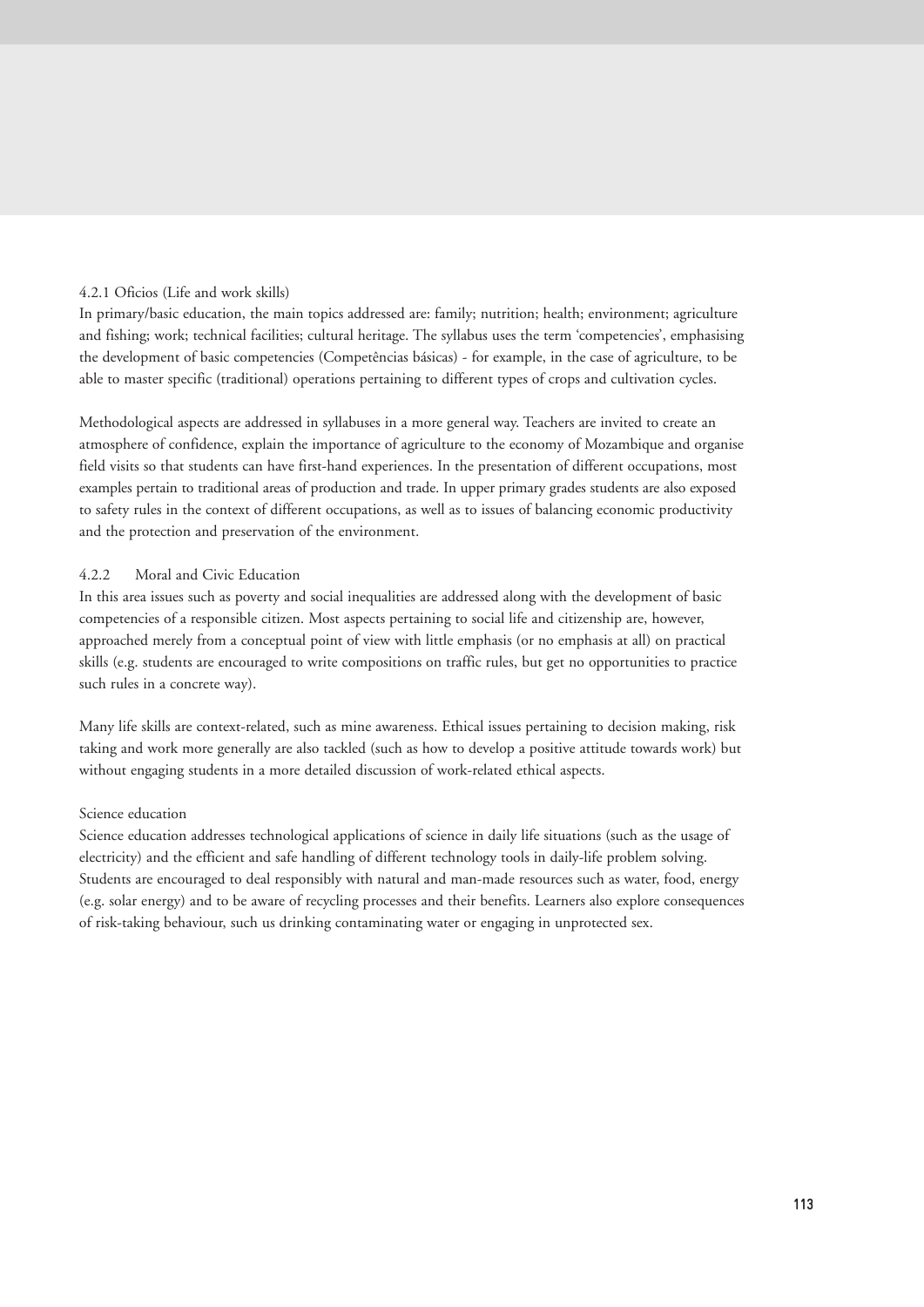# *4.3 Cross-cutting approaches*

There are some overlaps between different subjects with regard to learning objectives, outcomes, topics and approaches, especially between Science education and Ofícios (Life and Work Skills). These do not appear to be the consequence of a deliberate strategy to reinforce cross-cutting dimensions in the curriculum. Arts education (visual arts and music) tend also to develop practical skills especially in relationship to traditional occupations and handicrafts.

#### **5 Summary**

Competencies for life and work are mentioned explicitly in the curriculum (syllabuses) but there is little emphasis on the practical demonstration of competencies in concrete situations. In other words, competencies are approached from a merely conceptual perspective. While some current developments in science and technology are mentioned (e.g. usage of solar energy), emphasis on work competences is on traditional (manual) occupations and procedures.

There appears to be no emphasis on the development of entrepreneurship and economic 'literacy'. There are several carrier-subjects for the development of competences for life and work. However, it would be important to reinforce the curriculum coherence amongst these subjects in order to avoid unnecessary repetitions and overlaps, and to provide a more systematic distribution of appropriate topics and learning outcomes across different subjects and grades.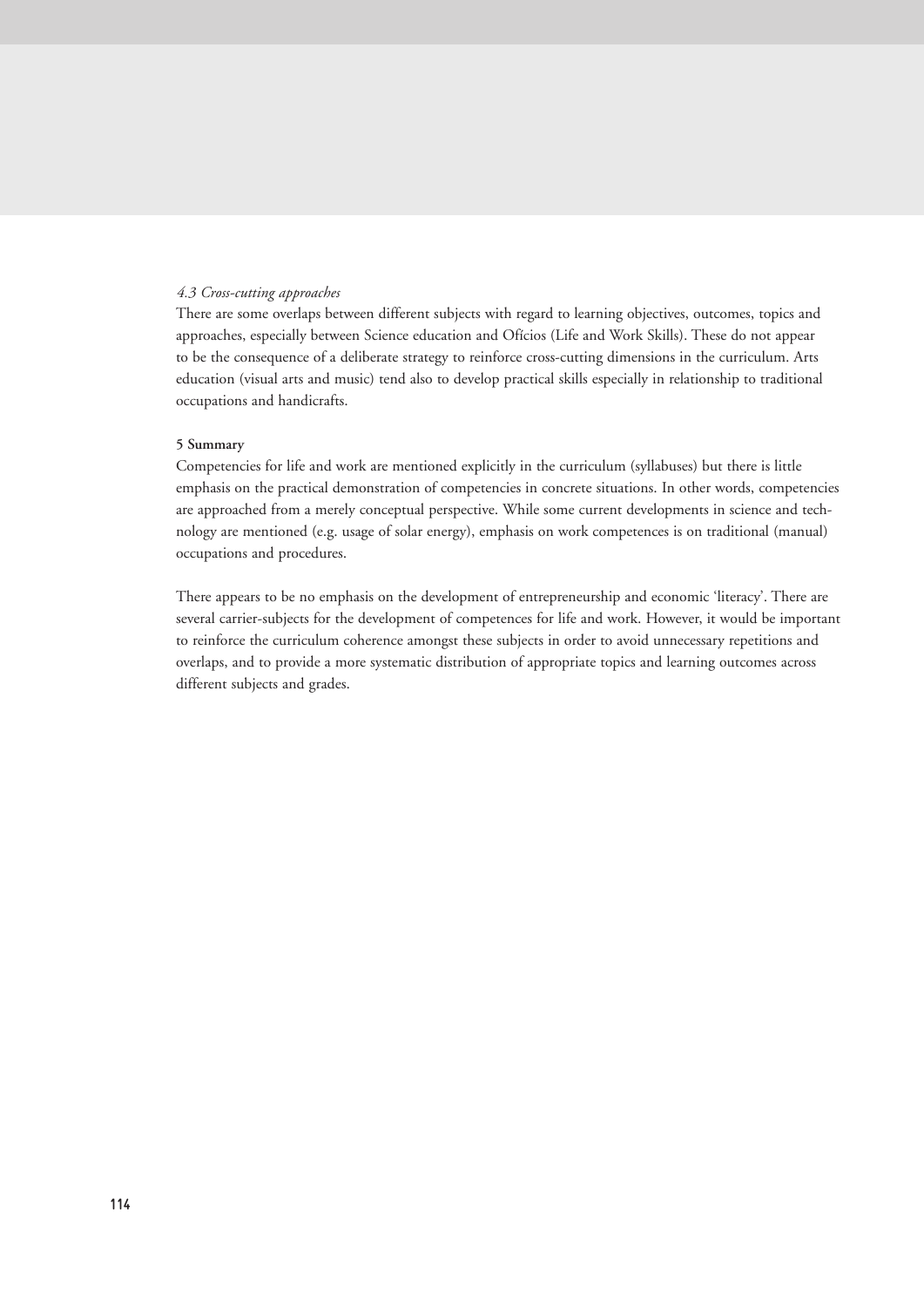#### **Reference country study F - Senegal**

- Six years of basic education equivalent to primary education
- There is reference to competencies in the curriculum but they are treated from a rather theoretical point of view
- Comprehensive reforms of the primary curriculum are under way since 2005

# **1 Reference Documents**

Curriculum de l'éducation de base (Ceb) [Curriculum of basic education]

# **2 Basic Education Model and Structure**

Basic Education in Senegal comprises 6 years. It includes the classes of Ci (introductory course), CP (preparatory course), CE1 (elementary course first year) CE2 (elementary course second year), CM1 (middle course first year), CM2 (middle course second year).

# **3 Curriculum Model and Subjects in Basic Education**

Senegal currently undertakes a reform of its basic education curriculum (Curriculum de l'éducation de base/ Ceb). This reform entered a pilot phase in 2005. The changes recommended in the basic education programmes address the need to adapt Senegal to the changes occurred in the national and international environment. Education authorities and stakeholders envisage the new curriculum as a means to support the modernisation of the education system and the country in a suitable way. The new curriculum under development is built according a competencies- based approach.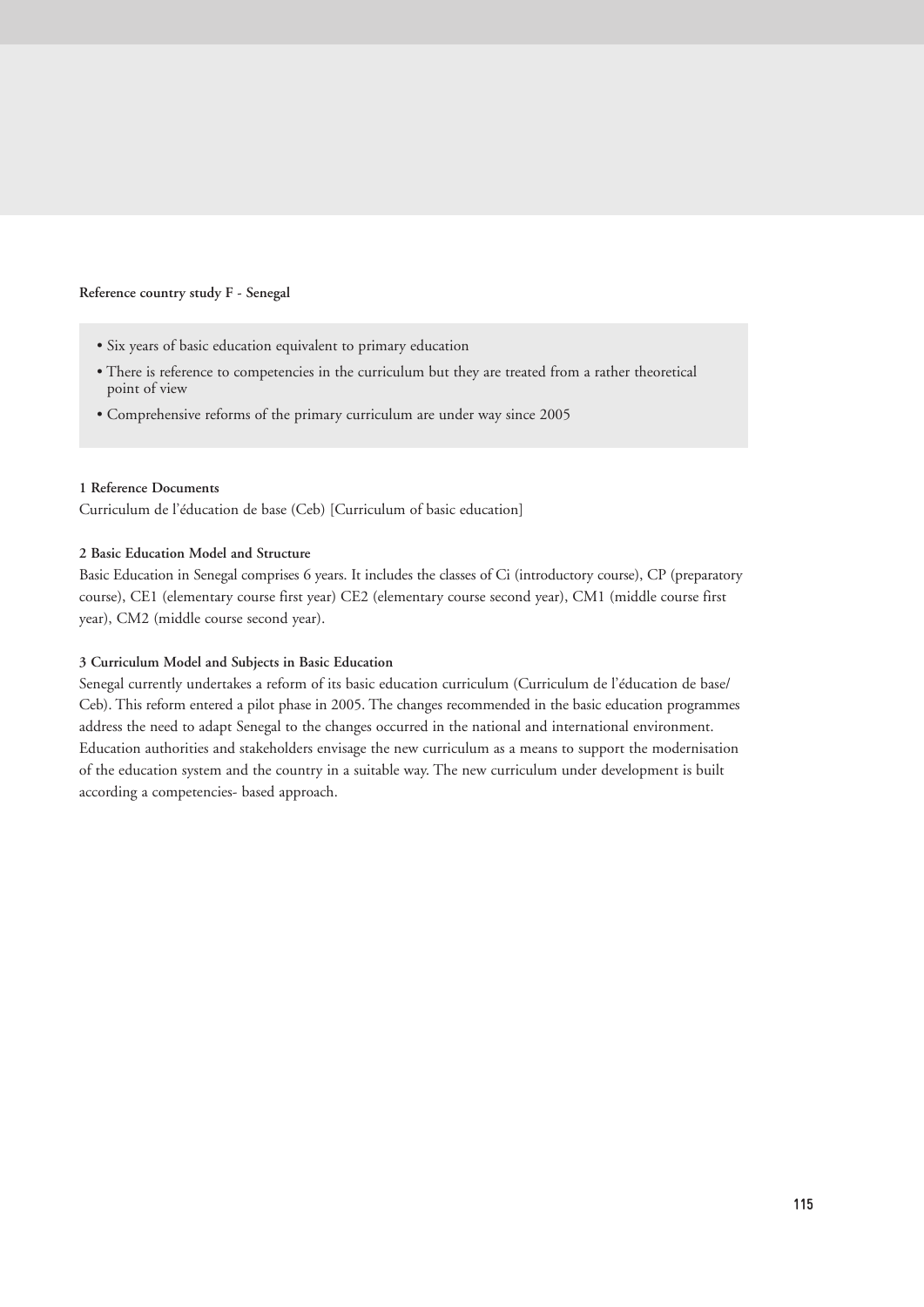|                                    | Table 42: Overview of Subjects in Basic Education - Senegal     |                                                              |                                                                                                                     |  |  |  |  |
|------------------------------------|-----------------------------------------------------------------|--------------------------------------------------------------|---------------------------------------------------------------------------------------------------------------------|--|--|--|--|
| <b>DOMAINS</b>                     | <b>SECTIONS</b>                                                 | <b>ACTIVITIES</b>                                            | <b>TRANSVERSAL THEMES</b>                                                                                           |  |  |  |  |
| <b>DOMAIN 1</b>                    | <b>SECTION 1</b><br>Oral communication                          |                                                              |                                                                                                                     |  |  |  |  |
| Language and<br>communication      | <b>SECTION 2</b><br>Written communi-<br>cation                  |                                                              |                                                                                                                     |  |  |  |  |
| DOMAIN <sub>2</sub>                |                                                                 | • Geometry activities<br>· Arithmetic activities             |                                                                                                                     |  |  |  |  |
| Mathematics                        |                                                                 | • Measurement activities<br>· Problem solving activities     |                                                                                                                     |  |  |  |  |
| <b>DOMAIN 3</b><br>Education to    | <b>SECTION 1</b><br>World discovery                             | History<br>Geography<br>Scientific and Technology Initiation |                                                                                                                     |  |  |  |  |
| Science and                        |                                                                 | (IST)                                                        |                                                                                                                     |  |  |  |  |
| Social Life                        | <b>SECTION 2</b><br>Education for<br>Sustainable<br>Development | Living in one's environment<br>Living together               | Environment/Population/Health<br>Gender education;<br>Peace education, , Citizenship<br>and Human Rights Education; |  |  |  |  |
| <b>DOMAIN 4</b>                    | <b>SECTION 1</b>                                                | Physical activities                                          | Religious Education                                                                                                 |  |  |  |  |
| Physical, Sportive<br>and Artistic | Physical and Sportive<br>Education                              | Sporting activities                                          |                                                                                                                     |  |  |  |  |
| Education                          | <b>SECTION 2 Artistic</b><br>Education                          | Plastic Arts                                                 |                                                                                                                     |  |  |  |  |
|                                    |                                                                 | Musical Education                                            |                                                                                                                     |  |  |  |  |
|                                    |                                                                 | Scenic Arts                                                  |                                                                                                                     |  |  |  |  |

The Basic Education curriculum consists of four domains for which basic general competencies were defined. Each domain is subdivided into sections which comprise specific activities. For each activity there is a specific basic competence associated, plus a series of criteria (based on which the teacher must perform the evaluation of learners) and stages (approximately 4 stages/levels by activities) which define the concepts the learner must integrate. Each stage/level comprises a series of training objectives with specific objectives and contents.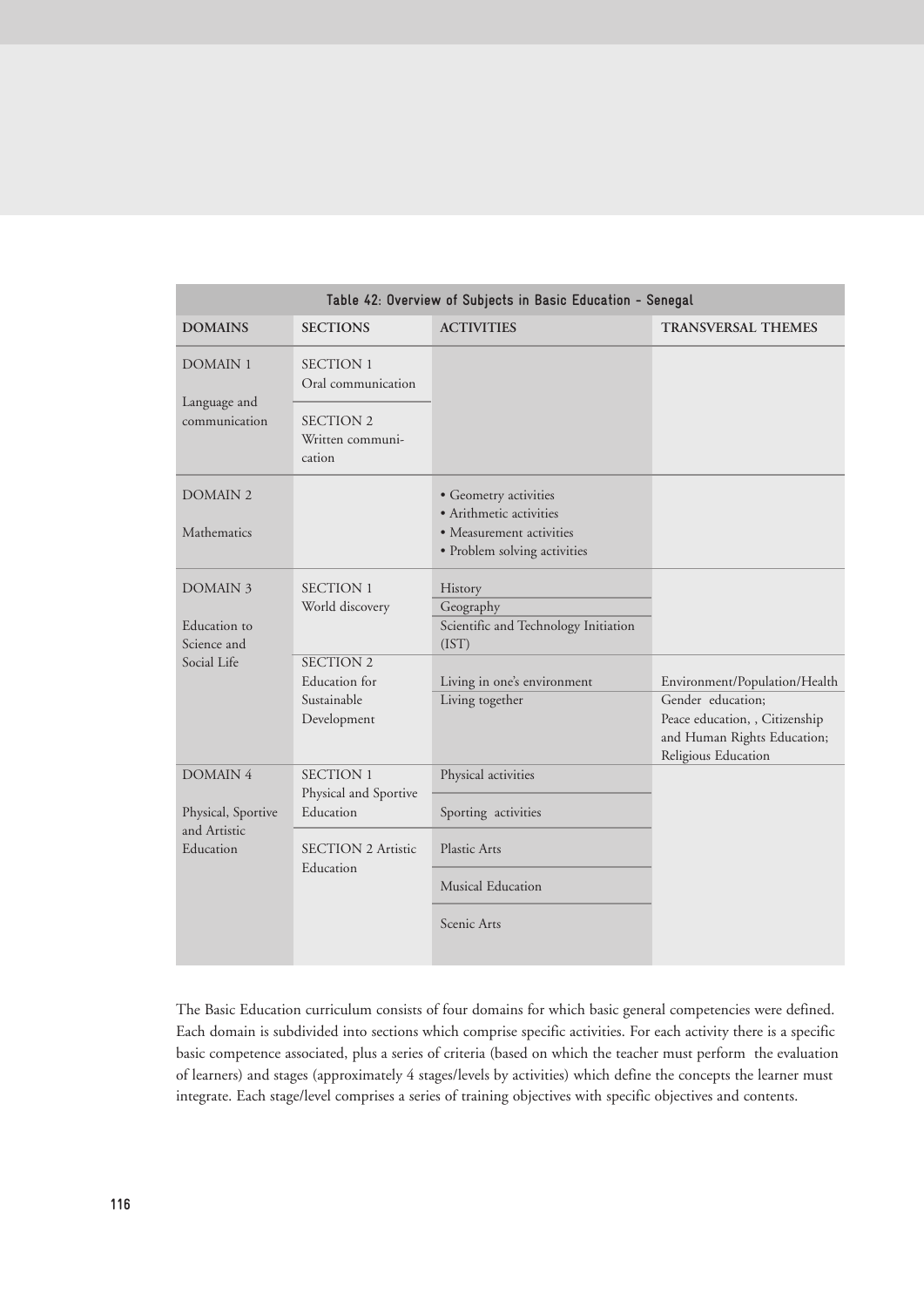# **4 Competencies and Skills in the curriculum**

*4.1. Type of competencies and skills which can be found in the syllabuses*

The 'Education to Science and Social Life' domain provides examples of some of the life and work skills that can be found in the Senegal new Basic Education curriculum.

# Section 1: WORLD DISCOVERY

# **Geography**

*Learning objective:*

Investigating the main activities of human beings

- agriculture techniques
- farming techniques
- fishing techniques

# **Scientific and Technology Initiation (IST)**

*Learning objectives:*

- Manipulate a technology tool
- Usage of the Malgache oven, improved oven ('foyers améliorés')/improved oven
- simple domestic tools: meter, thermometer, domestic iron, watch, radio telephone
- Produce technology tools
- Energy sources: battery, oil, gasoline, gas, etc.

# Section 2: SUSTAINABLE DEVELOPMENT EDUCATION

# **Living in one's environment**

*Learning objective:*

- Manage water
- purification : decantation, filtering and disinfection
- Apply hygiene measures
- corporal hygiene
- sanitary equipment
- Eat healthy
- aliments hygiene (i.e. cooking)
- Protect against Malaria
- causes: punctures of infected mosquito, stagnant water…
- manifestations: headaches, fever…
- Protect against AIDS
- causes: tattooing, injection, circumcision…
- advice: do not touch blood with naked hands…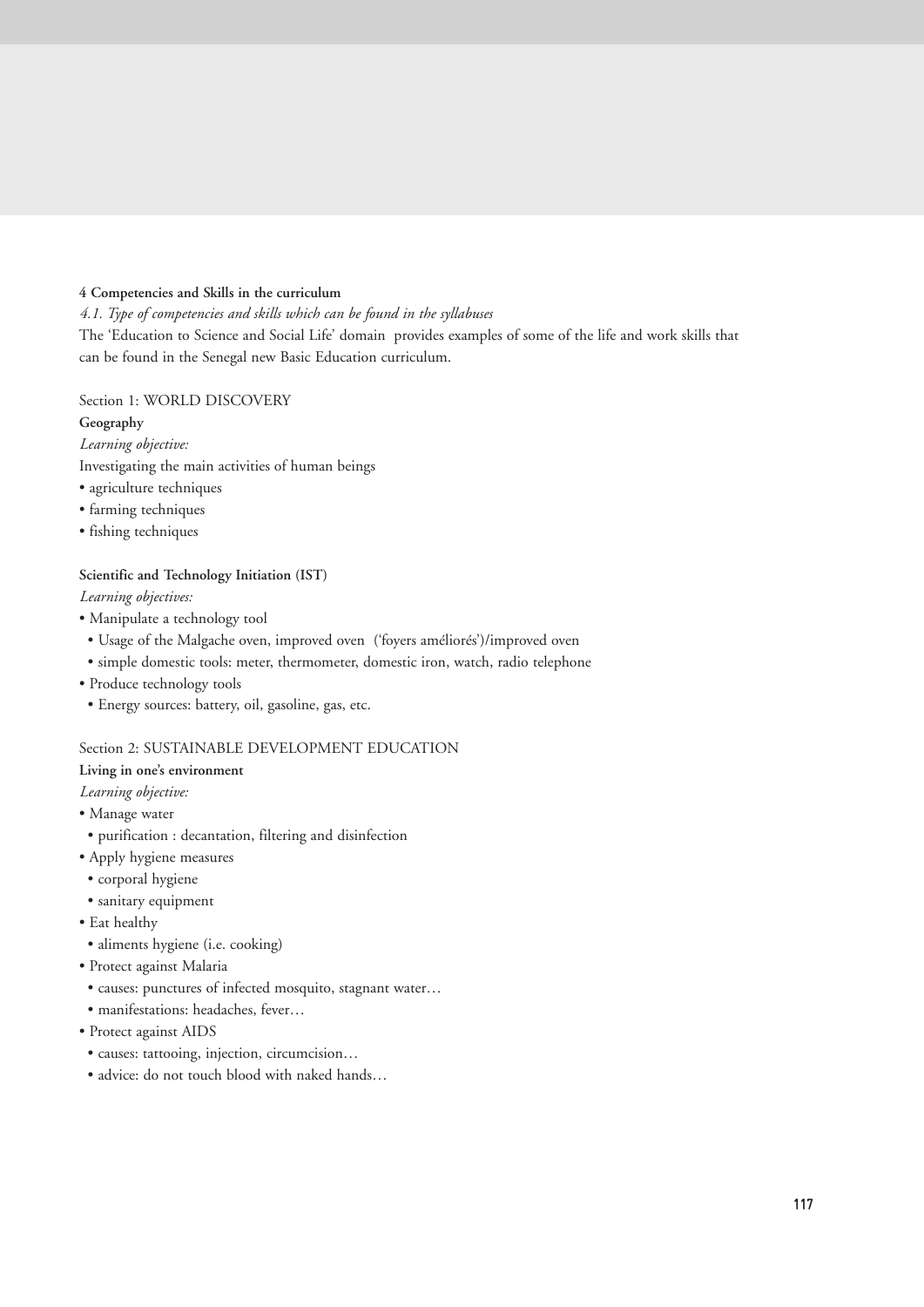#### **Living together**

*Learning objectives:*

- To respect the other
- moral respect of the dignity and the physical integrity, and respect of the other
- To respect of differences
- freedom of expression, of opinions, choice, action, etc
- ethnic groups, culture, religion, brotherhood, race, caste, etc

*4.2. Sample Subject - Living together (Sustainable Development Education) Living together* (Sustainable Development Education) in CE1-CE2:

#### *Basic competency:*

To integrate basic concepts and simple techniques in situations of analysing situations/problems and suggesting solutions adapted to their environment, population and specific health issues

#### *Assessment Criteria:*

- Relevance: The solution suggested is appropriate to the situation/problem
- Feasibility: The solution suggested is realistic and relevant taking into consideration resources and contexts
- Accuracy: The results of the analysis are exact

# *Stages for CE1:*

*STAGE 1 (detailed):* To integrate basic concepts and simple techniques in situations of analysing and suggesting solutions for problems of hygiene, nutrition and combating parasites in their environment.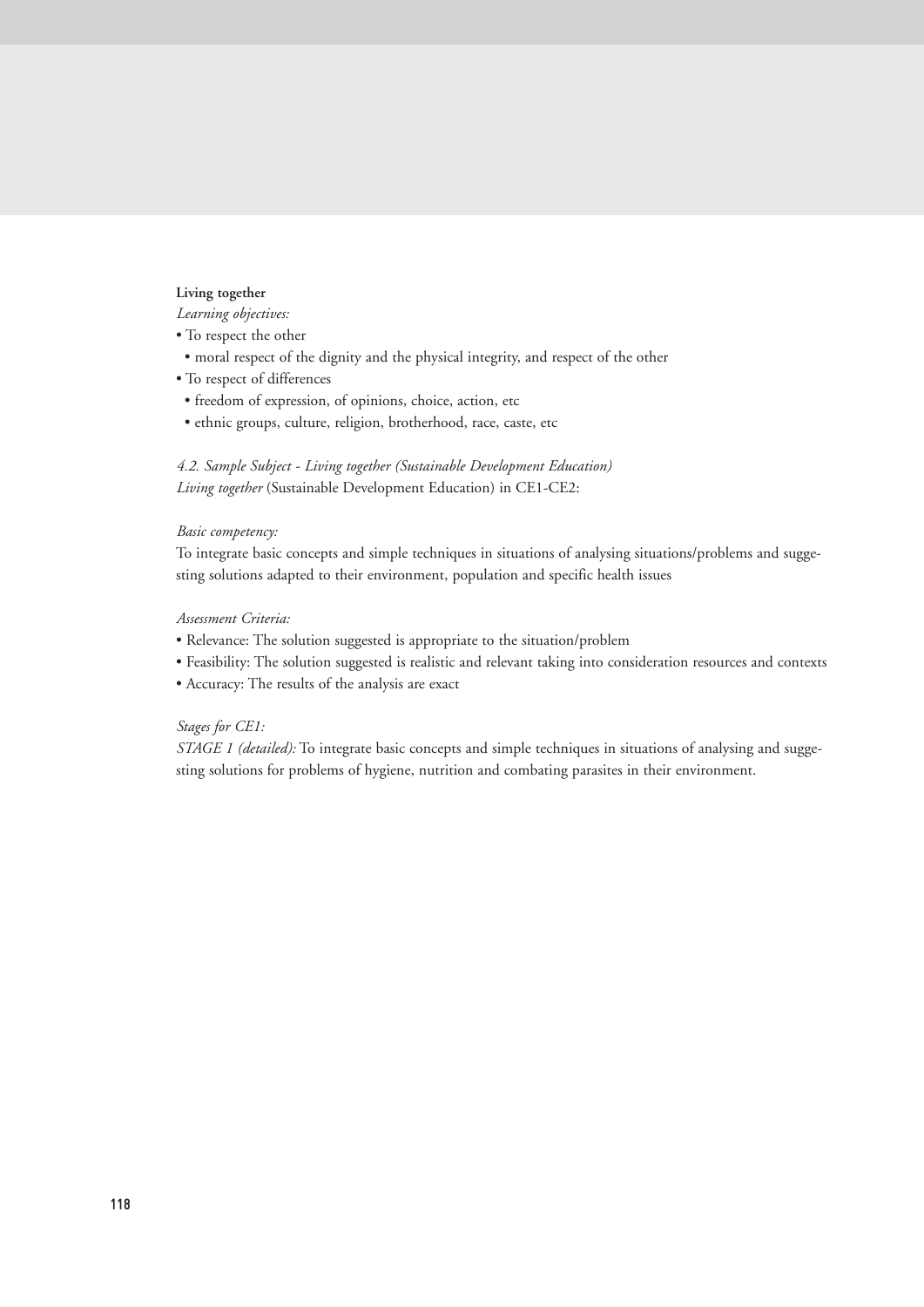| Table 43: Unit Outline - Senegal |                                                                                                                     |                                                                                                                                                                                                           |                                |  |  |
|----------------------------------|---------------------------------------------------------------------------------------------------------------------|-----------------------------------------------------------------------------------------------------------------------------------------------------------------------------------------------------------|--------------------------------|--|--|
| Learning objectives              | Specific objectives                                                                                                 | Contents                                                                                                                                                                                                  | <b>Duration</b>                |  |  |
| Manage water                     | Supplying drinking<br>water                                                                                         | • sources of drinking water (tap,<br>drilling, well); use of clean utensils -<br>protection of water (drawing up,<br>transport and storage)<br>· purification: decantation, filtering and<br>chlorination | 2 courses of 30 mn<br>each one |  |  |
|                                  | Use water rationally                                                                                                | • economy of water: the necessary one,<br>the tap which runs, canary with tap,<br>description of the escapes of the<br>drains, recovery of water valves, ablu-<br>tions with the foot of a plant          | 1 course of 30 mn              |  |  |
| Apply hygiene<br>measures        | Apply individual and<br>collective hygiene rules<br>To apply simple tech-<br>niques of evacuation<br>of waste water | • hygiene: keeping the body clean;,<br>clean clothing, classes, schools, hou-<br>ses, health facilities (toilets)<br>· collection, conditioning and evacua-<br>tion of waste water                        | 2 courses of 30 mn<br>each one |  |  |
| Eat healthy                      | .<br>To identify food imba-<br>lances and their causes                                                              | • food and the environment<br>• food function<br>• food balance and food imbalance<br>(excess, deprives)<br>· food hygiene (keeping food germ-free,<br>cooking, conservation, maturity)                   | 3 courses of 30 mn<br>each one |  |  |
| Protect against                  | Identify parasites in                                                                                               | · parasites and parasitizes in the envi-                                                                                                                                                                  | 1 course of 30 mn              |  |  |
| parasites and Malaria            | the environment and<br>contamination sources                                                                        | ronment (intestinal worms, worms of<br>Guinea, bilharzias, etc)<br>$\bullet$ malaria<br>· contaminated water, soiled or badly<br>cooked food<br>· getting rid of parasites                                | 1 course of 30 mn              |  |  |
|                                  | Apply measures of pre-<br>vention and treatment                                                                     |                                                                                                                                                                                                           | 1 course of 30 mn              |  |  |
| <b>Integration Activities</b>    |                                                                                                                     |                                                                                                                                                                                                           | $90$ mn                        |  |  |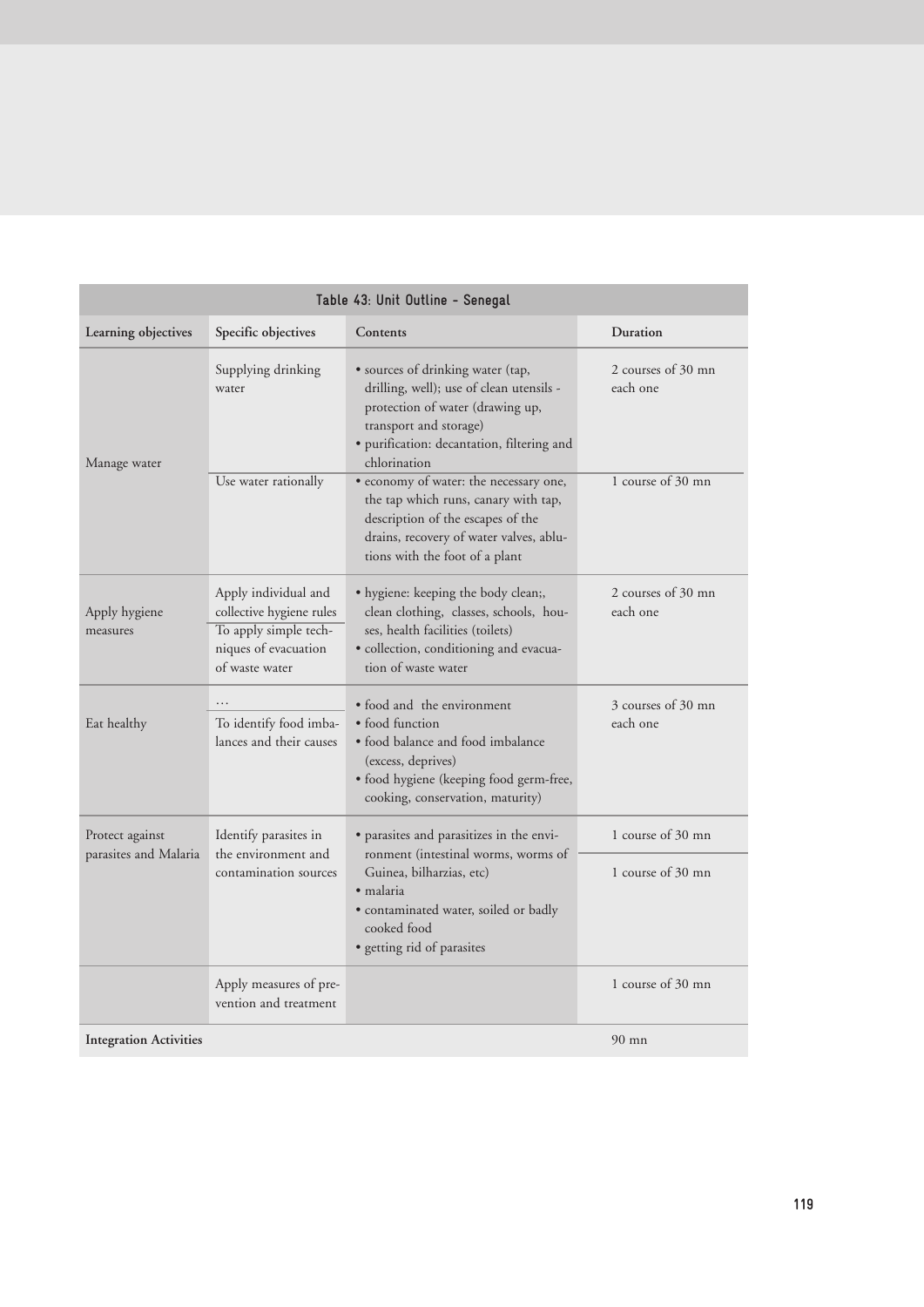# INTEGRATION ACTIVITIES:

Integration situation:

- Context: Problems of hygiene, nutrition or parasitizes prevail in your environment.
- Instructions: Propose an appropriate solution to each identified problem your environment

*STAGE 2* (detailed in curriculum documents, but no detailed in this analysis): To integrate simple techniques in analysing and suggesting solutions for situations/problems adapted to their environment

# *Stages for CE2:*

*STAGE 3* (detailed in curriculum documents, but no detailed in this analysis): To integrate basic concepts and simple techniques in analysing and suggesting solutions for situations/problems concerning malaria and AIDS in their environment.

*STAGE 4* (detailed in curriculum documents but no detailed in this analysis)): To integrate basic concepts and simple techniques in analysing and suggesting solutions for situations/problems adapted to their environment and population caracteristics

The curriculum does not present any detailed methodology for each stage. It only mentions integration situations which should be considered in students' examination.

# **5 Summary**

There is evidence in the Senegal basic education curriculum (six years of primary education) regarding competencies and skills development related to life and work. However, the approach to competencies for life and work remains mostly at a theoretical level and is associated predominantly with traditional occupations and life situations.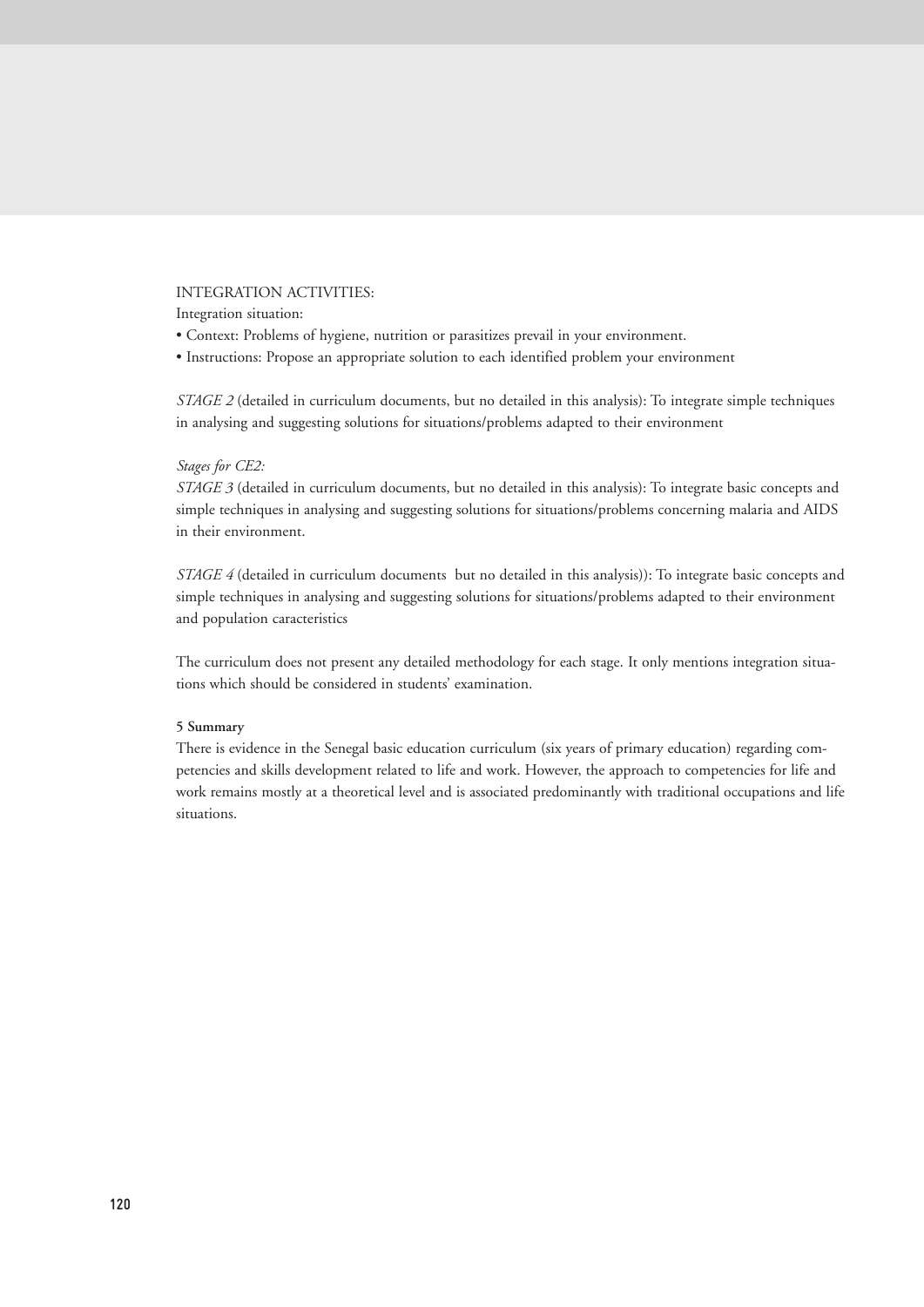# **4.3 Developed Countries (Other Regions Studies)**

**Other regions study A – Australia/New South Males (NSW)**

**Features of the Basic Education Curriculum of Australia, NSW:**

- In practical terms, eleven years of basic education (K + 10)
- Basic education curriculum designed in five stages (Grades K-2 then four 2 year stages)
- Outcomes based curriculum in all grades
- Focus on the development of competencies and skills through:
- a balance of knowledge, skills, values and attitudes in all syllabuses
- the inclusion of a wide range of practical, work-related syllabuses as elective subjects
- the requirement that students demonstrate achievement of outcomes
- For government school students, a coordinated, 'School to Work' programme with curricular and extra-curricular components

# **1 Context**

# *1.1 Introduction*

Australia is a federal democracy consisting of six states (Western Australia, South Australia, Victoria, New South Wales, Queensland and Tasmania) and two territories (Northern Territory and the Australian Capital Territory). The most populous state is New South Wales with approximately 33% of the nation's 21 million people.

Significant challenges for education and training in Australia include distance education, indigenous education and an increasing demand for skilled labour.

# *1.2 Responsibility for Curriculum31*

The Australian Constitution assigns responsibility for education to the states and territories. There is no government agency for school curriculum at the national level, although various attempts have been made over time to encourage a move towards a national curriculum, but these have been resisted by states and territories.

Although there is no national curriculum, there are a number of high level agreements and declarations in place that act as a national education framework to ensure consistency in approach across the country. For example *The Adelaide Declaration on National Goals for Schooling in the Twenty-first Century*<sup>32</sup> was signed by all Ministers of Education in 1999. With regard to the development of competencies and skills for learning, life and work, the Declaration includes the following among eight national goals:

<sup>31</sup> Some significant changes are currently under way with the recent creation of a National Curriculum Board (Barry McGaw, Chair) mandated to take steps towards the<br>development of a national curriculum in Asutralia. *32 The full text of the Declaration is available at:*

*http://www.dest.gov.au/sectors/school\_education/policy\_initiatives\_reviews/national\_goals\_for\_schooling\_in\_the\_twenty\_first\_century.htm*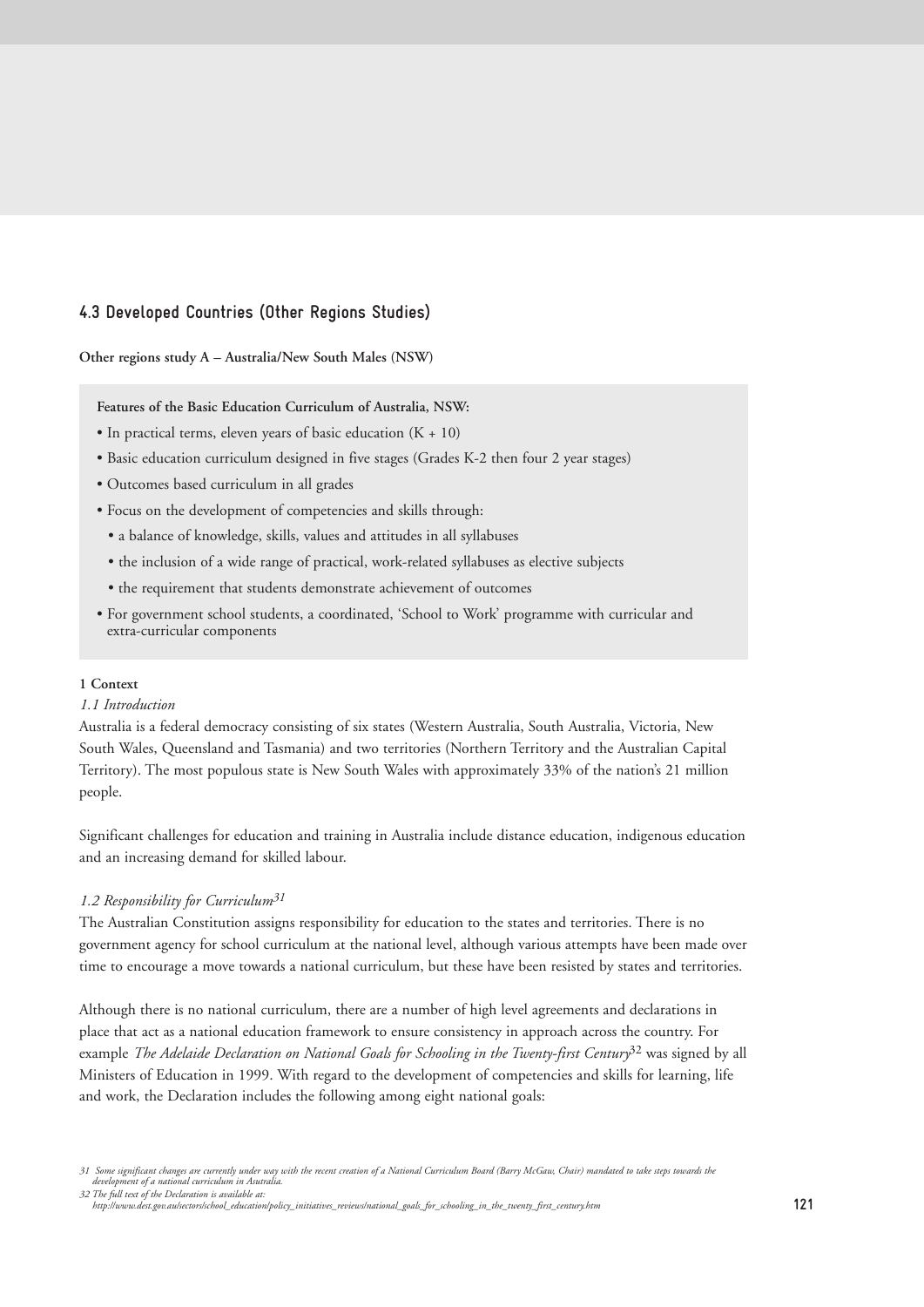Schooling should develop fully the talents and capacities of all students. In particular, when students leave school, they should:

- 1.1 have the capacity for, and skills in, analysis and problem solving and the ability to communicate ideas and information, to plan and organise activities, and to collaborate with others.
- 1.2 have qualities of self-confidence, optimism, high self-esteem, and a commitment to personal excellence as a basis for their potential life roles as family, community and workforce members.
- 1.4 be active and informed citizens with an understanding and appreciation of Australia's system of government and civic life.
- 1.5 have employment-related skills and an understanding of the work environment, career options and pathways as a foundation for, and positive attitudes towards, vocational education and training, further education, employment and life-long learning.
- 1.6 be confident, creative and productive users of new technologies, particularly information and communication technologies, and understand the impact of those technologies on society.

With regard to curriculum, the Declaration expects that all students will have

- participated in programmes of vocational learning during the compulsory years and have had access to vocational education and training programmes as part of their senior secondary studies.
- participated in programmes and activities which foster and develop enterprise skills, including those skills which will allow them maximum flexibility and adaptability in the future.

In addition to this Declaration, various meetings and consultations among state and territory Ministers of Education and curriculum development authorities occur on a regular basis.

# **2 The State of New South Wales (NSW)**

#### *2.1 Educational context*

Most students (between 65 and 70%) in NSW attend one of the approximately 2240 government schools, constituting a total enrolment of approximately 740,000 students. The remaining 30 to 35 % of students attend a range of private schools.

To acknowledge the different rates of individual child development and provide more flexibility to schools, the curriculum is structured in stages rather than individual years. The stages are:

- Stage 1 Grades Kindergarten, Years 1 and 2
- Stage 2 Years 3 and 4
- Stage 3 Years 5 and 6
- Stage 4 Years 7 and 8
- Stage 5 Years 9 and 10
- Stage 6 Years 11 and 12.

While these stages constitute curriculum divisions, schools generally operate as primary (Stages 1 to 3) and secondary schools (Stages 4 to 6). Secondary schools generally have junior and senior divisions catering for Stages 4-5 and Stage 6 respectively. There also exist a significant number of senior colleges which deliver Stage 6 curriculum only.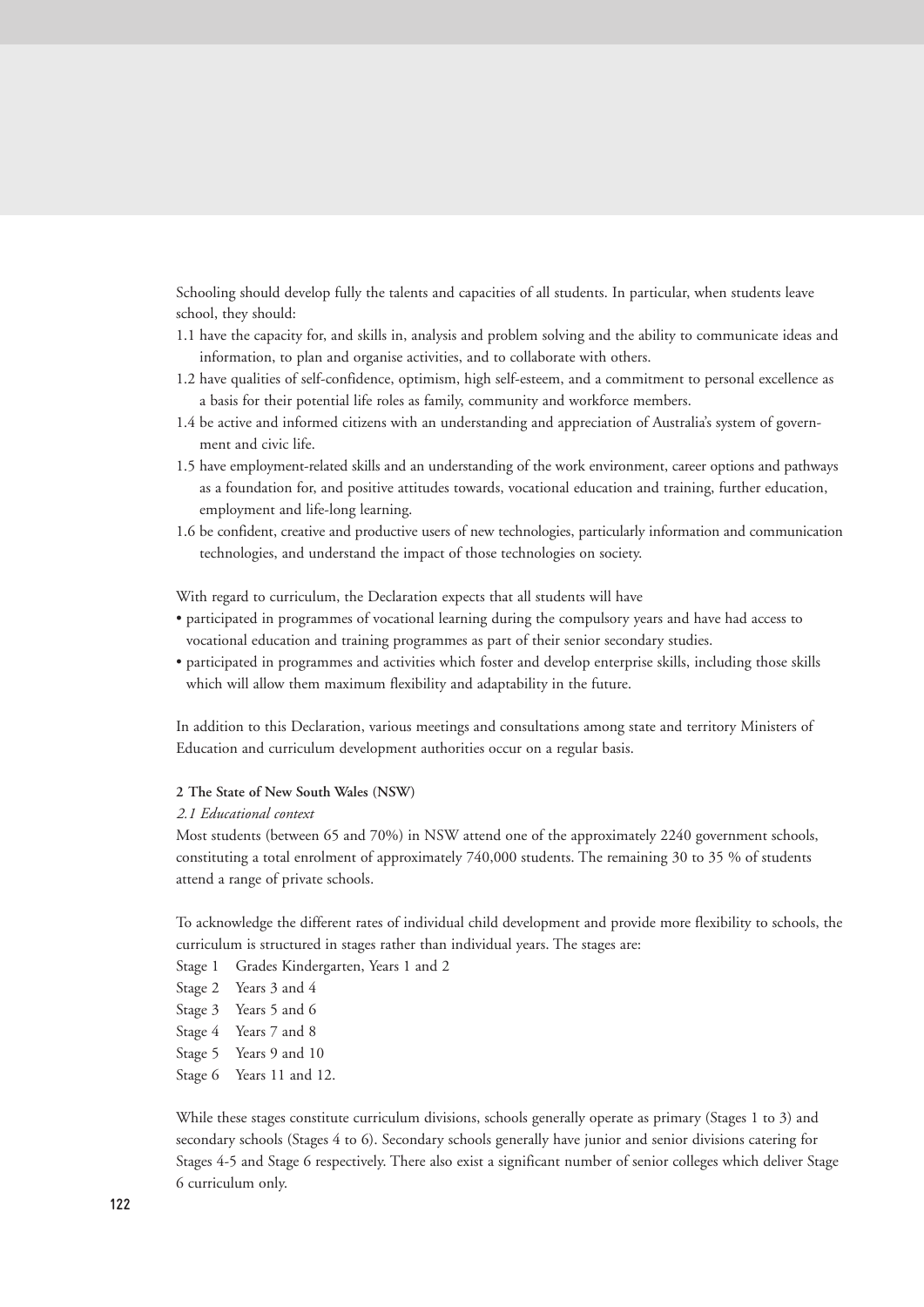The term 'basic education' is not widely used. By legislation in NSW, students must attend school from the age of 6 years until they reach the age of 14 years and 9 months. In reality, a very high proportion of students complete Stage 5 representing eleven years of schooling  $(K + 10)$ .

For the purposes of consistency and comparability in this Study, Stages 1 to 5 are referred to as 'basic education'.

# *2.2 Curriculum Context*

2.2.1 Responsibility for Curriculum Development

NSW has a curriculum agency (the NSW Board of Studies) established by stature and independent of the private and government school systems. The main functions of the Board of Studies (BOS) are to

- Develop curriculum for all accredited government and private schools
- Manage assessment and examination systems and
- Issue qualifications (the NSW School Certificate at the completion of Year 10 and the NSW Higher School Certificate at the completion of Grade 12).

While the BOS is intentionally independent of the systems that operate schools, it has developed processes for extensive consultation with school systems, principals, teachers and other stakeholder groups during all phases of the curriculum cycle.

# 2.2.2 Structure of the 'basic education' curriculum

The curriculum in NSW is based on six Key Learning Areas (KLAs) for Years K to 6 and eight KLAs for Grades 7 to 12. Each KLA in K-6 contains one syllabus which consolidates the relevant learning into one document. All students study all these syllabuses, although each syllabus is flexible giving teachers the opportunity to customise learning activities to the needs of students and to local contexts.

The K-6 Curriculum (with time allocation expressed as a %) comprises:

| Time<br>KLA                                                      |  |
|------------------------------------------------------------------|--|
| English<br>25-35%                                                |  |
| Mathematics<br>20%                                               |  |
| $6 - 10%$<br>Science and Technology                              |  |
| $6 - 10%$<br>Personal Development, Health and Physical Education |  |
| $6 - 10%$<br>Human Society and its Environment                   |  |
| $6 - 10%$<br>Creative and Practical Arts                         |  |

Up to 20% of time is available for additional activities determined by each school.

In most cases, KLAs for Years 7 to 10 contain a number of subject syllabuses. For the purposes of this Study and in the interests of comparability with other systems and countries, information and discussion regarding NSW will be confined to subjects.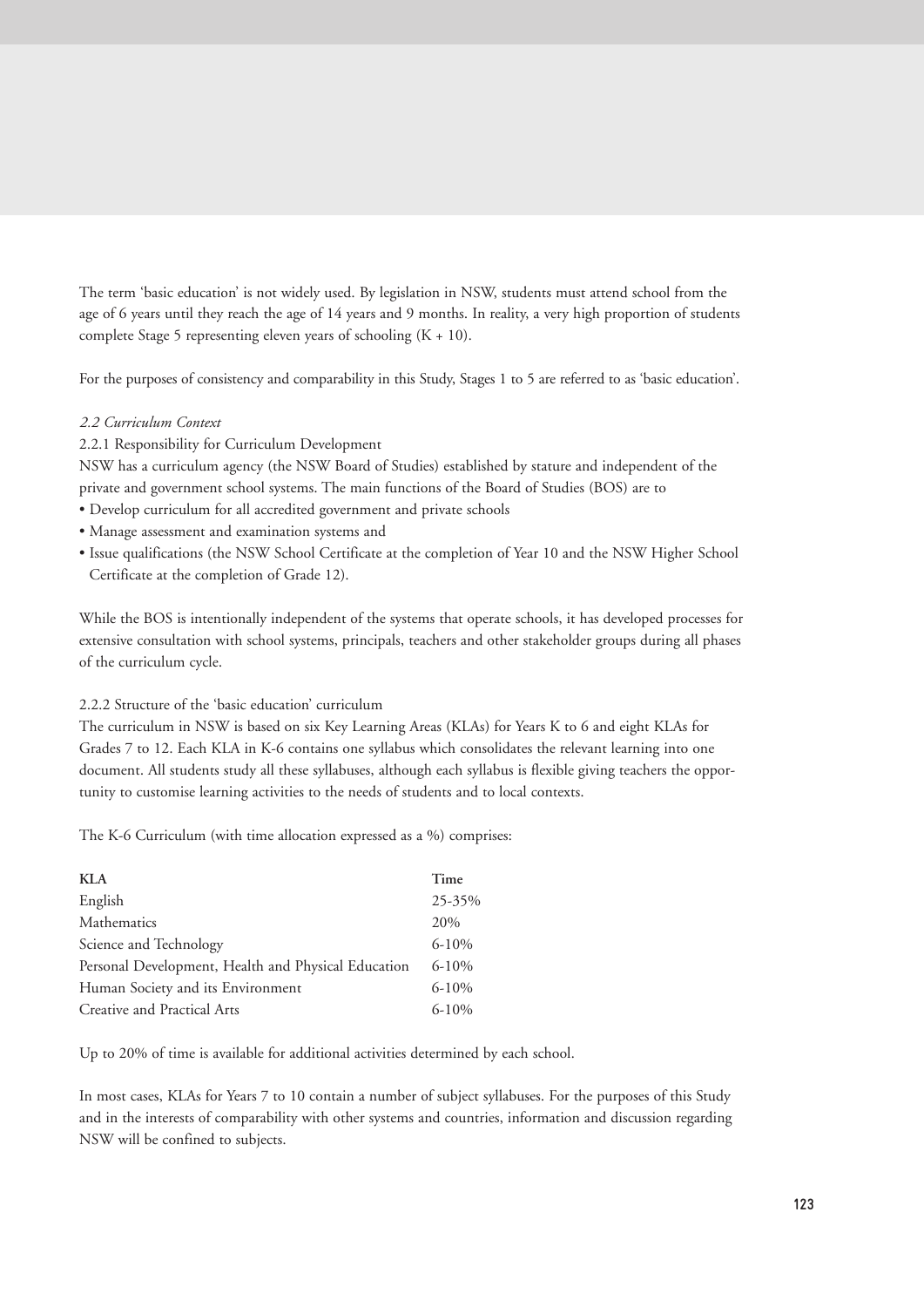The Basic Education curriculum in NSW consists of a combination of compulsory or core subjects, supplemented as students move into secondary school by elective subjects. These elective subjects are available to students according to the resources available within individual schools.

In most schools, students would fulfil the requirements by requiring students to undertake 3.5 to 4 hours in each of English, Mathematics, Science and Social Sciences, with students being offered a range of electives in years 9 and 10. Normally students would choose three electives and study each for approximately 2.5 to 3 hours per week. Remaining time in the school week might be devoted to organised sport or other school-based activities.

| Table 44 : List of Basic Education Subjects available for study - Australia, NSW33 |                                                     |                     |  |  |
|------------------------------------------------------------------------------------|-----------------------------------------------------|---------------------|--|--|
| <b>Type</b>                                                                        | Subject                                             | Applicable to years |  |  |
| Core                                                                               | English                                             | $K-10$              |  |  |
|                                                                                    | Mathematics                                         | $K-10$              |  |  |
|                                                                                    | Geography                                           | $K-10$              |  |  |
|                                                                                    | History                                             | $K-10$              |  |  |
|                                                                                    | Physical Development, Health and Physical Education | $K-10$              |  |  |
|                                                                                    | Technology (Mandatory)                              | $7 - 8$             |  |  |
|                                                                                    | Visual and Performing Arts                          | $K-10$              |  |  |
| Elective                                                                           | Aboriginal Languages                                | $K-10$              |  |  |
|                                                                                    | Aboriginal Studies                                  | $7 - 10$            |  |  |
|                                                                                    | Agricultural Technology                             | $7 - 10$            |  |  |
|                                                                                    | Arabic                                              | $K-10$              |  |  |
|                                                                                    | Chinese                                             | $K-10$              |  |  |
|                                                                                    | Classical Greek                                     | $K-10$              |  |  |
|                                                                                    | Commerce                                            | $7 - 10$            |  |  |
|                                                                                    | Dance                                               | $7 - 10$            |  |  |
|                                                                                    | Design and Technology                               | $7 - 10$            |  |  |
|                                                                                    | Drama                                               | $7 - 10$            |  |  |
|                                                                                    | Food Technology                                     | $7 - 10$            |  |  |
|                                                                                    | French                                              | $K-10$              |  |  |
|                                                                                    | German                                              | $K-10$              |  |  |
|                                                                                    | <b>Graphics Technology</b>                          | $7-10$              |  |  |
|                                                                                    | Hebrew                                              | $K-10$              |  |  |
|                                                                                    | Indonesian                                          | $K-10$              |  |  |
|                                                                                    | Industrial Technology                               | $7 - 10$            |  |  |
|                                                                                    | Information and Software Technology                 | $7-10$              |  |  |
|                                                                                    | Italian                                             | $K-10$              |  |  |
|                                                                                    | Japanese                                            | $K-10$              |  |  |

33 This table is one representation of the subjects available for study in basic education in NSW, but does not necessarily explain all regulations regarding student selection of<br>subjects. For this level of detail, readers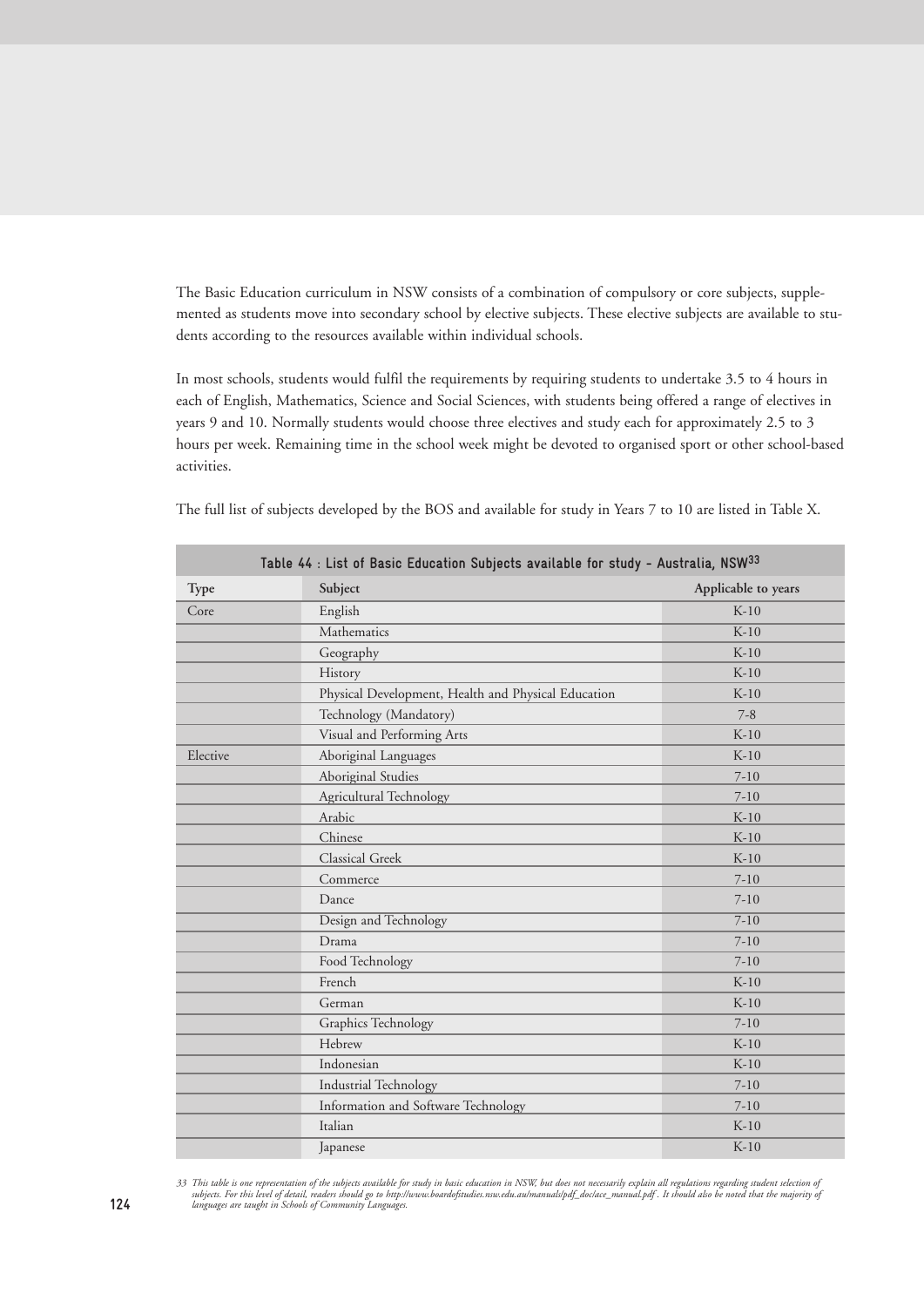|                                | Korean                               | $K-10$   |
|--------------------------------|--------------------------------------|----------|
|                                | Latin                                | $K-10$   |
|                                | Modern Greek                         | $K-10$   |
|                                | Music                                | $K-10$   |
|                                | Photographic and Digital Media       | $7 - 10$ |
|                                | Russian                              | $7-10$   |
|                                | Spanish                              | $7-10$   |
|                                | <b>Textiles Technology</b>           | $7-10$   |
|                                | Turkish                              | $K-10$   |
|                                | Vietnamese                           | $K-10$   |
|                                | Visual Design                        | $7-10$   |
|                                | Visual Arts                          | $7-10$   |
|                                | Work Education                       | $7 - 10$ |
| Content Endorsed <sup>34</sup> | Marine and Aquaculture Technology    | $7 - 10$ |
|                                | Physical Activity and Sports Studies | $7 - 10$ |

It is clear from this structure that a range of opportunities are available to students to undertake study that will give them work-related competencies and skills. For example, the emphasis on technology subjects (with specialties in Agriculture, Design, Food, Graphics, Industrial, Information and Software, Textiles and Marine and Aquaculture) indicates an emphasis on practical, work-related competencies and skills.

# **3 Approaches to the Development of Competencies and Skills in NSW**

The NSW education system takes a number of approaches to the development of competencies and skills for learning, life and work during the years of Basic Education through formal and non-formal curriculum-related activities. However, the curriculum for Grades K to 10 is designed to be general in nature. Therefore, while many subjects in the formal curriculum make reference to specific industries or professions as a context for understanding syllabus content, professional or industry specific training is not a available to students until Years 11 and 12.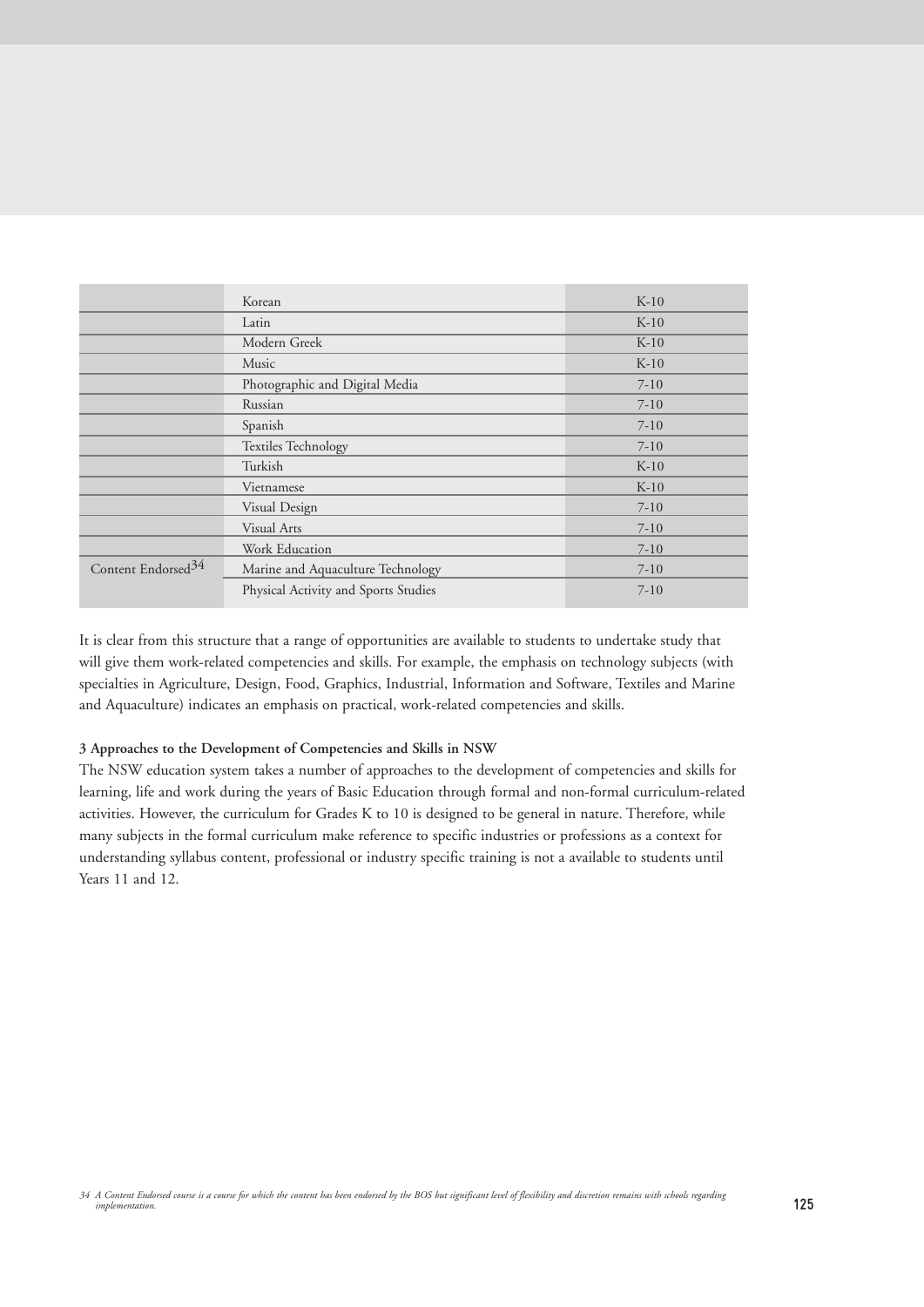# *3.1 Principles Underlying Formal Basic Education Curriculum*

All subject syllabuses for basic education in NSW must be consistent with the K-10 Curriculum Framework (published March 2002). To describe the purpose for learning in the Basic Education years, the BOS requires that students be provided with opportunities that

- engage and challenge all students to maximise their individual talents and capabilities for lifelong learning
- enable all students to develop positive self-concepts and their capacity to establish and maintain safe, healthy and rewarding lives
- prepare all students for effective and responsible participation in their society, taking account of moral, ethical and spiritual considerations
- encourage and enable all students to enjoy learning, and to be self-motivated, reflective, competent learners who will be able to take part in further study, work or training
- promote a fair and just society that values diversity
- promote continuity and coherence of learning and facilitate transition between primary and secondary schooling.

Within this framework and with specific regard to the development of competencies and skills as defined for this Study, this framework requires syllabuses to be consistent with the following Broad Learning Outcomes:

# Students will:

- understand, develop and communicate ideas and information
- access, analyse, evaluate and use information from a variety of sources
- work collaboratively with others to achieve individual and collective broad learning outcomes
- understand and appreciate the physical, biological and technological world and make responsible and informed decisions about it
- understand and appreciate diverse social, cultural, linguistic, political, geographical and historical contexts and participate as active and informed citizens
- understand and apply a variety of analytical, creative and management techniques to solve problems and to meet needs and opportunities
- be productive, creative, discriminating and confident in the development and use of a range of technologies, understanding the implications of technology for society and the environment
- understand the work environment and have the knowledge, skills and understanding to evaluate potential career options and pathways

#### *3.2 Outcomes-based syllabuses*

All NSW syllabuses are expressed in terms of outcomes - what students are expected to know and be able to do at the completion of each subject and each stage within each subject. This approach of itself encourages a practical, competencies and skills based approach to teaching as students are expected to demonstrate what they have learned.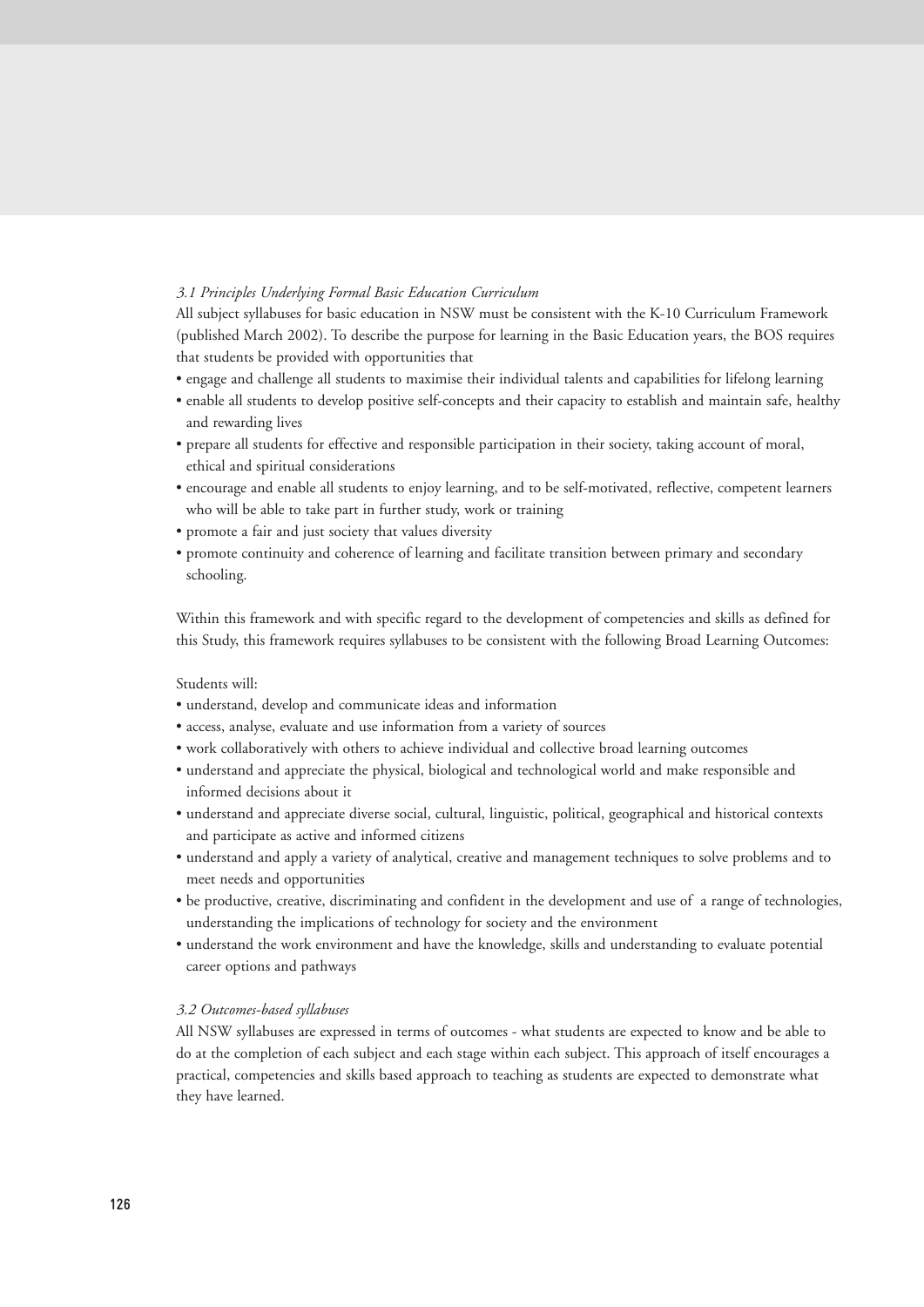# *3.3 Sample subjects*

# **Example 1 Science (Core)**

# *Course Description*

Science develops students' knowledge, understanding and skills to explain and make sense of the biological, physical and technological world, enabling them to make informed choices and responsible decisions as individuals and part of the community.

The syllabus addresses the domains of knowledge, skills, values and attitudes and prescribes broad Objectives and Learning Outcomes for each domain. These are then elaborated in greater detail in the content section of the syllabus. A sample of broad Objectives and Learning Outcomes is contained in Table 45.

|                                                                                                                     |                                                                                                                                                                                                                                                                                         |            | Table 45: Sample of broad objectives and learning outcomes from the Syllabus in Science - Australia, NSW      |  |  |  |
|---------------------------------------------------------------------------------------------------------------------|-----------------------------------------------------------------------------------------------------------------------------------------------------------------------------------------------------------------------------------------------------------------------------------------|------------|---------------------------------------------------------------------------------------------------------------|--|--|--|
| Objective:                                                                                                          | Students will develop skills in working scientifically through:<br>· planning investigations<br>• conducting investigations<br>· communicating information and understanding<br>· developing scientific thinking and problem-solving techniques<br>• working individually and in teams. |            |                                                                                                               |  |  |  |
| <b>Stage 4 Outcomes</b>                                                                                             |                                                                                                                                                                                                                                                                                         |            | <b>Stage 5 Outcomes</b>                                                                                       |  |  |  |
| A student:                                                                                                          |                                                                                                                                                                                                                                                                                         | A student: |                                                                                                               |  |  |  |
| 4.13 clarifies the purpose of an investiga-<br>tion and, with guidance, produces a<br>plan to investigate a problem |                                                                                                                                                                                                                                                                                         | 5.13       | identifies a problem and independently produces an appropriate<br>investigation plan                          |  |  |  |
| 4.14 follows a sequence of instructions to<br>undertake a first-hand investigation                                  |                                                                                                                                                                                                                                                                                         | 5.14       | undertakes first-hand investigations independently with safety<br>and competence                              |  |  |  |
| 4.15 uses given criteria to gather<br>first-hand data                                                               |                                                                                                                                                                                                                                                                                         | 5.15       | gathers first-hand data accurately                                                                            |  |  |  |
| 4.16 accesses information from identified<br>secondary sources                                                      |                                                                                                                                                                                                                                                                                         | 5.16       | accesses information from a wide variety of secondary sources                                                 |  |  |  |
| 4.17 evaluates the relevance of data and<br>information                                                             |                                                                                                                                                                                                                                                                                         | 5.17       | explains trends, patterns and relationships in data and/or<br>information from a variety of sources           |  |  |  |
| 4.18 with guidance, presents information<br>to an audience to achieve a particu-<br>lar purpose                     |                                                                                                                                                                                                                                                                                         | 5.18       | selects and uses appropriate forms of communication to present<br>information to an audience                  |  |  |  |
| 4.19 draws conclusions based on infor-<br>mation available                                                          |                                                                                                                                                                                                                                                                                         | 5.19       | uses critical thinking skills in evaluating information and<br>drawing conclusions                            |  |  |  |
| 4.20 uses an identified strategy to solve<br>problems                                                               |                                                                                                                                                                                                                                                                                         | 5.20       | selects and uses appropriate strategies to solve problems                                                     |  |  |  |
| 4.21 uses creativity and imagination<br>to suggest plausible solutions to<br>familiar problems                      |                                                                                                                                                                                                                                                                                         | 5.21       | uses creativity and imagination in the analysis of problems and<br>the development of possible solutions      |  |  |  |
| 4.22 undertakes a variety of individual<br>and team tasks with guidance                                             |                                                                                                                                                                                                                                                                                         | 5.22       | plans, implements and evaluates the effectiveness of a variety of<br>tasks independently and as a team member |  |  |  |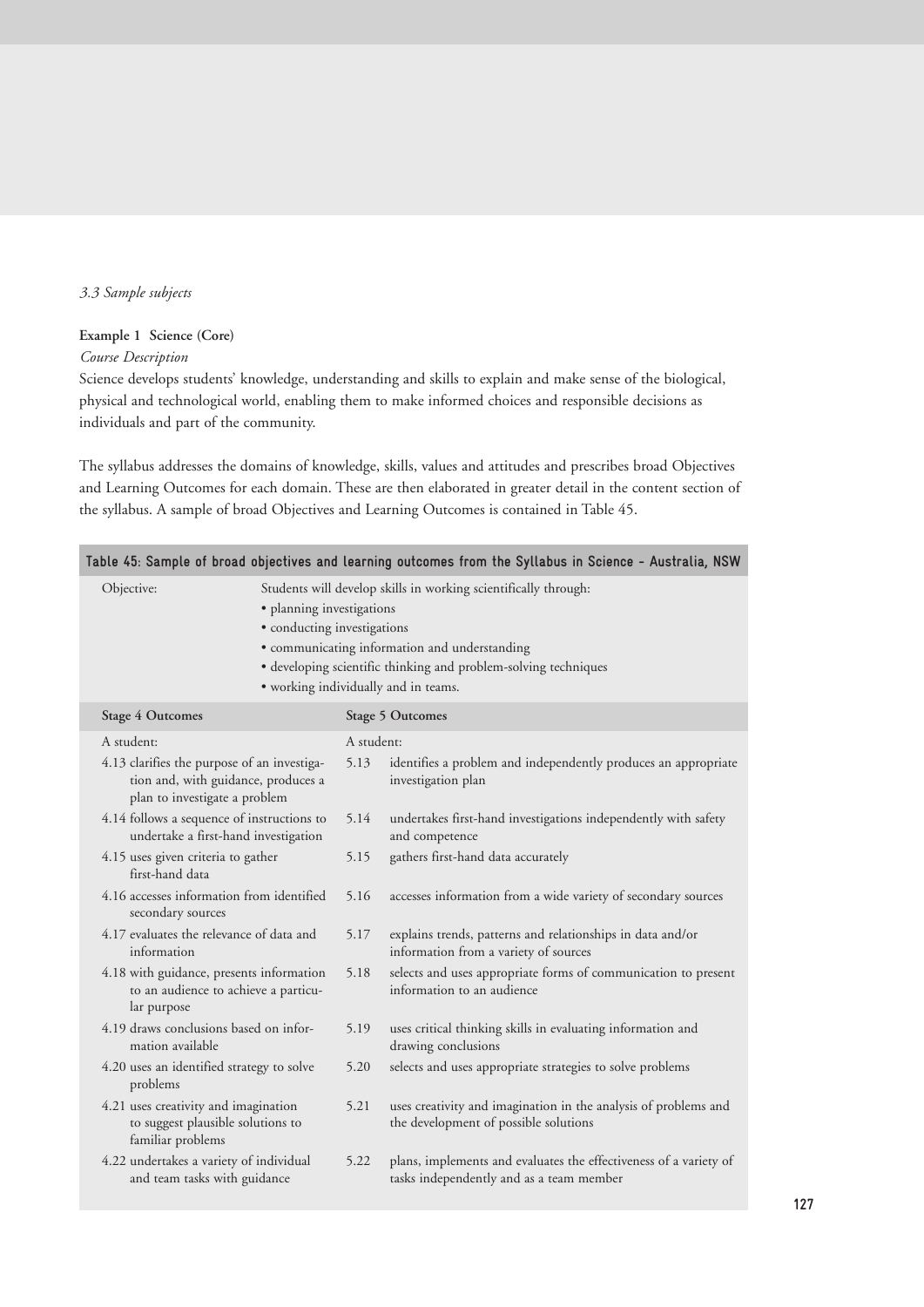Although a core subject and what might traditionally be considered an academic subject, this syllabus is clearly focused on the development of competencies and skills as defined in this Study and demonstrates the consistency of approach to this issue in NSW syllabuses.

#### **Example 2 Industrial Technology (elective)**

# *Course Description*

Industrial Technology develops students' knowledge and understanding of materials and processes in a range of technologies. They develop knowledge and skills relating to the selection, use and application of materials, tools, machines and processes through the planning and production of quality practical projects.

Students may undertake one or two courses in Industrial Technology and may elect to study one of eleven focus areas in each course. These focus areas are based on a range of technologies of industrial and domestic significance. These include studies in:

- Automotive
- Building and Construction
- Ceramics Electronics
- Engineering
- Farm Maintenance
- Leather
- Metal
- Multimedia/Photography
- Polymers
- Timber

# *Objectives and Learning Outcomes*

A range of broad objectives and learning outcomes are specified for the end of Years 8 and 10, and are then made more specific within particular options and topics. A sample of these broad statements is contained in Table 46.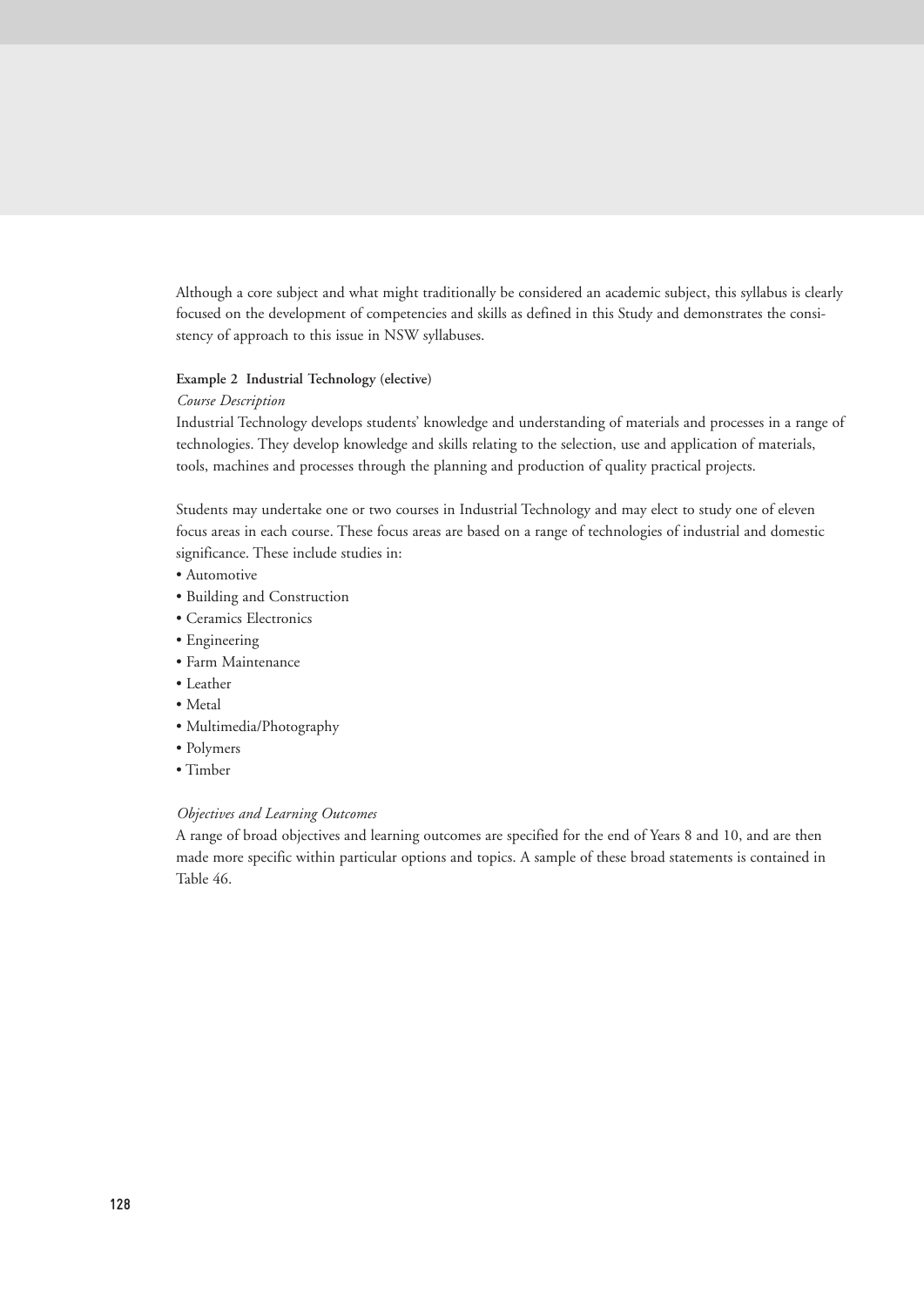| $\frac{1}{2}$ and $\frac{1}{2}$ and $\frac{1}{2}$ and $\frac{1}{2}$ and $\frac{1}{2}$ are $\frac{1}{2}$ and $\frac{1}{2}$ are $\frac{1}{2}$ and $\frac{1}{2}$ and $\frac{1}{2}$ and $\frac{1}{2}$ and $\frac{1}{2}$ and $\frac{1}{2}$ and $\frac{1}{2}$ |                                                                                                                                                                                          |                                                                                                                                                                                                                                                              |  |  |  |  |
|---------------------------------------------------------------------------------------------------------------------------------------------------------------------------------------------------------------------------------------------------------|------------------------------------------------------------------------------------------------------------------------------------------------------------------------------------------|--------------------------------------------------------------------------------------------------------------------------------------------------------------------------------------------------------------------------------------------------------------|--|--|--|--|
| <b>Objectives</b>                                                                                                                                                                                                                                       | Stage 4 (Year 8) Outcomes                                                                                                                                                                | Stage 5 (Year 10) Outcomes                                                                                                                                                                                                                                   |  |  |  |  |
| Students will develop:                                                                                                                                                                                                                                  | A student:                                                                                                                                                                               | A student:                                                                                                                                                                                                                                                   |  |  |  |  |
| knowledge, skills and an<br>appreciation of quality in<br>the design and production<br>of practical projects                                                                                                                                            | 4.2.1 applies a design process in the<br>modification of projects                                                                                                                        | 5.2.1 applies design principles in the<br>modification, development and<br>production of projects                                                                                                                                                            |  |  |  |  |
|                                                                                                                                                                                                                                                         | 4.2.2 identifies and uses a range of hand<br>and machine tools in different<br>technological environments                                                                                | 5.2.2 identifies, selects and competently<br>uses a range of hand and machine<br>tools, equipment and processes to                                                                                                                                           |  |  |  |  |
|                                                                                                                                                                                                                                                         | 4.2.3 makes quality projects to comple-<br>tion within set limitations                                                                                                                   | produce quality practical projects                                                                                                                                                                                                                           |  |  |  |  |
| knowledge and under-<br>standing of the role of<br>traditional, current, new<br>and emerging technologies<br>in industry and their impact<br>on society and the environ-<br>ment                                                                        | 4.7.1 identifies a range of technologies<br>4.7.2 recognises the impact of technolo-<br>gy on society and the environment<br>4.7.3 global issues in relation to the use<br>of technology | 5.7.1 describes, analyses and uses a<br>range of current, new and emerging<br>technologies and their various<br>applications<br>5.7.2 describes, analyses and uses a range<br>of current, new and emerging<br>technologies and their various<br>applications |  |  |  |  |

# **Table 46: Sample of broad objectives and learning outcomes from the Syllabus in Industrial Technology - Australia, NSW**

## **Example 3 Work Education (Elective)**

## *Course Description*

Work Education provides students with opportunities to develop knowledge, understanding and skills regarding the world of work including an awareness of work readiness and employer expectations, the roles and purpose of a range of sectors including education, training and employment organisations and an appreciation of the role of lifelong learning in planning and managing pathways.

# *Content*

The core content of Work Education is arranged in two parts:

| Core Part 1 - Preparing Futures    | <b>Core Part 2 - Working Communities</b> |
|------------------------------------|------------------------------------------|
| topics:                            | topics:                                  |
| • Transition Planning              | • Workplace Rights and Responsibilities  |
| • What is Work?                    | • Exploring Post-school Pathways         |
| • Introduction to Workplace Safety | • Technology and Communication           |
| • Enterprise Initiatives           | • Partnerships in the Community          |
|                                    |                                          |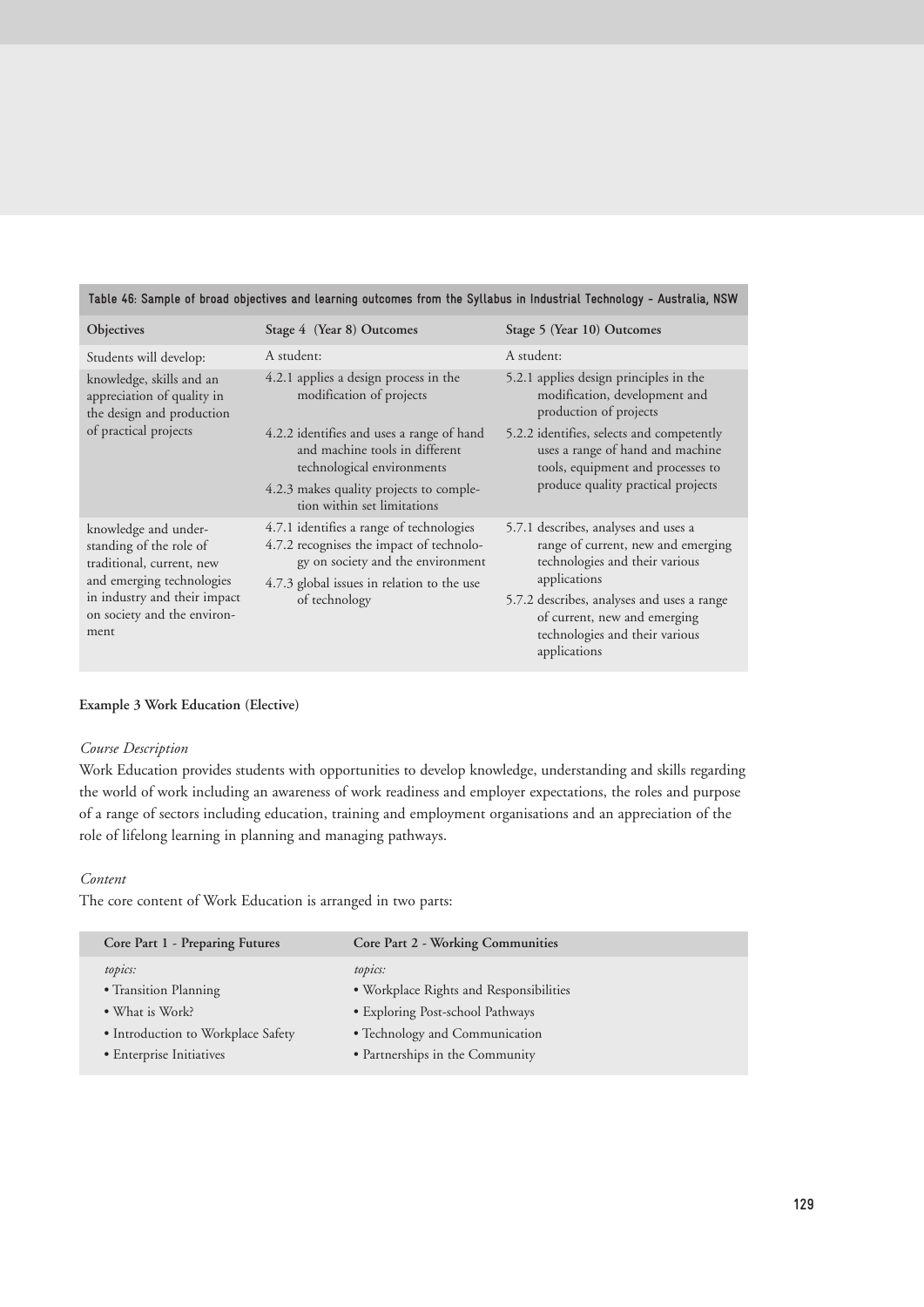#### *Objectives and Learning Outcomes*

A range of broad objectives and learning outcomes are specified for the end of Years 8 and 10, and are then made more specific within particular options and topics. A sample of these broad statements is contained in Table 47.

| Table 47: Sample of broad objectives and learning outcomes from the Syllabus in Work Education - Australia, NSW |                                                                                                                        |                                                                                                                                        |  |  |
|-----------------------------------------------------------------------------------------------------------------|------------------------------------------------------------------------------------------------------------------------|----------------------------------------------------------------------------------------------------------------------------------------|--|--|
| Objectives                                                                                                      | Stage 4 (Year 8) Outcomes                                                                                              | Stage 5 (Year 10) Outcomes                                                                                                             |  |  |
| Students will develop know-<br>ledge and understanding of:                                                      | A student:                                                                                                             | A student:                                                                                                                             |  |  |
| the world of work                                                                                               | 4.1 describes different types of work and<br>employment options                                                        | 5.1 identifies and interprets employment-<br>trends and changes in the nature of<br>work                                               |  |  |
|                                                                                                                 | 4.2 recognises appropriate workplace<br>behaviour in a range of work envi-<br>ronments                                 | 5.2 identifies and analyses current work-<br>place issues                                                                              |  |  |
| the roles and relationships of<br>diverse sectors within the<br>local and the wider<br>Australian community     | 4.3 identifies a range of sectors within<br>their local community                                                      | 5.3 defines and assesses the roles and<br>responsibilities of diverse organisa-<br>tions within the community                          |  |  |
|                                                                                                                 | 4.4 identifies the range of organisations<br>within their local community                                              | 5.4 examines and evaluates the relations-<br>hips between diverse organisations in<br>the community                                    |  |  |
|                                                                                                                 | 4.5 identifies the roles and responsibili-<br>ties of individuals within the local<br>community in a range of contexts | 5.5 evaluates and articulates the roles and<br>responsibilities of individuals within<br>the community in a range of contexts          |  |  |
| the roles of education,<br>employment and training<br>systems in planning and<br>managing life transitions      | 4.6 identifies a range of education,<br>employment and training organisa-<br>tions                                     | 5.6 identifies and articulates the purpose<br>and roles of education, employment<br>and training organisations                         |  |  |
|                                                                                                                 | 4.7 identifies personal goals and values to<br>develop pathway plans                                                   | 5.7 constructs and communicates perso-<br>nal goals and values using knowledge<br>of the education, training and<br>employment systems |  |  |

**Table 47: Sample of broad objectives and learning outcomes from the Syllabus in Work Education - Australia, NSW**

#### **4 Other Programmes**

In addition to the wide range of opportunities to acquire learning, life and work-related competencies and skills afforded students as part of the formal syllabuses, government school students also participate in a programme entitled School to Work: Creating Future Pathways . The stated vision for this programme is for all Year 9 -12 students in NSW Government schools with a secondary enrolment to:

• be enterprising and capable citizens, well prepared for creating their own future pathways

- take on personal leadership and responsibility for planning and self-managing their career transitions to construct a fulfilling and productive life
- develop the skills and confidence to become independent, self-aware, resourceful and critically alert to the choices and opportunities available as they move through and beyond school.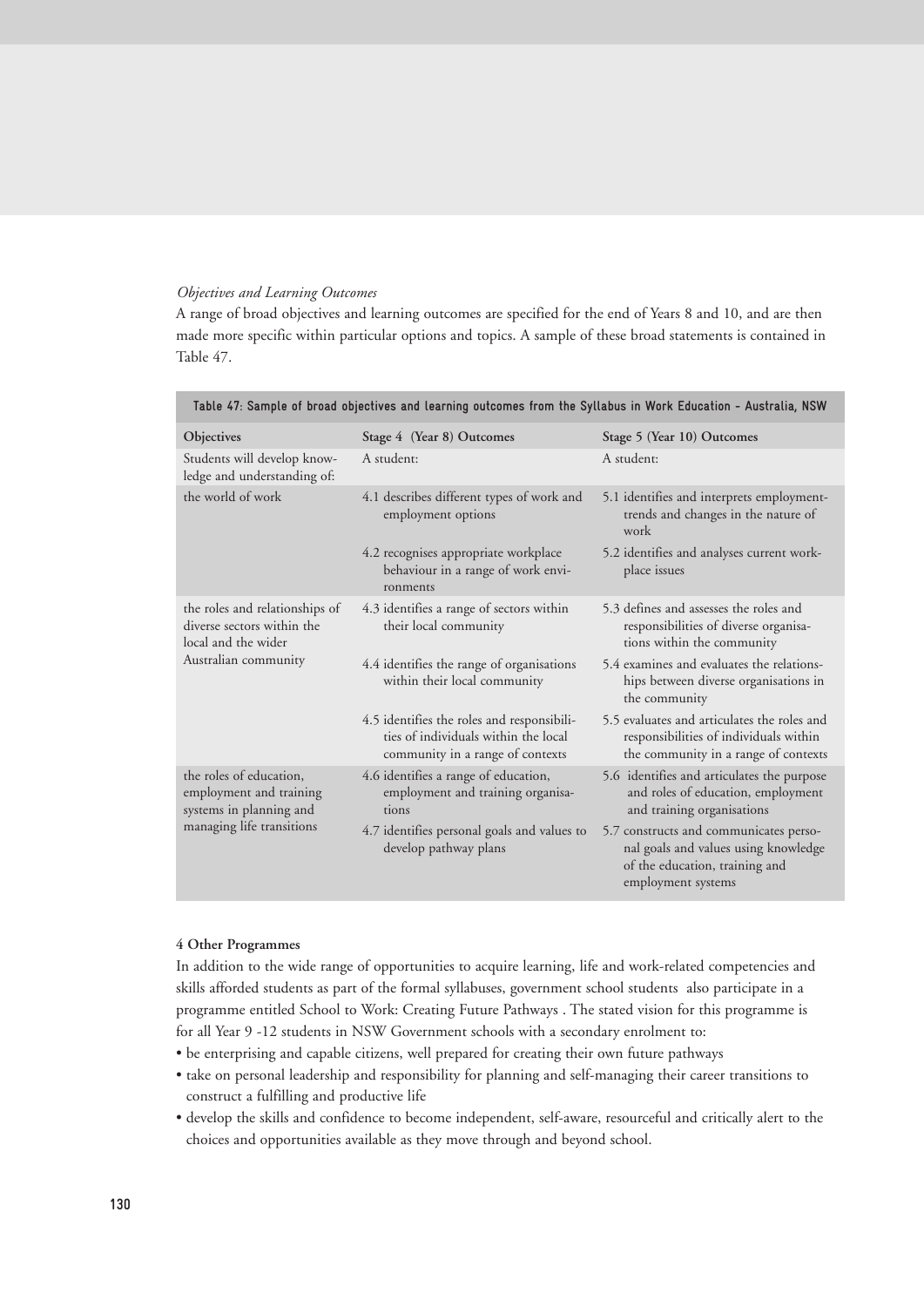The programme draws together a range of activities and resources (including parent and community resources) into four key result areas for students. These Key Result Areas and outcomes for students are described in Table 48.

| Table 48: Outcomes for students of the Programme School to Work: Creating Future Pathways - Australia, NSW |                                                                                                                             |  |
|------------------------------------------------------------------------------------------------------------|-----------------------------------------------------------------------------------------------------------------------------|--|
| Key Result Areas                                                                                           | Students will:                                                                                                              |  |
| Planning transition pathways                                                                               | • develop flexible career plans that support a range of career and training<br>options                                      |  |
|                                                                                                            | • have the ability to self-manage their career and transition planning                                                      |  |
|                                                                                                            | • confidently access career support services                                                                                |  |
| Exploring future careers                                                                                   | • have easy access to relevant, up-to-date career information and support                                                   |  |
|                                                                                                            | • use electronic-based technologies to support their career and transition<br>planning                                      |  |
|                                                                                                            | • experience a variety of learning opportunities in authentic / simulated work<br>environments.                             |  |
| Strengthening Student Outcomes<br>Through Vocational Learning                                              | • articulate the relevance of their curriculum learning to personal growth and<br>future careers                            |  |
|                                                                                                            | · value and demonstrate enterprise and employment-related skills through<br>school and community based activities           |  |
|                                                                                                            | • have access to a range of work-related courses                                                                            |  |
|                                                                                                            | • create and use opportunities to develop skills and attributes to apply to life<br>experiences                             |  |
| <b>Building Connections and Networks</b>                                                                   | • identify and make use of a range of formal and informal support agencies<br>and networks in the local and wider community |  |
|                                                                                                            | • value and learn from quality community and workplace learning<br>opportunities                                            |  |
|                                                                                                            | • value and build personal and peer networks to support career and transition<br>planning                                   |  |

# **5 Summary and Conclusion**

The NSW curriculum has adopted a strong focus on the development of competencies and skills related to learning, life and work, and this approach is consistently reflected in its curriculum framework, syllabuses and other programmes. This is demonstrated by the number of work and employment-related subjects available to students as elective courses, as well as the emphasis placed in syllabuses on the achievement of specific competencies and skills in all subjects.

The outcomes based nature of the syllabuses encourages the demonstration by students of the achievement of these outcomes.

The School to Work Programme consolidates a range of life, study and work-related experiences for students into a single, coordinated programme for government school students.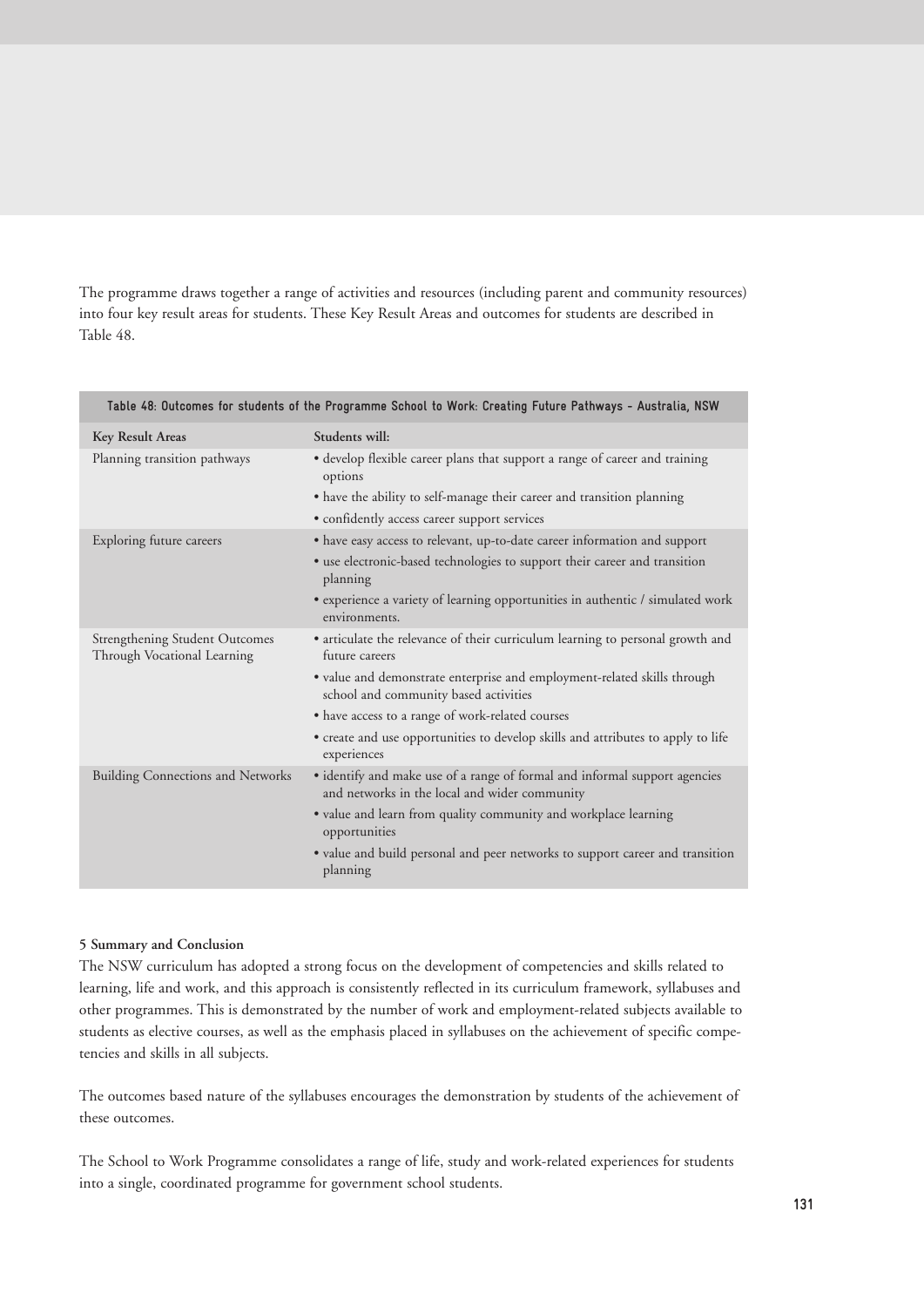#### **Other regions study B - United Kingdom (England)**

**Features of the Basic Education Curriculum of England:**

- Little reference to Basic Education, instead 'Compulsory Education' is being used extensively (age range 5 - 16)
- The curriculum is structured into core and elective subjects and defined according to several Key Stages of the curriculum
- Emphasis is put on cross-cutting issues and on balancing theoretical and practical (hands-on) outcomes
- Curriculum is developed by the Qualification and Curriculum Authority (QCA) based on taking into consideration a National Qualifications Framework, and following comprehensive consultative processes
- The curriculum contains 'suggested minimum' requirements in terms of learning content, methodologies and outcomes
- Overall life-related competencies are emphasised throughout the compulsory education curriculum and specific work-relevant 'carrier subjects' are being introduced as electives in Key Stage 4 (end of compulsory education)

#### **1 Context**

#### *1.1 Introduction - Basic Education*

In England and Wales, there is little if any reference to 'basic education'. Instead, the following precise definition of 'compulsory education' applies:

*'...most local education authorities have a policy of accepting children into school at the beginning of the term during which the child becomes five. However, the child is not obliged to attend school until the beginning of the term following their fifth birthday...All young people can leave school on the last Friday in June of the school year if they reach the age of 16 before the first day of the following (September) term. This is the end of compulsory education.'*

#### *1.2 Responsibility for Curriculum*

Curriculum in England is developed by the Qualifications and Curriculum Authority which also has responsibility for regulating the public examination system and maintaining the country's qualifications framework. The National Qualifications Framework enables the QCA 'to accredit qualifications at appropriate levels to meet the needs of employers and learners'.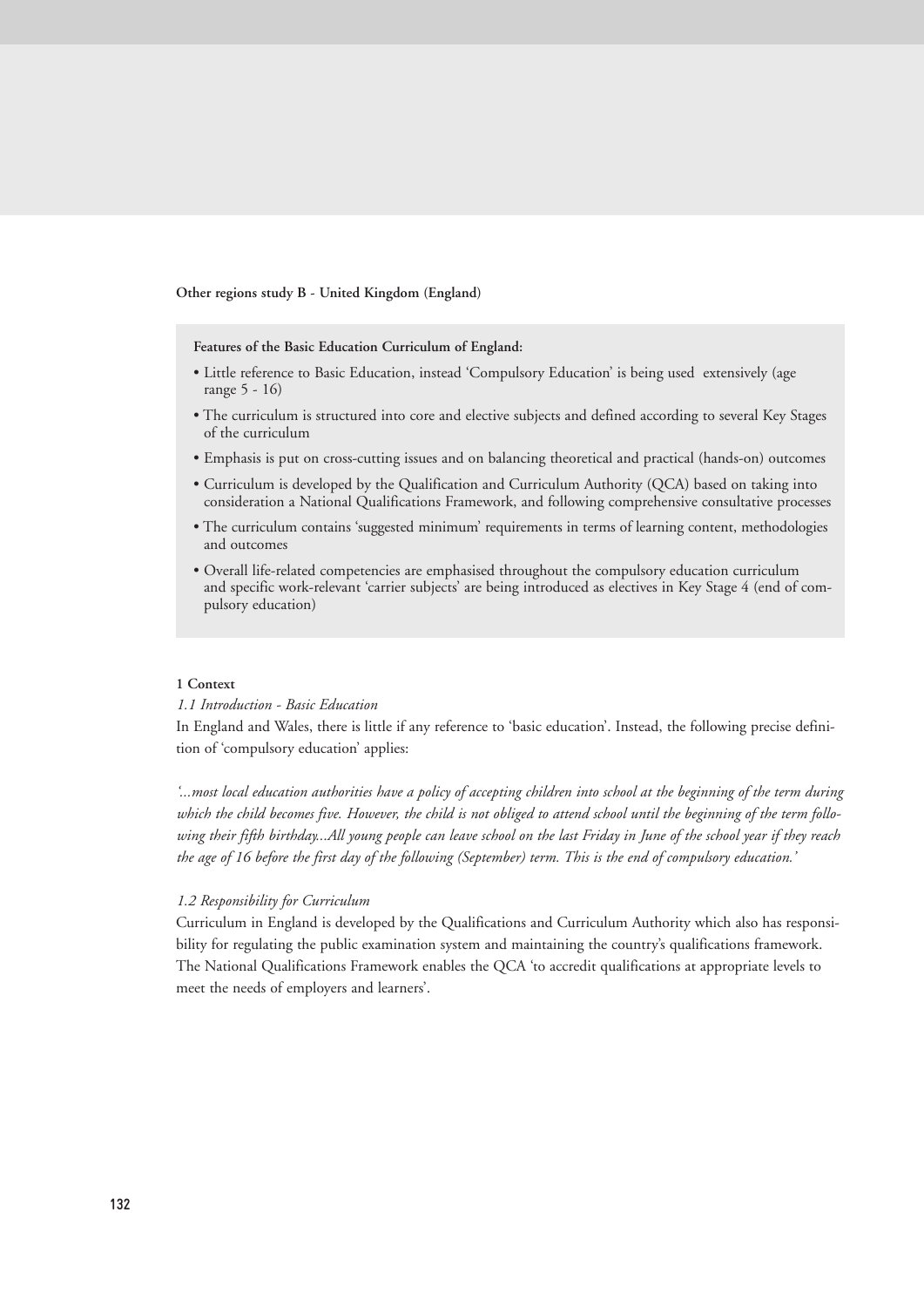The QCA describes its role in curriculum as<sup>38</sup>

'QCA is committed to developing a modern, world-class curriculum that will inspire and challenge all learners and prepare them for the future. Our responsibilities are to:

- Engage with strategic partners, young people, parents and wider curriculum stakeholders
- Build the evidence base for a future world-class curriculum
- Promote a world-class future curriculum
- Deliver projects (subject, phase and themes) commissioned by the Department for Children, Schools and Families(DCSF)
- Modify national curriculum assessment arrangements
- Deploy subject expertise across QCA and NAA
- Deploy subject expertise across QCA on the 11 19 reform programme
- Review the curriculum at Key Stage 3.'

# **2 Curriculum Context**

# *2.1 Curriculum Structure*

The curriculum for compulsory education in England is organised in four 'Key Stages', with each Key Stage being equivalent to ages and grades as follows:

|             | Key stage 1 | Key stage 2 | Key stage 3 | Key stage 4 |  |
|-------------|-------------|-------------|-------------|-------------|--|
| Age         | 5-7         | 7-11        | 11-14       | 14-16       |  |
| Year groups | 1-2         | $3-6$       | $7-9$       | $10 - 11$   |  |

Because the age of compulsory school enrolment is to age sixteen, it would be expected that all students complete all Key Stages.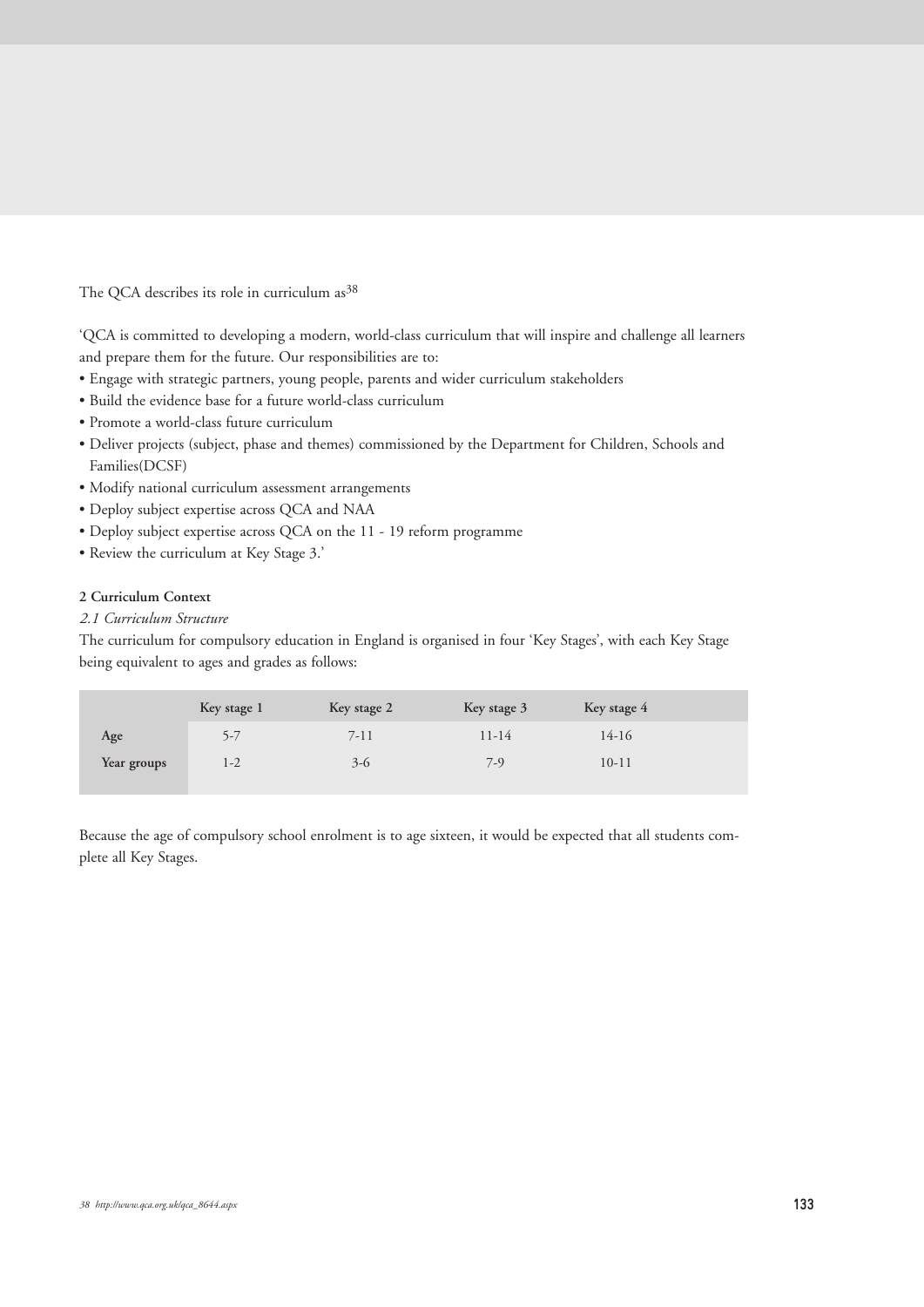# *2.2 Subjects*

The following table describes the distribution of subjects across the Key Stages.

| Table 49: Distribution of subjects across Key Stages - England                         |             |             |             |             |  |
|----------------------------------------------------------------------------------------|-------------|-------------|-------------|-------------|--|
|                                                                                        | Key stage 1 | Key stage 2 | Key stage 3 | Key stage 4 |  |
| English                                                                                |             |             |             |             |  |
| Mathematics                                                                            |             |             |             |             |  |
| Science                                                                                |             |             |             |             |  |
| Design and technology                                                                  |             |             |             |             |  |
| Information and<br>communication technology                                            |             |             |             |             |  |
| History                                                                                |             |             |             |             |  |
| Geography                                                                              |             |             |             |             |  |
| Modern foreign languages                                                               |             |             |             |             |  |
| Art and design                                                                         |             |             |             |             |  |
| Music                                                                                  |             |             |             |             |  |
| Physical education                                                                     |             |             |             |             |  |
| Citizenship                                                                            |             |             |             |             |  |
| Statutory from August 2000<br>Statutory from August 2001<br>Statutory from August 2002 |             |             |             |             |  |

The documentation of curriculum also includes Programmes of Study which set out what students should be taught and attainment targets which describe the standards students are expected to achieve.

In addition to subjects, there is an expectation of two hours per week of physical education in addition to the requirements of the National Curriculum, and clear requirements regarding a number of cross-cutting themes:

- spiritual, moral, social and cultural development
- six key skills which 'help learners to improve their learning and performance in education, work and life'. The key skills are:
	- Communication
	- Application of number
	- Information technology
	- Working with others
	- Improving own learning and performance
	- Problem solving
	- thinking skills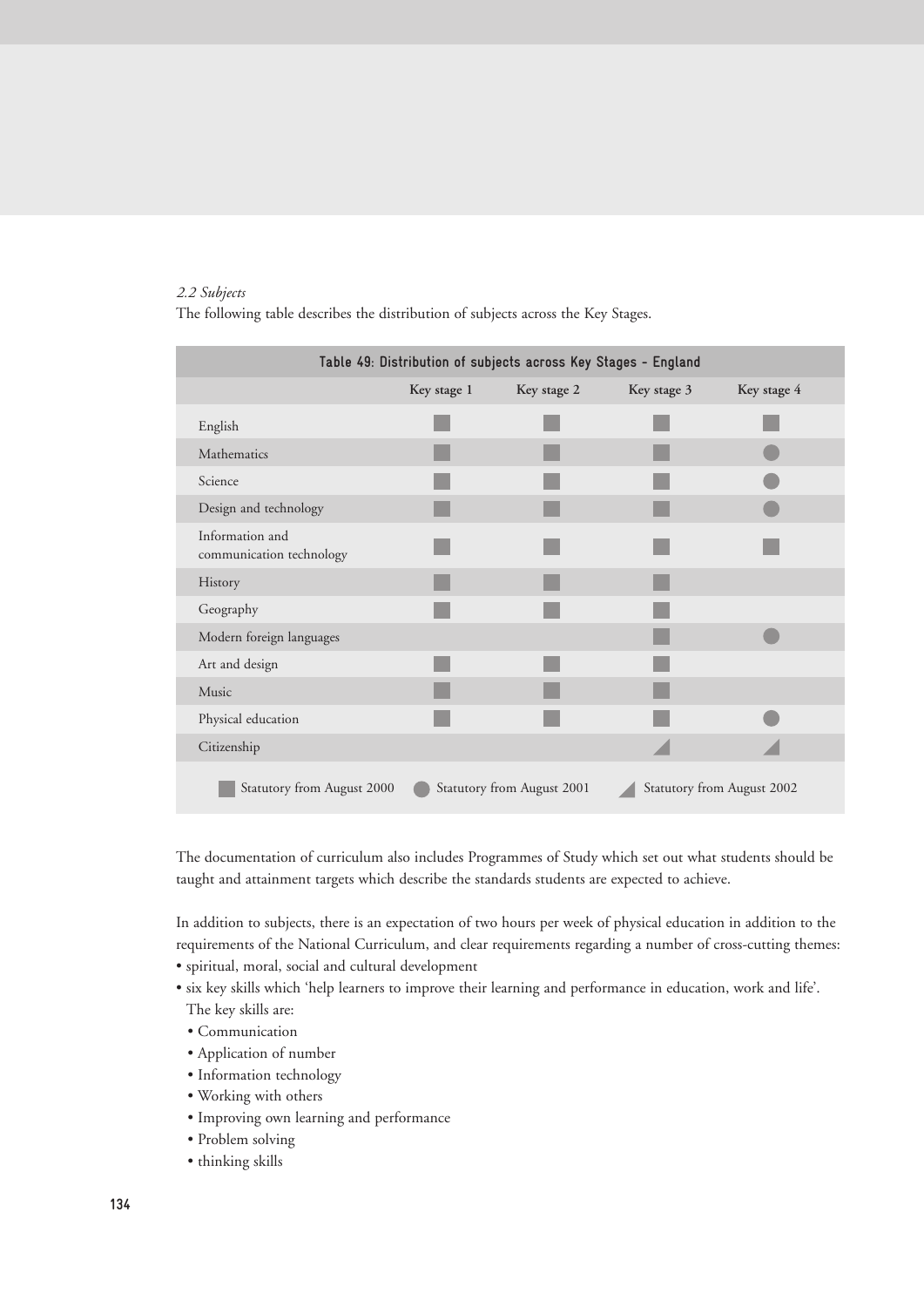- Information-processing skills
- Reasoning skills
- Enquiry skills
- Creative thinking skills
- Evaluation skills
- financial capability
- enterprise education
- sustainable development

While there are no clear 'carrier subjects' for competencies and skills in the curriculum, the existence of the cross curriculum competencies listed above are a clear illustration of the QCA's commitment to the development of competencies and skills for learning, life and work. The following descriptors further clarify this approach:

# *'Information technology*

*The key skill of information technology includes the ability to use a range of information sources and ICT tools to find, analyse, interpret, evaluate and present information for a range of purposes. Skills include the ability to make critical and informed judgments about when and how to use ICT for maximum benefit in accessing information, in solving problems or for expressive work. The ability to use ICT information sources includes enquiry and decisionmaking skills, as well as information-processing and creative thinking skills and the ability to review, modify and evaluate work with ICT. Opportunities for developing this key skill are provided explicitly through the subject of ICT and through pupils' use of ICT across the curriculum.*

# *Working with others*

*The key skill of working with others includes the ability to contribute to small-group and whole-class discussion, and to work with others to meet a challenge. If pupils are to work with others they must develop social skills and a growing awareness and understanding of others' needs. All subjects provide opportunities for pupils to cooperate and work effectively with others in formal and informal settings, to appreciate the experience of others and consider different perspectives, and to benefit from what others think, say and do.*

# *Improving own learning and performance*

*The key skill of improving own learning and performance involves pupils reflecting on and critically evaluating their work and what they have learnt, and identifying ways to improve their learning and performance. They need to be able to identify the purposes of learning, to reflect on the processes of learning, to assess progress in learning, to identify obstacles or problems in learning and to plan ways to improve learning. All subjects provide opportunities for pupils to review their work and discuss ways to improve their learning.*

# *Problem solving*

*The key skill of problem solving involves pupils developing the skills and strategies that will help them to solve the problems they face in learning and in life. Problem solving includes the skills of identifying and understanding a problem, planning ways to solve a problem, monitoring progress in tackling a problem and reviewing solutions to problems. All subjects provide pupils with opportunities to respond to the challenge of problems and to plan, test, modify and review the progress needed to achieve particular outcomes.'*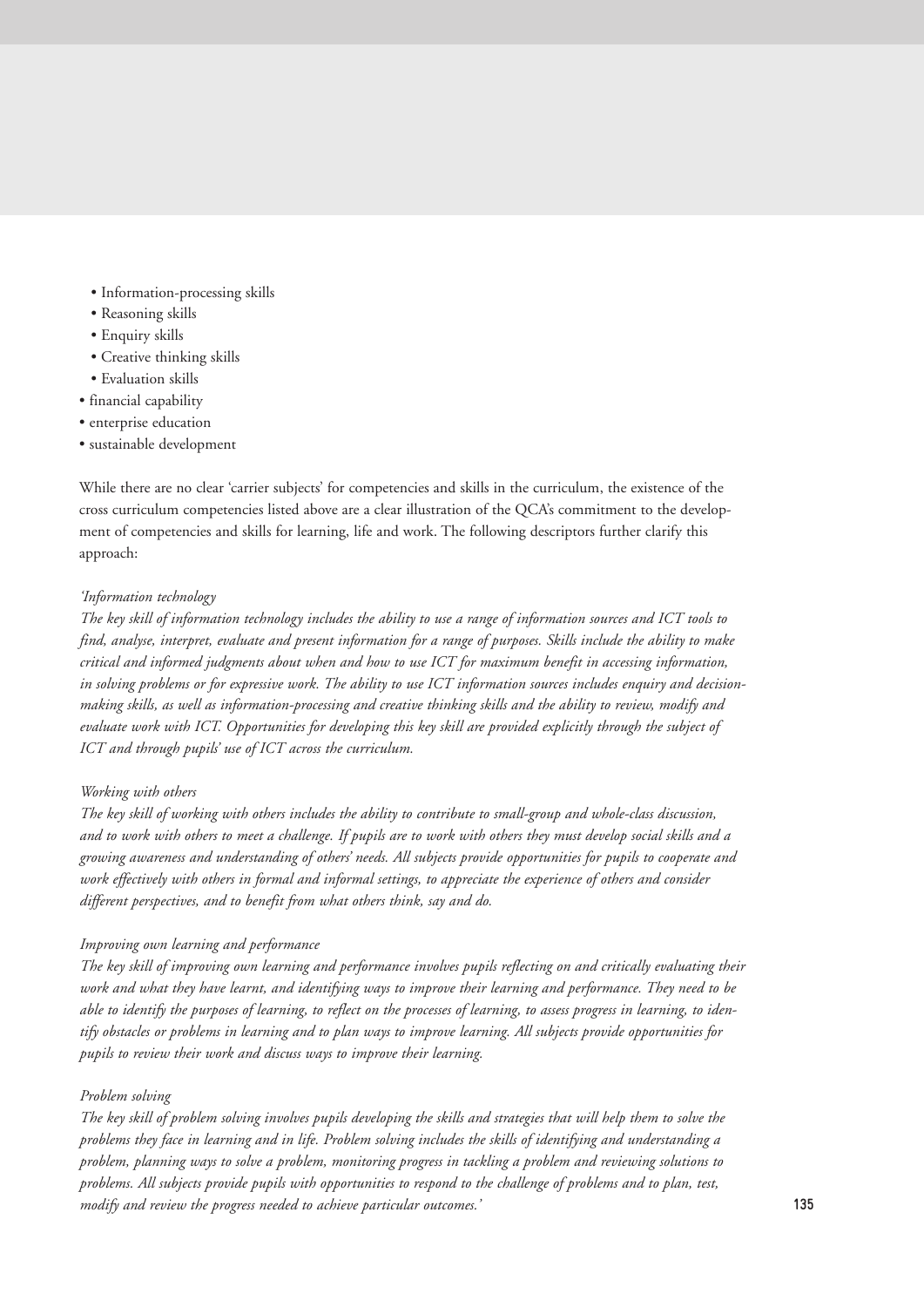#### **3 Subject Curricula**

Each subject curriculum document contains detailed statements of objectives, and the related schemes of work describe specific learning outcomes.

For Design and Technology Key Stage 3, for example, the schemes of work outline a wide range of units, each of which describes a range of competencies and skills that can be developed. The unit 08bii: Designing for clients - Focus: resistant materials contains the following sample of competency and skill focused learning outcomes:

*Section 7: Focused practical tasks (FPTs) - 2 Children:* • make a working circuit

*Section 8: Focused practical tasks (FPTs) - 3 Children:* • produce a graphic message or image

#### *Section 12: Focused practical tasks (FPTs) - 7 Children:*

- use CAD software and follow instructions to set up a computer-controlled machine
- use machinery safely to make a simple item, eg a template
- explain why it might be appropriate to use CAD/CAM rather than hand-tools

In Key Stage 4, students are introduced more specifically to work-related content, competencies and skills. The following sample of objectives included in Work-related Learning:

• Students learn about the way business enterprises operate, working roles and conditions, and rights and responsibilities in the workplace.

Suggested minimum

• Students have at least two curriculum activities that develop their understanding of business and work.

Through this provision students can:

- outline the main types of business enterprises and the key roles within each
- give examples of employers' and employees' rights and responsibilities at work, particularly in relation to equality of opportunity, respect for diversity and health and safety
- demonstrate a basic knowledge and understanding of a range of economic concepts
- describe some ways that working conditions changed during the last century and give some reasons for the changes.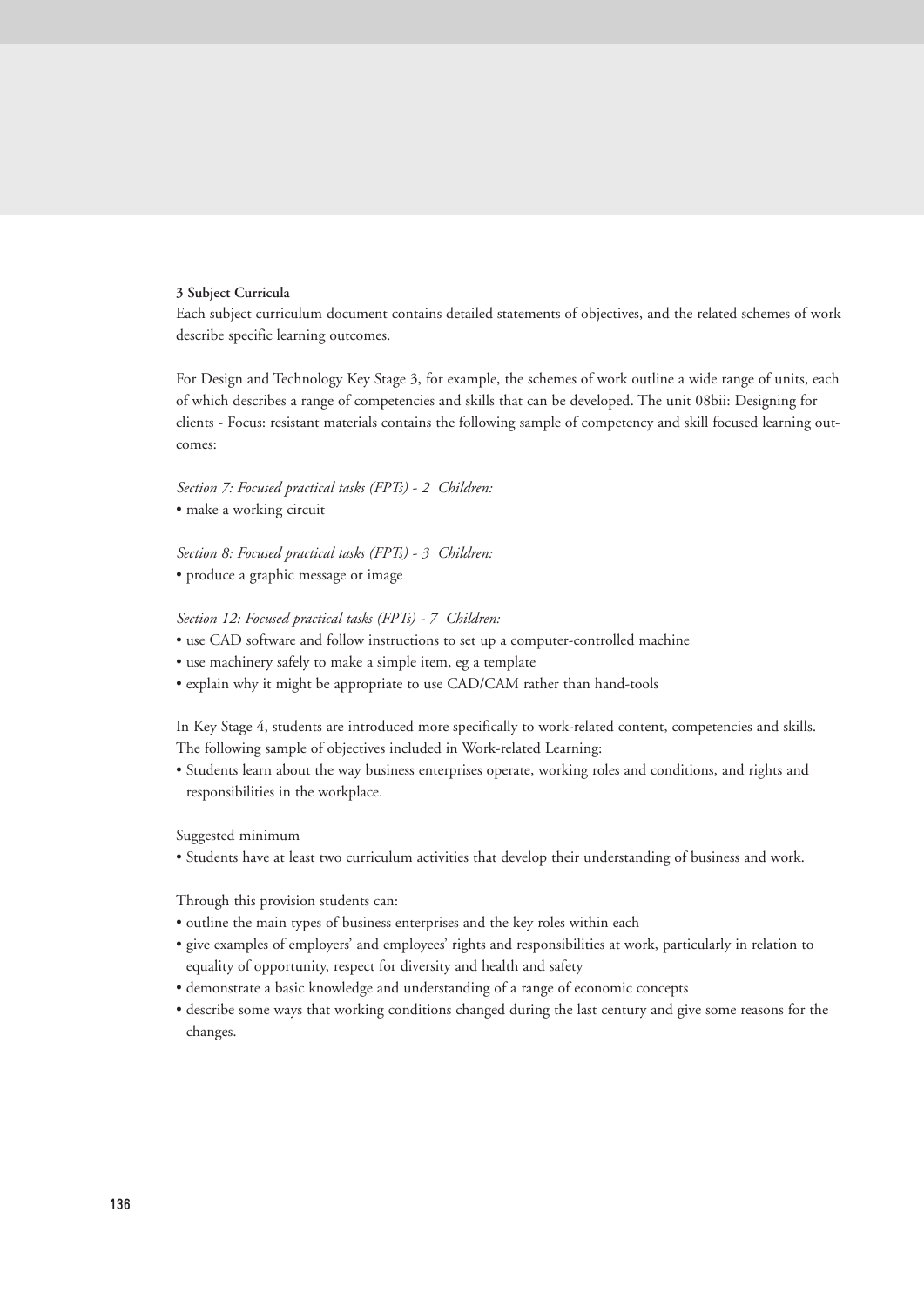#### **4 New Secondary Curriculum**

New Programmes of Study will be implemented from Grade 7 in September 2008. The documentation for this curriculum makes very clear and specific reference to the need to develop competencies and skills for learning, life and work. For example, the 'Skills' section of the documentation contains the following introduction:

# *To be well equipped for their future, young people need to develop essential skills for learning, life and employment.*

*As well as the skills that relate to learning in specific subjects, there are other more generic skills essential to life and work. There is widespread consensus that skills such as self-management, problem solving, teamwork and effective communication are important components in a curriculum that seeks to prepare young people for the future.*

*These skills are captured in a new framework for personal, learning and thinking skills, developed in consultation with employers, parents, schools, students and the wider public. The development of these skills is essential if young people are to become successful learners, confident individuals and responsible citizens.* 39

The competencies and skills have been developed to be applied across the curriculum. The specific skill areas are listed as

- Functional skills (defined as 'those core elements of English, mathematics and ICT that provide an individual with the essential knowledge, skills and understanding that will enable them to operate confidently, effectively and independently in life and at work.')
- Personal, learning and thinking skills (PLTS) (defined as 'the qualities and skills needed for success in learning and life.). These skills have been developed as a framework which includes 'social and emotional aspects of learning, employability, responsible citizenship, enquiry skills and creativity, self-direction and independent study, reflection on learning (learning to learn and assessment for learning).'

#### **5 Summary**

Any analysis of the curriculum developed and managed by the QCA would indicate that there is a clear and unequivocal commitment to the development in students of a strategically focused set of competencies and skills related to learning, life and work. The curriculum puts this commitment into effect through a range of approaches, including

- An outcomes approach to curriculum design which explains clearly to teachers the student outcomes expected from each subject in each Key Stage. These are expressed as abilities and capacities that students would be expected to acquire and be able to demonstrate
- The development of 'carrier subjects', in particular Work-related learning (electives) for Key Stage 4 in connection with the National Qualifications Framework
- The development and application of a clear framework of life and work-related competencies and skills that apply across the curriculum and is emphasised also in the context of special programmes, such as extracurricular activities.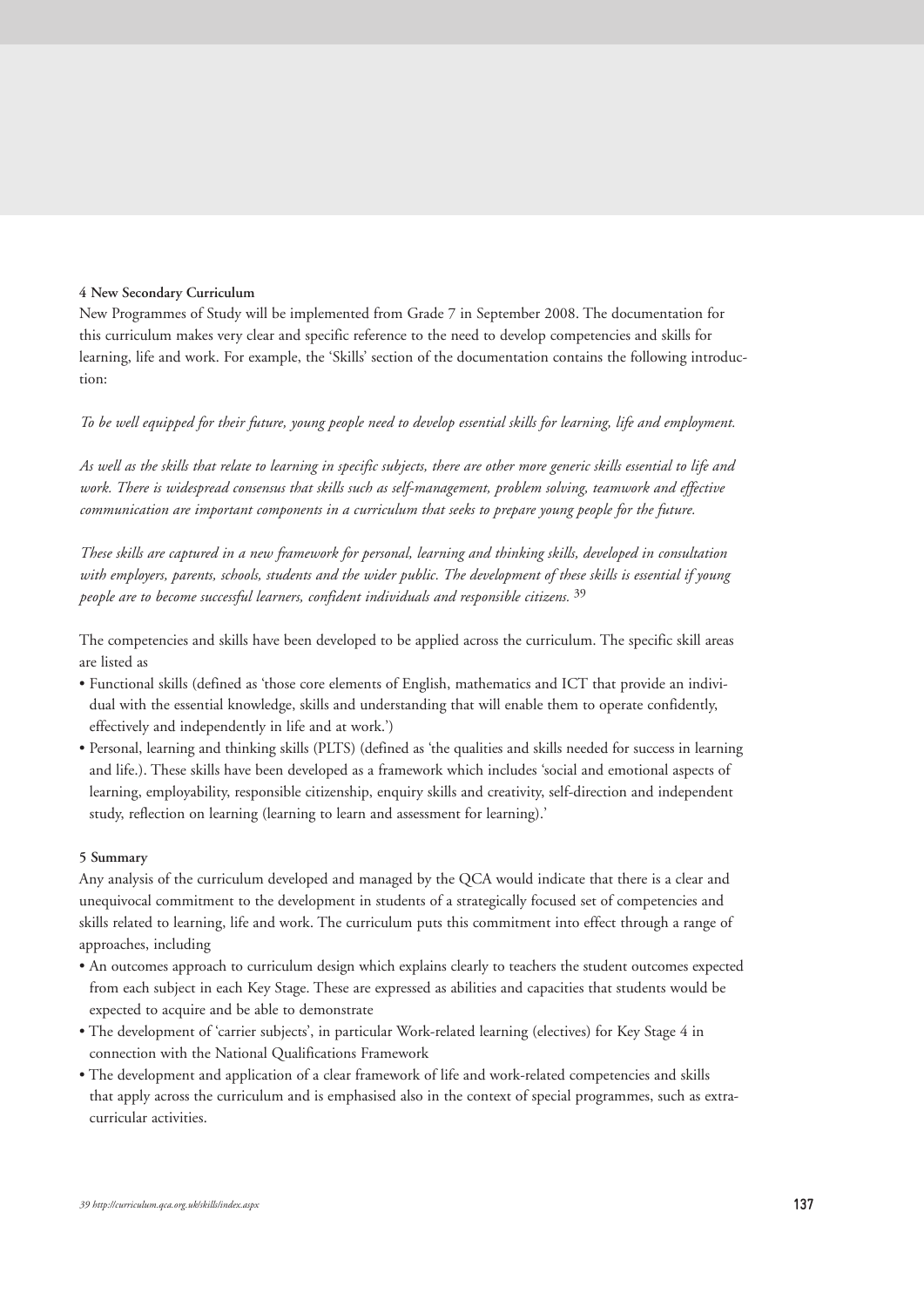# **Conclusions and recommendations**

# **5.1 Conclusions from a comparative perspective: main issues and lessons learned**

This Study has been able to provide only a snapshot of the extent to which current basic education curricula in African countries address the development of competencies and skills for life and work. Complex curriculum analysis is a complex process involving far more than a review of documents. However, this Study was able to develop and apply an analytical framework to the written curricula of ten African countries -four presented as case studies and six as reference studies. These have been set against a background of two approaches taken by countries, systems or regions outside Africa (Australia/NSW and UK/England).

As discussed in the introduction, and further on in the context of analysing the written curriculum of different countries, some main questions underpinning the research were as follows:

- What changes and trends in today's (and tomorrow's) world are being considered important with regard to the need to adjust the curriculum to new opportunities and challenges as to equip learners with the knowledge, skills, values and attitudes they need to integrate successfully (adult) life and the world of work?
- What can be learned from the written curriculum with regard to education/curricular responses to new challenges and opportunities: e.g. what curriculum models/concepts are being promoted and why; how, and how well is the curriculum organised; what, in the curriculum, can be deemed as supporting the development of life and work competencies in students (e.g. competency-based approaches; 'carrier subjects', specific teaching and learning content and methods linking theory and practice, and assessment strategies; local curricula developed with the support of community stakeholders); how well is the curriculum written, how explicit and transparent; is the curriculum available and useful to stakeholders?
- What are main comparative aspects and lessons learned: what is common and what is different among the curricula of the countries analysed?
- In most of the countries studied, the research documented a clear shift (at least at the intentional, declarative level) from a more traditional, content- and objectives-driven curriculum to a curriculum development model privileging a competency or outcomes based approach. As it is well known, the preference for different curriculum 'models' (content-driven; objectives-driven; competency-driven) has important consequences with regard to the selection of different 'curriculum organisers' (i.e. subjects; broad learning areas; learning objectives associated to testing and examination; general, overarching and specific competencies; themes/ topics and project work). It has also an impact on the choice of teaching and learning methodologies, and on assessment strategies. For instance, a content-driven curriculum would be rather associated with methods such as lecturing, or an objectives-driven curriculum with external testing focusing on cognitive skills and knowledge dimensions.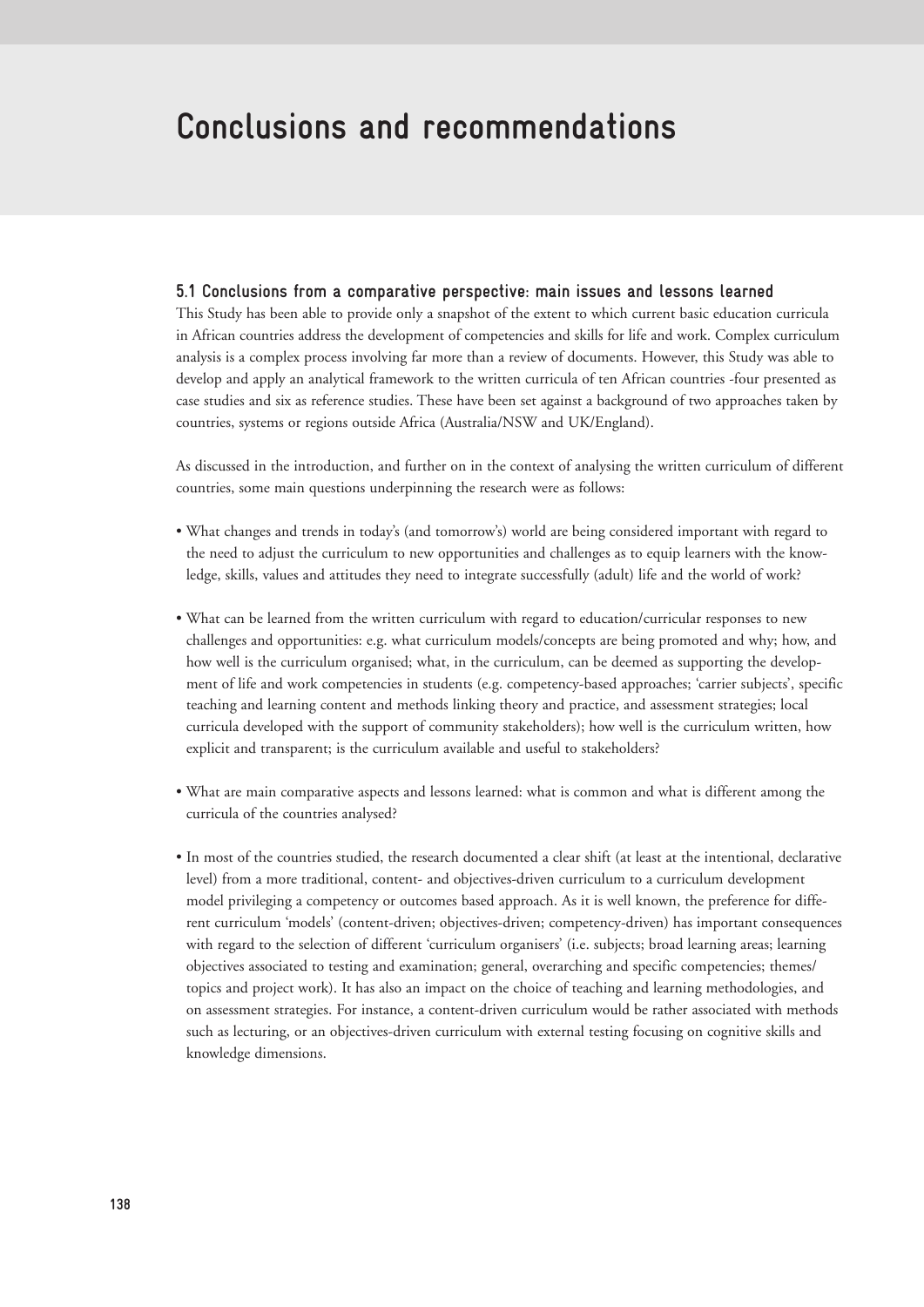In real life, however, despite a theoretical and declarative preference of decisions makers and curriculum specialists for one or the other of such curriculum models, these are often interwoven and can work together quite efficiently. This results, for instance, in competency-based curriculum models with learning areas and subjects being still seen as main organisers of the curriculum while emphasis is put nevertheless on the crosscutting development of different types of key competencies. Among the countries studied, Mali is the only one, who, in adopting explicitly a 'competency-based approach' tends to replace subjects, as curriculum organisers, with 'learning units' in a quite complicated curriculum discourse which may though prove difficult to read for teachers.

The choice of a 'competency based curriculum model' by all countries analysed (except Kenya, for which no explicit curriculum model could be defined, though the model in use seem to be more a content-driven one) signalises that countries do consider it as an appropriate response, in education/curriculum terms, to the new developments in our today's (and tomorrow's) world (i.e. 'outcome-based curriculum' - South Africa; 'broad learning outcomes/attainment targets' - Botswana; 'competency- based curriculum' - Mali). Countries seem to realize increasingly that the end result of learning should not be knowledge per se, but competencies relevant to life and work for which knowledge (in conjunction with values, attitudes and skills) plays an instrumental role. They ought though to be equally aware of running the risk of overemphasising end results in the detriment of learning inputs and processes: while it is important to be aware of a final destination, it is equally important to choose a proper and cost-efficient itinerary, and to make sure that all needed resources are on board, and are fairly transparent and available to those embarked on the journey.

In policy and curriculum documents attempts are being made to explain the need for an increased focus on competencies in connection with current and foreseeable developments at national, regional and international level. However, the degree of specification and the relevance of such analyses vary greatly across countries.

As curricular responses to the need of emphasizing the development of life and work-related competencies in students, most countries analysed tend to privilege solutions such as : defining learner profiles at different education stages and lists of competencies envisaged (i.e. 'qualifications'); 'carrier subjects' with a practical scope; flexible ways of time allocation allowing for locally defined curricula and an emphasis on competency-development; learner-focused and interactive pedagogies, as well as a cross-cutting pursuit of competencies; assessment strategies transcending the sheer evaluation of memorized information, which is compatible with trends noticed in developed countries, such as Australia and UK. It is though worth mentioning that only in the two developed countries analysed qualifications in the curriculum (i.e. types and degrees of acquisitions at a certain education stage/level) are being strongly associated with a 'National Qualification Framework' as a basis for cohesive approaches bringing together schooling, social issues and the world of work.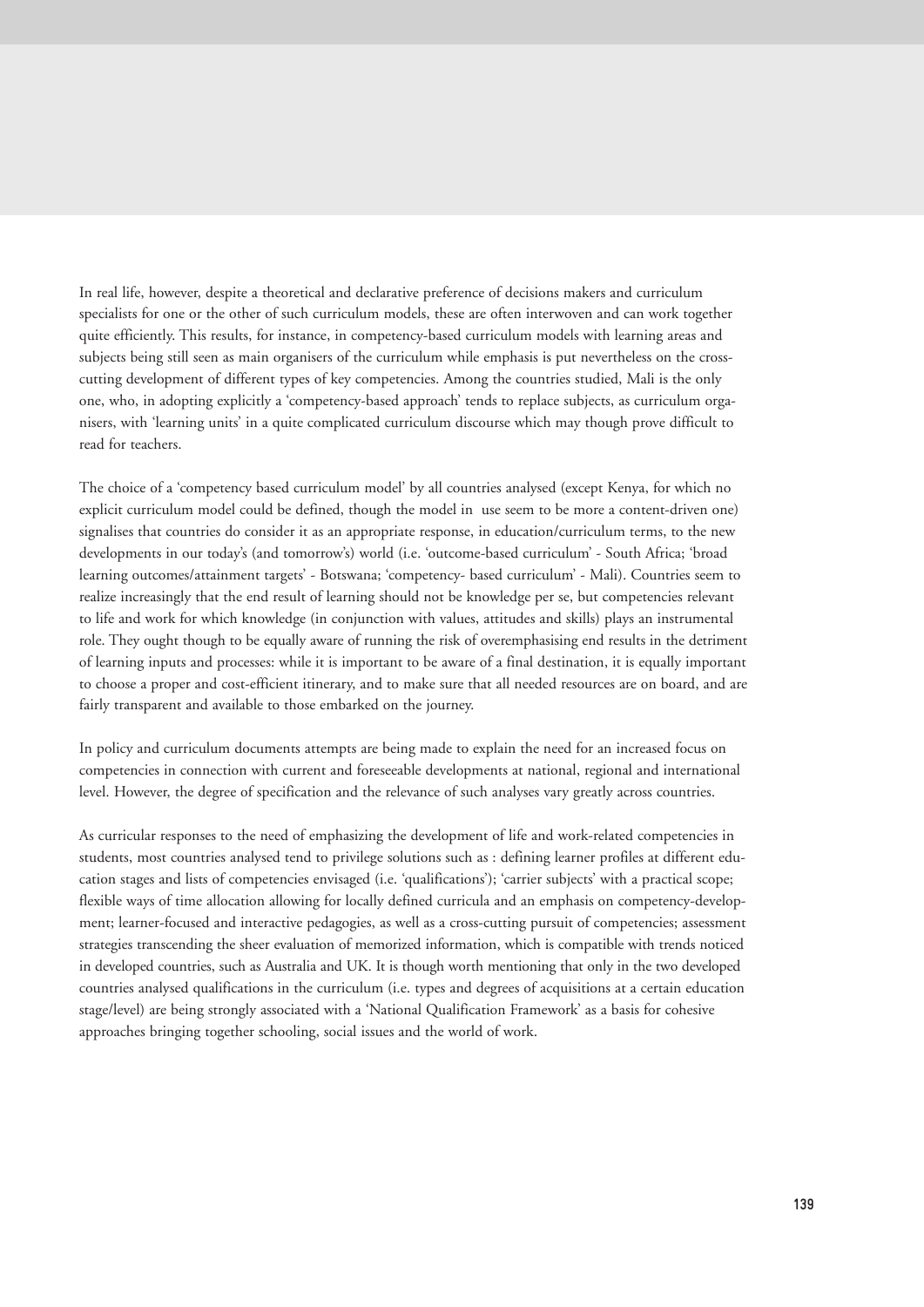With some exceptions again (i.e. Botswana, South Africa), it is only in the curriculum of developed countries where one can find a more explicit emphasis on implementation issues and quality assurance. While developed countries, and some of the Sub-Saharan countries analysed (i.e. South Africa, Botswana, Mauritius, Angola) tend to emphasis continuity between primary and lower secondary education (i.e. by reinforcing the presence of 'carrier-subjects' in both stages, and introducing additional life and work-related learning experiences in lower secondary thus building on, and expanding acquisitions in primary education) in especially Francophone countries subjects that are more closely linked with life and work in primary education tend to be stopped in lower secondary, and replaced by subjects of a more academic nature.

While all countries seek for a closer relationship between theory and practice, Anglophone and Portuguese speaking countries seem to succeed better in the way they formulate in their curriculum practically-oriented content, activities/processes and outcomes. In the case of the Francophone countries, while the intent of linking theory and practice in learning is clearly expressed in curriculum documents, the way the learning content, activities/processes and outcomes are defined pertains still to a rather theoretical paradigm. This may be explained by the powerful pressure of the so-called 'objectives-based curriculum model' widely used in Francophone countries which led to overemphasising knowledge- and cognitive- related outputs and the careful definition of detailed cognitive learning objectives as a basis for examination and testing. As stated in the context of country analyses, even in countries explicitly mentioning a competency-based approach (Senegal; Mali; Congo; Burundi - where both objectives and competencies are being emphasised) the wording used to define such competencies is almost exhaustively of a cognitive nature ('to describe', 'to list', 'to explain') with little emphasis on action-oriented formulations.

Despite the many remaining challenges to be confronted now and in the future, it is worth mentioning that countries have made, in general, a tremendous effort to modernize their curriculum in line with new needs in life and the world of work, as stated in the summary below:

1. *Curriculum changes as responses to needs in the society, economy and labour markets.* While overall changes in today's globalised world, such as increased interdependencies between local and global contexts, are more often mentioned in curriculum documents, there is generally little reference in them to the specific needs of labour markets and little flexibility in curriculum to acknowledge changeable labour market trends (i.e. changes and new needs/opportunities/challenges triggered by the 'knowledge-based economy' and the global mobility). Although it is entirely understandable that countries with large rural populations would focus on Agriculture as a school subject or Learning Area, there also needs to be recognition that entrepreneurial small business skills or 'niche' ICT competencies and skills might also be in demand in the near future. Systems should ensure that curricula accommodate the development of such specialised subjects or that generic skills in the general curriculum can be readily adapted by students to take advantage of opportunities presented in the labour market.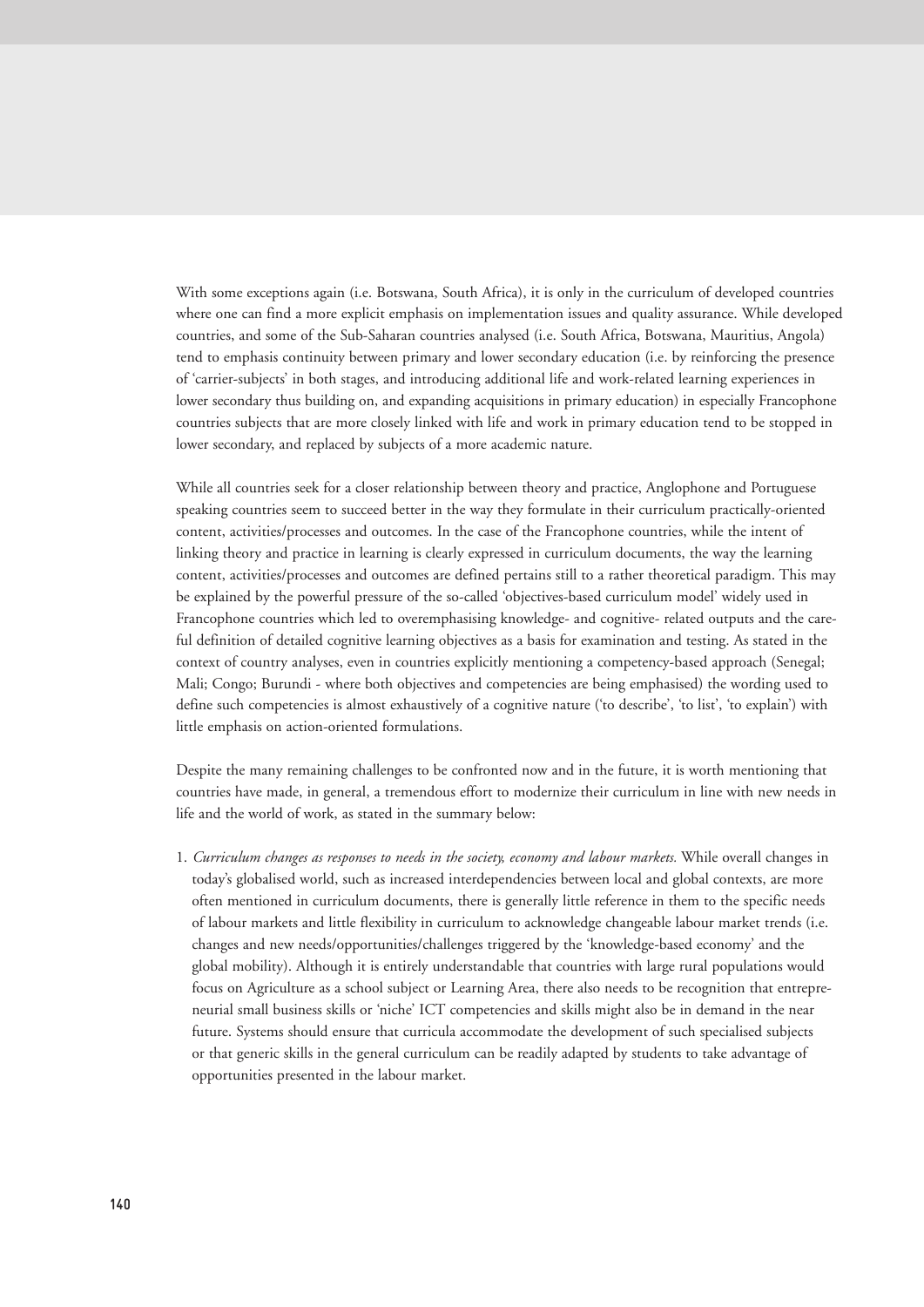2. *Curriculum reforms introducing competency-based approaches.* With some noticeable exceptions (i.e. Kenya) all the other Sub-Saharan countries analysed have carried out or are currently carrying out profound structural and education content and methods-related (curriculum) reforms with a view to foster outcomes-based approaches and develop useful competencies in learners. Processes of education structure and curriculum reforms are usually being part of a broader national strategy to achieve education for all (EFA) or reduce/ alleviate poverty or promote literacy and numeracy. It is nevertheless also evident that again, with some exceptions (i.e. South Africa, Botswana) these reforms are not strongly/explicitly connected with national economic strategies and future societal and economic prospects.

Unsurprisingly, the issue of developing competencies and skills through basic education curricula has received varying degrees of attention in the ten Sub-Saharan countries analysed. In some countries, it is clear that this issue has been the subject of intense interest among curriculum developers. Although adopting different models and formats for syllabuses, these curricula are outcomes-focused and illustrate a clearly-articulated vision to create a knowledgeable and skilled citizenry and workforce.

In other countries, however, the issue of developing competencies and skills has received scant attention in curriculum documents. This may be for a variety of reasons, including: lack of capacity in curriculum authorities to tackle this difficult assignment; or lack of critical impetus and initiative, or lack of appropriate economic and social contexts triggering a movement towards competency-based approaches in curriculum development and learning. It is beyond the terms of reference of this Study to analyse why this might be, but the distance between the extremes in the extent to which this issue is being tackled is considerable.

- 3. *Participation of stakeholders and local curricula.* There is little reference in any of the documents studied to the potential of curriculum developed at the local level (except in Angola, Mozambique, Mauritius/ZEP and Botswana). All curriculum is centrally developed with little apparent flexibility or delegation to the local level. One possible strategy to take advantage of any local industry investment and local employment opportunities is to allow schools to develop local curriculum. To monitor these systems and processes, schools might need to meet certain centrally set standards in its curriculum documentation or even for curriculum developed by schools to require endorsement by the central curriculum authority. However it is done, the advantages of enabling local curriculum development to take advantage of local labour market opportunities are considerable.
- 4. S*pecial curriculum solutions: 'carrier-subjects', cross-cutting approaches and flexibility.* The study noted the introduction into a number of national curricula of what might be referred to as 'carrier-subjects' subjects developed with the specific purpose of ensuring life and work-related competencies and skills are incorporated into the curriculum. The development of Economic and Management Science and Life Orientation syllabuses in South Africa, Education for Work in Angola and Initiation to Production and Cooperative Projects in Congo are examples of this 'carrier-subject' strategy. Cross-cutting aspects and dimensions are also considered, at least as an intention of the official/written curriculum. It is however crucial that these new carrier-subjects and cross-cutting approaches benefit of appropriate teaching and learning materials, and that teachers are able to teach them effectively.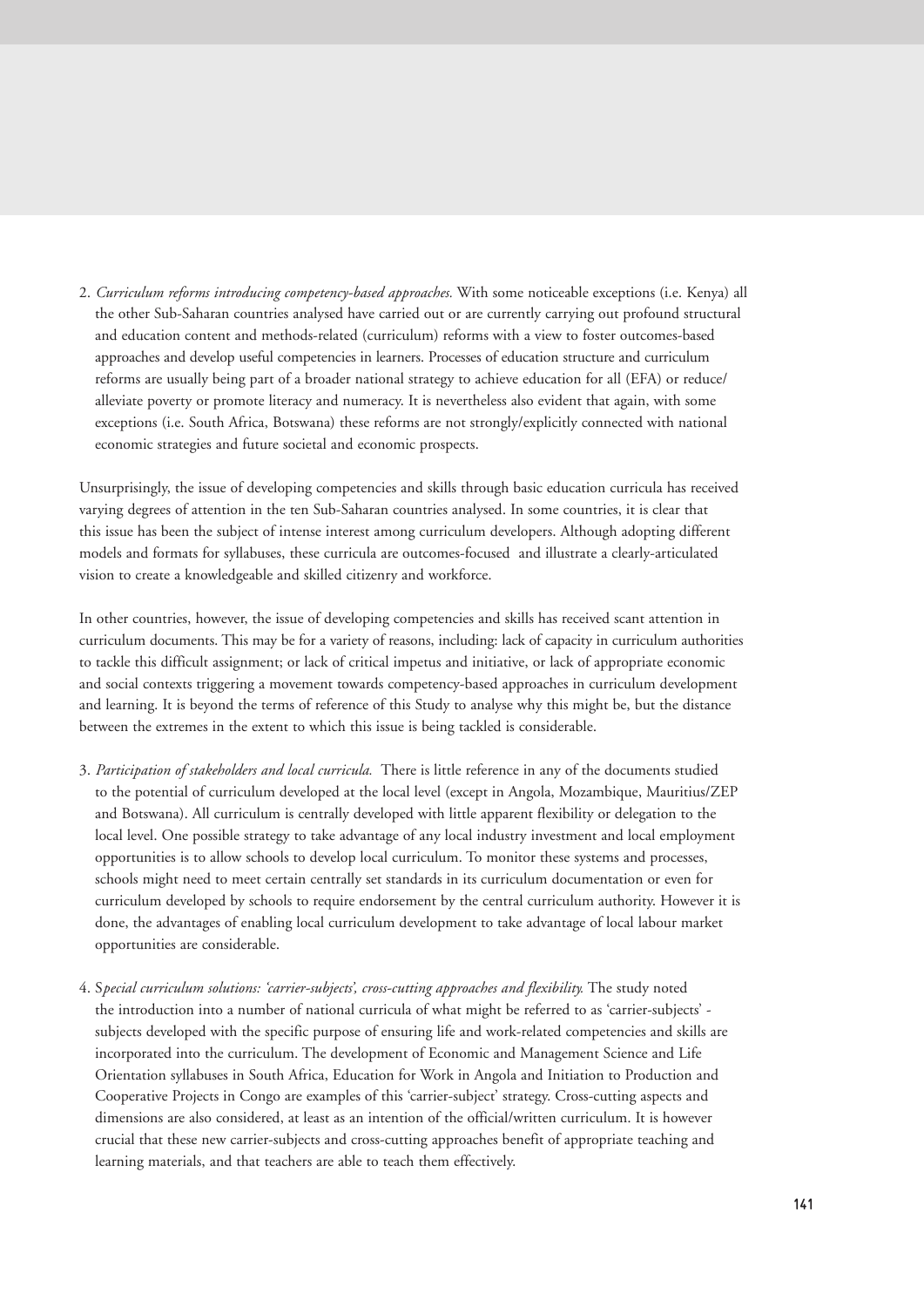- 5. *Teaching and learning strategies.* Although exceptions were noted, there is generally insufficient attention given to teaching and assessment methodology. It is acknowledged that the Study did not have the capacity to examine all support documents and strategies that might be in place in different countries. In general, however, the tendency in syllabus documents to state outcomes without providing appropriate methodology is like proposing a journey's destination without detailing an itinerary - getting to the destination can be inefficient, uncomfortable, repetitive and lead to the usage of totally inappropriate methods of transport. Teachers need advice and guidance in teaching and assessment strategies that will be effective in achieving those outcomes.
- 6. *Assessment and evaluation of learning outcomes.* Most national curricula studied devote quite an important space to assessment and evaluation issues focusing on progressive assessment that is able to motivate students and develop competencies for life and work. Statements of assessment and evaluation are though usually quite vague and general which makes it difficult for teacher to translate principles into daily practice appropriately. National (external) testing in some counties represents also a problem for it is usually focused on memorisation and reproduction of pre-fabricated knowledge. There are though some recent encouraging developments (i.e. Mauritius) to reinforce the weight of classroom based and formative assessment in the context of examinations with a strong selection purpose.
- 7. *Professional training in lower secondary education.* In some of the countries studied pre-vocation/professional forms of training were introduced at the lower secondary level with a view to permit early insertion of the young into active life and the world of work. In some other countries professional aspects are tackled only as part of general information packages with regard to the world of work, and in conjunction with the orientation of students towards different carrier paths in compliance with societal needs and opportunities, as well as with personal interests, talents and skills.
- 8. *Life, business and Work Ethics.* While ethical aspects are being tackled more extensively in all ten Sub-Saharan countries studied (with a focus also on national priorities, such as LTLT or HIV/AIDS) business and work ethics are only discussed in few of the countries studied and benefit in general of only superficial attention.
- 9. *Gender issues.* The authors have not found strong evidence of a gender-sensitive approach in the development of competencies for life and work in the national curricula studied. While in some countries gender equality is mentioned as a principle, as well as shifts in the modern economy and labour markets that have gender implications (i.e. Mozambique, Angola, Mauritius) this does not translate into curriculum aspects in an explicit and transparent way.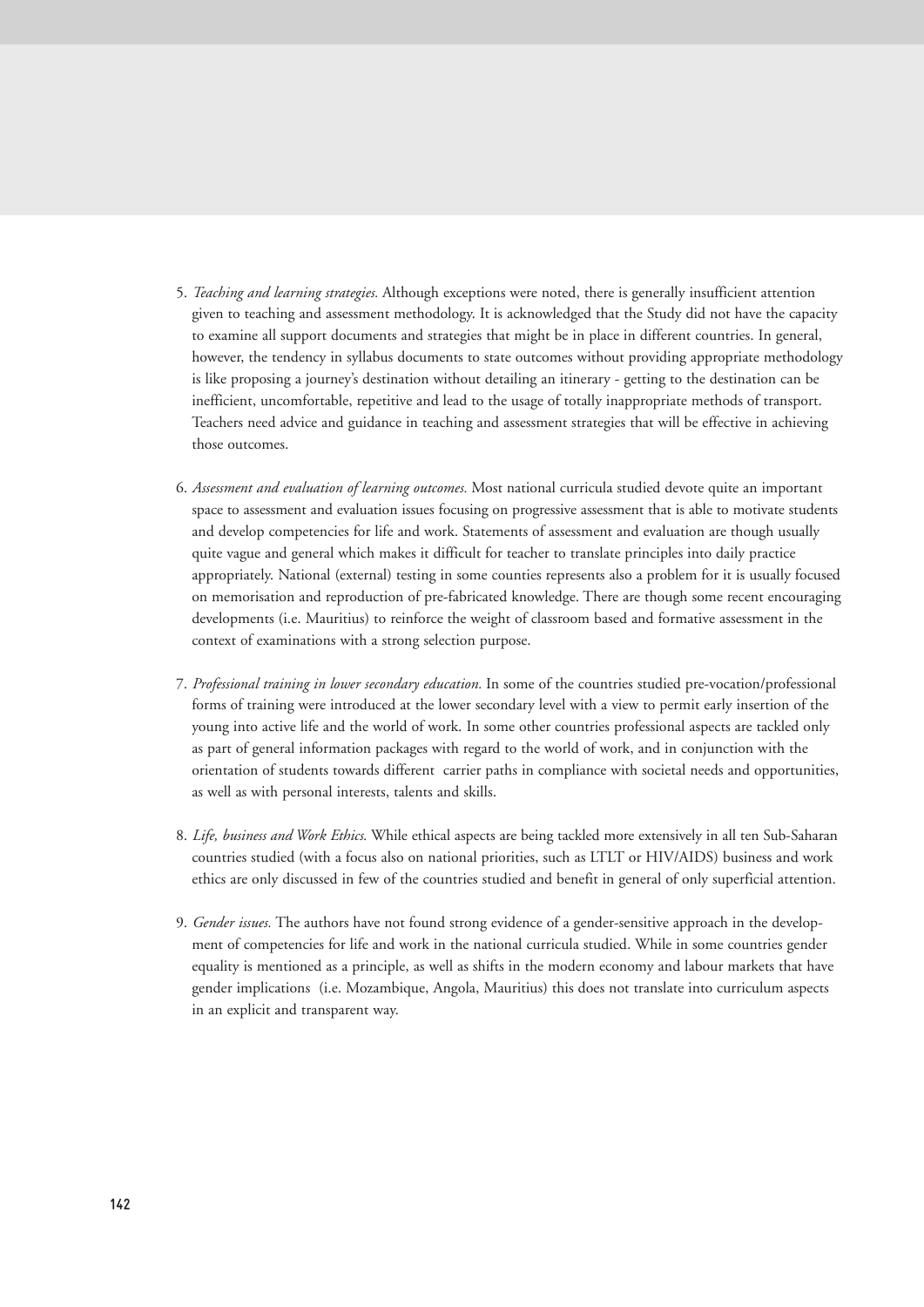10. *Theory into action:* how curriculum discourses can become successful daily-life practice. The Study noted that some curricula, while developed with the intention of being outcomes-based and focused on competencies and skills, do not realise that intention at a detailed, technical level. In some cases this seems to have resulted in curricula in which students are simply expected to 'list' or 'describe' rather than to 'demonstrate' or 'make' - in other words the specific outcomes are knowledge based rather than competency or skills based. In other cases, this seems to have resulted in curricula that are more complex than necessary (i.e. Mali - with no explicit reference to other curriculum organisers than 'competencies', difficult to read and showing misunderstanding of and confusion about fundamental curriculum concepts (i.e. learning objectives are being mixed with learning outcomes and also with learning content treated merely as information students should acquire). It should be remembered that first and foremost syllabuses are documents for teachers and textbook/material developers, and must be clear and helpful to them in doing their job. Effective curriculum development requires good intentions as well as the technical capacity to develop structures and syllabuses that put these good intentions into practice. Sophisticated curricula (and sometimes too complicated and confusing documents) do not necessarily engender and guide quality practices in an effective way. Difficult -to-understand curricula determine that quite often important changes in curriculum and learning remain at a declarative level while in practice teachers implement their old 'routines' pretending they are innovative.

# **5.2 Recommendations**

#### **5.2.1 Education Structure: nature and scope of Lower Secondary Education as part of Basic Education**

The term 'basic education' appears very infrequently in formal legislation and curriculum-related documents of the countries reviewed as part of this Study. When it is used, its meaning is not clear. Is it a term defining a minimum number of years to be spent in school? Is it a term describing the minimum levels of knowledge and skills to be achieved by every student?

Most often, 'basic education' appears to equate with 'compulsory' or 'obligatory' years of schooling. This is most commonly a primary + lower secondary model consisting of  $6/7$  years +  $3/4$  years in various combinations. The lower secondary component is most frequently the locus of more specific life and work-related competencies and skills. However, in some countries studied (i.e. especially Francophone countries) life and work-related subjects present in primary education tend to be replaced in lower secondary by subjects of a more general/theoretical nature.

Some forms of pre-vocational training are also present in some of the countries studied (i.e. Mauritius) but they address rather low achievers instead of being designed as an alternative for those willing to engage in VET after primary education. In developed countries, as a rule, TVET forms of schooling are provided after the end of basic/compulsory education (situated around 15/16 years of age). With some exceptions (i.e. Germany) developed countries have also opted increasingly for comprehensive basic/compulsory education meaning that no early streaming of learners in compliance with their school results and capacities is being undertaken until quite late (after Grade 8, 9 or 10). In the framework of comprehensive schooling and national curricula/ standards/guidelines differentiation of learning by addressing individual needs, talents, interests and learning styles is though made possible.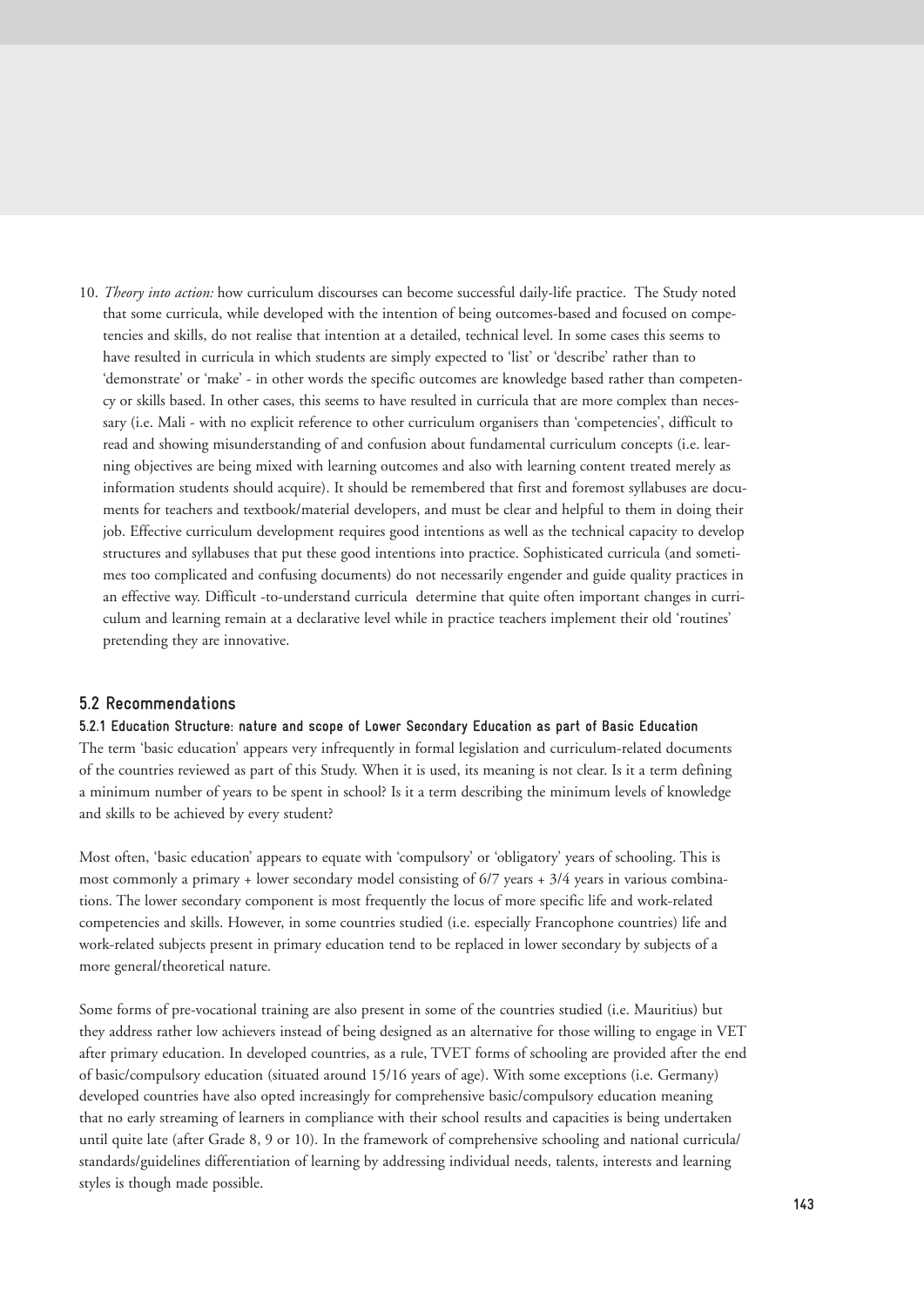African Sub-Saharan countries are in the need to define more clearly and also more harmoniously what is understood by basic education, and what is the scope and nature of lower secondary education: is it still part of a common, comprehensive education stage for all, is it going to be differentiated in streams, why, how and what for? Although it is not part of the scope of the present Study, the issue of examinations and certifications is also worth mentioning. With such an important variety of education structures, it is imaginable that the mutual recognition of diplomas and qualifications might be a quite difficult matter. A more cohesive and harmonious definition of education structures, especially at the lower secondary level, accompanied by appropriate curriculum and assessment solutions may support in the future better mobility and integration of those in need to travel from one country to the other.

#### **Recommendation 1**

That any structural model developed for lower secondary schooling should:

- a. take into account the need to define carefully the nature and scope of basic/compulsory education, not just in terms of number of years of schooling, but also in terms of qualifications students acquire. The nature and scope of lower secondary education ought to be in line with a broad future vision of both the overall societal context and the education system in an increasingly interdependent world, with local and global aspects interacting in dynamic, and sometimes also tense ways.
- b. build secondary education on developments and achievements in primary education, while expanding in lower secondary schools the horizon of students, and opening new pathways to further studies or the successful integration of life and the world of work;
- c. adopt context-specific solutions (i.e. pre-vocational schools) while keeping the system flexible and transparent: students should be able to (re)integrate lower secondary schools based on open, fair and flexible forms of accession/admission, and participation of all students in comprehensive forms of lower secondary schooling should be sought for as much as possible;
- d. seek for solutions to provide free-of-charge education at lower secondary level as much as possible;
- e. integrate modalities of counselling and orientations for students to make informed decisions with regard to their life and professional choices.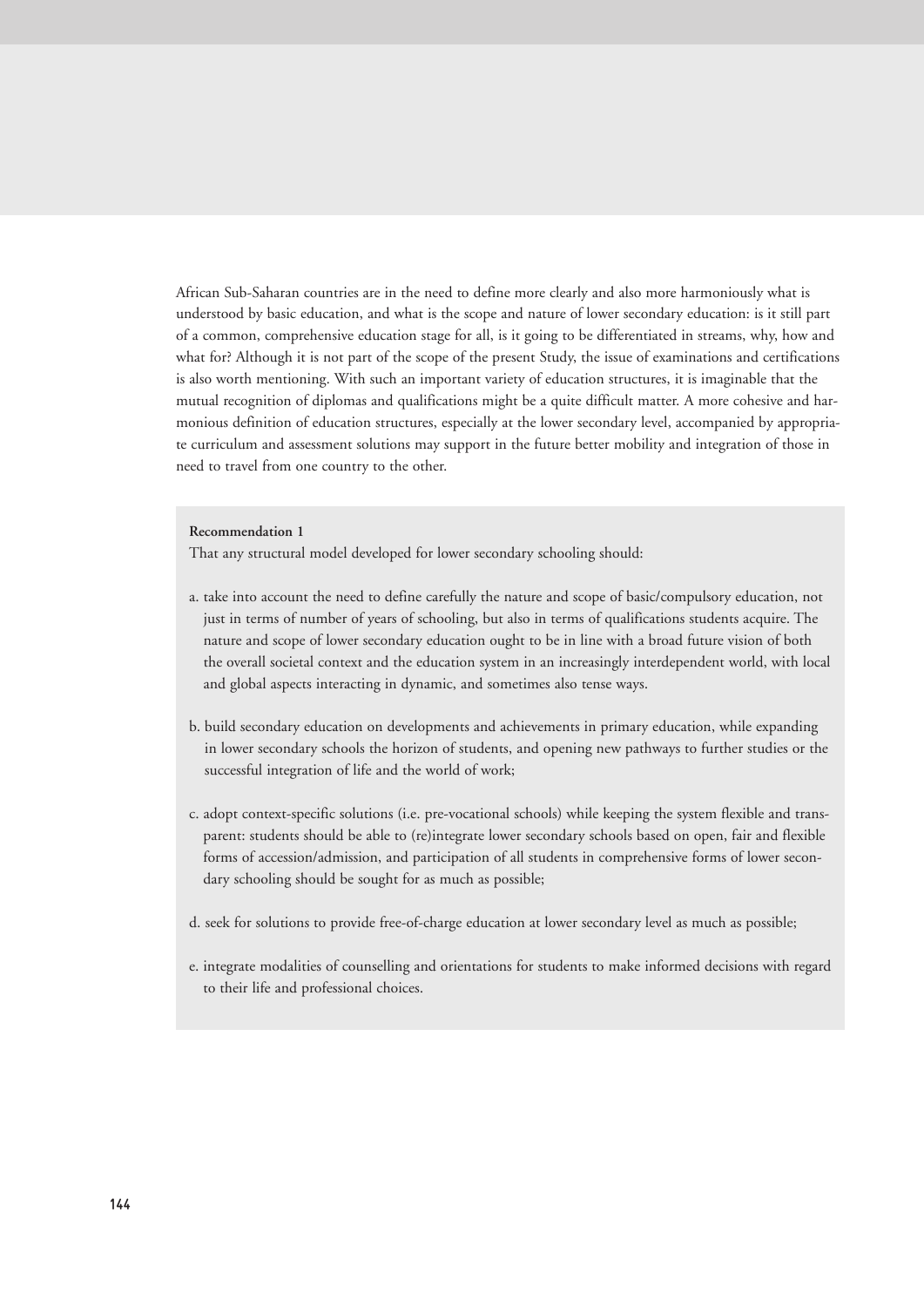#### **5.2.2 Curriculum Models and Construction**

As was to be expected, the Study found a range of models currently adopted by African countries to incorporate learning, life and work-related competencies and skills into the curriculum. In a number of cases (such as Life Orientation in South Africa, Business Studies in Botswana and Agriculture in a number of countries) competencies and skills were concentrated into specific subject syllabuses. In another case (Mali), competencies and skills are used as 'curriculum organisers' or as major structural dimensions of the syllabuses (at least at the declarative level).

In yet other cases, competencies and skills are 'infused' into a number of subjects, and in some cases into all subjects, as cross-cutting objectives, issues and dimensions. In some cases, there is a combination of these approaches. In some of the countries studied national/core curriculum prescriptions are combined with locallydefined curriculum provisions based on some degrees of school autonomy and flexibility of the curriculum and time allocation (i.e. Mauritius - flexible curriculum for the ZEP schools; Mozambique - 20% of the syllabus content defined locally; more flexible time allocation in primary education - Botswana; structuring of the curriculum in core, foundations and elective subjects - UK/England).

It is critical that countries seeking to enhance the development of competencies and skills adopt an approach that best suits their own context, taking into account societal developments, the needs of the labour market and economic prospects, the professional skills of teachers and the available resources.

The Study has shown that a number of different approaches to incorporating competencies and skills into the curriculum have been adopted in countries in Sub-Saharan Africa.

Among the approaches successfully adopted include:

- 1 'Carrier subject' approach subjects developed with the specific purpose of teaching competencies and skills related to learning, life and work and benefiting usually of a similar amount of time across countries, also comparable to developed countries (i.e. Personal development, Work Education and Technology, as elective subject - Australia/NSW; Personal development and Initiation to Production and Cooperative Projects - Congo; Moral and Civic Education and Education for work - Angola; Value Education and Economy/ Business Studies - Mauritius; Life Skills - Burundi; Moral and Civic Education and Social and Work education - Mozambique; Agriculture, Health and HIV Aids education in most countries);
- 2 Cross-curriculum approach ensuring that many if not all subjects are 'infused' with competencies and skills that ensure students can apply knowledge to real life or simulated situations;
- 3 The development pf learner profiles associated with key (generic) competencies to be addressed across the curriculum, such as communication, social, motor, emotional, thinking, labour skills.

These approaches all have value and should be considered when addressing the issue of incorporating competencies and skills into the basic education curriculum.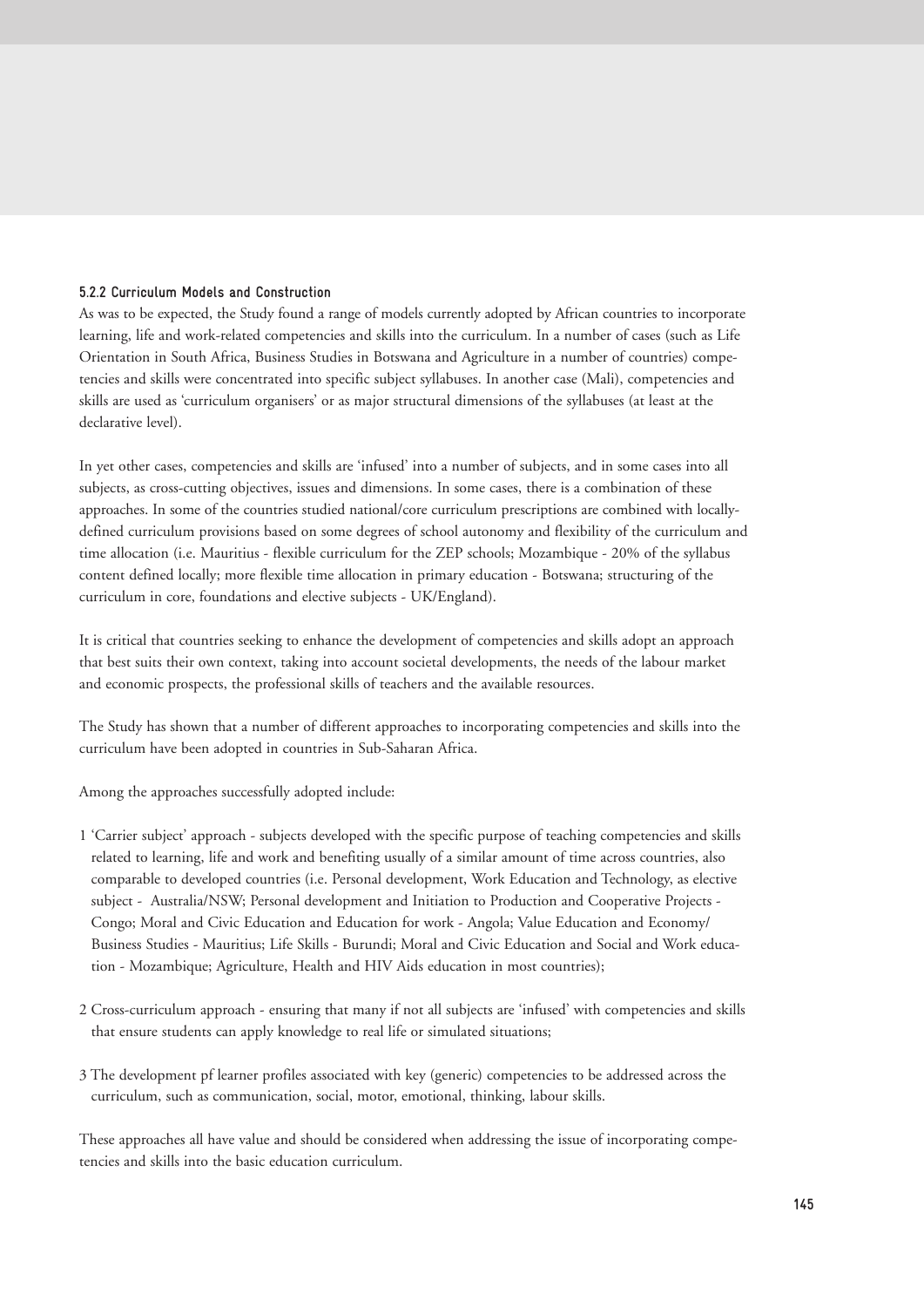#### **Recommendation 2**

That when authorities seek to enhance the competencies and skills learning outcomes in syllabuses, they adopt a curriculum design model and approach that is most relevant to their individual contexts and is also easy to read and to be translated into daily school practice, meaning:

- a. that choices for a competency-based approach for curriculum development and implementation should be accompanied by a careful selection of 'curriculum organisers'. Competency-based approaches can work quite well in the context of structuring the curriculum based on learning areas and subjects on condition that the selection and organisation of learning experiences is student friendly, relevant and meaningful (i.e. linking theory and practice in a way that makes sense to student's background and experiences);
- b. that whatever solutions are reckoned important to develop life and work-related competencies in students, general statements of intention are complemented by appropriate technical solutions in the way curricula are designed, written and presented to the public: too complicated or too vague documents ought to be avoided, and clear, simple documents, with relevant guidance and concrete examples for teachers should be privileged;
- c. that curriculum provisions allow for the integration of locally-defined contexts, problems and solutions based on the involvement of stakeholders and in line with nationally-defined quality standards;

#### **5.2.3 Support for Curriculum Implementation**

Traditional curriculum generally tends to list knowledge in organised topics that students are expected to remember and repeat in an end of year exam. A more balanced curriculum, with appropriate emphasis on student outcomes in a range of domains (knowledge, skills, values and attitudes), generally requires more professional input from teachers to interpret and adapt to the needs of classes, individuals and local circumstances.

In other words, more contemporary curriculum, with an appropriate focus on competencies and skills, generally requires more support for teachers. This support might take the form of revised teacher preparation courses, in-service training, networks created among teachers and support documents which provide model teaching units or activities or teaching resources.

In the area of assessment, teachers need professional development and support in moving away from traditional pen and paper tests to more reliably and accurately assess the extent to which a student has achieved a competency or skill. They themselves need a completely new set of assessment competencies.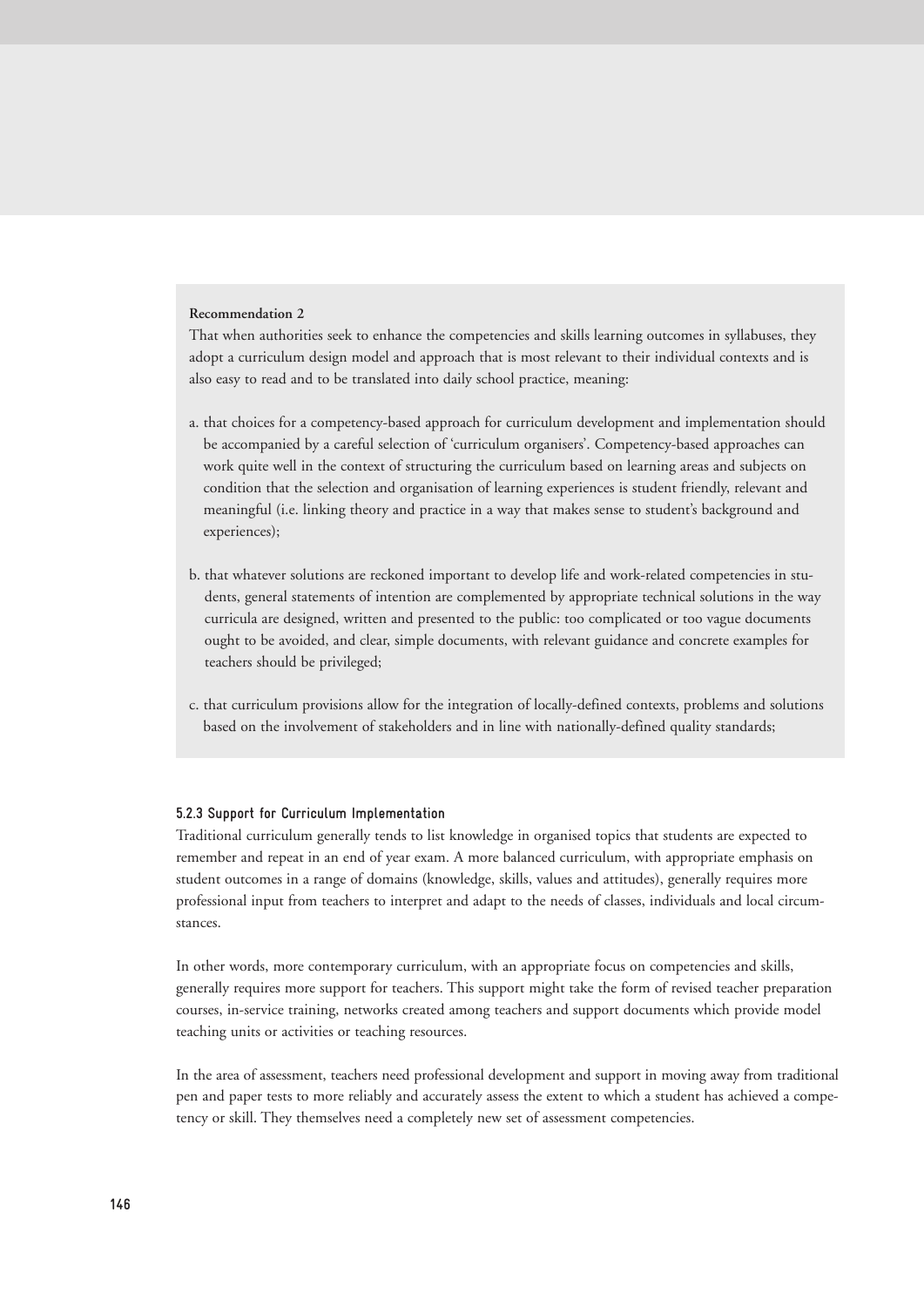One frequently used and highly appropriate source of advice in these areas is the syllabus. Syllabuses should at least include statements about teaching and assessment methodology that match the requirement to develop practical and observable competencies and skills in students.

#### **Recommendation 3**

That curriculum documents (i.e. Curriculum Framework; Syllabuses; Teacher Guides) contain explicit, simple, concrete and useful guidance for teachers with regard to teaching and learning methodologies and assessment procedures and tools, that is:

- a. in addition to stating learning objectives, outcomes and content items, they ought to empower teachers with conceptual and methodological elements that help them organise their teaching practice effectively (i.e. 'schemes of work' - UK-England). Concrete suggestions for practical activities should accompany statements with regard to conceptual learning and how to differentiate learning while observing common quality standards;
- b. to advance, in compliance with different purposes, relevant assessment procedures and tools allowing not only to evaluate (measure) cognitive aspects, but also other achievements pertaining to the model of the 'whole development of a person';
- c. to make teachers aware of, and empower them to deal with new, emerging issues, such as new 'carrier subjects' they were not trained for in pre-service TET (i.e. Life skills; Personal development; Civic and Moral education; Health Education/HIV and AIDS; Environment Education) or cross-cutting issues, such as the development of generic/key competencies (i.e. communication, emotional, social, work competencies);
- d. to make teachers aware of possibilities to link school and out-of-school activities in a meaningful way, and guide them with regard to efficient ways of doing so.

#### **5.2.4 Curriculum processes**

The identification and elaboration of specific competencies cannot be done in isolation from the society and the economy. Attention should be paid to the needs of families, communities, the society more generally and the economy. Careful analysis of societal trends and labour markets should be undertaken with a particular view to new roles individuals may play in their families or communities, and emerging industries and employment opportunities.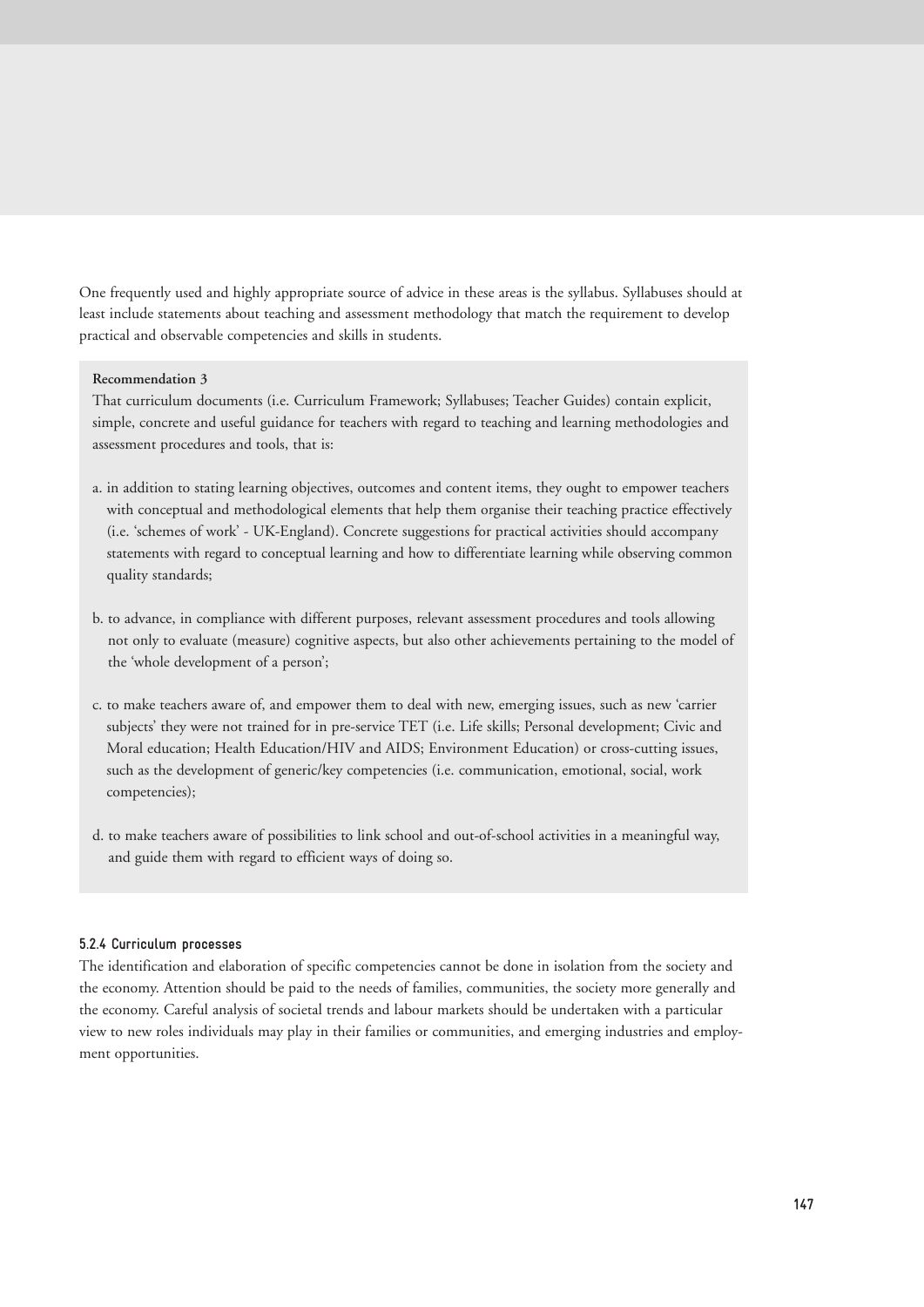To achieve this objective, processes of consultation with the full range of stakeholders should be undertaken, including

- Parents and students
- Teachers and principals
- Industry and large enterprise representatives
- Community representatives
- Universities
- Relevant government departments.

#### **Recommendation 4**

That, when revising curriculum, consultation occurs with community stakeholders, such as members of the business community, other government agencies and departments, parents, students, the TVET and university sectors and local communities based on which:

- a. comprehensive and cohesive lists of desirable key/generic and specific competencies are defined as a result of consensus building processes implying negotiations and meaningful compromises;
- b. tensions and dilemmas accompanying processes of selection and organisation of relevant life and workrelated competencies (i.e. tensions between local and global; traditional and new) are tackled openly and constructively;
- c. public awareness with regard to education changes is enhanced, and ownership is created engendering public support to curriculum making and implementation.

The successful curriculum revision already completed by a number of African countries and described in this report presents clear opportunities. There are also countries that have addressed the issue with less success, but have no doubt gathered very valuable experience and expertise. There are clear opportunities for all countries to learn from those experiences.

#### **5.2.5 Competency-based approaches and quality assurance**

As stated in many international analysis (see among others, UNESCO GMR2005: The Quality Imperative) the quality of education and the overall social and economic development of societies depends not only on the quantitative investment in education. Although very important, the level of education investments (in terms of absolute and relative amounts/percentages) ought to be supplemented by efficiency: what is that funds and resources are being used for, why, and with what efforts and what results?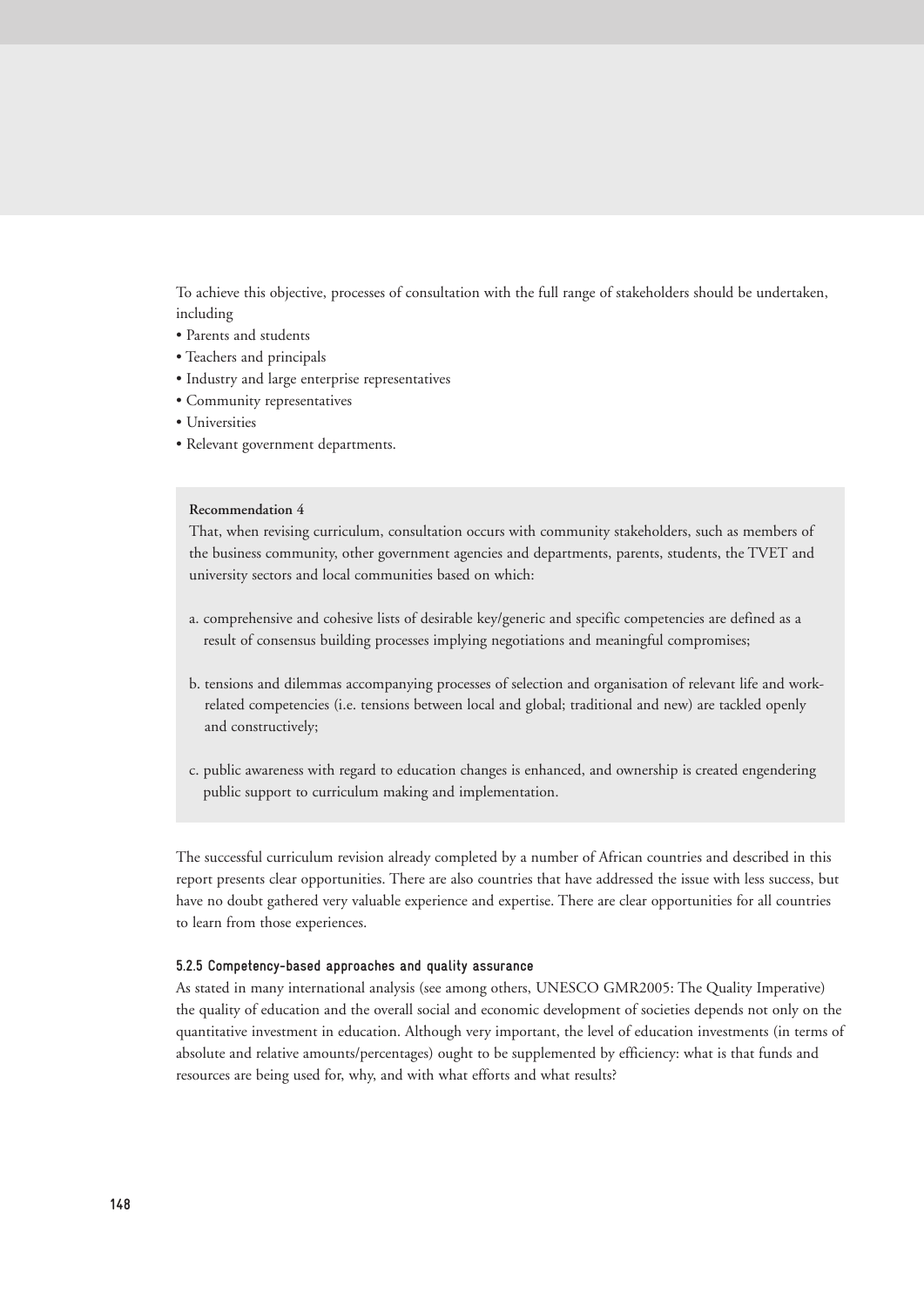While all education systems, especially in developing societies, such as the Sub-Saharan countries are called upon to make special efforts to ensure fair access to education and an equitable distribution of education services, it is nevertheless important to stress that equity concerns should always be accompanied by quality concerns. The adequate development of competencies for life and work through appropriate curriculum provisions inspiring meaningful teaching and learning activities may constitute a good solution for tackling equity and quality issues altogether by taking into account local contexts and broader societal and economic developments.

The documents consulted offer an impressive picture of conceptual/intellectual efforts made to enhance the potential of the written curriculum with regard to the skill formation for life and work. There is however little reference in such documents to monitoring and evaluation processes with regard to curriculum implementation, and even less information with regard to processes of quality assurance in the case of the curriculum itself.

#### **Recommendation 5**

That strong elements of quality assurance be attached to all phases of curriculum development and implementation in order to make sure that:

- a. The curriculum is being developed in compliance with national and international quality standards and effective practices, and based on explicit and clear quality criteria;
- b. The overall education policy and the curriculum are being developed by taking into account relevant local, national and international comparative education data and other relevant and reliable results of valid (professional) education research;
- c. The curriculum is truly providing the expected links between reform-oriented policy statements (i.e. education aims) and the technicalities of curriculum making (for instance, if policy statements require that students should be able to apply their knowledge and skills independently and creatively, then real possibilities should be given in the curriculum, teaching and learning strategies and assessment that such applications are indeed carried out, and valued accordingly);
- d. Problems and issues with regard to curriculum design, making and implementation are being timely identified and addressed;
- e. Remedial strategies are based on clear diagnoses and realistic action plans.

In some of the countries studied the scaling up of comprehensive curriculum changes meant to promote life and work-related competencies was preceded by pilot testing of different components of the curriculum system, such as, new Curriculum Frameworks or new syllabuses for carrier subjects or new emerging cross-cutting dimensions (i.e. peace education, family education, HIV and AIDS education, work education). Pilot testing may be, among other, one possible strategy to enhance quality aspects in the cases of curriculum change processes.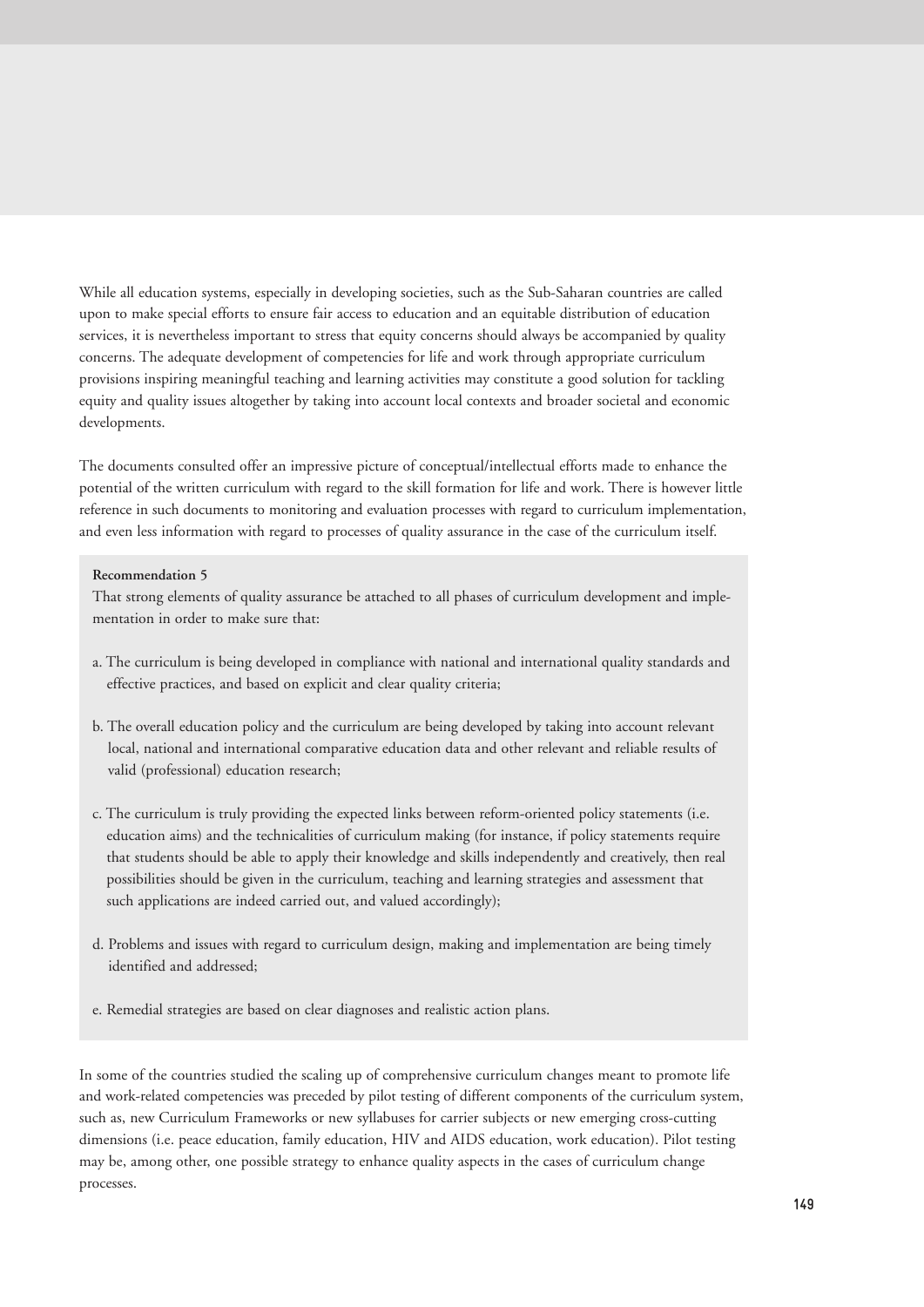#### **5.2.6 Capacity Development**

There is a need to ensure that there exists sufficient capacity within the system to develop modern curriculum adopting efficient practices from Africa and elsewhere. In addressing curriculum capacity needs, attention should be given to

- needs analysis
- curriculum policy making
- consensus building
- curriculum design and development
- curriculum implementation, monitoring and evaluation.

#### **Recommendation 6**

That education systems take a strategic approach to capacity development, ensuring targeted training and other measures to address gaps in the capacity available (i.e. how to cope with gender issues; how to develop local and optional curricula; how to integrate entrepreneurial education; how to integrate business and work ethics, how to present real examples of the today's world of work; how to make a competency-based approach manageable).

#### **5.2.7 Learning from one another from both successes and failures**

As shown by analyses in both the case of Sub-Saharan countries and other reference countries (Australia/NDW; UK/England) a series of interesting experiences could be identified in terms of how to integrate effectively skills development for life and work in Basic Education (primary and lower secondary). Examples were also given of how to forge public consensus and cater for quality assurance in a meaningful and cost-effective way. This is to say that countries have much to learn from one another, and that learning can be based on both successful and less successful experiences.

There also exists the opportunity to look outside Africa to good practices elsewhere for information and inspiration. No one would suggest that programmes from other, socially and economically dissimilar regions be adopted without question by an African country. However, all true educators look to learn from each other and the possibilities offered by, for example, the School to Work Programme in New South Wales, Australia (described in Section 4.3 of this Study), could trigger very useful ideas for work-related curricular and extra curricular programmes.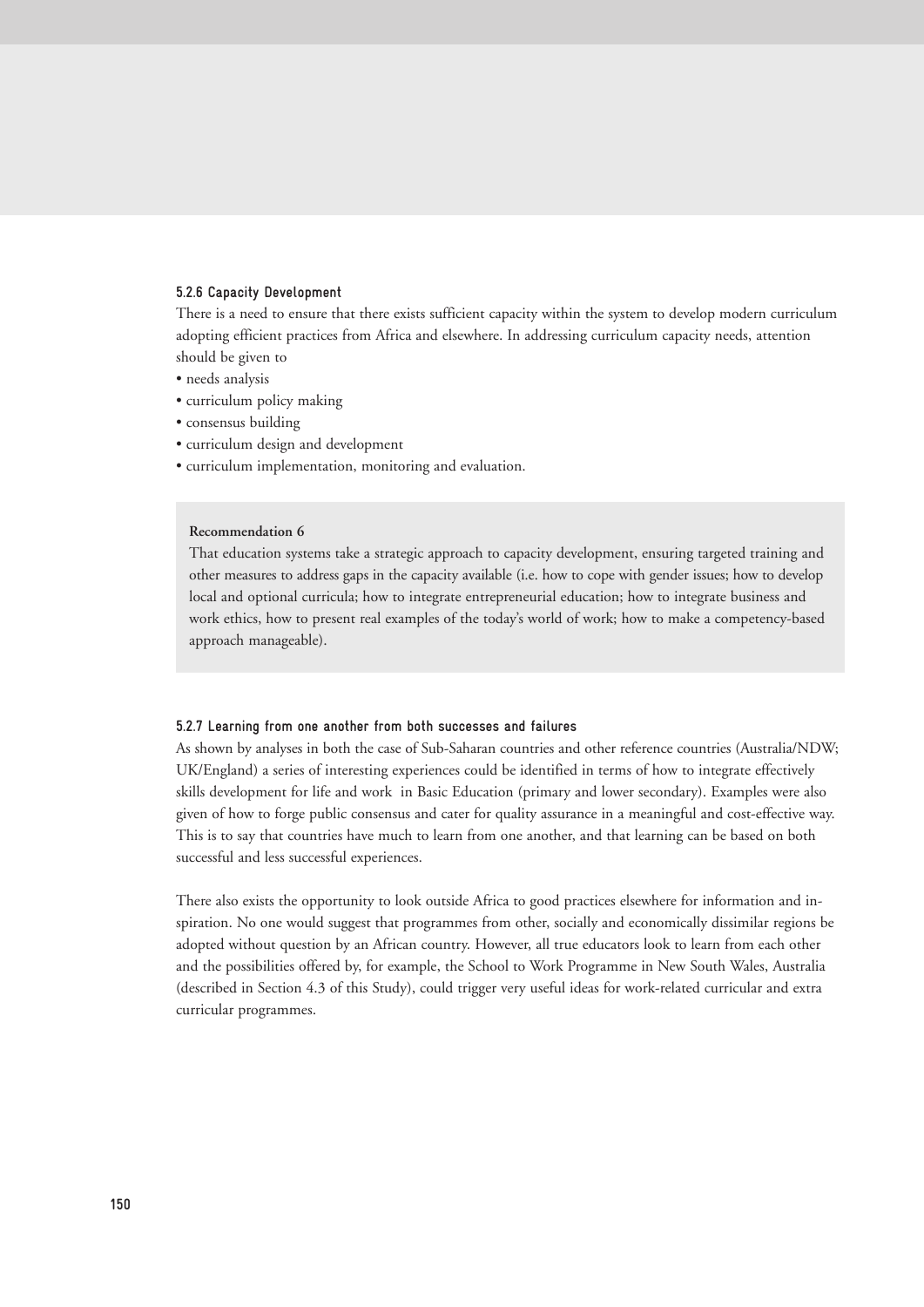#### **Recommendation 7**

That processes be put in place to learn from effective practice and best effort that has already occurred in Africa and other parts of the world, through, for example:

- a. sharing results of international research (such as the present Study) with education stakeholders in the context of national and regional events such as conferences, workshops or other forms of professional development;
- b. sharing results of international research (such as the present Study) with education stakeholders in the context of national and regional events such as conferences, workshops or other forms of professional;
- c. conducting cooperative activities in developing the capacities of curriculum developers
- d. developing shared approaches to the development of curriculum
- e. frameworks that can then be customised to the needs and circumstances of individual countries (i.e. cross-national models of curriculum structuring and time allocation; or common models of defining generic and specialized competencies);.
- f. sharing approaches to and programmes in teacher support and professional development.

While no ready-made solutions should be translated uncritically from one context to the other, many experiences tend to prove though the benefits of national, regional and international sharing and working together in broader or smaller professional communities. The issue of developing competencies for life and work through the curriculum has to be tackled from the broader perspective of the missions and roles schools ought to embrace in today's and tomorrow's world. Not everybody may be convinced that schooling should be closer connected to life and work - instead, as many still think, school should first of all be a place of cultural transmission and knowledge acquisition. Tensions and dilemmas with regard to the mission and scope of formal education are not new, and they will probably never be solved in a satisfactory way to everybody. However, sound political and professional dialogue in education and on education issues may constitute a wise and effective way to ensure that informed decisions are taken timely and in compliance with real developments and needs.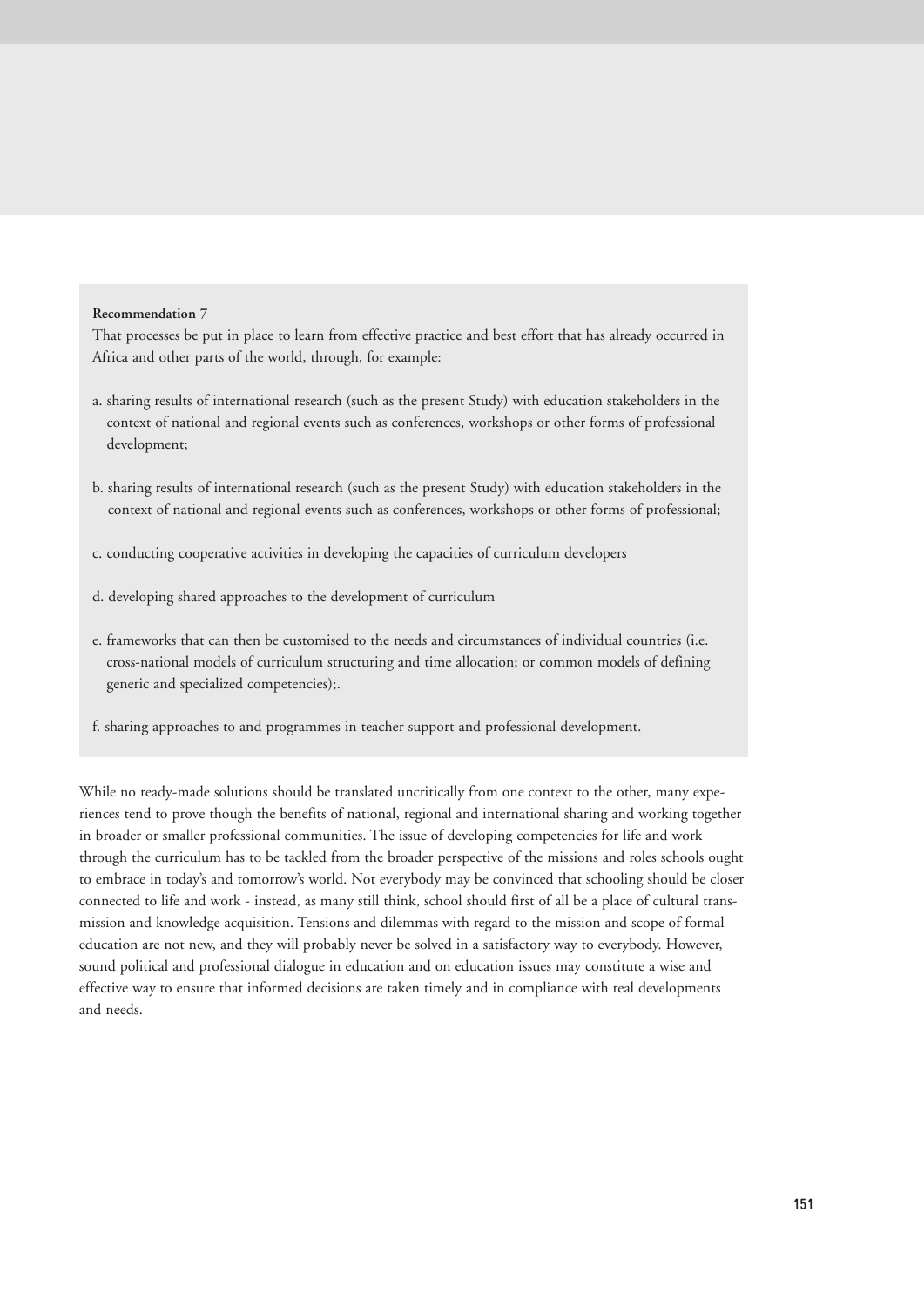# **References**

#### **Literature**

**Agiomirgianakis, G.**; Asteriou, D. Montstiriotis, V. 2001. Human Capital and Economic Growth Revisited: A Dynamic Panel Data Study. Paper presented at the Fifty-first International Atlantic Economic Conference. Athens. Greece. March 13-220, 2001.

**Aglo, John.** 2001. Réforme des systèmes éducatifs et réformes curriculaires: situation dans les États-membres représentés. In: \*\*\*Réforme des systèmes éducatifs et réformes curriculaires: situation dans les états africains au sud du Sahara. Rapport final du Séminaire-atelier Libreville, Gabon, 23 au 28 octobre 2000 « Politique de refondation curriculaire, processus de développement curriculaire, réalités locales et défis du XXIe siècle ». Commission Nationale Gabonaise pour L'UNESCO. Bureau International d'Éducation.

**Farstad, Halfdan.** 2004. Competencies for Life: Some Implications for Education. Babckgound Paper to Workshop 3: Quality Education and Competencies for Life. UNESCO ICE47.

**Figel, Ján. 2004.** Closing the Investment Gap in Education and Training. Speech delivered at the UNICEF Competitiveness Day: How can Education and Training be a Tool to Improve Productivity. Brussels. 9 December 2004

**Georgescu, Dakmara.** 2006. Curriculum Philosophies for the 21st Century: What is Old and What is New? In: Crisan, Alexandru. 2006. Current and Future Challenges in Curriculum Development: Policies, Practices and Networking for Change. Bucharest. Editura Educatia 2000+ & Humanitas Educational

**Guisan, Carmen.** 2004. Economic Growth and Education: A New National Policy. Working Paper. Series Economic Development no. 18

**Irigoin, M.E.**; Whitacre, P.T.; Faulkner, D.M.; Coe, G., eds.2002. Mapping Competencies for Communication for Development and Social Change: Turning Knowledge, Skills, Attitudes into Action. The CHANGE project/USAID.

**Kegan, R.** 2001. Competencies as working epistemologies: ways we want adults to know. In: Rychen, D.S.; Salganik, L.H., eds. Defining and Selecting Key Competencies, p. 45-66. Seattle, Hogrefe & Huber

**Labate, Hugo.** 2004. A Framework of Competencies to Revise Curricula in the Gulf Arab States. Paper prepared for ABEGS-GASERC and the IBE.

**Nindorera, Agnes.** 2002-2003. Ubushingantahe as a base for political transformation. Boston Consortium on Gender, Security and Human Rights. Working Paper. (http://www.genderandsecurity.org/Agnes.pdf)

**Ok, Woosek; Tergeist, Peter.**2002. Supporting Economic Growth through Continuous Education and Training some Preliminary Results. Paper delivered at the Meeting of the National Economic Research Organizations. OECD Headquarters. Paris.

**Perrenoud, P.** 2001. The key to social fields: competencies of an autonomous actor. In: Rychen, D.S.; Salganik, L.H., eds. Defining and Selecting Key Competencies, p. 45-66. Seattle, Hogrefe & Huber

**Rychen, D.S.;** Salganik, L.H., eds. Defining and Selecting Key Competencies, Seattle, Hogrefe & Huber

**Tiana, Alejandro.** 2004. Developing key competencies in education systems: some lessons from international studies and national experiences. In: Rychen, D.S. and Tiana, A. 2004. Developing Key Competencies in Education. Some Lessons from International and National Experience. UNESCO: International Bureau of Education.

**Weinert, F.E.**.2001. Concept of competence: a conceptual clarification. In: Rychen, D.S.; Salganik, L.H., eds. Defining and Selecting Key Competencies, p. 45-66. Seattle, Hogrefe & Huber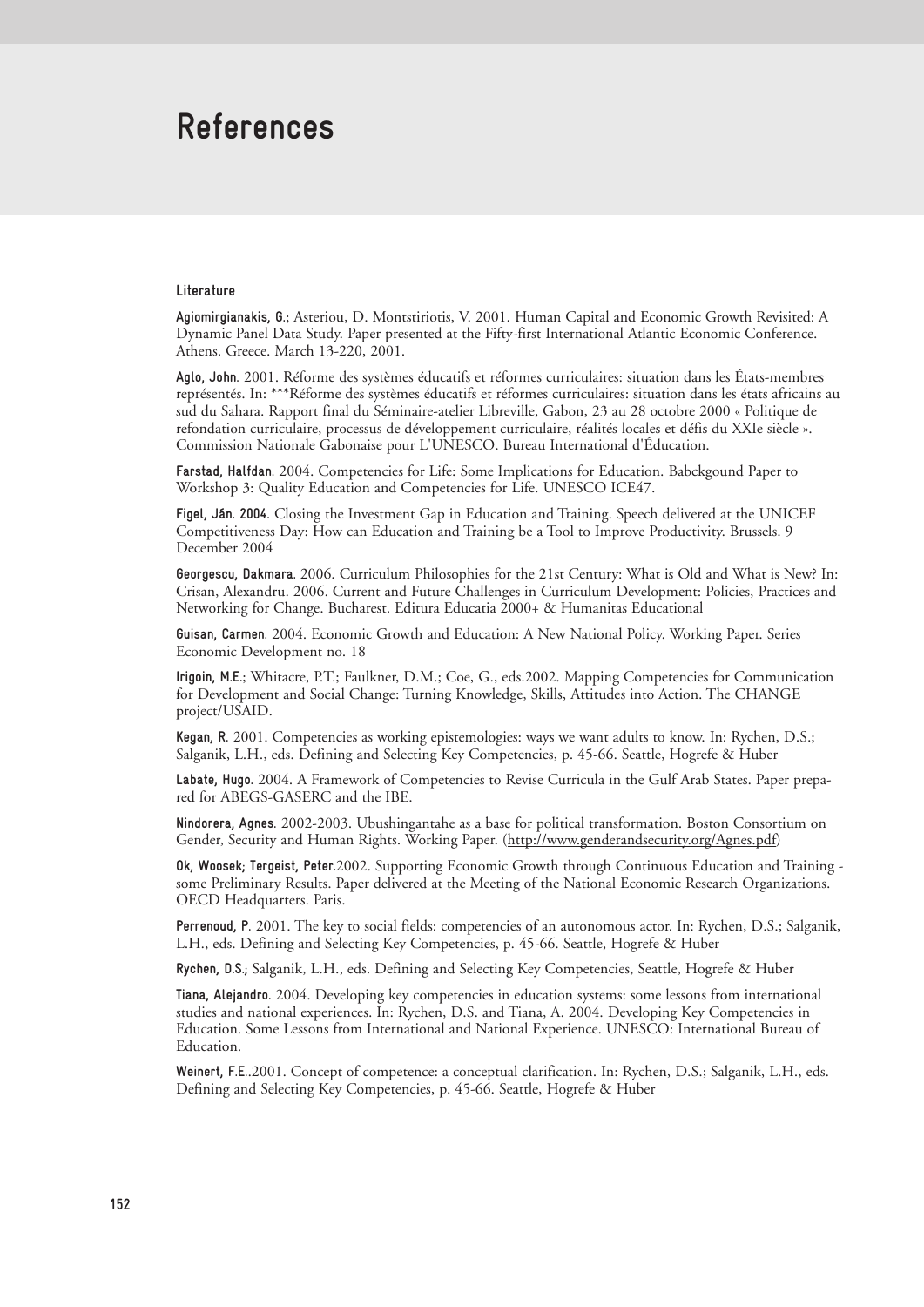#### **Publications:**

\*\*\*2007. Education for All by 2015. Will we make it? UNESCO Publishing & Oxford University Press.

\*\*\*2004. Education for All: The Quality Imperative. UNESCO Global Monitoring Report 2005. UNESCO Publishing

\*\*\*2002. Employability Skills for the Future. Department of Education, Science and Training & Australian National Training Authority.

\*\*\* 2007. Global Education Digest. Comparing Education Statistics across the World. UNESCO-UIS.

\*\*\*2003. Key competencies - some international comparisons. Policy and Research Bulletin. Bulletin no. 2. Scottish Qualifications Authority

\*\*\*2003. Second Report of the Activities of the Working Group on Basic Skills, Foreign Language Teaching and Entrepreneurship (1.2. Developing skills for the knowledge society; 3.2. Developing the spirit of enterprise; 3.3. Improving foreign language learning). European Commission. Directorate-General for Education and **Culture** 

\*\*\*The Evolving Capacities of the Child. UNICEF Innocenti Research Centre. UNICEF and Save the Children.

#### **Curriculum documents consulted**

#### **Angola**

2001. Lei de Bases do Sistema de Educação (Lei N.˚ 13/01 de 31 de Dezembro de 2001) [Fundamental Law of the Education System/Law no. 13 of 31 December 2001]

Comparação entre o Sistema de Educação em vigor e o Sistema de Educação a implementer. INIDE/Ministério da Educação [Comparison between the present education System and the Education System to be implemented. INIDE/Ministry of Education]

2003. Estratégia de Combate à Pobreza. Reinserção Social, Reabilitação e Reconstrução e Estabilização Económica. Versao Sumária. Ministério do Planeamento. 2003 [Strategy to fight Poverty. Social reinsertion, Rehabilitation and Reconstruction, and Economic Stabilization. Abbreviated version]

2005. Currículo do Ensino Primário. Reforma curricular. 2005. INIDE/Ministério da Educação [Primary Education Curriculum Framework]

2005. Currículo do 1.˚ Ciclo do Ensino Secindário. Reforma curricular. 2005. INIDE/Ministério da Educação [Lower Secondary Curriculum Framework.]

Syllabuses for primary and secondary education

Plan d'Action Nationale d'Education pour Tous. Angola. 2001-2015

#### **Botswana**

Curriculum Framework: Blueprint - Primary (undated)

Curriculum Programmes (undated)

Curriculum Development and Evaluation / Curriculum Programmes - Syllabuses (undated)

Lower Primary, Upper Primary and Junior Secondary syllabuses (undated)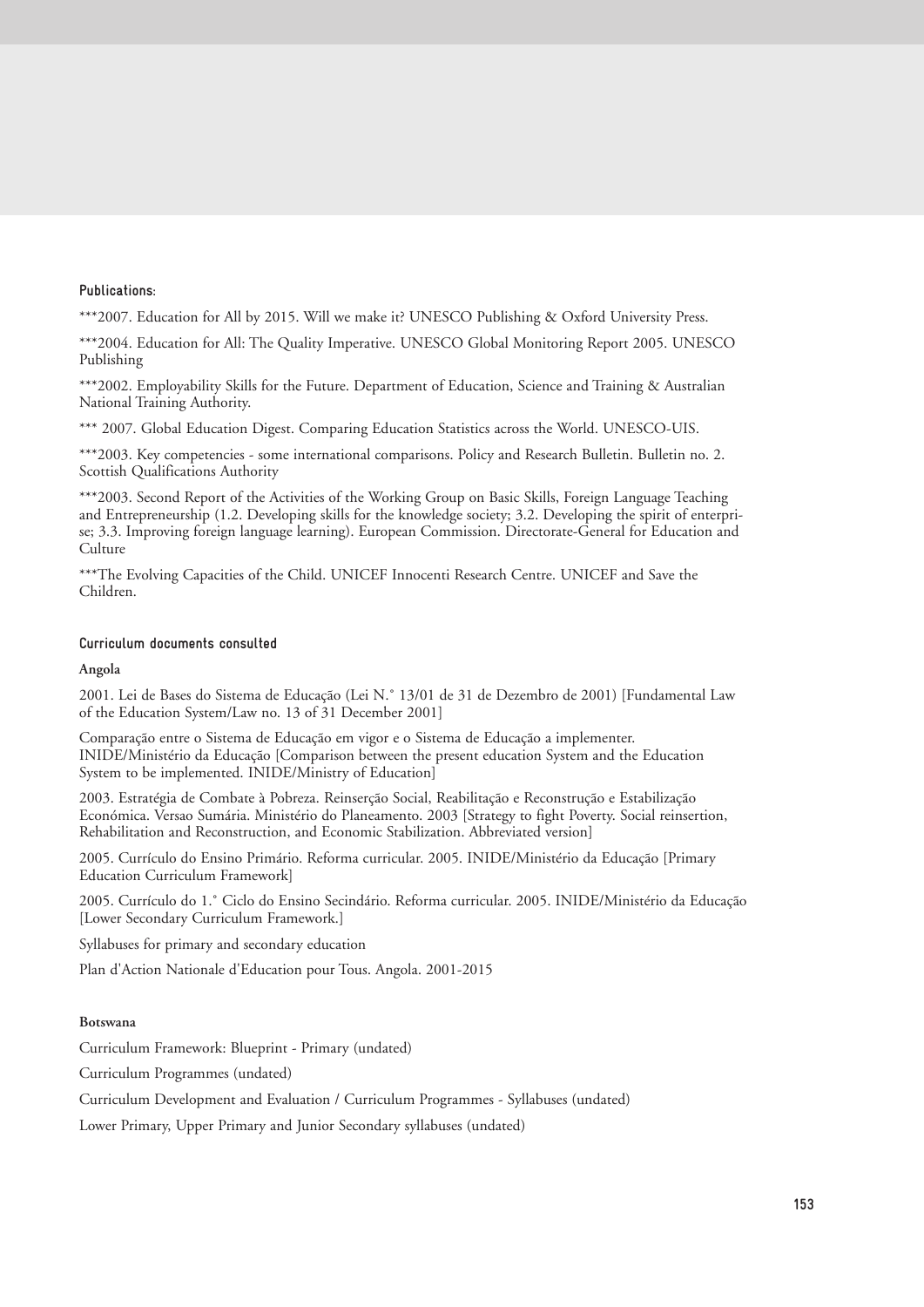#### **Burundi**

2004. Programme de l'Enseignement Primaire du Burundi. République du Burundi. Ministère de l'Education Nationale. Direction Générale des Bureaux Pédagogiques. Bureau d'Education Rurale. [2004. Burundi Basic Education Programme.]

#### **Congo**

2006. Programmes de l'Enseignement Primaire. République du Congo. Ministère de l'Enseignement Primaire et Secondaire chargé de l'Alphabétisation. Institut National de Recherche et d'Action Pédagogique.

2002. Programmes des Collèges d'Enseignement Général. République du Congo. Ministère de l'Enseignement Primaire et Secondaire chargé de l'Alphabétisation. Institut National de Recherche et d'Action Pédagogique.

2006. Manuel de l'élève du Cours Elémentaire. République du Congo. Ministère de l'Enseignement Primaire et Secondaire chargé de l'Alphabétisation. Institut National de Recherche et d'Action Pédagogique.

2006. Manuel de l'élève du Cours Moyen. République du Congo. Ministère de l'Enseignement Primaire et Secondaire chargé de l'Alphabétisation. Institut National de Recherche et d'Action Pédagogique.

#### **Kenya**

2002. Primary Education Syllabus, Volume 1.

2002. Primary Education Syllabus, Volume 2.

2004. Primary Teacher Education Syllabus, Volume 1.

2004. Primary Teacher Education Syllabus, Volume 2.

#### **Mali**

2002. Cadre général d'orientation du curriculum de l'enseignement fondamental du Mali. République du Mali. Ministère de l'Education. Centre National l'Education. [Curriculum Framework for Basic Education, June 2002]

2004. Curriculum de l'Enseignement Fondamental. Programme de formation Niveau 1. République du Mali. Ministère de l'Education Nationale. Centre National l'Education. [Curriculum Framework for Basic Education - Education Programme Level 1, June 2004]

2005. Curriculum de l'Enseignement Fondamental. Programme de formation Niveau 2. République du Mali. Ministère de l'Education Nationale. Centre National l'Education. [Curriculum Framework for Basic Education - Education Programme Level 2, January 2005]

2006. Curriculum de l'Enseignement Fondamental. Programme de formation Niveau 3. République du Mali. Ministère de l'Education Nationale. Centre National l'Education. [Curriculum Framework for Basic Education - Education Programme Level 2, December 2006]

1990. Programme officiel du second cycle de l'enseignement fondamental - Ancien curriculum. République du Mali. Ministère de l'Education. Institut Pédagogique National. [Official Education Programme of the Second Cycle of Basic Education - 1990, previous curriculum]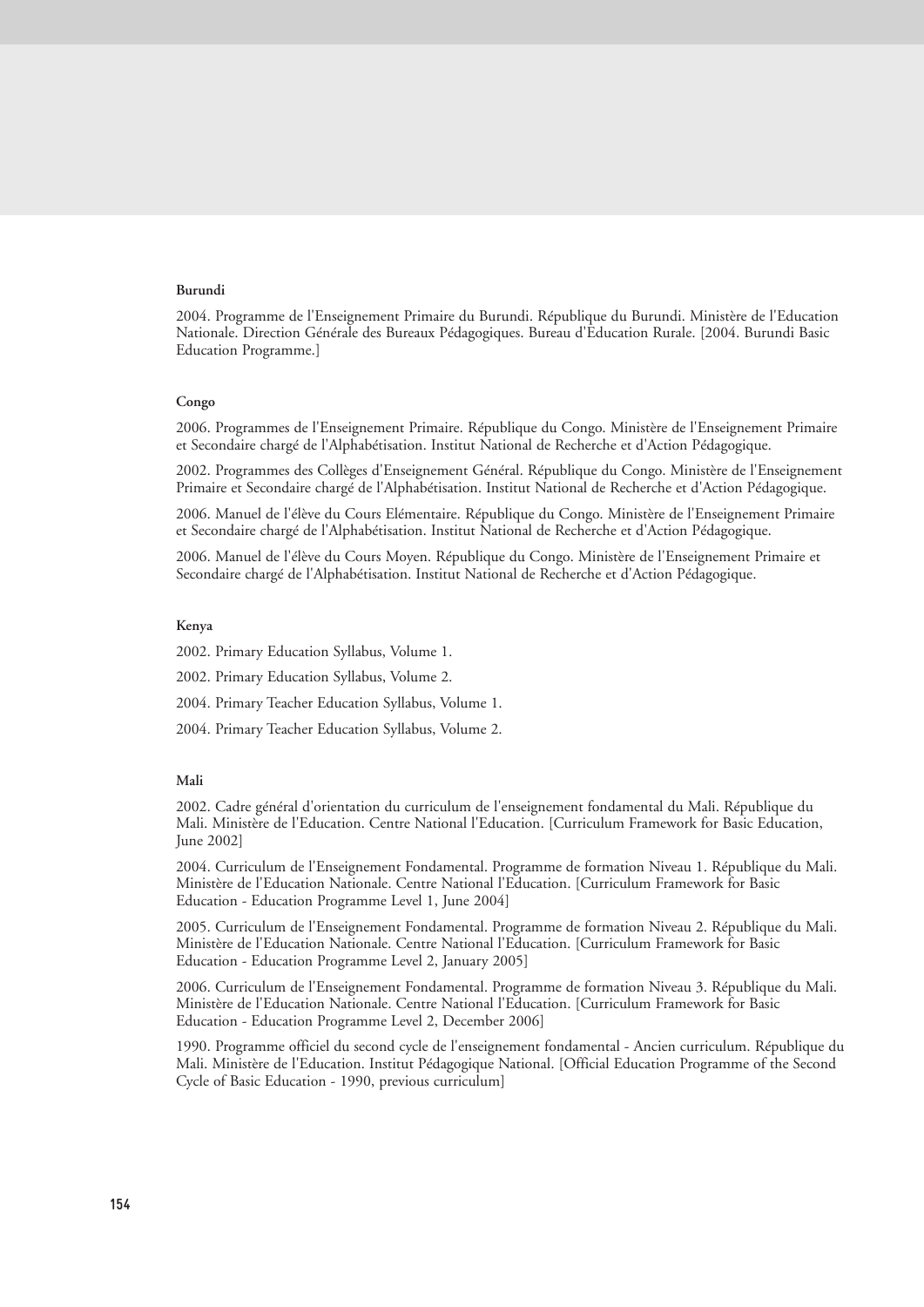#### **Mauritius**

\*\*\*2004. The Development of Education. National Report of Mauritius. Ministry of Education and Scientific Research (prepared for the ICE47).

\*\*\*2006. Empowering the Nation's Children. Towards a Quality Curriculum. Strategy for Reform. Ministry of Education and Human Resources.

2006/2007.Curriculum Framework for Primary Education. MIE and Ministry of Education and Human Resources.

2007. (Draft) Curriculum Framework for Secondary Education. MIE and Ministry of Education and Human Resources.

2007. The Plan of Action for Human Rights Education. MoE &HR

Syllabuses for primary and secondary education.

Textbooks for Social and Environmental Studies (primary education).

#### **Mozambique**

2003. Programas das Disciplinas do Ensino Básico - I Ciclo, II Ciclo, III Ciclo. República de Moçambique. Ministério da Educação. Instituto Nacional para o Desenvlovimento da Educação.

#### **Senegal**

2005. Curriculum de l'éducation de base (Ceb). République du Sénégal. Ministère de l'Education. [Curriculum of basic education]

#### **South Africa**

C2005 Revised National Curriculum Statement Grades R-9 (Schools) Policy - Overview Document

C2005 Revised National Curriculum Statement Grades R-9 (Schools) Policy - Overview and Learning Area Statements

#### **Websites**

\*\*\*Australia - Declaration on National Goals for Schooling (http://www.dest.gov.au/sectors/school\_education/policy\_initiatives\_reviews)

\*\*\*Australia (http://www.boardofstudies.nsw.edu.au/manuals)

\*\*\*Australia (http://www.det.nsw.au)

- \*\*\*DeSeCo Project Website. 2002(www.deseco.admin.ch)
- \*\*\*GTZ (http://www.gtz.de/en/)
- \*\*\*UNESCO (www.unesco.org)
- \*\*\*UNESCO IBE (www.ibe.unesco.org)
- \*\*\*United Kingdom (http://www.qca.org.uk/qca)

\*\*\*United Kingdom (http://curriculum.qca.org.uk)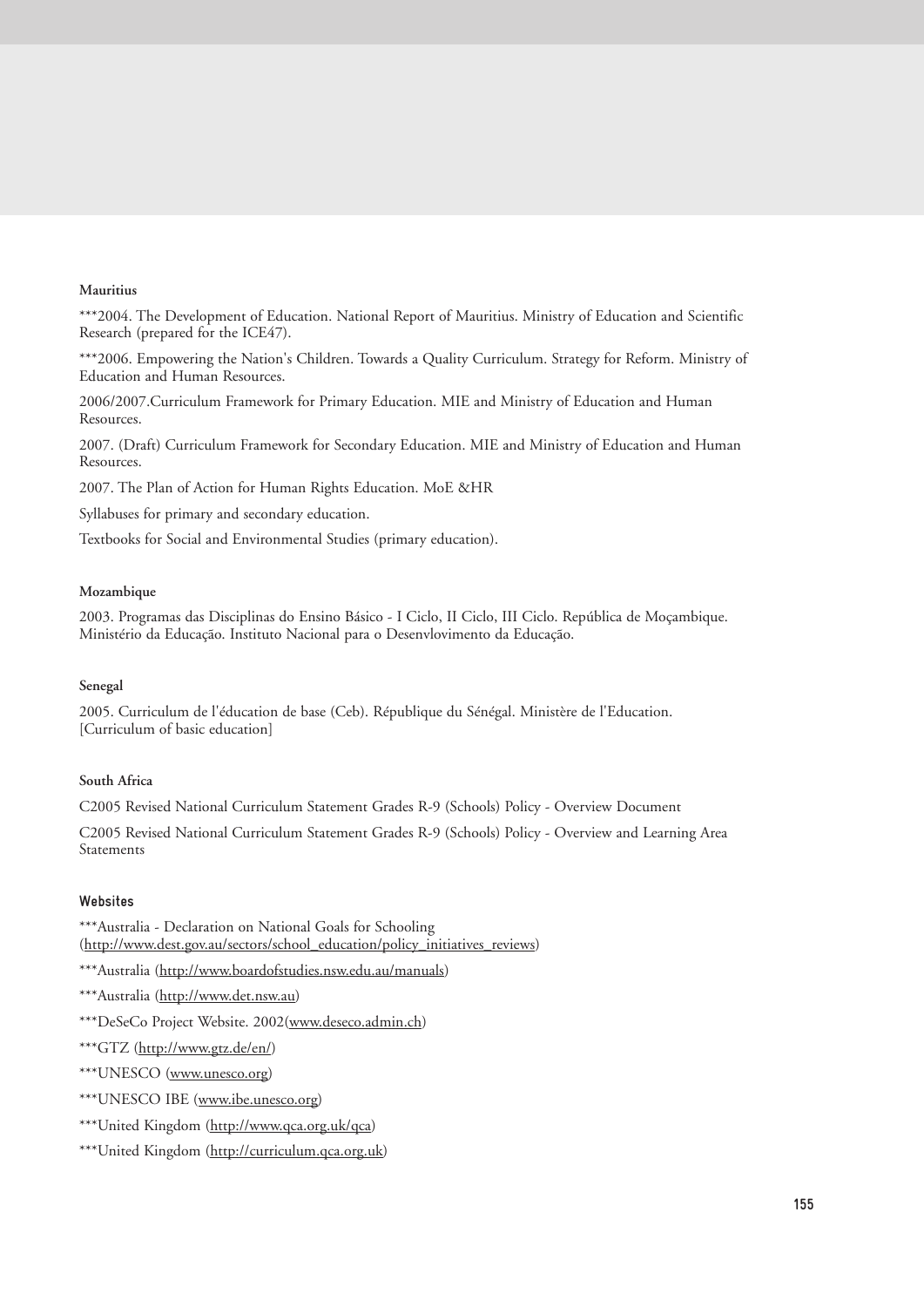# **Annex A - Analytical Framework and Research Questions**

The following core research questions were formulated at the commencement of this Study and remained important themes in the organisation of the research outcomes:

#### **1 What is the nature of the relationship between the curriculum on one hand, and life and work on the other?**

**1.1 Can relationships between education and life, and the world of work be identified in basic education curricula (primary and lower secondary education) in African development countries (and what kind of…)?** Expected/anticipated findings:

- Statements about such links in Curriculum Frameworks; Syllabuses and other curriculum and education policy documents (i.e. National Plans to fight against poverty; National EFA plans);
- Curriculum Innovation engendered by societal changes, and changes in the labour market

## **1.2 Do basic education curricula address opportunities and challenges of today's world?**

Expected/anticipated findings:

- Statements in Curriculum documents 'Rationales' about changes in today's world that impact curriculum development and implementation (and learning);
- Statements on the changed nature of learning in modern societies
- Curriculum Innovation engendered by societal changes, and changes in the labour market

### **1.3 Do basic education curricula take into account the needs of, and developments in the social context and labour market in African developing countries?**

Expected/anticipated findings:

- Statements in Curriculum documents 'Rationales' about changes in today's world of work that impact curriculum development and implementation (and learning);
- Statements on the changed nature of learning and work in modern societies
- Curriculum Innovation engendered by changes in the labour market

### **1.4 What are ways and options to address the issue of skills formation for life and work through the curriculum?**  Expected/anticipated findings:

- Presence/Mentioning of learning outcomes/competencies in the curriculum (key competencies and sub-competencies);
- Specific learning areas and subjects to address the formation of competencies for life and work
- Cross-curriculum approaches
- Assessment elements
- Teacher education and training-related issues
- Project work/links formal-non-formal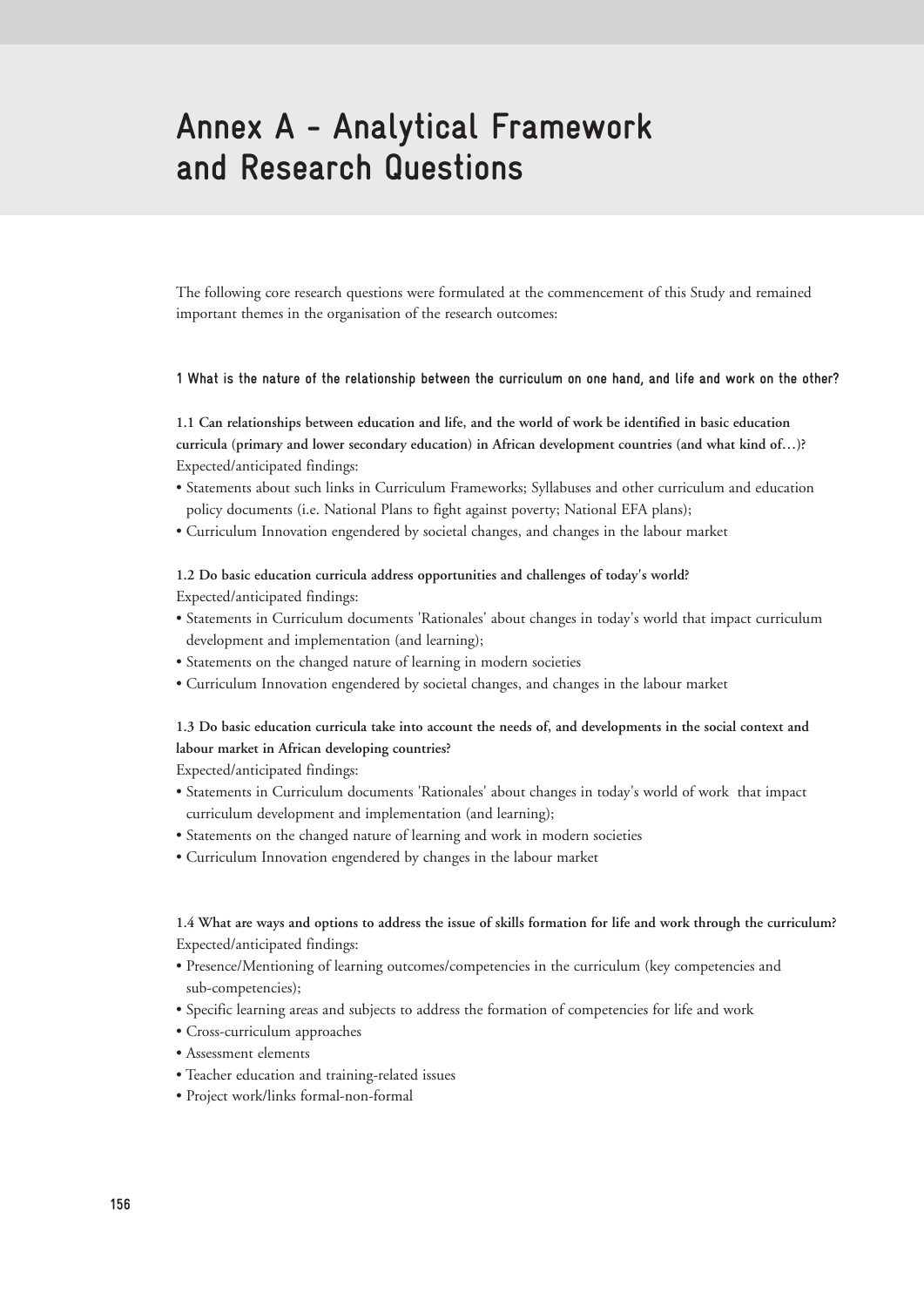### **2 Are there relevant links between formal and non-formal education?**

Expected/anticipated findings:

- Examples of good practices
- Possible elements/aspects impacting on education policies

# **3 Are there important partnerships of schools with local communities and other stakeholders?**

- Expected/anticipated findings:
- Are such cases mentioned in policy and curriculum documents?
- Public awareness of the need for such partnerships

### **4 What are innovative practices to capitalize on?**

Expected/anticipated findings:

• Examples of 'good practices' and criteria to define them as 'good practices' (i.e. interest of stakeholders to support participatory curriculum development processes ; economic growth; lower rates of unemployment; enhanced entrepreneurial spirit)

## **5 What are recommendations for improving preparation for life and work in African developing countries?** Expected/anticipated outcomes:

- To be explicit about prospects in societal development and the world of work (need for a vision…);
- To be explicit about (broad/key-) competencies envisaged; privilege broad development of key competencies instead of narrowing down learners' chances to adjust to changes;
- To introduce/reinforce (if necessary) specific learning areas/subjects focusing on competencies development for life and work ('carrier subjects');
- To reinforce cross-cutting objectives and approaches, as to enhance the cohesiveness of the education curriculum - i.e. pre-vocational elements (to have a holistic approach);
- To reinforce (international and regional) exchanges and partnerships (especially with stakeholders in communities)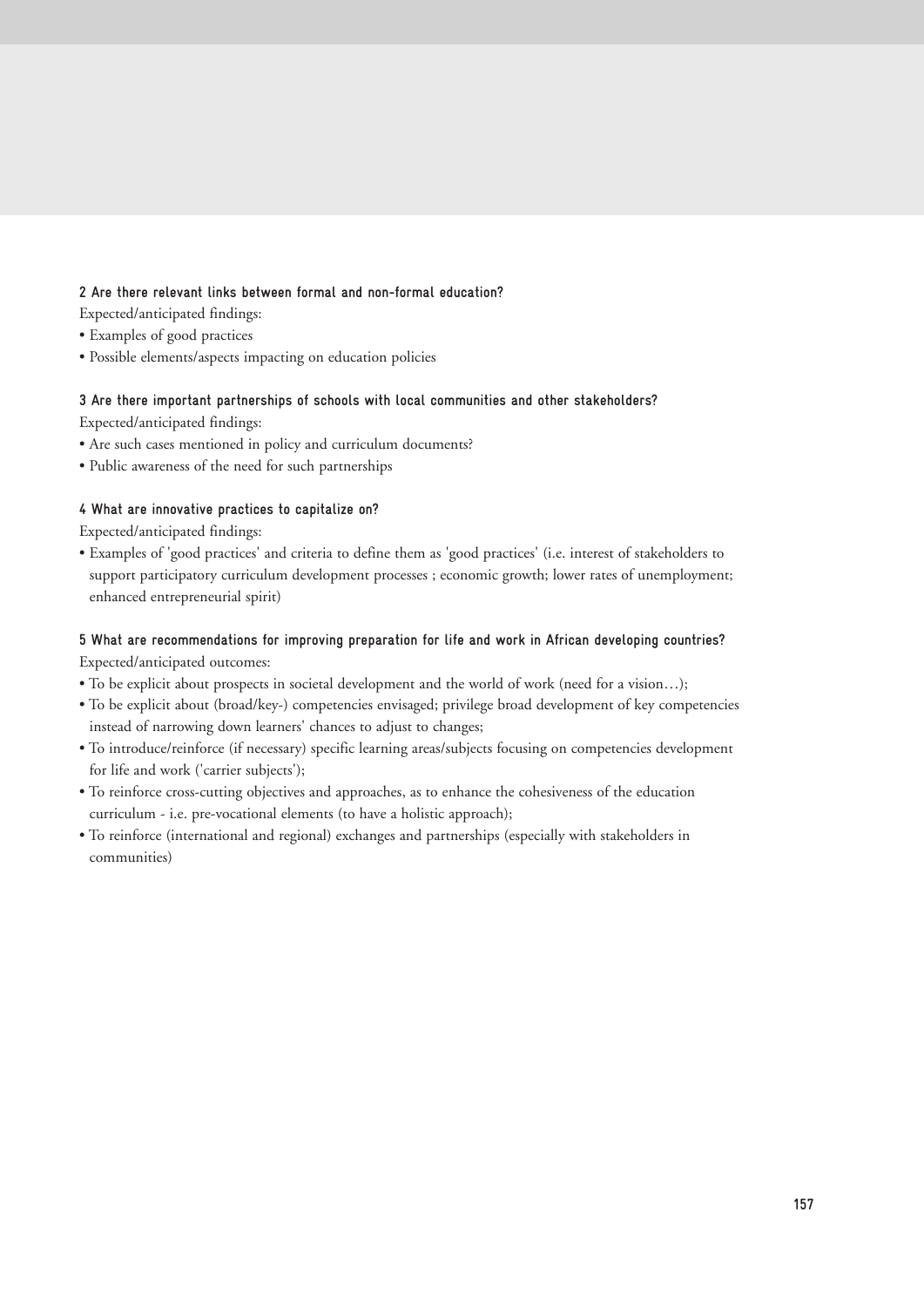# **Annex B - Glossary**

| <b>TERM</b>                    | <b>EXPLANATION</b>                                                                                                                                                                                                                                                                                                           | <b>EQUIVALENT TERMS</b> |
|--------------------------------|------------------------------------------------------------------------------------------------------------------------------------------------------------------------------------------------------------------------------------------------------------------------------------------------------------------------------|-------------------------|
| Assessment                     | The process of gathering information and making judge-<br>ments about a student's achievement or performance                                                                                                                                                                                                                 |                         |
| Assessment<br>methodology      | The strategies and activities employed, normally by teachers<br>(internal assessment) or by specialized agencies (external<br>assessment), to gauge a student's achievement or perfor-<br>mance                                                                                                                              |                         |
| <b>Basic Education</b>         | The years of schooling considered necessary to reach a<br>minimum standard of learning. The composition of 'basic<br>education' varies across countries and regions but would<br>generally include primary education and lower secondary<br>education, normally therefore consisting of a minimum of<br>eight or nine years. | Compulsory education    |
| Carrier subject                | A subject that is, based on its scope and construction,<br>more prone to contribute to the achievement of certain<br>education goals, and develop certain competencies in stu-<br>dents (i.e. Work Education or Technology; Personal<br>Development; Life skills; Social studies)                                            |                         |
| Competency                     | A broad capacity to apply knowledge, skills, attitudes and<br>values in independent, practical and meaningful ways                                                                                                                                                                                                           | Competence              |
| Cross-cutting issues           | Important curriculum content that does not belong to one<br>subject or learning area exclusively, but which is best<br>taught and learned in a number of subjects. Common<br>examples include peace education, communication skills<br>and HIV/AIDS education.                                                               | Cross-cutting themes    |
| Curriculum                     | The aggregate of subjects, learning areas and courses of<br>study available in an education system. The term normally<br>applies to the 'formal' or 'intended' curriculum, but can<br>also include the 'unintended' or 'hidden' curriculum.                                                                                  | Curricula (pl.)         |
| Curriculum<br>Framework        | A set of policies, regulations, directions and guidelines that<br>govern the development of syllabuses and other curricu-<br>lum documents.                                                                                                                                                                                  |                         |
| Curriculum policy              | Formal decisions made by government or education<br>authorities that have a direct or significant bearing on the<br>development of curriculum. These decisions are normally<br>recorded in official government documents.                                                                                                    |                         |
| Curriculum structure           | The way in which the curriculum of any system is organised,<br>including the subjects or learning areas, when they must<br>be studied and the 'pattern' in which they must be stu-<br>died. The curriculum may be composed, for example,<br>of core and elective subjects studied with some variation<br>between grades.     |                         |
| Extra-curricular<br>activities | Structured learning activities that take place outside the<br>context of formal subjects or learning areas. In some<br>systems, these might include work experience or organised<br>sport.                                                                                                                                   |                         |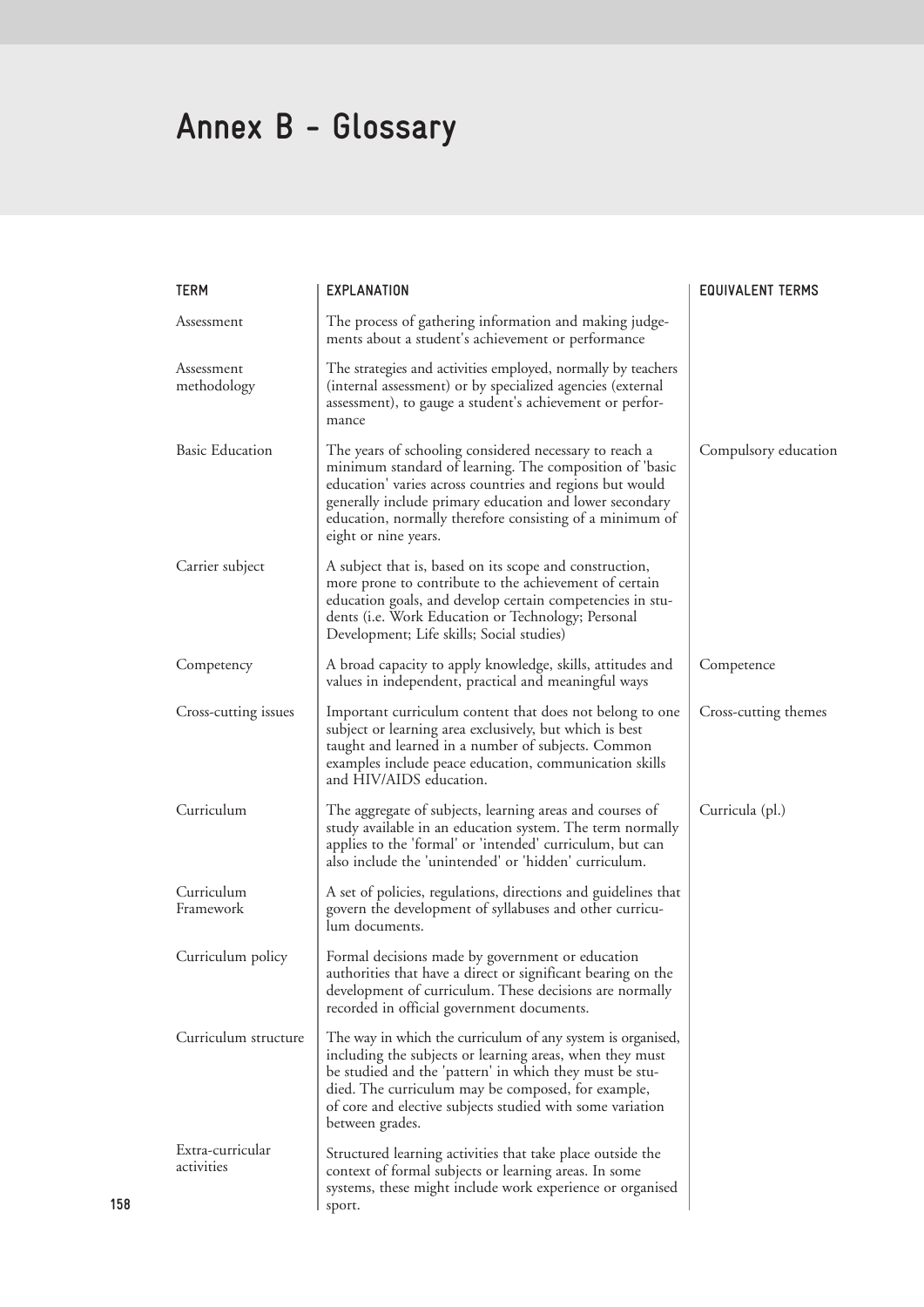| <b>TERM</b>                  | <b>EXPLANATION</b>                                                                                                                                                                                                                                                                                                                                | <b>EQUIVALENT TERMS</b>                                |
|------------------------------|---------------------------------------------------------------------------------------------------------------------------------------------------------------------------------------------------------------------------------------------------------------------------------------------------------------------------------------------------|--------------------------------------------------------|
| Key competencies             | Competencies considered by the education and training<br>system to be important in the learning of every student<br>and significant contributors to the lives of every member<br>of society. The Key Competencies most relevant to Basic<br>Education might be referred to as 'basic competencies'.                                               | Generic, transversal<br>or overarching<br>competencies |
| Learning area                | A broad category of learning, often grouping traditionally<br>discrete but related subjects. Examples include General<br>Science (containing elements of Physics, Chemistry,<br>Biology, Geology and perhaps other sciences) and Social<br>Studies (containing elements of History, Geography and<br>other related subjects).                     |                                                        |
| Learning Area<br>Statement   | A document describing the learning objectives, learning<br>outcomes and content related to a broad learning area.<br>These statements might also provide guidance about its<br>implementation including relevant teaching and assess-<br>ment methodologies.                                                                                      | Syllabus                                               |
| Learning content             | The topics, themes, beliefs, behaviours, concepts and facts,<br>often grouped within each subject or learning area under<br>knowledge, skills, values and attitudes, that are expected<br>to be learned and form the basis of teaching and learning.                                                                                              | Content                                                |
| Learning objectives          | Statements describing the intentions of syllabuses or lear-<br>ning area statements                                                                                                                                                                                                                                                               | Objectives                                             |
| Learning outcomes            | Statements describing what students should know, believe,<br>values and be able to do when they complete their school<br>education. Outcomes should be expressed in a range of<br>domains, including knowledge, understanding, skills and<br>competencies, values and attitudes.                                                                  | Outcomes                                               |
| Life skills                  | Skills which provide the learners with the capacity to<br>undertake tasks or processes related to their day to day<br>lives.                                                                                                                                                                                                                      |                                                        |
| Lower secondary<br>education | The first cycle of secondary education, normally of three<br>or four years duration                                                                                                                                                                                                                                                               |                                                        |
|                              | Non-formal education   Education which takes place outside the formal school<br>environment and outside the formal school curriculum, and<br>does not usually provide a socially-recognised certificate<br>or diploma (though at present non-formal acquisitions are<br>acknowledged in some countries even in the form of for-<br>mal diplomas). |                                                        |
| Post-primary<br>education    | All the periods / cycles / years of education occurring<br>after the primary phase of schooling                                                                                                                                                                                                                                                   |                                                        |
| Primary education            | The first period or cycle of education, normally of four, or<br>six or seven (sometimes eight) years duration and often<br>including a reception or kindergarten year.                                                                                                                                                                            |                                                        |
|                              |                                                                                                                                                                                                                                                                                                                                                   |                                                        |

## MS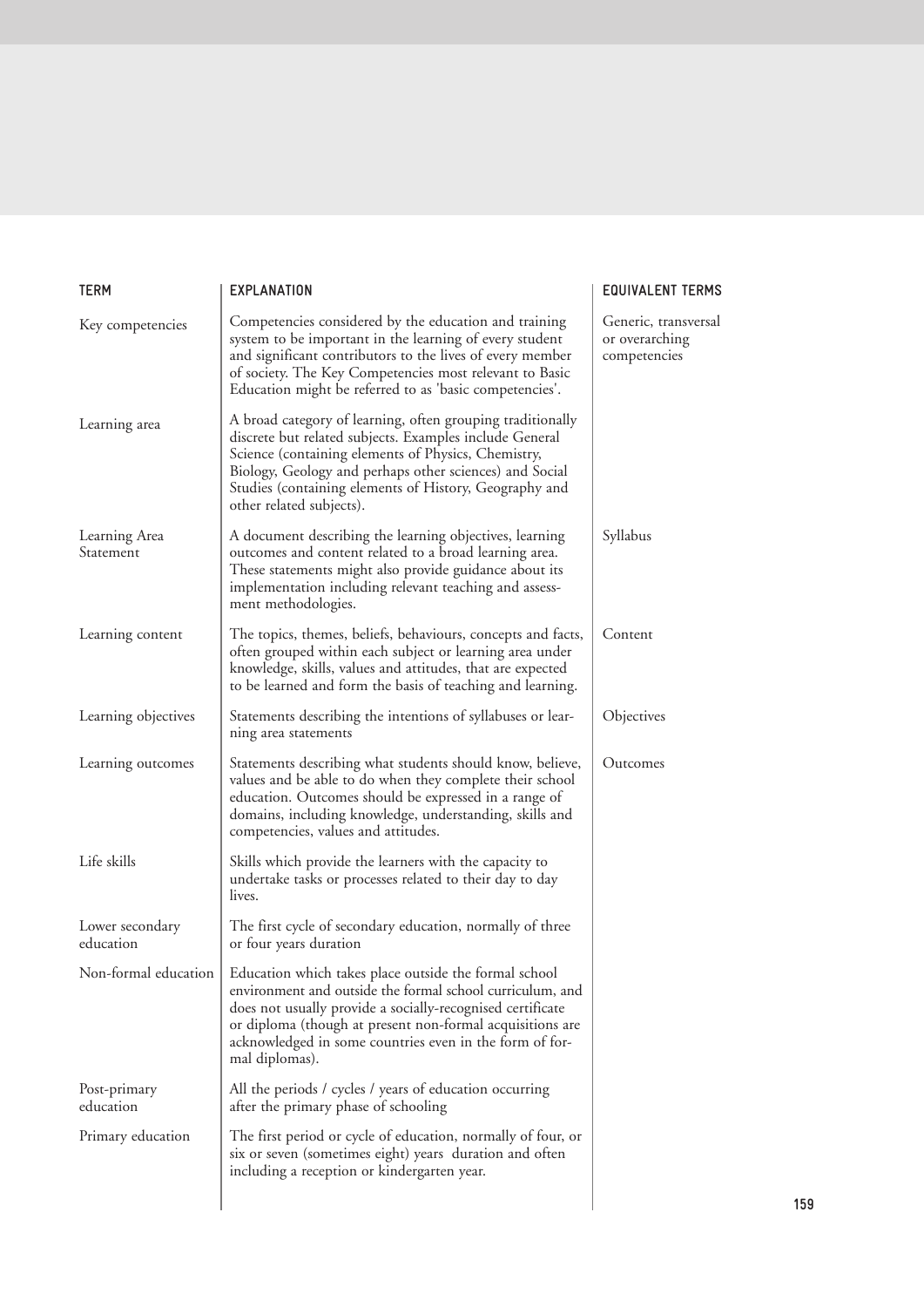| <b>TERM</b>            | <b>EXPLANATION</b>                                                                                                                                                                                                                                  | <b>EQUIVALENT TERMS</b>    |
|------------------------|-----------------------------------------------------------------------------------------------------------------------------------------------------------------------------------------------------------------------------------------------------|----------------------------|
| Secondary education    | The second period or cycle of schooling, often divided<br>into lower and upper phases.                                                                                                                                                              |                            |
| Service-based learning | Learning that occurs as a result of students' engagement in<br>the structured provision of some service, normally to the<br>local or broader community                                                                                              |                            |
| Skill                  | The capacity to apply knowledge to perform a particular<br>task to a consistent standard.                                                                                                                                                           |                            |
| Standard               | 1. A decision, requirement or regulation that is expected<br>to be implemented or applied.<br>2. The level of achievement or performance that is expec-<br>ted from students if they are to be awarded particular<br>results.                       |                            |
| Subject                | A discrete learning discipline (such as Mathematics or<br>History).                                                                                                                                                                                 |                            |
| Syllabus               | A document describing the learning objectives, learning<br>outcomes and content related to a specific subject.<br>Modern syllabuses also provide guidance on its implemen-<br>tation including relevant teaching and assessment metho-<br>dologies. | Learning Area<br>Statement |
| Time allocation        | The amount of time in the school year or week assigned to<br>teaching and learning in a specific subject or learning area.                                                                                                                          |                            |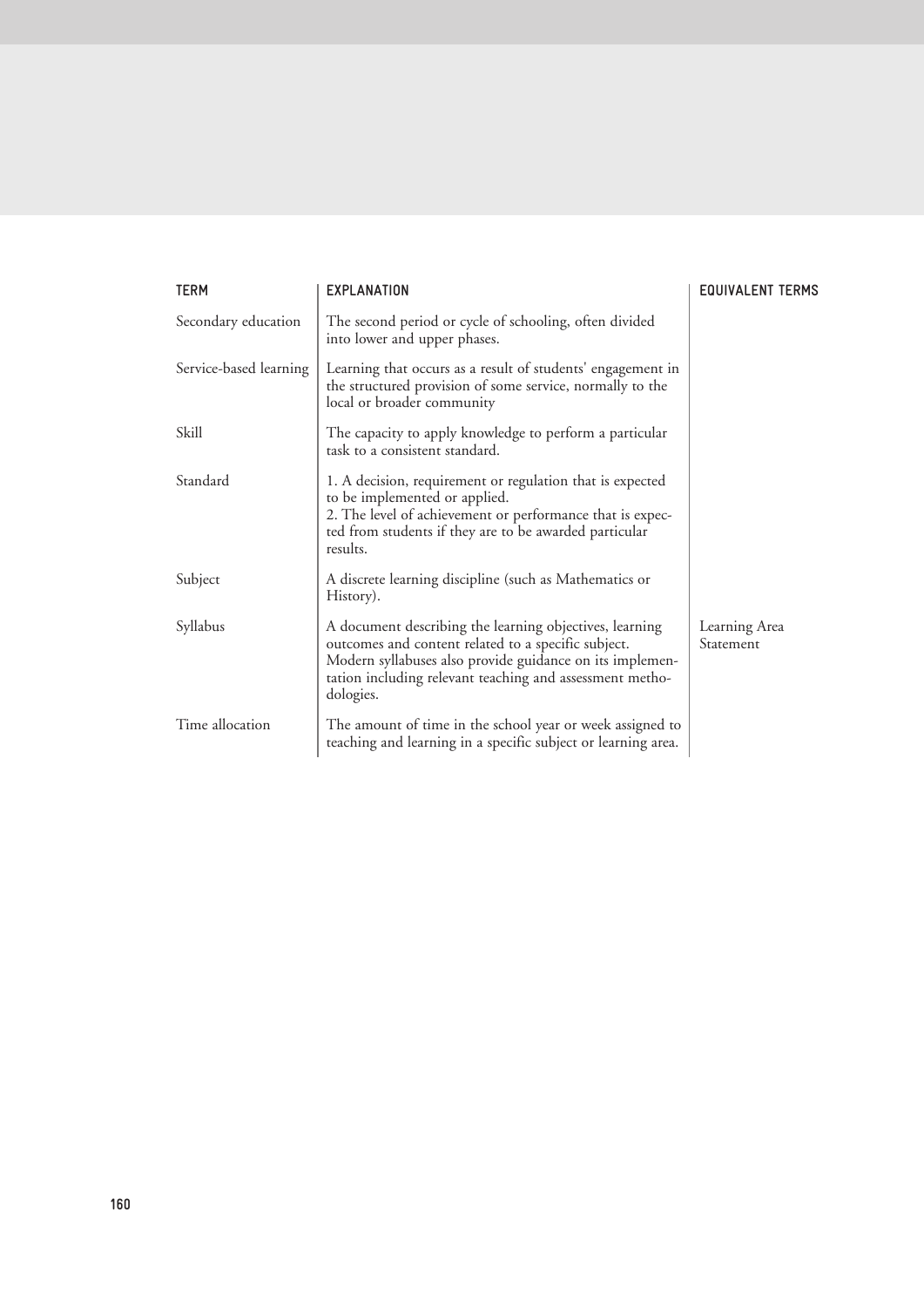# **Annex C - Overview of Education Structure in the Perspective Countries**

| <b>COUNTRY</b>       | <b>EDUCATION STRUCTURE</b>                                                                                    | <b>COMMENTS</b>                                                                                                                                                                                                                |
|----------------------|---------------------------------------------------------------------------------------------------------------|--------------------------------------------------------------------------------------------------------------------------------------------------------------------------------------------------------------------------------|
| <b>ANGOLA</b>        | 3 PRIMARY + 4 LOWER SECONDARY<br>TO BE CHANGED WITH<br>6 PRIMARY + 3 LOWER SECONDARY<br>+ 3/4 UPPER SECONDARY | Education in structure in transition from<br>$4+4+4$ to $6+3+3/4$ , thus basic education<br>will comprise of nine years                                                                                                        |
|                      |                                                                                                               | Eleven years of basic education $(K+10)$                                                                                                                                                                                       |
| <b>AUSTRALIA/NSW</b> | $K-2+2+2+2+2+$<br><b>UPPER SECONDARY</b>                                                                      | Key stage $1$ (K, 1-2)<br>Key stage $2(3-4)$<br>Key stage 3 (5-6)<br>Key stage 4 (7-8)                                                                                                                                         |
|                      |                                                                                                               | Key stage 5 (9-10)<br>Key stage 6 (11-12)                                                                                                                                                                                      |
| <b>BOTSWANA</b>      | 7 PRIMARY +<br>3 LOWER SECONDARY                                                                              | Ten years of Basic Education<br>Lower primary (Standards 1-4)<br>Upper primary (Standards 5-7)<br>Junior secondary (Form 1,2,3/Standards<br>8, 9, 10)                                                                          |
| <b>BURUNDI</b>       | 6 PRIMARY + 4 LOWER<br><b>SECONDARY</b>                                                                       | Six years of basic education (primary<br>education)                                                                                                                                                                            |
| CONGO                | 6 PRIMARY + 4 LOWER<br><b>SECONDARY</b>                                                                       | Ten years of basic education<br>Cycle of basic acquisitions<br>CP (Preparatory classes 1 and2)<br>CE1 - Elementary class<br>Cycle of consolidation<br>CE 2 - Elementary Class<br>CM 1 - Middle class<br>CM2 - Middle class     |
| <b>KENYA</b>         | 3 LOWER PRIMARY +<br><b>5 UPPER PRIMARY</b>                                                                   | Eight years of basic education<br>Lower primary (Standards 1-3)<br>Upper primary (Standards 4-8)                                                                                                                               |
| MALI                 | 6 PRIMARY +<br>3 LOWER SECONDARY                                                                              | Nine years of basic education<br>Level 1 - Initiation stage (1st and 2nd<br>Grade)<br>Level 2 - Aptitude stage (3rd and 4rth<br>Grade)<br>Level 3 - Consolidation (5ft and 6th<br>Grade)<br>Level 4 Orientation (Grades 7,8,9) |
|                      |                                                                                                               |                                                                                                                                                                                                                                |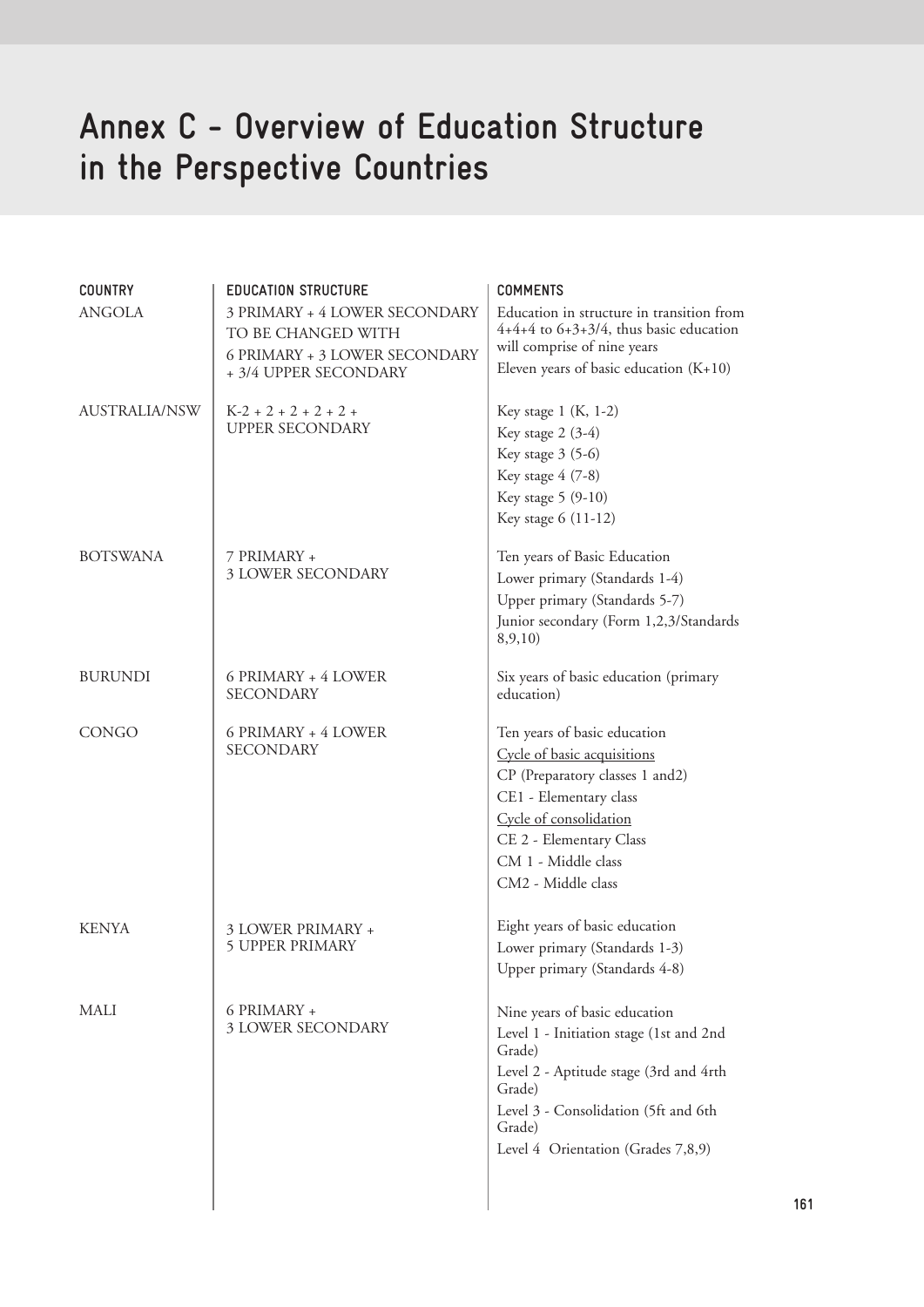| <b>COUNTRY</b>                     | <b>EDUCATION STRUCTURE</b>                                           | <b>COMMENTS</b>                                                                                                                                                                                                                                                                                                                                                                                     |
|------------------------------------|----------------------------------------------------------------------|-----------------------------------------------------------------------------------------------------------------------------------------------------------------------------------------------------------------------------------------------------------------------------------------------------------------------------------------------------------------------------------------------------|
| <b>MAURITIUS</b>                   | 6 PRIMARY + 5 SECONDARY<br>EDUCATION/CSC +<br>2 UPPER SECONDARY/CHSC | No special reference to basic education<br>(covers theoretically primary education)<br>Primary - Standards I-VI<br>Stage I - St. I-II<br>Stage II - St. III-IV<br>Stage III- St. V-VI<br>Secondary Education/Cambridge School<br>Certificate (CSC) - Forms VII-XI<br>Pre-vocational stream (Levels I-III)<br>Secondary Education/Cambridge higher<br>School Certificate (CHSC) - Forms XII-<br>XIII |
| MOZAMBIQUE                         | 7 PRIMARY + 3 LOWER<br><b>SECONDARY</b>                              | Seven years of basic education<br>Cycle 1 - Grades 1 and 2<br>Cycle 2 - Grades 3,4,5<br>Cycle 3 - Grades 6 and 7<br>Lower secondary - Grades 8,9,10<br>Upper secondary - Second cycle, Grades<br>11 and 12                                                                                                                                                                                          |
| SENEGAL                            | <b>6 PRIMARY</b>                                                     | Six years of basic education<br>CI - Introduction<br>CP - Preparatory course<br>CE1 - Elementary course, First year<br>CE2 - Elementary course, Second year<br>CM1 - Middle course, First year<br>CM2 - Middle course, Second year                                                                                                                                                                  |
| <b>SOUTH AFRICA</b>                | R (RECEPTION YEAR) + 9                                               | Ten years of basic education<br>$(R + 6 \text{ primary} + 3 \text{ lower secondary})$<br><b>FOUNDATION PHASE (R-3)</b><br><b>INTERMEDIATE GRADES (4-6)</b><br><b>SENIOR GRADES (7-9)</b>                                                                                                                                                                                                            |
| <b>UNITED KING-</b><br>DOM/ENGLAND | <b>FOUR KEY STAGES OF</b><br>COMPULSORY EDUCATION                    | Compulsory education (age range 5-16)<br>Key stage $1(1-2)$<br>Key stage 2 (3-6)<br>Key stage 3 (7-9)<br>Key stage 4 (10-11)                                                                                                                                                                                                                                                                        |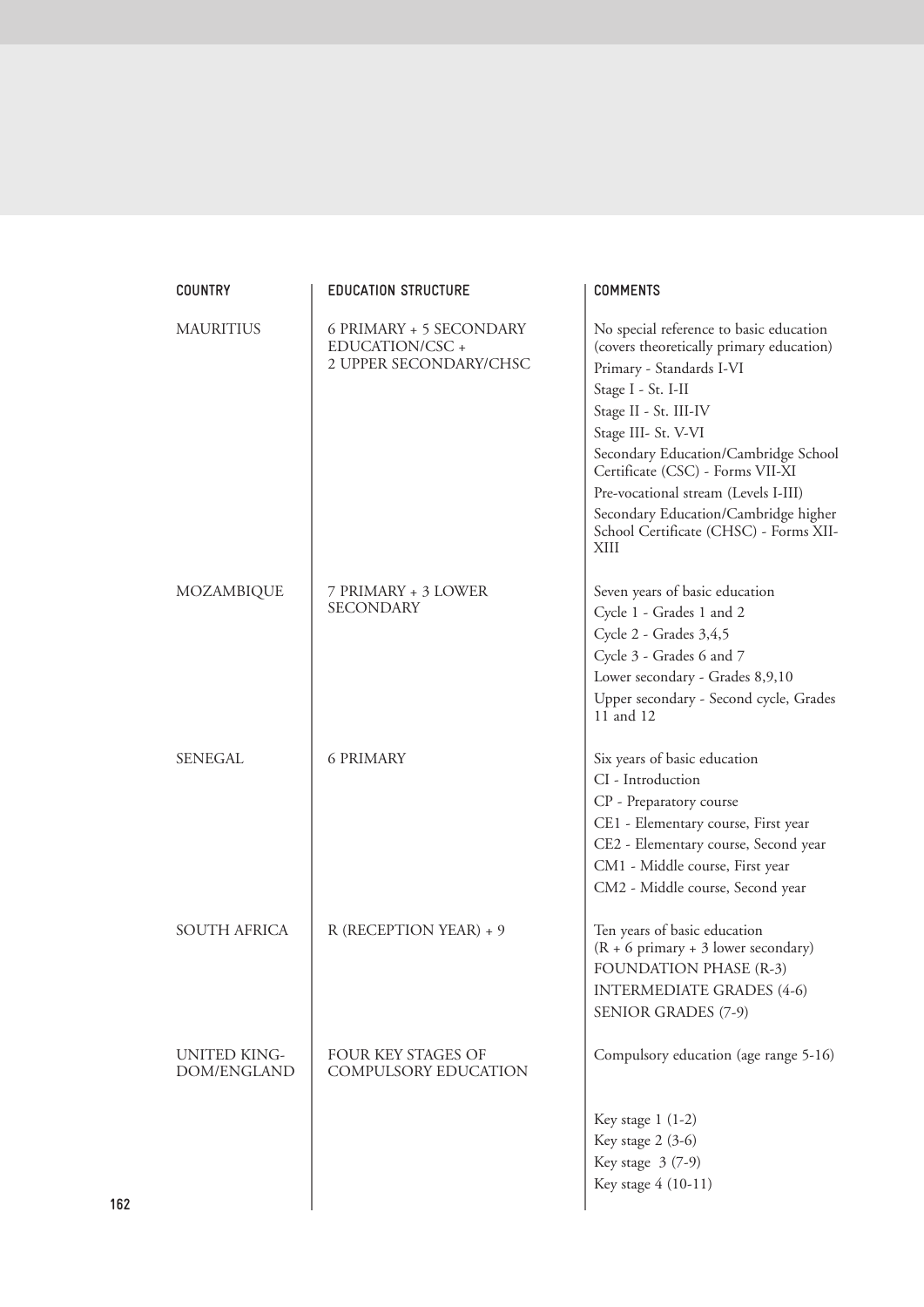# **Abbreviations**

| ADEA             | L'Association pour le développement de l'ducation en Afrique [Association for the Development<br>of Education in Africa]                   |
|------------------|--------------------------------------------------------------------------------------------------------------------------------------------|
| <b>BMZ</b>       | German Federal Ministry for Economic Cooperation and Development [Bundesministerium<br>für wirtschaftliche Zusammenarbeit und Entwicklung] |
| <b>BOS</b>       | Board of Studies (NSW/Australia)                                                                                                           |
| <b>DeSeCo</b>    | Definition and selection of competencies: theoretical and conceptual foundations (OECD)<br>study)                                          |
| EFA              | Education for All                                                                                                                          |
| <b>GDP</b>       | <b>Gross Domestic Product</b>                                                                                                              |
| <b>GER</b>       | <b>Gross Enrolment Ratios</b>                                                                                                              |
| GIR              | Gross Intake Rates                                                                                                                         |
| GNP              | <b>Gross National Product</b>                                                                                                              |
| GP               | General Paper Course (Mauritius)                                                                                                           |
| <b>GPI</b>       | Genuine Progress Indicator                                                                                                                 |
| GTZ              | German Development Cooperation (GTZ)                                                                                                       |
| <b>HRE</b>       | Human Rights Education                                                                                                                     |
| <b>IBE</b>       | UNESCO's International Bureau of Education (Geneva)                                                                                        |
| IL <sub>0</sub>  | International Labour Organization                                                                                                          |
| <b>INIDE</b>     | National Institute for Education Research and Development<br>(Angola) [Instituto Nacional de Investigação e Desenvolvimento da Educação]   |
| <b>ISCED</b>     | International Standard Classification of Education (UNESCO)                                                                                |
| <b>KLA</b>       | Key Learning Areas (Australia/New South Wales - NSW)                                                                                       |
| LAS.             | Learning Area Statements (South Africa)                                                                                                    |
| LTLT             | Learning to Live Together                                                                                                                  |
| <b>NSW</b>       | New South Wales (Australia)                                                                                                                |
| <b>OECD</b>      | Organisation for Economic Cooperation and Development                                                                                      |
| OL <sub>Os</sub> | Overarching Learning Outcomes (Mauritius)                                                                                                  |
| <b>PISA</b>      | OECD Programme for International Student Assessment                                                                                        |
| QCA              | Qualifications and Curriculum Authority (England and Wales)                                                                                |
| <b>SQA</b>       | Scottish Qualifications Authority                                                                                                          |
| <b>STI</b>       | Sexually-Transmitted Infections                                                                                                            |
| <b>STD</b>       | Sexually-Transmitted Diseases                                                                                                              |
| <b>TVET</b>      | Technical and Vocational Education and Training                                                                                            |
| <b>UNDP</b>      | United Nations Development Fund                                                                                                            |
| <b>UNICEF</b>    | United Nations Children's Fund                                                                                                             |
| ZEP              | Zone d'ducation Prioritaire (Mauritius) [Priority Areas of Education]                                                                      |
| WB               | World Bank                                                                                                                                 |